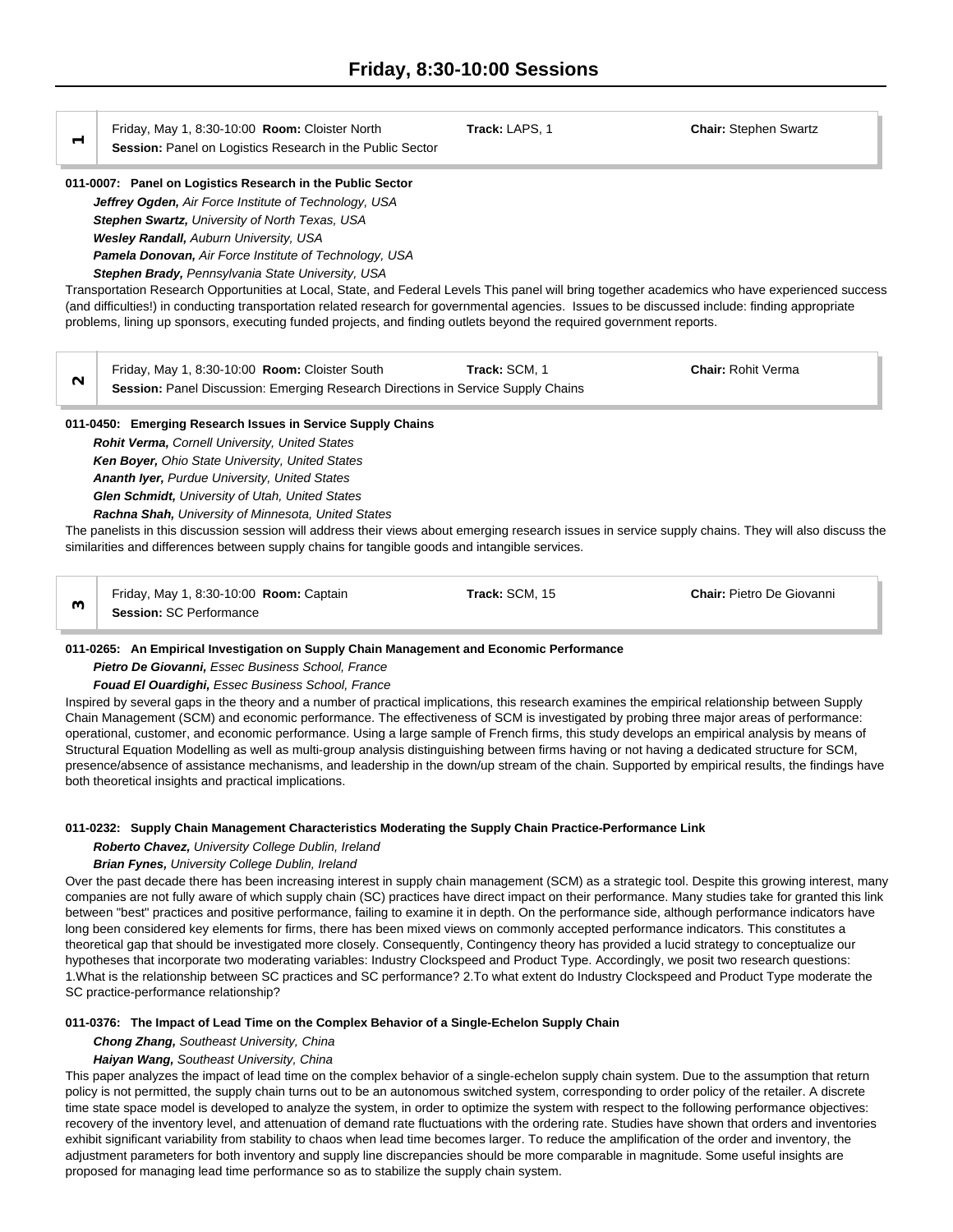#### **011-0378: On the Relationship Between Forecasting, BOM, Lead Times and Decoupling Points**

*Ton de Kok, Eindhoven University of Technology, Netherlands*

# *Joakim Wikner, Jönköping University, Sweden*

In the last three decades various authors have contributed to planning and control concepts based on hierarchical decomposition of decision making. Typologies such as VAT (Goldratt) and Customer Order Decoupling Point (Hoekstra and Romme) intend to structure the control problem, such that the main control decisions can be distinguished from auxiliary control decisions. In the literature it is often suggested to structure the control decisions such that complexity is reduced most. An example is the idea of selecting the BOM level of least diversity as the MPS level. In our presentation we present a constructive methodology, based on BOM and lead time data, that prescribes the appropriate hierarchical decomposition of the planning and control concept for a given manufacturing/distribution situation. In addition it prescribes what forecast information is necessary to make decisions over time to satisfy the market against agreed customer service levels.

| Friday, May 1, 8:30-10:00 <b>Room:</b> Yeoman | Track: SUST. | <b>Chair: Joao Neto</b> |
|-----------------------------------------------|--------------|-------------------------|
| <b>Session: Case Studies 1</b>                |              |                         |

#### **011-0711: How Capabilities in Operations Can Influence "Green Production"**

*Steve Brown, University of Exeter Business School, United Kingdom*

#### *Tim Baines, Cranfield University, United Kingdom*

This research presents case material of companies within the UK that are attempting to be "Green" in their operations processes. We assess their aspirations by plotting capabilities through their supply networks under five key headings: Strategy; Production planning and procurement; In-house production; Logistics; and Human resource management within operations. We build upon the work of Azzone and Noci, 1998 and Azzone et al., 1997 and we present insights into companies whose commitment to Green Production ranges from "the company tries to delay the adoption of green programs" through to the company adopts a "radical approach to environmental issues." In doing so we see how operations capabilities in a range of parameters can play a central and pivotal role in achieving some of the aspirations of Green Production within companies.

## **011-0483: A Case Study of an Agribusiness Company in Peru**

*Patricia Quiroz, Pontificia Universidad Catolica del Peru, Peru*

The paper shows an agribusiness Peruvian company specialized in conserves of asparagus, artichoke and piquillo pepper, with sustainable operations in the farm and in the plant.

This company is distinguished for being a reliable supplier of many countries, it has a consistent quality of products, and it works with an approach of Social Responsibility: labour, community and environmental.

The paper shows the challenges that faces this company in order to be competitive and sustainable in the global industry.

#### **011-0142: A Study of Reverse Logistics Flow Management in Vehicle Battery Industries in the Midwest of the State of São Paulo (Brazil)**

*Jovita Baenas, UNESP -Universidade Estadual Paulista Julio de Mesquita Fº, Brazil*

*Rosani Castro, UNESP- Universidade Estadual Paulista Julio de Mesquita Fº, Brazil*

*Rosane Battistelle, UNESP- Universidade Estadual Paulista julio de Mesquita Fº, Brazil*

Besides being a priority for the environment, battery recycling is also profitable due to its countless applications, such as in reducing energy costs and saving raw materials for new products. The objective of this study is to address the importance of recycling in the interior of the state of São Paulo, demonstrating that about 79% of all vehicle batteries are returned to the production cycle. This percentage is adequate for the national parameter, which intends to reach the world's level of 95%. By describing reverse logistics flows, it is possible to show the existing problem in small industries with the assembly of batteries in a semi-artisanal manner, which compromises worker health and the environment. It is possible to obtain information from the results to develop a proposal for managing a reverse logistics flow, seeking continuous improvement for manufacturers of small batteries.

#### **011-0103: An Analysis of the Socio-Environmental Requirements for the Capacitation of Supply Network of a Cosmetic Company**

*João Neto, University of São Paulo, Brazil*

The new market requirements consider corporate social and environmental responsibility as a key performance indicator for companies willing to grow and achieve long-lasting success. However, products and services are recognized as socially responsible only if all rings of their supply chain behave sustainably. In this context, the concept of a socially responsible company, product or service becomes a duty of a whole chain, and not a duty of a single company. Aligned to these new requirements, company "X" decided to invest in the improvement of its suppliers' performance in terms of social and environmental responsibility. The present work delineates policies and standards in terms of social and environmental responsibility that have to be respected by the whole company's supply chain. To achieve this aim, this work analyses the "X" suppliers' profile, manages documental data, and addresses field surveys.

## **011-0045: Analysis of the Post-Consumption Reverse Channel**

*Tatiene Coelho, São Paulo State University/Department of Production Engineering, Brazil Rosani Castro, São Paulo State University/Department of Production Engineering, Brazil Rosane Battistelle, São Paulo State University/Department of Production Engineering, Brazil*

This paper intends to introduce and discuss the challenges that exist in operating the post-consumption reverse channel for PET bottles in Brazil using theoretical concepts to discuss the possibilities of reverse logistics in the PET bottle recycling chain. The importance of this study consists in raising important information about the sector and the opportunities for taking advantage of this waste through recycling, and the interests and difficulties found in their reverse flow. The successful structuring of the PET bottle reverse channel is found by including the multiple players involved, whether of the public or private initiative, in order to achieve the desired result in the Brazilian environmental scenario.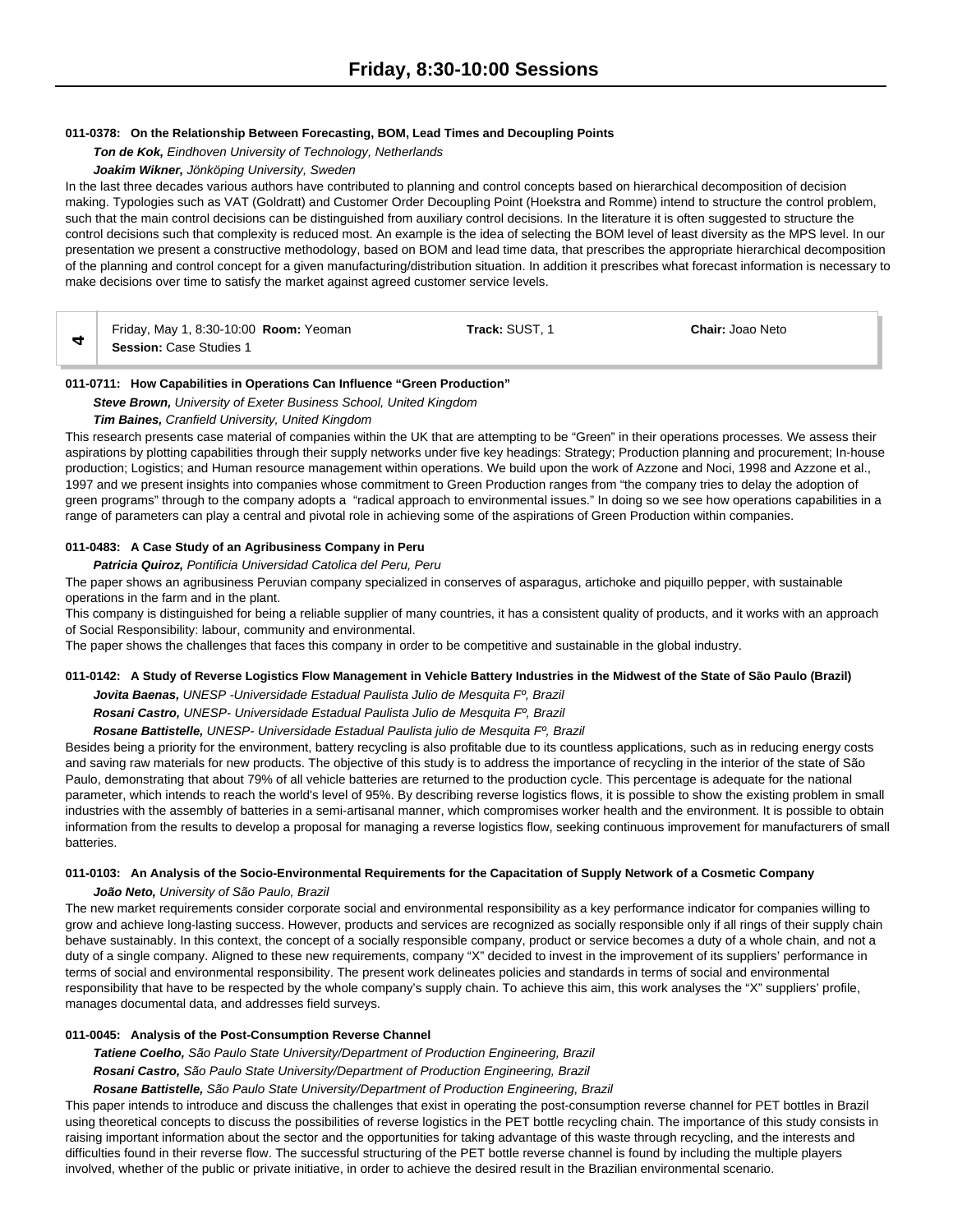|   | Friday, May 1, 8:30-10:00 Room: Scribe | Track: SUST. 5 | <b>Chair: Gokce Esenduran</b> |
|---|----------------------------------------|----------------|-------------------------------|
| ഥ | <b>Session: Legislative Issues</b>     |                |                               |

#### **011-0715: On the Link between Environmental and Market Performance under Market-Based Environmental Regulation**

*Ramanath Subramanyam, University of Illinois - Urbana Champaign, United States*

*Ravi Subramanian, Georgia Tech, United States*

*James Kroes, University of Rhode Island, United States*

We empirically study the link between firms' environmental performance and market performance under market-based regulation based on permits for emissions. A popular view is that environmentally beneficial investments more than pay for themselves through improved efficiency, reduced compliance costs, and favorable market perception. A differing view is that environmental investments are limited in their economic benefit and could therefore erode shareholder value. Along the lines of the latter view and given the typical costs of engaging in environmental compliance activities, we hypothesize that the market would penalize cleaner firms when the regulatory program offers the opportunity to cost-effectively choose a compliance strategy and, additionally, cushions firms from compliance costs by employing policy concessions such as grandfathering. Data from the US Acid Rain Program supports our hypothesis.

#### **011-0340: A Cost-Comparison of Three Collection Schemes under Take-Back Legislation**

#### *Gokce Esenduran, Kenan Flagler Business School, United States*

#### *Eda Kemahlioglu-Ziya, Kenan-Flagler Business School, United States*

Take-back legislations hold manufacturers responsible for collecting and properly disposing of their products when their useful lives end. In this paper we model and compare three collection schemes (i.e. the individual, collective and collaborative collection schemes) that the manufacturers follow to comply with legislation. We model each collection structure as a two-stage Nash game. We find the key market and operating conditions that make one scheme preferable to the others from the producer's point of view. We also answer the following questions: Is the recycling level higher under the individual or the collective/collaborative collection scheme? Is the incentive to produce green products higher under the individual or the collective/collaborative collection scheme? When will a group of producers following the collective/collaborative scheme allow a new producer to join the collection scheme?

#### **011-0322: Optimal Governmental Subsidies and Fees on Closed-Loop Supply Chains**

#### *K. Min, Iowa State University, United States*

#### *Karla Valenzuela, Iowa State University, United States*

Subsidies and fees by the government to encourage the collection of used products and the subsequent remanufacturing have significantly increased in recent years. For example, advance recovery fees are collected from manufacturers and customers and reimbursements are made to collectors, recyclers, and remanufacturers. In the context of closed-loop supply chains, however, the economic efficiency of these governmental interventions is far from clear. In this paper, we first evaluate such efficiency of a supply chain for a single product consisting of a manufacturer who also remanufactures, a collector, and customers. Based on this evaluation, the total surplus levels of this supply chain with and without subsidies and fees are compared and contrasted. We then propose an alternative set of subsidies and fees, and show that this alternative actually maximizes the total surplus level of the supply chain. An illustrative numerical example will be utilized for economic implications and managerial insights.

#### **011-0521: The Environmental Gains of Remanufacturing**

#### *Joao Quariguasi Frota Neto, Bradford University School of Management, Great Britain*

#### *Jacqueline Bloemhof, Rotterdam School of Management. Erasmus University, Netherlands*

Remanufacturing has long been perceived as an environmentally-friendly initiative. The question of how remanufacturing leverages the relation between environmental footprint and economic returns remains, however, partially unanswered. In this paper, we focus our attention on the electronics industry. In particular, we take a close look at this activity in the mobile and personal computers industries. We also perform a benchmark analysis of remanufacturing's eco-efficiency, by comparing it with the eco-efficiency of other important economic activities.

| Friday, May 1, 8:30-10:00 Room: Knave  | Track: HLTH. 1 | <b>Chair: Otávio José Oliveira</b> |
|----------------------------------------|----------------|------------------------------------|
| Session: Strategic Healthcare Planning |                |                                    |

#### **011-0407: An Application of Variable Neighborhood Search to Hospital Call Scheduling of Infant Formula Promotion**

*Hsiang-Yuan Lin, Lunghwa University of Science and Technology, Taiwan, Republic of China*

*Ching-Jong Liao, National Taiwan University of Science and Technology, Taiwan, Republic of China*

*Chao-Tang Tseng, Chaoyang University of Technology, Taiwan, Republic of China*

In the infant formula industry, products must rely on the prescription or recommendation from health care physicians (HCPs). Therefore, it is the most important activity in sales promotion to call on the identified HCPs in the prospected hospitals by the territory promotional sales representatives (PSRs). The PSRs have to establish their monthly hospital-call schedule according to several constraints. In this paper, we investigate the hospital call scheduling of PSRs. To reduce the cost, the objective is minimizing the travel time of each PSR's monthly hospital call schedule. This paper deals with a real-world case provided by an international infant formula company operating in Taiwan. First, we present a four-phase heuristic to quickly generate a feasible schedule. We then apply variable neighborhood search (VNS) to improve the solution quality. Through extensive computational experiments, it is shown that the proposed solution approach is quite effective in terms of solution quality and computation time.

**011-0898: Increasing the Efficiency of the Surgical Center in a Brazilian Hospital using Computer Simulation**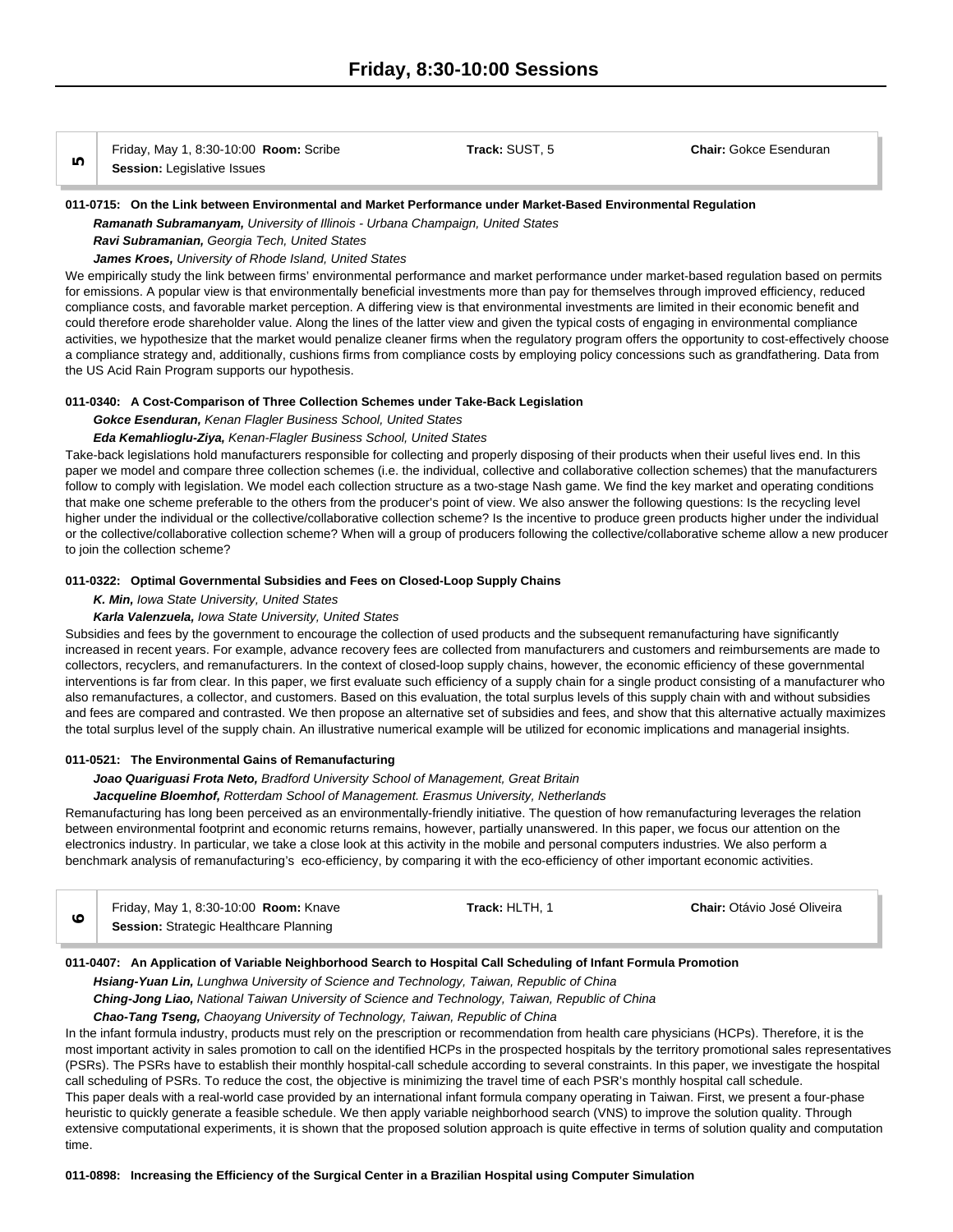# *Roberto Protil, Pontifical Catholic University of Parana, Brazil*

*Gerson Bichinho, Pontifical Catholic University of Parana, Brazil*

#### *Joelson Stroparo, Pontifical Catholic University of Parana, Brazil*

The purpose of this document is to employ the use of computer simulation for increasing surgical center occupation rates at a University Hospital, located in the city of Curitiba (Brazil). For the attainment of this work three scenarios were created. The first scenario is one of the six existing surgical rooms. It was possible to improve the orthopedic surgical occupation rate specially through changing some input variables. The two following scenarios demonstrated the impact of amplification on existing rooms, as the second scenario acknowledges input data of the model as in the real system, making it possible to obtain a better occupation rate, and the third scenario showed an improved amount of occupancy using the input data. The resulting analysis provided subsidies for the reduction of idleness in this sector.

#### **011-0073: Occupational Health and Safety in Automotive Battery Manufacturing Companies: Case Analyses in the State of São Paulo - Brazil**

#### *Otávio Oliveira, UNESP - São Paulo State University, Brazil*

#### *Renan Almeida, UNESP - São Paulo State University, Brazil*

The companies have been pressured to modernize their management mechanisms aimed at reducing costs and adapting product and production process characteristics to market needs. Occupational health and safety management systems have been an increasingly more adopted alternative by organizations to adapt to this reality. These systems gain even further importance when we consider the automotive battery manufacturing sector due to the risks to employee health inherent to the characteristics of the production process. For this reason, the main objective of this paper is to present and analyze the main practices related to occupational health and safety in two automotive battery manufacturing companies in the state of São Paulo, Brazil, identifying which management tools are used as well as their positive aspects and the main obstacles to their implementation.

Friday, May 1, 8:30-10:00 **Room:** EC-D1 **Track:** EMPR, 1 **Chair:** Erik Soepenberg **7Session:** Planning and Control

# **011-0313: An Action Research Project to Improve Customer Responsiveness in a Bespoke Manufacturing Company**

*Mark Stevenson, Lancaster University, United Kingdom*

*Linda Hendry, Lancaster University, United Kingdom*

*Yuan Huang, Lancaster University, United Kingdom*

Workload Control (WLC) is a planning and control concept for manufacturers of bespoke products. Much of the WLC literature has focussed on improving theoretical aspects of the concept through simulation but recent attention has shifted to aligning theory with the characteristics of bespoke production environments in practice. Hence, through comparative case study analysis, a framework of 17 issues affecting WLC implementation has been developed. This paper explores the use of this framework in an action research project to implement WLC in a precision engineering SME. A decision support system has been implemented, improving: traceability, responsiveness to customer queries, understanding of constraints and cross-functional collaboration. The research has found 15 of the 17 issues in the existing framework to be important in this company, while new issues have also been identified. In implementing the concept, aspects of the WLC theory underpinning the system have also been enhanced.

## **011-0352: Workload Control Performance in Practice**

*Erik Soepenberg, University of Groningen, Netherlands*

*Martin Land, University of Groningen, Netherlands*

#### *Gerard Gaalman, University of Groningen, Netherlands*

Workload Control (WLC) is a production planning and control concept that aims at controlling the logistical performance of small make-to-order companies. Although many studies on WLC have been performed, empirical research is rather limited. The aim of this study is to gain empirical evidence on the effects of applying WLC principles. The research is based on a longitudinal action research project in a company in which both quantitative and qualitative data have been obtained and analysed. The support of analytical techniques such as throughput diagrams and order progress diagrams enables relation of many aspects of the performance changes to the implemented principles. The findings show positive performance effects, but also limitations of the WLC principles. In particular, the size of the order pool is proven to be decisive for the level of control that can be realised in a practical setting.

# **011-0143: Collaborative Planning in Engineer-to-Order Manufacturing: Implications on Uncertainty, Schedule Stability, and Delivery Performance**

## *Antti Tenhiala, Helsinki University of Technology, Finland*

This paper reports a longitudinal analysis of a projectin which a manufacturer of customized machinery implemented a collaborative planning scheme to support the cross-functional information processes among the sales personnel, product engineers, and production planners. On the basis of media richness theory, the implementation is hypothesized to have positive effects on the manufacturer's performance. Furthermore, the collaboration is hypothesized to influence performance in two ways: by reducing uncertainty and by stabilizing production schedules. The hypotheses are tested with 65 weeks of process data. The results support the overall performance effects and show that the schedule stability has much stronger influence than the reduction of uncertainty. The finding is encouraging for practitioners because it means that collaborative planning can be beneficial even in inherently uncertain task environments. On a more general level, the results elaborate the information processing view of organization design and the theory of swift, even flow.

## **011-0144: Applicability of Different Capacity Planning Methods: Practical Implications from Contingency Theory**

*Antti Tenhiala, Helsinki University of Technology, Finland*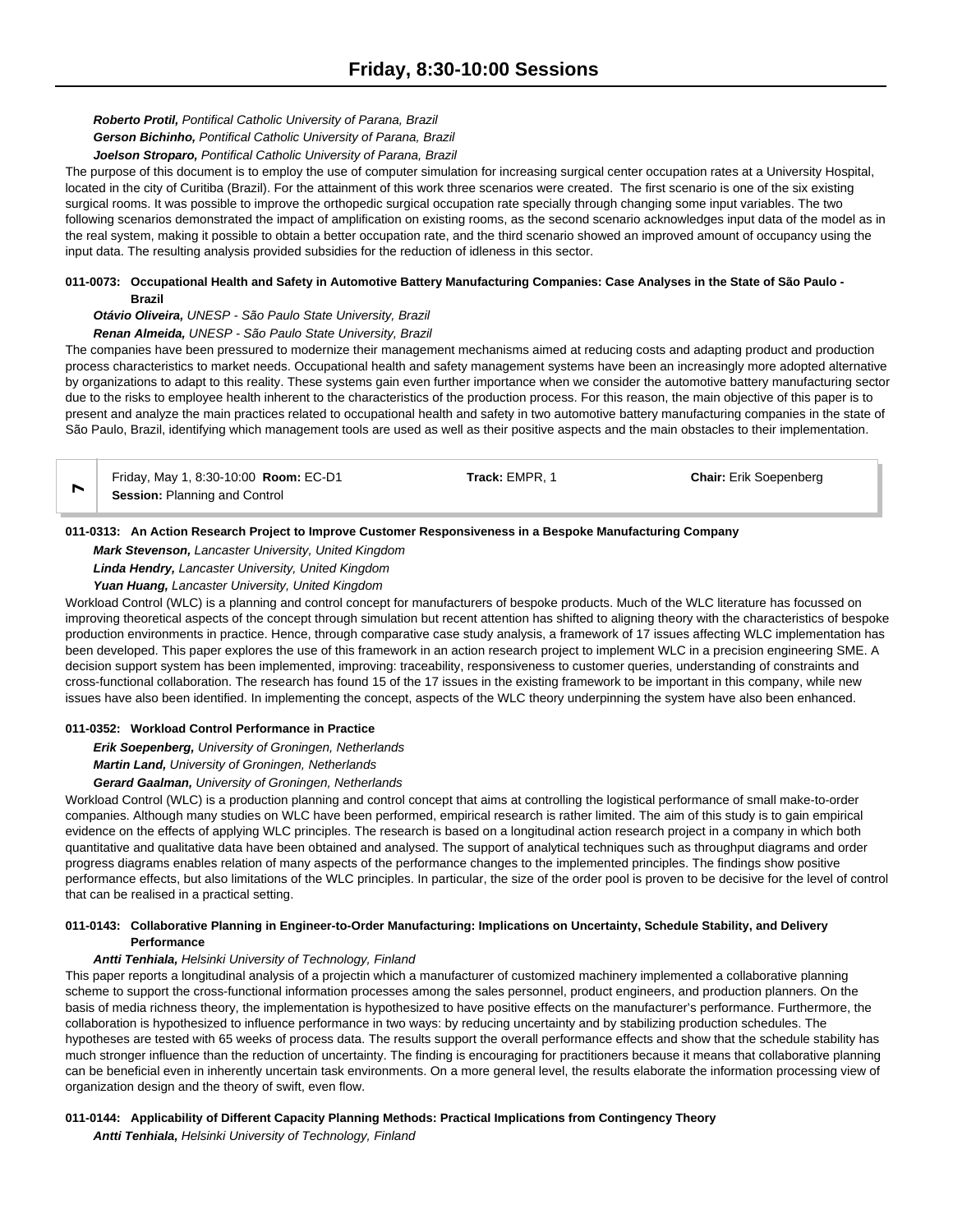Most practitioners use considerably simpler production planning methods than what is recommended in the literature. This article employs the contingency theory of organizations to explain the gap between the practice and the academic models of production planning. The arguments about the contingency effects of process complexity lead to a hypothesis that expects simple capacity planning methods to be most effective in certain production processes. A strong inference research setting is used to test the contingency hypothesis against a conventional hypothesis that expects the most sophisticated planning techniques to be always most effective. Multisource data from machinery manufacturing support the contingency hypothesis and reject all manifestations of the conventional universalistic hypothesis. The findings are explained with the concepts of task interdependence and bounded rationality. The results have several managerial implications, and they elaborate how classic organization-theoretical concepts can bring practically relevant insights to operations management research.

**Friday, May 1, 8:30-10:00 <b>Room:** EC-C **Track: EDUC, 1 Chair: Brian Neureuther 9 Session:** Developing the Global Supply Chain Curriculum (Invited)

## **011-0051: Global SCM Education Benchmarking**

*Heather Lutz, Syracuse University, United States*

## *Laura Birou, Louisiana Tech University, United States*

This session will discuss the findings of a global benchmarking study of supply chain management courses. Data gathered on a global basis with regard to the content of SCM courses will be shared. To date, we have collected 209 syllabi from 11 countries and 57 universities. We have syllabi from 76 courses in supply chain management, 64 in logistics/transportation/warehousing, 39 from operations management, and 25 from purchasing/sourcing classes. The discussion will cover topics, assignments, and evaluation techniques. In addition, a review of topic importance to practitioners will demonstrate the opportunities based upon gaps in coverage. Time will be allotted for audience participation and suggestions for future research. Participants new to the academic profession will have a database of information to draw upon when developing their own courses.

#### **011-0443: Implications of Occupational Characteristics for Supply Chain Professionals on Curriculum Design**

*Clyde Holsapple, University of Kentucky, United States David Marshall, University of Kentucky, United States Milton Shen, University of Kentucky, United States*

The importance of Supply Chain Management has prompted widespread development of SCM programs and curricula. Analyzing an extensive archive (O\*NET), we identify key occupational characteristics of SCM professions. These characteristics are compared to traits of curricula exhibited by SCM programs at a sample of AACSB-accredited universities. Our findings can be used to streamline supply chain program development to fit unique occupational characteristics identified for SCM professionals. We also examine the status of SCM professions in the US to highlight future prospects and job security for SCM professionals.

## **011-0699: Designing Curriculum for Undergraduate Supply Chain Management Programs**

*Brian Neureuther, SUNY Plattsburgh, United States*

## *Kevin O'Neill, SUNY Plattsburgh, United States*

Supply Chain Management has grown in significance over the past decade. Historically, institutions of higher education have developed supply chain management programs at the graduate and the executive education levels. However, many institutions of higher education are looking at supply chain management as a program that is valuable to undergraduate students as well; therefore there has been a surge of undergraduate programs devoted to supply chain management. This research addresses supply chain management programs and how best to develop a viable program, from a curriculum and operational perspective, for undergraduate students.

| Friday, May 1, 8:30-10:00 <b>Room:</b> Gallery        | <b>Track: DSPT. 1</b> | <b>Chair: Laird Burns</b> |  |
|-------------------------------------------------------|-----------------------|---------------------------|--|
| <b>Session:</b> Modeling Disruptions in Supply Chains |                       |                           |  |

#### **011-0367: A Structured Approach to Supply Chain Flexibility Measures and Strategies in Case of Uncertainty**

*Wolfgang Kersten, Hamburg University of Technology, Germany*

*Carolin Singer, Hamburg University of Technology, Germany*

According to recent surveys, an increased supply chain flexibility is not only a success factor but also essential for companies to survive due to the current fast-changing business environment. Related to a single company or to a function within a company, i.e. manufacturing, flexibility has been widely researched. Therefore, this contribution takes a broader perspective and considers the concept in a supply chain context. Since different practitioners and researchers do not perceive "flexibility" and "supply chain flexibility" consistently, the terms are at first discussed and distinguished from supposed concepts. As a next step, the paper gives an overview of supply chain flexibility measures and strategies in case of uncertainty, risk or threatening disruption. Results were gained through expert interviews and literature research. In order to meet different kinds of uncertainties, criteria are derived to structure measures and strategies in a framework.

#### **011-0498: A Conceptual Framework for the Analysis of Disruption Risks in Supply Chains**

*Monika Weishaeupl, Vienna University of Economics and Business Administration, Austria Werner Jammernegg, Vienna University of Economics and Business Administration, Austria*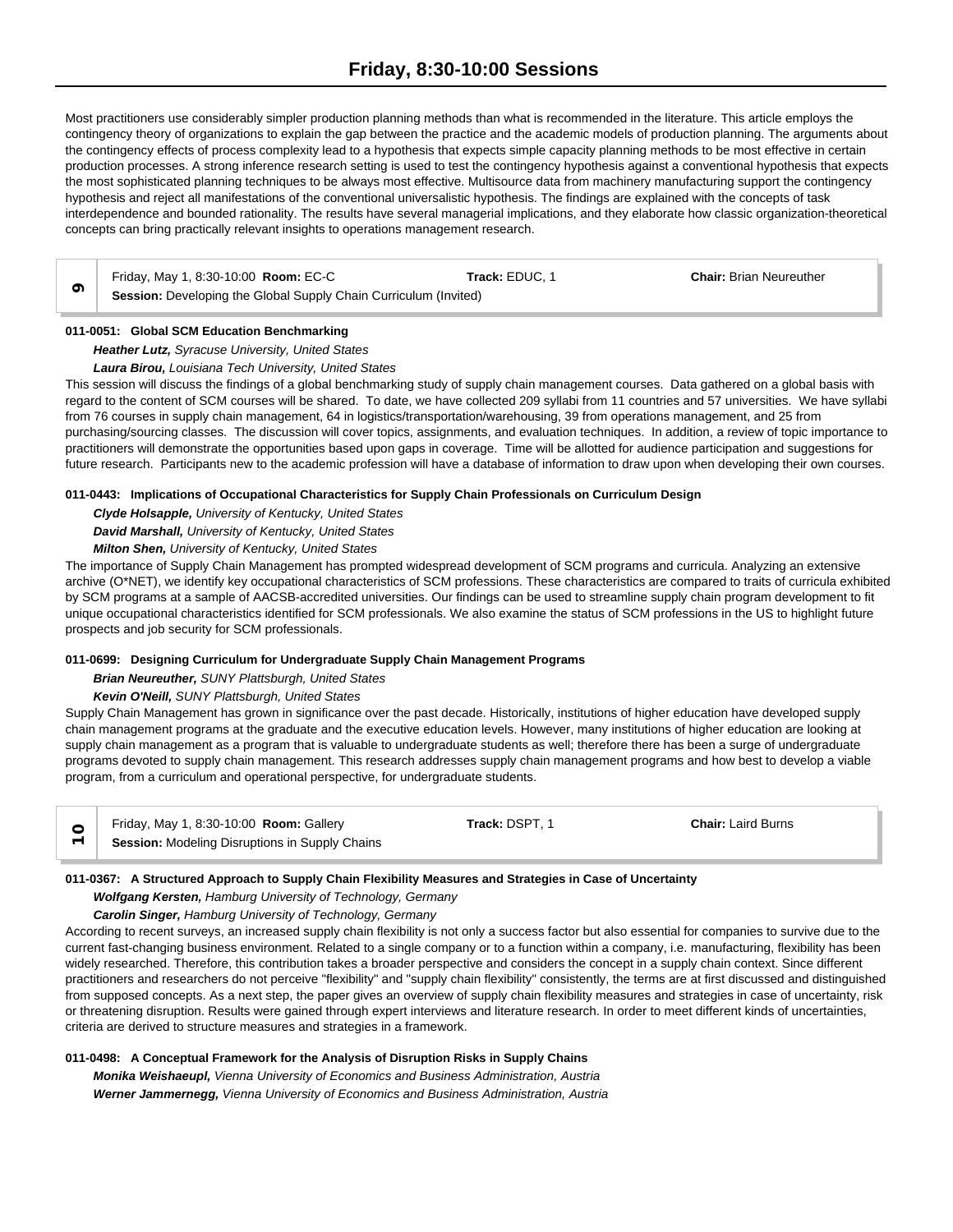In recent years the analysis of disruptions in supply chains has gained considerable importance. Thus, we develop a conceptual framework for the analysis, evaluation and mitigation of disruption risks for supply chain processes. A disruption is an event with low probability and severe impact resulting in a radical transformation of the supply chain. The framework consists of three steps: generation of a risk map, derivation of mitigation strategies and their performance evaluation by means of simulation.

This framework is applied to a case study in the food industry. The specialty of the supply chain under consideration is the raw material's transformation to a durable good after processing and the existence of production campaigns due to raw material perishableness and availability.

# **011-0006: Adaptive Search Methods for Ordering Decisions in Multi-Stage Supply Chains under Disruptions and Random Customer Demand**

*Sanjay Kumar, Pennsylvania State University, USA Fred Glover,, OptTek Systems, Inc., USA Thomas Schmitt, University of Washington, USA Kathryn Stecke, University of Texas at Dallas, USA*

Uncertain demand and periodic disruptions pose critically important

challenges to effective supply chain management. Disruptions along with

complexity of modern supply chains pose significant challenges in devising exact methods to make ordering decisions. To avoid this, we propose methods based on embedding adaptive search within simulation. We propose various adaptive search methods and compare their suitability in making ordering decisions in complex supply chains. We demonstrate significant cost and time advantages of using our approach in place of classical non-adaptive methods, and report the cost benefits by comparison to traditional order-up-to methods that use forecasting. We use several new advancements in adaptive search methods for supply chain applications.

| Friday, May 1, 8:30-10:00 <b>Room:</b> EC-A | <b>Track:</b> EMRG. 1 | <b>Chair: Hugo Yoshizaki</b> |
|---------------------------------------------|-----------------------|------------------------------|
| <b>Session: Routing/OR Applications</b>     |                       |                              |

# **011-0958: A Heuristic to Solve Large Scale Shipper Collaboration Problems**

*Hugo Yoshizaki, Universidade de São Paulo, Brazil*

*Enrico Ferri, Universidade de São Paulo, Brazil*

Cost and sustainability imperatives are compelling reasons to make companies collaborate in order to operate more efficiently and with a lower carbon footprint. The shipper collaboration problem can be defined as how to identify tours in the set of lanes of all shippers that minimize truck repositioning (deadheads), as the sub-set of routes of a single shipper may have lanes that complement routes of another shipper. Thus, combined shippers may offer to carriers a set of tours with regularly executed truckload movements with minimum asset repositioning. This problem can be translated into a particular type of set covering formulation with constrained cycles, the cardinality constrained lane covering problem (CCLCP), which is NP-hard. We present an alternative heuristic which solves much larger instances than previous literature and also show its performance in high unbalanced flows, typical of large developing economies with large concentration of freight in some few regions.

| Friday, May 1, 8:30-10:00 <b>Room: EC-E</b> | Track: LGST. 1 | <b>Chair: Jack Crumby</b> |  |
|---------------------------------------------|----------------|---------------------------|--|
| Session: Performance and Resilience         |                |                           |  |

# **011-0411: Building Supply Chain Resilience through Logistics Capabilities**

*Serhiy Ponomarov, University of Tennessee, United States*

# *Mary Holcomb, University of Tennessee, United States*

Supply chain management involves a multitude of processes and related activities that have potential inherent risks that can result from unexpected disruptions in physical flows. Disruptions such as the loss of a critical supplier, a major fire at a manufacturing plant, or even an act of terrorism could adversely affect both revenue and cost. To reduce this risk, supply chains must be designed to incorporate event readiness, provide an efficient response, and be capable of recovering to their original state or even better post the disruptive event. This is the essence of supply chain resilience. This paper examines the links between risks and the implications for supply chain management. The research also examines the role that logistics capabilities play in enabling the firm to develop supply chain resilience that allows it to mitigate risk.

## **011-0552: Practical Challenges in Managing the Reverse Logistics Process**

*Joseph Huscroft, Auburn University, United States*

*Joe Hanna, Auburn University, United States*

*Dianne Hall, Auburn University, United States*

*Casey Cegielski, Auburn University, United States*

Reverse logistics is an essential capability for any business that operates in today's global marketplace. It has a large potential impact on customer relations, and development of effective reverse logistics capabilities and its integration throughout the supply chain should be considered managerial priorities. The reverse logistics process has many attributes that are purported to promote effective operations and service quality. The objective is to use input from a panel of practicing logistics managers from a variety of industries and government agencies to identify a set of critical reverse logistics challenges. These challenges will serve as the foundation for future research regarding the reverse logistics process. This effort utilizes a Delphi procedure to establish key practitioner related challenges that will provide both academicians and practitioners with a method of determining what areas to focus on and possible allocation of resources when developing an effective reverse logistics process.

## **011-0108: Measuring Logistics Performance: The Effectiveness of MMOG-LE as Perceived by Suppliers in the Automobile Industry**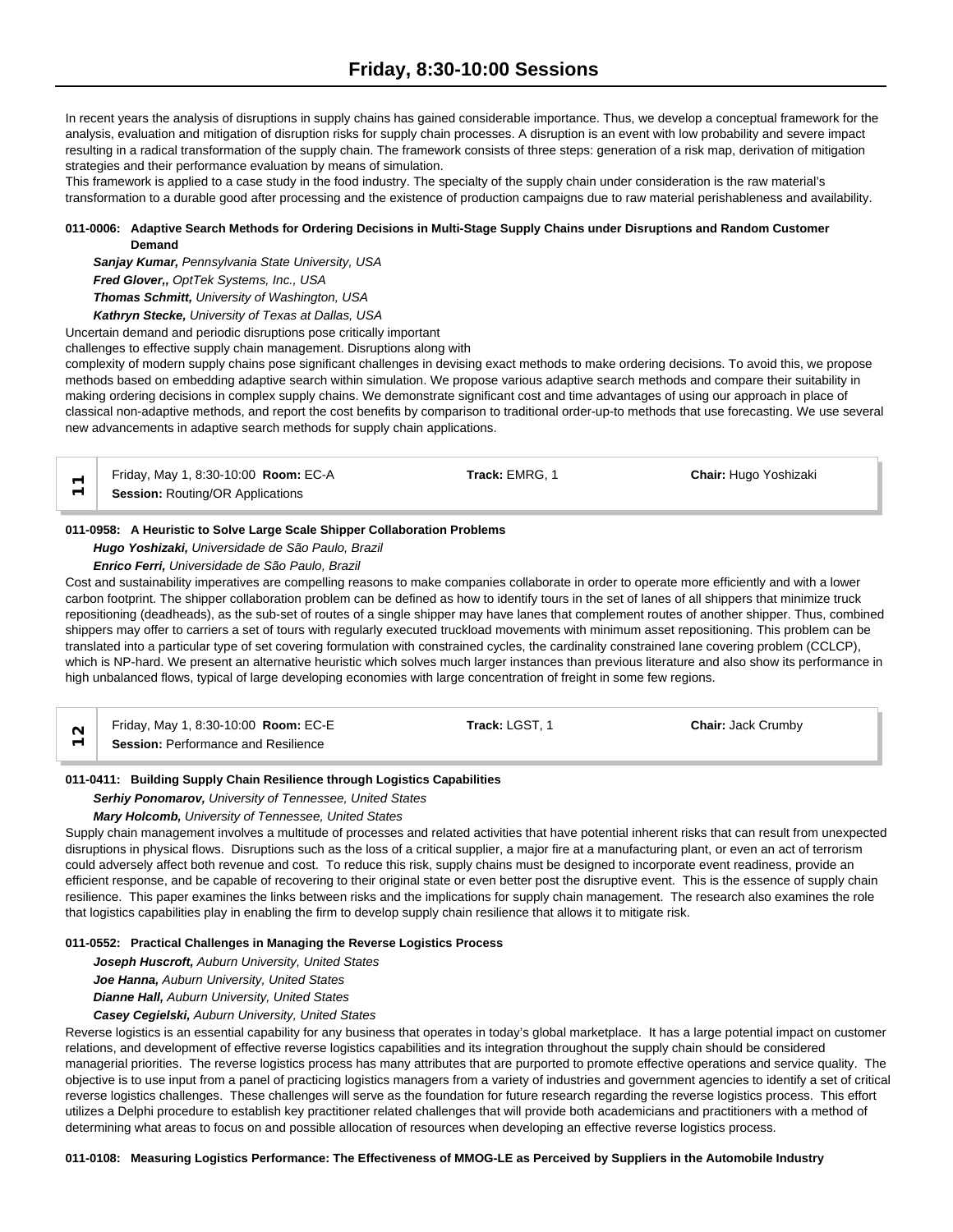# *Alexandre Graeml, Positivo University/Federal Technological University of Parana - Brazil, Brazil*

## *Jurandir Peinado, Positivo University, Brazil*

In spite of logistics having grown in importance lately, which includes the discussion of concepts such as integrated logistics and supply chain management in the business agenda, little has been said about how to measure logistics performance. This paper analyses the perception of logistics professionals about the effectiveness of MMOG-LE, a logistics performance evaluation tool on which they were trained and which they implemented in their organizations. Participants filled in a survey with Likert scale questions that was sent to them via e-mail. Among other findings, it was noticed that the impact of the MMOG-LE recommendation is stronger with respect to activities that had not been previously addressed by quality norms and recommendations. Most respondents also considered that their organizations were already efficient in integrating their activities with their customers (car assemblers) but rarely with their suppliers, which was acknowledged to be the bottleneck of their logistics systems.

## **011-0419: The Impact of Pricing Strategies on New Service Development Performance of Third Party Logistics Providers**

*Jack Crumbly, Jackson State University, United States*

*Harold Lundy, Jackson State University, United States*

*Baruch Lundy, Jackson State University, United States*

*Christopher Torrence, Jackson State University, United States*

Clients of Third Party Logistics Providers (3PLs) are looking for proactive services that will increase efficiency and decrease costs within their supply chain. 3PLs on the other hand have focused on solving current issues of clients. A reason for this polarity may lie in the pricing strategies between 3PLs and 3PL users. The researchers will conduct case studies of 3PL providers and 3PL users about their experience in providing new service development process and the impact of pricing strategies on this process.

| Friday, May 1, 8:30-10:00 Room: EC-F        | Track: BNCH. | <b>Chair:</b> Susana Azevedo |
|---------------------------------------------|--------------|------------------------------|
| <b>Session: Benchmarking/Best Practices</b> |              |                              |

# **011-0379: Using Lean Performance Metrics: Benchmarking the Aerospace Industry with the Automotive Industry**

*Federico Bulato, Delft University of Technology, Netherlands*

*Nicolaas Elferink, Delft University of Technology, Netherlands*

*Wouter Beelaerts van Blokland, Delft University of Technology, Netherlands*

*Sicco Santema, Delft University of Technology, Netherlands*

Lean manufacturing is in development within the automotive industry, especially at Toyota, for many years now. Recently, the aerospace industry has also shown interest in the concept's potential, looking for better, faster and cheaper performance.

Following research by Beelaerts van Blokland and others, this paper seeks to benchmark the aerospace and automotive industries based on their lean performance, using so-called lean metrics. Lean metrics are found to be a suitable measure of companies' performance with respect to the 3C's; continuation, conception and configuration. Using the metrics and the 3C-model, it is quantitatively shown that the aerospace industry is performing increasingly leaner. Because of the automotive industry's longer collective experience in lean, the automotive industry is performing leaner. However, the aerospace industry is following suit. Furthermore, the use of lean metrics and industry-composed lean performance indices has been demonstrated and support for their validity in evaluating lean performance is given.

## **011-0575: Development of a Web-based Information System for Managing Performance of SME Clusters**

*Luiz Carpinetti, University of Sao Paulo - School of Engineering of sao Carlos, Brazil*

*Rafael Lima, University of Sao Paulo - School of Engineering of Sao Carlos, Brazil*

*Edwin Galdamez, University of Sao Paulo, Brazil*

Previous research works have proposed frameworks for managing the performance of clusters of SMEs. It includes a model of a performance measurement system with perspectives related to the cluster and a benchmarking information system with metrics and best practices of the SMEs of the cluster. Thus, this paper aims to present a web-based information technology resource for managing performance of a cluster of SMEs, both by the governance agents and the SMEs in the cluster. It is justified by the recognition of the importance of performance management and clustering as means to boost growth and competitiveness of SMEs. The paper reviews the subjects of clustering, performance management and decision support systems. It describes the organization and functionalities of the proposed system. A first conceptual version of the system is presented. Since this project is in its early stages of development, the paper ends with a discussion on expected outcomes.

## **011-0582: An Empirical Test of the Validity and Impact of the Adoption of Logistics Best Practices**

*Angel Diaz, IE Business School, Spain*

*Bjorn Claes, IE Business School, Spain*

## *Oswaldo Lorenzo, IE Business School, Spain*

Well-determined and adequately implemented logistics best practices are considered to have a positive effect on the supply chain performance of companies. Whereas the optimization of stock levels has been the object of extensive academic interest from a modeling perspective, to our knowledge, apart from practitioner publications little work has been done on the managerial best practices that facilitate this optimization. The research presented in this paper tests the validity of best practices identified in the literature by using survey data and a selected number of cases. More specifically, we empirically test the model proposed by Diaz, Lorenzo and Jimenez (2006) which suggests a relation between contextual variables, best practices and firms' results. Preliminary analyses suggests that both the current and intended utilization of several of these advanced logistics best practices are related to improved performance, and, moderated by firm size, are also positively related to sales.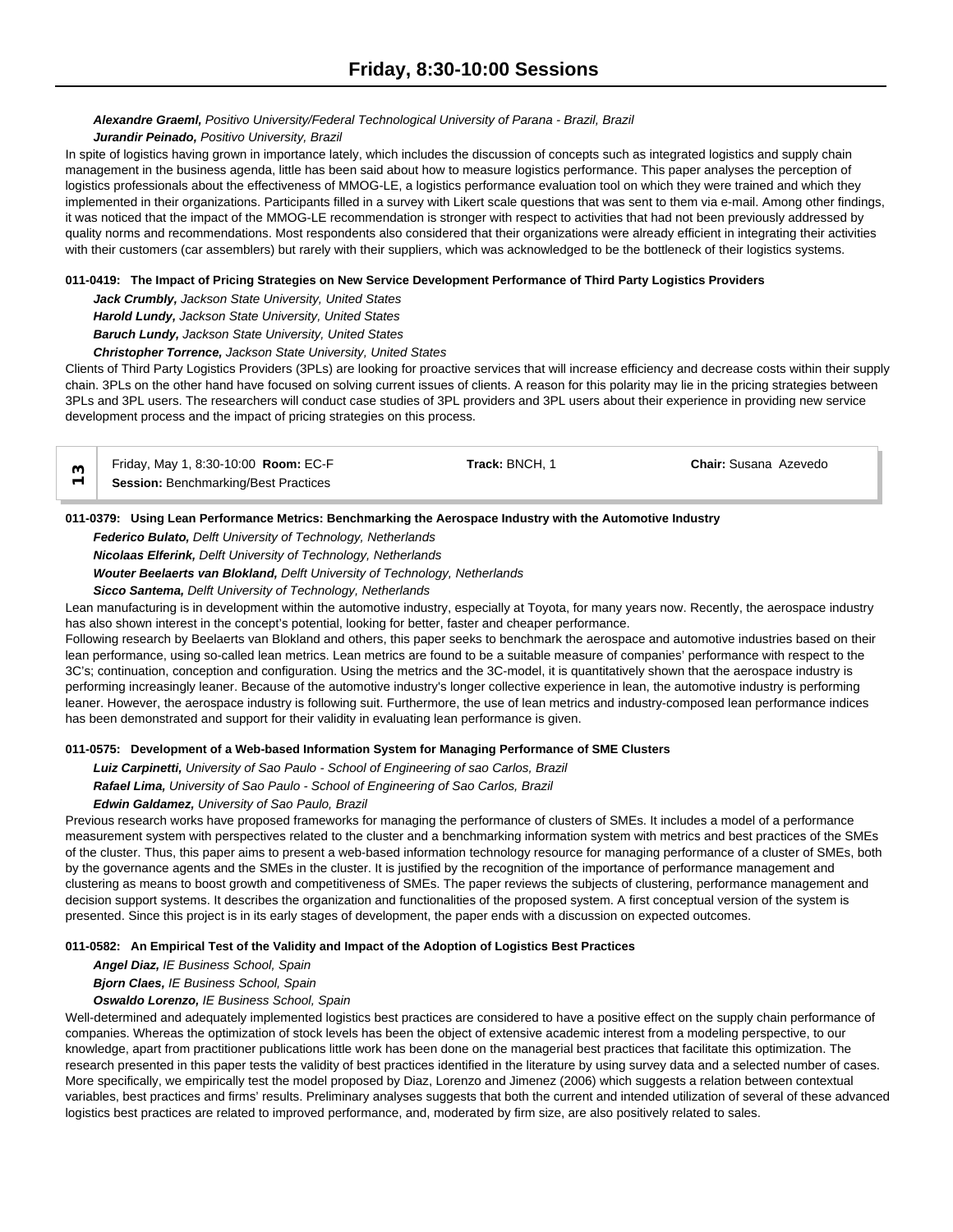Friday, May 1, 8:30-10:00 **Room:** EC-G **Track:** MKTG, 1 **Chair:** Elliot Rabinovich

**Example 3 Friday, May 1, 8:30-10:00 Room: EC-G**<br>
Session: Operations and Marketing Strategies

## **011-0187: Mail-In Rebates in Newsvendor Models**

*Qin Geng, Robert Morris University, United States*

*Suman Mallik, School of Business, University of Kansas, United States*

Mail-in Rebates (MIR) are common in retailing. Using a newsvendor framework, we examine the impact of MIR in a single-manufacturer-single-retailer supply chain. Three scenarios are considered: the manufacturer offers the MIR; the retailer offers the MIR; and both manufacturer and retailer offer MIR simultaneously. We identify the condition to offer rebate in each scenario. We find that the manufacturer offering rebate always benefits the retailer; the retailer offering rebate may or may not benefit the manufacturer. Under certain conditions, there exists a unique Nash Equilibrium when rebates are offered simultaneously by the retailer and the manufacturer. Various supply chain implications of MIR are also studied.

## **011-0211: Unlimited Shelf Space in Internet Supply Chains: Treasure Trove or Wasteland?**

*Elliot Rabinovich, Arizona State University, United States*

*Timoty Laseter, University of Virginia, United States*

# *Rajiv Sinha, Arizona State University, United States*

Internet retailing offers merchants limitless shelf space. This has led experts to highlight the existence of a "long tail" of offerings on the web and assert that the future of online business is "selling less of more." Unfortunately, Internet retailing has not made it easier for buyers to physically inspect products prior to purchase. Moreover, the blessing of limitless shelf space can impose a burden on buyers to sort through a large breadth of offerings. When that burden becomes excessive, it can lead to bad purchase decisions and many product returns. Not surprisingly, researchers have struggled to find an optimal breadth of offerings online. We shed light on this issue through an analysis of consumer search costs on a pre-purchase versus post-purchase basis. Using empirical data, we then assess the relative importance of these search costs and the influence on these costs by different product return reasons and product characteristics.

## **011-0207: A System Dynamics Model of Market Entry Strategy of Bio-Tech Pharmaceutical Industry in Great Chinese Region**

*Kung-Jeng Wang, National Taiwan University of Science and Technology, Taiwan, Republic of China*

# *Yun-Huei Lee, Tamkang University, Taiwan, Republic of China*

Until 2009, the bio-pharmaceutical market has an output value of US\$800 billion globally, and China's pharmaceutical market is growing rapidly and shows great potential. However, entering overseas markets needs comprehensive considerations, and the China market especially has unique structural characteristics (for example, regional characteristics, consumer behavior, rare and special diseases). Therefore, developing a contingency market entry strategy is a critical activity for global bio-pharmaceutical companies. This paper builds a system dynamics model with structural characteristics based on a team of marketing managers. By the simulation method, we present the system's logic and results. This model can be employed by marketing managers to help them understand the interactions of various affecting factors that entering the market, and examines the effectiveness of different market entry strategies. The research contributes substantially to the bio-tech pharmaceutical companies with respect to their decision-making ability about formulating appropriate and flexible market entry strategy.

#### **011-0522: Developing a Conceptual Model of the Impacts of Business Environment and Firm Resources on Operations Strategy and Performance**

#### *Wantao Yu, Nottingham University Business School, United Kingdom*

#### *Ramakrishnan Ramanathan, Nottingham University Business School, United Kingdom*

We develop a conceptual model from the literature that integrates business environmental factors and firm resources to examine their impacts on operations strategy choices and firm performance. Operations strategy affects and is affected by many organizational groups inside and outside the firm. A comprehensive operations strategy should combine elements of both the "resource-based view" and "market-driven view". Our model seeks to understand the influence that specific business environmental factors (hostile and dynamic business environments) and firm resources (human resources, business resources, and technology resources) have on the operations strategy choices of low cost, quality, flexibility, and delivery performance. We shall outline the development of our model during the presentation. We have collected data from five retail firms in China, and will test our model at the later stage.

| Friday, May 1, 8:30-10:00 Room: EC-H | Track: QUAL. $^{\prime}$ | <b>Chair:</b> Christine Alexander |  |
|--------------------------------------|--------------------------|-----------------------------------|--|
| <b>Session: Quality Applications</b> |                          |                                   |  |

#### **011-0862: Innovative Operations and Technological Commitment**

#### *Sonya Hsu, University of Louisiana Lafayette, United States*

*Christine Alexander, Texas A&M University - Commerce, United States*

Expanded from previous studies, this research project will focus on the uses of information system (IS) and information sharing among different parties in the reverse logistics processes – vendors, retailers and the Central Return Center (CRCs). Foremost, how do ISs facilitate the reverse logistics processes along different supply chain parties? How does information sharing occur? How does technological commitment enhance the operational quality? The tentative research model includes technological commitment, mediated by innovation in reverse logistics processes that is proposed to be positively related to strategic performance and operational service quality. The rationales will be provided as well as propositions. The contribution of this conceptual model intends to promote the transactional information sharing to the level of "knowledge sharing." In other words, knowledge extracted from transactional information is proposed to be a better decision tool to increase operational quality in the reverse logistics processes.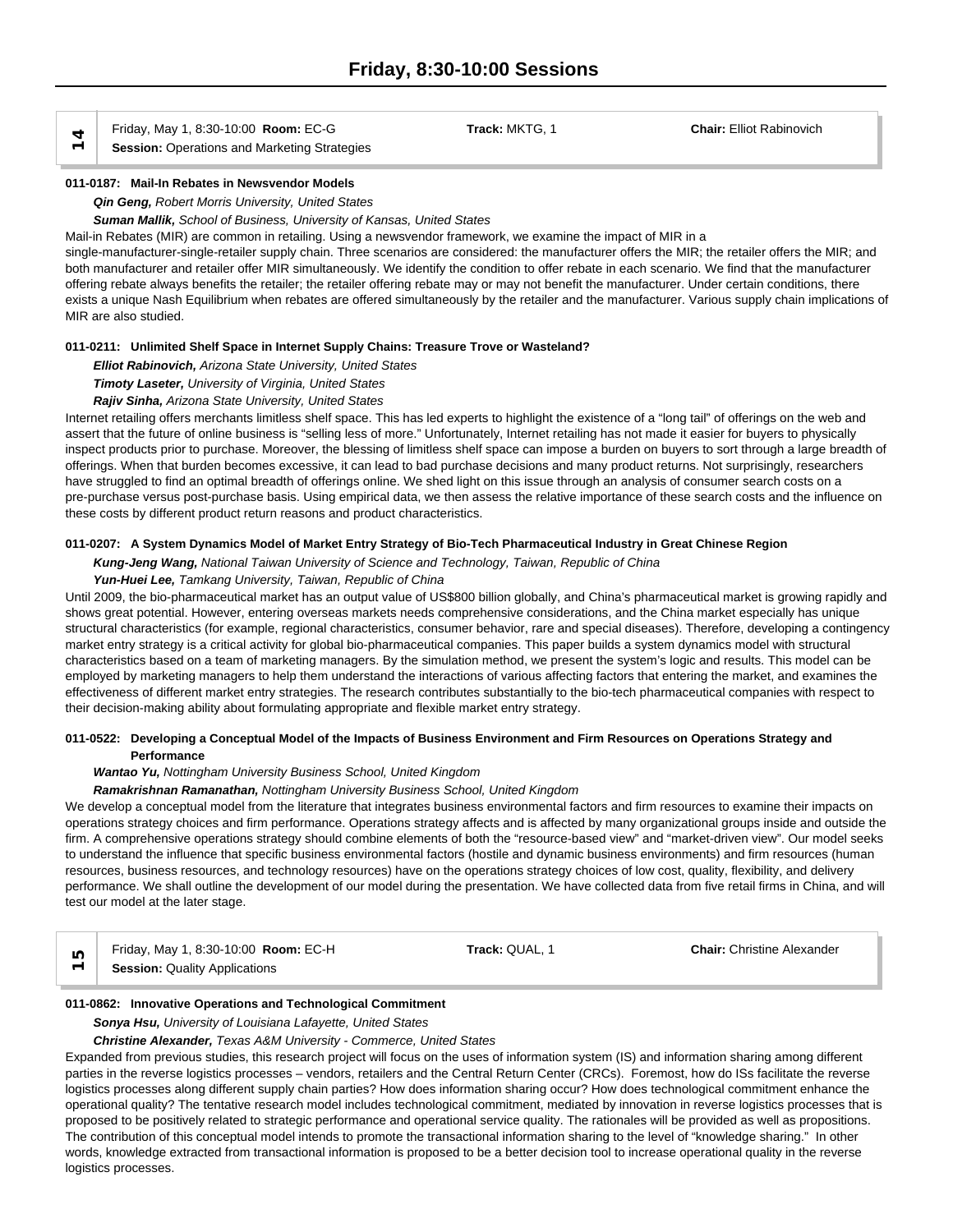#### **011-0912: Quantitative Methods Applied to Assess the Hospital Quality Services in a Network: The Case of CHQP**

*João Chang Junior, Centro Universitário da FEI, Brazil Suzana Souza Santos, Universidade Paulista - UNIP, Brazil Celi Gonzales, Universidade Paulista - UNIP, Brazil*

The project objective is to study which quantitative methods should be used for assessment of quality services in a hospital network based on their effective contribution to their development. A series of interconnected indicators has been used in order to achieve hospital quality. These indicators form a complex set of variables that may assist business management and decision making processes. However, the statistical treatment given to these indicators is extremely simple and only provides a hospital rank to each of the 25 indicators selected. Therefore, the CHQP – Commitment with Hospital's Quality Program – was chosen as the object of this work. This program was created in 1991 and aimed to implant in Brazil a National Program for the Accreditation Hospital, with the support of PAHO – Pan American Health Organization. The CPHQ relies on voluntary membership of a network of approximately 100 hospitals located in the Sao Paulo State.

| Friday, May 1, 8:30-10:00 Room: EC-I       | Track: SRCG. 1 | <b>Chair:</b> Xiao Wenli |
|--------------------------------------------|----------------|--------------------------|
| <b>Session:</b> Sourcing Decision Making 1 |                |                          |

#### **011-0005: Extending the Model of Supply Management Orientation and its Effect on Supplier-Buyer Performance**

*T.A.S. Vijayaraghavan, Xavier Labour Relations Institute, India*

#### *Priyal Singh, Xavier Labour Relations Institute,*

Supplier management through long term relationships is becoming a strategically important area and its link to firm performance has been witnessed by lot many firms. In this context, it would be important to study the performance and risk parameters that can help to explain the co -operation in supplier buyer relations. The paper tries to address this gap by extending the model that propped by Shin et al (2000) and Vijayaraghavan et al (2008). The model includes both benefit and reliability measures to map the supply relationships. The purpose of the model is to develop scales for supply management orientation as well as supplier and buyer performance in Indian context and then to subsequently test how the relationships are defined in Indian context.

#### **011-0822: An Examination of Issues and Strategies in Global Outsourcing: Insights from the Canadian Retail Industry**

#### *Kalinga Jagoda, Mount Royal College, Canada*

# *Skylar Anderson, Mount Royal College, Canada*

Today, it has become increasingly popular to decrease operational costs by outsourcing parts of the supply chain that have traditionally been performed in-house. Developments in logistics and technology have increased the options available for managers to tailor the design and management of their supply chain to fit their business objectives. Recent literature on outsourcing indicates that managers use outsourcing as a "quick and easy" fix to their operational problems. Incorrect decisions to outsource key operations may have negative impacts on the long-term capability of a firm to continue to compete in a competitive global business environment. This paper will discuss the outsourcing practices of a Canadian retail firm. A management decision-making framework to determine the best outsourcing strategies will also be presented. This integrated framework is used to analyze the case. Recommendations for management improvement in the outsourcing process are also highlighted.

#### **011-0938: Sourcing Patterns and Product Configuration as a Means to Identify Technology Gaps in Mexico**

#### *Omar Salgado, ITESM, EGADE, Mexico*

In the era of globalization companies seem to be rootless, showing an expertise of transferring production lines or complete factories across borders. These activities go beyond the initial strategic goals of what market to serve and where it is cheaper to produce; there are complex operational challenges such as finding the right source in the location, being able to develop a technological capability, dealing with local legislation, facing logistic and infrastructure patterns altogether with attaining the corporate strategy. This paper aims to undercover technology gaps within the Mexican automotive industry by analyzing the product configuration and sourcing patterns of products assembled in the country; bills of materials of products with highest production volumes per brand were decomposed on its components and their sources analyzed to find the rationale which responds to product complexity and manufacturing cost issues.

## **011-0147: Dual Sourcing and Supplier Competition**

## *Arnab Basu, Indian Institute of Management, India*

#### *Jishnu Hazra, Indian Institute of Management, India*

We consider a situation where a buyer is sourcing a component from two suppliers. Our time horizon is two periods and the buyer's total requirement over the two periods is Q. Before the start of the first period, the buyer guarantees a fixed quantity to each supplier to be allocated in the first and second periods. The balance amount is awarded, in the second period, to the winner of a price bidding competition between the two suppliers. In the second period, each supplier will have a lower unit manufacturing cost. This is achieved by a production learning curve which is a function of quantity allocated to him in the first period and through process improvements which are dependent on the amount of investment the supplier makes in the first period to reduce costs. We solve the buyer's allocation decision and analyze the supplier competition problem.

## **011-0389: The Effect of Learning on Manufacturing Outsourcing Decisions: A Game Theoretic Approach**

*Wenli Xiao, Georgia Institute of Technology, United States Cheryl Gaimon, Georgia Institute of Technology, United States*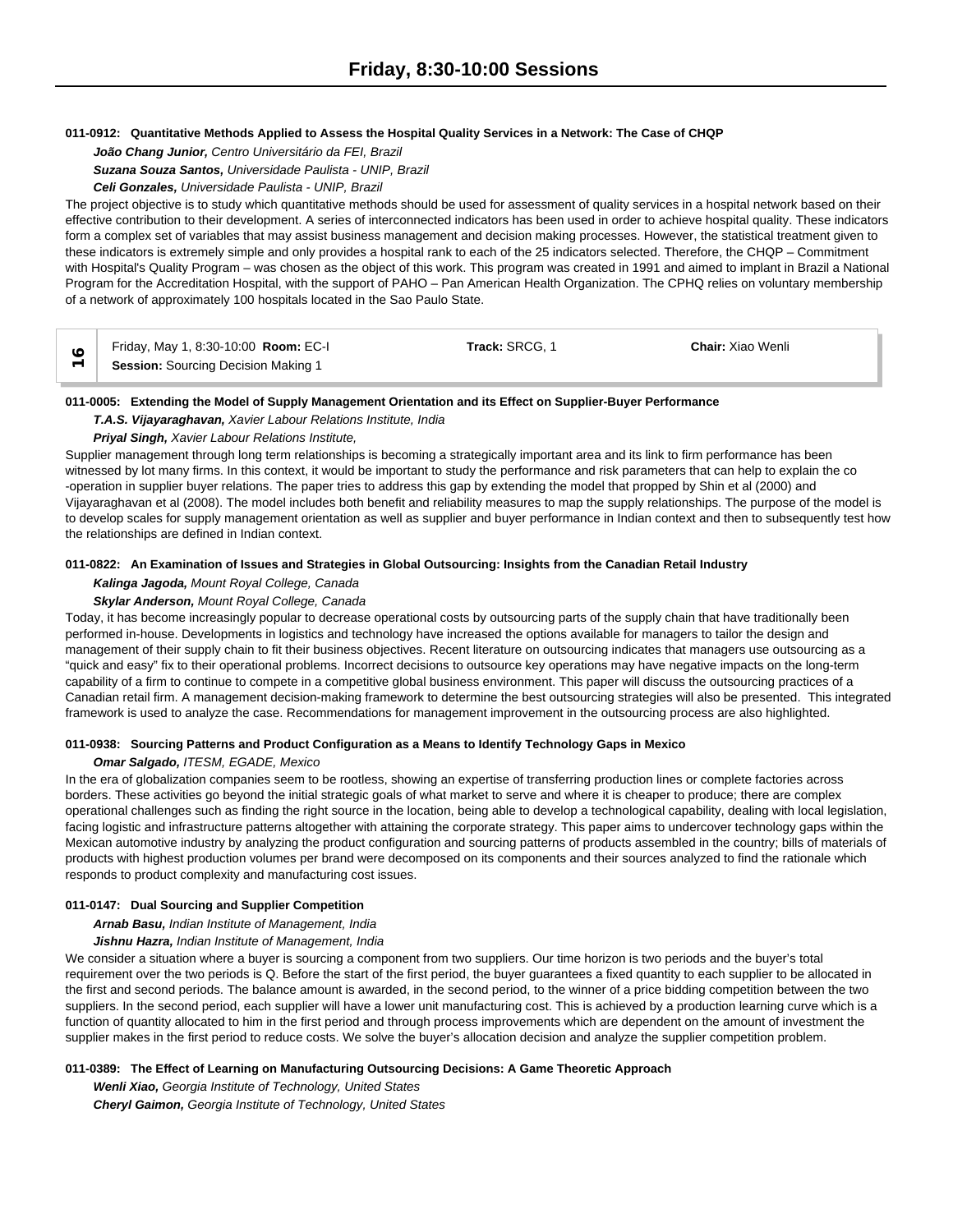We introduce a two-period game in which a customer determines the portion of demand of a product or component to manufacture in-house versus outsource in each period and the supplier determines the fixed price to charge over both periods. Consistent with the traditional approach, we explore the impact of learning that reduces the manufacturing cost incurred by the customer as well as the supplier. Furthermore, we explore the impact of learning that enhances the customer's ability to generate revenue by improving product quality or design features. Naturally, each firm benefits from learning in relation to their respective volumes of production. We compare the situations where the product or component to be manufactured has a long versus short life cycle. The key questions that arise in this context include how volume-based learning and the product life cycle influence the customer's outsourcing decisions and the supplier's price.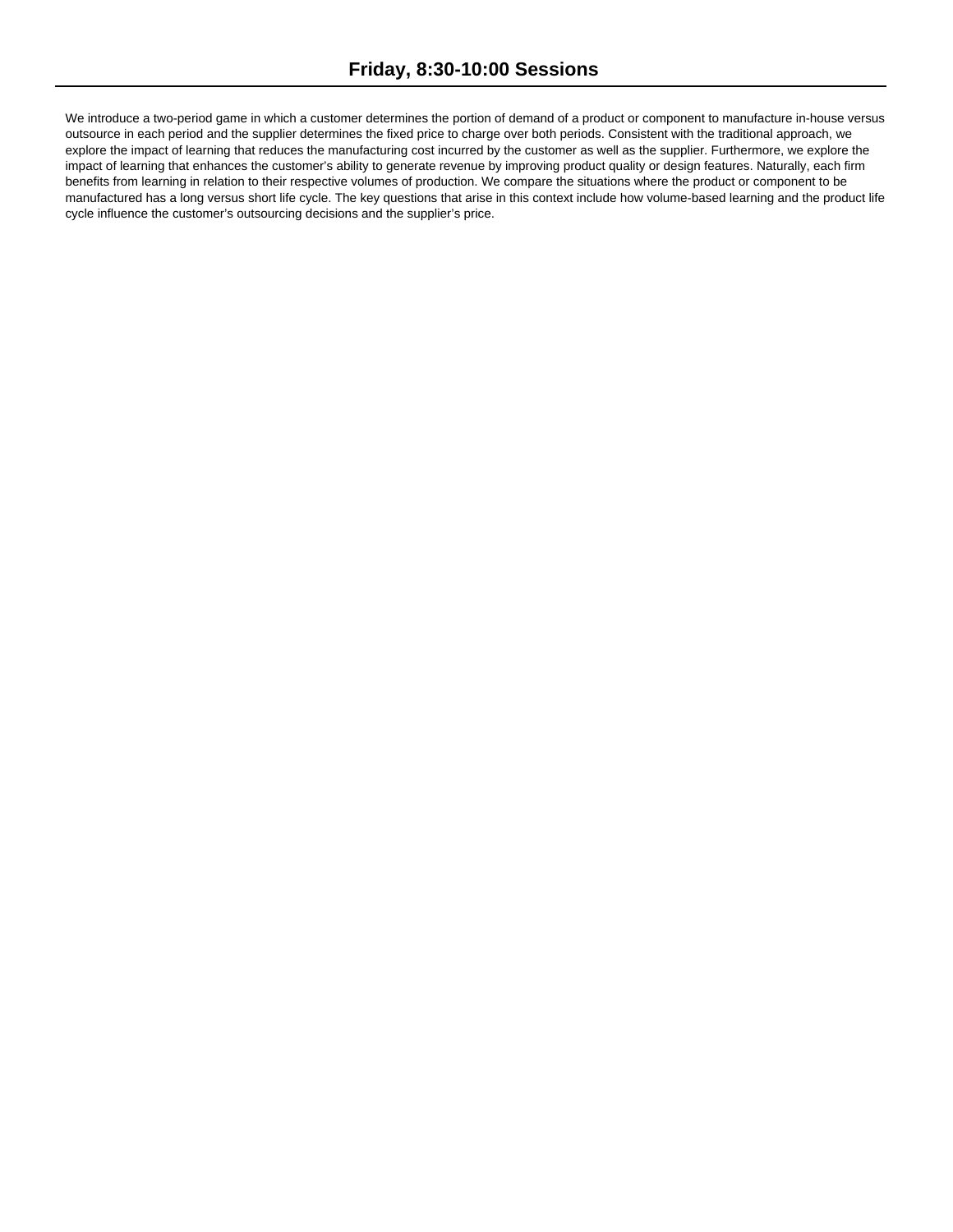Friday, May 1, 10:30-noon **Room:** Cloister North **Track:** SRVC, 1 **Chair:** David Hartsuiker Ontomiental Priday, May 1, 10:30-hoon **Room:** Cloister No<br>
<del>○</del> Session: Service Performance Measurement

#### **011-0800: Geographical Reference Supporting Fraud Detection in the Telecom Industry**

#### *Wagner Damiani, FGV - EAESP / BYU - MARRIOTT, Brazil*

*Flavio Pereira, FGV - EAESP, Brazil*

Fraud detection in the Telecom industry is a continuous effort to identify and stop unauthorized use. This real case shows how geographical tools helped one of the world's largest telecom companies to better identify and prevent fraud using daily operations data layered over geographical maps in conjunction with on-line performance dashboards.

#### **011-0448: Is the PAD Scale an Appropriate Aid in the Design of Experience Service Delivery Systems?**

*David Hartsuiker, Radboud University Nijmegen, Netherlands*

#### *Philip Barbonis, Radboud University Nijmegen, Netherlands*

This paper answers a call in Service Operations Management (SOM) literature for more research into experiences, experience servicescapes and the arousal of emotions in customers of an experience service concept. It does so by linking environmental psychology with SOM. Advantages and challenges are discussed for applying the "P(leasure) A(rousal) D(ominance)" scale to "measure" emotions evoked within customers in different types of experience servicescapes. Different values of emotions measured by this scale are tentatively linked to different types of experience service delivery systems used to arouse these emotions within customers. In this way, a forward step is made towards establishing a contingency approach for designing experience service delivery systems based on a quintessential element of experiences, namely the emotions that are evoked in the target market customers of such service delivery systems. This could provide SOM researchers and practitioners with initial guidelines for the design of "experience service delivery systems."

| Friday, May 1, 10:30-noon Room: Cloister South            | Track: SCM, 2 | <b>Chair: Ann Campbell</b> |
|-----------------------------------------------------------|---------------|----------------------------|
| <b>Session:</b> Supply Chain Logistics and Transportation |               |                            |

#### **011-0222: Dynamic Freight Routing on Air-Road Intermodal Network using Real-Time Congestion Information**

#### *Alper Murat, WAYNE STATE UNIVERSITY, United States*

*Farshid Azadian, WAYNE STATE UNIVERSITY, United States*

*Ratna Chinnam, WAYNE STATE UNIVERSITY, United States*

This paper addresses routing of time-sensitive freight shipments subject to congestion on the road network and flight departure delays. We propose a stochastic dynamic routing model on the road-air inter-modal network. Routing decisions include selecting between alternative airports and flights based on real-time data on road traffic and flight delays. We illustrate the application of our model with an air cargo routing in the Michigan-Ohio road-air inter-modal network.

#### **011-0397: Intermodal Hub Networks - Managerial Insights**

*Rafay Ishfaq, University of Alabama, Operations Management, United States*

*Charles Sox, University of Alabama, Operations Management, United States*

This research highlights the role of intermodal logistics in the global marketplace. The research is motivated by the extraordinary increase in the use of intermodal in recent years for both inland and global movement of freight. Three mathematical models are presented which explore the dynamics of hub-and-spoke networks for intermodal shipments. The objective is to compare the conventional over-the-road (OTR) networks with intermodal logistics networks in terms of economical, operational and service requirements. These models describe with varying levels of abstraction, the implementation and operation of real life hub-and-spoke intermodal logistics network. We model non-linear transportation costs, fixed location costs, and modal connectivity costs for three modes of transportation: road, rail and air. In light of discussions with industry professionals and using real world data, network structure is explored to gain managerial insights into the intermodal logistics network.

#### **011-0959: Optimal Scheduling of Component Parts Production and Deliveries**

*Renato de Matta, University of Iowa, United States*

*Vernon Hsu, George Mason University, United States*

*Chung Lee, Hong Kong University of Science and Technology, Hong Kong*

We consider a JIT manufacturer that receives periodic shipments of unique component parts produced by different suppliers. Each supplier either delivers parts directly to the manufacturer or indirectly through a third party logistics firm which consolidates and ships the parts to the manufacturer in kits. We cast the suppliers' production and delivery scheduling decisions as a cost minimization, deterministic production lot-sizing and distribution problem. We model the problem as a mixed integer program, and develop an efficient procedure to find near optimal solutions.

#### **011-0913: Network Design for Time-Constrained Delivery**

*Ann Campbell, University of Iowa, United States Hui Chen, Northwest Airlines, United States Barrett Thomas, University of Iowa, United States*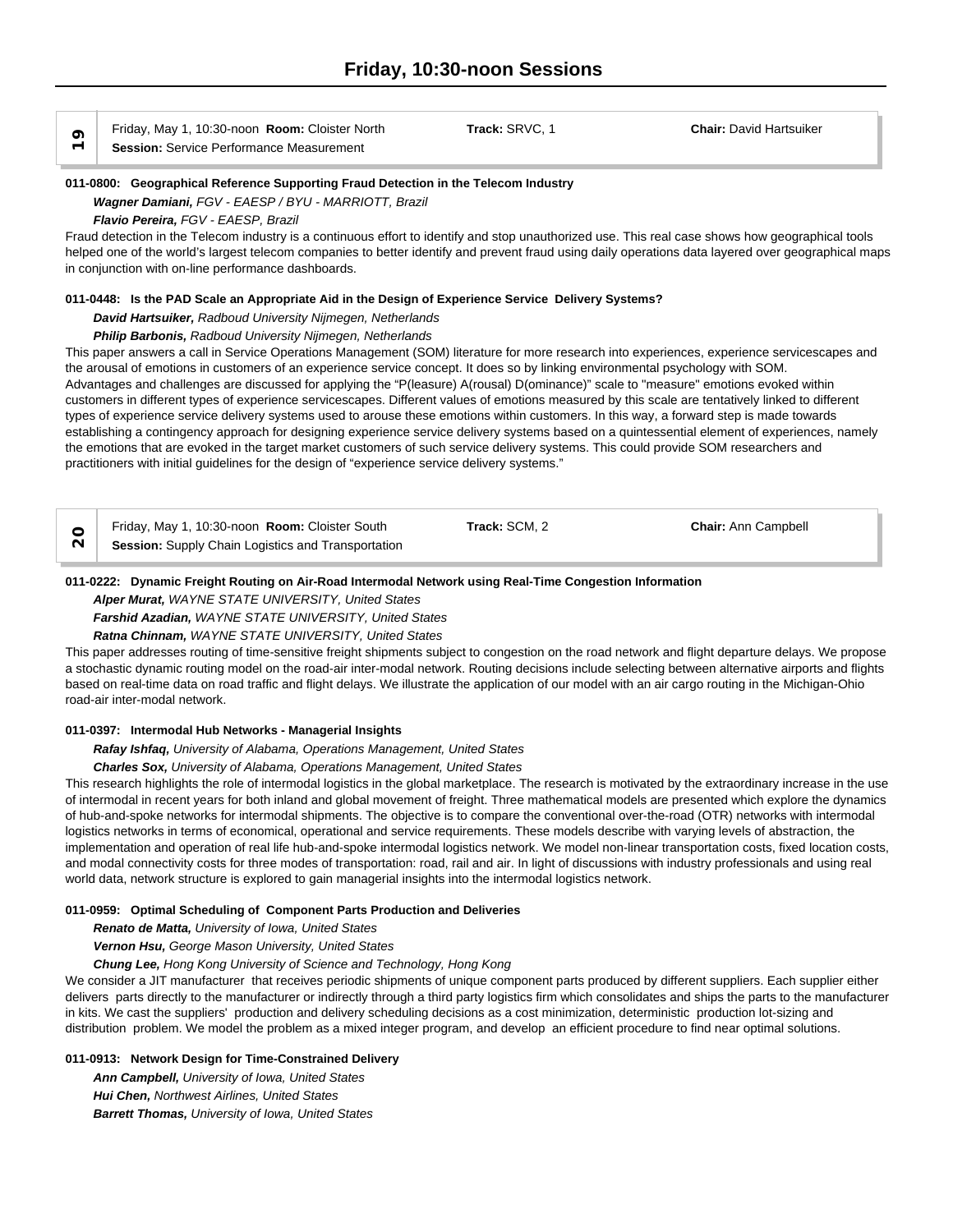# To meet customer demand, delivery companies are offering an

increasing number of time-definite services. We examine the strategic design of delivery networks which can efficiently provide these services. Given a restriction on the number of direct connections in the network, it may not be possible to identify a network that satisfies all of the delivery guarantees. Thus, we allow these guarantees to be violated but seek to minimize the sum of violations. We establish the complexity of the problem, exploit the solution structures to identify efficient solution methods, and provide helpful managerial insights.

| Friday, May 1, 10:30-noon Room: Captain | Track: SCM. 16 | <b>Chair: Jin Kyung Kwak</b> |  |
|-----------------------------------------|----------------|------------------------------|--|
| <b>Session:</b> Information sharing     |                |                              |  |

# **011-0877: An International Study on Supply Chain Restructuring: A Coordination Theory Approach**

*James Roh, Penn State Brandywine, United States*

*Paul Hong, University of Toledo, United States*

*Ma Ga Yang, University of Toledo, United States*

The current dynamic business environment demands firms to reconsider the efficiency and effectiveness of their supply chains. As a result, firms constantly make efforts to restructure their supply chains. The concept of supply chain restructuring appeared in the mid-1990s, but the past studies did not provide what antecedents of supply chain restructuring are and how they help firms to increase their market responsiveness. This study, based on coordination theory, constructs a research framework that shows causal links among coordination with suppliers, information sharing with suppliers, supply chain restructuring, and market responsiveness. Empirical results from International Manufacturing Strategy Survey IV confirm the coordination theory that coordination mechanisms and information sharing with suppliers drive supply chain restructuring, which enhances market responsiveness. Theoretical and managerial implications are discussed as well.

# **011-0119: Impact of Information Errors on Supply Chain Performance**

*Jin Kyung Kwak, Cornell University, United States*

# *Srinagesh Gavirneni, Cornell University, United States*

This study illustrates how information errors affect supply chain performance when supply chain members share the end-customer demand information. We compare (both analytically and via simulation) three different scenarios – no information sharing, information sharing without errors, and information sharing with various magnitudes of errors. The benefit of information sharing is shown to decrease in a concave manner as the magnitude of errors increases. We observe, in a robust manner, that when the variance of information errors exceeds the variance of end-customer demands, the detrimental impact of the errors is greater than the beneficial impact of information sharing and therefore it is best to operate as if the information is not available. Information errors have a relatively bigger impact when the end-customer demands are less variable, or when the retailer's order interval is longer. For an effort to reduce information errors, the guideline of investment decision is provided.

# **011-0756: Improved Collaboration and Information Sharing by Using Supply Chain Contracts**

*Bjorn Albrigtsen, Norwegian University of Science and Technology, Norway*

*Erlend Alfnes, Norwegian University Of Science and Technology, Norway*

*Heidi Dreyer, Norwegian Universit of Science and Technology, Norway*

The main purpose of this paper is to analyze and propose how supply contracts can be the foundation for better collaboration and information sharing between a manufacturer and wholesaler. A literature review has been carried out to identify the main collaborative areas that can be supported by a contract. A framework is proposed to analyze the contractual aspects of collaboration. This framework has been tested in a case study in the Norwegian HVAC sector. The experience from the case is that the framework can contribute to better collaboration and information sharing between partners in the supply chain, and thus strengthen the strategic position in the market for participants.

# **011-0833: The Value of Information Sharing in a Multi-Stage Supply Chain under ARMA Demand**

*Avi Giloni, Sy Syms School of Business, Yeshiva University, United States*

*Clifford Hurvich, Stern School of Business, New York University, United States*

*Sridhar Seshadri, University of Texas, IROM Dept., McCombs School of Business, United States*

We consider a multi-stage supply chain with a retailer that observes ARMA demand. We assume that each supply chain player uses an order-up-to-policy. We show that when a player's demand is not invertible with respect to the shocks utilized by the previous player in computing its order, information sharing is valuable. We further show that the value of information can be unbounded.

# **011-0237: RFID Enabled Information to Manage Perishables**

*Michael Ketzenberg, Texas A&M University, United States*

*Rob Zuidwijk, Erasmus University, Netherlands*

## *Jacqueline Bloemhof, Erasmus University, Netherlands*

We study the value of RFID enabled information to manage perishable inventory. The product lifetime is random and is influenced by the time/temperature history of the product as it flows through the supply chain. RFID sensors can provide this information and we develop new inventory policies that utilize the information in decision making. We also explore the additional benefit arising from information that enables the supplier to observe the remaining lifetime of product available for purchase.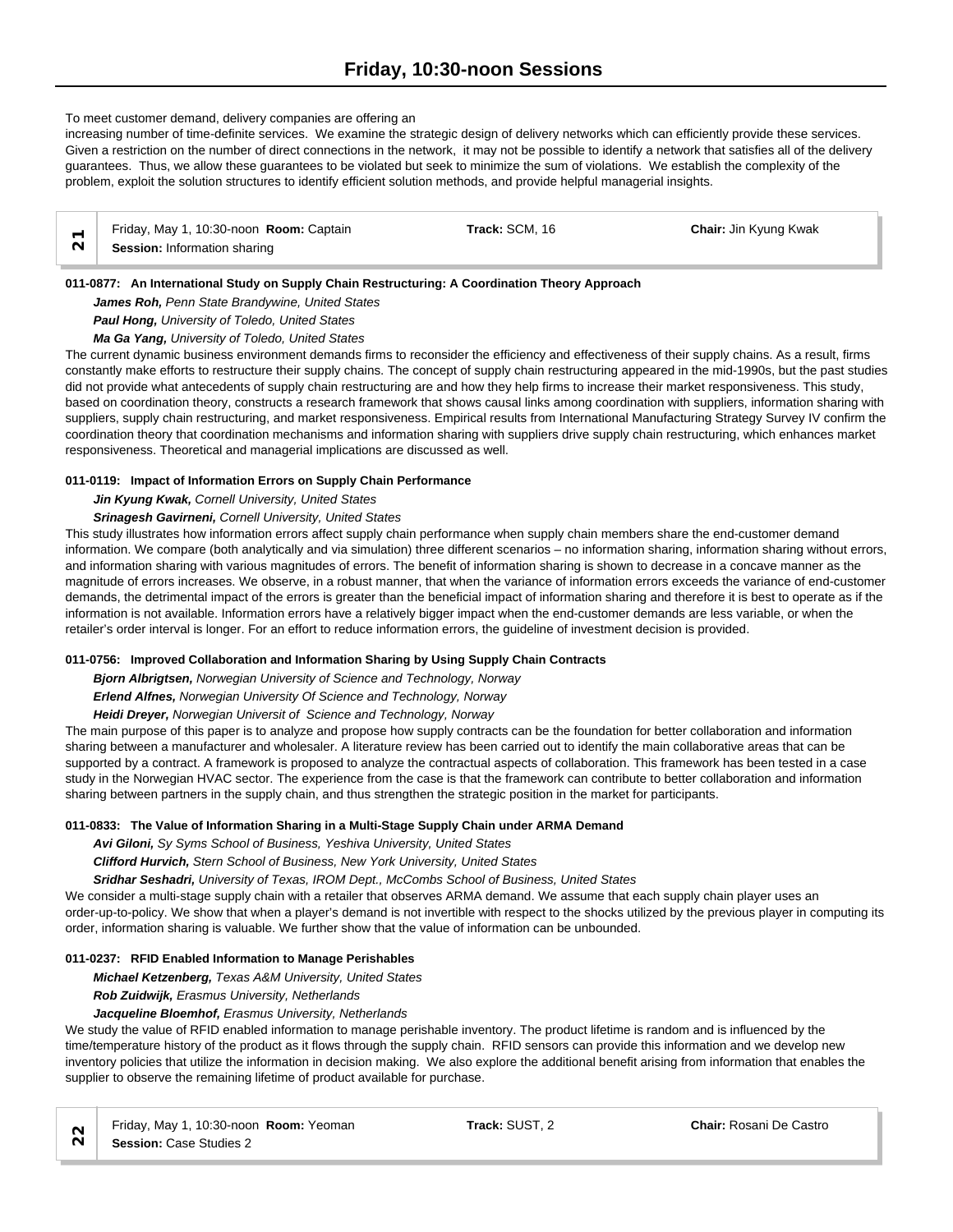## **011-0905: Stakeholder Management and Organizational Sustainability Process: A Brazilian Case Study Shows a Possible Way**

*Mariana Lyra, Universidade Federal do Espirito Santo, Brazil*

*Ricardo Gomes, Universidade Federal de Vicosa, Brazil*

*Laercio Jacovine, Universidade Federal de Vicosa, Brazil*

Sustainability is at the top of the agenda of high impact organizations since ecological concerns have raised the attention of the media. This paper presents an investigation which has been carried out through a case study with one Brazilian organization at the forestry sector in order to devise viable indicators of sustainable production (ISP) for measuring sustainability, and to try to generate strategic information for managing the relations with the key stakeholders.

In this way, we intend to describe each stakeholder involved with the organization and focuse on how to manage the relationships with them. Furthermore, we intend to test some ISPs in order to figure out whether this specific type of organization can walk toward sustainability. The theoretical framework comprises three international models: a five-level ISP tool, a model for identifying the most important stakeholders, and a model for identifying how to manage the relationship with key stakeholders by threat or cooperation.

# **011-0172: Public Management of Urban Solid Residues in Lençóis Paulista City**

*Benedito Martins, UNIVERSIDADE ESTADUAL PAULISTA - UNESP, Brazil Jair Souza Manfrinato, UNIVERSIDADE ESTADUAL PAULISTA - UNESP, Brazil*

*Fabio Esguicero, UNIVERSIDADE ESTADUAL PAULISTA - UNESP, Brazil*

This work approaches the management of urban solid residues in Lençóis Paulista City. Incorrect management of residues and social precariousness of a group of people that survives from these materials had imposed the need to organize an Integrated Management Plan of Urban Solid Residues (PGIRSU), conceived in a partnership between City Hall and Universidade Estadual Paulista (UNESP). Results were obtained with the redesign of the Composting and Sorting Plant, selective garbage disposal, the formation of a garbage pickers cooperative in a partnership with an association of the handicapped, which allowed social inclusion, an increase of recycling material separation and of the sanitary landfill lifetime--and thus allowing the implementation of the composting process. New possibilities arose with the collection of used kitchen oil and tree remains, used in energy generation, making it possible for other cities to replicate the plan.

# **011-0171: Use of Construction and Demolition Residues in New Material for Construction**

*Fabio Esguicero, UNIVERSIDADE ESTADUAL PAULISTA - UNESP, Brazil*

*Jair Souza Manfrinato, UNIVERSIDADE ESTADUAL PAULISTA - UNESP, Brazil*

# *Benedito Martins, UNIVERSIDADE ESTADUAL PAULISTA - UNESP, Brazil*

The construction sector is responsible for the greatest amount of residue generation in the whole production chain, from natural resources extraction to disposal of remains during the life-cycle of products, causing social and environmental problems to cities. Due to the exposed problem, this work presents a study about reuse of Construction and Demolition Residue (Resíduos de Construção e Demolição - RCD) in new material for construction. Recycling RCD can generate sand and stone, which can be used to manufacture concrete with no structural purpose, concrete artifacts such as pipes to water galleries, blocks, including reuse in basis and sub-basis to asphalt. With recycling, RCD offers an environmentally correct solution, and also decreases natural resources extraction through the construction chain.

# **011-0170: Economic and Environmental Analysis in Recycling Plant Implementation of RCC (Remains of Civil Construction) – Case Study**

*Fabio Esguicero, UNIVERSIDADE ESTADUAL PAULISTA - UNESP, Brazil*

*Jair Souza Manfrinato, UNIVERSIDADE ESTADUAL PAULISTA - UNESP, Brazil*

*Benedito Martins, UNIVERSIDADE ESTADUAL PAULISTA - UNESP, Brazil*

The construction sector generates the greatest amount of residues in the whole production chain, from natural resources extraction, production process until remains disposal during product life-cycle, causing social and environmental problems to cities. Due to the exposed problem, this work presents a case study in Lençóis Paulista city, through a public investment project to install a construction residues recycling plant. Statistical data and economical viability analysis were utilized to execute the project. Through recycling, construction remains are triturated and transformed into recycled sand and stone, allowing the residue to return to the productive chain as new materials. It was verified that the project is viable, because it presents financial benefits and also resolves residues disposal.

# **011-0044: Proposal for a Reverse Logistics Model Horticulture Produce Warehouse in the Brazilian Market**

# *Plínio Julioti, São Paulo State University/Department of Production Engineering, Brazil*

*Rosani Castro, São Paulo State University/Department of Production Engineering, Brazil*

Horticulture warehouses in Brazil lack equipment and packaging that minimize the physical and economic losses of commercialized produce. The current needs for cost reductions and environmental awareness have made a package's specification and handling an activity that demands the implementation of public and private policies aimed at the improved optimization of its production chain. The objective of this paper is to introduce a reverse logistics model for horticulture produce used by the Uberlândia (MG), Brazil warehouse, which manages a Package Center though a Crate Bank system, responsible for their sanitization and for the closing of the logistic chain's reverse flow. The model's success is related to the adoption of plastic crates that replace the wooden ones.

| $\sim$ $\overline{\phantom{0}}$ | Friday, May 1, 10:30-noon Room: Scribe              | Track: SUST. 6 | <b>Chair: David Drake</b> |  |
|---------------------------------|-----------------------------------------------------|----------------|---------------------------|--|
|                                 | Session: Measuring Impact of Sustainable Operations |                |                           |  |

**011-0132: A Tutorial on Closed-Loop Supply Chains with Remanufacturing** *Gilvan Souza, University of Maryland, United States*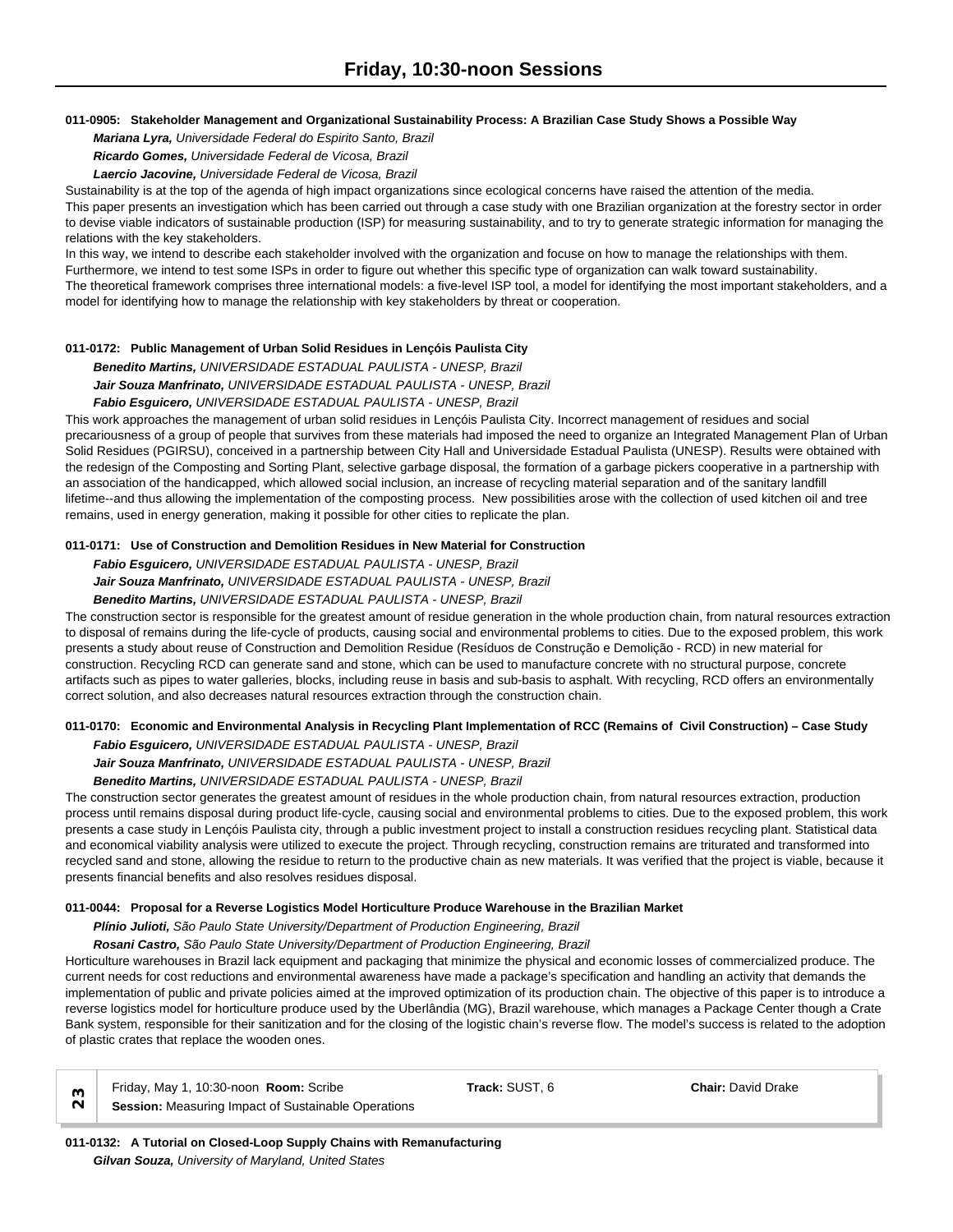We present an overview of closed-loop supply chains, which are supply chains where there are flows of products (post-purchase) back to manufacturers. Examples include supply chains with consumer returns, and leasing options. We start by defining basic terms: differences with respect to forward chains, sources of product returns, disposition options for product returns (scrap, recycling, reuse, cannibalization for spare parts, and remanufacturing), strategic, tactical, and operational issues, along with regulatory and legislative issues. We then provide a brief overview of current practices, particularly regarding the state of remanufacturing in select industries: PCs and peripherals, B2B IT equipment, tires, and construction equipment (Caterpillar). We review the extant academic literature on closed-loop supply chains, particularly as it regards business and management aspects, with less of a focus on environmental practices, and conclude with directions for future research.

| Friday, May 1, 10:30-noon Room: Knave      | <b>Track:</b> HLTH. 2 | <b>Chair: James Francis O'Kane</b> |  |
|--------------------------------------------|-----------------------|------------------------------------|--|
| <b>Session:</b> Surgical Workload Planning |                       |                                    |  |

# **011-0158: Service Quality Measurement: A Study of Appointments Systems in General Practice Surgeries in the UK**

*James O'Kane, Staffordshire University, United Kingdom*

*Martyna Sliwa, University of Newcastle, United Kingdom*

A recurring problem in service quality literature is the question of measurement – i.e., knowing which aspects of quality should be measured, and in what ways. This paper proposes an approach to service quality measurement with a focus on the quality of appointments systems in general practice surgeries. This research uses a case study methodology integrating qualitative and quantitative methods, including interviews with organisational stakeholders as well as data regarding the temporal aspect of the systems of appointments.

This study offers insights into the subjective, processual and context-dependent nature of service quality as reflected in the perceptions of the organisational stakeholders within a primary health care setting, as well as into the objective and quantifiable aspects of service quality, revealing its dynamic, processual nature. The study demonstrates the scope for measuring service quality based upon data collected from different stakeholder groups, and for linking internal measures with stakeholders' evaluations.

#### **011-0644: Using Queueing Theory to Relate Inpatient Ward Workload to the Operating Theatre Program**

*Peter Vanberkel, University of Twente, Netherlands Richard Boucherie, University of Twente, Netherlands*

*Erwin Hans, University of Twente, Netherlands*

*Nelly Litvak, University of Twente, Netherlands*

*Johann Hurink, University of Twente, Netherlands*

No other department influences the workload of the remaining hospital more than the Department of Surgery. The activities of the Department of Surgery are governed by the Operating Theatre Program (OTP) which states what patient types receive surgery on which day. In this presentation we describe an analytical approach (including stochasticity) to project the workload for downstream departments based on this OTP. Specifically the queueing model computes ward occupancy distributions, patient admission/ discharge distributions and the distributions for ongoing interventions/ treatments. Recovering after surgery requires the support of multiple departments, such as physiotherapy, rehabilitation and long term care. With our model, managers from these departments can determine their workload by aggregating activities associated with recovering surgical patients. As the OR is often described as the engine that drives the hospital, this paper describes an analytical model to relate the rest of the hospital to that engine.

# **011-0841: Scheduling and Capacity Planning in Cath Labs: A Real-World Analytical Study**

*John Fowler, Arizona State University, USA Antonios Pritezis, Arizona State University,* 

*Qing Li, Arizona State University, USA*

*Mohan Gopalakrishnan, Arizona State University, United States*

*Srimathy Mohan, Arizona State University, United States*

Cardiac catheterization is a diagnostic procedure that comprehensively examines the functioning of the heart and its blood vessels. Managers of catheterization labs (cath labs) deal with different types of patients and frequently juggle the schedules in order to slot emergencies and urgent cases between scheduled ones. Cath labs have high fixed costs, mainly due to the cost of facilities and staff salaries. The focus of our study is to develop a modeling framework that can be used to illustrate the tradeoffs inherent in the process of scheduling patients with different priority levels into cath labs, and improve the efficiency of cath labs through better scheduling as measured by (i) lab utilization, (ii) staff overtime and (iii) patient delay. We explain the study in the cath labs of a local hospital and also conduct sensitivity analysis to arrive at pareto optimal results.

Friday, May 1, 10:30-noon **Room:** EC-D1 **Track:** EMPR, 2 **Chair:** Martin Springinklee **Session:** Strategic Integration

## **011-0401: Assessing Strategic Consensus: When Does Consensus Affect Performance?** *Steven Melnyk, Michigan State University, United States*

*John Hanson, University of San Diego, United States Douglas Stewart, University of New Mexico, United States Sarah Wu, Fordham University, United States*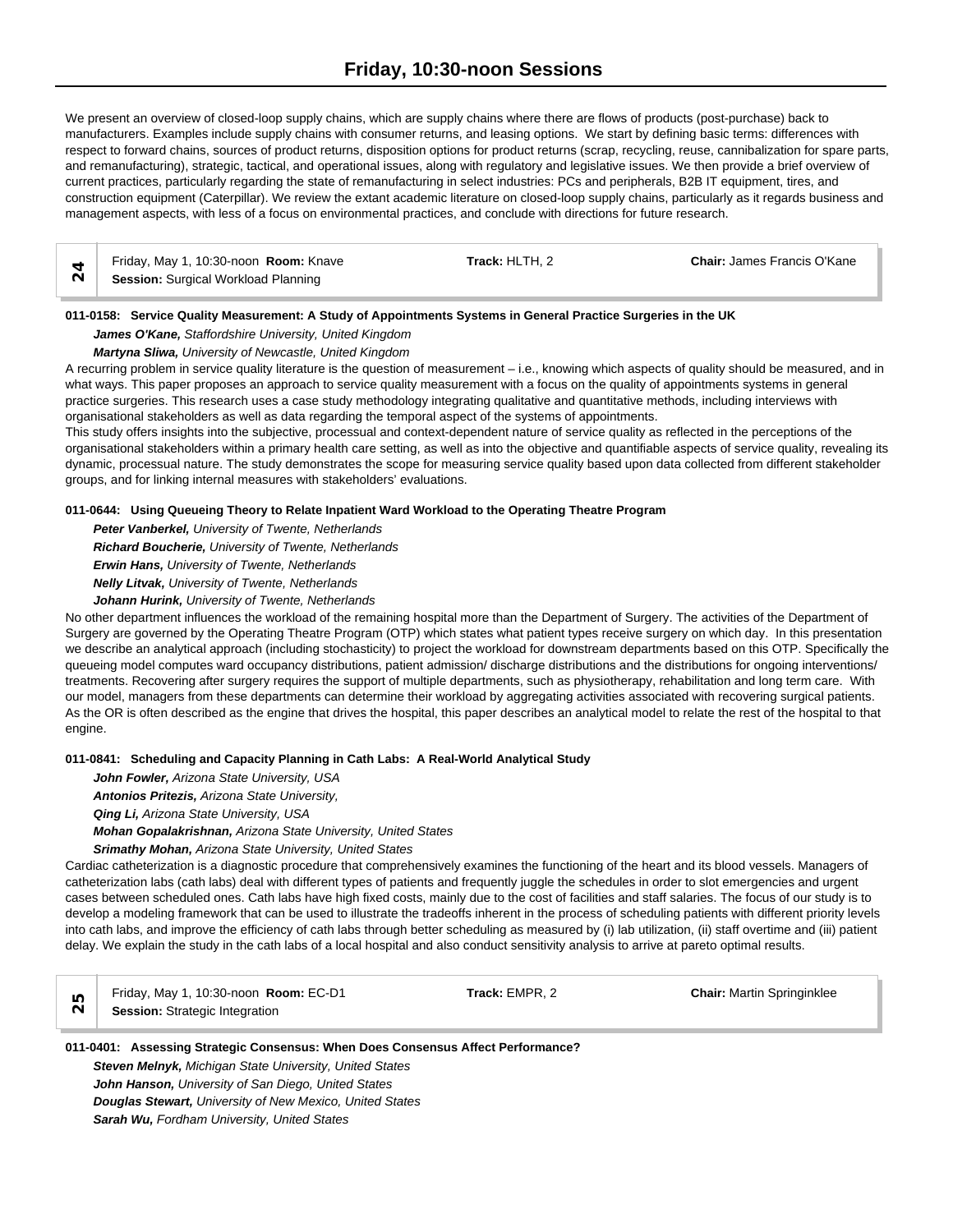Strategic consensus is a research conundrum. It has long been viewed as being critical to corporate survival and growth, yet empirical evidence for the link has been mixed at best. This paper addresses this conundrum by extending strategic consensus to include the customer. This model focuses on consensus within and among three groups (marketing, operations, and the customer). The impact of consensus is evaluated using the rwg index (a measure of within-group agreement). Using a three-step research methodology (detailed case study, survey, and post-survey debriefing) involving a major industrial pump manufacturer, the study finds evidence for the impact of consensus (especially between operations and customers). However, there is evidence to indicate the consensus framework is incomplete, and overlooks three major elements: (1) consensus only pertains to agreement and overlooks the capabilities necessary for implementation; (2) the performance of competitors; and (3) opportunities for strategic differentiation.

# **011-0179: Goal Distortion at the Marketing-Operations Interface: Where Demand Signals Get Lost in Manufacturing Firms**

*Merieke Stevens, University of Cambridge, Judge Business School, United Kingdom*

# *Thomas Staeblein, University of Applied Sciences Ulm, Germany*

This paper seeks to uncover the problem of goal distortion at the marketing-operations interface within manufacturing firms. While demand fulfilment objectives guide strategic goal formulation in most industries, distortions of these goals often occur at the operational level. We examine reasons for such organizational distortion using a case study conducted at an automotive manufacturer. In this case, we found path dependency, poor cross-functional integration, and unsynchronized performance indicators as the main causes of goal distortion. Examining a systemic tradeoff consciously encouraged by the organization, we argue that cross-functional goal alignment can be more important for lasting competitiveness than achieving superior performance in individual processes such as speed or efficiency.

# **011-0118: Functional Integration and Customization of ERP and Its Impacts**

*Osam Sato, Tokyo Keizai University, Japan*

*Yoshiki Matsui, Yokohama National University, Japan*

# *Hideaki Kitanaka, Takushoku University, Japan*

There are many manufacturing functions in a plant. Based on the diffusion of ERP software, some or all of these functions are integrated within ERP. ERP software is also customized to adapt to particular needs of a plant before the implementation. But the level of integration of functions and customization differs among plants. This integration and customization is conducted on the basis of expectation of performance improvement. But this has not been fully studied before. Customization of ERP and integration of functions to ERP must correlate to performance of either a plant or the firm according to the above inference. By using the data that were collected from nine industrialized countries, this research conducted an empirical study about the relationship between functional integration and customization of ERP as independent factors that should contribute to both plant and firm performance as dependent variables.

Friday, May 1, 10:30-noon **Room:** EC-B **Track:** PITM, 1 **Chair:** Glen Schmidt **Session:** Manufacturing Innovation<br> **Session:** Manufacturing Innovation

# **011-0018: Do Customers Properly Value Modularity?**

*Glen Schmidt, University of Utah, United States of America*

## *Sezer Ulku, Georgetown University, United States of America*

Products that are modular-in-use can be adapted over time by consumers, as their tastes change and as technological improves. Despite these advantages, modular-in-use products are not ubiquitous. Our experimental results show consumers may undervalue modular upgradeability due to behavioral biases, similar to hyperbolic discounting as described in financial economics.

# **011-0899: An Image Inspection Method to Forecast Leather Quality Grade Based on Fast Fourier Transforms and Decision Tree**

## *Mario Neto, Paulista University - UNIP, Brazil*

# *Oduvaldo Vendrametto, Paulista University – UNIP, Brazil*

We have investigated the real world-task of leather inspection concepts in this work. The aim is to improve the way to activities within the process of wet blue leather classification in the Brazilian tanning plants. The recognition of defects generators that depreciate the leather has been performed by an approach based on digital image processing using a fast Fourier transform, and the obtained data were fed into a KDD tool for the construction of a decision tree (C4.5 Algorithm) to formulate a classification to solve the Brazilian tanning plants' problems. It first develops related theories to model the classification by capturing images and processing them to count the defects. It then proposes the tree use to generate an algorithm to describe and automate the process. A case study is discussed to illustrate the effectiveness and the discriminatory performance of the proposed decision algorithm.

#### **011-0274: The Relevance of Technology Foresight to Identify New Developments Concerning Industrial Process Technologies within German Industries**

*Lothar Czaja, Friedrich-Alexander-University of Erlangen-Nuremberg, Germany Daniel Gerhard, Friedrich-Alexander-University of Erlangen-Nuremberg, Germany Kai-Ingo Voigt, Friedrich-Alexander-University of Erlangen-Nuremberg, Germany*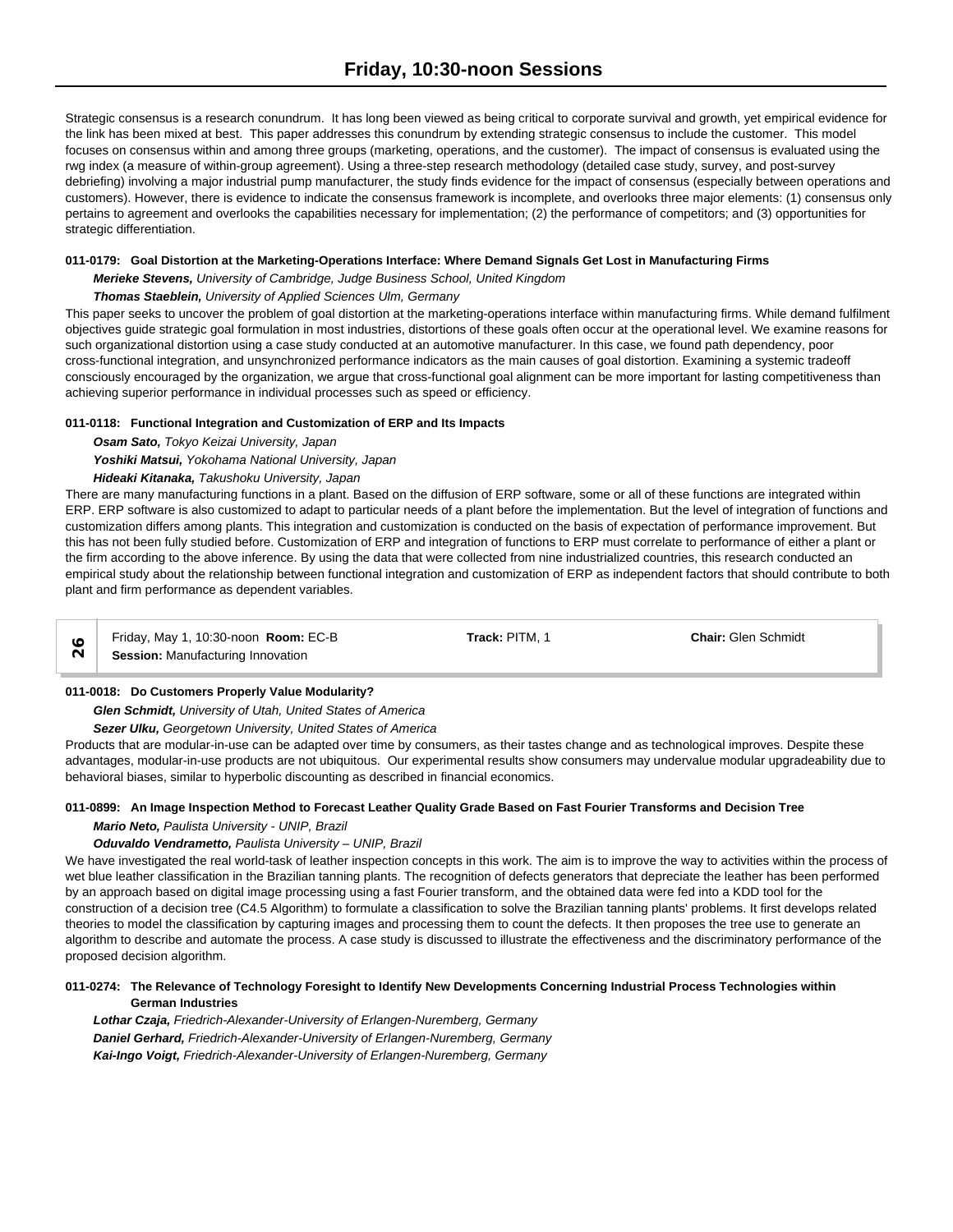In literature, the enduring protection of both the innovative and technological abilities of a company is often mentioned as a central premise to guarantee a company´s competitiveness in the long run. In this case, the impacts of the ongoing noticeable technological progress are not only limited to the economic development, but also affect a company´s technological position in the competitive environment (cp. Soellner 1999). Because of the fact that Industrial Process Technologies influence the efficiency of production and operations processes to a great extent, companies are forced to permanently scan their technological environment to prevent overlooking relevant developments. In literature, Technology Foresight is discussed as an important tool to support companies´ Technology Management divisions (cp. Bright 1970, Tiefel 2007). In our paper, we will determine the relevance of Technology Foresight to identify new developments concerning Industrial Process Technologies within German industries with the help of an empirical analysis.

| Friday, May 1, 10:30-noon Room: EC-C               | Track: EDUC. 2 | <b>Chair: Paul Schikora</b> |  |
|----------------------------------------------------|----------------|-----------------------------|--|
| <b>Session:</b> Teaching in the Online Environment |                |                             |  |

## **011-0943: Using Spreadsheets to Teach Operations Planning Concepts to Distance Students**

*Paul Schikora, Indiana State University, United States*

Moving a traditional OM course to the online world for distance delivery presents many challenges for the novice instructor. One of the most daunting is deciding how to present analytical planning methods that are typically taught via example in the classroom. Due to the multi-layered nature of spreadsheet programs, they can easily be adapted to present detailed, step-by-step examples of typical planning activities. These example files lend themselves well to the asychronous learning environment found online. We demonstrate this by presenting examples in Aggregate Planning and MRP.

# **011-0109: Distance Learning: The Importance of the Virtual Contact of the Instructor with Pupils in Operations Management Courses over the Web**

## *Karin Graeml, Pontifical Catholic University of Parana, Brazil*

#### *Alexandre Graeml, Positivo University/Federal Technological University of Parana - Brazil, Brazil*

Distance learning has become an important teaching/training tool, used by universities and corporations alike. This paper reports the results of a study that consisted of observing the sharing of ideas and thoughts in discussion forums and chat rooms by students who were participating in Operations Management courses over the web. Part of the classes and assignments took place in a virtual environment provided by the university, where students could communicate among themselves and with the instructor, before uploading their assignments. This interaction was monitored for four courses: Project Management, Logistics, Human Resources, and Quality Management. Results show that those courses whose instructors involved themselves to a larger extent in the discussions that were taking place in the virtual environments were also the ones that had greater student participation. Instructors didn't even have to write a lot, they just needed to interject with quick guidance tips to keep the students going.

| Friday, May 1, 10:30-noon Room: Gallery              | Track: DSPT. 2 | Chair: Fred/ Sanjay Glover / |  |
|------------------------------------------------------|----------------|------------------------------|--|
| <b>Session: Business Planning During Disruptions</b> |                | Kumar                        |  |

## **011-0110: Logistical Business Continuity Planning: Scale Development and Validation**

#### *Divesh Ojha, University of North Texas, United States*

In this paper the scale development and validation of Logistical Business Continuity Planning construct has been undertaken. Using data from the transportation industry the psychometric property of the proposed Logistical Business Continuity Planning scale has been evaluated. We also assess the structure of the Logistical Business Continuity Planning construct. Three competing construct structures—Model A: hypothesized multidimensional second order factor model; Model B: first order multidimensional factor model; Model C: first order unidimensional factor model—are proposed and then evaluated using structural equation modeling analyses. The results indicate that the hypothesized second order multidimensional model is the best fit and most parsimonious model.

#### **011-0155: Outsourcing, Yield Uncertainty, and Contingency Responses**

## *Panos Kouvelis, Washington University, United States*

#### *Jian Li, Northeastern Illinois University, United States*

With increased outsourcing of products and productions, it is important to manage the accompanying issues such as yield uncertainty in order to reduce the cost of outsourcing. In this paper, we intend to examine the informational value of yield uncertainty and contingency responses over a stochastic, discrete-time, finite-horizon planning setting from the perspective of an inventory manager outsourcing its product. Starting from the Benchmark case, three contingency responses are proposed and studied: shipping only good units, emergency order, and order splitting. For each developed model, we characterize theoretically the optimal decisions on the cycle order quantity, the emergency order quantity, and the split of the available units, and derive sensitivity results on how these decisions are affected by one another and the uncertainties. Numerical results are presented to reveal incremental values of the information revelation and contingency responses and how they are impacted by other factors.

#### **011-0368: Competition Under Generalized Attraction Models: Applications to Quality Competition Under Yield Uncertainty**

*Awi Federgruen, Columbia University, United States*

*Nan Yang, Cornell University, United States*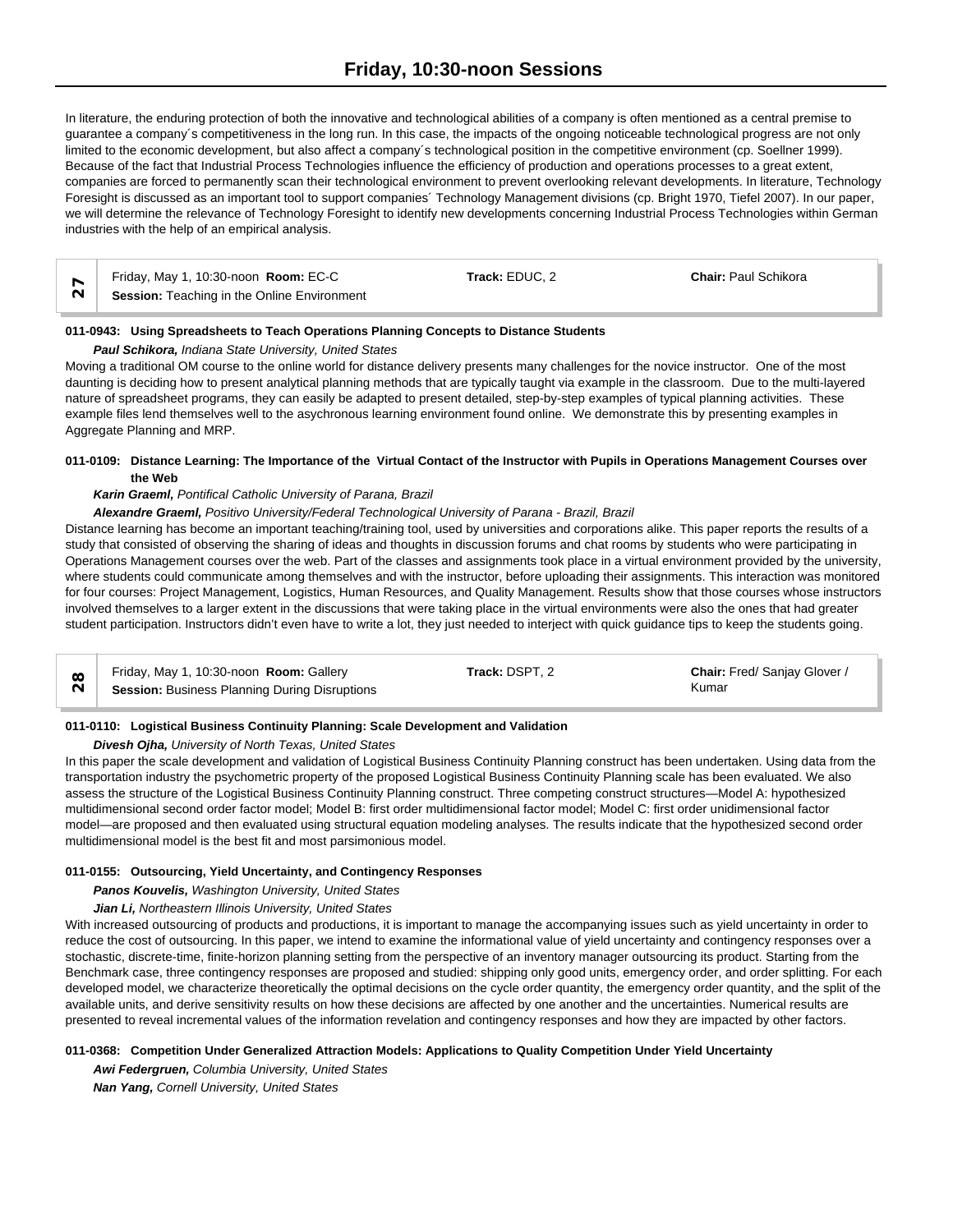We characterize the equilibrium behavior in a broad class of competition models, in which the competing firms' market shares are given by an attraction model, and the aggregate sales in the industry depend on the aggregate attraction value according to a general function. Each firm's revenues and costs are proportional with its expected sales volume, with a cost rate which depends on the firm's chosen attraction value according to an arbitrary increasing function. We apply our general results to a new set of quality competition models. Here an industry with N suppliers of a given product, compete for the business of one or more buyers. Each of the suppliers encounters an uncertain yield factor, with a general yield distribution. The buyers face uncertain demands over the course of a given sales season. The suppliers compete by selecting key characteristics of their yield distributions, either their means, their standard deviations or both.

## **011-0505: A Holistic Concept for Supply Chain Risk Management of Small and Medium-sized Enterprises**

*Wolfgang Kersten, Kühne School of Logistics and Management/Hamburg University of Technology, Germany Mareike Boeger, Kühne School of Logistics and Management/Hamburg University of Technology, Germany Philipp Hohrath, Kühne School of Logistics and Management/Hamburg University of Technology, Germany Carolin Singer, Kühne School of Logistics and Management/Hamburg University of Technology, Germany*

Recently, awareness of the importance of supply chain risk management in literature and business practice has increased. Several studies show, however, that there is a lack of implementation of risk management in companies, particularly in small and medium-sized enterprises (SMEs). One reason for this is a deficit in methodological support from academia.

In this paper, a holistic concept for supply chain risk management is developed, especially for SMEs. It is based on the risk management process which is widely agreed upon. The difference from existing concepts is that it not only structures the process, but also uses "intelligent" components. Given the attributes of the company and the supply chain, likely risks and appropriate mitigation strategies are suggested automatically. The concept was developed in a research project of the Kühne School at Hamburg University of Technology (Germany) in close cooperation with companies from different industries.

Friday, May 1, 10:30-noon **Room:** EC-A **Track:** EMRG, 2 **Chair:** Yan Cimon **Session:** Behavior<br> **Session:** Behavior

## **011-0846: Current Debates in Social Network Analysis: Review and Implications for Operations Strategy**

*Yan Cimon, CIRRELT, Université Laval, Canada*

Social networks have enjoyed a growing popularity in the literature yet their implications for operations strategy are still understudied. Social network morphology has an important impact on the performance of firms. The purpose of this paper is to highlight the implications of emerging debates in social network analysis in the context of operations strategy. The paper first presents an extensive review of the literature. Second, it examines fundamental concepts behind the existence and emergence social networks. Building on this, the paper thirdly examines two critical debates. On one hand, the centrality-periphery debate tries to determine which position is the most beneficial for a given actor. On the other hand, the cohesion-structural holes debate seeks to settle which network architecture promotes increased performance. Fourth, implications for operations strategy are outlined. Some empirical considerations and key challenges are presented.

## **011-0961: Mining Sales Person Behavior for Estimation and Pricing Optimization**

*Itir Karaesmen, University of Maryland, United States*

*Wolfgang Jank, University of Maryland, United States*

#### *Wedad Elmaghraby, University of Maryland, United States*

We seek to improve pricing decision support tools (DSTs) in a B2B setting where sales people are the ones that quote prices to customers. Embedded in pricing DST are forecasts of a customer's maximum willingness-to-pay (WTP). On the one hand, there are observable facts (e.g., customer's purchase history including past transaction prices and purchase quantities), which can be captured and modeled in a DST. On the other hand, there are less tangible pieces of information that speak to how a customer perceives/internalizes a price quote and reacts to it (e.g., fairness) that are only observed by the sales person and as such very hard to incorporate into a pricing DST.

We develop a mental model for sales people in making pricing decisions, and investigate sales persons attitude towards pricing recommendations and identify biases towards recommendations.

Friday, May 1, 10:30-noon **Room:** EC-E **Track:** LGST, 2 **Chair:** Doug Hales **Session:** Case Studies in Logistics

#### **011-0410: Hub Arc Selection for Freight Consolidation**

*Wooseung Jang, University of Missouori - Columbia, United States*

*Sean Carr, University of Missouri - Columbia, United States*

Freight consolidation has become a key factor that affects the cost and service quality of a logistics operation. The right combination of various consolidation strategies can considerably reduce the cost of operating a logistics network. This research develops models and solution methodologies for the logistics network design problem using freight consolidation strategies. Due to the complexity and extent of a large scale logistics network there are several potential modifications that can be explored in order to reduce overall logistics costs, while both improving shipping visibility and customer service. Specifically, our work shows the analysis of a sparse logistics network, mathematical models and algorithms, and an implementation strategy for shipment consolidation. This research is motivated and supported by a Fortune 500 diversified manufacturer of engineered components and products that has approximately 220 U.S. branches.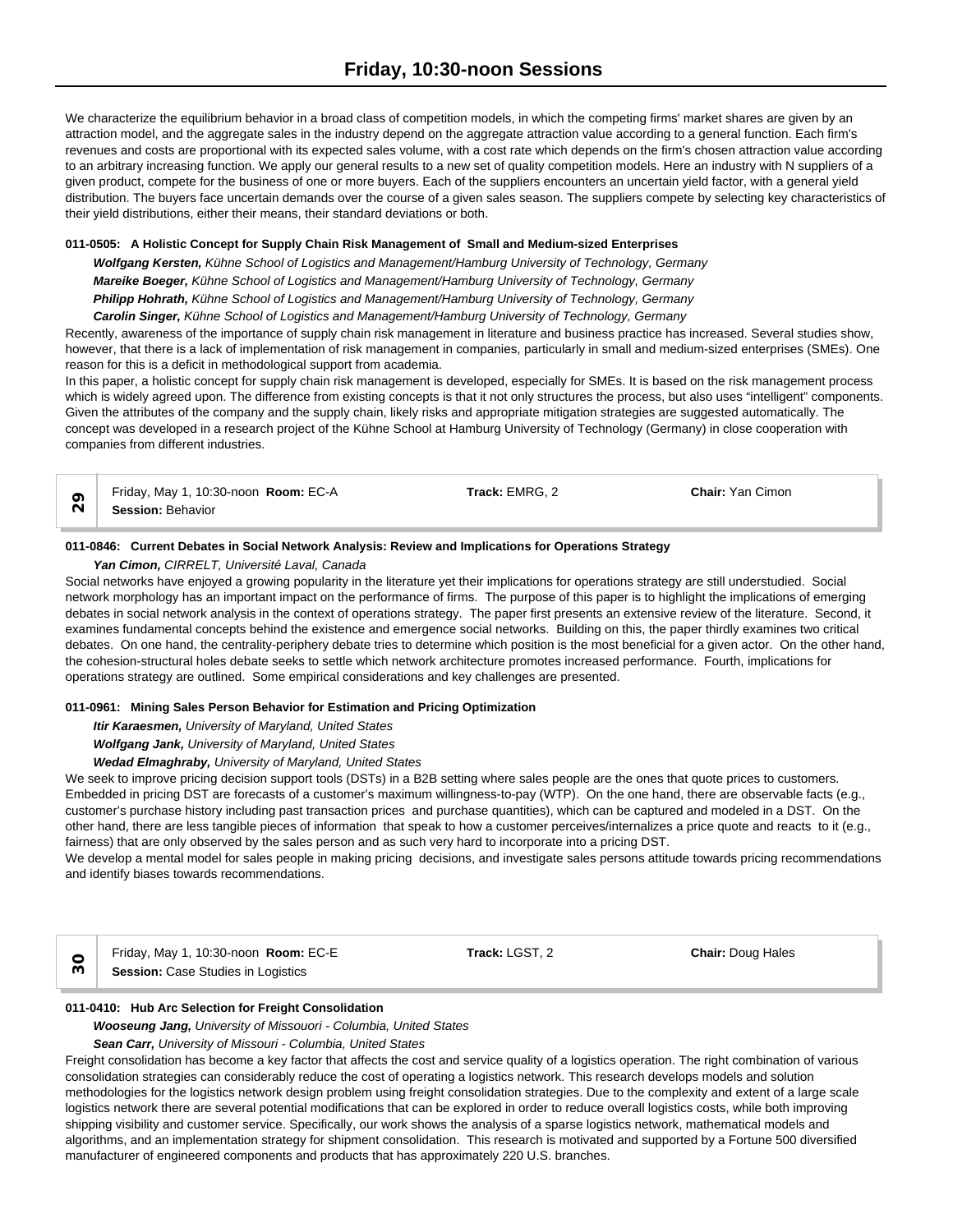# **011-0896: Strategic Logistic Management in the Cosmetic Industry: The "Natura" Case**

*Vanina Silva, Universidade Federal de Santa Catarina, Brazil Camila Zago, Universidade Federal de Santa Catarina, Brazil Antônio Coelho, Universidade Federal de Santa Catarina, Brazil Mirian Goncalves, Universidade Federal de Santa Catarina, Brazil*

Once organizations are inserted in an environment of constant changes, they choose an efficient management style through a set of activities including supply, manufacturing, distribution, and lastly, sales which are essential to gain a sustainable competitive advantage over the competition. These activities integrate the logistic systems that, at this time, have passed from cost centers to strategic centers within a company. Once the logistic costs are incurred, the quality of the services offered to the customers and, in particular, the times of cycle of the logistic chain, depend directly on the chosen strategy. After developing bibliographical, documented and explorative researches, the present study focuses on presenting the strategic logistic management adopted by the Brazilian cosmetic company, Natura. This study verified, by evidence, that the operations and logistic strategies of the successful cosmetic industry have a satisfactory and efficient performance, reaffirmed by the wide acceptance and credibility of their customers.

## **011-0819: Arcs of Competition: A Case of International Ports**

*Douglas Hales, The University of Rhode Island, United States*

#### *Nik Dholakia, The University of Rhode Island, United States*

Container ports are the primary gateways for global trade in durable goods. Of these, Asian ports dominate transshipments and exports, while western ports dominate imports. This has created an imbalance in global trade - creating bottlenecks at many key hinterland and seaside facilities. Due to the bottlenecks, shippers are constantly seeking alternatives that speed transit time and reduce wait times at port facilities. Climate change and the widening of the Panama Canal have created new opportunities for shippers, thereby changing the way ports compete. The purpose of this study is to examine new factors of port competition that consider the effects of climate change and the wider Panama Canal.

#### **011-0497: Idiosyncratic-Risk Characteristics of Port-Focal Logistics**

*Jianfeng Mao, The Hong Kong Polytechnic University, Dept. of Logistics and Maritime Studies, Hong Kong Jiguang Yuan, The Hong Kong Polytechnic University, Dept. of Logistics and Maritime Studies, Hong Kong*

# *John Liu, The Hong Kong Polytechnic University, Dept. of Logistics and Maritime Studies, Hong Kong*

The studies of logistics and supply chain management (SCM) have been based on a firm-focal framework; while in reality, the worldwide operations of logistics and SCM are carried out around ports and airports. We conduct a pioneer study on port-focal logistics engaged in a 1-provider (port) n-client (carriers) capacitated production system, which can be characterized as a capacity reserve system with one capacity provider (port) and n idiosyncratic patrons (carriers) who reserve and utilize port capacities to meet idiosyncratic streams of logistics demands from an established shipping market. The key contribution is to obtain value characteristics of a port-focal logistics system in terms of quasi-variational inequalities (QVI) of impulse control theory, and show that value of risk-pooling exists in port-focal logistics, and can be measured by endogenous disturbance structure in response to exogenous variability of idiosyncratic demands. Algorithms are developed to compute the value of mutuality by solving the QVIs.

| Friday, May 1, 10:30-noon Room: EC-F    | Track: BNCH. 2 | <b>Chair:</b> Kalinga Jagoda |  |
|-----------------------------------------|----------------|------------------------------|--|
| <b>Session: NPD &amp; Tech Transfer</b> |                |                              |  |

#### **011-0828: Emerging Roles of Technology Intermediaries in Facilitating International Technology Transfer**

#### *Kalinga Jagoda, Mount Royal College, Canada*

#### *Krishnamurthy Ramanathan, Asian and Pacific Centre for Transfer of Technology, India*

In today's dynamic business setting, managers of international technology transfer (ITT) projects are expected to effectively and quickly complete the projects. Delays in technology sourcing and implementation could make it difficult for a transferee firm to fully exploit the "window of opportunity" that opens up due to the implementation of the ITT project. With barriers to global business being gradually dismantled it is possible to perceive the emergence of new and interesting ITT arrangements. This paper discusses the critical role that technology intermediaries can play in facilitating ITT. A case of ITT from the metal-working industry in Australia is presented to illustrate how a local intermediary contributed to the effective completion of the project by partnering with the transferee firm in the packaging of technology, implementation, and commissioning. Based on the findings of the case study some preliminary suggestions for the effective use of intermediaries in facilitating ITT are made.

| Friday, May 1, 10:30-noon Room: EC-G   | <b>Track:</b> MKTG. 2 | <b>Chair: Yusen Xia</b> |  |
|----------------------------------------|-----------------------|-------------------------|--|
| <b>Session: Competition and Impact</b> |                       |                         |  |

## **011-0381: Improving Forecasting Accuracy of Sales Promotions through Reference Demand Model and Multiple Linear Regression Analysis**

*Usha Ramanathan, Nottingham University Business School, United Kingdom Luc Muyldermans, Nottingham University Business School, United Kingdom Bart MacCarthy, Nottingham University Business School, United Kingdom*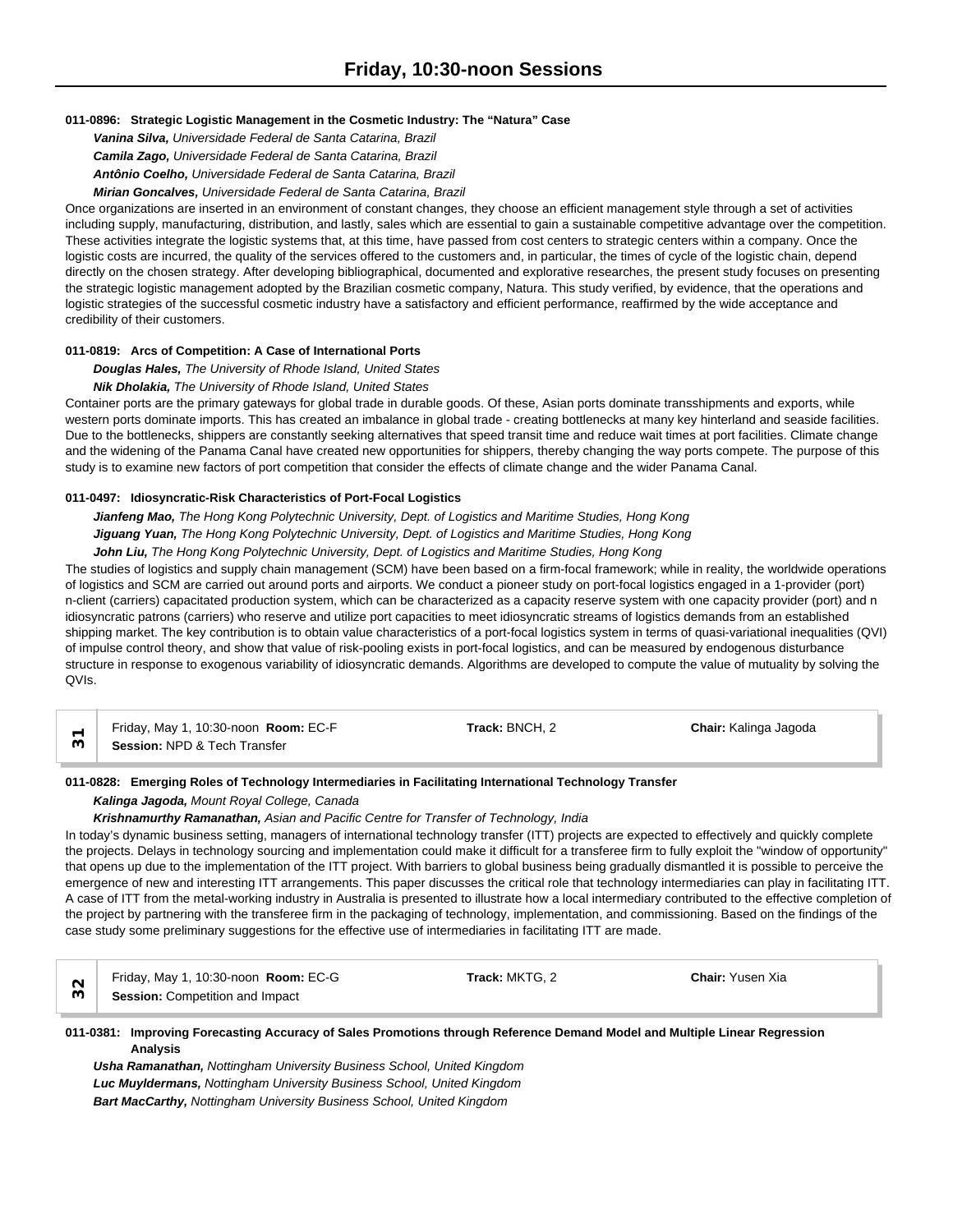Demand for products from a leading soft drink manufacturer differs for a range of promotions in various retail outlets. This complicates demand forecasts and hence gaining information from all possible supply chain partners by involving them in collaborative forecasting becomes essential. We propose a conceptual "Reference Demand Model" (RDM) to capture the value of information by identifying factors that may impact on demand. This model is validated through multiple linear regression analysis with actual sales figures. Sales forecasting through regression also identifies the significant demand factors specific to each product and for different retailers. However, some of the demand factors specified as highly important in the RDM are not significant in the regression models. Understanding the importance of product specific demand factors will help managers in improving the current forecasting approaches and in evaluating the promotional events.

# **011-0339: The Impact of Low End Competition on a Strategic Supplier**

*Liwen Chen, The University of Texas at Austin, United States*

*Stephen Gilbert, The University of Texas at Austin, United States*

# *Yusen Xia, Georgia State University, United States*

We consider how the entry of a lower quality rival affects an incumbent original equipment manufacturer (OEM) when there are strategic suppliers. We find that if the rival's quality is neither too high nor too low, his entry can benefit the incumbent OEM. In addition, we identify and analyze the trade-off among strategic priorities that exists when the incumbent invests in capacity prior to the entry of a rival. While an aggressive investment in capacity may discourage the entry of a rival, it may also induce strategic suppliers to seek higher margins.

## **011-0398: Co-Evolution of Demand and Supply under Product Competition: The Role of Responsiveness and Attractiveness in Diffusion Dynamics**

## *Ton de Kok, Eindhoven University of Technology / OPAC, Netherlands*

## *B Vermeulen, Eindhoven University of Technology / OPAC, Netherlands*

Only recently, Kumar and Swaminathan (2003) developed a production and operations management model in which demand develops according to the Bass (1969) diffusion model. They derive optimal strategies for inventory build-up prior to product launch. However, from an evolutionary economic point-of-view, competitors would frustrate the quasi-monopolistic roll-out strategies they derive. We present a novel production management model in which replicator equations describe substitutive diffusion occurring in a competitive market. The market dynamics are then the outcome of co-evolution of socially reinforced demand and heuristically adjusted supply. We use our model to investigate the effect of responsiveness and product attractiveness on market dynamics. We formally establish that technologically superior products will eventually dominate the market if only technological performance matters to customers. We also find that, in this case and complementary cases, responsive capacity scaling combined with a pricing strategy always allows realizing temporary dominance or even consolidation of a market segment.

#### **011-0279: Gronroos' Strategic Competition Perspective: The Case of Pizza Delivery**

*Kleber Nobrega, Universidade Potiguar, Brazil Rodrigo Leone, Universidade Potiguar, Brazil Carolina Montenegro, Universidade Potiguar, Brazil Frederico Barbosa, Universidade Potiguar, Brazil*

# *Tereza Souza, Universidade Potiguar, Brazil*

This paper discusses the strategy implemented by a group of companies, aiming to verify the adoption of a service strategy, in comparison with other 3 types of company strategy mentioned by Grönroos (2004): product, price or image. Beginning with a theoretical study about service strategy, comparing different propositions of authors related with service marketing and service management, Grönroos' model was selected as a basis to analyze strategies adopted by pizza delivery companies in the city of Natal. All pizza delivery companies in Natal had their data collected and analysed, totalizing 25 organizations. To analyze data the techniques used were cluster analysis and discriminant analysis. Results show how the different companies balance strategy, or not, prioritizing offered product quality, price, image or an approach for customer service.

| Friday, May 1, 10:30-noon Room: EC-H | Track: QUAL. 2 | <b>Chair: Jamison Kovach</b> |  |
|--------------------------------------|----------------|------------------------------|--|
| <b>Session: Performance</b>          |                |                              |  |

## **011-0028: Software Development when Testing is Imperfect or Incomplete**

## *Tapan Bagchi, Indian Institute of Technology Kharagpur, India*

This study analytically assesses the risk of releasing defective software that cannot be exhaustively tested, and of needlessly testing defect-free software. It quantifies the probabilities of Type I (alpha) and Type II error (beta) in software development when one may release software that is appraised using test methods and cases that themselves may not be perfect. The study uses Truncated Poisson- and geometric-distributed path lengths and Bernoulli-type inspection errors to link alpha and beta to software design features, the development philosophies employed, and certain aspects that include code quality, cyclomatic complexity and the average length of basis paths. All sensitivities are studied and the results are graphically presented.

## **011-0074: Modeling the Relationship of Quality Management and Knowledge on Performance**

*Jamison Kovach, University of Houston, United States Lawrence Fredendall, Clemson University, United States*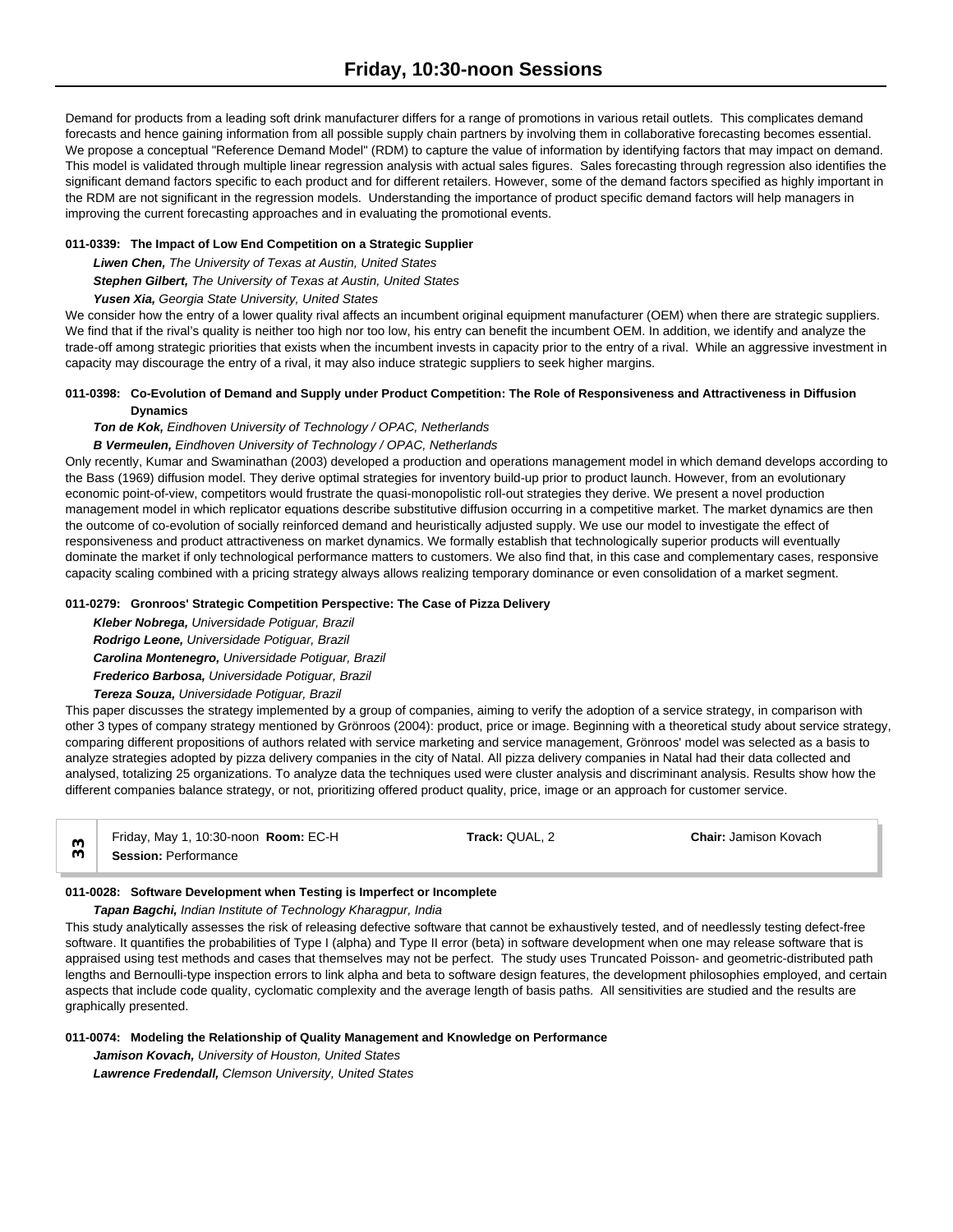Many have suggested that quality management is a source of competitive advantage. However, previous research examining the influence of quality management on performance has shown mixed results. Subsequently, it has been proposed that knowledge creation is a vital activity of quality management. This proposition is based on the knowledge-based view of the firm in which knowledge is viewed as an essential organizational resource that builds competitive advantage. Hence, proving that quality practices lead to knowledge creation will subsequently support the argument that quality management is a source of competitive advantage; yet, the link between knowledge and quality management is still not well understood. This research develops the theoretical relationships between quality practices and knowledge-creation processes and considers how these factors affect organizational performance. It is hoped that this will be useful for future empirical study to determine the organizational value of quality management practices and knowledge-creation processes relative to performance.

# **011-0072: Adaptation and Application of the SERVQUAL Scale in Higher Education**

# *Otávio Oliveira, UNESP - São Paulo State University, Brazil*

# *Euriane Ferreira, UNESP - São Paulo State University, Brazil*

Higher education in developing countries has serious quality problems. In order to change this scenario it is necessary to invest in quality systems and tools for improvement. The SERVQUAL scale is one of these alternatives. It is used to measure the gap between quality expectations and perceptions in services making it possible to establish action plans. The objective of this paper is to propose an adaptation of the SERVQUAL scale's generic questionnaire for the higher education service sector and present the main results of its application in students of the production engineering program at Universidade Estadual Paulista (UNESP) in Brazil. Thirty-eight questionnaires were applied to measure perception in entering students and 28 to measure expectations in graduating students.

Friday, May 1, 10:30-noon **Room:** EC-I **Track:** SRCG, 2 **Chair:** Carlos Hector Mena **Session:** Sourcing Decision Making 2 Madrazo<sup>n</sup> 36**Session:** Sourcing Decision Making 2

## **011-0643: The True Costs of Overseas Sourcing**

# *Ken Platts, University of Cambridge, United Kingdom*

*Ninghua Song, University of Cambridge, United Kingdom*

There has been a dramatic increase in overseas sourcing over the last 20 years. Cost savings are frequently stated to be a major reason for this sourcing, however the actual cost savings may not be as great as expected. This paper reports a study which investigates the true total cost of sourcing from China. This research is based on six detailed case studies in UK manufacturing companies with experience of global sourcing from China. The findings provide a comprehensive framework for the analysis of the total costs of outsourcing from China. Empirical data suggests that it is necessary to add (on average) 50% to the quoted price to arrive at a reasonable estimate of the total cost. The variation in this figure is large which provides an indication of the risks involved. Input from this research should inform the strategic sourcing decision.

# **011-0224: Definition of In-Sourcing Strategies in Complex Global Supply Chain: A Case Study**

*Marco Busi, Carisma RCT / Vietnam National Economics University, United Kingdom*

## *Steve Chisholm, Carisma RCT, United Kingdom*

The research behind this article aims to define a model for in-sourcing of production that would enable a supply chain to assign fulfilment of a client's order from the lower cost production plant in their global production network. This article discusses the theoretical underpinning of global sourcing and presents the decision making frameworks and the models developed during a contract research project with a Multi National Corporation (MNC) with a complex global network of production and sales and distribution facilities. The discussion of the case study will highlight the outcome of and the lessons learned during the scoping phase of the project, aimed at mapping current and future states of the MNC supply chain relevant processes and the definition of the in-sourcing model.

## **011-0299: Global Sourcing Decisions: Costs, Risks and Environmental Implications**

*Carlos Mena Madrazo, Cranfield University, United Kingdom*

*Andrew Palmer, Cranfield University, United Kingdom*

*Martin Christopher, Cranfield University, United Kingdom*

Organizations often look at global sourcing as a strategy to reduce costs and improve competitiveness. However, global sourcing involves costs that might not be immediately apparent and can lead to risks such as: increased response time, loss of sales, loss of trust among supply chain partners, loss of intellectual property and increased vulnerability. Furthermore, the trend to source globally can have other unintended consequences such as increasing pollution and emissions of greenhouse gases, which carry a social cost.

The main objective of the research reported here is to provide practitioners with a more holistic analysis of the costs and risks of global sourcing. Specifically, this paper reports on the development of the Comparative Global Sourcing Model (CGSM), a computer model that supports better sourcing decisions based on a structured analysis of the implications of the sourcing decision in terms of cost, time, risk and emissions.

# **011-0217: Product Complexity and Mode Choice in Global Product Development**

*Pedzi Makumbe, Massachusetts Institute of Technology, United States Warren Seering, Massachusetts Institute of Technology, United States Eric Rebentisch, Massachusetts of Technology, United States*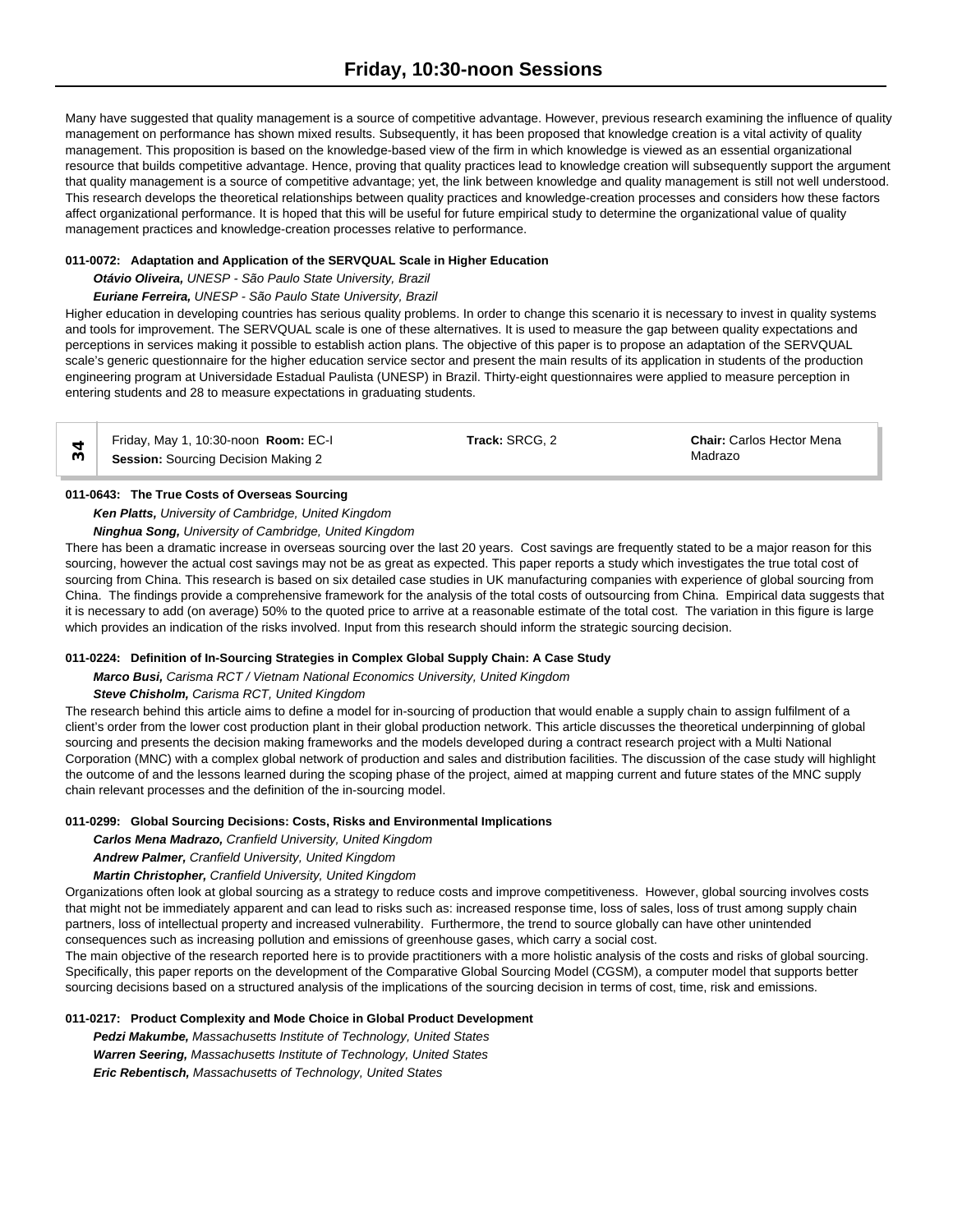Despite the growth in the practice of global product development, little work has been done to understand factors that influence mode choice in global product development. Our research fills this gap in the literature by empirically investigating variables that drive firms to either globally outsource, globally partner or captive offshore. We assume a product-centric view, and combine the transaction cost theory and the resource based view of the firm to explain mode choices based on the analysis of electromechanical products developed across Asia, Europe, the Middle East, and South America for (or by) American firms. Using multinomial logistic models, we find significant relationships between the mode of global product development, and product complexity, product content uniqueness, product strategic importance and designer's technological capability. However, the significance of each variable in predicting the mode of global product development varies by region when we compare emerging regions versus mature regions.

Friday, May 1, 10:30-noon **Room:** EC-D **Track:** EDUC, 9 **Chair:** Michael Shulver **Session:** The Use of Educational Tools<br>  $\frac{10}{2}$  **Session:** The Use of Educational Tools

# **011-0708: Assessment via the Dragons Den**

*David Bamford, Manchester Business School, United Kingdom*

*Paul Cousins, Manchester Business School, United Kingdom*

The assessment allowed students to demonstrate what they learnt as the course progressed, rather than the more traditional system of an examination at the end of the course. Business idea posters were assessed in class in weeks 4 and 6 by an academic team, then a "Dragons Den" event was held at which the Managing Director and senior team of a major company assessed the 20 students' posters. They picked the best 4 (in their opinion based upon the business proposition). The best 4 then immediately gave a 10 minute presentation of their proposal to the panel and class. The "winning" group won a cash prize and much publicity. The formal assessment was completed when the students submitted a group report per team, and individual peer assessment, rating each others' contribution. Marks were then attributed within the team accordingly. Very highly rated by all.

# **011-0729: Proposal for Initial Analysis of Conditions of Use of Business Games**

*Patricia Zuccari, Universidade Estadual Paulista, Brazil*

*Débora Pistori, Universidade Estadual Paulista, Brazil*

*José Rodrigues, Universidade Estadual Paulista, Brazil*

This research aims to propose a method the analysis of the initial conditions of use of business games, because it is assumed that users do not always understand the details of the games and guidance provided by their manuals, in addition to show lack of domain of content considered elementary for the use of it. Thus, it is expected to contribute to research on the use of business games as a strategy to support the teaching-learning process. The method of research is exploratory, to be directed to preliminary analysis of the initial conditions of the use of business games.

Friday, May 1, 10:30-noon **Room:** Senate **Track:** GENL, 1 **Chair:** Frank Krafka **Session:** Energy **36**

## **011-0429: Discovery of Oil in Western Uganda: Challenges and Opportunities**

*Frank Krafka, St. Edward's University, United States*

Significant oil reserves have been discovered in western Uganda. These discoveries have led to hopes of oil independence for Uganda and opportunities to improve infrastructure, provide improved health care with emphasis on HIV/AIDS prevention and treatment, and offer increased educational opportunities for Ugandan citizens. The challenges facing Uganda's government in their development of these oil resources include the impact of exploration and drilling upon the local rural population - their village life, cultural and social traditions and their reliance on a barter based economy, resolving border boundary disputes with the Democratic Republic of the Congo, addressing instability in the area due to rebel activity, putting in place the necessary infrastructure, and addressing transparency concerns about government – contractor relationships. This paper examines these challenges and the efforts being made to meet them.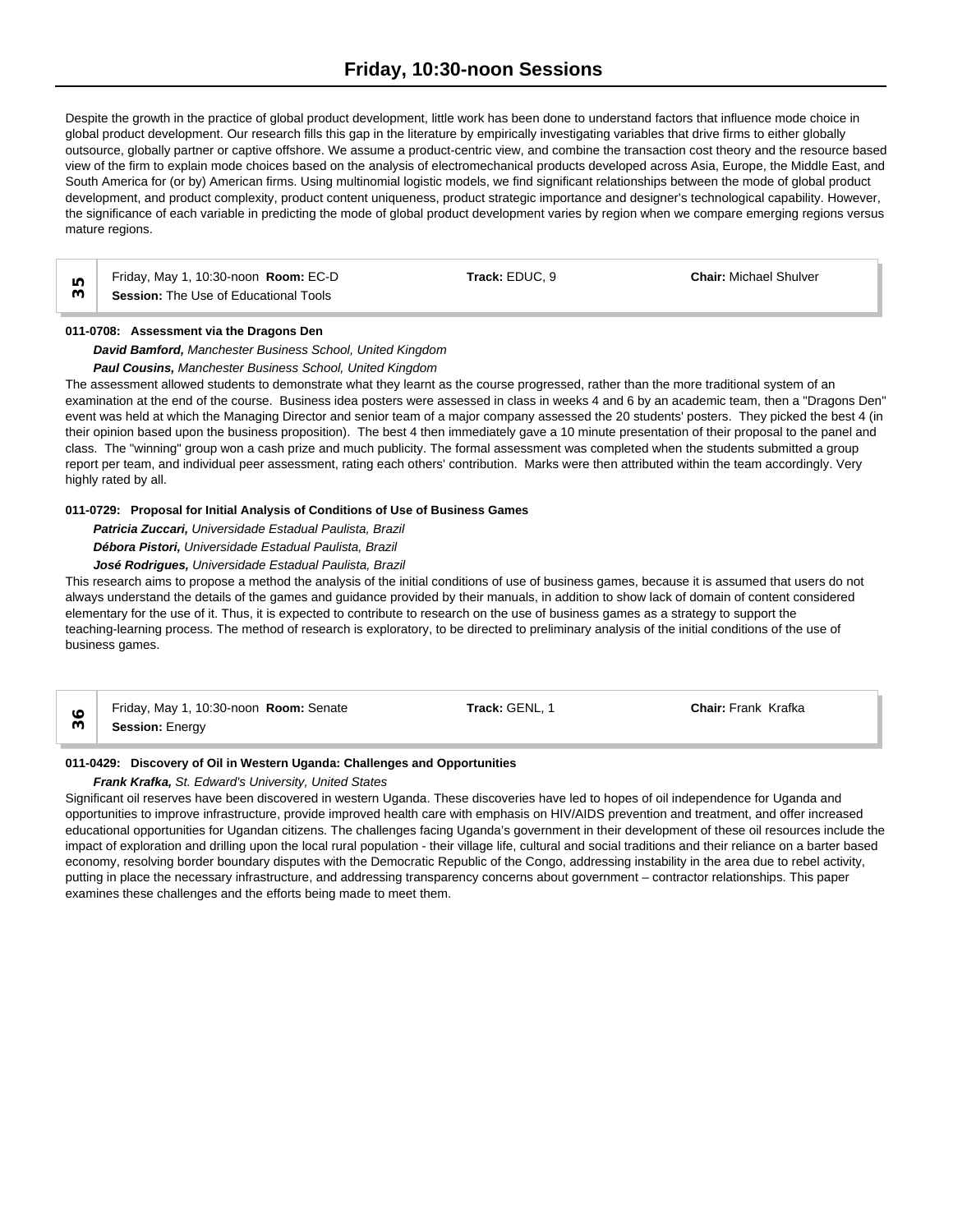Friday, May 1, 1:30-3:00 **Room:** Cloister North **Track:** SRVC, 2 **Chair:** Roger Solano **Session:** Service Design and Development

#### **011-0789: Operational Integration of New Services**

#### *Marie-Pierre Spooner, Universite du Quebec a Montreal, Canada*

Many new services are developed with an eye to marketing but a limited understanding of the impact they will have on an organization's operational system. New services can create variations in the system that can, in a worst-case scenario, prevent the service from being fully implemented. The goal of the case studies is to examine how two financial institutions planned the operational integration of a new service, how these services were deployed, and how managers coped with the resulting variations as they arose.

#### **011-0281: Unsolicited Customer Input (UCI) and New Service Development (NSD)**

#### *Amitkumar Kakkad, London Business School, University of London, United Kingdom*

This paper examines the role of Unsolicited Customer Input (UCI) in New Service Development (NSD) and Service Innovation (SI). Relevant literature has mostly explored Solicited Customer Input (SCI) in the context of NSD, whereas UCI has largely been studied only in the context of service recovery. This paper attempts to bridge this gap by studying the role that UCI can play in NSD and SI by synthesizing three broad research questions that address the gap and also lead to many promising ideas for future research. Case study as well as survey research methods are used to derive and empirically test the hypotheses based on these research questions. Multiple case studies help examine the role of UCI in the context of NSD in service firms, and refine the proposed conceptual model. A subsequent large-scale survey of service companies across industries helps empirically test the hypotheses derived from the refined model.

## **011-0255: A Hierarchical Framework for the Design of Service Supply Chains**

*Roger Solano, Missouri University of Science and Technology, United States*

# *Sanchoy Das, New Jersey Institute of Technology, United States*

A Service Supply Chain (SSC) may be described as a network of service provider facilities, each of which is able to process one or more service tasks on an as-needed basis. SSCs are increasingly being developed by companies that experience a high variability of demand for their services. In SSC the business service is decomposable into several sequential tasks that can be processed by different providers, and the primary capacity resource is skilled labor. Typically, the service should be provided within a certain time, and as a result, the service provider needs to maintain sufficient capacity. The primary advantage of a SSC is that the processing capacity (labor) can be economically adjusted (lower hiring and firing costs) to match changes in the current demand level.

A hierarchical framework for modeling the decision structure in SSCs is developed. As a result, three decision problems are presented for further research.

| Friday, May 1, 1:30-3:00 Room: Cloister South               | Track: SCM, 3 | <b>Chair:</b> Nicola Secomandi |
|-------------------------------------------------------------|---------------|--------------------------------|
| <b>Session:</b> Commodity Markets and Operations Management |               |                                |

## **011-0134: The Effect of Store Managers on Performance in Centralized and Decentralized Retail Chains**

# *Zeynep Ton, Harvard Business School, United States*

#### *Dennis Campbell, Harvard Business School, United States*

How much do store managers affect their stores' operational and financial performance? Does the effect on performance differ for centralized versus decentralized organizations? We explore these questions by examining store manager movements within two different chain organizations.

#### **011-0469: Making Explicit the**

#### *Roberto Perez-Franco, Massachusetts Institute of Technology, United States*

*Mahender Singh, Massachusetts Institute of Technology, United States*

## *Yossi Sheffi, Massachusetts Institute of Technology, USA*

Frameworks for supply-chain strategy formulation, from Fischer (1997) to Schnetzler et al (2007), typically ask firms to explicitly define their current supply chain strategy. However, the literature offers no guidance on how an existing supply chain strategy can be articulated. The task is not trivial: high-level discussions about supply chain strategy are often void of facts (Hicks, 1999), and most firms lack a well-defined supply chain strategy (Harrison and New, 2002). In this paper we propose a framework to map a firm's "as is" supply chain strategy. It was developed by applying qualitative content analysis and a variation of Porter's (1996) strategic activity maps to a rich case study, and later refined through a collaborative inquiry in-depth case study. Literature review was used to validate and enrich the evolving framework. The result can be valuable to practitioners both in terms of insight development and as part of a reformulation effort.

#### **011-0930: Forward and Spot Prices under Cournot Competition and Stochastic Demand**

*Dana Popescu, New York University, United States*

## *Sridhar Seshadri, University of Texas at Austin, United States*

We establish the existence of a forward market under Cournot competition and stochastic demand. We compute equilibrium forward and spot quantities and prices. We show that the size of the forward market and the consumer and seller surpluses significantly depend on the uncertainty in demand. Our results explain the occasional disappearance of spot market for highly volatile goods.

## **011-0726: Optimal Timing of Inventory Decisions with Price Uncertainty**

*Vishal Gaur, Cornell University, United States Sridhar Seshadri, University of Texas Austin, United States*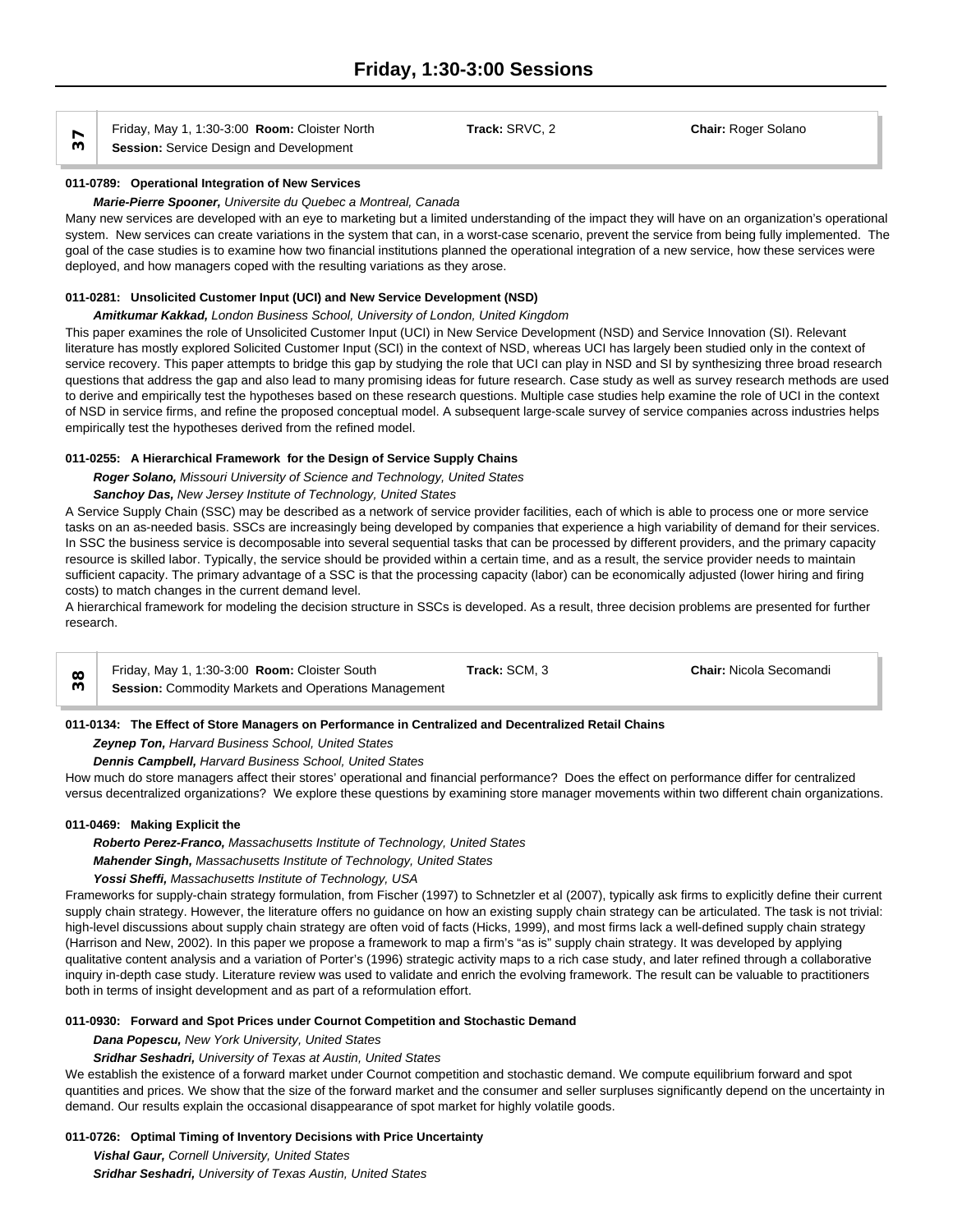## *Marti Subrahmanyam, New York University, United States*

We consider the problem of determining the optimal timing of inventory investment for a firm when its forecasts of demand and price improve with time but are correlated with the prices of traded assets in the financial markets. Our model provides results regarding the value of the option to postpone inventory procurement when both price and demand are stochastic. We illustrate the empirical validity of our model by testing it on firms in the gold mining industry. Thus, we present new evidence on the correlation between days of inventory and price volatility.

# **011-0420: An Approximate Dynamic Programming Approach to Benchmark Practice-based Heuristics for Natural Gas Storage Valuation**

*Nicola Secomandi, Carnegie Mellon University, United States*

*Guoming Lai, Carnegie Mellon University, United States*

*Francois Margot, Carnegie Mellon University, United States*

The valuation of the real option to store natural gas is a practically important problem that entails dynamic optimization of inventory trading decisions with capacity constraints in the face of uncertain natural gas price dynamics. Stochastic dynamic programming is a natural approach to this valuation problem, but is not widely used in practice because it is at odds with the high-dimensional natural-gas price evolution models that are widespread among traders. According to the practice-based literature, practitioners typically value natural gas storage heuristically. The effectiveness of the heuristics discussed in this literature is currently unknown, because good upper bounds on the value of storage are not available. We develop a novel and tractable approximate dynamic programming method that coupled with Monte Carlo simulation computes lower and upper bounds on the value of storage, which we use to benchmark these heuristics on a set of realistic instances.

| Friday, May 1, 1:30-3:00 Room: Captain | Track: SCM, 17 | <b>Chair:</b> Vijayendra |
|----------------------------------------|----------------|--------------------------|
| <b>Session: SC Strategy</b>            |                | Viswanathan              |

## **011-0055: Optimal Supply Chain Strategy: A Process Manufacturing Industry Perspective**

*Tim Coltman, University of Wollongong, Australia Trevor Spedding, University of Wollongong, Australia*

*Albert Munoz, University of Wollongong, Australia*

In recent years the popular press has given considerable weight to the importance of generic supply chain strategies that can take a lean, agile or continuous replenishment orientation. However, little theoretical and empirical work has been directed towards the relevance of these strategies in complex settings that are frequently found in the process manufacturing industry. In this paper, we theoretically show that the most effective supply chain management approach requires a balance among all three strategic orientations. We then show using three operational measures from a process manufacturing case study that performance is highly dependent upon the interaction among all three generic supply chain strategies. The three operation measures are: inventory levels, customer satisfaction, and volume throughput. This interaction is critical to our understanding of supply chain management as it implies that generic supply chain strategies on their own are far less common than normally assumed.

## **011-0061: A Planning-Anticipation Approach for Supply Chain Operations Planning**

*Michiel Jansen, Eindhoven University of Technology, Netherlands*

*Ton Kok, Eindhoven University of Technology, Netherlands*

*Jan Fransoo, Eindhoven University of Technology, Netherlands*

Linear programming (LP) models for Supply Chain Operations Planning (SCOP) are not well suited for modeling the nonlinear relationship between the release of work to a production unit and its output over time. We present an approach in which the LP planning model is updated with feedback from an anticipation model. The anticipation model describes the stochastic behavior of the production unit. Given a schedule of release decisions over time from an initial planning run, we find the moments of the aggregate work distribution after each release. Using a linear approximation heuristic, the aggregate work is then rescheduled such that planned lead time constraints are met with a certain probability. Next, the planning model is modified based on the adjusted aggregate production plan and a new production plan is generated. In a simulation experiment, we study the effectiveness of the planning-anticipation approach in comparison to a purely deterministic planning model.

## **011-0127: A Dynamic Game of Supply Chain Coordination and Horizontal Competition**

# *Fouad El Ouardighi, ESSEC Business School, France*

*Pietro De Giovanni, ESSEC Business School, France*

In this paper we consider two supply chains, each consisting of one manufacturer and one retailer. The supply chains compete for market demand both on price and advertising goodwill. The paper analyzes the players' optimal policies on inventory management, retail price, and advertising effort over time. In order to take into account the potential coordinating power of the compensation scheme adopted in this type of decentralized setting, we compare the possible outcomes under a wholesale price contract and a revenue-sharing contract.

## **011-0153: The Effect of Operations Strategy on Supplier-Customer Relationships and the Suppliers' Financial Performance**

*Yoon Hee Kim, University of Wisconsin-Madison, United States*

## *Urban Wemmerlov, University of Wisconsin-Madison, United States*

In the last decade, there has been an enormous interest in the value of effective supply chain management practices to a firm's success. The literature suggests that a move towards to a close customer-supplier relationship is mutually beneficial for both parties. Yet, the benefits of close supplier-manufacturer relationships accruing to supplier firms have not been well documented. In this study, we empirically assess the impact of close relationships between suppliers and customers on the financial performance of the supplier. Specifically, we are interested in whether and how a supplier's strategic choices in the operations area affect its relationship with a customer and can help balance risks and rewards in the relationship. Cross-sectional data are collected by survey from suppliers in the manufacturing industry. The direct and mediated relationships among the operations strategies, the supplier-manufacturer relationships, and the financial performance of suppliers are tested using structural equation modeling.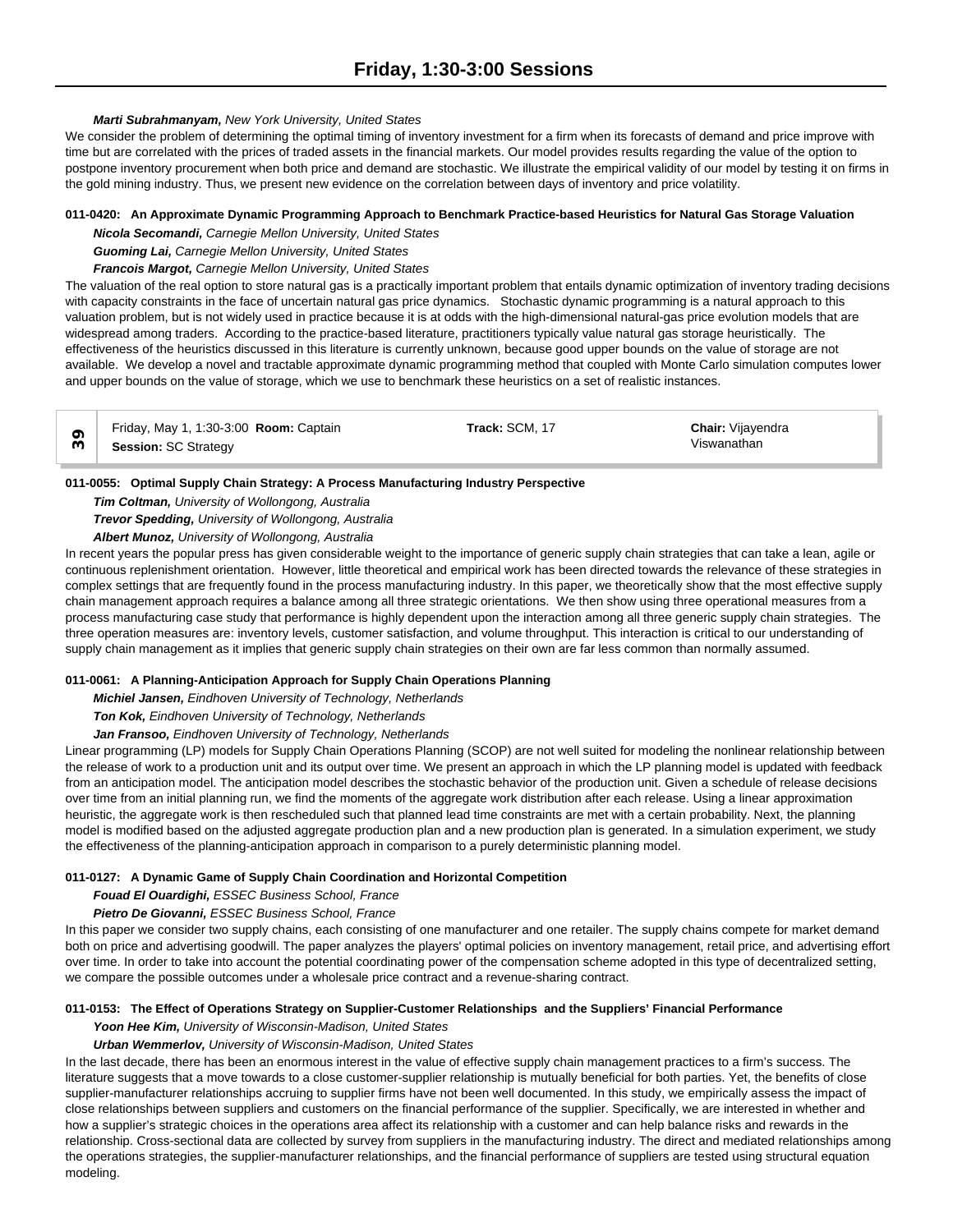#### **011-0788: Strategic Inventories in a Two Period Cournot Duopoly**

*Vijayendra Viswanathan, University of Wisconsin-Milwaukee, United States*

# *Jaejin Jang, University of Wisconsin - Milwaukee, United States*

Recently, there has been increased interest in the role of strategic inventories in vertical control of supply chains. In this paper we consider a one manufacturer, two-retailer, two period ordering model, where the retailers are in Cournot Competition. Retailers are allowed to carry inventory from the first period to the second. The demand function is assumed to be a linear function of price. We derive closed form expressions for the equilibrium wholesale price of the manufacturer in the two periods, equilibrium order quantities of the retailers as well as inventory carried by the retailers between periods. We find that the manufacturer's first period wholesale price is higher in equilibrium than the second and strategic inventory is optimal for the retailers under certain conditions.

| Friday, May 1, 1:30-3:00 <b>Room:</b> Yeoman         | Track: SUST. 3 | <b>Chair: Pauline Found</b> |  |
|------------------------------------------------------|----------------|-----------------------------|--|
| <b>Session:</b> Environmental Impact of Operations 1 |                |                             |  |

#### **011-0732: A Comparison of Data Requirements and Control Measures for the Logistics, Security, and Environmental Performance of Container Transport**

*Rob Zuidwijk, Rotterdam School of Management, Netherlands Jan van Dalen, Rotterdam School of Management, Netherlands Albert Veenstra, Rotterdam School of Management, Netherlands*

There is a growing belief that progressive security requirements in container transport may be met without compromising logistics and environmental performance. An important enabler is the use of information, based on tracking and tracing data, in decision making. Security constitutes, next to safety and the use of public infrastructures, an important social impact of container transport. The use of information for enhanced performance can be modeled by means of a monitor and control loop. Based on our findings in a demonstrator project on the development of a visibility system for container transport, we address the questions to what extent data requirements of monitor and control loops that are aimed at the enhancement of logistics, security, and environmental performance are aligned, and how control measures can be devised through modeling that balance logistics, security, and environmental performance.

#### **011-0678: Sustainable Design Practices: The Importance of Transnational Networks**

#### *Tonya Boone, College of William and Mary, United States*

#### *Regina Root, College of William and Mary, United States*

In the wake of erratic climate change and a rapid decline in biodiversity and cultural diversity throughout the globe, eco-fashion has emerged as both a media "happening" and powerful shift in lifestyle. The fashion industry is a global enterprise that employs some 26.5 million people worldwide, relies on dangerous chemicals to produce textiles for clothing, further exhausts limited fossil fuels to sustain its supply chains, and promotes excessive consumption. Simultaneously, this same industry regularly produces stellar examples of best practices in sustainable design and corporate social responsibility. There has been little coverage of sustainable design practices in the fashion industry - most of it has focused on US and European designers. Meanwhile, the growing network of Latin American designers has been overlooked. This paper will discuss the main issues guiding the standards of ethical design, including the importance of transnational networks of designers focused on cultural diversity and sustainability.

#### **011-0509: The Environmental Sustainability of Quick Response Concepts**

*Heidrun Rosic, Vienna University of Economics and Business Administration, Austria*

*Werner Jammernegg, Vienna University of Economics and Business Administration, Austria*

At the moment environmental sustainability is a highly discussed topic in supply chain management (SCM). This is due to several internal or external drivers, like customer pressure or legislative requirements. In the past, several trends have emerged in SCM, such as centralization, outsourcing, and offshoring. A trend that represents a hybrid form is quick response with reactive capacity, i.e. an enterprise uses on the one hand inflexible but cheap offshore capacity and on the other hand flexible but more expensive nearshore capacity.

The decision-making in supply chains is traditionally based on economic criteria which are expressed by financial and non-financial measures like total cost and customer service. From the perspective of sustainable development in the evaluation of these processes also the environmental dimension has to be considered. Therefore, we present a stylized quick response model and show how the environmental dimension could be integrated into decision-making.

#### **011-0126: Lean and Low Environmental Impact Manufacturing**

#### *Pauline Found, Cardiff University Lean Enterprise Research Centre, United Kingdom*

There is an assumption that Lean means Green because Lean means doing more with less and this is also taken to mean less energy used, fewer raw materials consumed, and less toxic waste produced. Yet the evidence to support this is mostly anecdotal and the causal link is unproven. As a result it poses the question: are the operational practices of Lean manufacturing more environmentally sustainable than traditional mass, or batch, manufacturing? Resolution of this question is of interest to academics in the operations management and sustainability arena, as well as to business managers designing sustainable operations and to policy advisors advising industry on "Best Practice" in the light of environmental concerns. The paper examines the concept that Lean manufacturing secures both economic and environmental sustainability for the long-term growth and prosperity of the organisation by improving productivity whilst minimising the environmental impact of its activities.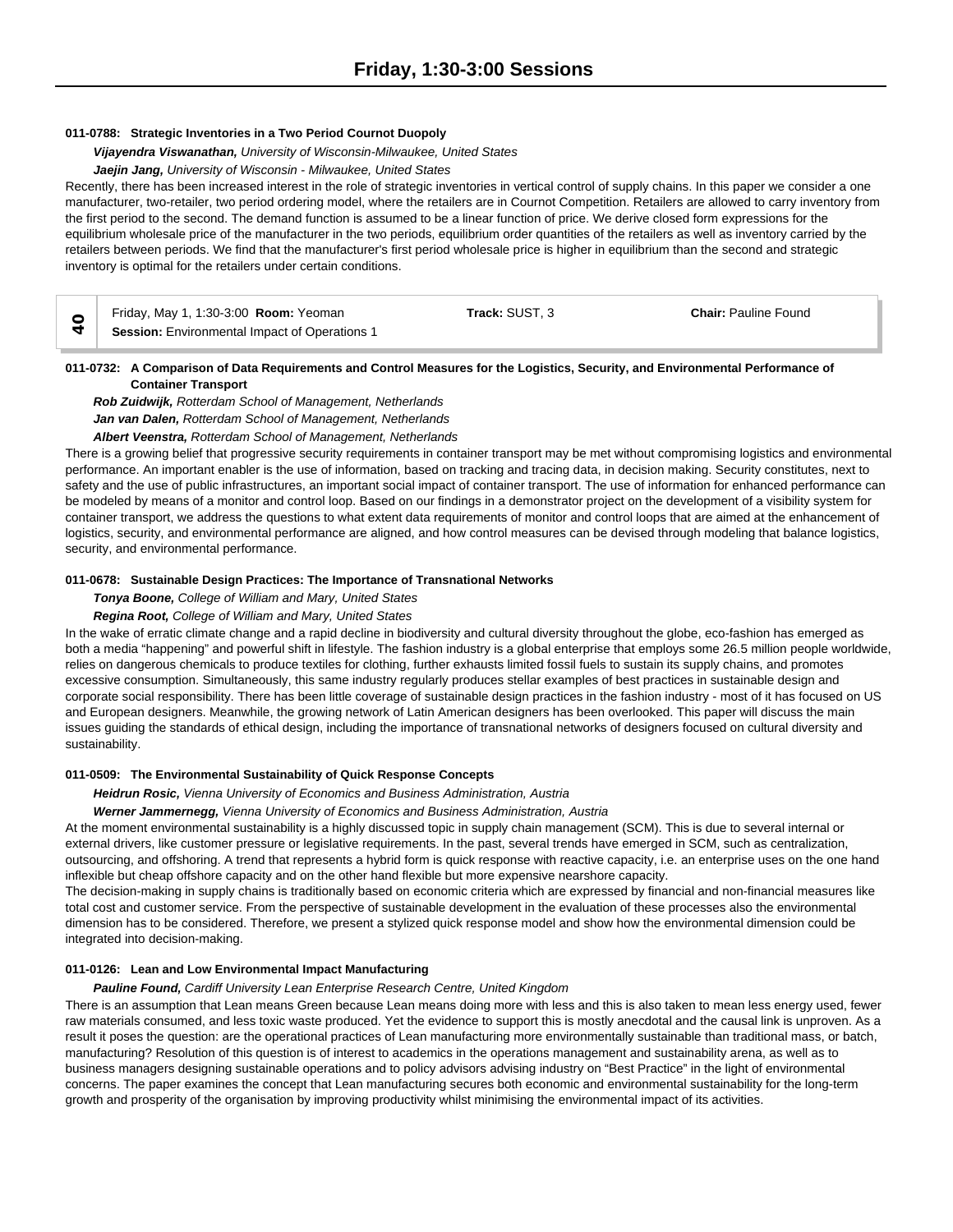Friday, May 1, 1:30-3:00 **Room:** Scribe **Track:** SUST, 7 **Chair:** Vishal Agrawal

**Session:** Servicizing/Marketing Issues **41**

#### **011-0851: Models for Retail Pricing and Customer Return Incentive for Remanufacturing a Product**

*Xiangrong Liu, Drexel University, United States*

*Banerjee Avijit, Drexel University, United States*

Used products can often be collected via customer returns by retailers in supply chains and remanufactured by producers to bring them back into "as-new" condition for resale. In this paper, we develop mathematical models for determining optimal decisions involving retail pricing and reimbursement to customers for returns. These decisions are made in an integrated manner for a single manufacturer and a single retailer dealing with a single recoverable item. Multiple contracts are discussed.

# **011-0704: Revenue and Cost Management for Remanufactured Products**

*Anton Ovchinnikov, University of Virginia, Darden School of Business, United States*

This paper presents a model and a study of consumer behavior with respect to the choice between new and remanufactured products. Our model does not rely on knowing consumers' willingness-to-pay, but rather it relies on knowing the fraction of consumers who switch from the new to the remanufactured product. In the behavioral study we find that the switching fraction has an inverted U-shape, and thus the underlying consumer behavior cannot be modeled using the willingness-to-pay approach. Combining theoretical and behavioral results, we find that the firm in most cases follows one of three strategies – remanufacture nothing, remanufacture everything, or resell falsely returned products. We characterize the optimality conditions for each strategy, relate them to the underlying product and market parameters (consumer behavior, price, demand elasticity, and others) and discuss managerial intuition. In particular we comment on the differences between our results and WTP-based solutions.

# **011-0572: To Sell or To Provide? A Comparison of Selling and Membership**

*Ioannis Bellos, College of Management, Georgia Institute of Technology, United States*

*Mark Ferguson, College of Management, Georgia Institute of Technology, United States*

*Beril Toktay, College of Management, Georgia Institute of Technology, United States*

In recent years we have observed new business models flourishing in the transportation business. Such models include membership and fractional ownership schemes, which focus more on the provision of mobility services and less on the pure selling of products. In this paper we study the sell versus provide decision faced by a monopolist who wants to enter the transportation business. We assume the existence of a representative customer with certain characteristics, such as frequency of product use, expected duration of use and perceived value per use; while we borrow from queuing theory to model the membership business. Through a strategic level approach we shed light on the conditions under which each strategy dominates the other and identify the parameters that affect profitability most.

# **011-0456: Is Leasing Green? The Environmental Impact of Product Recovery, Remarketing and Disposal under Leasing and Selling**

*Vishal Agrawal, Georgia Institute of Technology, United States*

*Mark Ferguson, Georgia Institute of Technology, United States*

*Beril Toktay, Georgia Institute of Technology, United States*

Landfilling fees and bans increase the cost of disposing of used products that firms maintain ownership of, such as products coming off operating leases or products recovered via trade-in programs. It is important for firms to have a better understanding of the total environmental impact of their decisions. In this paper, we characterize the optimal integrated pricing, recovery, remarketing and disposal strategy of a manufacturer under leasing and selling. We provide insights about how production cost, disposal cost and durability should shape their decisions. While the question of whether a firm should lease or sell its product has been studied, little is known about which strategy dominates when disposal is costly and when a firm can recover previously sold products through trade-ins. We find that leasing performs at least as well as selling with respect to profitability. To investigate claims in the industrial ecology literature that leasing is environmentally preferable to selling, we characterize under what conditions each strategy dominates from an environmental impact perspective.

## **011-0292: Discount Pricing and Consumer Segmentation for Reusable Goods**

*Tolga Aydinliyim, University of Oregon, United States*

# *Michael Pangburn, University of Oregon, United States*

We consider the problem of setting optimal price-discounts for a firm that sells a product with complementary reusable resources, e.g. Starbucks coffee with a reusable cup and a sleeve. Our model captures the effects of such a policy on the profitability of the firm and its environmental impact. Using an appropriate demand model, we analyze the sensitivity of the pricing and the discount decisions depending on the price- and environmentally-sensitive customer segments that the policy creates.



Friday, May 1, 1:30-3:00 **Room:** Knave **Track:** HLTH, 3 **Chair:** David Bamford  $\alpha$  **Finday, May 1, 1:30-3:00 Room:** Knave<br> **Session:** Improvement and Learning in Healthcare

# **011-0293: Healthcare Capacity Measurement**

*David Bamford, Manchester Business Sch, United Kingdom Elizabeth Chatziaslan, Manchester Business School, United Kingdom*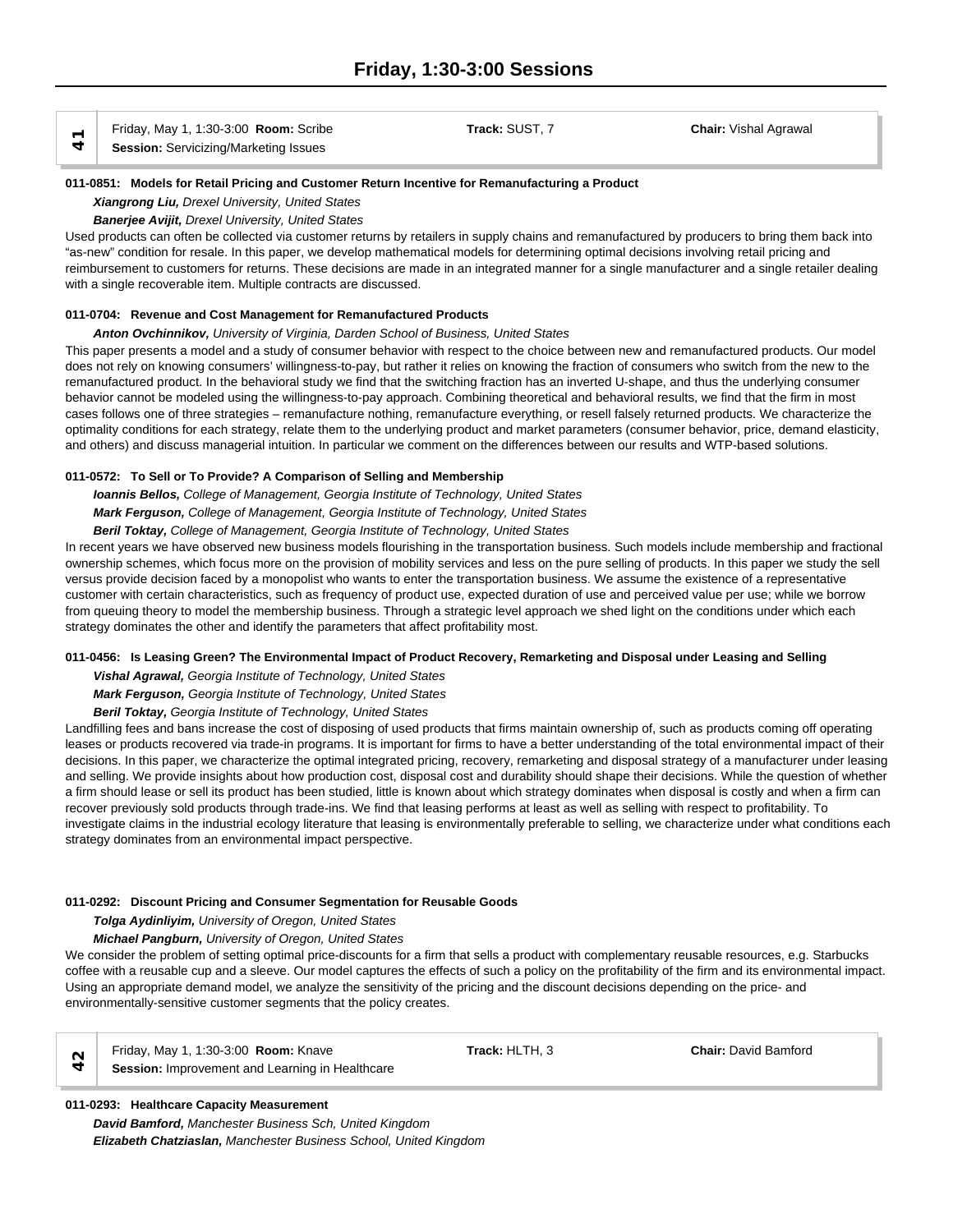This paper presents findings from an action research intervention in the outpatient department of a National Health Service (NHS) Hospital. It investigates the perceived and actual problems of performance measurement, specifically measuring capacity. In addition to considering capacity measurement and performance issues, the authors examined the effects this may have on the long-term potential of the organisation. The research identified gaps in the capacity and activity measures used and in the dissemination of performance information. To address these problems and meet the changing needs of the department a new performance measurement and reporting tool was implemented. Specific recommendations for the implementation of a new performance tool for healthcare organisations are made.

## **011-0295: Knowledge Transfer in Healthcare**

## *Steven Bradt, Lean Sigma Associates, United Kingdom*

The presentation focuses on ways to improve the effectiveness (ability to retain) and efficiency (short focused workshops) of "Learning" within resource slender organizations. To address these tactical obstacles and enable retained learning the use of practical, hands-on, activities can be achieved through the use of process simulations. Data collected from within the healthcare sector suggests this type of activity based learning provides better knowledge transfer than more traditional methods such as formal presentations and projects. The emphasis of the "simulation" activities is to generate a common basis for collective learning, to establish a familiar vocabulary and a basic understanding of "process" problem solving. Furthermore, the flexibility and dynamic characteristics of a simulation allows the facilitator secondary and tertiary learning opportunities. Drawing upon primary experience of facilitating these development workshops, the presentation will share key observations and learning.

## **011-0296: Learning Together in Long Term Care to Improve Patient, Staff and Family Outcomes**

*Mimi Falbo, Mimi Falbo, LLC, United States*

#### *Debra Thompson, University of Pittsburgh, United States*

One's lifetime risk for long-term care placement after the age of 65 is > 43%. Long-term care is one of the most highly scrutinized industries in the U.S with national expenditures totaling US\$124.9 billion in 2006. There is constant vigilance about cost, quality, and safety. Effective methods to improve outcomes are essential. This paper reports on the first stage of a systematic approach to organizational change grounded in the principles of the Toyota Production System and learning organizations. We demonstrate how the use of leadership coaching at the executive and frontline levels and point-of-care problem solving teams positively impacted outcomes. Improvement in resident outcomes, nurse aide turnover, and resident, family, and staff satisfaction will be reported. How this program has impacted compliance with regulatory agencies will be reviewed along with next steps. This work was funded by The Jewish Healthcare Foundation of Pittsburgh.

# **011-0297: An Empirical Study for Medication Delivery Improvement Based on Healthcare Professionals' Perceptions of Medication Delivery System**

#### *Lukasz Mazur, North Carolina State University, United States*

Medication errors are major safety concerns in all hospital settings. The insufficient knowledge about managerial and process improvement strategies required to reduce medication errors can be considered as one of the most important factors holding back hospitals from achieving the desired goals for patient safety. However, strategies for medication error reduction cannot be successfully implemented without a clear understanding of factors affecting medication delivery errors. This paper presents a study in which healthcare professionals' perceptions on three factors, namely 1) technical complexity of tasks/connections; 2) resources problems; and 3) qualification of human resources, are analyzed within the medication delivery system at one community hospital. The outcomes of this research are a theoretical model for reducing medication delivery errors and a set of workflow design rules for healthcare professionals to continuously reduce medication delivery errors.

| Friday, May 1, 1:30-3:00 Room: EC-D1       | Track: EMPR. 3 | <b>Chair: Ayman Bahjat</b> |
|--------------------------------------------|----------------|----------------------------|
| <b>Session: Organizational Initiatives</b> |                | Abdallah                   |

## **011-0867: The Impact of Lean Practices on Mass Customization and Competitive Performance of Mass-Customizing Plants**

*Ayman Abdallah, Yokohama National University, Japan*

## *Yoshiki Matsui, Yokohama National University, Japan*

This paper starts with proposing multi-item scales to measure mass customization and lean practices in term of JIT production, TQM, TPM, human resource management, manufacturing strategy, supplier relationship management, and customer relationship management. It examines the effect of lean practices on mass customization for machinery, electrical & electronics and automobile companies in six countries (Japan, Korea, USA, Germany, Austria, and Finland), and also the impact of mass customization and lean practices on competitive performance of the plant. The statistical analysis reveals that four lean practices, namely, JIT production, manufacturing strategy, supplier relationship management, and customer relationship management, positively affect the level of mass customization implementation. The result from an ANOVA shows that the plants with high level of both mass customization and lean practices attain higher competitive performance than the plants with high level of mass customization and low level of lean practices.

## **011-0769: Causal Relationship Between Lean And Green From Manufacturing Perspective: Empirical Evidence From European Countries**

*Mark Yang, University of Toledo, United States Paul Hong, University of Toledo, United States James Roh, Penn State Brandywine, United States*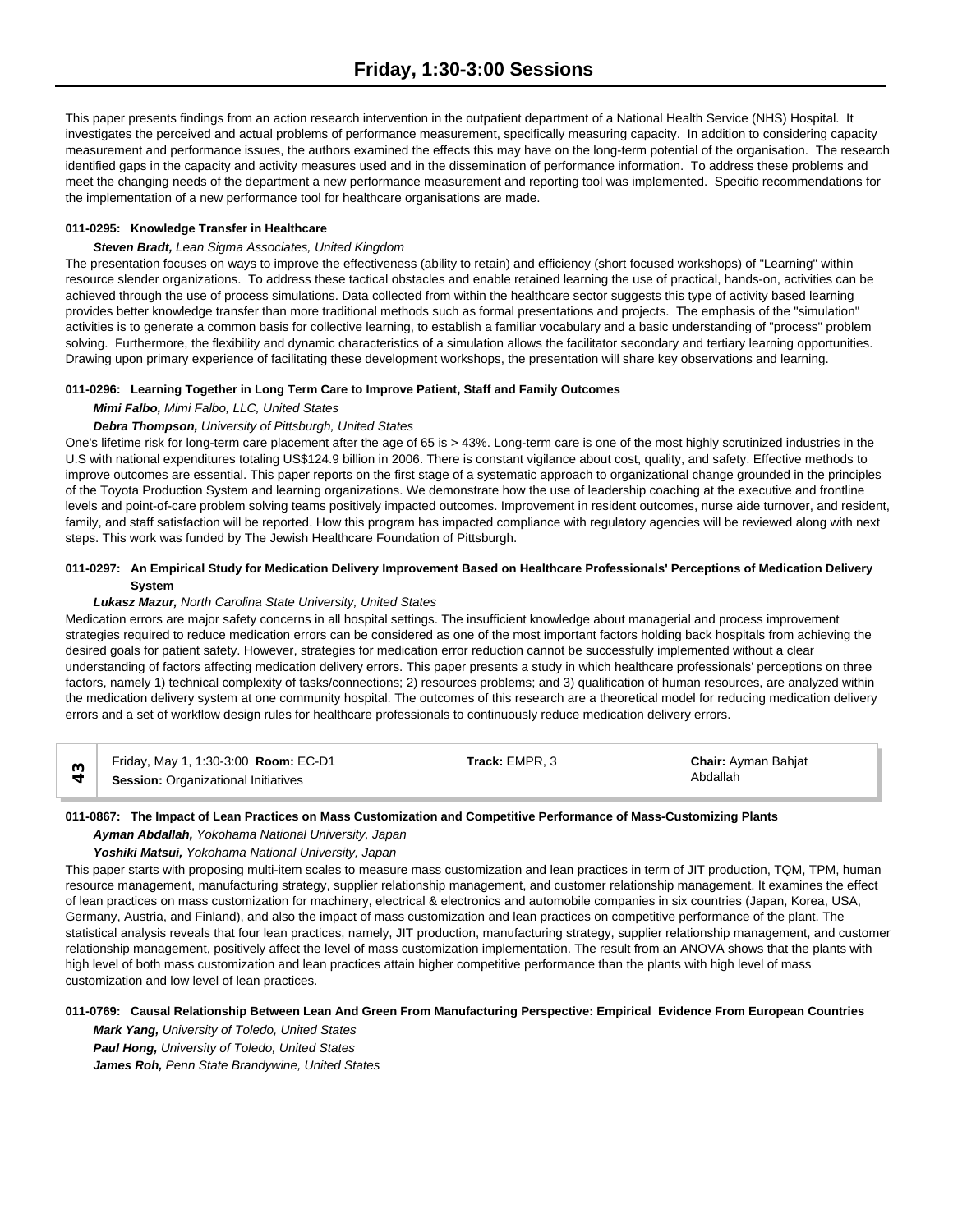Recently, the linkage between "lean" and "green" has generated much attention from researchers. Current studies on this issue, however, fail to answer a few important questions surrounding the linkage: why are lean and green practices related? How do lean elements affect green performance? What is the underlying rationale behind such relationships? In addition, the causal relationship between lean and green practices has not been empirically explored. This study attempts to find appropriate linkages between the two practices from a manufacturing perspective and explores the impact of implementation of both practices on firms' performance. We empirically test the causal relationship with International Manufacturing Strategy Survey (IMSS IV), using samples mainly from European companies. Our results show that lean practices lead to green practices and implementing both practices positively affects firms' performance outcomes. Managerial and theoretical implications as well as limitations and future research are provided.

## **011-0598: Links in Supply Chain Leadership and Financial Performance**

*Gerard Burke, Georgia Southern University, United States*

*Rongrong Zhang, Georgia Southern University, United States*

*Karl Manrodt, Georgia Southern University, United States*

We segment North American Industry Classification System (NAICS) codes to populate firms within supply chain categories from raw material providers to retailers. Using publicly reported financial information, our analysis seeks to characterize relationships between supply chain metrics and financial metrics for firms within and across supply chain categories. We identify firms that exhibit sustained supply chain excellence and report the relative performance parity for supply chain leaders within each of our defined supply chain categories. We further investigate the degree to which large performance gaps between supply chain leaders and industry groups may be indicative of competitive advantage from supply chain excellence.

| Friday, May 1, 1:30-3:00 Room: EC-B          | Track: PITM, 2 | <b>Chair: Pedro Oliveira</b> |  |
|----------------------------------------------|----------------|------------------------------|--|
| <b>Session: Services and Supply Networks</b> |                |                              |  |

# **011-0523: User-Generated Service Innovations: Evidence from the Telecom and Banking Sectors**

*Rosa Padre-Eterno, School of Economics and Management - Catholic University of Portugal, Portugal Pedro Oliveira, School of Economics and Management - Catholic University of Portugal, Portugal*

*Ana Povoa, Instituto Superior Tecnico, Portugal*

Despite the importance of services, scarce attention has been paid to the study of service innovation. To fill this gap, we investigate the process of New Service Development when it involves the "users" as sources of innovative ideas. Users can be firms or individual consumers that expect to benefit from using (not from selling) a new product or service (Von Hippel 2005). We analyze data on new ideas for new services developed by two Portuguese companies: a telecom and a major bank. We study the extent to which users can be sources of ideas for new services and the antecedents that influence lead-user innovations. We suggest that a company's system of incentives and the level of customer connectedness drive the degree to which the company's innovations are lead-users based, which ultimately has an impact on the commercial attractiveness of a company's new services.

## **011-0713: Product-Related Services and the Product Development Process – A Preliminary Analysis**

# *Paulo Cauchick-Miguel, Universidade de São Paulo - USP, Brazil*

## *Leandro Almeida, Universidade de São Paulo - USP, Brazil*

The importance of services to the overall success of manufacturing companies is growing significantly due to increasing competition and the resulting decrease in profit and demand. Besides that, services play an important role in the success rate of products, given that it helps customers to obtain the expected product performance. Even though in the last decades the movement toward the incorporation of services into the offers of manufacturing companies has gained both academic and professional attention, very little has been done in order to understand how services related to products are developed. This paper is a preliminary investigation on how services related to products are affected by and relate to the product development process, and is conducted through a literature review. As a result, it maps out the different services and characteristics related to products and the outcomes and activities of the product development process that might impact such services.

| Friday, May 1, 1:30-3:00 <b>Room:</b> EC-C                          | Track: EDUC. 3 | <b>Chair: Jamison Kovach</b> |  |
|---------------------------------------------------------------------|----------------|------------------------------|--|
| <b>Session:</b> Approaches to Teaching Quality Management (Invited) |                |                              |  |

## **011-0479: Zen and the Art of Teaching Quality Management**

## *Kevin Linderman, University of Minnesota, United States*

How do we teach abstract concepts like "Systems Thinking" in quality management? This talk presents teaching approaches used in quality management to engage students in the assessment and practice of quality management. Different teaching methods are discussed in the context of Quality Management. Specific examples in quality management are provided to address different student learning styles. Examples are also provided in how to teach abstract concepts like "Systems Thinking" and "Statistical Thinking."

## **011-0190: A Learning and Knowledge-Based Framework for Teaching Quality Management**

*Jamison Kovach, University of Houston, United States*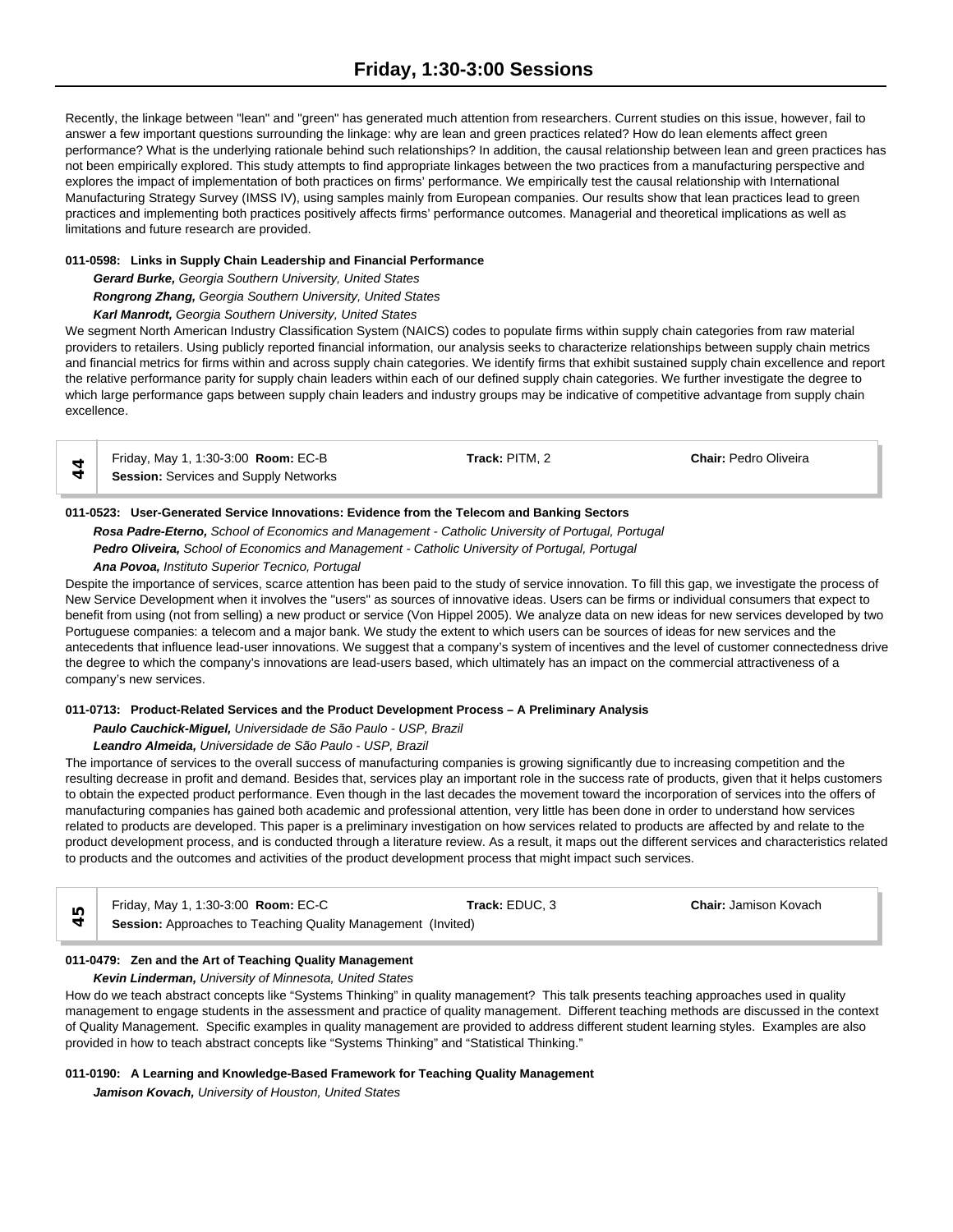The idea that knowledge creation is a vital activity of quality management is a belief held by many leaders in this field. In fact, quality improvement projects involve both learning and the creation of new knowledge. In parallel with current research, this work establishes a framework for teaching quality improvement methods based on well-known dimensions of quality management and the theory of knowledge creation. This instructional approach utilizes problem-based learning and reflection exercises to challenge students to consider quality improvement methods from a knowledge creation perspective. Students' observations regarding how quality improvement methods can be used to create knowledge provided the basis for constructing this didactic framework. When positioned as a review and extension of the previous lesson, the insights contributed by students also supported closing the loop on the learning process. This work demonstrates a unique way of thinking about the tools typically taught in quality management.

## **011-0243: Teaching Quality Management Using a Contingency Approach**

*S. Foster, Jr., Brigham Young University, United States*

In this session I will discuss teaching quality management using contingency theory. I will also provide tips and approaches that I have found effective in teaching quality management.

## **011-0334: Quality Management Principles from Film Clips**

#### *Gopesh Anand, University of Illinois at Urbana-Champaign, United States*

Several new and improved quality management initiatives such as Lean and Six Sigma have emerged over the years. Despite this steady evolution and the inclusion of novel ways of conducting process improvement within each new initiative, some basic principles continue to serve as tenets for quality improvement. Using clips from popular movies in class exercises can be effective in helping students understand these basic principles. This presentation will demonstrate and describe such an exercise.

Friday, May 1, 1:30-3:00 **Room:** Gallery **Track:** DSPT, 3 **Chair:** Kathy Stecke **Session:** Long Term Planning and Recovery for Supply Chain Disruptions<br> **Session:** Long Term Planning and Recovery for Supply Chain Disruptions

## **011-0677: Disaster-Disruption Recovery with Information Asymmetry**

## *Amiya Chakravarty, Northeastern University, United States*

The need for service (medicine, clothing, food, and shelter), assessed by field workers at the remote location, is uncertain at best. The disaster zone needs to acquire a disaster-recovery capacity from a service provider (government or charitable organization) at a certain unit cost. However, because of communication disruption, the need cannot be communicated to the service provider "noiselessly." The extent of information-asymmetry in the transmitted data depends upon the effectiveness of the communication system that may be set up in real time. The disaster location must decide the amount of capacity it should acquire and the effectiveness of communication system it should attain. The service provider decides the price it should charge for the capacity. The conditions, under which an ex ante investment in disaster-proof communication technology can be justified, will be of considerable interest to all.

## **011-0969: Mitigating Operational Disruptions and Risks in Global Supply Chains**

*Germaine Saad, Widener University, United States*

This paper discusses different descriptive and prescriptive approaches for managing risks and operational disruptions in global supply chains. Both conceptual and practical insights as to how to transform challenges into opportunities in global operations will be emphasized. Illustrative examples will be presented as well.

# **011-0609: The Relationship Between Supply Chain Design and Resilience: A Framework of Supply Chain Design**

# *Laird Burns, Michigan State University, United States*

## *Steven Melnyk, Michigan State University, United States*

Supply chain design is a research conundrum. On one hand, there is evidence of its importance to firms as they continue to seek competitive advantage. Yet, limited research has been devoted to it. This presentation seeks to address this conundrum by providing a theoretical framework for viewing supply chain design. Specifically, we investigate the role of supply chain design on firm performance during conditions of disruption. We use the supply chain design framework to identify several critical factors that can influence firm performance. We validate the framework with an empirical study. Initial results indicate that supply chain design decisions can generate zones of resilience – areas where the supply chain is able to delay the onset of disruptions and where it can recover quickly once the disruptions have taken place.

Friday, May 1, 1:30-3:00 **Room:** EC-A **Track:** EMRG, 3 **Chair:** Mridula Sahay  $\mathcal{F}$  **Session:** Organizations

# **011-0544: Consciousness Approach to Operations Management** *Mridula Sahay, Institute of Public Enterprise, India J. Venkataratnam, Institute of Public Enterprise, India*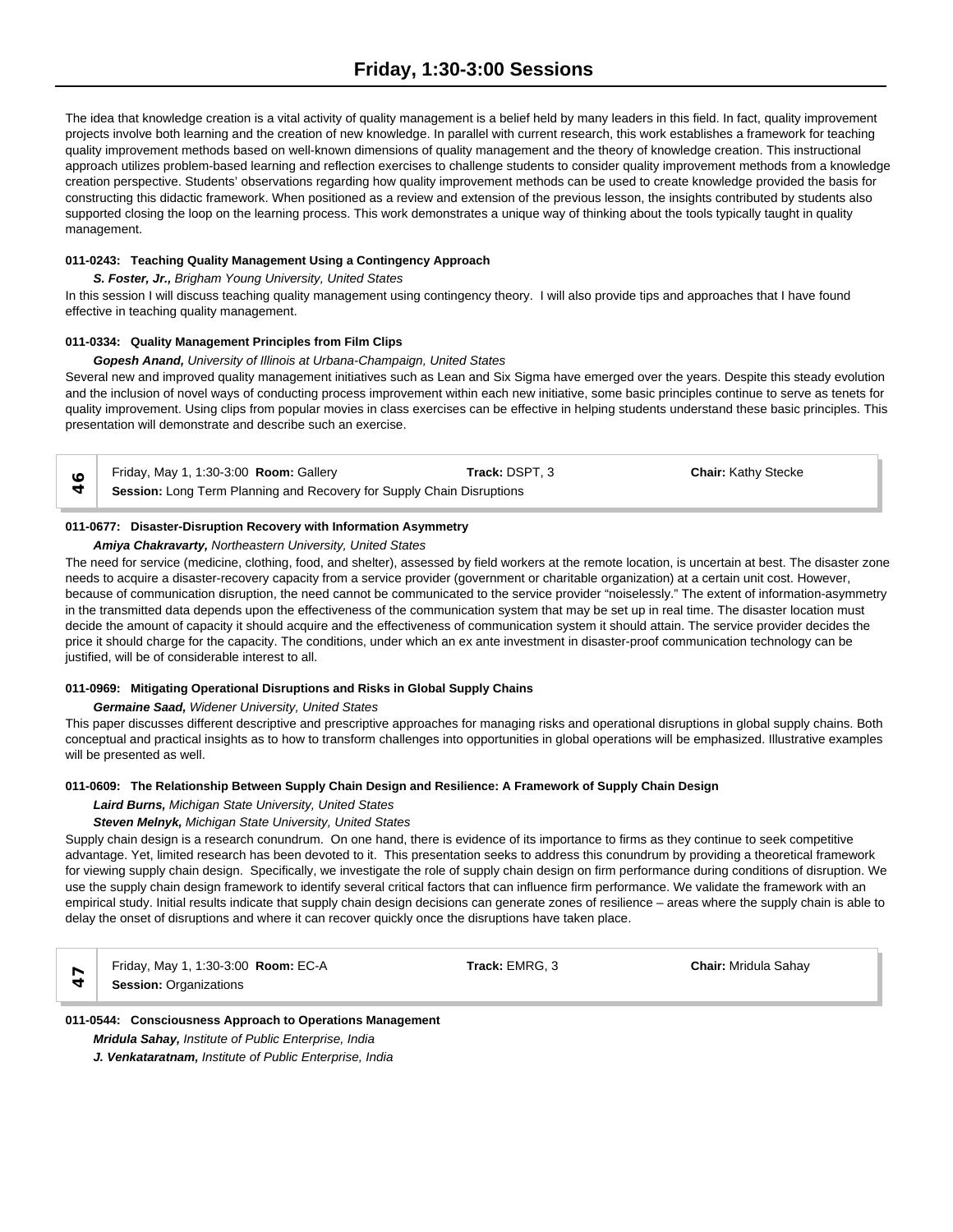The paper aims at humanizing the business organization and interiorizing (self) management for achieving better Operations Management practices. Management by consciousness is the concept of oneness and of harmonization. In any organization, the employee, management systems, and resources require attention. Response will be better with increased concern without demand. Active concern to employee's well being by management creates interest in workers to improve productivity, quality outputs: manufacturing and services. Management systems are like "DHARMA" meaning "Right way of doing" and "Dealing problems with fair consciousnesses." They maintain equilibrium which is capable of sustaining and improving performance. Blend of analytical techniques and human values with superordinate goals leads to Loka Samasta Sukhinobhavantuh (universal happiness), an established hypothesis in Indian ethos. The paper finally provides an analogy with management practices in America and Japan which are highly specialized in following this concept in one way or other.

#### **011-0559: Managing Cultural Diversity: Integration Values and Management Skills**

# *Erika Bernardi, University of Udine, Italy*

# *Alberto De Toni, University of Udine, Italy*

We are present at the globalization of enterprises and markets, at a growth of multiethnic workforce, and at the increasing presence of women at the workplace. These trends induce more and more enterprises to manage diversity. Many studies about this topic focus on the advantages coming from diversity teams, while few analyze the necessary assumptions to implement tools of diversity management in enterprises. The aim of this research is to analyze which could be the necessary requirements and which could be the effective routes to manage workforce diversity. In order to analyze these aspects a model has been proposed and implemented in an enterprise of building industry. By this model, we study both the integration values of the organizational culture and the management skills required to manage diversity, combining the Organizational Culture Assessment Instrument and the Management Skills Assessment Instrument.

## **011-0415: The Contribution of Organizational Life Cycle Theories for Management Accounting Research**

## *Abraão Júnior, University of São São Paulo, Brazil*

*Karine Carvalho, University of São São Paulo, Brazil*

# *Reinaldo Costa, University of São Paulo, Brazil*

This work aims to characterize, in a theoretical perspective, the contributions of organizational life cycle theories in managerial accounting research, besides surveying the main authors from the countries and the institutions where organizational life cycle research is carried out. For this, a bibliometric analysis from the ProQuest ®'database was used. From a total of 22 papers, 6 are listed as theoretically-based using organizational life cycle and present contributions to the research in managerial accounting. It is concluded that the management accounting system undergoes changes as internal and external configurations factors of the company are modified among the different organizational life stages. The existence of concentration of the main life cycle theories in universities in Canada is also evident, mainly due to the high number of citations of the work developed by Danny Miller and Peter Friesen.

| Friday, May 1, 1:30-3:00 <b>Room:</b> EC-E | Track: LGST. 3 | <b>Chair: John Liu</b> |  |
|--------------------------------------------|----------------|------------------------|--|
| <b>Session: OR Methods</b>                 |                |                        |  |

**011-0056: A New Procedure for Synthesizing Qualitative and Quantitative Processes to Solve Complex Logistics Decisions**

*Minfang Huang, School of Management, Dalian University of Technology, China*

*Xiangpei Hu, School of Management, Dalian University of Technology, China*

## *Lihua Zhang, Archives of Dalian University of Technology, China*

In this paper, we present a new solution procedure for several complex decision-making problems in the area of logistics management; for example, Vehicle Routing Problem (VRP), and disruption management in distribution planning. The solution procedure begins with the analysis of the characteristics of the problems and the critical impact factors of the solution process. Then the concepts and techniques in knowledge representation, state-space search theory, heuristics, and optimization are employed concurrently in the last few stages of the solution procedure. In addition to the capability of dealing with both empirical information and a powerful computing efficiency, this solution procedure aims to solve practical problems in an intelligent and real-time fashion.

## **011-0370: Research on Optimization of Hub-and-Spoke Logistics Network Design with Impedance Effect**

*Li Sun, Southeast University, China*

*Lindu Zhao, Southeast University, China*

Hub-and-spoke pattern is one of the most important forms of modern logistics networks. In order to treat with the capacitated single allocation p-hub problem, this paper presents a new non-linear programming model to design the network. Due to the fact that the current research has some limitations, the capacity of materials disposal at hubs and the capacity limit of courses between hubs are treated as constraints in the model based on the analysis of characteristics of hub-and-spoke logistics network. In the process of optimization, an impedance function is introduced to balance some local logistics volumes properly in order to avoid congestion. Additionally, we provide a genetic algorithm that finds high-quality solutions within reasonable time. Then, an example and simulation is given to verify the validity of the model. The results of the model provide new and realistic insights into the hub-and-spoke network design problem.

## **011-0893: A Deterministic Heuristic for the Two-Stage Supply Chain Distribution Problem with Variable and Fixed Charge Transportation Costs**

*Jose Humberto Ablanedo Rosas, The University of Texas at El Paso, United States Alex Ruiz-Torres, The University of Texas at El Paso, United States*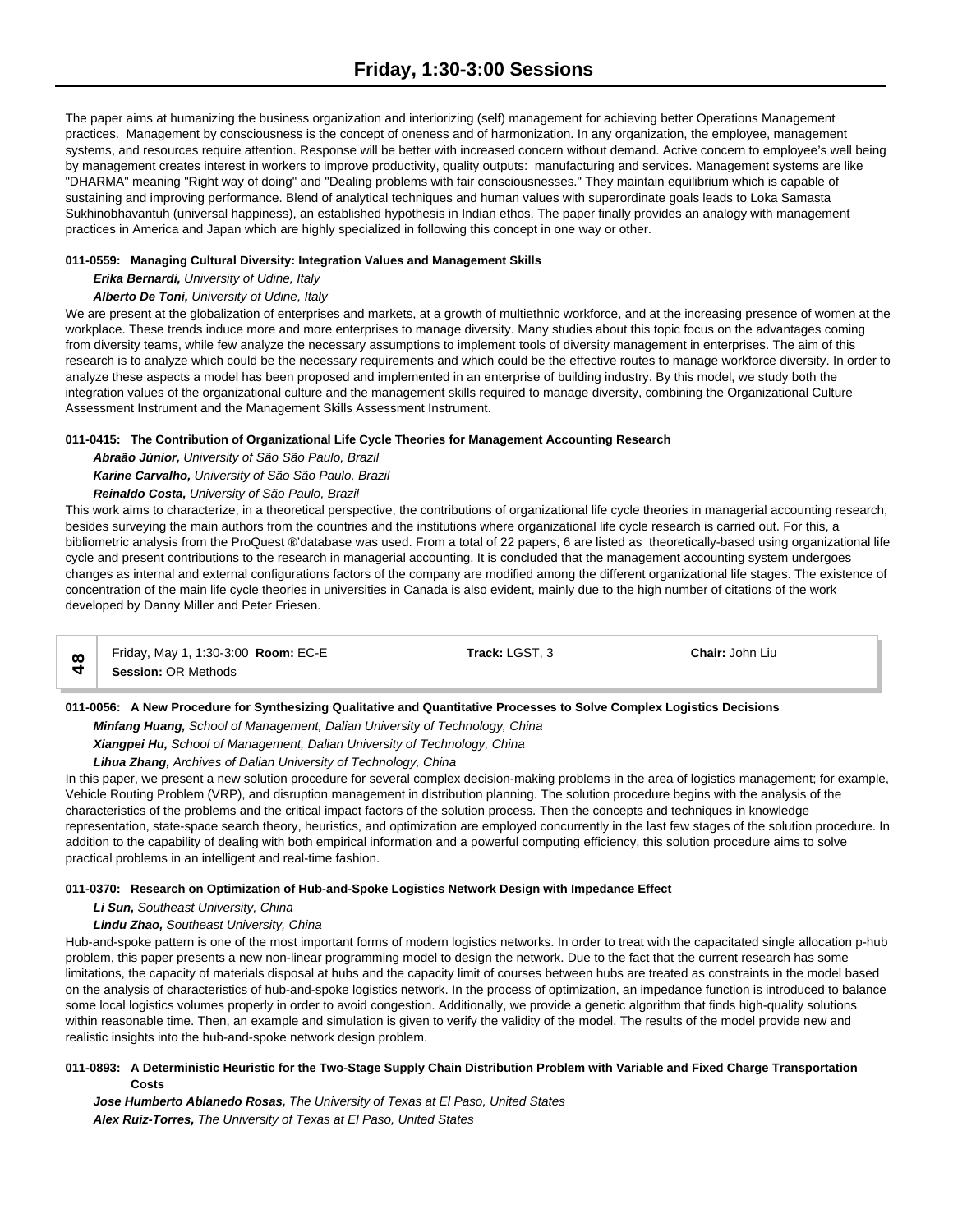The Fixed Charge Transportation Problem (FCTP) is central in a wide variety of supply chain distribution problems; one of the strategic decisions is the allocation of transaction quantities from production facilities to customers in order to meet demand at minimum cost. A two-stage supply chain is a more real scenario where the transportation network includes transactions from production facilities to distribution centers and from distribution centers to customers. The cost of distribution considers a fixed charge associated with the distribution channel, and a variable cost proportional to the amount transported between a source and a destination. This paper introduces a deterministic heuristic aimed to provide good feasible solutions to this nonlinear programming problem. The proposed heuristic is evaluated with benchmark problems proving that it produces high quality solutions.

## **011-0922: Logistics Costs: An Essay on the Modal Shift Operation in Containerized Cargo**

*Washington Soares, UNISANTOS - Universidade Católica de Santos, Brazil Rafael Barreto, Universidade Católica de Santos, Brazil Getulio Akabane, Universidade Católica de Santos, Brazil Camila Lopes, Universidade Católica de Santos, Brazil*

*Luiz Silveira, Universidade Metropolitana de Santos, Brazil*

This article analyzes the competitive advantages in the logistics costs through the utilization of modal shift and the decision taking by transport companies in this modality. In the exploratory instead of explanatory, the rail modal was emphasized as a sustainable option in the modal shift since it reduces the emission of CO2, which represents gains for the company and for the society. It has been proved that modal shift is a complex alternative, which requires attention to the several factors involved in the containerized cargo transportation, from the distance between ports and hinterland, adding competitive advantages through operational logistics costs and inventory-theoretic in the supply chain and the kind of modal adequate to the identified conditions in the geographical and political space being studied.

| Friday, May 1, 1:30-3:00 Room: EC-F     | Track: BNCH. 3 | <b>Chair: Andy Neely</b> |  |
|-----------------------------------------|----------------|--------------------------|--|
| <b>Session: Performance Measurement</b> |                |                          |  |

# **011-0569: Literature Review on Balanced Scorecard – Types of Research, Difficulties and Benefits**

*Vanderli Prieto, University of São Paulo, Brazil*

## *Marly Carvalho, University of São Paulo, Brazil*

The importance of alignment between business strategy and its operational performance has been increasingly studied. Several frameworks that might be appropriate to implement and manage the strategy can be found in the literature. Among these, the Balanced Scorecard (BSC), has become the most widely used and researched method. Despite the growing interest in the BSC, an emerging body of research points out that little attention has been given to the problems or difficulties associated with its implementation and some authors suggest that over 70 percent of initatives fail. In this context, the objective of this paper is to present a review, analysis, classification and codification of the literature on Balanced Scorecard (BSC). The publications were identified through a number of databases, consulting works published between 2000 and 2007. The problems with the BSC implementation are codified, presented and analysed in order to facilitate future research and applications of the method.

# **011-0618: Exploring the Impact of Business Intelligence: A Meta Analysis**

## *Andy Neely, University of Cambridge, United Kingdom*

For years organizations have been seeking to develop robust performance measurement systems. Led by calls from the accounting and operations communities, organisations adopted and adapted frameworks such as the balanced scorecard and the performance prism. In recent years a new phase of performance management system development has evolved – that of Corporate Performance Management, Enterprise Performance Management or Business Intelligence. Led by the large software vendors and global consultancy businesses, BI/CPM/EPM, seeks to integrate various management practices into a coherent performance framework. This paper draws on an extensive review of the literature on BI/CPM/EPM to explore what we know about the impact of these integrated performance management systems.

## **011-0471: The Measurement of Organizational Performance with a Focus on Stakeholders: A Performance Prism Approach**

## *Vagner Cavenaghi, São Paulo State University, Brazil*

# *Guilherme Frederico, São Paulo State University, Brazil*

The objective of this study is to present a conceptual approach to the measurement of organizational performance by means of a review of literature, introducing the Performance Prism as the system for this measurement. Besides introducing the entire conceptual structure, based on the authors who proposed the model, Andy Neely and Chris Adams, this paper introduces a theoretical review regarding the concepts of performance measurement, differentiating the new tendencies of new approaches and showing the relation between performance measurement systems and the management of organizational performance. The Performance Prism model presents itself as a new performance measurement system alternative within the current need that goes beyond the financial approach. However, literature shows that the Performance Prism does not stand out yet as a broadly used model in the world. We conclude that this model can contribute towards organizations that seek changes in how they manage performance.

## **011-0821: An Investigation of Productivity, Profitability and Performance Improvements in a Canadian Packaging Company**

*Wouter d'Ailly, CEM International, Kalinga Jagoda, Mount Royal College, Canada Robert Lonseth, Mount Royal College, Canada Adam Lonseth, Mount Royal College, Canada*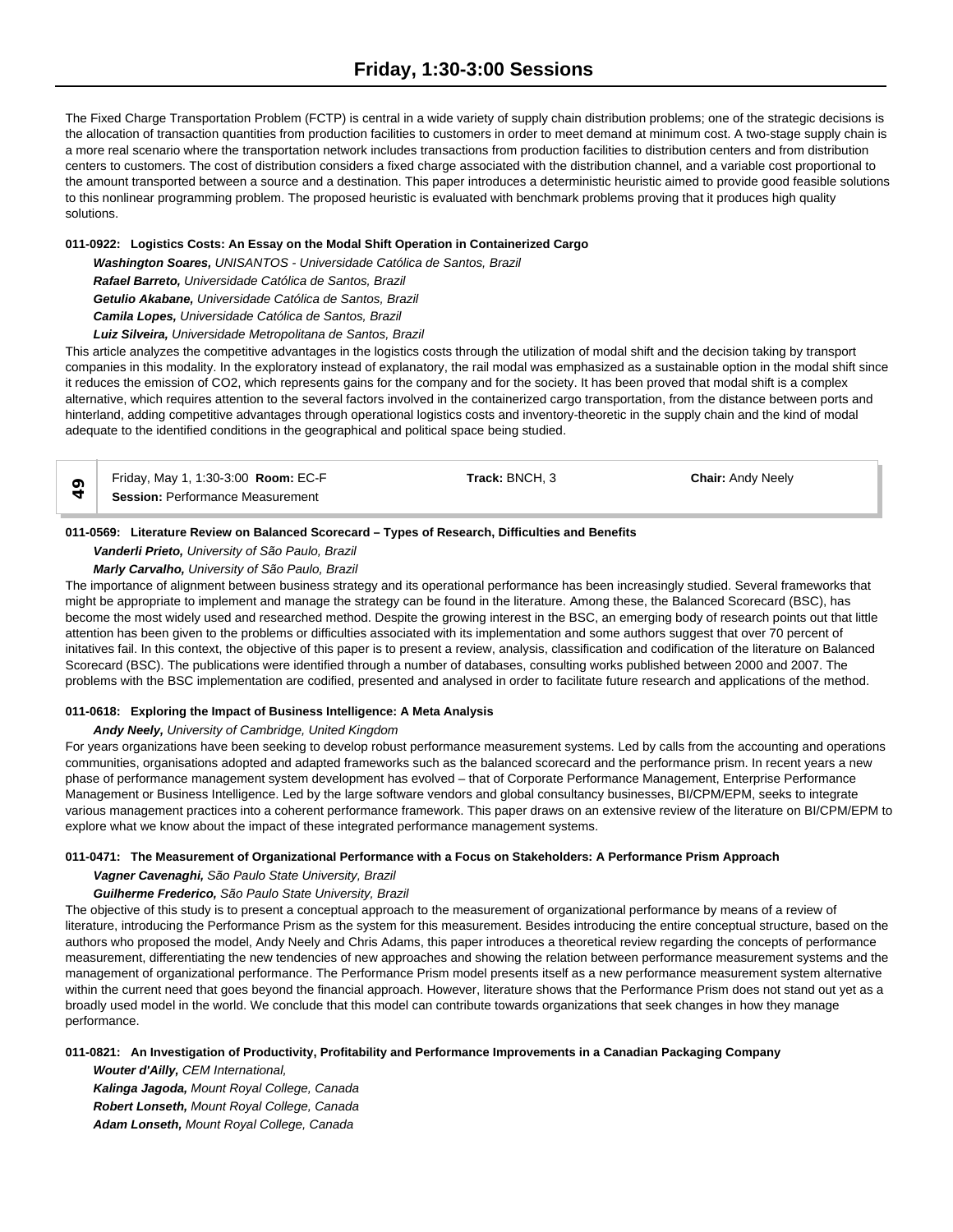The long buildup in oil prices since 9/11 combined with recent downturns in financial markets has forced companies to rethink their manufacturing processes. The increase in raw material costs has presented managers with the key challenge of maintaining/increasing productivity. While increasing output to reduce unit fixed costs remains the common management response, reducing and recycling waste coupled with lean production systems have also become popular tactics with managers. A lack of understanding of the linkages between productivity, profitability and performance has lead to application of piecemeal solutions for productivity problems. This paper examines productivity improvements of a small Canadian packaging company. An integrated model of planning and implementing productivity is used to analyze the case. This paper also discusses both short and long term management strategies implemented by the company and highlights key success and failure factors. Limitations of the study and directions for future research are also discussed.

|     | Friday, May 1, 1:30-3:00 Room: EC-G                 | Track: MKTG. 3 | <b>Chair: Nagihan Comez</b> |  |
|-----|-----------------------------------------------------|----------------|-----------------------------|--|
| LC) | Session: Case Studies on the OM/Marketing Interface |                |                             |  |

# **011-0916: The Identification of the Customers along the Supply Chain: An Exploratory Study**

*Claude Machline, FGV - EAESP, Brazil*

# *Fernando Serson, FGV - EAESP, Brazil*

The objective of this paper is to help companies to identify with more precision which are their customers. The increasingly pervasive concept of supply chain compels all companies to review the notion and even the definition of what is a customer, in order to be able to allocate more rationally their selling, marketing and relationship efforts. This revision might lead the firm to reach the conclusion that all the business units situated downstream along the supply chain are its customers. The model suggested in the paper is the allocation of marketing efforts according to each customer's importance, computed with a multi-criteria ranking system. An emblematic example of a situation is the orthopedic surgical goods supply chain, focused in the present study. This specific supply chain here is based on the importer, located in São Paulo, Brazil, who is also the manufacturer's exclusive representative and master distributor in Latin America.

# **011-0918: Use of APS Systems in the Production Planning Process at a Steel Major in India**

*Sanjay Kumar, XLRI Jamshedpur, India*

# *Biswajit Roychowdhury, Tata Steel Ltd, India*

*Vinit Mathur, Tata Steel Ltd, India*

Preliminary results of a study focusing on the use of Advanced Planning and Scheduling (APS) systems in the production planning process at a steel major in India are presented. The production planning process from demand forecasting stage to the order dispatch stage, was studied, both as designed and as executed in practice. It was observed that the APS solution was modified through systemic intervention through add-on processes, and was also modified manually by the managers, to cater to other plant requirements.

The objective of the study was to explore the reasons for modification of the system by the managers.

 The organizational and people perspectives help in understanding why the managers do not implement the APS solutions in certain situations. Also for the managers managing the process, process variation and technical complexities resulted in conflicting requirements.

# **011-0920: Effect of Dynamic Process Interaction on the Use of Advanced Planning Systems at the Production Marketing Interface** *Sanjay Kumar, XLRI Jamshedpur, India*

## *Biswajit Roychowdhury, Tata Steel Ltd, India*

In the current environment of increased customer responsiveness, most companies are using Advanced Planning Systems to support their production planning processes, to achieve a certain flexibility of response.

The need for higher responsiveness at the production marketing interface leads to the dynamic interaction of supporting associated processes such as order management, production planning and execution.

This paper explores how this dynamic process interaction affects the way in which the advanced planning systems are used for process and decision support. This usage is at variance with the designed usage of these advanced planning systems, and it is observed that suggested solutions are often different from the implemented solutions.

## **011-0989: A Framework for Strategy Development in Start-ups: The Case of a Biomedical Device Start-up in Cambridge**

*Sirirat Lim, Institute for Manufacturing, University of Cambridge, United Kingdom*

*Ken Platts, Institute for Manufacturing, University of Cambridge, United Kingdom*

*Tim Minshall, Institute for Manufacturing, University of Cambridge, United Kingdom*

Early in their lifecycles, technology start-ups are often vulnerable and prone to failure. Usually small and with limited resources, they have yet to build up the strength and resources to sustain themselves through both internal and external challenges. Operating in such an environment, developing the most appropriate strategy is arguably more critical in new ventures than in established organisations, yet little research has addressed this area. This paper presents the results of a study into the development of strategy in a biomedical device start-up in Cambridge, UK. After a brief review of the literature, this paper introduces a framework that captures the key decisions this new company makes and the major value creating activities it undertakes. Also discussed are the major challenges the company faced and how these problems were tackled. The paper concludes by discussing the use of the framework and suggesting how it might be operationalised.

| $\overline{a}$ | Friday, May 1, 1:30-3:00 <b>Room:</b> EC-H  |
|----------------|---------------------------------------------|
|                | $\Box$ Session: Global Quality Applications |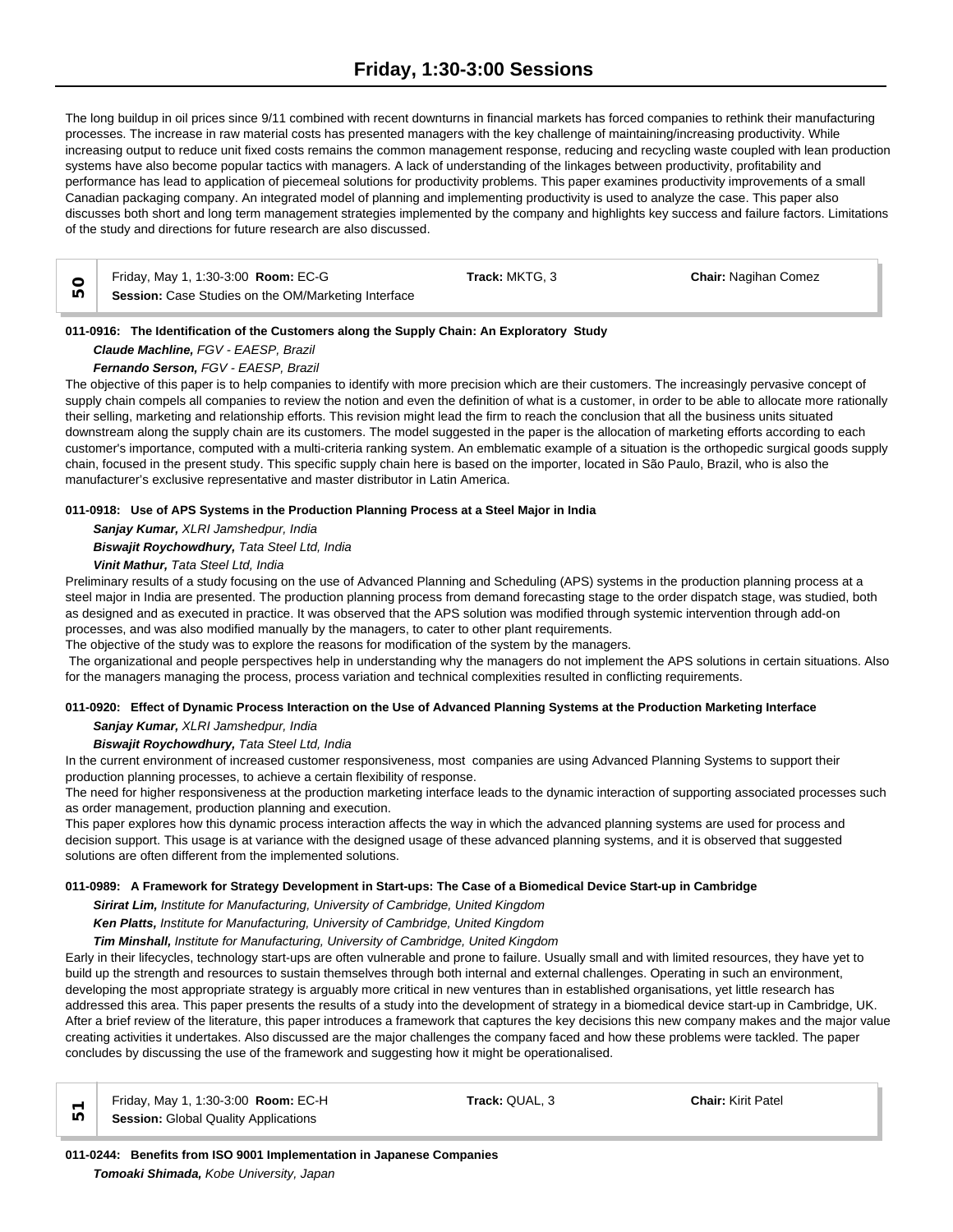## *Nobuki Okamoto, Kobe University, Japan*

ISO (International Organization for Standardization) systems are represented by ISO 9001:2000 quality management systems since the establishment of the ISO 9000 series in 1984. The systems specify operational procedures reflecting business policy, organizational characteristics, environmental factors, etc. The conformance to the international standard has been the requirements of ISO certification. In recent years, increasing importance has come to be attached to the effectiveness of ISO management systems. In this study, we analyze the impact of ISO 9001 system implementation on operational effectiveness with MBO (management by objectives), corporate philosophy, and internal characteristics. We also consider top management support and trading partners' pressure for ISO 9001 system. We conducted a mail survey with corporate heads or administrative managers, and obtained 511 effective responses out of 1,250 unlisted Japanese companies. One of the results indicates that participating perspectives of MBO are greatly related to the effectiveness of ISO 9001 system implementation.

#### **011-0121: A Cost of Quality Analysis of the 2008 "Tainted Baby Milk Formula" Incident in China**

#### *Bin Xie, Tsinghua University, China*

# *Chunyan Lu, Tsinghua University, China*

2008's "Tainted Baby Milk Formula" incident in China has generated a negative impact on Chinese milk-related products, industries and even the image of China in the world. From the concept of the cost of quality, an analysis of this incident was conducted in terms of prevention costs, appraisal costs, internal failure costs, and external failure costs for related companies and Chinese society. It aims to validate the principles of "quality is free" and "the higher the quality the lower the cost," and provides a good case to convince entrepreneurs that improving quality can reduce internal and external failure costs and eventually lower total costs. Based on the above analysis, the paper also suggests that higher penalties should be established in China's legal system to more effectively curb the occurrence of such food safety incidents.

#### **011-0564: Managing Project Quality in the Indian Construction Industry**

# *Kirit Patel, MIDDLESEX UNIVERISTY, United Kingdom*

The Indian construction industry is one of the world's largest and fastest growing industries with investments worth \$475(2008) billion lined for upgrading the infrastructure across the country. However, there are issues in this industry of lack of adoption of modern technologies, unavailability of modern machinery, lack of adequate investments, and unavailability at times of raw materials. One of the key issues here is how quality is managed and developed within project management. This paper, by examining construction firms in four Indian cities, will analyse perspectives on the current state of quality management and control, customer focus, process capability, quality metrics, strategic quality planning, process management and development, and quality philosophies within project management. What are the issues if any standards or methodologies are used for managing quality within projects? The paper will also analyse attempts made to improve the quality management process within project management in this sector.

Friday, May 1, 1:30-3:00 **Room:** EC-I **Track:** SRCG, 3 **Chair:** Claus Jorgensen **Session:** Supplier Development and Supplier / Buyer Relationship 52<br> **Session:** Supplier Development and Supplier / Buyer Relationship

#### **011-0749: Cooperation with Customers and Suppliers and Firm Performance**

*Luciana Horta, FGV-EAESP, Brazil Luiz Brito, FGV-EAESP, Brazil Eliane Brito, FGV-EAESP, Brazil*

Measuring cooperation is not simple. This research conceptualized cooperation with four dimensions: flexibility, information exchange, shared problem solving, and restraint in the use of power. Cooperation with key suppliers and customers was evaluated separately with a survey with 124 packaging manufacturers, in Brazil. Measurement models were analyzed with Confirmatory Factor Analysis. The relationships between cooperation dimensions and six different operationalizations of performance was evaluated with six multiple regressions. Cooperation with customers has different performance impacts than cooperation with suppliers and not all dimensions of cooperation have similar impacts, implying relevant practical implications. When cooperating with customers: flexibility promotes growth and reduced cost; restraint in use of power promotes growth; and shared problem solving has a negative impact on growth. When cooperating with suppliers: information exchange promotes profitability and joint problem solving has again a negative impact, but now on profitability.

# **011-0540: Knowledge Integration and Its Dynamic Impact upon Strategic Offshore Sourcing Decisions**

#### *Claus Jorgensen, Aarhus University, Denmark*

Alternative forms of integration of knowledge will be shown to have important effect on the strategic intent of the focal organization, where the gains of offshore sourcing of manufacturing activities will be discussed regarding the development of the present and future capabilities of companies. The paper will illustrate different approaches of how to manage knowledge integration within the offshore supply relations and how different knowledge dimensions influence the development of the company's capabilities. The experienced journey of four SMEs within the textile and wood industries will be presented regarding how they change strategic intent due to challenges concerning knowledge integration within their respective supply relations. The cases will illustrate the development of sharing and integrating knowledge in the complex setting of globalised procurement, manufacturing, design and sales, where time and place become important factors influencing both strategic offshore sourcing decisions and the impact on future capabilities within the organizations.

#### **011-0879: Supplier Integration in the Chinese Automotive Industry: A Multiple Case Study Approach**

*Martin Lockström, China Europe International Business School, China*

*Joachim Schadel, European Business School, China Norma Harrison, China European Business School, China Roger Moser, Indian Insitute of Management Bangalore, China*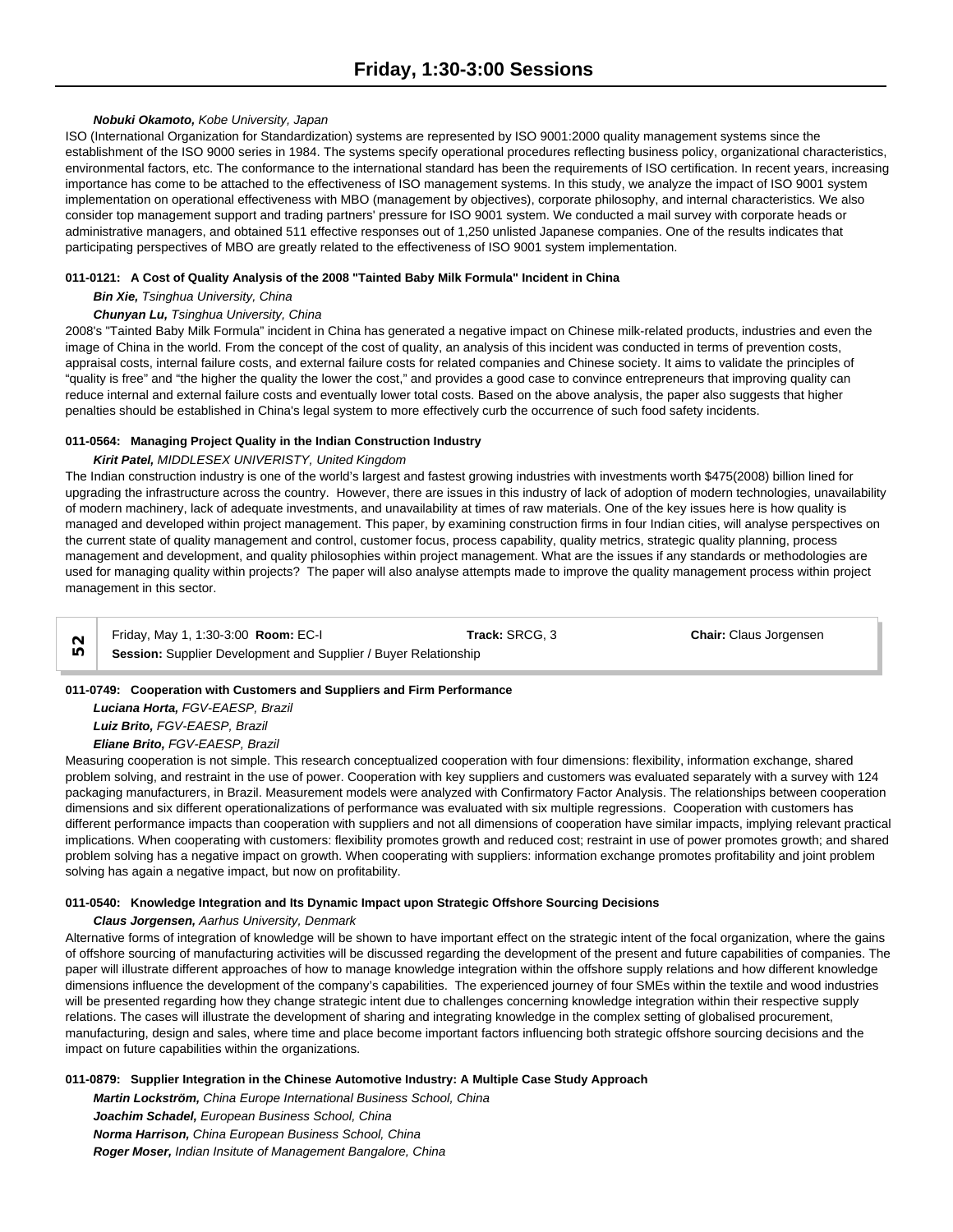Collaborative approaches such as early supplier involvement in the automotive industry have for a long time been acknowledged as key to assure quality, timely delivery and lower total cost. However, such approaches have proven to be very difficult to accomplish so far in China. This paper aims to identify antecedents that can potentially facilitate supplier integration and ultimately improve supply chain performance in the Chinese automotive industry. A multiple-case approach was applied as a methodology where empirical data were collected from 30 foreign automotive OEMs and suppliers with operations in China. The results show that factors such as collaborative capabilities, continuous supplier development, supplier collaboration readiness and buyer leadership effectiveness have a positive impact on supplier integration. The results add to the existing body of research by acknowledging the existing of inter-firm resources and leadership, and the necessity to build collaborative relationships.

# **011-0979: Label Licensing Strategy and Network Agility: A Case Study of High-tech Firms**

# *Ai-Hsuan Chiang, National Taiwan University, United States*

# *Wun-Hwa Chen, National Taiwan University, Taiwan, Republic of China*

Full outsourcing of product manufacturing allows original equipment manufacturer (OEM) customers to reduce labor costs and free up capital investment. OEM customers can then focus on the most valuable processes such as R&D and marketing. However, contract manufacturers (CMs) may decide to foster their own brand and forge their own relationships with retailers or distribution channels. We demonstrate a service innovation for CMs for overcoming organizational boundaries to jointly manage business processes through implementing both label licensing strategy and information technology systems, leading to network agility. A label licensing strategy enhances the marketing capability of a CM, allowing it to move up the value chain. A case study involving a supply chain network in the optical storage media industry is used to develop a conceptual model explaining the competitive advantage resulting from a label licensing strategy in competition among marketing channel systems and cooperation processes of all involved channel parties.

| Friday, May 1, 1:30-3:00 <b>Room: EC-D</b> | <b>Track:</b> EDUC. 10 | <b>Chair: Rafael Barbastefano</b> |  |
|--------------------------------------------|------------------------|-----------------------------------|--|
| <b>Session:</b> Education and Research     |                        |                                   |  |

# **011-0772: Fostering Undergraduate Research Experience in Operations Management**

# *John Kanet, University of Dayton / Department of MIS, OM & Decision Sciences, United States*

*Martin Stößlein, University of Dayton / Department of MIS, OM & Decision Sciences, United States*

This paper explores the merits of undergraduate research experiences (URE) in Operations Management (OM). We report preliminary findings from our research-in-progress on where undergraduate business research is being done well. We hypothesize what might be key factors that make undergraduate research successful. We identified a large gap between the implementation of URE in science versus in business administration and operations management respectively, although the idea seems worthy and a number of remarkable trends in raising the level of undergraduate student involvement in research are evident. Our findings are based on analysis of the academic and professional literature and website-published URE curricula.

## **011-0445: PhD Students: Supervision and Success**

## *Harm-Jan Steenhuis, Eastern Washington University, United States*

## *Erik de Bruijn, University of Twente, Netherlands*

Much of the extensive literature on the scholarship of teaching and learning is aimed at primary and secondary education compared with tertiary education. Within this last literature stream the main focus is more on undergraduate studies than on the masters level. Research on teaching and learning aimed at PhD-level programs is hard to find. The aim of this paper is to explore the factors that influence successful completion of PhD programs. This is based on a European PhD program and covers 15 years of experience including 29 PhD students who have successfully completed the program, 6 who have abandoned the program, and 7 who are currently enrolled in the program. It examines 1) the goals of the PhD program, 2) the degree of success of PhD students, and 3) an exploration about factors that influence success such as the type of supervision, student characteristics, and environmental characteristics.

#### **011-0840: Designing Virtual Environments to Expand Research and Educational Capabilities at Operations Management Academic Institutions**

*Alessandra Dahmer, Fundacao Instituto de Administracao, Brazil*

*Andre Fleury, Universidade de Sao Paulo, Brazil*

*Gilson Schwartz, Universidade de Sao Paulo, Brazil*

This paper presents the results of a research study that investigates how virtual environments expand learning and research capabilities at operations management academic institutions when improving communication and collaboration, accessing global networks and generating new technological possibilities. Virtual environments are designed and implemented using the Technology Roadmapping approach and their development comprises four main phases: conceptualization, design, prototyping and operationalization. Research initiatives include the use of collaborative virtual environments to support the development of final course project reports, the establishment of virtual networks to create new technology-intensive social projects, and the use of virtual reality systems to access global research networks, among others. Obtained results reveal that higher levels of communication and collaboration are obtained when participants execute clear tasks to accomplish defined goals using traditional learning management systems. Although working with very innovative technologies provides useful learning for participants, they are not effectively incorporated into their daily routine.

Friday, May 1, 1:30-3:00 **Room:** Senate **Track:** GENL, 2 **Chair:** Rosane Batistelle **Session:** OM in Public Applications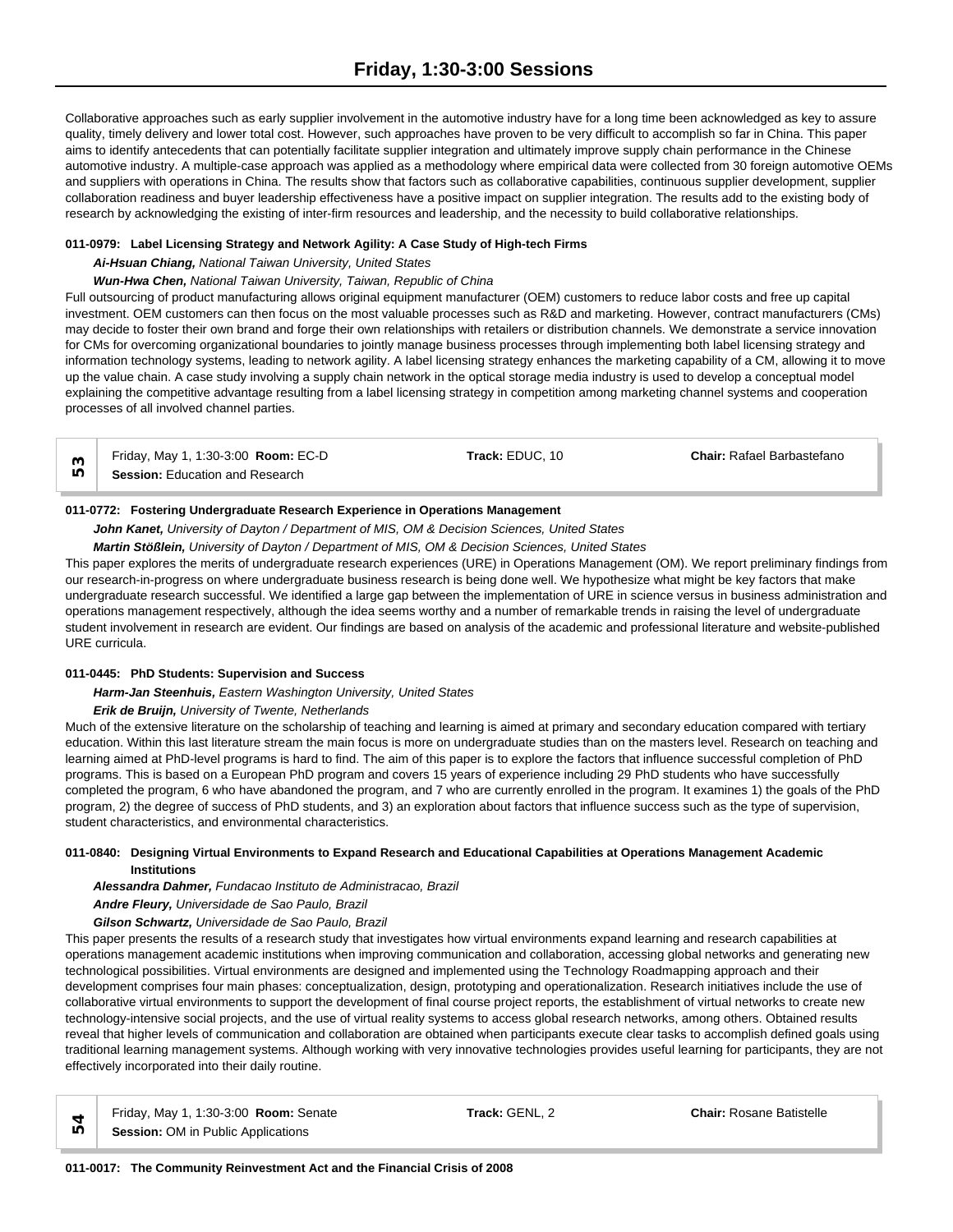*Samique March, Florida International University, USA*

*Krishnan Dandapani, Florida International University, USA*

*Joel Barber, Florida International University, USA*

In this paper we document the deregulation of the finance industry with specific reference to the Community Reinvestment Act {CRA} and examine its impact in the ensuing financial crisis of 2008. We develop a theoretical model and explore the relationship between the growths of subprime mortgages, structured financing vehicles and the ensuing defaults which lead to the crisis. Empirical validation of the theoretical model is presented and the consequences of the deregulation for future policy are outlined.

# **011-0811: Companies Inclusive in Mexico**

*Aida Lucia Montiel, UNIVERSIDAD DE GUADALAJARA, Mexico*

*Luis Antonio Gutierrez, UNIVERSIDAD DE GUADALAJARA, Mexico*

*Maria Elena Silva, UNIVERSIDAD DE GUADALAJARA, Mexico*

With the Reconocimiento Empresa Incluyente, Mexico recognizes the corporate social responsibility towards vulnerable groups, such as people with disabilities, older adults and people living with HIV / AIDS. In Mexico it is estimated that about 9% of Mexicans belong to any of these three groups, and for this reason the Mexican State works through the National Development Plan 2007-2012 (PND). With the equal opportunities, the state is working to eliminate all forms of discrimination and ensure equal opportunities for all people, especially for people who make up the most vulnerable sectors of the population, such as the elderly and people with disabilities. In order to generate strategies to sensitize the business sector on social responsibility and provide employment opportunities for people in vulnerable situations, Reconocimiento Empresa Incluyente was founded in 2005. Since then it has recognized 389 companies around the country, which have given employment to a total of 3902 people.

# **011-0058: Comparative Analysis of the Selective Collection Programs in Three Municipalities in the Interior of the State of Sao Paulo, Brazil**

*Raquel De Marco, UNESP - Universidade Estadual Paulista, Brazil*

*Rosane Batistelle, UNESP - Universidade Estadual Paulista, Brazil Rosani De Castro, UNESP - Universidade Estadual Paulista, Brazil*

Of the 5564 Brazilian municipalities, 65% have some sort of selective collection initiative for household waste. In the southeast of the country, this number is 82.4%. However, this is more a social-economic reality of our cities than it is the interest of communities in carrying out environmental preservation actions. This paper aims at making a quantitative and qualitative comparison of several aspects (economical and social-environmental) of the selective collection programs in three different sized municipalities in the interior of the state of São Paulo, Brazil, identifying the main difficulties, alternatives found and role exercised by the trash collectors. For example, in Lençóis Paulista only 40 of the 150 tons of waste that reach the plant can be sold. This study was conducted by applying questionnaires and visiting generation, screening and final disposal sites.

# **011-0949: The Strategy to Use Nets of Companies in the Process of Technology Transfer for Agribusiness - the Embrapa Case**

*Ana Lucia Atrasas, Brazilian Company for agricultural research- Embrapa/ Universidade Paulista, Brazil*

## *José Sacomano, Universidade Paulista - UNIP, Brazil*

The importance of world-wide agribusiness in the generation of income in the economy has grown because of the increase of the world-wide demand for foods, especially in emergent countries. Motivated by demographic growth and the increasing ability to consume in the emergent countries, there is an increase in importance of the alimentary security. The technological domain of tropical agriculture through the generation of knowledge and happened technologies of the Brazilian Company of Agricultural Research (Embrapa) allowed Brazil to make use of comparative advantages in the segment, making it possible for Brazilian agribusiness to play an important role in the international markets. The authors defend the hypothesis that the organizational configuration of nets of companies used by the Embrapa allowed agility in the adoption of the technologies generated through productivity profits and aggregation of value in the products. These preliminary results will be presented in this text.

# **011-0046: A Multiple Criteria Evaluation of Tourism Locations: Adapting the Huff Model using Data Envelopment Analysis**

*Ramakrishnan Ramanathan, Nottingham University Business School, United Kingdom*

Competitive facility location problems involve identifying the best location of a facility that can capture maximum market share in the presence of competition. The Huff model is popular for competitive facility location but it considers only two factors for deciding a good location. This model is not considered very realistic and efforts have been made to improve the model by including additional factors. These improved models have used more factors but they have to be calibrated using data elicited from surveys. In this paper, an extension of the Huff model to consider multiple factors using Data Envelopment Analysis (DEA) is proposed. Since DEA computes the weights (measuring the influence) of factors implicitly using linear programming, there is no need for specifying their values exogenously. The model is applied to a problem in the tourism sector for estimating the market share of selected tourist destinations in the Sultanate of Oman.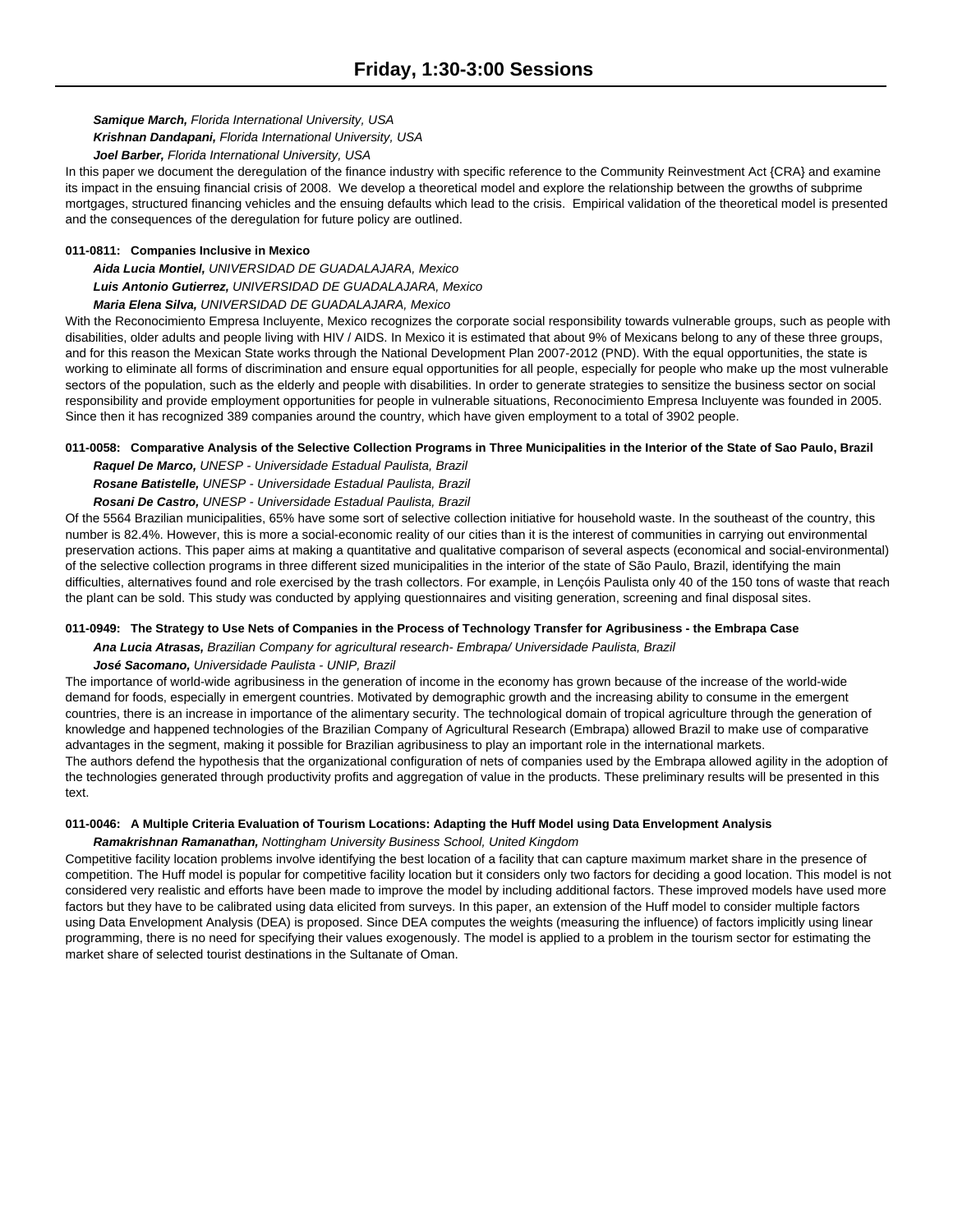Friday, May 1, 3:30-5:00 **Room:** Cloister North **Track:** SRVC, 3 **Chair:** Rouba Ibrahim **Session:** Call Center Management

#### **011-0637: Call Center Scheduling with Arrival Rate Uncertainty**

#### *Thomas Robbins, East Carolina University, United States*

In this talk we look at issues related to scheduling call centers when arrival rates are uncertain and service level requirements are strict. We review the literature and analyze empirical data to make the case that arrival rates are doubly stochastic; that is, that arrivals follow a Poisson process with a rate that is itself uncertain. We then review several approaches for scheduling in the face of this uncertainty, including mean value scheduling, stochastic programming, robust programming and simulation.

#### **011-0362: Service Innovation in Call Centers – The Role of Employee and Technological Competencies**

#### *Marisa Smith, University of Strathclyde, United Kingdom*

#### *Nuran Acur, University of Strathclyde, United Kingdom*

Call centers have emerged as one of main points of contact for customers accessing organisations so they are a key factor in the overall perception customers have of organisations. In the call centre, new service development is a process of linking technology and employees. Innovation is related to the high degree of exploration and exploitation of a firm's competences. Using eight case studies, the objective of the research presented in this article was to identify and analyse the extent to which 1) call centres develop employee and technology competencies 2) these two competencies are reflected in service innovation and innovation type. The emergent findings from the case studies imply that complex professional services are focused on customer led service innovation whereas service shops and mass services are more focused on process innovation primarily for cost reduction.

| Friday, May 1, 3:30-5:00 Room: Cloister South       | Track: SCM. | Chair: Saravanan Kesavan |  |
|-----------------------------------------------------|-------------|--------------------------|--|
| <b>Session:</b> Interface of Operations and Finance |             |                          |  |

#### **011-0159: Stock Market Pressure on Inventory Investment and Sales Reporting for Publicly Traded Firms**

*Guoming Lai, Tepper School of Business, Carnegie Mellon University, United States*

#### *Laurens Debo, The University of Chicago, United States*

## *Lin Nan, Carnegie Mellon University, United States*

We study a two-period inventory management problem with correlated demand. The inventory manager's compensation is partially based on the firm's stock price which is influenced by the reported sales revenues. With better information about the "real" demand, the manager may manipulate the stock price by shipping more than the real demand to downstream customers, called "channel stuffing," and reporting higher than real sales revenues. Investors are rational and may infer the sales padding from the report and assign a fair stock price. Based on a game between the manager and the investors, we identify two operational factors that influence the manager's incentive to use channel stuffing: the boundary effect and the carryover effect. Concerning the initial inventory investment, we find that, compared to the optimal initial inventory level of an otherwise identical private

firm, the manager may under- or over-invest inventory, both possible.

#### **011-0249: Order Quantity and Inventory Decisions with Endogenous Cost of Capital**

*Alejandro Serrano, MIT Zaragoza International Logistics Program, Spain Santiago Kraiselburd, MIT Zaragoza Program and INCAE Business School, Spain Rogelio Oliva, Mays Business School and MIT Zaragoza Program, United States*

A widely held idea that dates back to Fisher (1930) states that investment decisions should be separate from financing decisions. In other words, it is commonly believed that decisions about the sources of funds should be separate from decisions about the uses of funds. Following this, operations researchers and practitioners have traditionally concentrated on minimizing cost (or maximizing profits), taking the firm's cost of capital as an exogenous constant which should be left to corporate finance academics and practitioners. We present a stylized model of a firm that shows that, in fact, the cost of capital for shareholders is endogenous to operations decisions such as ordering quantities. We provide an explicit expression for linking the cost of capital and ordering quantities, study the mechanisms through which this interaction takes place, and relate these to the firm's operating and financial risks. We contribute to narrowing the gap between operations and finance.

## **011-0271: The Effect of Supply Chain Disruptions on Suppliers, Customers, and Rivals**

*Kevin Hendricks, Wilfried Laurier University, Canada*

*Daniel Seifert, Ecole Polytechnique Fédérale de Lausanne, Switzerland*

*Ralf Seifert, IMD - International Institute for Management Development, Switzerland*

#### *Vinod Singhal, Georgia Institute of Technology, United States*

We examine the effect of supply chain disruptions on suppliers, customers, and rivals of firms that have experienced disruptions. Based on press information and a new database on trade relations, we construct a sample of first tier primary suppliers and customers, and main rivals. We hypothesize that disruptions will cause negative stock market reactions at suppliers, and customers, and mixed reactions at rivals. We use event study methodology to analyze stock market effects. Preliminary findings seem to confirm our hypotheses. These results underline the importance of effective supply chain management and the dependency among supply chain partners.

#### **011-0614: The Correlation of Supply Chain Risk and Financial Market Returns**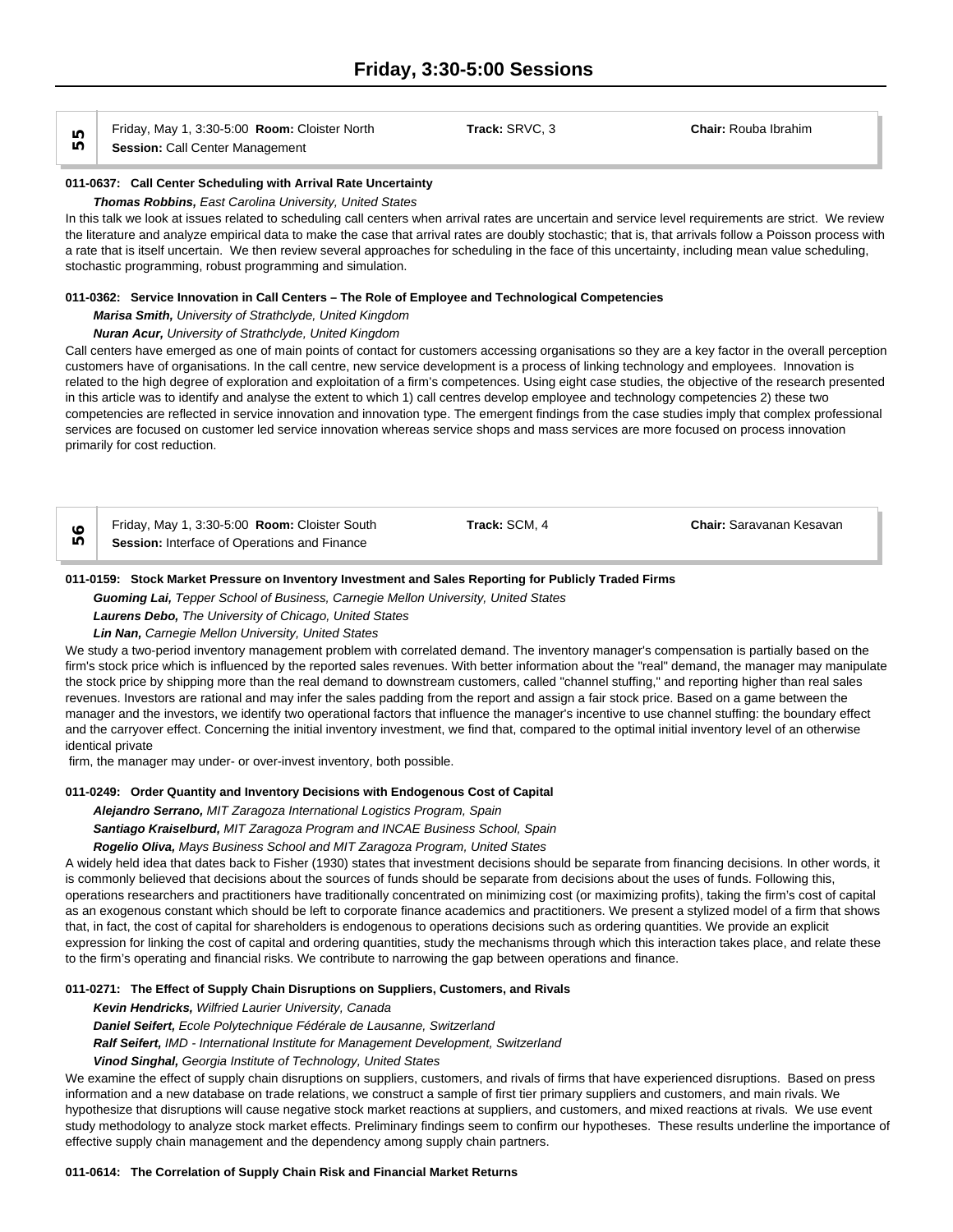*Nikolay Osadchiy, New York University, United States*

*Vishal Gaur, Cornell University, United States*

*Sridhar Seshadri, University of Texas at Austin, United States*

The volume of retail sales is acknowledged to be correlated with the contemporaneous returns on aggregate financial indices. This effect would propagate upstream in supply chains, resulting in deviations of manufacturers' and wholesalers' sales from forecasted values. We estimate the volatility and correlation with aggregate market returns for the sales forecast errors for US manufacturers and wholesalers. Both volatility and the correlation coefficient increase, compared to their estimates for retailers in the respective segments. We discuss lead time, excess manufacturing capacity, and demand switching as potential causal factors.

# **011-0461: Does abnormal inventory growth predict earnings of retailers?**

*saravanan kesavan, University of North Carolina at Chapel Hill, United States Vidya Mani, University of North Carolina at Chapel Hill, United States*

*Ananth Raman, ,* 

Forecasting earnings is a key activity in financial markets. Earnings of a firm depend on, among other factors, its sales and operating expenses. In this paper we investigate if abnormal inventory growth contains useful information to predict earnings of retailers. We find that abnormal fluctuations in inventory are indicative of underlying operational performance of a retailer and contain useful information that can be used to improve forecasts from time series methods as well as Wall Street analysts.

| Friday, May 1, 3:30-5:00 <b>Room:</b> Captain | Track: SCM, 18 | <b>Chair: Sunil Hwang</b> |  |
|-----------------------------------------------|----------------|---------------------------|--|
| <b>Session: Channel Collaboration</b>         |                |                           |  |

# **011-0149: An Investigation of the Moderating Effects on the Demand Integration–Supply Network Performance Relationship**

*Pamela Danese, University of Padova - DTG, Italy*

# *Pietro Romano, University of Udine - DIEGM, Italy*

Downstream integration (DI) is a key managerial area to improve performance in supply networks. Though most studies agree that DI positively influences performance, literature also reports cases of failures in achieving significant improvements. This evidence suggests that some factors may act as moderators on the DI-performance relationship. This paper analyzes the impact of DI on supply network performance and the moderating effect on this relationship of upstream integration (UI), supply network performance measurement systems (SNPMS) and supply network structure (SNS). Data from a sample of 248 manufacturing firms settled in several countries around the world demonstrates that all the three investigated moderating effects exist. Therefore managers should launch an appropriate mix of interventions on DI, UI, SNPMS and SNS, rather than investing and focusing on DI only. The paper provides some hints on how to structure the SCM initiatives' mix to strengthen the impact of DI on supply network performance

## **011-0464: Supply Chain Agility, Collaboration, and Performance: How Do They Relate?**

*Teresa Betts, Southern Illinois University - Carbondale, United States*

*Suresh Tadisina, Southern Illinois University Carbondale,* 

Business managers are concerned with what factors influence the degree of supply chain collaboration and what moderates supply chain collaboration's effect on supply chain performance. This study will empirically examine how supply chain agility acts as a moderator between supply chain collaboration and supply chain performance. Furthermore, the presence of environmental uncertainties will be examined to determine their influence on the degree of collaboration, and the degree of collaboration will be examined to determine its influence on supply chain performance.

## **011-0669: Firm Performance and the Use of CPFR: An Empirical Investigation**

*Craig Hill, Georgia State University, United States*

*Yusen Xia, Georgia State University, United States*

*Peter Zhang, Georgia State University, United States*

The Collaborative Planning, Forecasting and Replenishment (CPFR) initiative helps the supply chain to better coordinate activities to serve customers with improved demand forecasting and production scheduling. CPFR provides a framework that covers a broad range of issues including demand forecasting, inventory management, production and replenishment planning, and order fulfillment. This research provides empirical evidence of the effect of CPFR adoption on a firm's financial and operational performance as compared to similar firms who have not indicated that they were implementing CPFR. Using an event study method and a COMPUSTAT database, we found significant improvements in several performance measures for firms that have adopted CPFR.

## **011-0757: Lead Time and Its Interdependency with Information Sharing in Supply Chains: A Review and Framework**

## *Martin Poiger, Vienna University of Economics and Business Administration, Austria*

Time is an important operational performance dimension for many companies. They need processes with short lead times to meet customers' expectations. The goal for such enterprises is to be fast and responsive at a reasonable level of cost. An important enabler for short lead times in supply chains is information and information sharing. This paper seeks to clarify the relationship between lead time and information sharing. This is done by first providing a review of the existing literature dealing with time as an important performance measure in supply chain management. Second, an overview of the different concepts, models and best practices of information sharing is presented with special focus on their interdependency with lead time in a supply chain. Finally a framework is built, relating these concepts, models and best practices of information sharing to lead time.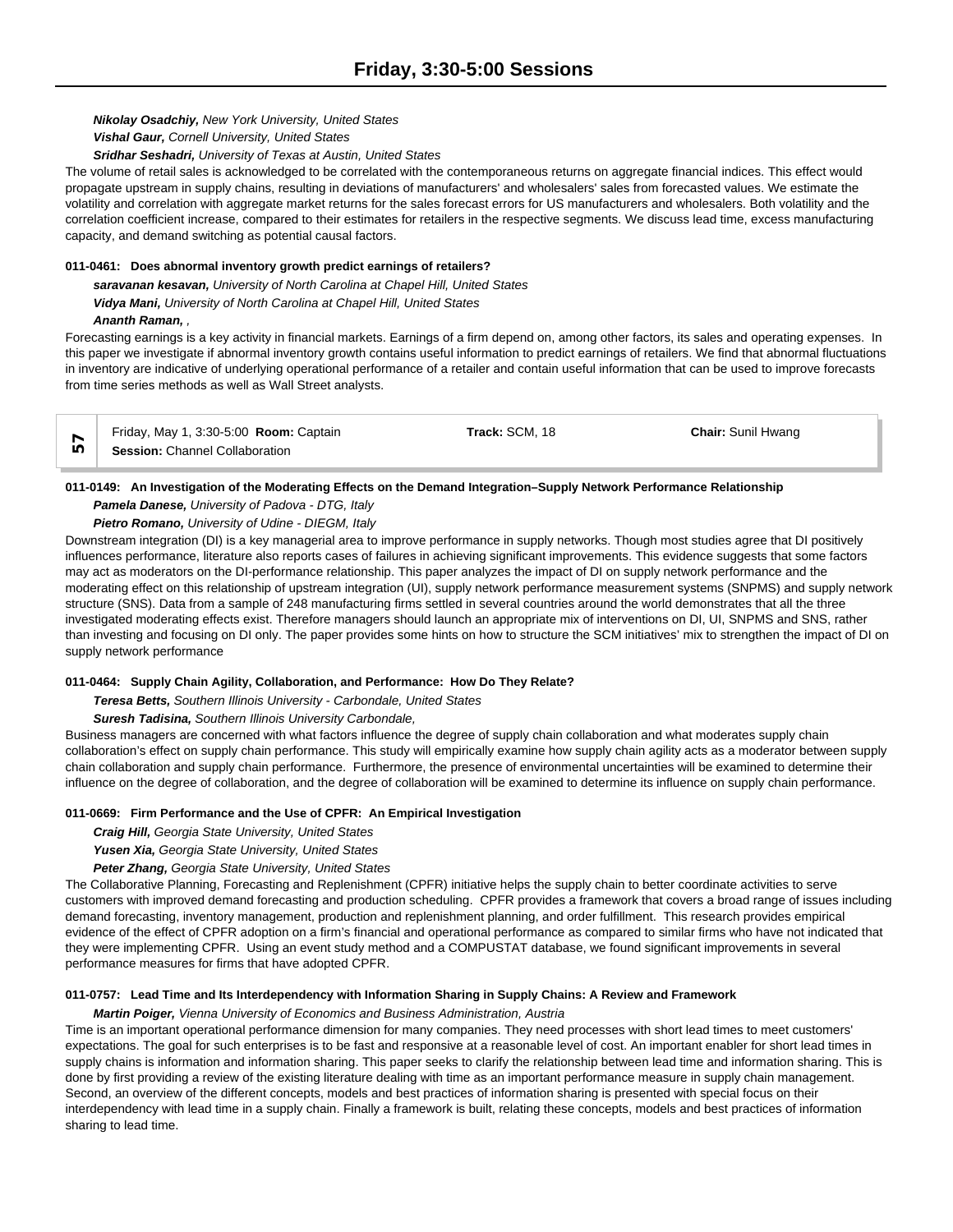Friday, May 1, 3:30-5:00 **Room:** Yeoman **Track:** SUST, 4 **Chair:** Dana Johnson

**Session:** Environmental Impact of Operations 2

### **011-0794: Beliefs on Climate Change and the Impact on Firms' Operations**

*Dana Johnson, Michigan Technological University, United States Kathleen Halvorsen, Michigan Technological University, United States*

# *Barry Solomon, Michigan Technological University, United States*

Environmental sustainability is affecting every aspect of consumers and the products they purchase. This is a key driver to how companies operate more sustainably to provide products and services to their customers. Further, climate change as a key variable in decisions regarding sustainability will affect future choices. A study was undertaken to learn more about individual consumers' attitudes about energy and global warming or climate change, energy and America's future, and the environment. It also gathered information about consumers' willingness to pay for cellulosic ethanol in the form of E85 as an alternative to gasoline. Initial statistical analysis has been conducted, including linear regression. Additional theoretical frameworks and models will be presented in this paper to help understand which variables are related to respondents' view on cellulosic ethanol. The funding for this research provided by NSF and the USDA.

# **011-0607: Flexible and Robust Business Strategies for an Uncertain Energy Future**

*Stephen Lawrence, University of Colorado, United States*

# *Timothy Smunt, Wake Forest University, United States*

In an era of energy instability, businesses and other organizations are faced with the daunting task of planning for an uncertain energy future. For example: Should an energy intensive business invest in access to alternative energy sources such as wind; invest heavily in energy efficiency; or stay the course with traditional energy? What are optimal switching strategies as our energy future unfolds? In this paper we employ a Markov Decision Process to develop both flexible and robust strategies for business responses to several future energy scenarios. Simulation experiments and numerical examples demonstrate the efficacy and utility of our model. Results should prove useful for managers and administrators as they develop a successful energy strategy.

Friday, May 1, 3:30-5:00 **Room:** Scribe **Track:** SUST, 8 **Chair:** Ephrem Eyob **Session:** Reverse Logistics

# **011-0057: From IT Resources to Performance in Competitive Aggressiveness Landscapes: The Mediating Role of Green Supply Chain Management Capability**

*Jose Benitez-Amado, University of Granada, Spain*

*Maria Nieves Perez-Arostegui, University of Granada, Spain*

*Vanesa Barrales Molina, University of Granada, Spain*

*Francisco Javier Llorens-Montes, University of Granada, Spain*

Drawing on a resource-based view, the literatures on operations management (OM) and management information systems (MIS) have recently demonstrated that information technology (IT) business value, namely IT impact on organizational performance (OP), is generated indirectly, not directly, by means of other higher-order business capabilities. This study investigates the mediating role of green supply chain management capabilities (e.g., Zhu and Sarkis, 2004) in the relationship between IT resources (technological IT assets and human IT capabilities) and OP. Additionally, building upon contingency theory, we argue that these relationships are moderated by the level of competitive aggressiveness in the landscape (Ferrier, 2001). A proposed research model and hypotheses are tested by using cross-sectional survey data collected from a sample of 203 Spanish firms. This is complemented by the use of objective data to measure OP. The implications of the findings for researchers and practitioners are discussed and further research directions suggested.

# **011-0865: Sustainable Network Design at a Logistics Service Provider**

*Ian Langella, Shippensburg University, United States*

*Simone Zanoni, University of Brescia, Italy*

The following contribution aims at illustrating a practical network design decision faced by an industrial partner who seeks to incorporate both economic as well as environmental considerations. Trade-offs between cost and environmental impact lead to a Pareto efficient frontier which decision makers can use to deliberate solutions. Due to the size of the problem and characteristics of the model, a heuristic approach is developed and suggested. Additionally, product recovery will also be examined in this context, both with respect to that which is being done at present as well as deliberating several options for increased product recovery opportunities.

# **011-0099: Product Characteristics and Choice of Closed-Loop Supply Chain Structures**

*Sam Chen, National Tsing Hua University, Taiwan, Republic of China*

*Yih-Long Chang, Georgia Institute of Technology, USA*

# *Jack C. P. Su, National Tsing Hua University, Taiwan, Republic of China*

Due to rising awareness of environmental protection and stringent regulations, firms are held responsible for collecting and recycling the goods they manufactured. Hence, the closed-loop supply chain, which not only deals with goods delivery from manufacturers to consumers but also recycling from consumers to manufacturers, arouses much research interest. Considering the combination of centralized/decentralized evaluation point design and focused/general facility, we construct four closed-loop supply chain structures. In this research we study how product characteristics and market factors lead to the choice of supply chain structure.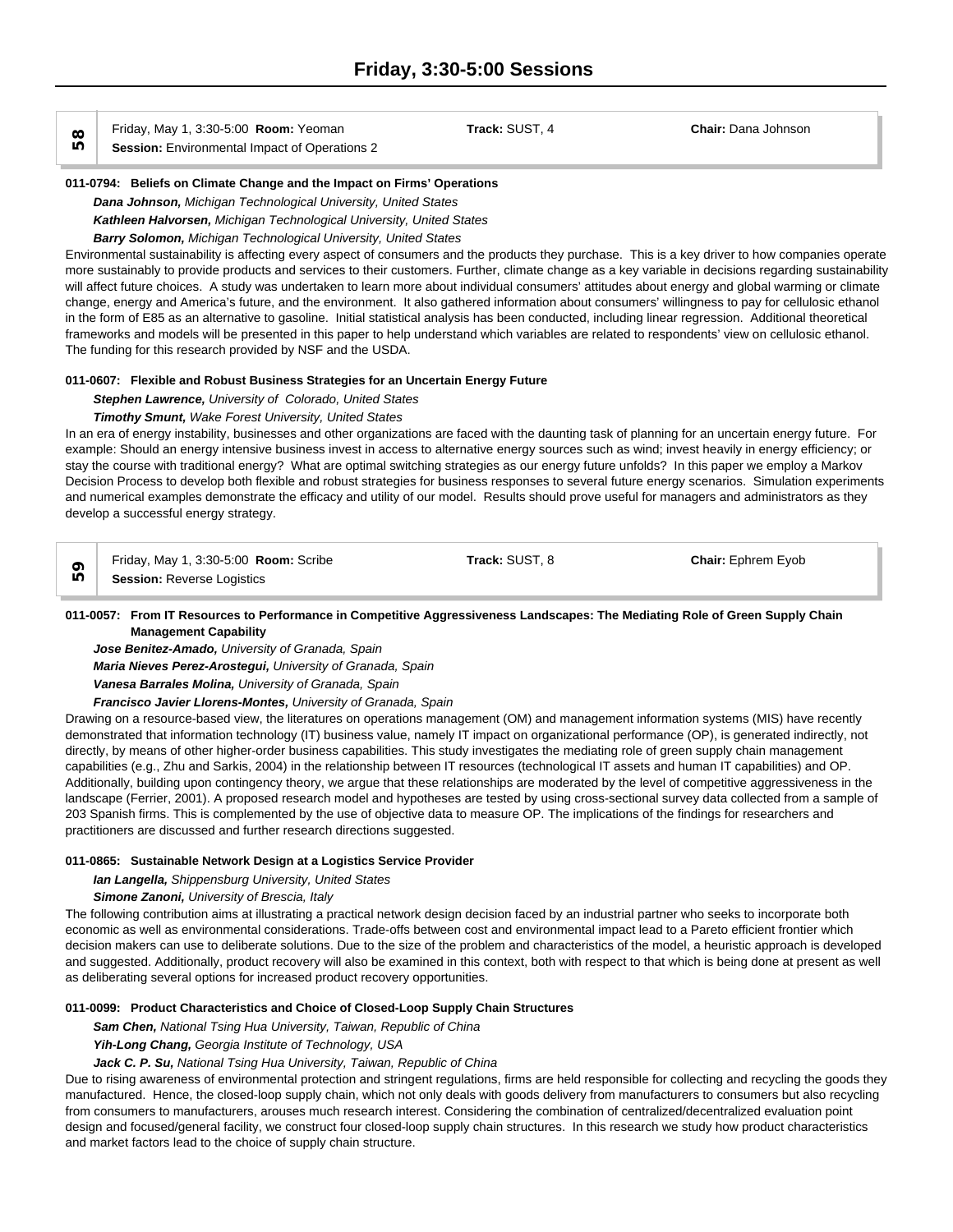Friday, May 1, 3:30-5:00 **Room:** Knave **Track:** HLTH, 4 **Chair:** Asoke Kumar Dey **60Session:** Healthcare IT: CPOE and RFID

### **011-0810: An Integrated Model of Computerized Physician Order Entry (CPOE) Implementation at Acute Care Hospitals**

*Asoke Dey, University of Akron, United States*

*Kingshuk Sinha, University of Minnesota, United States*

# *Sriram Thirumalai, University of Utah, United States*

This study develops an understanding of the key determinants of information technology implementation and its impact on performance. Specifically, the study investigates the implementation of Computerized Physician Order Entry (CPOE) systems by 188 health care providers in the U.S. The findings of the study indicate that organizational readiness (top-management support, facilitating conditions) and user readiness (user attitude towards technology and user's prior experience) are key to the successful implementation of CPOE. Further, the study findings also suggest that CPOE is significantly associated with health care provider's operational efficiency. Implications of the study findings, limitations, and directions for future research are identified.

|    | , May 1, 3:30-5:00 <b>Room:</b> EC-D1<br>Friday, | EMPR.<br>⊺rack: I | <b>Chair:</b> Daniel Arias-Aranda |  |
|----|--------------------------------------------------|-------------------|-----------------------------------|--|
| U) | <b>Session: Flexibility</b>                      |                   |                                   |  |

### **011-0528: Does Supply Chain Flexibility Influence Product Customization?**

### *Manoj Malhotra, University of South Carolina, United States*

# *Alan Mackelprang, University of South Carolina, United States*

Offering product customization through modification of existing products has become a competitive priority for many firms. However, the operational challenges associated with meeting this objective may be heavily dependent upon a firm's modification flexibility as well as the flexibility of its external supply chain partners. Consequently, this study evaluates the extent to which both inbound supplier and outbound logistics flexibilities are able to influence plant level modification flexibility and delivery performance. Based on a sample of 158 U.S. manufacturing firms, we find that elevated internal modification capabilities are not required, given that a firm has flexible supply chain partners. Additionally, simultaneous investments in both inbound as well as outbound supply chain resources and processes are not needed. This result is unique in suggesting that arcs of supply chain integration need not always extend in both directions if the intent is to achieve customization through reliably delivering modified products.

# **011-0355: Operations Flexibility and Outsourcing Benefits**

*Oscar Bustinza, University of Granada, Spain*

*Daniel Arias-Aranda, University of Granada, Spain*

*Vanesa Barrales-Molina, University of Granada, Spain*

Outsourcing of operations management activities is a widely extended practise for many manufacturing and service industries competing at the global level. This way, firms are able to clearly define their core field of activity while relocating other non-core activities to organisations which are able to perform them with higher degrees of efficiency. However, outsourcing is not exempted from some risks, specially those derived from process coordination, information sharing or possible opportunistic behaviour on the outsourced firm. Operations flexibility can play a fundamental role in moderating these risks while increasing the benefits from outsourcing by decreasing the level of dependability on the outsourced activities. In this paper, a structural analysis is performed to analyse the relationship between operations flexibility and outsourcing benefits in service firms. Results show that higher levels of flexibility in the Informations Systems, markets, expansion and personnel dimensions are directly related to higher outsourcing benefits.

# **011-0336: The Role of Manufacturing Flexibility in Meeting the Organizational Objectives in the Jordanian Manufacturing Companies**

*Basem Mobaitheen, Al-Hussein Bin Talal University, Jordan*

# *Abdulkareem Awwad, Al-Hussein Bin Talal University, Jordan*

This study aimed at investigating the influence tactical flexibilities (mix flexibility, volume flexibility, and modification flexibility) on the achievement of operational objectives. To address this objective, a cross-sectional survey employing a questionnaire method of data collection was adopted. Director, Vice-President, Operations or Production Manager, and Marketing Manager in the Jordanian Manufacturing Companies classified in Amman Stock Exchange Market were targeted by this study. A total of 162 usable responses were received representing a response rate of 67.5%. For the purpose of data analysis, the research utilized descriptive and advanced statistics using multiple regression analysis. The results of data analysis indicated significant impact of tactical flexibilities (mix flexibility, volume flexibility, and modification flexibility) on the achievement of operational objectives.

# **011-0335: An Empirical Investigation of the Role of Strategic Flexibility on the Achievement of Strategic Objectives**

# *Abdulkareem Awwad, Al-Hussein Bin Talal University, Jordan*

This study aimed at investigating the influence of strategic flexibility dimensions (market flexibility, new product flexibility, and expansion flexibility) on the achievement of strategic objectives. For the purpose of data analysis, the research utilized descriptive and advanced statistics using multiple regression analysis. The results of data analysis indicated significant impact of strategic flexibility dimensions on the achievement of strategic objectives. The study raises some implications for managers and consultants such as encouraging them to use the several dimensions of strategic flexibility in planning, setting, and achieving strategic objectives. The study also proposes several directions for future research such as conducting more empirical studies about the role of the intervening variables -such as company size, organizational level, and industry type- on the relationship between strategic flexibility and strategic objectives.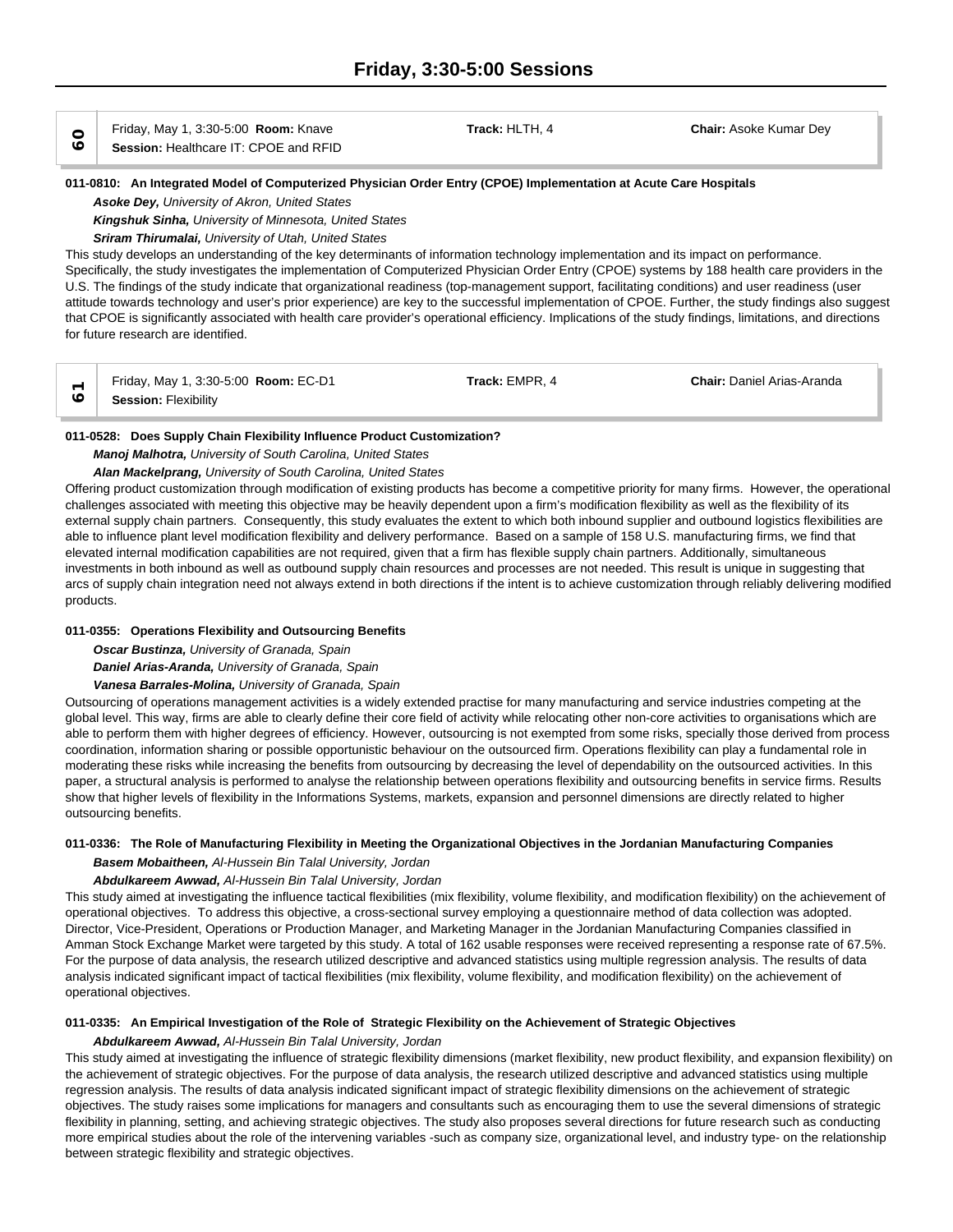Friday, May 1, 3:30-5:00 **Room:** EC-B **Track:** PITM, 3 **Chair:** John Angelis

**SESSION: I** FINAL FINAL FINAL FINAL FINAL FINAL FINAL FINAL FINAL FINAL FINAL FINAL FINAL FINAL FINAL FINAL FI<br> **Session:** Introductions, Life Cycles, and Dynamics of Innovations

### **011-0622: A Dynamic Analysis of Technological Innovation Using System Dynamics**

*Soo Wook Kim, Seoul National University, Korea, Republic of (South Korea)*

*Kanghwa Choi, Hansung University, Korea, Republic of (South Korea)*

This paper describes a comprehensive approach to examine how technological innovation contributes to the renewal of a firm's competences through its dynamic and reciprocal relationship with R&D and product commercialization. Three theories of technology and innovation (the R&D and technological knowledge concept, product-process concept, technological interdependence concept) are used to relate technology and innovation to strategic management. Based on these theories, this paper attempts to identify the dynamic relationship between product innovation and process innovation using system dynamics by investigating that aspect of the dynamic changes in the closed feedback circulation structure in which R&D investments drive the accumulation of technological knowledge.

### **011-0836: New Product Positioning for a Segmented Market**

# *John Angelis, Rochester Institute of Technology, United States*

We focus on how competing profit-maximizing firms should set price and quality for a new technologically-advanced product. Customers are segmented into adopter categories on the basis of their innovativeness. Each category makes its purchase based on its product preferences for quality and net value. We analyze a closed-loop Stackelberg game with perfect information. If a late entrant is at a severe enough cost disadvantage, it should set its price and quality to target the less innovative segment. If either firm has a large enough cost advantage relative to its rival, it may be able to attract customers from all segments. However, such a firm will not necessarily earn higher profits by moving first.

### **011-0444: Online or Offline – An Analysis of Video Game Release Strategies**

*Jack Leu, California State University at San Marcos, United States*

*Fang Fang, California State University at San Marcos, United States*

# *Yi Sun, California State University at San Marcos, United States*

Many game providers now release both online and offline versions of a video game. While the offline version is considered a simpler version of the game where players can get a jumpstart by coping with artificial intelligence, the online version allows players to interact and compete with real people across the network and thus provides them with a stronger sense of community and accomplishment. In this study, we extend the legendary Hotelling model to analyze strategies for releasing video games based on two factors deemed to affect a player's game selection: skill level and enjoyment utility. More specifically, we focus on the following research questions from the perspective of a game provider: (1) how to set the optimal prices for both versions when they co-exist and (2) how the co-existence of both versions affects the demand for each version and, ultimately, the overall profitability of a video game.

### **011-0388: Is Decline Really the Last Phase of the Industry Life Cycle? Predicting Patterns of Product Attributes, Dominant Design and Firm Positioning**

# *Bo van der Rhee, Nyenrode Business University, Netherlands*

# *Lyda Bigelow, University of Utah, United States*

Combining macro-theoretical papers on industry evolution and the emergence of the dominant design with micro-analytical research on product positioning, we construct specific predictions regarding the interaction of the stage of industry evolution, the competitive position of the firm, and product features. We are particularly interested in disruptive innovations made after the dominant design has become established, as these could lead to a new phase in the industry life cycle and affect competitive positioning choices. The data we use consists of detailed information on each member of the entire population of U.S. auto producers from 1917-1933. The insights of this model provide a unique lens for unpacking details of the predictions of shifts from product to process innovations, and possibly back again, identified by industry lifecycle models. To the best of our knowledge, no papers have dealt with the potential move from process back to product innovations and its implications.

|   | Friday, May 1, 3:30-5:00 <b>Room: EC-C</b>  | Track: EDUC. 4 | <b>Chair: Carlos Castro</b> |  |
|---|---------------------------------------------|----------------|-----------------------------|--|
| ◡ | <b>Session:</b> Use of Educational Software |                |                             |  |

# **011-0385: ARQUIMEDES: A Tool ForTeaching PPC in an Operations Management Course**

*Carlos Castro, Universidad Eafit, Colombia*

*Guillermo Carmona, Universidad Eafit, Colombia*

*Maria Bravo, Universidad Eafit, Colombia*

Production Planning and Control (PPC) is one of the most complex and important processes that students must learn in an undergraduate Operations Management (OM) course. Unfortunately, many traditional academic programs continue to teach the activities that comprehend the PPC process as a sequence of isolated stages, ignoring that PPC is an iterative process rather than sequential. In this paper we present ARQUIMEDES, a computer-based manufacturing planning and control systems developed to help undergraduate students understand the different stages involved in the PPC process (i.e. forecasting, aggregate production planning, master production scheduling and material requirements planning) and how they are related to each other in an integrated approach. We describe the most important modules of the application and include a guide on how this tool can be used to support the process of learning PPC.

# **011-0212: On the Use of Mathematica in Deploying Interactive Demonstrations for POM and the Decision Sciences**

*Shailesh Kulkarni, University of North Texas, United States*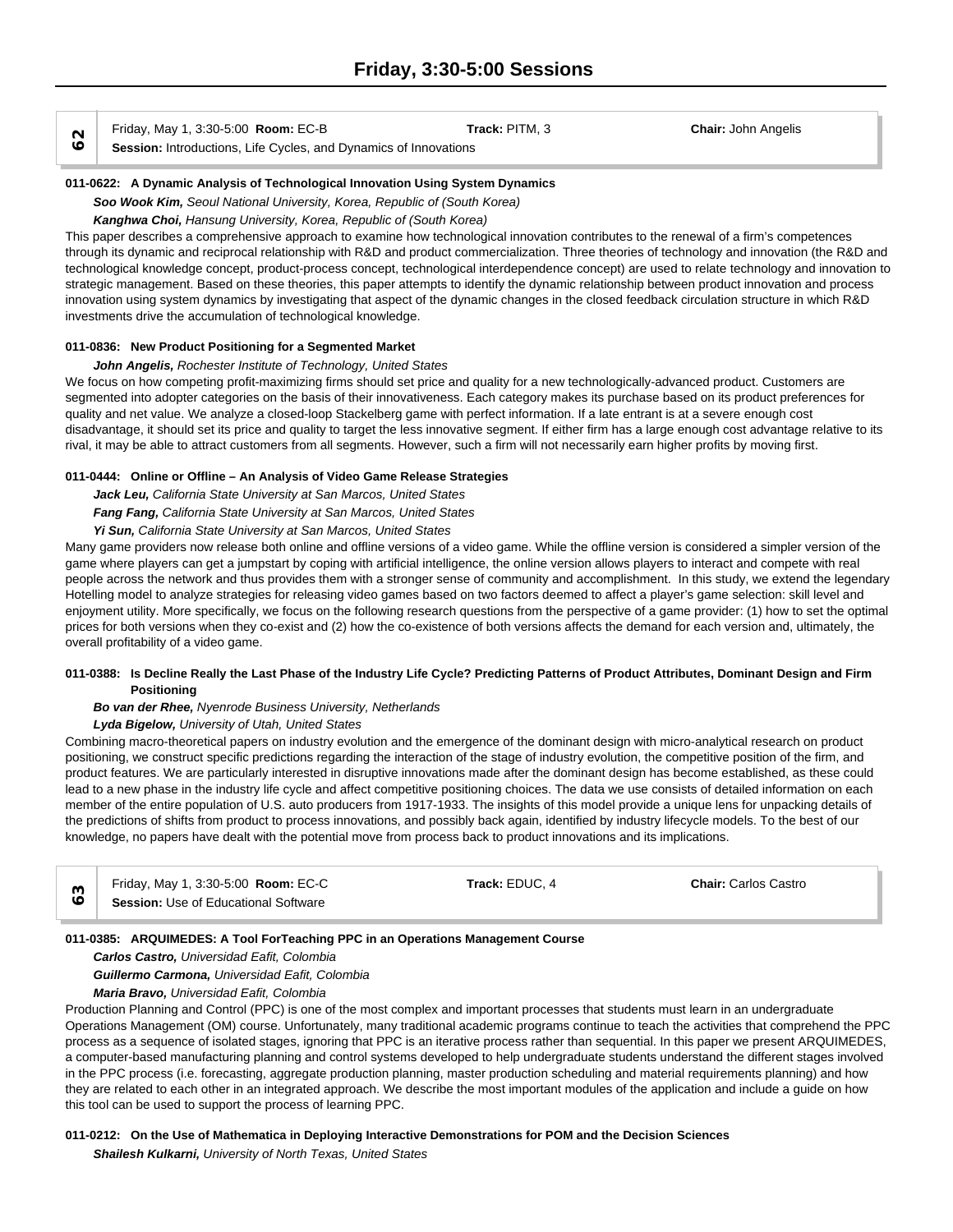In this paper I show how one of the world's foremost technical computing systems (Mathematica) can be effectively utilized to demonstrate and explain simple as well as seemingly complex ideas in Production and Operations Management (POM). I relate my experience in developing and testing interactive visual demonstrations and user-driven applications for topics ranging from Inventory Management to statistical techniques frequently used in POM-related data and case studies. Student feedback from testing a subset of these demonstrations in a large section of a core undergraduate course is also discussed.

# **011-0926: Using SERVQUAL as a Engaged-Learning Project for a Course in Operations Management**

# *T. J. Gabriel, N. Georgia Colelge and State University, United States*

This article describes an engaged-learning project used as part of a second course in operations management. Two student teams conducted a service quality analysis of local service businesses. The project was incorporated into the course to provoke the students to consider how the five dimension of service quality proposed by Passraman, Berry, and Zeithaml can be evaluated in service businesses. Other objectives of the project were for students to see how to solicit customer evaluations of service quality, to integrate statistical skills, to develop professional interaction skills, and to improve presentation skills. Smaller student groups were formed in each team to complete five major activities required as part of the project. Both clients were pleased with the students' findings and the students advocated the continued use of this type of project in this course. Suggestions for improvement from both students and instructor are also included.

|         | Friday, May 1, 3:30-5:00 Room: Gallery   | Track: DSPT. 4 | <b>Chair: Tom/Sanjay</b> |
|---------|------------------------------------------|----------------|--------------------------|
| $\circ$ | Session: Managing Risks in Supply Chains |                | Schmitt/Kumar            |

### **011-0371: Managing Global Food Supply Chain Risks: A Scenario Planning Perspective**

*Aman Deep, Loughborough University Business School, United Kingdom*

### *Samir Dani, Loughborough University Business School, United Kingdom*

Global challenges in manufacturing and specifically in food supply chains are pushing towards exploring new avenues of performance and cost improvement ranging from sourcing raw materials and finished products globally, to increasing dependency on technology for multi-tiered supply chains. The complex nature of these global food supply chains have introduced them to numerous uncertainties and risks, and the challenges with regards to managing these are immense. This paper studies the risks and uncertainties surrounding global food supply chains and finds that "scenario planning" which is a popular tool used in other sectors for risk identification, is less widely used to identify risks within global food supply chains. Presented in this paper is also a review of available literature and a discussion with regards to the feasibility of using scenario planning to address food supply chain risks. Retrospective analysis of cases in which scenario planning has been used is provided.

# **011-0468: Managing Supply Chain Disruption and Competition**

*Biying Shou, City University of Hong Kong, Hong Kong*

*Zhaolin Li, The University of Sydney, Australia*

# *Jianwei Huang, The Chinese University of Hong Kong, Hong Kong*

We consider a one-shot game between two competing supply chains with supply disruptions. Each supply chain consists of a supplier and a retailer. The suppliers have different probabilities of disruptions. The retailers engage in Cournot competition by determining order quantities from their suppliers. We analyze the market equilibrium with different supply chain contracts and show that a supply chain benefits from supply chain coordination.

# **011-0543: A Conceptual Framework for Risk Mitigation in Case of Supply Disruptions**

*Fabio Cerquinho, IESE Business School, University of Navarra, Spain*

# *Marc Sachon, IESE Business School, University of Navarra, Spain*

We present a framework for risk of the purchasing function in industrial supply chains. Our conceptual model is based on an empirical analysis of four manufacturers (in four different industries) that experienced supply disruption of key direct goods. To be able to compare the type of disruption and its downstream effects in the four different industries, we focused on disruptions due to supplier bankruptcy. Some major findings were: cost pressures play a key role in understanding diversity in mitigation practices implemented; first-order problem-solving behaviour predominates, i.e., palliative actions able to ensure the continuity of the operation instead of attacking the disruptive causes. Based on the findings of our empirical analysis, we propose a model of learning and mitigation practices that addresses the question: why do firms react differently to similar disruptive events and learning occurs in different degrees?

Friday, May 1, 3:30-5:00 **Room:** EC-A **Track:** EMRG, 4 **Chair:** Diwakar Gupta **65Session:** FSM

#### **011-0197: On the Value of Flexible Suppliers and Disruption Information in Supply Chains**

# *Soroush Saghafian, University of Michigan, United States*

# *Mark Van Oyen, University of Michigan, United States*

We analyze remedies to increase supply chain resilience: (1) a capacity reservation contract with a secondary flexible supplier, and (2) dynamic monitoring of primary suppliers to estimate their risk of disruption. We model the dynamics of disruptions as discrete time Markov chains. We clarify conditions under which (1) investment in a secondary flexible supplier, (2) having a recourse option, and (3) obtaining information about disruption risk levels of unreliable suppliers may or may not be effective strategies to mitigate disruption risks. We show that implementing supply flexibility without information can be even harmful. Yet, supply flexibility is usually more valuable for firms without than those with information about the risk levels of their suppliers. Our results suggest that implementing supply flexibility is a potent substitute for the lack of risk information.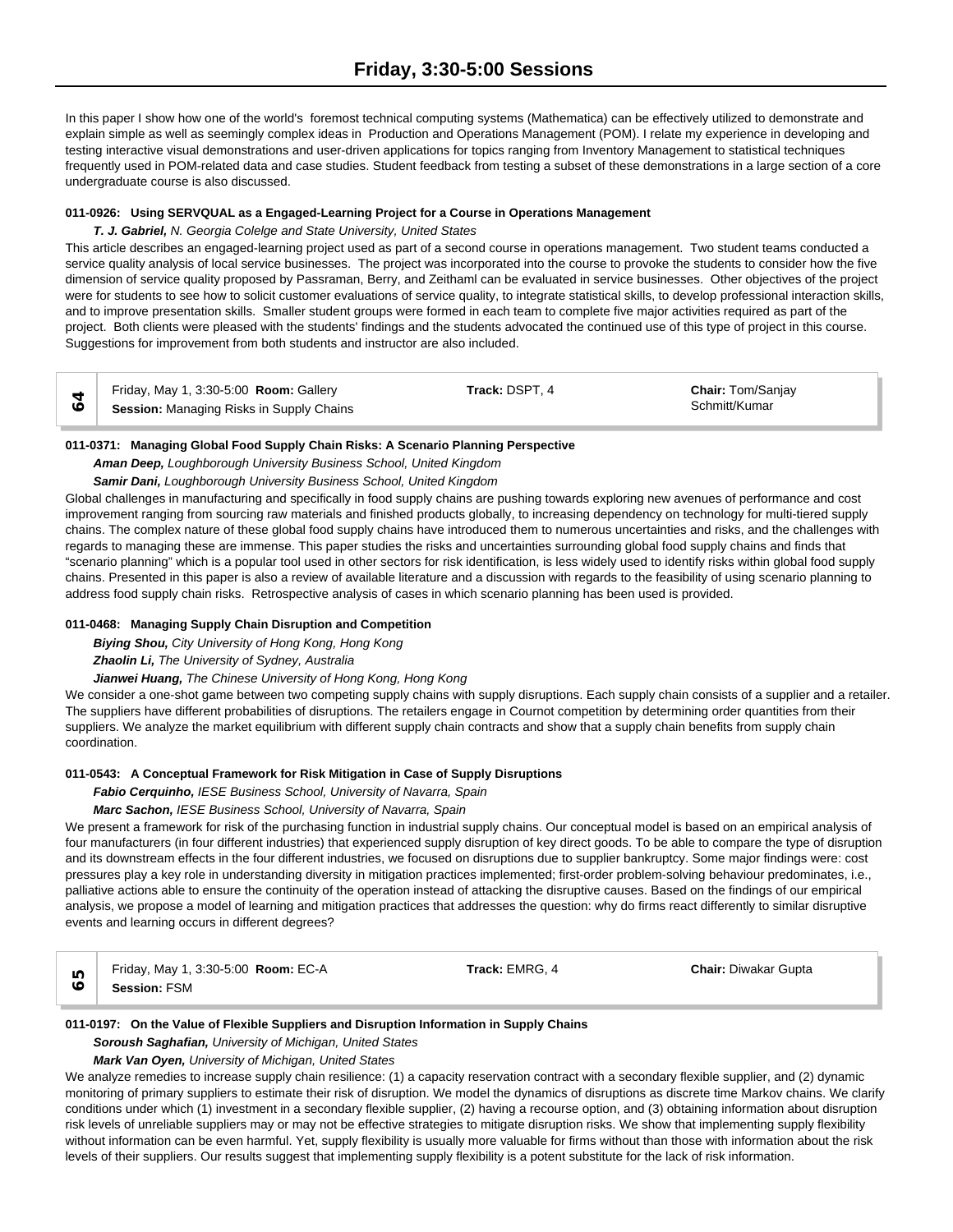# **011-0300: Flexible Contracts in the Service Industry**

*Hao-Wei Chen, University of Minnesota, United States*

*Diwakar Gupta, University of Minnesota, United States*

*Haresh Gurnani, University of Miami, United States*

Retailers (or resellers) utilize flexibility specified in procurement contracts with their suppliers (providers) to reduce supply-demand mismatch under uncertain demand. For example, a fashion-goods retailer may try to obtain a larger total supply commitment from its supplier than the size of its firm order to satisfy any excess demand. In response, a supplier may propose contracts that limit either the total supply, or the size of the second order. The latter could be specified either in terms of total excess supply or as a fraction of the retailer's firm order. We study different types of flexible supply contracts, and characterize the retailer's and the supplier's optimal decisions and the impact of parameter changes on these decisions for each contract type. We also study the relative benefit of different levels of contract flexibility on the supply chain's overall performance.

# **011-0476: Product Differentiation & Operations Strategy in a Capacitated Environment**

*Saibal Ray, McGill University, Canada*

*Sachin Jayaswal, University of Waterloo, Canada*

*Elizabeth Jewkes, University of Waterloo, Canada*

We study a firm selling two products/services, which are differentiated solely in their prices and delivery times. When both products are available to all customer segments, they act as substitutes, affecting each other's demand. Customized products for each segment, on the other hand, result in independent demand for each product. On the supply side, the firm may either share its capacities, or may dedicate capacity for each segment. We show that in a highly capacitated system, if the firm decides to move from a dedicated to a shared capacity setting, it will need to offer more differentiated products. In contrast, when independent products become substitutable, a more homogeneous pricing scheme results. The optimal response to an increase in capacity cost also depends on the firm's choice of dedicated versus shared capacities.

Friday, May 1, 3:30-5:00 **Room:** EC-E **Track:** LGST, 4 **Chair:** Hugo Yoshizaki **Session:** Intermodal Logistics

# **011-0138: Alliances and Logistics Performance: A Case Study of the UK Upstream Oil and Gas Logistics Operations**

*Mohammed Dauda, The University of Hull, United Kingdom*

*Yahaya Yusuf, University of Central Lancashire, United Kingdom*

This paper reports a case study of alliances among oil and gas companies that maximise logistics management and performance within the Aberdeen region of UK North Sea upstream oil and gas industry. The study involves the organisation and arrangement of the main players in the oil and gas extraction activity. The alliances, involving some of the global oil majors operating in the UK upstream oil and gas industry, were aimed at exploiting scale economy within the supply chain as well as being in tandem with Cost Reduction in the New Era (CRINE) initiative of the UK government directed at optimising the operations of the industry so as to enhance the revenue accruals to the government. Findings from the case study reveal the conceptual interplay between transaction cost, geographic proximity, and scale. Success factors in the alliance were found to be contingent on three key attributes of Commitment, Co-operation, and Communication.

# **011-0908: Management View of Intelligent and Environmentally Friendly Intermodal Transport**

*Jukka Hemilä, VTT Technical Research Centre of Finland, Finland*

# *Outi Kettunen, VTT Technical Research Centre of Finland, Finland*

Intermodal transport is an important topic due to continuously increasing attention to environmental concerns. Many challenges have to be resolved before intermodal transport can significantly increase its share in freight transport. In a large European project "EURIDICE" is addressed one of the most important challenges, the information flow between different stakeholders and the transportation itself as well as the management system. There are exceptionally many players involved in the intermodal transport and for this reason fluent information flow including the management support is crucial. In the EURIDICE project will be developed solutions for information flow to support efficient management including technical solutions as well as the design of a management and operations system. There will be available measurements of the status of the cargo and rail wagons for planning and operations management purposes and for KPIs for top management. This paper concentrates on issues of the management and operation system.

# **011-0935: Designing Logistic Networks with Optimization and Multi-Criteria Decision Analysis**

*Hugo Yoshizaki, Universidade de São Paulo, Brazil*

# *Gilberto Montibeller, London School of Economics, United Kingdom*

The optimal design of logistic networks, with its plants and warehouses, is a strategic decision for manufacturers, particularly those which are operating in large developing countries which have to deal with specific issues, such as lack of infrastructure or logistic service availability. Such decisions have been traditionally supported by optimizing models − commonly discrete facility location models − that search for the configuration with the minimum total cost. In practice, other intangible factors that add or reduce value to a potential configuration are important in the location choice, but these are usually exogenously included into the model-supported decision process. We propose an alternative framework which combines multi-criteria decision analysis and network optimization, where factors that add value to both particular nodes of the network and to the network's topology may be measured and included in the decision model. An illustrative case with a decision support system is presented.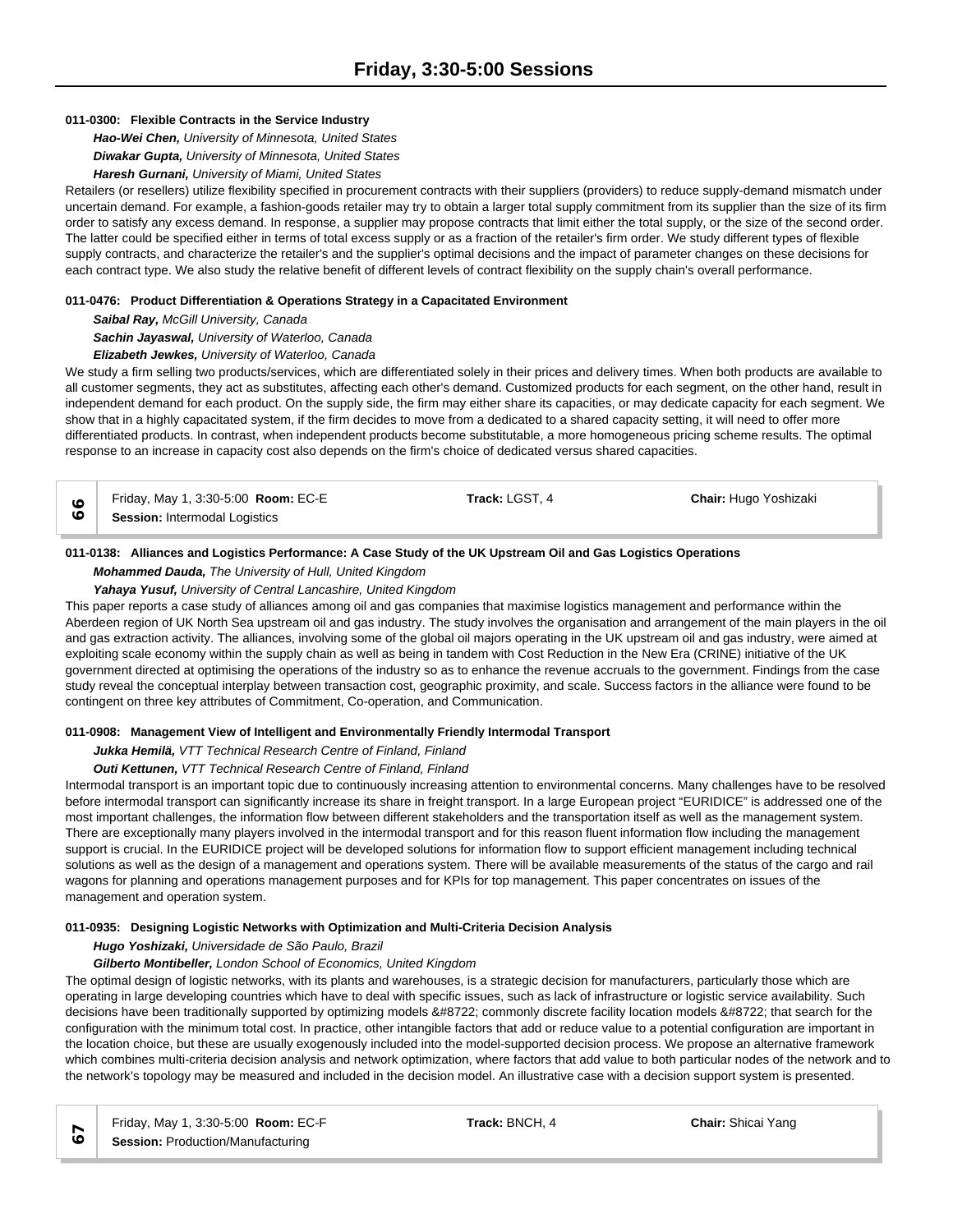### **011-0133: The Effect of the Number of Suppliers and Allocation of Revenue-Sharing on Decentralized Assembly systems**

### *Zhaoqiong Qin, North Carolina Agriculture and Technical State University, United States*

In this paper, we study a decentralized supply chain with assembled products or jointly sold products. With the revenue-sharing contract, the assembler orders the parts from the independent suppliers based on the announced revenue-sharing rates and then assembles the final product. The involved parties pursue their own profits. Two-stage Stackelberg game is used to help formulate the model. We show how the number of the suppliers affects the total supply chain profit and how the revenue-sharing rates should be allocated to coordinate the whole supply chain.

# **011-0642: Benefit Assessment of Cooperation Efficiency in Production Networks**

*Dirk Oedekoven, Forschungsinstitut für Rationalisierung e.V., Germany*

#### *Volker Stich, Forschungsinstitut für Rationalisierung e.V., Germany*

In times of globalization succeeding in production networks becomes more and more important for small and medium size enterprises (SMEs). The success of cooperation as an activated part of a production network is highly dependent on doing the right things. The question is: which activities are justified? For this differentiation SMEs need to understand the dependencies in cooperation constraints. Cost reduction and sales increase are the most named reasons for taking the risk of cooperating. In fact, in these fields the target achievement rate of SMEs is less then 50%. This shows the complexity of this task and proves the fact that there is no useful management concept for assessing SME cooperation efficiency. To finally provide SMEs with a viable management system the author will show a holistic approach. Starting with the specification of effort and benefit indicators the approach leads to a fundamental understanding of relevant mechanisms.

#### **011-0375: Analysis and Simulation Study on Multiple AGV Utilization Efficiency in AS/RS**

#### *Shicai Yang, Southeast University, China*

### *Lindu Zhao, Southeast University, China*

With the rapid development of advanced manufacturing technology, Automatic Storage and Retrieval System (AS/RS) and Automated Guided Vehicles (AGV) are being used more and more widely in China. However, the utilization efficiency of Multiple AGV in AS/RS is not entirely satisfactory. In order to improve the AGV scheduling management in AS/RS, queuing theory and soft computing methods are used to study the multiple AGV scheduling problems; in the meanwhile, the scheduling strategy differences between single AGV and multiple AGV are explored. Then the utilization efficiency is analyzed and the simulation results of utilization efficiency are given.

Friday, May 1, 3:30-5:00 **Room:** EC-G **Track:** MKTG, 4 **Chair:** Kathryn Stecke  $\begin{array}{c|c}\n\infty & \text{Frliay, May 1, 3:30-5:00} & \text{Koom: Et} \\
\hline\n\end{array}$ 

# **011-0567: Review, Analysis and Classification of the Literature on Strategic Fit**

# *Vanderli Prieto, University of São Paulo/Mackenzie University, Brazil*

*Marly Carvalho, University of São Paulo, Brazil*

In the area of strategy studies, fit is a central theme portrayed in the normative models of strategy formulation. The executives also consider the alignment as a central condition for the successful strategy implementation. However, there are several difficulties in making the concept operative, among them: which elements need to be aligned, how to carry out the alignment process and how to determine whether a company is aligned or not. In addition, alignment has been used as a superior concept without due conceptualization. In this context, this paper employs a citation/co-citation analysis of work using the ISI Web of Science database to explore developments in the strategic fit area. The publications are classified into two main groups: conceptual research and empirical research. The most frequently cited works are identified and their influence analyzed. The main issues in the field research are identified and discussed.

### **011-0199: Metrics for Measuring the Effectiveness of Operations-Marketing Integration**

*Joel Goldhar, Illinois Institute of TechnologyStuart School of Busines Administration, United States*

# *Paul Prabhaker, Northern Illinois University/College of Business, United States*

Thirty years ago Ben Shapiro asked "Can Marketing and Manufacturing co-exist?". The answer then was yes, but with difficulty. Today, as Operations evolves into services and the internet and other applications of digital electronics allow low cost computation and communication, we no longer have a choice. Co-existence becomes integration. Effective organizational mechanisms for aligning supply and demand will, of necessity, be highly idiosyncratic. Managers need a set of "metrics" that can measure the degree to which operations and marketing are cooperating with each other and their integrated functional "fit" to business strategy. We offer new ideas including the "Vitality Index" and the "Product Half Life Cycle" as examples of strategic metrics for controlling the alignment of supply and demand/the integration of operations and marketing that can be used to evaluate and reward independent functional organizations for cooperation.

### **011-0259: POM and Marketing Symbiosis**

### *Martin Starr, Crummer GSB/Rollins College, United States*

Marketing variety (e.g., brand names and claims) and production diversity (e.g., modular product design) are inextricably bound together. The illusion of independence decreases the probability of breakthrough successfulness and increases the likelihood of failure. Price elasticity is a critical factor which depends significantly on process design (e.g., flexible manufacturing systems) and sustainable demand volume. Modular design permits aggregation of volume to allow mass production and/or mass customization.

# **011-0096: Launching New Products through Exclusive Sales Channels**

*Christopher Tang, University of California, Los Angeles - The Anderson School, United States Dimitrios Andritsos, University of California, Los Angeles - The Anderson School, United States*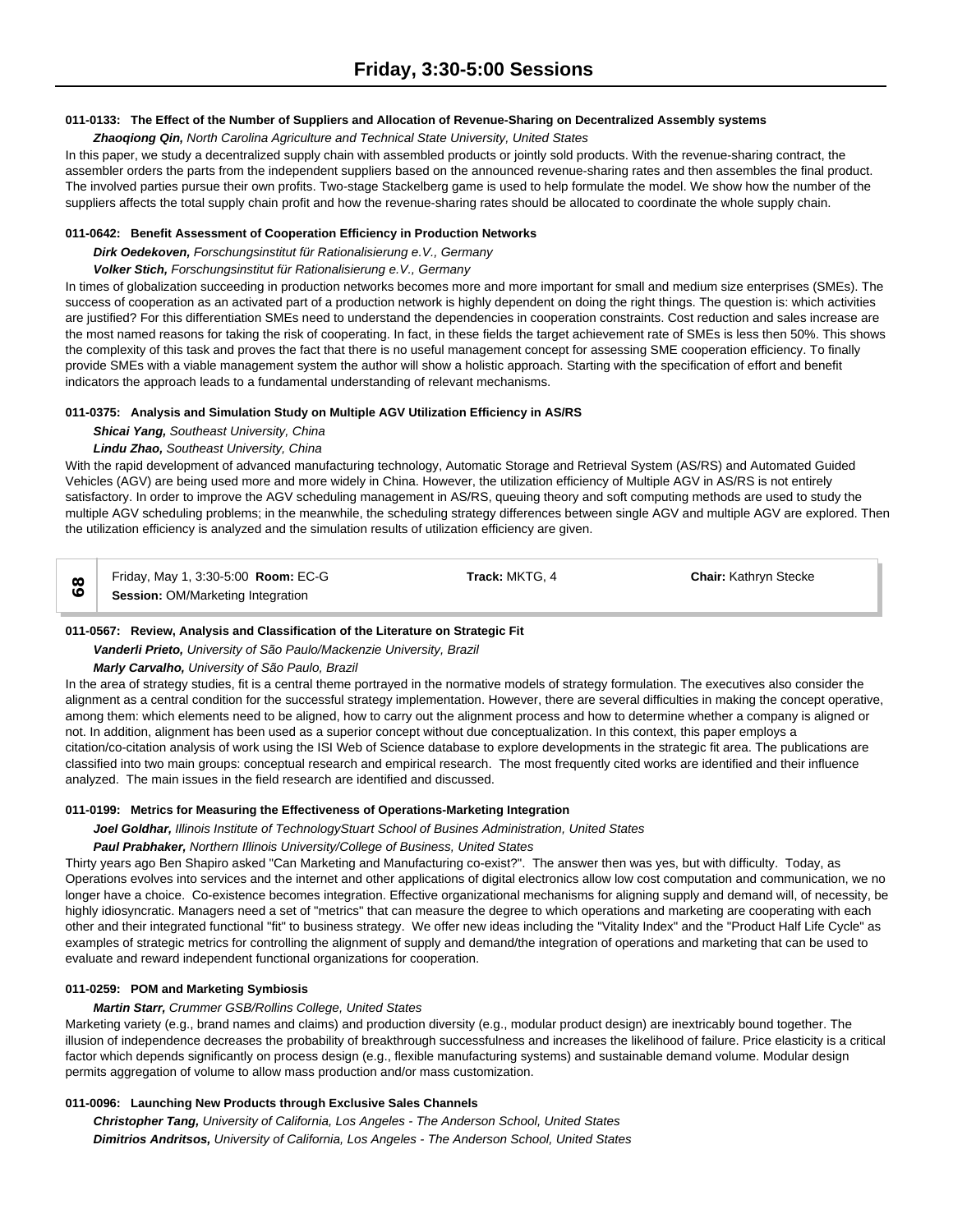# **Friday, 3:30-5:00 Sessions**

We examine a situation in which a manufacturer launches a new product exclusively through a single retailer. An exclusive new product launch offers to the manufacturer the opportunity to obtain information regarding the potential market size. Also, the exclusive retailer can capture a higher market share by establishing market presence earlier. To capture market competition over time, we present a two-period game-theoretic model of a supply chain comprising one manufacturer and two retailers. The retailers bid for the exclusive rights to sell the product in the first period, while both retailers sell the product in the second period. We examine the retailer's optimal bidding behavior and develop mechanisms to induce retailers to reveal their private information truthfully. We develop expressions for the optimal price contracts.

| Friday, May 1, 3:30-5:00 <b>Room:</b> EC-H | Track: QUAL, 4 | <b>Chair: Paulo</b> |
|--------------------------------------------|----------------|---------------------|
| Session: Quality Awards and Standards      |                | Cauchick-Miquel     |

# **011-0466: Validating the Theoretical Criteria Underlying the Baldrige Model: Empirical Evidence from China**

*Zhen He, School of Management, China*

*James Hill, Fisher College of Business, The Ohio State University, United States*

*Ping Wang, The School of Economics and Management, Southwest Jiaotong University, China*

*Gang Yue, School of Management, Tianjin University, China*

The purposes of this research are to validate theories underlying the Baldrige model in China and to add knowledge to the growing body of research in quality management. A questionnaire was designed based on the criteria of the 2006 Baldrige model. 18 hypotheses were developed to validate the underlying theories of the model. Data were collected in 2007 by the Chinese Association for Quality. The sample represents 2675 companies (manufacturers: 74%; service: 24%) from 14 regions and provinces in China including Hong Kong and Macau. The measurements of each of the seven constructs of the Baldridge model were tested and found to be valid and reliable. Results of confirmatory structural equation modeling show that 15 out of the 18 hypothesized causal relationships in the Baldrige model are statistically significant, which leads to a path diagram consistent with previous studies of validating the Baldrige model. Major findings and future research directions are discussed.

# **011-0705: An Analysis of Practices of Environmental and Social Responsibility in the Companies That Adopt the Brazilian National Quality Award**

*Paulo Cauchick-Miguel, Uninove, Brazil Leandro Santos, Uninove, Brazil Vanio Paz, Uninove, Brazil*

The purpose of this paper is to present a preliminary analysis of organizational practices of environmental and social responsibility in companies that adopt the Brazilian National Quality Award three times. The award is the highest form of recognition of excellence in business management in the country. The work is based on an analysis of secondary data published by the National Quality Foundation. It consists of 82 practices in 20 companies from 25 different industrial sectors. The paper categorizes the practices in terms of environmental or social responsibility. The results show that most of them cannot not be considered exemplary as expected for companies in the journey towards performance excellence.

# **011-0983: ISO9000 Standard Certification and Organizational Performance**

*C Kartha, University of Michigan-Flint, United States*

The ISO9000 quality system standard is used for ensuring a supplier's conformance to specified customer requirements. The standard requires documenting conformance of quality systems to the company's quality manual and established quality system requirements. The process of obtaining ISO certification can be long and requires a significant investment of both human as well as financial resources of the organization. Questions have been raised as to the worthiness of making such investments by organizations for obtaining the certification. A few studies in the past have shown mixed results on the benefit of certification. A survey was conducted to assess the impact of certification on on a number of quality related factors such as customer satisfaction, productivity, profitability and market share. Preliminary results are presented in this paper.

# **011-0486: Contribution of TQM and TPM Practices to Quality Performance of Manufacturing Plants**

*Phan Anh, Yokohama National University, Japan*

*Yoshiki Matsui, Yokohama National University, Japan*

This paper presents the results of an empirical analysis on the contribution of quality management (QM) and total productive maintenance (TPM) practices to the quality performance of manufacturing plants using survey data from 238 manufacturing plants in eight countries. Analysis of variance (ANOVA) technique and hierarchical regression were used to analyze the relationship between support practices, QM practices, and TPM practices. Results of the analysis demonstrate that excellent quality highly associates with high degrees of both QM and TPM practices. Additional implementation of TPM significantly improves the effect of QM practices on quality performance. The results indicate that autonomous and preventive maintenance highly depends on information tracking, cross-functional training, and integration between functions of manufacturing plants. The findings suggest that the plants explore the linkage and synergy of operational practices to achieve high competitive position in the global market.

| . .<br>٧<br>I<br>v<br>۰.<br>×    |
|----------------------------------|
| ×<br>. .<br>w<br>. .<br>.,<br>., |

Friday, May 1, 3:30-5:00 **Room:** EC-I **Track:** SRCG, 4 **Chair:** Bin Jiang **Session: Contractual and Managerial Issues** 

**011-0827: An Analytical Study of Market Based Gainsharing Contract** *Bin Jiang, DePaul University, United States Baichun Feng, Pennsylvania State University, United States Tao Yao, Pennsylvania State University, United States*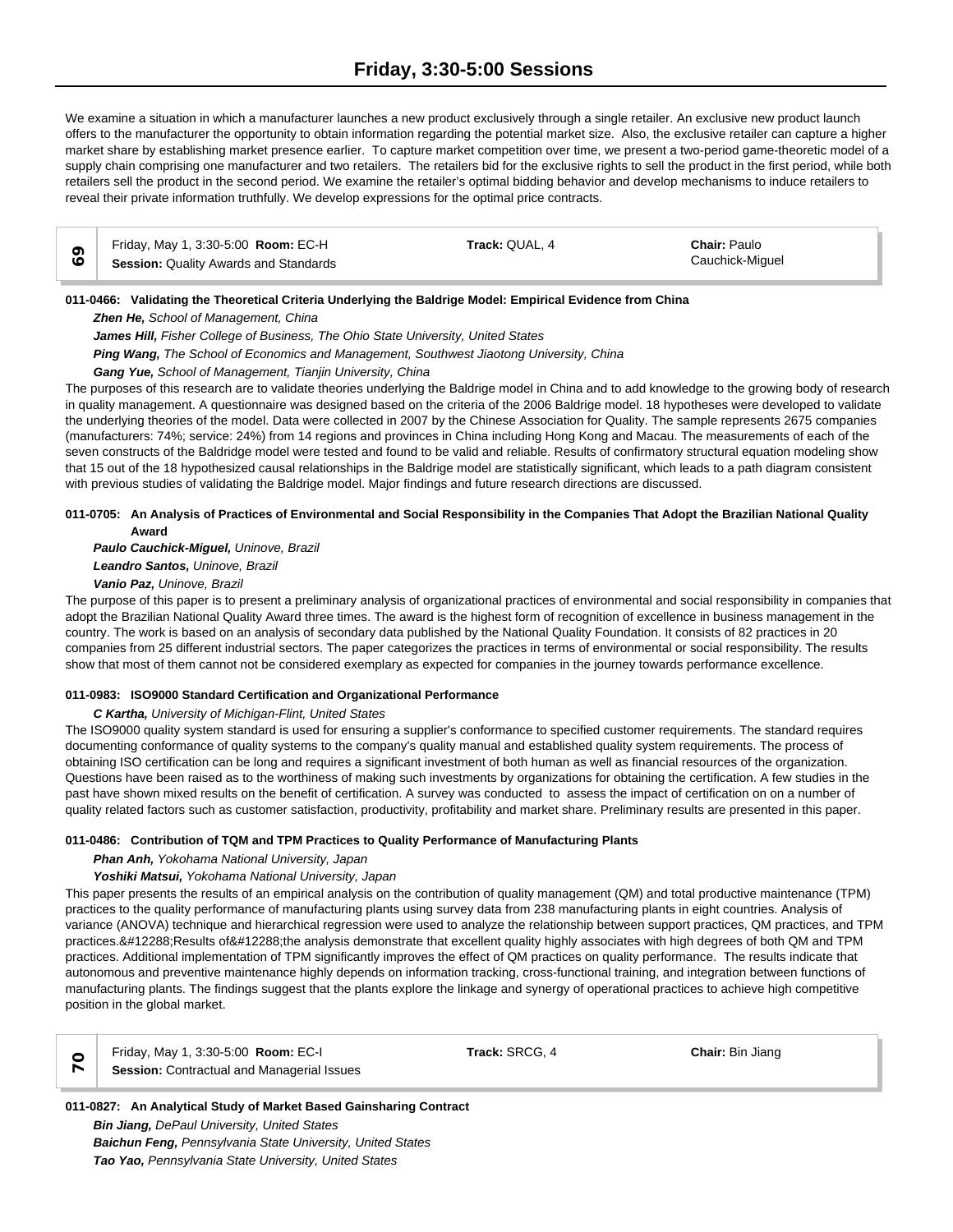The market based gainsharing contract is emerging in the Chinese outsourcing market. However, how to determine the target price and the share ratio of gains between the client firm and the vendor firm is an under-researched topic in the current literature. Thus far, research on gainsharing contracts is predominantly descriptive and the output is too vague to be applied in practice. This research provides several important properties of gainsharing outsourcing contract through a continuous-time analytical approach. Specifically, we consider the determination of a market based gainsharing contract between two risk-averse firms through a Nash bargaining process. We derive the optimal gainsharing contract analytically and provide extensive analysis on how the cost and price uncertainties and correlations affect the optimal gainsharing contract. We conclude by discussing implications for research and practice.

# **011-0658: Outsourcing to Risk-Averse Suppliers Who Might Subcontract**

*Hubert Pun, Indiana University, United States*

# *H. Sebastian Heese, Indiana University, United States*

Suppliers often subcontract part of their work-load to lower-tier suppliers. When outsourcing, firms need to take into consideration their suppliers' strategic incentives regarding subcontracting. We consider the case when a project (or product) that consists of two tasks (or components) is outsourced to a risk-averse supplier. The outputs (qualities) of these two tasks are uncertain and potentially correlated. The manufacturer contracts with a generalist, offering a payment which is linear in the quality of the delivered product. The generalist can perform both tasks in-house or subcontract one task with a specialist. We analyze the generalist's subcontracting incentives and derive the manufacturer's optimal payment. We also characterize the impact that considering the supplier's subcontracting incentives has on project (product) quality and firm profitability.

# **011-0373: IP Protection in Service Offshoring: A Self-Assessment Model**

*Guido Nassimbeni, UNIVERSITY OF UDINE, Italy Marco Sartor, UNIVERSITY OF UDINE, Italy*

# *Daiana Dus, UNIVERSITY OF UDINE, Italy*

Service offshoring (SO) nowadays represents an increasing phenomenon. There are several motivations that justify the location of (IT or business) processes in developing countries, such as cost reduction, access to new technologies and skills, focus on core business, and strategic flexibility (Ghodeswar,Vaidyanathan,2008). The IP protection constitutes one of the most relevant issues in SO processes and may strongly affect their success (Weidenbaum,2004). The literature so far developed is mostly focused on single aspects (such as the contractual terms or the technical tools for data protection), while only a few studies consider the whole process in order to capture – besides the legal or technical aspects – the managerial ones. In this study based on a literature review and the analysis of some cases, we develop a self-assessment model useful to understand the main disruption risks and managerial tools for IP protection along all the steps of the offshoring process.

# **011-0996: Fishing for Information in Procurement Auctions**

*Ali Pilehvar, University of Maryland, United States*

# *Wedad Elmaghraby, University of Maryland, United States*

# *Manu Goyal, University of Maryland, United States*

In many practical instances of procurement auctions, one sees that some buyers behave "insincerely". That is, they give the right of first refusal to their existing and favored suppliers, rather than selecting the winner in an unbiased manner based on the lowest bid. Such insincerity is driven by the buyer's needs to "fish for information" to benchmark their existing suppliers with the market. However, we prove that this insincerity can act as a double-edged sword: we establish conditions where this can both benefit and hurt the buyers.

# **011-0391: Strategic Sourcing and Supplier Selection in the Aerospace Industry**

# *Brian Simons, Honeywell International, United States*

# *Linda Hendry, Lancaster University Management School, United Kingdom*

The aerospace sector is increasingly characterised by global supply chains. Although research has explored various aspects of global strategic sourcing in this sector (such as Supply Chain Risk, Total Cost of Ownership, Make v. Buy etc.), key research gaps include empirical studies to: 1. Document current processes, through case study research; 2. Implement solutions (and potentially advancements) currently in the literature to explore practical results, through action research. This paper will present the findings of case study research aiming to fill the first of these two research gaps, to understand how suppliers are selected, including how risk is assessed and what "costs" are considered in making strategic sourcing decisions. It is a multi-case study project involving divisions of Honeywell Aerospace. The research also aims to pave the way to fulfill the second research gap by identifying areas in which current processes could be improved through a follow-on action research project.

| Friday, May 1, 3:30-5:00 Room: EC-D | Track: EMPR. 5 | <b>Chair: Cesar Ortega</b> |  |
|-------------------------------------|----------------|----------------------------|--|
| <b>Session: Operations Strategy</b> |                |                            |  |

# **011-0206: Framing the Theory of Constraints' Theoretical Tenets**

# *Michael Naor, George Mason University, United States*

# *Alex coman, The Academic College of Tel Aviv Jaffa, Israel*

Several scholars postulate that there is lack of theory building in the area of operations management. Although the Theory of Constraints (TOC) has been articulated for over twenty years, it is widely recognized as a scheduling method and a managerial philosophy. The extensive amount of practitioner oriented books and novels about TOC implementation methods certainly had a major role in creating TOC's image as a consultant's technique. The goal of the current study is to frame the tenets of TOC using Wacker's (1998) framework for theory-building as a prism. This study contributes to build TOC's body of knowledge by integrating under one theoretical umbrella all of its tools and practices.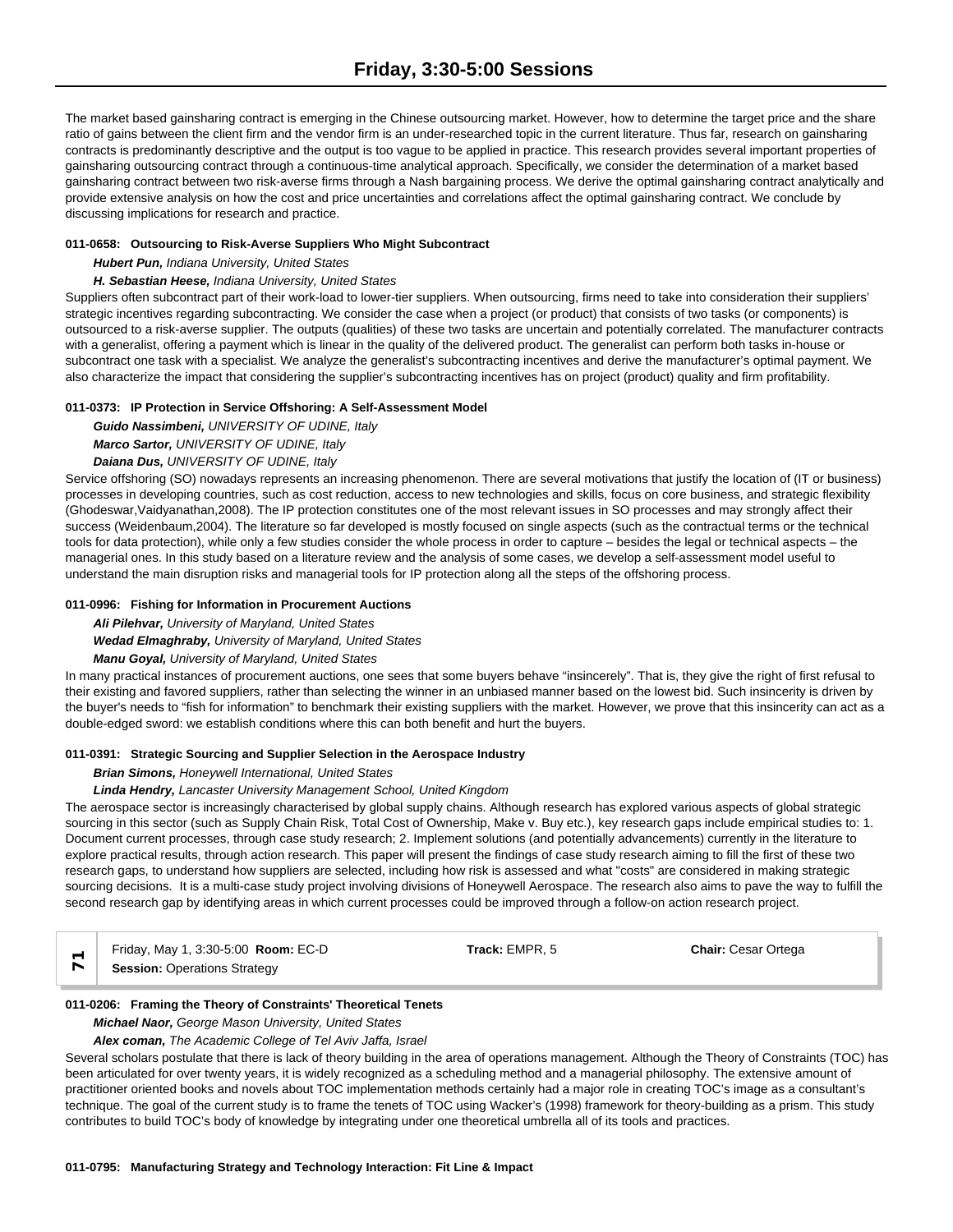*Cesar Ortega, Universidad Nacional Autonoma de Honduras/University of Sevilla, Honduras Jose Machuca, University of Sevilla, Spain*

*Jose Perez, University of Seville, Spain*

*Pedro Garrido, University of Sevilla, Spain*

Many studies examine the influence of several manufacturing practices on performance, but fewer of them explore the relationships between practices that improve performance of their combined implementations, and those that do, do not consider the possibility of both a supplementary and complementary view of interaction. Thus, two areas are identified in this paper as being of particular interest: (i) supplementary (whether manufacturing strategy (MS) and technology follow a fit line that increases performance); and (ii) complementary (whether the positive impact of MS on performance increases when level of technology is raised and/or whether technology's positive impact on performance increases when level of manufacturing strategy is improved). Although there are theoretical differences between these two forms, this paper does not try to contrast them; on the contrary, results from the High Performance Manufacturing project seem to suggest that both complement each other when evaluating the interrelation of manufacturing strategy-technology on performance.

# **011-0492: The Cumulative Model of Competitive Priorities: An Empirical Analysis in the Thai Automotive Industry**

# *Sakun Boon-itt, Thammasat Business School, Thailand*

Based on the competitive priorities theory, the relationship among competitive priorities has been recognized as an important element of operations strategy. This paper analyzes the five competitive priorities with the data from 151 firms from the Thai automotive industry. Factor analysis, correlation analysis, and multiple regression analysis are conducted. This paper concludes that (1) There are mainly positive correlations among elements of five competitive priorities; and (2) The descending importance order of them is product quality, delivery, production cost, product innovation, and production flexibility. This order is somewhat consistent with the cumulative model. This study adds new knowledge to operations management by investigating the relationships in the Thai automotive industry and filling the gap in the literature on competitive priorities. As a result, it takes the next step of trying not only to examine but also strengthen the relationships in the previous cumulative model.

Friday, May 1, 3:30-5:00 **Room:** Senate **Track:** GENL, 3 **Chair:** Rhonda Lummus **Session:** Academic Opportunities with APICS

# **011-0230: Academic Opportunities with APICS**

*Rhonda Lummus, Indiana University, United States*

*Vincent Mabert, Indiana University, United States*

*Robert Vokurka, Texas A&M University - Corpus Christi, United States*

APICS, The Association for Operations Management, provides education and certification to practitioners working in the field of operations management. During the past 52 years it has worked closely with the academic community to meet the needs of the practicing professional and college students. This 90 minute workshop will cover a number of APICS initiatives which can be beneficial to academics. The discussion will include:

• A discussion by the editor of Production & Inventory Management Journal on the Journal's mission, submission requirements and review process

• Information on the opportunity to interact and see important presentations from practicing managers at the 3-day International APICS Conference

• Insight into research funding and scholarship opportunities from the APICS Educational & Research Foundation.

While the presentation will focus on the topics listed above, the speakers will reserve time for a discussion on how APICS can better provide value to academics.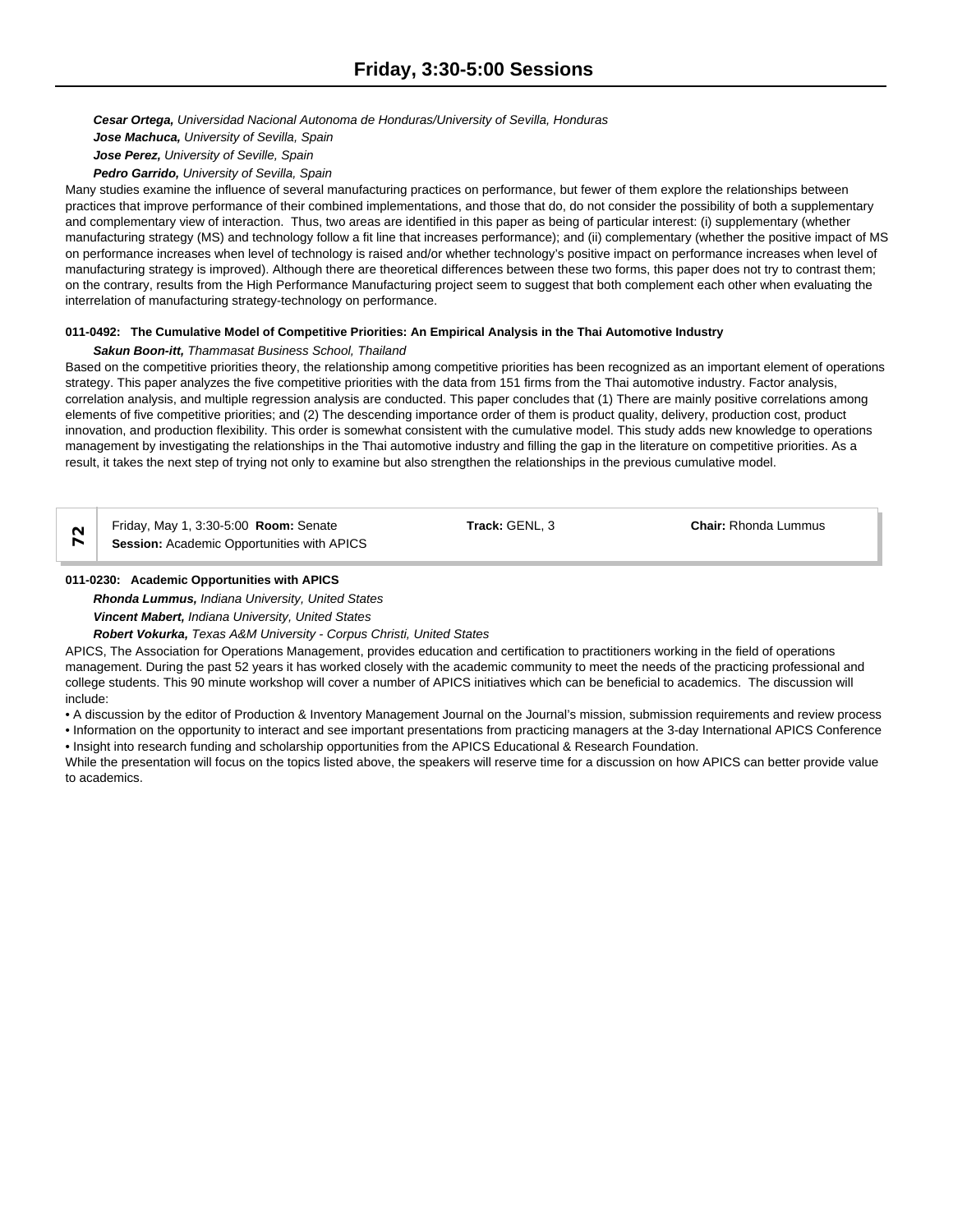**Saturaay, May 2, 9:30-11:00 Room: C**<br> **Session:** Service Management Theory

**011-0883: Making Room for Operations in Service-Dominant Logic**

*Larry Menor, University of Western Ontario, Canada*

*Scott Sampson, Brigham Young University, United States*

One of the biggest trends in the study of services today is Vargo and Lusch's "Service-Dominant Logic." Their 2004 article has been cited 561 times, and is a major topic of discussion at Services Management conferences. Some have claimed it is the future of Services Management, even though it is hostile towards operations management. For example, Vargo and Lusch espouse that "Investment in manufacturing technologies constrains market responsiveness" and "firms will increasingly become more competitive by outsourcing the manufacturing function" and "Ultimately, the most successful organizations might be those whose core competence is marketing." As such, SDL minimizes the relevance of operations issues in service and non-service businesses. In this research we reformulate SDL into a more balanced perspective that accommodates both operations and marketing perspectives.

# **011-0860: Customization versus Standardization: Spectrum or Spectra**

*Annibal José Scavarda, Marriott School of Management, Brigham Young University, United States Scott Sampson, Marriott School of Management, Brigham Young University, United States*

The literature generally analyses Customization and Standardization as extreme concepts of the same managerial spectrum. Nevertheless, they seem to belong to distinct spectra. This subtle distinction is relevant for students to understand business fundaments, academics to teach and research managerial aspects of theories, and practitioners to implement these aspects. This research study will analyze this question based on the following points: Operations and Marketing bringing different views of these concepts; Operations, Marketing, and Information Technology using respectively process, product, and system as unit of analysis; Customization stimulating variations, while Standardization avoiding it; the level of variation and its causes (main customer, customer's belongings, and customer information) differentiating services and non-services; variations happening in three stages: input, transformation, and output, with some variations controllable; and the interface between the output of a member and the input of the following member influencing the value chain and the supply chain.

# **011-0613: The Role of General Services in Market Process Evolution**

*Ari Vepsäläinen, Helsinki School of Economics, Finland Jukka Kallio, Helsinki School of Economics, Finland Katariina Kemppainen, Helsinki School of Economics, Finland Mika Raulas, Helsinki School of Economics, Finland*

*Markku Tinnilä, Helsinki School of Economics, Finland*

We argue that efficient service operations are based on the same principles as efficient manufacturing operations – division of labor, specialization of facilities and relationships, and economies of scale. In services, however, market pricing does not enforce institutional learning of specialization as smoothly as in the case of production of goods. This is due to greater variability of customer needs and habits, and the complexity of service facilities and operations. Furthermore, we show that the integration of a wider variety of services into one service channel – a condition called general service – may be advantageous to both the customers and service providers during some stages of market process evolution. This is due to progress in technology allowing for greater scale by serving several customer segments. We introduce the concept of general service and the problems and benefits posed on various service industries and market processes.

# **011-0412: A Framework for Assessing the Value-in-Use of Product-Service Systems**

*Emma Macdonald, Cranfield School of Management, United Kingdom*

*Veronica Martinez, Cranfield School of Management, United Kingdom*

# *Hugh Wilson, Cranfield School of Management, United Kingdom*

The increasing servitization of manufacturing provides a customer insight challenge. We argue that where a hybrid of physical goods and co-created services forms a product-service system (PSS), understanding customer perceived value-in-use becomes vital. An approach to assessing the value created by a PSS might involve a summation of existing measures including product quality, service quality and relationship quality. We argue, however, that the weakness of such an approach is that these existing measures assess embedded value (what the supplier delivers) as opposed to value-in-use (what goals are achieved by the customer). To address this gap, we propose a framework which includes an assessment of the supplier's processes, the customer's processes, and the co-created customer perceived value-in-use. This framework extends theory by taking into account the processual and interactive perspective of value-in-use creation. This has implications for design, management, pricing and delivery of PSS offerings.

| ×<br>×<br>×,<br>۹<br>÷ |
|------------------------|
| . .<br>. .<br>.,       |

Saturday, May 2, 9:30-11:00 **Room:** Cloister South **Track:** SCM, 5 **Chair:** Joe Guenes **Session: Quantitative Supply Chain Models** 

# **011-0474: Economic Lot-Sizing with Perishable Inventories** *Edwin Romeijn, The University of Michigan, United States Mehmet Onal, University of Florida, United States*

Saturday, May 2, 9:30-11:00 **Room:** Cloister North **Track:** SRVC, 4 **Chair:** Emma MacDonald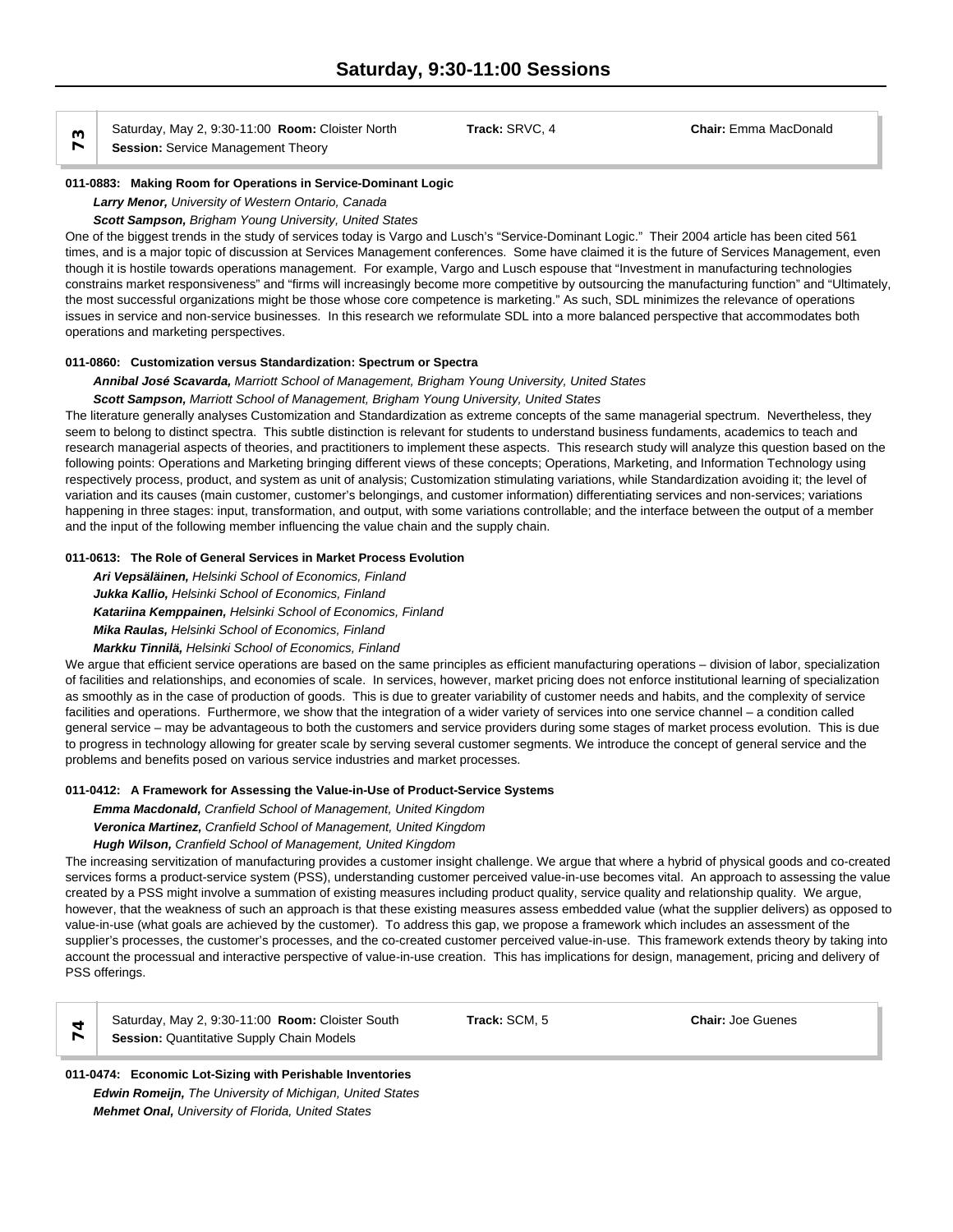We consider extensions of the classical dynamic economic lot sizing problem where items perish in a certain number of periods, where this number can depend on the period in which the item was produced. We distinguish between (i) settings in which the retailer has the power to supply customer demands in each period with any non-perished items, and (ii) settings in which the customer has the power to select from the collection of available items. In the latter case, we assume that customers prefer items with later expiration days. We develop polynomial-time dynamic programming algorithms for several problem variants.

### **011-0462: Optimal Configuration of a Service Delivery Network: An Application to a Financial Services Provider**

*Hari Natarajan, University of Miami, United States*

*Anuj Mehrotra, University of Miami, United States*

*Geoffrey Meester, Fidelity Investments, United States*

*Michael Seifert, Wyeth Pharmaceuticals, United States*

Driven by market pressures for greater variety of services at lower costs, companies are increasingly partnering with independent partners to create service networks that deliver high quality services at low costs. Configuring such a service network entails determining which partners to select and how to assign customer requests among the selected vendors, while incorporating vendors' capabilities, costs, and revenue-generating abilities. Motivated by a call-center outsourcing initiative at a Fortune 500 company with global operations, we develop and apply a novel mixed integer programming model for the service network configuration problem. Our model effectively accounts for the impact of uncertainty in arrivals and service times and permits imposing various call routing preferences and alternative service costs. Results from the model suggest that our approach can generate considerable economic savings and substantial additional revenues, while ensuring a high quality of service throughout the network.

### **011-0329: Assortment Selection under Heterogeneous Consumer Choice**

*Sreelata Jonnalagedda, University of Texas, Austin, United States*

# *Dorothee Honhon, University of Texas, Austin, United States*

We consider the problem of a firm choosing an assortment of products in a make-to-order setting when the customer population is heterogeneous. Each customer type has a ranking of the potential products by order of preference. A customer purchases the highest ranked product (if any) offered in the assortment. Products also differ in their levels of profitability for the firm. Under the general choice model we show that the most profitable product should be included in the assortment. We consider special cases of the general choice model (such as the Multinomial Logit model, the locational choice model or the Markovian second choice model) and obtain an efficient method to get the optimal assortment. In some cases the problem of finding the optimal assortment can be likened to a shortest path problem. Finally, we suggest a number of heuristics and test their performance numerically.

# **011-0724: Manufacturer's Promotional Support in Dynamic Retail Market Duopoly**

*Xiuli He, UNC Charlotte, United States*

# *Ashutosh Prasad, University of Texas at Dallas, United States*

# *Suresh Sethi, University of Texas at Dallas, United States*

We study a supply chain that consists of a manufacturer and two competing retailers. The manufacturer supports the retailers' promotional activities by sharing a portion of the retailers' promotional expenditures. The manufacturer first announces the participation rate for the each retailer and the retailers set the optimal promotional effort levels in response. The market share of each retailer depends on its own and its rival's promotional effort level. We model this supply chain problem as a differential game whose dynamics follows Sethi's sales-advertising model. Specifically, in the horizontal level, we derive feedback Nash equilibria for symmetric and asymmetric retailers. On the vertical level, we derive the feedback Stackelberg equilibria. We obtain the conditions when participating in the promotional activities is optimal for the manufacturer.

| Saturday, May 2, 9:30-11:00 Room: Captain | <b>Track:</b> SCM. 19 | <b>Chair: Kelly Weeks</b> |  |
|-------------------------------------------|-----------------------|---------------------------|--|
| <b>Session: Social Responsibility</b>     |                       |                           |  |

### **011-0616: Sustainable Supply Management: Links between Relationalism and Environmentalism**

# *Antony Paulraj, University of North Florida, United States*

The increased recognition of environmental deterioration requires supply chain managers to reduce the risks passed on by their suppliers. So, many firms aspire to green their supply management activities and build common approaches to waste reduction, product stewardship, and operational greenness. Accordingly, sustainable supply management has been recognized as a key ingredient of organizational sustainability. This manuscript seeks to extend current research within sustainable supply management by considering key relational, environmental and performance factors. Using survey data and structural equation modeling, a number of interrelationships are hypothesized and tested. The results from this study are expected to provide strong support for the overlapping nature of relationalism and environmentalism in achieving sustainability. Implications for future research and practice within sustainable supply management are offered.

# **011-0692: The Impact of Green Supply Chain Practices on the Selection of Environmental Technologies**

*Jeramy Meacham, Jackson State University, United States Jack Crumbly, Jackson State, United States*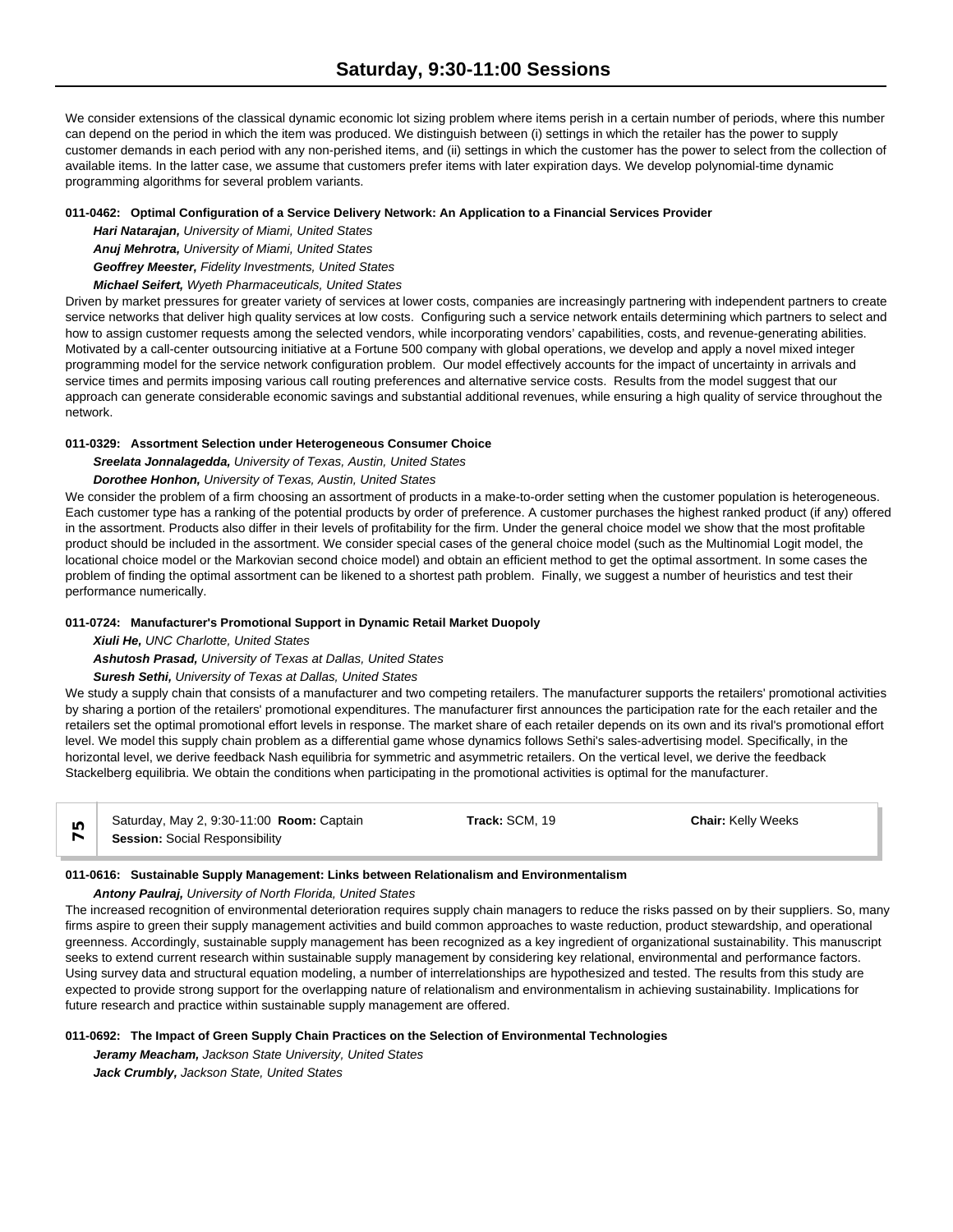The economic and environmental performance equilibrium has become increasingly important to organizations facing competitive, regulatory and community pressures. With increased pressures for environmental sustainability, it is expected that enterprises will need to implement strategies to reduce the environmental impact of their products or services. Environmental management in the supply chain must be viewed as managing the environment-related activities of two or more transacting organizations. This paper assesses the impact of Green Supply Chain Practices (GSCP) on the selection of different environmental technologies. For instance, does environmental collaboration between organizations lead to the selection of more process- or product-based changes with regard to the environment rather than end-of-pipe solutions? Previous research has shown that environmental management orientation and investment in environmental technologies are intrinsically related. A model is developed and hypotheses and results presented.

### **011-0799: Moving toward a Green Supply Chain**

### *Kelly Weeks, Texas A&M Univeristy at Galveston, United States*

Logistics plays a huge part in everyone's lives. It allows people a means to travel from place to place, receive goods or services, conduct business, and acquire energy. All these aspects are highly important to citizens and the community; however, these things come with a cost. Most logistical methods are not environmentally friendly and thereby cause problems which are detailed and analyzed in this study to find green solutions. Although interest is growing in the so-called greening of logistics, relatively few empirical studies have dealt with environmental issues in logistics. This research will analyze the areas of energy transportation and the different modes of transportation of goods. It will then discuss all the problems of each and research means of resolving the harmful effects of each, which are both many and serious according to Moore (2008).

#### **011-0200: Social Entrepreneurship: Lessons in Supply Chain Management**

#### *Kathleen McKone-Sweet, Babson College, United States*

While the field of social entrepreneurship isn't a new concept, it has gained in popularity as the division between the haves and the have-nots has grown in the world. Social entrepreneurs act as the change agents for society, seizing opportunities others miss in order to improve systems. The operations management literature has examined how companies and organizations improve their supply chain's socially and environmentally responsible practices; however, the literature has not examined social entrepreneurs, their organizations' supply chains. In this paper, we draw upon multiple case studies of social entrepreneurs to identify the innovative ways in which their organizations have strategically leveraged supply chains to create and capture the most social value. The goals of this paper are to identify supply chain innovations that are applicable to traditional for-profit organizations and to highlight research opportunities in the overlapping fields of supply chain management and social entrepreneurship.

### **011-0041: Network Marketing Strategy and Supply Chain Management**

#### *Raj Selladurai, Indiana University, United States*

This paper focuses on the use of network marketing strategy by an organization as a distribution tool in its supply chain management activities. The paper looks at the traditional corporate business paradigm and the "new" network marketing paradigm, and analyzes some implications of both strategies in operations management. The network marketing paradigm has been greatly enhanced by the growth and popularity of the internet, which provides a powerful impetus to the whole concept of effective supply chain management. The study also discusses a few specific manufacturing and service companies that are implementing the network marketing strategy model in some form; and it analyzes the supply chain management activities used by these organizations to achieve unprecedented success in their respective industries. Then, this study attempts to develop an effective supply chain management model that uses network marketing as a key strategy in its operations management.

| Saturday, May 2, 9:30-11:00 <b>Room:</b> Yeoman | Track: SVCN. 1 | <b>Chair: Patricia Deflorin</b> |  |
|-------------------------------------------------|----------------|---------------------------------|--|
| <b>Session: Management Issues</b>               |                |                                 |  |

### **011-0054: Management of Virtual Enterprises - Optimisation of Value Optimising Activities**

### *Yumin Zhang, Aston University, United Kingdom*

### *Ashok Kochhar, Aston University, United Kingdom*

The significant increase in inter-organisational collaboration during the last two decades has led to the development of the so-called Virtual Enterprises, defined as a structure which can optimally utilise operational internalisation and externalisation to improve its performance. Such Virtual Enterprises are often global and different from traditional organisations in that they can achieve tasks beyond their internal capacity, and focus more resources on core competencies thus becoming agile. To transform a traditional organisation into a virtual enterprise, it is necessary to create an alliance management function for managing the alliance operations. This paper describes the development of an externalisation and internalisation (EI) management function as the core of a virtual enterprise, organised around an organisation's value stream function. This value stream oriented structure further ensures that the optimisation is value adding.

# **011-0280: Create the Network You Need - A Value Net Framework**

# *Maik Jaehne, Chemnitz University of Technology, Germany*

# *Ralph Riedel, Chemnitz University of Technology, Germany*

Complex global supply chains are a topic for small and medium enterprises as well as for multinational enterprises. Both of them have to fight with a lack of transparency and stuttering information flow which has negative effects on integration and communication. Our Value Net framework is a basis for analyzing global networks. It is used to figure out where potential is hidden to create value in global production. A key factor is the overcoming of barriers made by humans, like cultural, goal differences or lack of trust. Depending on the supply chain structure, the products, the production strategy and company structure the right level of integration has to be chosen. The question is how to identify the right and important (soft) success factors. How should the network be organized and where are possible pitfalls? We will present our concept to answer these questions.

#### **011-0517: The Effect of Geographically Distributed R&D and Production Networks on Exploration and Exploitation**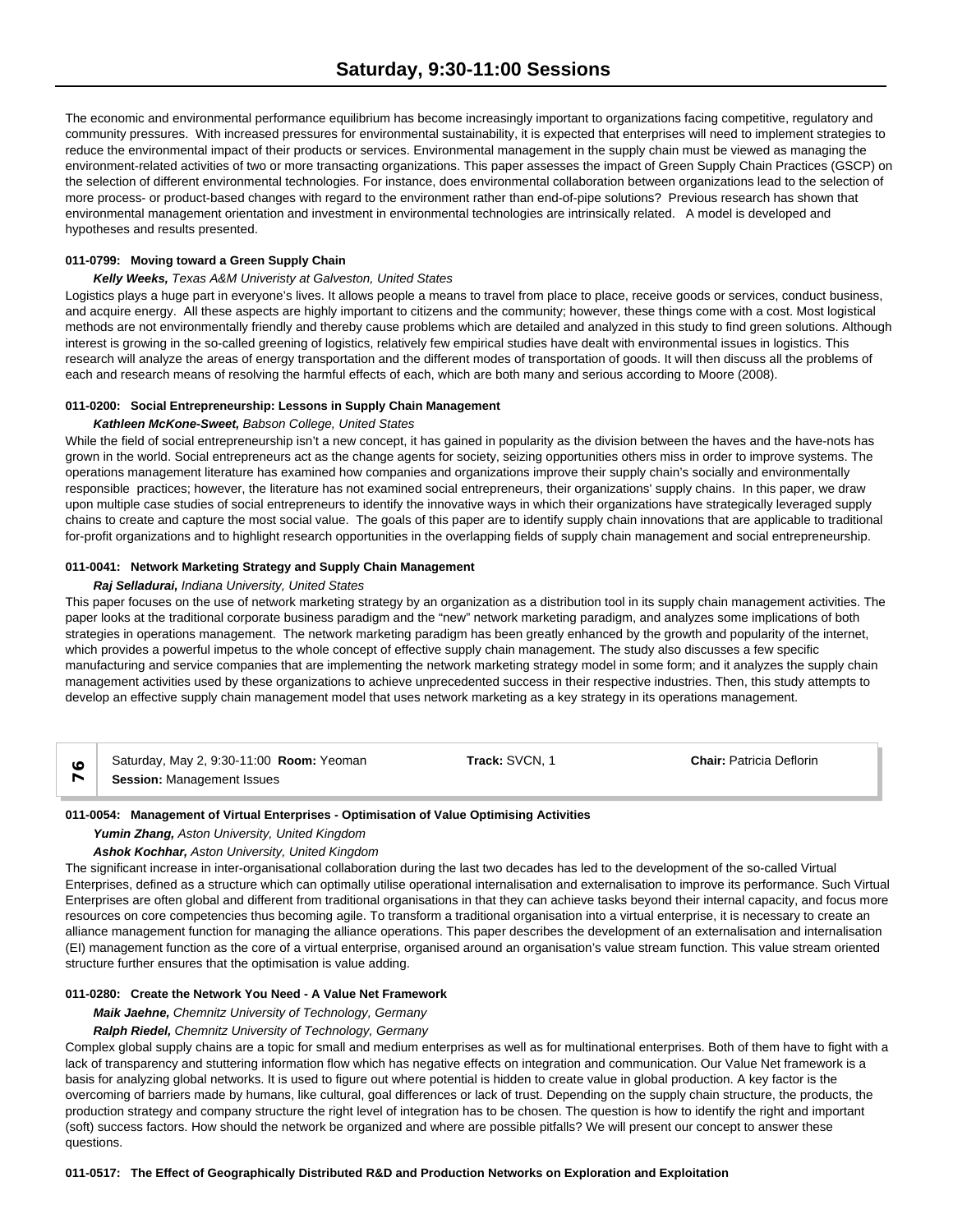*Patricia Deflorin, University of Zurich / Institute of Strategy and Business Economics, Switzerland*

*Maike Scherrer-Rathje, University of St.Gallen / Institute of Technology Management, Switzerland*

*Helmut Dietl, University of Zurich / Institute of Strategy and Business Economics, Switzerland*

In this paper we develop a theoretical framework to identify under which circumstances the lead factory concept is more successful than the more traditional structure of spatial separation in combining exploration and exploitation. Two main structures of the geographically distributed R&D and production network are dominant: spatial separation and parallel structures as encountered in lead factories. Our conceptual research and theoretical analysis result in four major propositions: (1) The lead factory concept increases the acceptance of innovations due to the principle of parallel structures. (2) As the balance of exploration and exploitation increases within the lead factory, the competitive advantage enlarges. (3) The lower the exploration activity within the factories, the larger is the competitive advantage. (4) The competitive advantage of the lead factory concept increases as the knowledge loss avoided by the lead factory decreases.

# **011-0876: Strategy, IT and Dynamic Change in Value and Supply Neworks**

*Ben Clegg, Aston Business School, United Kingdom*

# *Dapo Ajayi, Aston Business School, United Kingdom*

This paper explores the importance of collaboration between different types of organisations within an enterprise. To achieve successful collaboration requires both endogenous and exogenous factors of each organisation to be considered and a shared meta-strategy supported by shared cross-organisational processes and technology. A rolling business plan would periodically review, assess and reposition each organisation within this meta-strategy according to how well they have contributed. We show via case studies produced via an action research based approach that recent technological advances have made organisational structures more agile, organisational infra-structure more connected and the sharing of real-time information an operational reality; we also discuss the challenges, success factors and risks in doing this.

| Saturday, May 2, 9:30-11:00 <b>Room:</b> Scribe | Track: SUST. 9 | <b>Chair:</b> Manpreet Hora |  |
|-------------------------------------------------|----------------|-----------------------------|--|
| <b>Session:</b> Empirical Research 1            |                |                             |  |

### **011-0773: Sustainable Supply Chain Management – An Exploration of Current Practice**

*Simon Croom, university of san diego, United States Saman Barani, UNIVERSITY OF SAN DIEGO, United States Dan Belanger, BUSINESS SCHOOL, UNIVERSITY OF SAN DIEGO, United States Tim Lyons, UNIVERSITY OF SAN DIEGO, United States*

# *Jaime Murakami, UNIVERSITY OF SAN DIEGO, United States*

In this paper we set out to examine how concern for environmental impact is being incorporated into the strategic and operational management of supply chains. Our research is an explanatory study intended to provide an overview of practice and inform further research. In an Aberdeen Group report best-in-class companies cited a "desire to be a thought leader for green/sustainability" as the number one pressure driving the green supply chain. A close second and third were the "rising cost of energy/fuel" and to command a "competitive advantage/differentiator," respectively. The significance of sustainability for supply chain practitioners and academics alike led us to conduct a case study research program in Southern California to investigate the characteristics and sophistication of organizations' current approaches to adoption of sustainability aims. We developed a business sustainability evolution model and in this presentation report on the case findings, methodology and analysis of our study.

# **011-0707: Agility in Reverse Supply Chains: Evidence from Product Recalls in the Toy Industry**

### *Hari Bapuji, University of Manitoba, Canada*

# *Manpreet Hora, Georgia Institute of Technology, United States*

The recent years have witnessed an increase in the recalls of consumer products. Prior research on product recalls shows that customers, markets and regulators react strongly and negatively to product recalls. Thus, to counter such negative reactions, firms need to have effective recovery programs to minimize the impact of product recalls. However, very little research exists on how firms differ in the way they manage product recalls in the reverse supply chain. In this study, we test the firm and recall characteristics that influence the agility in product recalls. Examining over 500 product recalls over a twenty year period (1988-2007) in the U.S. toy industry, we find that the agility in product recalls is associated with supply chain entity announcing the recall (manufacturer, distributor, and customer) at the firm level, the scope of the recall (large vs. small), and the remedy to the recall (repair, replace or refund).

#### **011-0539: Environmental Violations and Firm Reputation: New Evidence**

*Marie Dutordoir, Rotterdam School of Management, Netherlands*

*Joao Quariguasi, Bradford School of Management, United Kingdom*

### *Min Uh Cha, Rotterdam School of Management, Netherlands*

We examine the reputational costs imposed on firms that violate environmental regulations. Previous research indicates large reputational damages for false advertising, product recalls, and financial misrepresentation. Karpoff et al. (2005), however, find that reputational penalties are small for firms committing environmental violations over the period 1980-2000. Our paper provides two contributions. First, using a sample of 41 environmental violations announced between 2000 and 2007, we demonstrate that the loss in stock market values upon the announcements (-0.61% on average) is about six times larger than the loss caused by the actual legal penalties (-0.11% on average). The difference with the results of Karpoff et al. (2005) might be driven by an increase in environmental awareness over recent years, causing a larger reputational loss for firms harming the environment. Second, we show that the reputational losses are larger for companies whose value largely depends on intangible assets such as brand value.

# **011-0047: Influence of Risk on the Relationship between Handling Product Returns and Customer Loyalty: An Empirical Analysis** *Ramakrishnan Ramanathan, Nottingham University Business School, United Kingdom*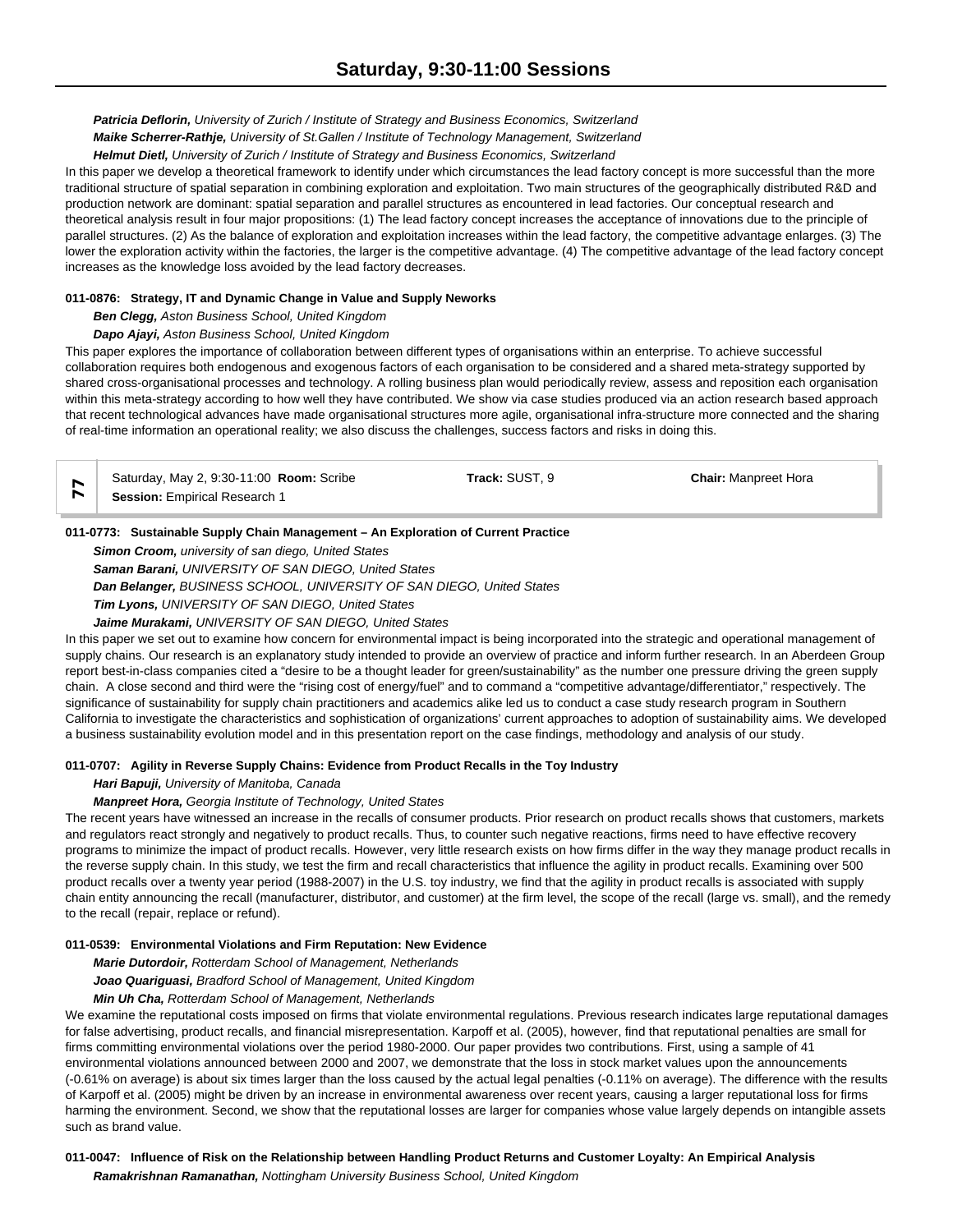Ability of an organization to attract and retain customers is vital to its success. A number of factors contribute to the positive experience of customers–-convenience, availability, delivery, returns policy, etc. Some of these factors are based on efficient performance of companies in managing product returns, and in fact these factors are more important in the e-commerce context since e-commerce typically experiences higher levels of product return compared to traditional retailing. Using data from online customer ratings, we explore how the relationships between performance of companies in handling product returns and customer loyalty are affected by risk characteristics of products. Our results show that handling product returns plays an important role in shaping customer loyalty for low-risk products and also for high-risk products but not for products that exhibits medium levels of risk. These results have implications for website managers and development of reverse-logistics channels in the internet supply chains.

### **011-0825: Transformation for Global Compression -- Quality Over Quantity**

### *Robert Hall, Indiana University (emeritus), United States*

Operations in the near future must consider four related global problems at once: excessive resource consumption, shortages of energy and materials, environmental sustainability, and rejection of the system by those who feel cheated or displaced by it. Much has been written about each of these problems. Our biggest challenge is transforming ourselves to meet them. Arbitrarily quantifying this challenge suggests its magnitude: Improve industrial society quality of life; extend it to everyone globally while using less than half the energy and less than half the virgin raw materials of today, while reducing toxic releases nearly to zero. Lean operations, eliminating waste as a customer might see it, conserves resources, but that is only a start. To dig deeper, do a mass-energy balance around a large system boundary, and over a complete product or service life cycle; then look for the big material and energy losses and the big opportunities. Doing this begins to generate ideas for a different business model, usually one with reverse logistics. On top of this, look qualitatively at the effects of processes on the external environment; what is now often called green chemistry. But to do all this, many more people have to become proficient seeing and solving problems daily. So our biggest challenge is not operational techniques, but our instincts and our systems of business. For 500 years they have developed to promote expansion, so that in Compression, even our assumptions of economic efficiency need revision to minimize use of resources - not merely making substitutions among them.

Saturday, May 2, 9:30-11:00 **Room:** Knave **Track:** HLTH, 5 **Chair:** David D Dobrzykowski  $\infty$  Saturday, May 2, 9:30-11:00 **Room:**<br> **Session:** Healthcare Supply Chains I

### **011-0251: Healthcare Supply Chain and IS Strategies for Improved Outcomes**

*Mark Vonderembse, University of Toledo, United States*

### *David Dobrzykowski, University of Toledo, United States*

Rising costs and concerns over quality have increased attention on the potential gains that can be realized by developing and implementing healthcare supply chain and Information Systems (IS) strategies. However, the development and implementation of such strategies in healthcare has lagged behind other sectors. This study explores some of the unique characteristics of the healthcare industry, specifically the complexity of service delivery, and proposes a theoretically grounded research model positing supply chain and IS strategies that can be implemented to create high quality, cost efficient care delivery to patients. In doing so, two theories (complexity theory and value co-creation theory) provide support for a four stage causal model proposing relationships between; (1) operational complexity, (2) supply chain and IS strategies, (3) supply chain practices, and finally (4) quality and cost outcomes.

### **011-0703: Understanding Hospital Supply Chain Performance Drivers**

### *Vicki Smith-Daniels, Arizona State University, United States*

Supply expenditures are consuming an increasing larger percentage of a hospital's operating expenses. In 2007, patient care supply expenses averaged 21.3% of a hospital's adjusted operating expenses. This presentation describes a hospital supply chain industry-university research partnership that identifies the operational, organizational, and supply chain performance drivers of hospital and departmental supply expenses. Given the lack of industry standards, this research developed new supply chain measures using empirical measurement methodologies and qualitative research methods. This presentation concludes with a discussion of the initial data collection process and the challenges and opportunities of advancing a large-scale supply chain research program in the health care industry

#### **011-0820: Collaborative Relationships in a Healthcare Network**

*Adriane de Queiroz, UNIMED Campo Grande, Brazil*

### *Luis Henrique Pereira, FGV-EAESP, Brazil*

From seminal studies on the competitiveness based on core competence (Bowen, 1994; Stalk, Evans and Schulman, 1992; Prahalad and Hamel, 1990) it is possible to exploit the issue of structuring networks with focus on cooperation. The theme of structuring supply networks, in the light of cooperation between enterprises, has the assumption that a network of companies will have more chances to take a competitive positioning within a new business environment, given the complex and fast changes. This paper presents a study of collaborative relationships in a healthcare network. The case of Unimed Brazil - the largest cooperative experience in healthcare across the world and also the largest network of healthcare in Brazil- is explored.

#### **011-0625: Supply Chains for Living Products: The RegenMed Business Models**

*Petri Lehenkari, University of Oulu Medical School, Finland Katrina Nordstrom, Helsinki University of Technology, Finland Marko Närhi, Helsinki University of Technology, Finland Timo Ruuska, University of Oulu, Finland Ari Vepsäläinen, Helsinki School of Economics, Finland*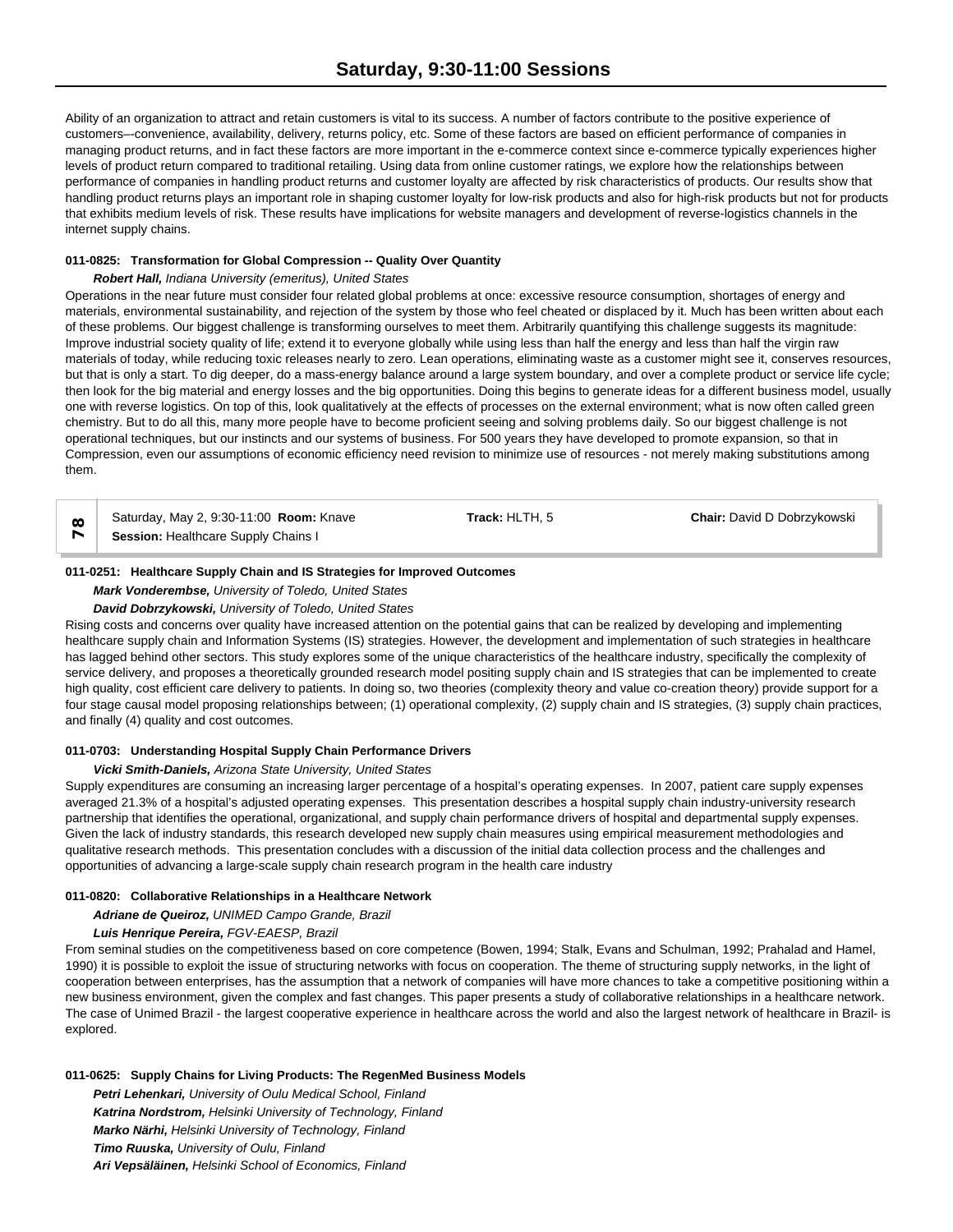Tissue engineering (TE) creates living products which require viable supply chains with novel effects on production, marketing, distribution, quality management, regulation and profitability. Cells produced under aseptic conditions must maintain viability through various stages of differentiation, regeneration of tissue and restoring of cellular or organ functions. We analyze some business models of the first generation of regenerative medicine (RegenMed 1.0), such as Carticel® and Dermagraft®. A more recent business model creates value by commercializing mesenchymal stem cells (Prochymal®), typifying the emerging RegenMed 2.0 era. We specify a framework for classifying and evaluating the capabilities and hurdles of the viable supply chains for living products, and illustrate plausible RegenMed business models such as commercial production of bone marrow transplant, umbilical chord blood and products based on mesenchymal stem cells. Finding the success factors of simple TE product offerings indicates the direction of truly formative years for RegenMed services.

| Saturday, May 2, 9:30-11:00 Room: EC-D1 | Track: EMPR. 6 | <b>Chair: Shaohan Cai</b> |
|-----------------------------------------|----------------|---------------------------|
| <b>Session: Sourcing</b>                |                |                           |

# **011-0052: Inventory Velocity in Canadian Breakfast Cereal Supply Chains**

*Meagan Boileau, Queens University, Canada*

### *Michael Armstrong, Brock University, Canada*

We describe a field study of the operational performance of breakfast cereal supply chains in Canada. The primary performance measure is product age: i.e., the total amount of time the product takes to reach consumers through retail stores after leaving the manufacturers' production lines. Lower ages indicate that a supply chain has a higher inventory turnover or inventory velocity. The study analyzed the ages of 1666 boxes of breakfast cereal produced by 3 manufacturers that were sampled from 6 major retail chains operating in Canada. The results showed some significant differences in inventory velocities amongst the firms, particularly for the manufacturers. The study did not find much evidence of retailers and manufacturers coordinating their joint replenishment processes.

### **011-0154: The Sourcing Hub and Upstream Sourcing Networks**

### *Anupam Agrawal, University of Illinois at Urbana Champaign, United States*

We explore how firms can manage their sourcing better by developing relationships not only with their suppliers but also with their suppliers' suppliers. Building on our four-year empirical investigation in the auto industry, we propose the concept of the Sourcing Hub, a collaborative center involving the firm, its suppliers and raw material suppliers, as the principal alignment mechanism for managing value in upstream sourcing. We model non-cooperative and cooperative sourcing hub scenarios, anchoring to our empirical work, and examine the resulting profits along the supply chain. Overall, our results show that active management of upstream sourcing can add value to supply chains.

# **011-0499: Response to Supply Chain Uncertainties: An Empirical Investigation for Developing a New Framework**

### *Mahesh M V, IIM Bangalore, India*

Literature and themes related to Risk issues in operations management are underdeveloped areas. Supply chain processes encounter several kinds of uncertainties. These can be broadly classified as supply related, demand related and context related. The specific response decision adopted by firms may depend on several factors including the perception of the uncertainty, the risk attitude of the firm, the existing supply chain structure of the firm, the relationship of the firm with its vendors and customers, etc. A new framework is developed based on the prospect theory understanding of how decision makers set risk attitude, the generic ways of responding to uncertainty, the behavioral issues in supply chain management, the value of flexibility and the internal and external orientation of organizational action as response to uncertainty. Relevant literature is discussed and a set of propositions developed. The paper further tests the propositions by a mix of methods.

### **011-0982: Trust, Information Integration, and Coordination Costs: An Integrative Model**

#### *Shaohan Cai, Carleton University, Canada*

Based on the results derived from an empirical study of 398 Chinese companies, we examine the relationships among trust, information integration, and supply chain outcomes. Specifically, we study the effects of two types of trust, namely goodwill trust and competence trust, on two components of information integration, such as information sharing and joint action. Goodwill trust is found significantly and positively related to information sharing, but not to joint action. Competence trust is found to have positive effects on both information sharing and joint action. We further examine the relationship between two elements of information integration on coordination costs and supplier performance. Our analysis reveals that information sharing has negative impact on coordination costs, while joint action has positive effects on the cost. Both information sharing and joint planning are found to have a significant, positive impact on supplier performance.

|          | Saturday, May 2, 9:30-11:00 Room: EC-B | Track: PITM, 4 | <b>Chair: Paulo Gomes</b> |  |
|----------|----------------------------------------|----------------|---------------------------|--|
| $\infty$ | <b>Session: Practices for Success</b>  |                |                           |  |

# **011-0266: Total Quality Management as Competitive Advantage: An Empirical Analysis of Quality and Innovation Outcomes** *Paulo Gomes, Universidade Nova Lisboa, Portugal*

*Graça Silva, Universidade Nova de Lisboa, Portugal*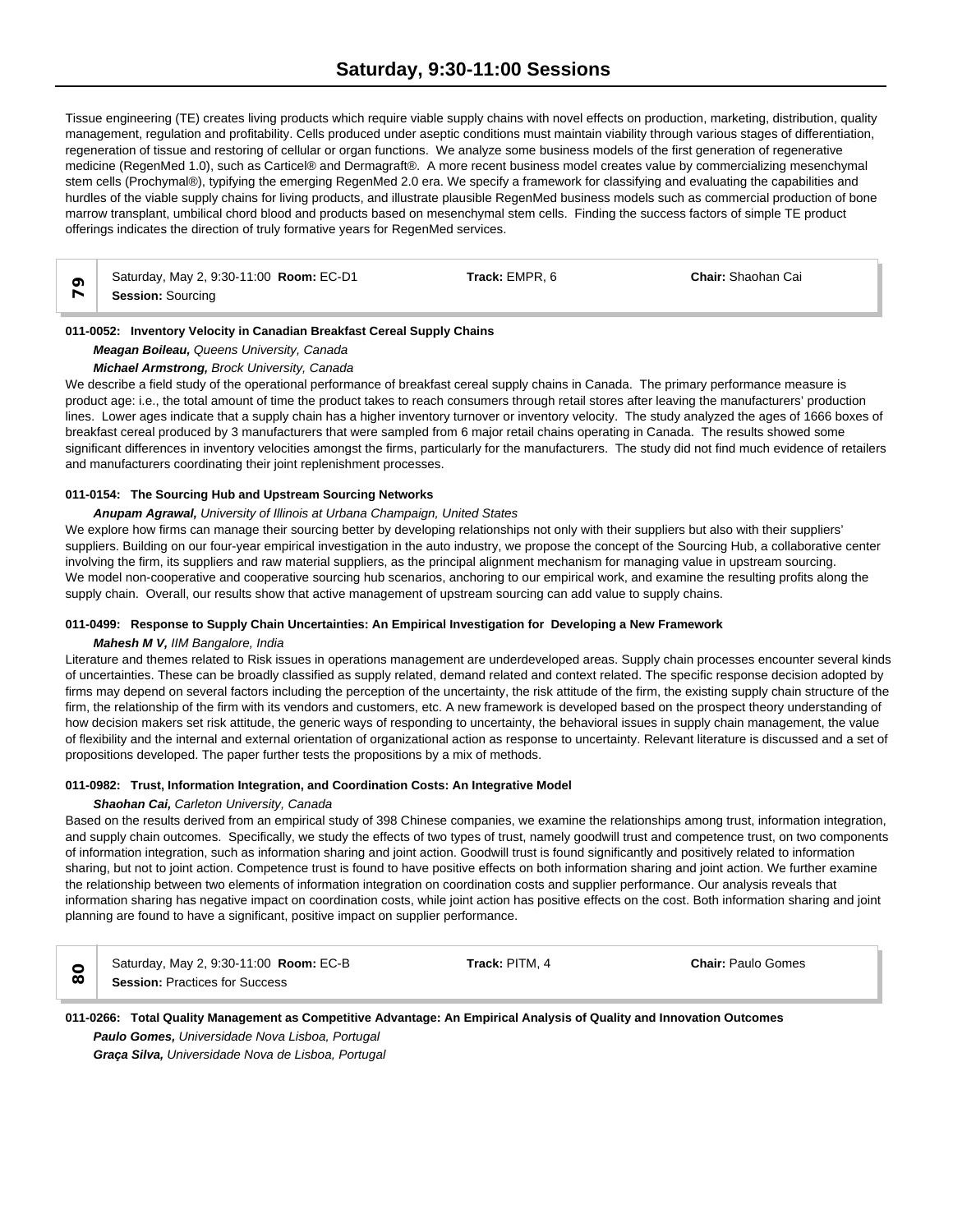We examine the effect of TQM and innovation capabilities on a firm's competitive advantage and performance. Competitive advantage is assessed in terms of product differentiation through quality or innovation. We distinguish three types of TQM capabilities: organizational, related to leadership and HR, process capabilities related to continuous improvement, and product capabilities related to product design. Data were collected from 224 senior executives. PLS was applied to evaluate the relationships under examination. Results show significant relationships between product design tools and product innovation, TQM supportive and product quality. Innovation capability mediates the effect of innovation orientation on product innovation. Differentiation through product quality is associated with positive strategic performance, while differentiation through innovation is positively associated with both strategic and economic performance. By considering multiple dimensions of TQM capabilities we gain a better understanding of the impact of TQM on quality and innovation.

# **011-0320: Antecedents and Consequences of Popular New Product Development Practices and Software Tools: An Exploratory Study**

*Gregory Heim, Texas A&M University, United States Debasish Mallick, University of St. Thomas, United States David Peng, Texas A&M University, United States*

This paper empirically examines antecedents and consequences of development practices and software tools used by new product development (NPD) teams. Many development practices and software tools enable activities of new product development teams, yet little empirical evidence sheds light on the development tasks and operational contexts surrounding their adoption and use. Nor does research identify how practices or tools relate to project performance. We examine nine popular development practices and software tools using data collected from a cross-sectional international study sample of new product development projects. We first examine how practice and tool adoption and extent of use are associated with project characteristics and organizational IT infrastructure. We then examine whether their extent of use is associated with project performance. The paper contributes by providing guidance to researchers and managers regarding the conditions under which these popular development practices and software tools support new product development performance.

# **011-0606: Innovation Management Practices in Small and Medium Enterprises (SMEs)**

*Adegoke Oke, Arizona State University, United States*

*Andrew Myers, AJM Associates, United Kingdom*

*Fred Walumbwa, Arizona State University, United States*

*Christopher Penney, Arizona State University, United States*

With the global economy in serious turmoil, how to stimulate economies and create jobs is the top priority of global leaders. In the recent 2008 US general election, the economy was a top priority and was regarded as issue number one. SMEs have been long recognized as the engine that drives economies. Also, differentiating through innovation is seen as a key strategic weapon for survival by such firms. While there is an abundance of studies on how large firms undertake innovation, there is a need for such studies on small firms. Thus, the objective of this study was to investigate the innovative practices of small firms. Our survey research reveals that implementing new product or innovation strategy and human resource policies that foster innovative culture are significantly related to innovation performance. Innovation performance also mediates the relationship between innovation management practices and business turnover growth in small firms.

Saturday, May 2, 9:30-11:00 **Room:** EC-C **Track:** EDUC, 5 **Chair:** Anna Carvalho **Session:** Improving Decision Making

# **011-0185: Abilities and Competences in Leadership: Concepts and Discussions**

*Rita de Cássia Fucci-Amato, Federal University of ABC (UFABC), Brazil*

*João Neto, University of São Paulo (USP), Brazil*

The aim of this paper is to analyse and discuss some essential abilities related to the practice of leadership in organizations and formal or informal work groups. Firstly, it presents some definitions concerning the theoretical concepts of abilities and competences; then, some essential abilities are presented and applied to the leadership role, in reference to the human resources and operations management. The paper is based on a multidisciplinary literature review, involving the areas of knowledge of business management, industrial engineering, and pedagogy.

# **011-0204: Integrating Behavioral and Social Psychology Concepts into the Operations Management Course**

*Janelle Heineke, Boston University/School of Management, United States*

*Cheryl Druehl, George Mason University/College of Business, United States*

*Joel Goldhar, Illinois Institute of Technology/Stuart School of Business Administration, United States*

Mathematical models have become an increasing part of OM courses to the point where we no longer teach the fundamental concepts of Behavioral Science that Operations Managers need to know to be effective. Adding an integrated emphasis on human behavior to OM course content will create a better, and necessary, balance between models describing what should happen and the understanding of human behavior required to achieve results. Many of our quantitative models take behavior into account in overly simplistic ways, resulting in a disappointing mismatch between analytical expectations and actual results. Our labor intensive service economy also requires Operations Managers to manage and control the behavior of customers as they engage in "co-production." Our presentation will offer an overview of useful behavioral concepts and one example of a course that integrates behavioral factors with quantitative analysis.

# **011-0782: Activity-based Learning Experiences in Quantitative Research Methodology for Young Scholars - Course Design and Effectiveness**

*Martin Stößlein, University of Dayton / Department of MIS, OM & Decision Sciences, United States*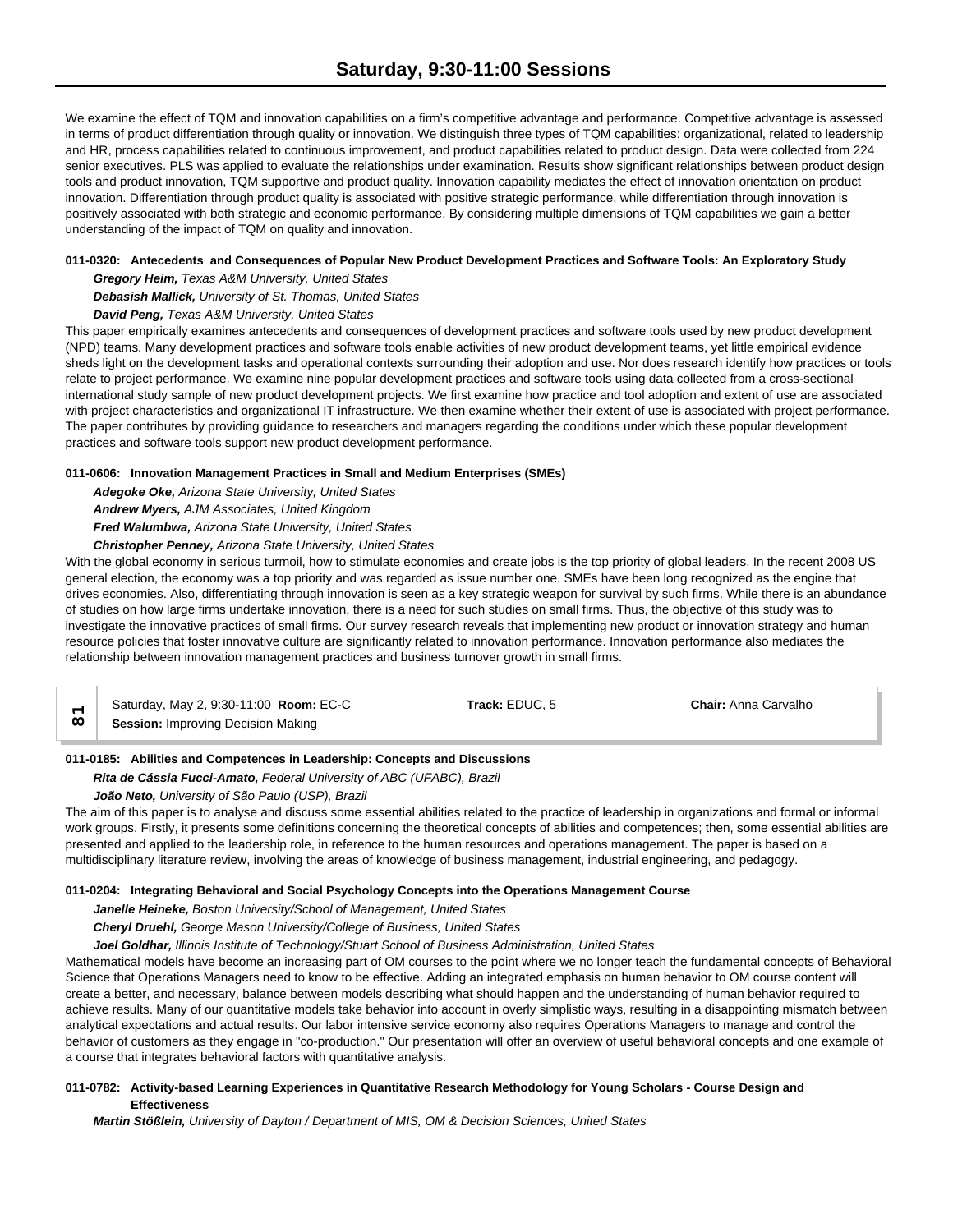The paper investigates the reaction of PhD students and junior faculty to a six-month course in Survey Research Methodology (in supply chain management and entrepreneurship)that used active learning experiences. Noteworthy is that the course was tailored to an audience with variable previous knowledge, interests, available time, cultural backgrounds, research and writing skills. Thus a major challenge was presenting an intimidating quantitative course while bridging variation in learner backgrounds. We present the course design and its effectiveness. Empirical evidence indicates that an active learning approach is more successful than a traditional technique-based course and exam format. We analyzed learning preferences, knowledge and skills acquired, and degree of satisfaction - before, during, and after the course. Although the efforts of tailoring the course to a heterogeneous group are substantial, the benefits outweighed this. Each participant was not only engaged in complicated statistical methods, but also developed life-long empirical research skills.

# **011-0568: Improving Operations Management and Quantitative Analysis Techniques with Microsoft Excel® Skills Assessment Instrument** *James Gilbert, Rollins College, United States*

Microsoft Excel® is used in many core operations management courses to develop student skills in forecasting, capacity planning, inventory management, waiting-line models, and other topics. Today, the possession of fundamental keystroke-level Excel skills is a pre-requisite for achieving classroom success in operational planning and analysis. The purpose here is to understand the level of fundamental Excel skills possessed by matriculating students using survey inquiry resulting in a picture of the proficiency level of the moment. Fundamental Excel skills are defined as the minimum task-level spreadsheet keystrokes for productive and efficient classroom performance in a graduate business program. The objective is to move from anecdotal to quantitative evidence on the Excel skill sets of entering students. Armed with in-depth knowledge of student Excel the faculty may develop skills training sessions and support tutorials leading to Excel mastery and better performance in both core and advanced courses.

Saturday, May 2, 9:30-11:00 **Room:** Gallery **Track:** DSPT, 5 **Chair:** Sanjay Kumar **Saturday, May 2, 9:30-11:00 Room:** Gallery<br> **Session:** Risk Identification and Operational Planning for Supply Chain Disruptions

### **011-0542: Strategies to Mitigate Supply Chain Disruptions**

*Virginia Machado, Faculdade de Ciências e Tecnologia da Universidade Nova de Lisboa, Portugal Susana Azevedo, University of Beira Interior, Portugal*

*Ana Barroso, Faculdade de Ciências e Tecnologia da Universidade Nova de Lisboa, Portugal*

*Alexandra Tenera, Faculdade de Ciências e Tecnologia da Universidade Nova de Lisboa, Portugal*

*Virgilio Machado, Faculdade de Ciências e Tecnologia da Universidade Nova de Lisboa, Portugal*

As supply chains increase in complexity due to outsourcing, globalization and volatility in environment, the risk of disruptions may increase and variability is beyond a company's control. Being so, companies need to adopt disruption-management practices at strategic, tactical and operational levels. The main objective of this paper is to propose a conceptual model on strategies to mitigate supply chains disruptions under the supply-demand perspective. A literature review on disruption-management practices is presented. Also, a qualitative approach is used to identify some strategies used by actual supply chains to mitigate the disruptions that have occurred. This qualitative approach makes it possible to validate the proposed conceptual model.

### **011-0506: Risk Identification and Assessment in the Supply Chain**

*Wolfgang Kersten, Kühne School of Logistics and Management/Hamburg University of Technology, Germany Mareike Boeger, Kühne School of Logistics and Management/Hamburg University of Technology, Germany Carolin Singer, Kühne School of Logistics and Management/Hamburg University of Technology, Germany*

*Philipp Hohrath, Kühne School of Logistics and Management/Hamburg University of Technology, Germany* In recent years, the importance of a common risk management policy between supply chain partners has increased. As the nature of supply chain risks is different from other risks, further developed risk management instruments are required to avoid disruptions affecting the whole supply chain. In addition, risk management instruments should be chosen carefully according to the specific company and supply chain situation. This paper addresses these aspects of risk management both from the perspective of theory and business practice. First, the results of ten expert interviews are presented, which explore the current practices of supply chain risk management in German companies. Based on these results, the general requirements for risk management instruments in the supply chain context are evaluated. Criteria are defined which influence the selection of a suitable instrument. The paper concentrates on the first steps of the risk management process, i.e. risk identification and assessment.

#### **011-0530: The Development of a Simulation Tool for Supply Chain Risk Assessment**

*Danny Boeykens, Möbius, Belgium*

*Els Pandelaere, Vlerick Leuven Gent Management School, Belgium Jonas Hatem, Möbius, Belgium*

*Erika Vreys, Möbius, Belgium*

*Ann Vereecke, Vlerick Leuven Gent Management School / University of Ghent, Belgium*

Managing risk in the supply chain has never been more challenging. Outsourcing and off-shoring of production to overseas locations has extended supply chains and increased their complexity, thus increasing their risk. The 2008 Marsh report on SC risks highlights that the typical risk manager assesses only 25% of the company's end-to-end SC annually for risk likelihood and impact. This indicates the difficulties companies face in assessing SC risk management. The objective of our research is to identify the major SC risks, to quantify their impact on the P&L account, to formulate possible mitigation strategies and to quantify their bottom-line impact. We have built a simulation tool for mapping the SC and identifying risks. This assessment tool provides insight into the major SC risks and optimal mitigation strategies. The theoretical foundation for the tool, the simulation model, and its application in a chemical company will be presented.

### **011-0771: Models for Analyzing Resilience of Manufacturing Enterprises to Major Disruptions**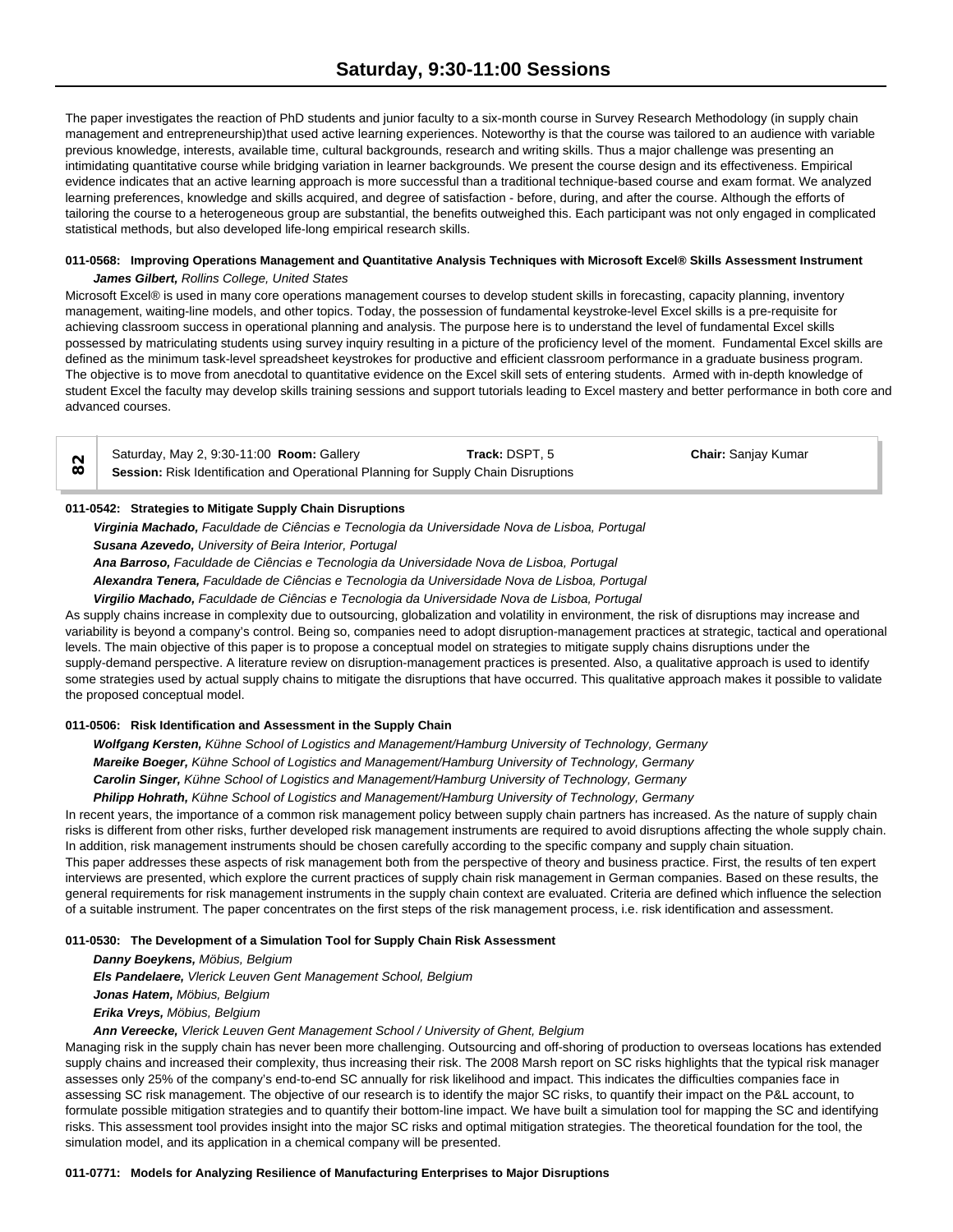# *Yao Hu, University of Kentucky, United States*

*JIngshan Li, University of Kentucky, United States*

*Lawrence Holloway, University of Kentucky, United States*

We consider modeling of manufacturing enterprises as networks which process, store, and transport materials between enterprise nodes in order to feed customer demand. Each node within the network is represented as a dynamic model with associated costs of production and inventory. Examples of disruptions for such an enterprise could be weather events, material shortages, equipment disasters, or labor events. Using the dynamic model, we consider major disruptions within this network. We present analysis methods to evaluate the impact of these disruptions, and develop control strategies that reduce the impact of the disruptions.

|   | Saturday, May 2, 9:30-11:00 <b>Room: EC-A</b>                    | <b>Track:</b> OAG. 1 | <b>Chair: Rafael Menda</b> |  |
|---|------------------------------------------------------------------|----------------------|----------------------------|--|
| ∞ | Session: Forging mutually-beneficial relationships with industry |                      |                            |  |

# **011-0275: A Critique of Collaborative Research Practices in Operations Management**

*Pauline Found, Cardiff Business School, Cardiff University, United Kingdom*

# *Foster Fei, Cardiff Business School, Cardiff University, United Kingdom*

The paper highlights a number of key issues emerging from collaborative research practices in the field of operations management. It is suggested that the choice of research methodology with its impact on researchers and those being researched fundamentally contributes to these key issues. We argue that in order to make research in operations management relevant and meaningful for those in practice, researchers shall consider: (1) letting their research focus emerge through their engagement with research participants; (2) conceptualising their research problem as the problem facing research participants; and (3) viewing their research as a representation of business practices across time, people, and place.

# **011-0604: Be Careful What You Wish For: The Benefits & Pitfalls Learned Through Ten Years of Academic-Industry Collaboration**

*Steven Melnyk, Michigan State University, United States*

# *Laird Burns, Michigan State University, United States*

Education, training and research opportunities with industrial partners are becoming increasingly important to academic institutions. While the benefits of collaborative academic-industry relationships are well known, the pitfalls and hidden efforts necessary to develop and maintain such relationships should not be overlooked. This presentation draws on more than ten years of the presenters' experiences in academic-industry collaborations with three major corporations. The collaborations have resulted in several research projects and numerous management training & education programs. The presentation identifies the keys to developing such relationships as well as the hidden dangers.

# **011-0971: Essentials of Being an Effective Consultant**

*Martin Starr, Rollins College, United States*

*Rafael Menda, Johnson & Johnson Group of Consumer Companies, United States*

# *Sushil Gupta, Florida International University, United States*

One must be a hybrid, i.e., part academic and part practitioner to see all issues from both perspectives. However, there can only be one set of objectives to focus on, and these must be clarified and defined before undertaking the consultancy. Study the biggest possible system and do this with the utmost detail until the situation is so well understood that the problem can be reduced to the right size and specificity of data required. Use teamwork as much as possible including smart insightful people who understand the nature of the problem and who have the strong inferential abilities of Sherlock Holmes. Finally sell the solution by giving it away to those who have the power to implement the results but retain the rights to publish results.

|     | Saturday, May 2, 9:30-11:00 Room: EC-E                                                 | Track: LAPS. 2 | <b>Chair: Aleda Roth</b> |  |
|-----|----------------------------------------------------------------------------------------|----------------|--------------------------|--|
| ω ι | Session: Panel on Public Sector Supply Management - Supply and Quality Risk Mitigation |                |                          |  |

# **011-0801: Panel on Public Sector Supply Management – Supply and Quality Risk Mitigation**

*Aleda Roth, Clemson University, United States*

*Greg Schlegel, VP Business Development, SherTrack LLC, United States*

*Lawrence Fredendall, Clemson University, United States*

Panelists will cover various topics in mitigating supply and quality risks in multiple industries. The session will cover several projects across multiple industries, profiling how supply chain & six sigma teams leverage digital modeling, discrete event simulation, lean/six sigma methods and design of experiments to test hypotheses associated with extremely complex supply environments, to develop supply chain strategies. Other topics include a discussion of research issues on lean operations in the health care and supply chain complexity issues.

| Saturday, May 2, 9:30-11:00 Room: EC-F  | Track: BNCH. 7 | <b>Chair: Fariborz Partovi</b> |
|-----------------------------------------|----------------|--------------------------------|
| Session: Strategic Sourcing/Environment |                |                                |

# **011-0395: Flexible Strategies in Supply Chain Management and Their Relationship with Innovation and Inter-Organizational Learning** *Maria Saenz, MIT-Zaragoza International Logistics Program, Spain Maria Lamban, University of Zaragoza, Spain*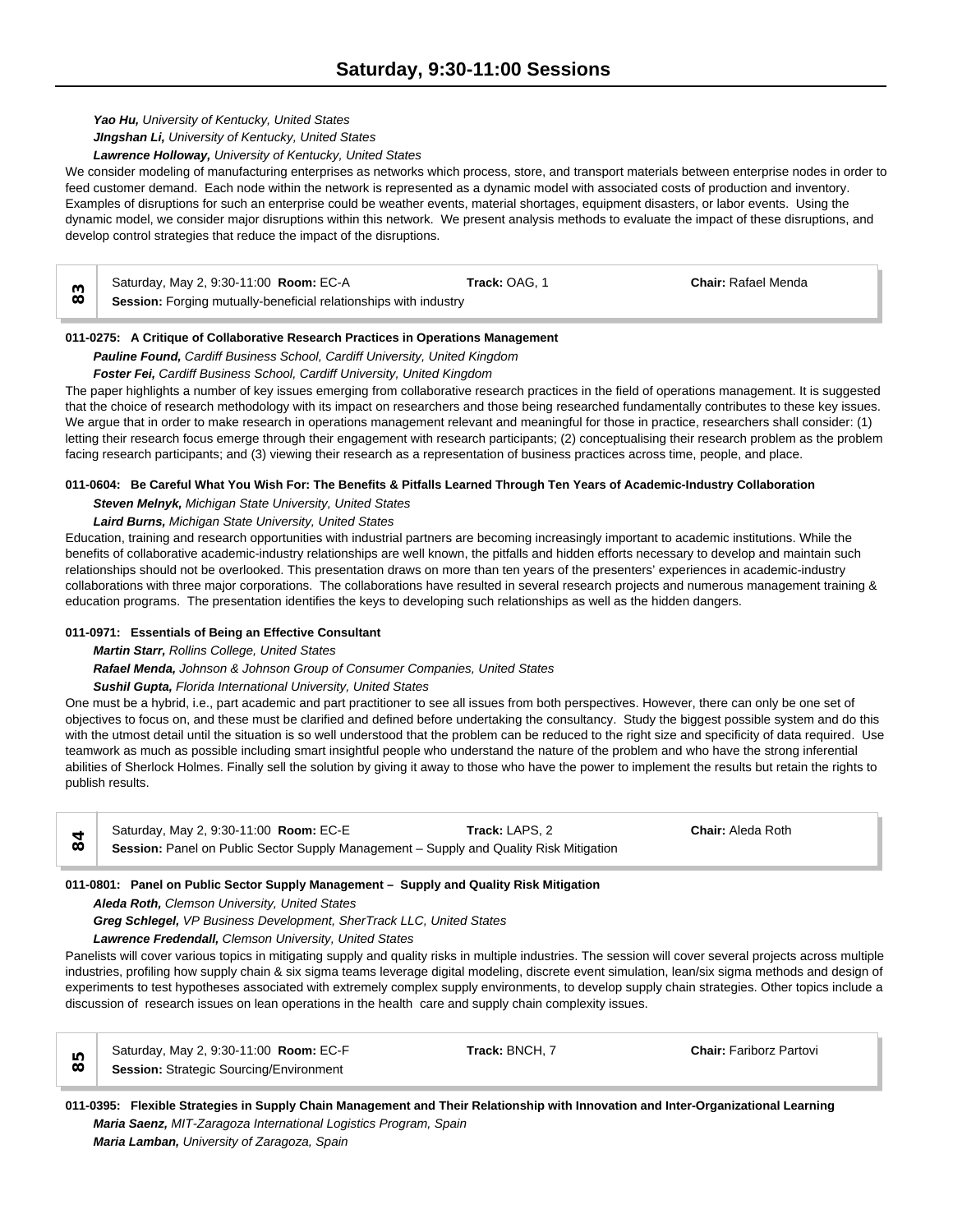The paper strives to approach one of the main drivers in the efficiency of the supply chain within its strategic context. Initially, the conceptual framework that presents the driving features of flexibility is analyzed, when seen from the inter-organizational stand point, for the encouragement of value creation and greater relational integration. Complementary to these actions, a panel of Key Performance Indicators (KPI) is included. An analysis of how the supply chain actors have to jointly learn from an inter-organizational point of view while implementing innovative flexible strategies will also be outlined. The empirical analysis is provided through the execution of a survey about the implementation of these practices in the food and beverage supply chain, from the standpoint of the integration of actions in the buyer-supplier dyad. Finally, the correspondent conclusions and managerial implications will be faced.

# **011-0690: Measuring Supply Chain Carbon Efficiency**

*Anthony Craig, Massachusetts Institute of Technology, United States*

*Yossi Sheffi, Massachusetts Institute of Technology, United States*

*Edgar Blanco, Massachusetts Institute of Technology, United States*

With growing global concern over the effects of climate change, attention to the role of the supply chain in greenhouse gas emissions has increased. This paper proposes to measure the impact of a supply chain through the product's carbon footprint, a popular measure of the greenhouse gas emissions. Several authors suggested the use of Life-Cycle Assessment (LCA), to measure product carbon footprints. LCA provides a quantitative measure of the environmental burdens associated with the product throughout its life cycle. Though LCA is theoretically well-suited for measuring carbon footprints of products, it suffers from several shortcomings in practice when applied to supply chains. These issues are explored and a framework for measuring the carbon efficiency of a supply chain which can be imbedded in product-level carbon labels is presented.

# **011-0870: The Influences of Strategic Sourcing to Business Competency**

*Chung-Yean Chiang, University at Buffalo, SUNY, United States*

*Nallan Suresh, University at Buffalo, SUNY, United States*

# *Canan Kocabasoglu-Hillmer, City University of London, United Kingdom*

Strategic sourcing is widely believed to build benefits in today's environment. The value of the buyer-supplier relationship is examined through the supply chain competency model, which considers firm-level agility, firm-level responsiveness, and firm-level leanness three major competitive factors in the supply chain competition. Strategic sourcing practices, including the use of information sharing and the establishment of close buyer-supplier relationship, have strong impact on firm-level leanness, which further has a positive impact on firm-level finance performance and supply chain performance. However, one unexpected finding revealed is that to build strong buyer-supplier relationships would result in negative impact on firm's responsiveness.

# **011-0897: Perspective to Improve the Research Efficiency of the Wheat Productive Chain in Agro-Industrial Cooperatives using a Dynamic Scorecard Model**

*Roberto Protil, Pontifical Catholic University of Parana, Brazil*

*Amarildo Fernandes, Federal University of Rio de Janeiro, Brazil*

*Alfredo Kugeratski Souza, Pontifical Catholic University of Parana, Brazil*

The scope of this work is to develop an instrument for the evaluation of agricultural research in the productive chain of wheat and its impact on the profitability of agribusiness cooperatives in Brazil. A conceptual model was developed using the Balanced Scorecard (BSC) and System Dynamics methodologies. In the development of the model all processes involved in the agricultural research of the wheat productive chain were initially mapped. Furthermore, a strategic map was developed, explaining the objectives and indicators of the cooperative. Finally, using the method of System Dynamics, Causal and Stock & Flow diagrams were created. The resulting model developed in this work allowed a better understanding of the complex relationships between research and agricultural production, making it easier to analyze the process and the decision of new investments in research on the part of managers and analysts of the agro-industrial cooperative in the study.

| Saturday, May 2, 9:30-11:00 Room: EC-G | <b>Track:</b> MKTG. 5 | Chair: Hui Zhao |  |
|----------------------------------------|-----------------------|-----------------|--|
| <b>Session: Channel Strategies</b>     |                       |                 |  |

# **011-0321: Selecting Distribution Channel Strategies for Nonprofit Organizations**

*Xuan Zhao, Wilfrid Laurier University, Canada*

*Run Niu, Webster University, United States*

*Ignacio Castillo, Wilfrid Laurier University, Canada*

Because of declining government/donor support, among other pressures, many nonprofit organizations have turned (and are turning) to commercial activities to increase revenues. By selling products or services related to its institutional mission using a particular distribution channel strategy, a nonprofit organization might reach more people, including those it might otherwise never reach. In this paper, we consider two channel strategies: an integrated and a decentralized channel. We investigate how a nonprofit organization should select its distribution channel strategy under certain market conditions. We also investigate a nonprofit's channel selection when competing with an integrated fully for-profit channel and with a decentralized fully for-profit channel. Finally, we investigate the pricing strategy and market coverage of the nonprofit organization when using a dual channel strategy.

# **011-0062: Dual Supply Chain using Direct Online Selling to Compete with a Direct Online Seller**

*Byong-Duk Rhee, Whitman School of Management, United States*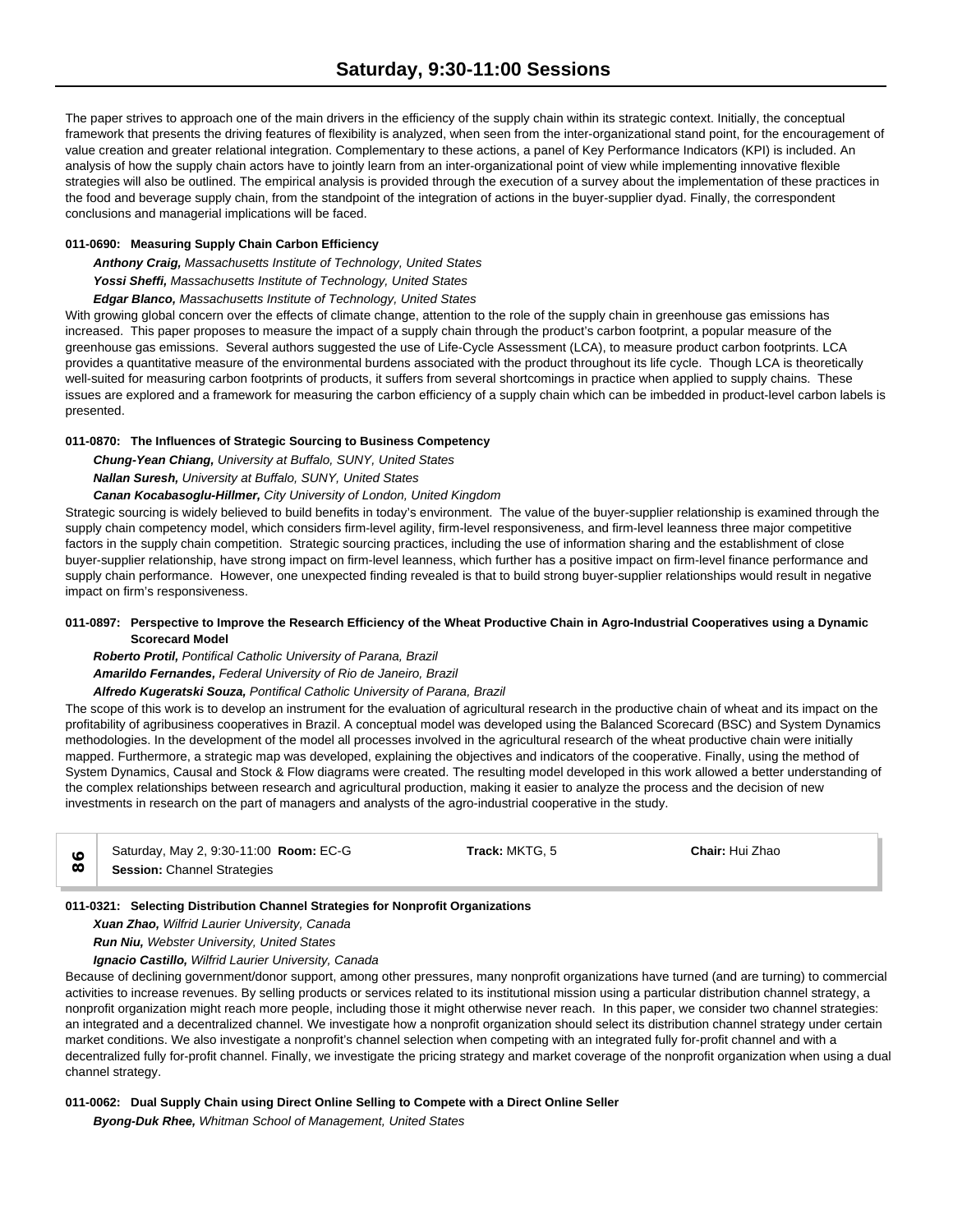The explosion in e-commerce has not only resulted in a proliferation of new direct online vendors, but has also led numerous manufacturers to add direct online selling to their existing retail networks in facing competition from the new online vendors. This paper examines firms' adoption of dual supply chain, that is, the utilization of both their retail networks and direct online sales. We propose a game-theoretic model describing competition between a firm using dual supply chain and a direct online vendor. We show that the additional direct online selling increases the firm's sales but decreases its profit. This study gives supply chain practitioners a warning against the adoption of the dual distribution strategy in a competitive environment.

# **011-0077: The Effect of List Price on Channel Performance in a Revenue-Sharing Contract**

*Xiangpei Hu, Dalian University of Technology, China*

*Yunzeng Wang, University of California, Riverside, United States*

*Jun Ru, The University of Texas at Dallas, United States*

Amazon.com, the leading online retailer, has designed a unique contract called the Advantage Program for managing its business relationship with suppliers. A key parameter in the contract is a list price that a supplier (he) is allowed to choose for his product. Amazon.com (she) then sets the retail price at or below supplier's list price for selling the product to the market, and charges the supplier an amount equal to a pre-specified percentage of the list price on each unit sold. We show that supplier's list price acting as a constraint on retailer's retail price in the contract plays a major role in determining firms' decisions and performance in equilibrium. In particular, without such a constraint, the contract becomes equivalent to a traditional wholesale-price contract. Switching from a wholesale-price contract to the Advantage program, however, Amazon.com can significantly improve her own profitability without hurting her suppliers.

# **011-0343: Clinic Overbooking and Patient Responses: A Game Theoretic Approach**

*Bo Zeng, Purdue University, United States*

*Hui Zhao, Krannert School of Management, Purdue University, United States*

*Mark Lawley, Biomedical Engineering, Purdue University, United States*

Following successful stories in the airline industry, clinics have frequently adopted overbooking to deal with their prevalent patient no-show problem. However, the unique aspect of patient responses and its implications for the effectiveness of overbooking have been largely ignored. In this paper, we take a game theoretic approach to study overbooking with the consideration of patient responses. We find that, indeed, the long waiting time caused by overbooking negatively affects patients' future show-up decisions, causing higher no-show rate in the future. Correspondingly, overbooking may or may not improve clinics' net profit, depending on the patients' characteristics. Further, the effectiveness (or ineffectiveness) of overbooking may be significantly overstated when ignoring the patient responses. Based on the analysis, we propose a selective dynamic overbooking strategy, which can serve as an incentive mechanism to reduce patient no-show and increase the clinic's profit at the same time.

Saturday, May 2, 9:30-11:00 **Room:** EC-H **Track:** QUAL, 5 **Chair:** Gopesh Anand

**Session:** Qualty Systems **87**

# **011-0082: Review, Trends, and Opportunities in the Literature on Six Sigma**

*Marly Carvalho, University of São Paulo, Brazil*

This paper examines the Six Sigma literature in order to understand more deeply this approach. The first step of the research was devoted to searching and reviewing in the ISI Web of Science database. Every article that contained the words "Six Sigma" and "quality" in its title, keywords or abstract was identified, using time span "all years." The data were downloaded and analyzed using the Sitkis software. We identified 165 papers published in 94 different journals, by 250 different authors since 1992.

# **011-0116: Integrated Maintenance Planning and Order Scheduling on the Basis of Condition Monitoring Considering Different Condition Attributes**

# *Andreas Junker, University of Siegen, Germany*

# *Peter Letmathe, University of Siegen, Germany*

Most preventive maintenance strategies minimize the costs of breakdowns and of maintenance activities without taking interdependencies with traditional scheduling problems into account. This contribution investigates opportunities to simultaneously optimize production and maintenance planning by applying the condition-based maintenance strategy with parallel machines and overlapping capabilities. The condition of each machine is measured through different attributes which determine the machine's operating performance. The presented approach considers a time-discrete, deterministic model with no setups. Parallel machines enable output of the same product types with different tasks. It is assumed that maintenance activities consume machine capacity and lead to variable costs. The model is based on the VERA-PRO-Verbundprojekt funded by the German Federal Ministry of Education and Research and aims to install planning systems to optimize machine availability through condition-based maintenance. It allows the exploitation of machine wear considering optimal order assignments to machines which is illustrated by a numerical example.

# **011-0135: The Fragility of Quality Advantage**

*Gopesh Anand, University of Illinois, United States*

*John Gray, Ohio State University, United States*

*Enno Siemsen, University of Minnesota, United States*

Anecdotal evidence suggests that companies often struggle to maintain superior quality management systems. Using audit data from the Food and Drug Administration, we search for evidence that quality management systems deteriorate over time without regular renewals. We also combine this audit data with merger & acquisitions data to test whether a change in the ownership of a plant severely disrupts quality management systems.

**011-0365: Organizational Impact of Quality Certification on Business Services: An Analysis of the SME Hotels**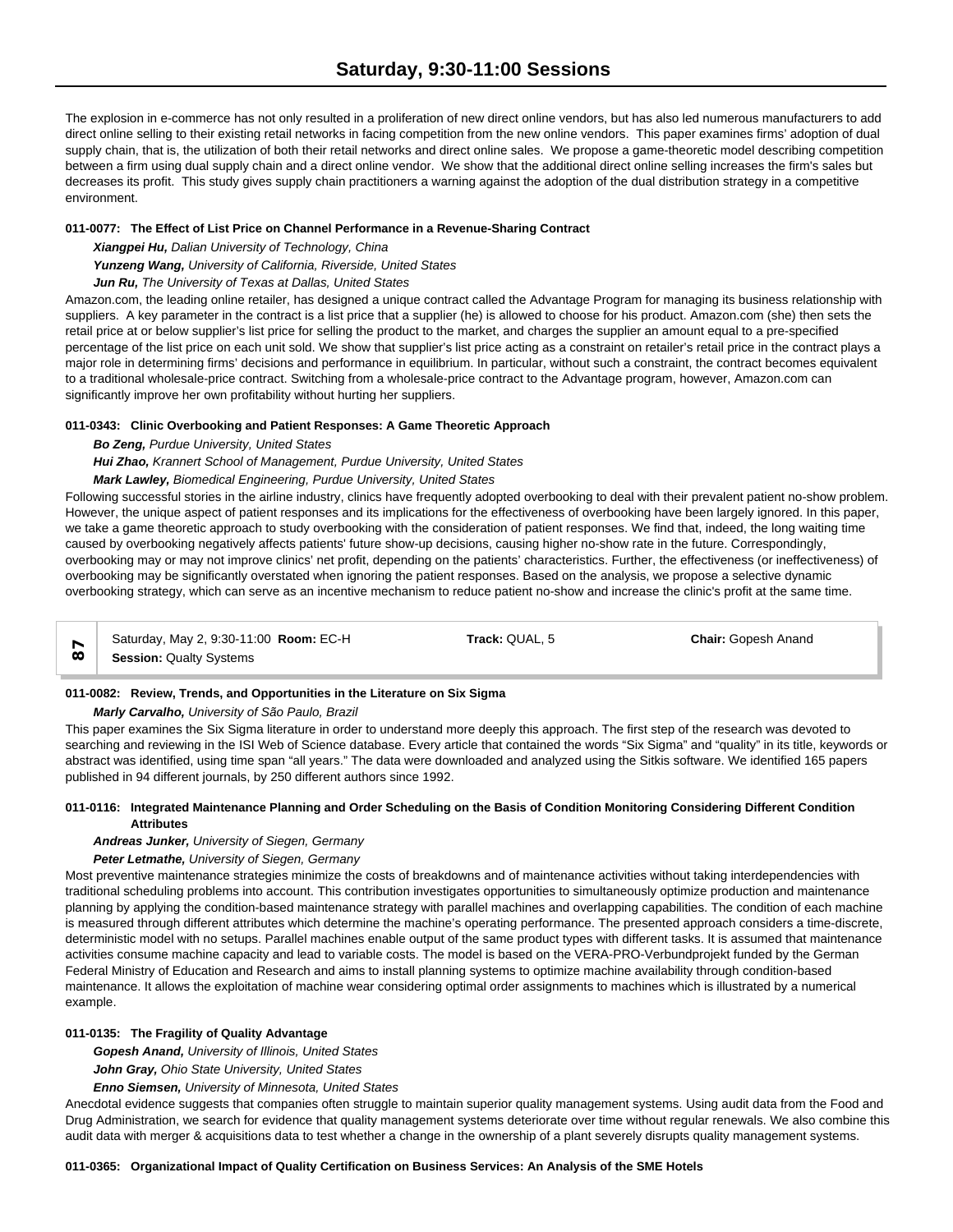*Maria del Mar Alonso-Almeida, UNIVERSIDAD AUTÓNOMA DE MADRID, Spain Jos Miguel Rodriguez-Anton, UNIVERSIDAD AUTONOMA DE MADRID, Spain Lius Rubio-Andrada, UNIVERSIDAD AUTÓNOMA DE MADRID, Spain Soledad Celemin, UNIVERSIDAD AUTONOMA DE MADRID, Spain*

Evidence of the quality contribution to companies for improving them has dramatically increased the demand for the certification of quality systems in all sectors, but particularly in manufacturing. The number of certificated companies in the service sector has been traditionally lower than the number in other sectors. This is mainly because in the service sector, there are higher costs of certification and lack of quality professionals. However, this trend is changing in recent years, caused by the need to improve the internal company efficiency and to maintain a sustainable advantage. Therefore, the purpose of this work is to conduct a rigorous study for a better understanding of the certification process in the service sector and concretely in the tourism business. By doing so, the following issues of hotel SMEs firms are analysed: their certification in national or international standards, and identification of their performance and their decision making process.

### **011-0424: Implementation of Quality Exploitation versus Quality Exploration: Institutional or Rational?**

### *Dongli Zhang, Fordham University, United States*

*Kevin Linderman, University of Minnesota, United States*

*Roger Schroeder, University of Minnesota, United States*

This paper investigates the theoretical motivation for the adoption and implementation of two aspects of quality management: quality exploitation (QEI) and quality exploration (QER). Two theoretical views are identified and empirically tested: the institutional view and the rational view. Institutional perspectives generally emphasize the role of social factors rather than economic or efficiency factors in driving organizational actions. The rational view suggests that goals and objectives may be a motivational factor that influences the organization's implementation of QEI or QER. Based on the different aims of QEI and QER, their implementation might be driven by different goals of an organization. The results show that institutional factors have more explanation power than rational goals on the implementation of QEI and QER.

|          | Saturday, May 2, 9:30-11:00 Room: EC-I      | Track: SRCG. 5 | <b>Chair: Daesik Hur</b> |
|----------|---------------------------------------------|----------------|--------------------------|
| $\infty$ | <b>Session:</b> Current and Emerging Trends |                |                          |

### **011-0493: Does One Size Fit All? An Exploratory Case Study of Differentiated Supplier Development Programs**

*Daesik Hur, School of Buiness, Yonsei University, Korea, Republic of (South Korea)*

*Joonhyuk Bok, School of Business, Yonsei University, Korea, Republic of (South Korea)*

*Jongchedul Choi, School of Business, Yonsei University, Korea, Republic of (South Korea)*

As more and more noncore operations have been outsourced to outside suppliers, it becomes critical for the manufacturing firm to utilize suppliers' resources and capabilities for their competitive success. Supplier development is defined as the buying firm's various efforts to improve supplier performance and capabilities and to maintain a network of competent suppliers. Among various supplier development efforts, buying firm's direct involvement has proven to be most effective. Extant research, however, has dealt with relatively limited types of direct involvement programs. This study aims to develop an integrated and comprehensive framework of direct involvement supplier development programs (DISDP). Grounded upon the resource based view and the knowledge based view, we conducted a multiple-case study of Asian manufacturers that are well known for their comprehensive supplier development programs. Within and between case analyses are conducted and theoretical propositions are generated.

# **011-0977: The Financial Crisis Impact on Global Sourcing**

*Jan Ola Strandhagen, SINTEF, Norway*

*Heidi Dreyer, NTNU, Norway*

*Marco Busi, Carismart, United Kingdom*

The ongoing financial crisis is believed by leading economists to have the largest impact on the global economy in the period after the Second World War. Employees loose their jobs in many types of companies and business is slowing down. An immediate impact on logistics is the unwillingness to take the risks of large stocks and quantities in the retail part of value chains. What will this lead to? Immediately we see lower quantities and volumes, increase of transportation costs, longer lead times and decreased delivery performance. What about the trend of global sourcing and the constant seek of finding low cost areas for manufacturing of parts and products? This paper will present the latest statistics and elaborate of possible shifts in trends and solution to meet the crisis. Examples from electronics, car manufacturing and pharmaceutical industry will be used as basis for this reflection paper.

#### **011-0518: Global Services Outsourcing: Critical Aspects and Future Directions**

*Martina Gerbl, University of Ulster, United Kingdom*

*Ronan McIvor, University of Ulster, United Kingdom Paul Humphreys, University of Ulster, United Kingdom*

Services outsourcing has gained increasing importance in today's global economy. Traditionally, operations literature has focused on manufacturing outsourcing. Services outsourcing has become increasingly complex and contrasts with manufacturing. This paper highlights the importance of operations management to the rapidly developing area of services outsourcing, and identifies important research areas for operations management scholars. Research is lacking in service design principles and outsourcing. Many service classification frameworks cannot fully explain global services outsourcing. Research is required to develop frameworks that consider the motives for location choice in services outsourcing, which will involve identifying the key influencing factors on offshore-nearshore-domestic services outsourcing arrangements. A further important area is the theories employed to understand global outsourcing. It is argued that theories from economics, strategy, and organizational behavior should be linked with operations management concepts such as business improvement, service design, location choice, and operations strategy to better explain outsourcing.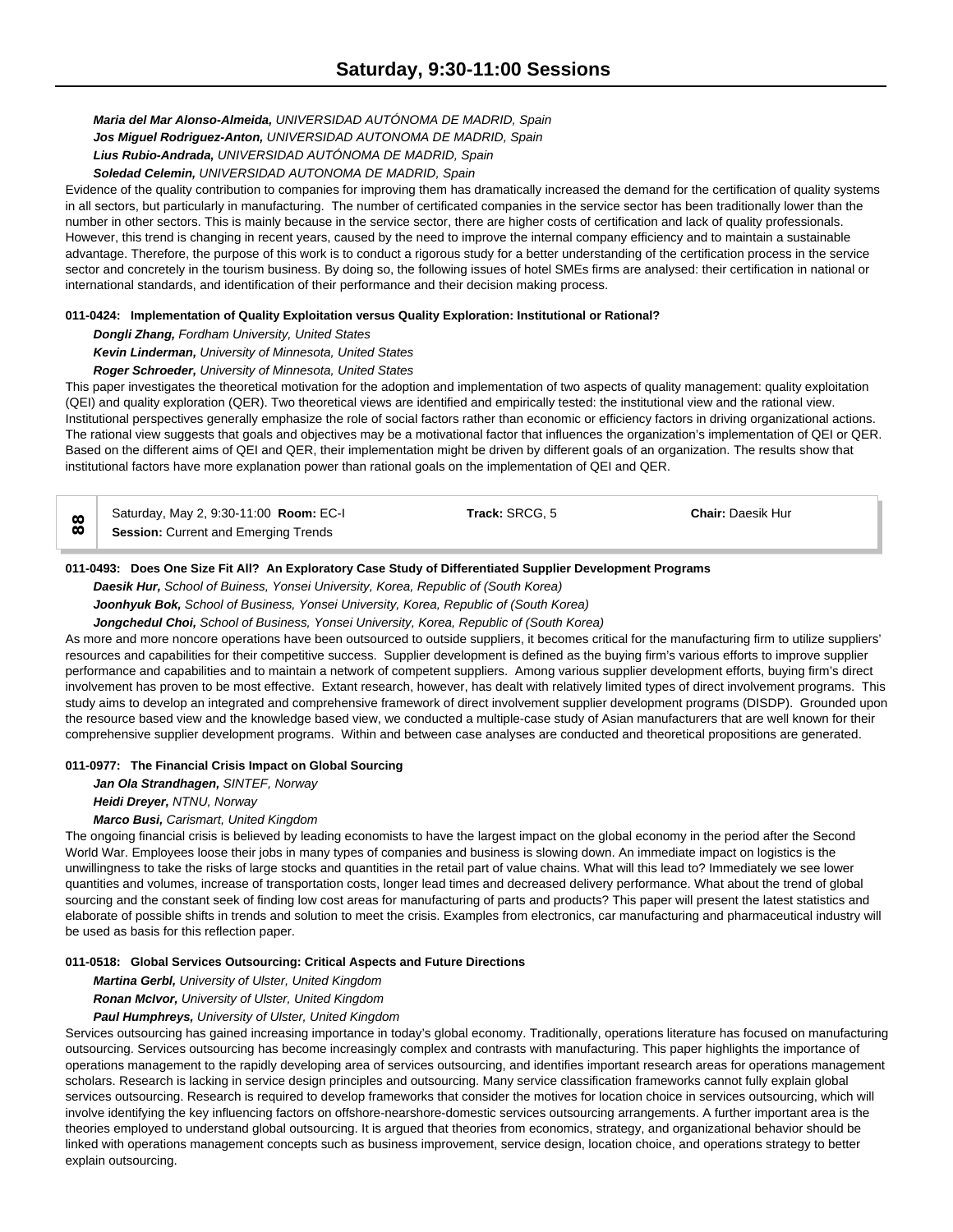$\infty$  Salurday, May 2, 9.30-11.00 **Room:**<br> **89** Session: Complex Adaptive Systems

**011-0157: A Multi-Agent Simulation (MAS) of the Pharmaceutical Supply Chain (PSC)**

*Gaurav Jetly, North Carolina State University, United Kingdom*

*Christian Rossetti, North Carolina State University, United States*

# *Robert Handfield, North Carolina State University, United States*

An MAS of the PSC was created based on a previous case study, COMPUSTAT, and FDA data. The model is initialized based on 1982 financial data with 30 manufacturers, 60 suppliers, and 60 distributors. Three types of drugs--blockbuster, average, and low-- with a seven year log-normal product life cycle are released by manufacturers based on a random function normed to FDA and Congressional Budget Office data. Each quarter distributors bid for future market share and suppliers bid based on lowest acceptable margin. Intra-class mergers and acquisitions are allowed based on assets and perceived profitability. The results follow empirically derived supply chain structure seen in our case study and previous academic studies – consolidation, decreased productivity, and decreased profitability. Implications for PSC strategy and government policy are discussed.

# **011-0674: Effect of Supply Chain Practices on Product Innovation Capability**

*Murat Kristal, York University, Canada*

*Xiaowen Huang, Miami University, United States*

# *David Johnston, York University, Canada*

This study investigates how a focal manufacturing firm improves product innovation performance through implementation of effective supply chain management practices. Building upon the complex adaptive systems theory, organizational learning, and supply chain management literature, we propose that three supply chain practices—supplier openness, customer openness, and landscape awareness—lead to an implementation capability for supply chain innovation, which, in turn, affects the firm's product innovation performance. We empirically examine these relationships using survey data collected from 174 U.S. manufacturers. Our findings provide empirical evidence supporting our hypotheses.

# **011-0748: Co-opetition as an Emergent Phenomenon of Multi-Scale Firm Objectives**

# *Jamison Day, University of Houston, United States*

*Surya Pathak, University of Washington, United States*

This research shows that two firms will experience co-opetitive forces as a result of their relationship to overlapping communities across multiple scales. Set theory notation is used to model how firms' dispositions towards both competitive and/or cooperative interactions arise from the shifting priorities they attach to various community objectives. The resulting model provides clear evidence that competition and cooperation are not opposites. An illustrative example is provided from a real-world supply network situation in which firms maintain objectives across overlapping scales of organization, supply network, industry, and economy.

# **011-0874: Dyads and Triads in Supply Networks**

# *Thomas Choi, Arizona State University, United States*

Networks are made up of nodes and links. Supply networks are made up of companies in buyer-supplier relationships or in competing relationships. On the one hand, the smallest unit of a network that consists of at least one node and one link is a dyad. On the other hand, the smallest unit that reflects the characteristics of a network (i.e. a node interacting with another node and a link interacting with another link) is a triad. In this presentation, we will compare and contrast the characteristics of dyads and triads in supply networks.

|  | Saturday, May 2, 9:30-11:00 <b>Room:</b> Senate<br>Session: Lean/6 sigma tutorial | Track: GENL, 5 | <b>Chair: Uday Apte</b> |  |
|--|-----------------------------------------------------------------------------------|----------------|-------------------------|--|
|--|-----------------------------------------------------------------------------------|----------------|-------------------------|--|

# **011-0850: Lean Six Sigma for Services**

# *Uday Apte, Naval Postgraduate School, United States*

Penchant for process improvement is inherent in human nature. Two major process improvement methodologies, "Lean" and "Six Sigma", emerged separately in the 20th century. Lean improvements focus on process speed and waste removal, while Six Sigma, like its predecessor Total Quality Management (TQM), focuses on the removal of process defects and reduction of process variability. Ironically, Six Sigma and Lean have often been regarded as rival initiatives. However, recent experience has convinced practitioners that these two approaches are synergistic, and there is benefit to be realized by blending the two. Therefore, in the new millennium, we are witnessing the emergence of Lean Six Sigma. In this tutorial, we will provide an introduction and an overview of Lean Six Sigma with a specific emphasis on its application to service industries. The tutorial should help researchers and practitioners alike in teaching, consulting and the practice of OM.

Saturday, May 2, 9:30-11:00 **Room:** EC-D **Track:** GENL, 4 **Chair:** Surya Pathak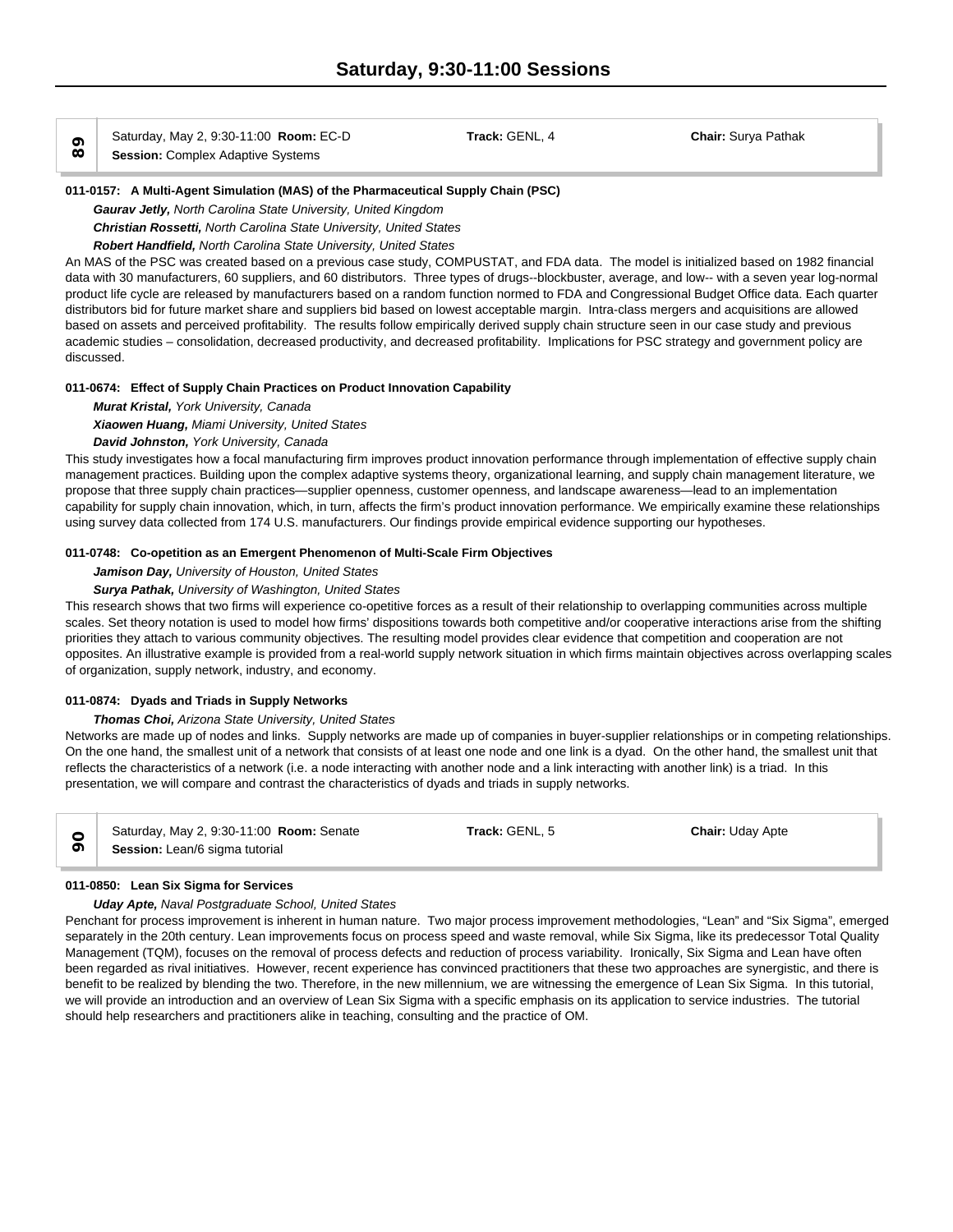$\overrightarrow{O}$  **Session:** Managing Service Quality and Value

Saturday, May 2, 11:15-12:45 **Room:** Cloister North **Track:** SRVC, 5 **Chair:** Wei Zhang

#### **011-0560: Sequence of Service Bundles: The Importance of Event Placement within a Subscription Cycle**

*Michael Dixon, Cornell University, United States*

*Rohit Verma, Cornell University, United States*

Service management scholars suggest that when considering a service encounter, the sequence or ordering of events influences the overall utility placed on the service. In this paper, we investigate whether the sequence of services within a bundle influences repurchase behavior in the context of performing arts season subscription purchases. Using an econometric model, we show that the probability of repurchase is influenced by the placement of highly demanded events within a subscription cycle. Additionally, we empirically test the impact that high and low variability of event popularity within a subscription has on repurchase behavior. Revenue management, service bundling, and capacity management implications of the results are discussed.

### **011-0064: Exploring Customer Experience: Level of Contact and Repurchase Intentions**

*Xiangyu Kong, Warwick Business School, United Kingdom*

*Jannis Angelis, Warwick Business School, United Kingdom*

Although the current literature implies a positive relationship between customer experience and customers' repurchase intentions, how customer experience is affected by level of contact and what kind of experience leads to repurchase remain unclear. This research studies online retail services. It breaks it into several service activities and investigates the relationship between their levels of contact and customers' repurchase intentions. A mixed methods approach was employed. Focus groups and interviews were used to identify and explore the website design process of each activity. Online questionnaires were distributed to collect data on customers' experiences with each activity and how their repurchase intentions change after these experiences. The result suggests that: 1) different level of contact is desired in each activity according to its function; 2) high level of contact generates strong experience that affects repurchase intentions; 3) initiating contact is preferred rather than receiving unexpected help.

## **011-0085: Perceived Quality of Car Sales Services: A Comparative Analysis of Gaps in Perception of Customer, Concessionaire, and Assembler**

*Veridiana Pereira, University of São Paulo, Brazil*

*José Ferreira, University of São Paulo, Brazil*

*Marly Carvalho, University of São Paulo, Brazil*

# *Rotondaro Rotondaro, University of São Paulo, Brazil*

The process of globalization and technological revolution deeply transformed the automotive industry, changing the relations within the supply chain. Thus, when we focus on the assembly-concessionaire link, a gap of understanding of what is essential to the customer could be noticed. Furthermore, if we compare the perception of both, the assembly and the concessionaire, with the perception of the client, another gap can be verified. This study aims to identify and measure these gaps. The methodological approach was based on the quality gap models and uses the perceived quality as the unit of measurement. The results showed that each party of this triad perceived quality of sales services in a different way. For the customer the most important dimension is the "competence", while for sellers and managers of concessionaires it is the "reliability" and for the assembler the most important is the "courtesy".

# **011-0374: Outsourced After-Sales Service Contracting in Consumer Markets**

#### *Wei Zhang, Tsinghua University, China*

#### *Liwen Liu, Tsinghua University, China*

The problem of how to effectively and efficiently increase customer satisfaction in outsourced after-sale services by contracting is discussed in this paper. In this setting, the uniqueness of the problem is that the service provider serves both the principal's customers and his own with the same facilities. Firstly, the customer waiting time (i.e., order lead time) is chosen to be the effective indicator of customer satisfaction. Then, through theoretical modeling, three kinds of after-sales service outsourcing contracts in consumer markets are analyzed and compared: 1) "fixed reimbursements" in the current practice, 2) performance-based, and 3) cost sharing. It is proved that under the risk-neutral assumption, the latter two contract forms are effective to overcome the moral hazard issue, but the first best solution could only be achieved under the performance-based contract. In the scenario of risk-averse service provider and asymmetric information, a contract menu composed of reimbursements and fines is proposed.

| Saturday, May 2, 11:15-12:45 Room: Cloister South             | Track: SCM, 6 | <b>Chair: John Gray</b> |  |
|---------------------------------------------------------------|---------------|-------------------------|--|
| <b>Session: Outsourcing Issues in Supply Chain Management</b> |               |                         |  |

#### **011-0683: How Quality Risk Influences Consumers' Purchasing Behaviors: An Exploratory Investigation**

*Aleda Roth, Clemson University, United States*

The spate of product recalls over the past several years—from pet food to toys—has greatly exposed firms' quality risk. Yet little is known about how these product quality and safety problems influence consumers' concerns and buying behaviors. Arguably, sourcing strategies should consider a service component, namely the end customers' concerns that may influence their perceptions about the company and purchasing decisions. This paper explores these issues for food and pharmaceutical products using a sample of 1004 U.S. consumers. Not surprisingly, the majority who knew about problems expressed extreme concern about products from emerging market countries, and especially China; and more than half of the respondents who experienced problems had changed their buying habits. The results provide insights into sourcing strategies that are likely to influence consumer choices and perceptions of quality risks. It also reveals the need for more sustainable management of defective products.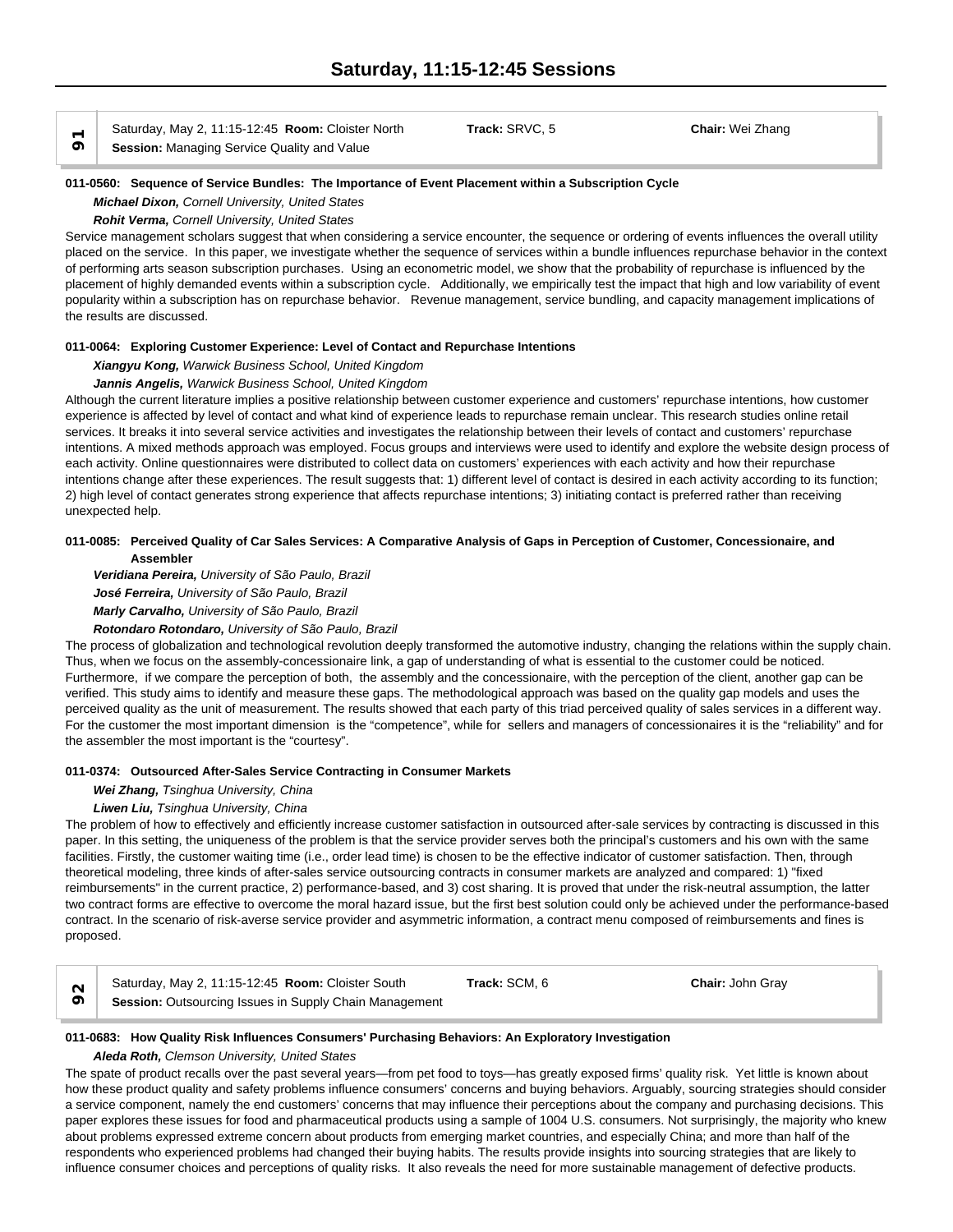# **011-0842: Supply Chain Sourcing Practice and Information Technology Investment**

*Honggeng Zhou, University of New Hampshire, United States*

## *WC Benton, The Ohio State University, United States*

As for information technology, we use the quality of the information shared among supply chain partners as the surrogate of the investment in IT. The question facing companies is how to strategically balance the investments in information technology and supply chain sourcing practice. The purpose of this study is to (1) investigate different supply chain strategies on the basis of supply chain sourcing practice and information technology investment level, and to (2) identify which supply chain strategies are linked to good business performance. Although the importance of supply chain strategy is widely acknowledged, few studies have empirically analyzed manufacturers' supply chain strategies. In this study, we use sourcing practice and information quality to investigate 125 North America manufacturing firms. The business performance of the manufacturing firms will be compared to identify the most desirable supply chain strategy.

### **011-0245: The Impact of Alignment between Outsourcing Decisions and Manufacturing Strategy Configurations**

### *James Kroes, University of Rhode Island, United States*

### *Soumen Ghosh, Georgia Institute of Technology, United States*

We use cluster analysis to identify three groups of manufacturing firms with distinct strategies, measured by the emphasis placed on the five competitive priorities (cost, flexibility, innovativeness, quality, and time). Within each of these groups we examine the performance impact of strategic outsourcing alignment, which we define as the level of agreement between the emphasis placed by a firm on outsourcing decision drivers and the competitive priorities of the strategy group to which the firm belongs. Across all three clusters, we find that alignment between the drivers of outsourcing decisions and highly emphasized competitive priorities is significantly associated with higher levels of supply chain and business performance.

### **011-0753: Mitigating Quality Risk in Production Outsourcing: An Empirical Study**

### *John Gray, The Ohio State University, United States*

### *Sean Handley, The Ohio State University, United States*

There is significant anecdotal evidence--and emerging theoretical and empirical evidence--that the outsourcing of production may pose a finished-product quality risk. In this research, we build upon existing supply chain and TQM literature to propose a theoretical model. We define the relevant constructs (mitigation approaches and contextual factors) and create new survey instruments, developing new scales where necessary. We use our new instruments to survey both sides of the buyer-contract manufacturer dyad from companies in the food, drug and medical device industries to test our theoretical model.

| Saturday, May 2, 11:15-12:45 Room: Captain | Track: SCM, 20 | <b>Chair: Reinaldo Daniel</b> |  |
|--------------------------------------------|----------------|-------------------------------|--|
| <b>Session: SC Strategy</b>                |                | Fioravanti                    |  |

### **011-0890: Supply Chain Sensitivity to Macro Factors**

*Reinaldo Fioravanti, Zaragoza Logistics Center, Spain Mozart Menezes, Zaragoza Logistics Center, Spain*

*Jarrod Goentzel, Massachusetts Institute of Technology, United States*

Global Supply Chains are heavily impacted by fluctuations in factors such as oil prices, labor costs, exchange rates, and trade barriers; therefore, managers have to understand how each factor can impact the performance to define the best supply chain strategy to respond. The purpose of this work, developed under the Supply Chain 2020 project by MIT, is to contribute to understanding how the supply network in a global company (composed by suppliers, factories and distribution centers) will behave under different scenarios and under different strategies. The work was developed by applying linear network optimization models in a real case for the electronics industry; working with various scenarios in the next 12 years, a detailed analysis was done based on three main performance indicators: supply chain costs, assets turns and responsiveness. Lastly, some insights were identified to help managers to develop robust strategies that will prove ultimately more efficient in the future.

#### **011-0636: Manufacturing Strategy, Supply Chain Management and Their Relationship to Anticipation of New Technologies**

# *Andrew Finger, Universidade do Vale do Rio dos Sinos, Brazil*

### *Ely Paiva, Universidade do Vale do Rio dos Sinos, Brazil*

This paper examines how manufacturing strategic orientation and supply chain management influence the anticipation of new technologies and the effects of this relationship on performance. We consider that manufacturing technology anticipation could be a source of competitive advantage. Based on the literature, we propose a theoretical model that links manufacturing strategy to supply chain. In order to build the model, we used the constructs from the High Performance Manufacturing (HPM) project. The model incorporates trust-based relationships and function integration concepts in the relationship between manufacturing strategy and supply chain management. We expect that the combination of all these aspects leads to early adoption of new technologies and consequently to performance enhancement.

| Saturday, May 2, 11:15-12:45 Room: Yeoman | Track: SVCN. 2 | <b>Chair: Thomas Choi</b> |
|-------------------------------------------|----------------|---------------------------|
| <b>Session: Modelling Issues</b>          |                |                           |

**011-0270: Proactive Value Assessment of Delivery Reliability in Non-Hierarchical Manufacturing Networks** *Volker Stich, RWTH Aachen University, Germany*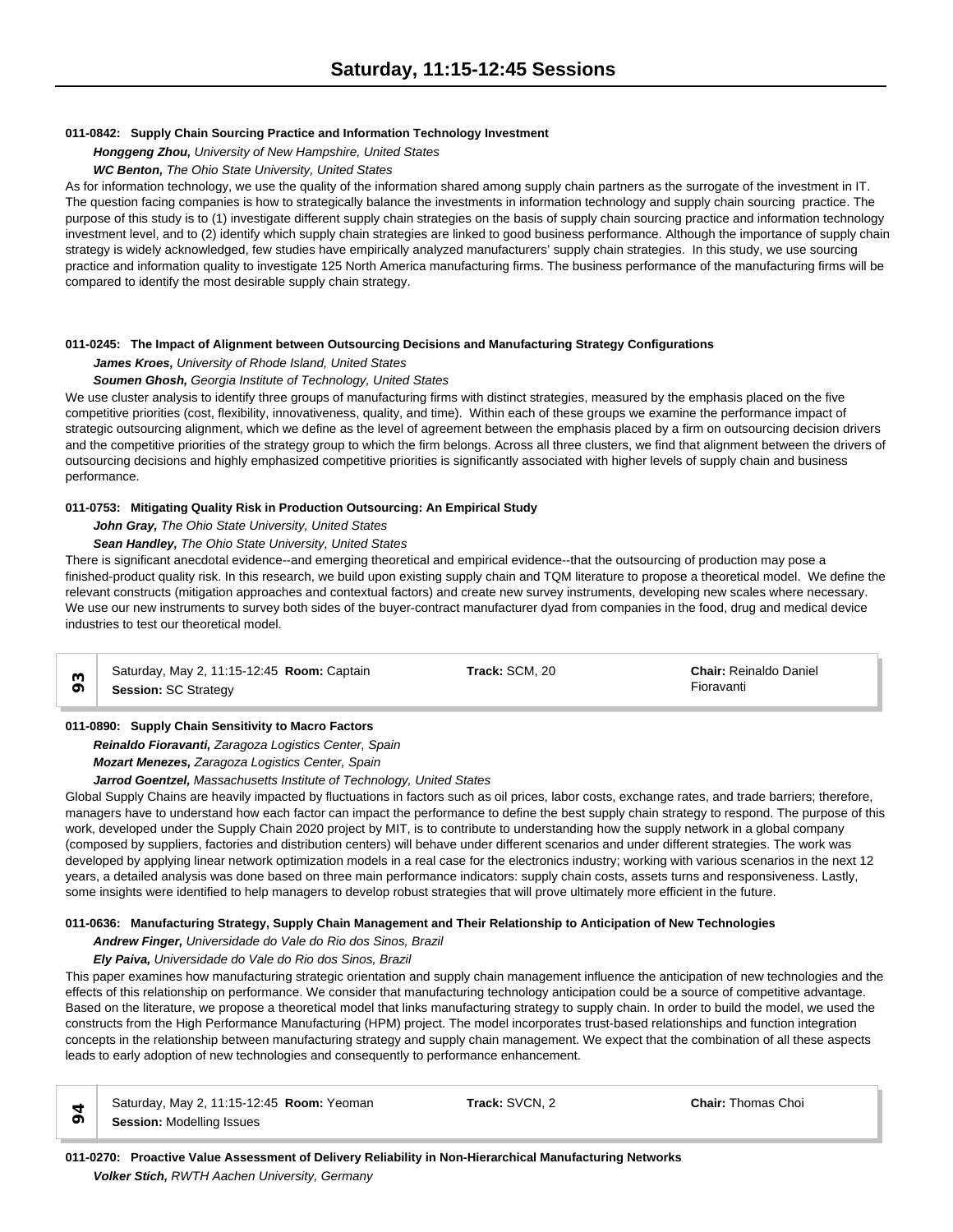# *Alexander Kleinert, RWTH Aachen University, Germany*

The complex market situation of non-hierarchical production networks leads to problems with missing delivery reliability. Delayed supplies cause wasteful turbulence throughout the entire network. On average, a machine and equipment manufacturer has to spend 5.8% of its turnover to compensate for the negative effects of delayed deliveries. Today only a minority of supplies (< 5%) can be evaluated on their influence on the entire production. This paper outlines how the technology push of existing communication platforms permits the use of evaluation methods and market mechanisms to identify and assess the criticality of the delivery time adherence proactively. After a comprehensive overview of existing methods for risk evaluations in supply chains, the possibilities of the real-options method to assess the value of delivery time adherence will be presented. Finally, a short case study illustrates the possible impacts of the non-centralised coordination on the production network.

### **011-0852: Systems of Business in the Amazon Area using a Systemic Vision: A Theoretical Proposition**

*Raimundo Vieira, Universidade Federal do Amazonas, Brazil*

*Silvana Dacol, Universidade Federal do Amazonas, Brazil*

*Ely Sena, Universidade Federal do Amazonas, Brazil*

*Antonio Campos, Universidade Federal do Amazonas, Brazil*

The Brazilian region north possess great territorial dimension and harnessed internal connections to the transport by river that doesn't interact with other modal transportation systems. Thus, the systems of business in the region deserve a vision more developed. A system of business is the combination formed by supply chain, sourcing, manufacturing and distribution of an industry. In this study we used the application of a rationale systemic that allowed the understanding both of the system as influences of market, whereas-if the scenarios and inter-relations possible. Created-is a cognitive map applying-systemic if vision to the system of business, its focused-propose is a theoretical model of management. It was found-that the concept of system has changed, being understood as a set of parts that relate to targets. These were based on the guidelines: flexibility, regional aspects, traceability, riddance fiscal, strategic thinking and environmental sustainability.

| ⊙                                                                          | Saturday, May 2, 11:15-12:45 <b>Room:</b> Scribe<br>Session: Special Session: Tutorial on CLSCs | <b>Track: SUST. 10</b> | <b>Chair:</b> Gil Souza |
|----------------------------------------------------------------------------|-------------------------------------------------------------------------------------------------|------------------------|-------------------------|
| 011-0040: An Investigation of the Structural Efficiency of EPR Legislation |                                                                                                 |                        |                         |

# *Atalay Atasu, Georgia Institute of Technology, United States*

*Oznur Ozdemir, Sabanci University, Turkey Luk Van Wassenhove, INSEAD, France*

We investigate the differences between two commonly implemented forms of product take-back legislation from an economic perspective. In the tax model (common in the U.S.), the social planner undertakes the take-back task but requires the manufacturer(s) to pay a unit tax for each product sold. In the rate model (implemented in E.U.), the social planner decides on a take-back rate and assigns the take-back task to the manufacturer(s). We measure the efficiency of the two models from the perspectives of consumers, manufacturer(s), and the social planner for monopolistic and competitive environments and extend our analysis to possible scenarios with an externality of take-back rate assurance. Our results are useful in identifying the circumstances under which the environment, the manufacturers, or the consumers benefit more from one of the two models commonly used in practice.

# **011-0277: Capacity Planning and Cash Flow Management in a Reverse Logistics Environment with Remanufacturing Capability**

*Sergio Rubio, Universidad de Extremadura, Spain*

*Ernest Benedito, Universitat Politecnica de Catalunya, Spain*

*Albert Corominas, Universitat Politecnica de Catalunya, Spain*

Reverse logistics has a considerable influence both on production planning and management and on the determination of optimal production and storage capacities. Few studies, however, have developed models that take account of reverse logistics when calculating optimal production capacities and policies. This article describes such a model and shows its use in guiding strategic decisions in the field of production management.

# **011-0513: The Alignment of Socially Responsible Practices with Stakeholder Expectations and Its Impact on Performance**

*Amrou Awaysheh, Instituto de Empresa - IE Business School, Spain*

*Robert Klassen, University of Western Ontario, Canada*

Business sustainability has grown beyond the natural environment to include socially responsible practices that involve individuals and society. Through its operations, a firm can engage in a number of socially responsible practices that can impact various stakeholders. If operations managers work to align their plant's socially responsible practices with the expectations of different stakeholder groups, the plant is expected to perform better across multiple business metrics. Two data sources are combined to test this hypothesis: a cross-sectional survey of Canadian manufacturing plants, and archival data from a Canadian Social Responsible Investing Index (SRII). As a third-party examiner, the SRII offers an objective measure of stakeholder expectations. Moreover, expectations are likely to vary by stakeholder group; thus, two stakeholder groups are examined in depth: front-line employees and the local community.

# **011-0565: The ESCO Model for Sustainable Energy Investments**

*Sam Aflaki, INSEAD, France Paul Kleindorfer, INSEAD, France*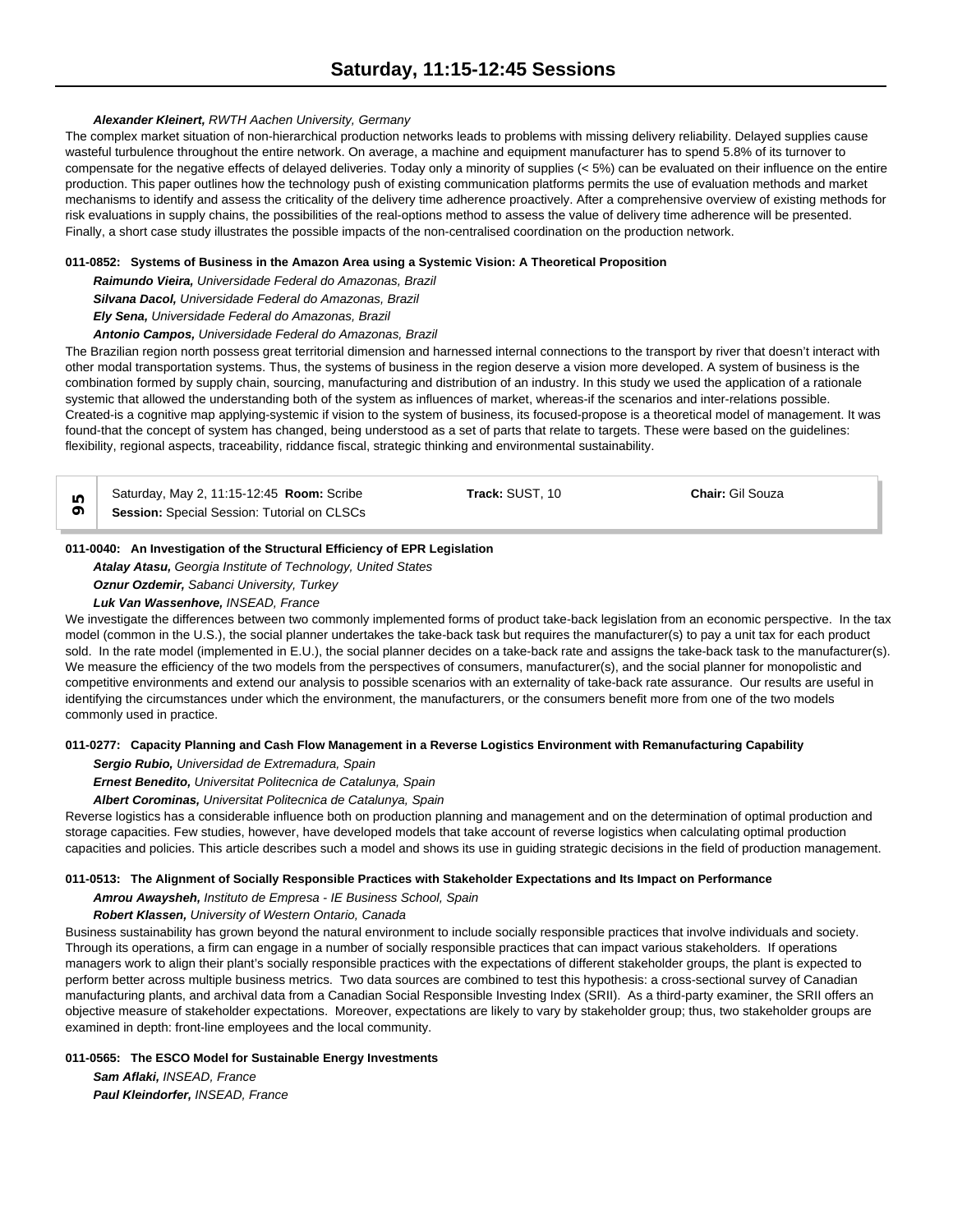An Energy Service Company (ESCO) is a business that develops, installs, and finances projects designed to improve the energy and/or carbon efficiency for facilities over a five to twenty-year time period. We address the problem that is faced by an ESCO considering (a) the proper inclusion of carbon-leveraged investments in a real options framework (b) the uncertainties (both market and regulatory) associated with ESCO projects and (c) related competitive and technology strategy issues. In the context of an illustrative case study, we propose a stylized model of risk/profit sharing between the ESCO and potential customers using a bargaining approach. The results highlight key issues to be addressed in developing a realistic framework for measurement and decision making for carbon-leveraged investments in energy efficiency and renewable energy technologies under an ESCO model.

# **011-0579: Valuing Emissions Flexibility**

*David Drake, INSEAD, France Paul Kleindorfer, INSEAD, France Luk van Wassenhove, INSEAD, France*

Many European firms now make capital investment decisions under the realities of carbon regulation and a volatile carbon allowance market, and the likelihood is that this setting will expand to the US and other regions in the future. Within such an environment, investment decisions not only determine a firm's capacity and operating cost profiles, they also determine the firm's emissions profile. Within this paper we extend the diverse technology literature (pioneered in electric power) to investigate the conditions under which firms should adopt emissions flexibility, and to explore the ensuing capacity, profit and emissions implications. This research is intended to provide a theoretical foundation to help firms make capacity decisions in the face of emissions regulation and to provide a framework for the design of management metrics for the measurement of firm emissions performance.

| Saturday, May 2, 11:15-12:45 <b>Room:</b> Knave   | <b>Track:</b> HLTH. 6 | <b>Chair:</b> Michael Magazine |  |
|---------------------------------------------------|-----------------------|--------------------------------|--|
| <b>Session: Improving Patient Flow and Access</b> |                       |                                |  |

# **011-0452: Security Systems in Healthcare Organisations: RFID Technology Application**

*Susana Azevedo, University of Beira Interior, Portugal*

*João Ferreira, University of Beira Interior, Portugal*

Healthcare organizations are looking to RFID as a way to maximize their use of equipment, boost patient volume and plug gaps in patient safety. The RFID technology is actually considered a hot topic in all scientific areas and has been described as a major enabling technology for the automation of many processes. Although it is not a new technology it has only recently come to the awareness of the public and is widely used in many sectors and particularly in healthcare. This paper aims to illustrate the utilization of the RFID technology in healthcare, more precisely in infant security systems inside the hospitals. To attain this objective a case study about the experience of Portuguese hospitals in this system is presented and highlights the main advantages and contributions to a better performance in terms of infant security.

# **011-0665: Scheduling of Multistep Medical Diagnosis Procedures in Nuclear Medicine**

*Eduardo Perez, Texas A & M University, United States Lewis Ntaimo, Texas A & M University, United States Cesar Malave, Texas A & M, USA*

Nuclear medicine procedures deal with medical imaging, diagnosis, and therapy using properties of radioisotopes. These procedures have to be performed under restrictive time constraints to get good images/diagnoses. The complex nature of nuclear medicine and the need to provide high levels of patient service leads to challenging scheduling issues such as uncertainty in patient/radioisotope arrivals. We present stochastic online scheduling models and a discrete event simulation towards improving patient service in nuclear medicine departments.

# **011-0671: Analyzing Patient Flow from the Emergency Department to the Intensive Care Unit**

*Jillian Berry, Harvard Business School, United States*

*Anita Tucker, Harvard Business School, United States*

*Christian Arbelaez, Harvard Medical School, United States*

Admitting a patient to the medical intensive care unit from the emergency department is currently a timely and cumbersome process involving multiple patient care providers. This early stage study aims to understand and represent the existing process in a Boston hospital through interviews and the tracer method; identify areas where bottlenecks occur; and provide suggestions for improvements to the system.

# **011-0675: Deploying Service Policies to Minimize the Effect of Outpatient Clinic Variability**

*Denise White, University of Cincinnati, United States*

# *Michael Magazine, University of Cincinnati, United States*

Providers are striving to match competing system objectives with the need to accommodate a large amount of variability and uncertainty in the clinic environment. With variable patient punctuality, uncertain arrival probabilities, and variable service delivery requirements, clinic performance often suffers. This study explores the use of service policies and practices to improve clinic performance by exploring the sensitivity of these factors to performance measures.

|  |  | Saturday, May 2, 11:15-12:45 Room: EC-D1 |  |
|--|--|------------------------------------------|--|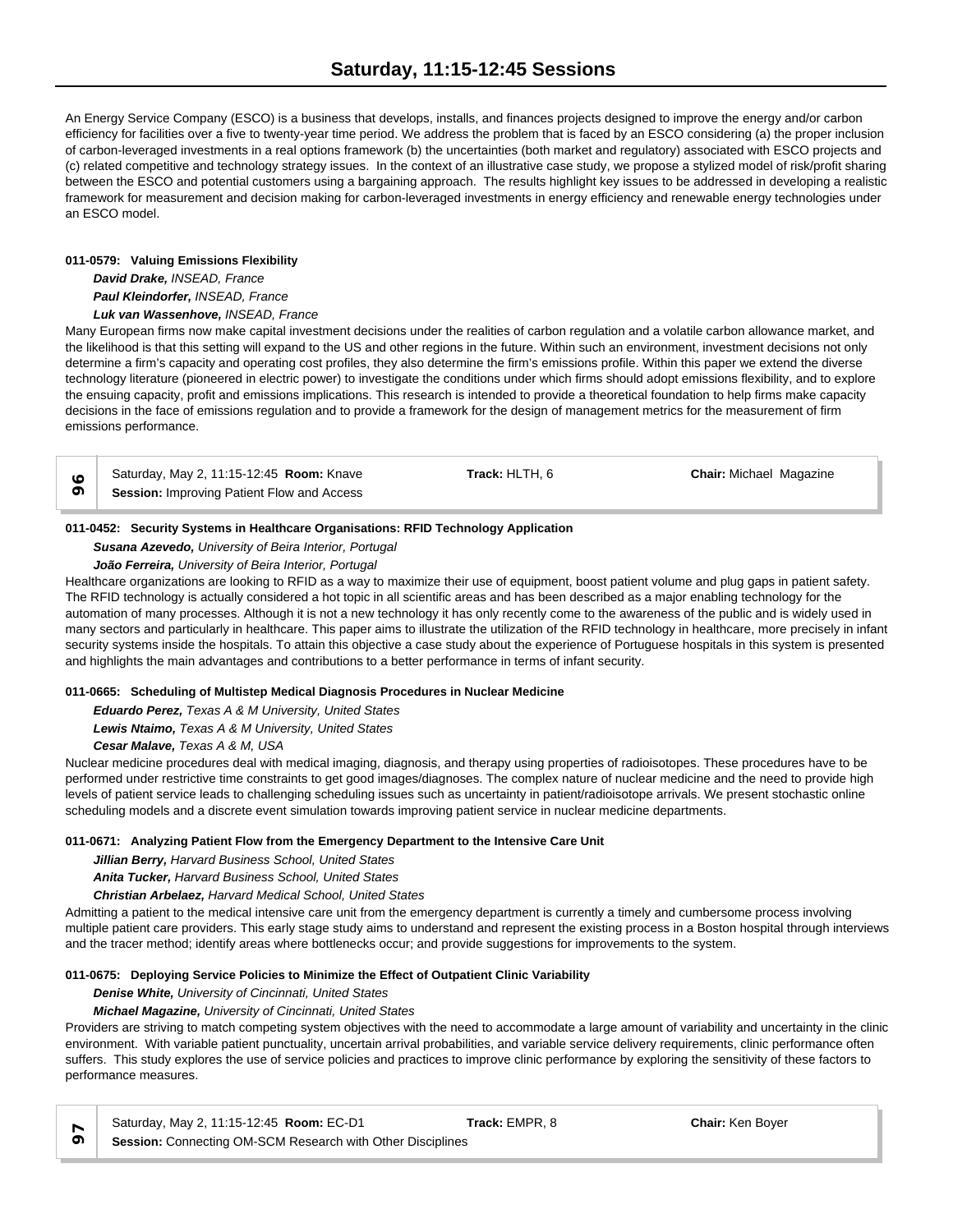# **011-0817: Empirical Research in OM and SCM: An Editor's Panel on Connecting with Associated Disciplines**

*Morgan Swink, The Eli Broad College of Business, Michigan State University, United States Ken Boyer, Fisher College of Business, The Ohio State University, United States Vicki Smith-Daniels, W.P. Carey School of Business, Arizona State University, United States Vinod Singhal, Georgia Institute of Technology, United States*

*Vishal Gaur, Johnson Graduate School of Management, Cornell University, USA*

Numerous authors have written that operations and supply chain management (SCM) form the core of a business by managing the process of providing goods and services. As such, much of the research in the field touches on other disciplines including marketing, management, information technology, finance and accounting. For example, the literature on supply chain is multi-disciplinary, including a great deal of work on channels in marketing and information exchange between companies in IT. Similarly, research on strategy includes work on the resource based view of the firm, resources that are managed as part of operations. While there is good cross-disciplinary research, we have noticed as editors that the literature in operations and SCM journals is not as widely disseminated as it could or should be. This panel will present approaches and strategies for increasing the impact of our research – both as a field and as individuals.

|          | Saturday, May 2, 11:15-12:45 Room: EC-B          | Track: PITM, 5 | <b>Chair: Sebastian Fixson</b> |  |
|----------|--------------------------------------------------|----------------|--------------------------------|--|
| $\sigma$ | <b>Session: Product Design &amp; Development</b> |                |                                |  |

# **011-0114: Product Complexity: Theory & Relationships to Sales Volume, Warranty, and Direct Cost**

*Morgan Swink, Michigan State University, United States*

*Mark Jacobs, Michigan State University, United States*

Researchers have suggested that product portfolio complexity affects firm performance but that the effects are not well understood. This study enhances the understanding by clearly defining the construct, applying a theoretical framework, developing measures of the construct, and testing several hypotheses informed by the definition and theoretical perspective. The results reveal the nonlinear nature of the relationship between complexity and sales volume and various costs; empirically substantiate the multidimensional nature of the complexity construct thereby giving support to the definition offered; and suggest that the Theory of Performance Frontiers is extendable to intangible assets.

# **011-0458: Designing Products for Physical Obsolescence: The Effect of Snobs**

*Vishal Agrawal, Georgia Institute of Technology, United States*

*Stylianos Kavadias, Georgia Institute of Technology, United States*

# *Beril Toktay, Georgia Institute of Technology, United States*

It has long been recognized that customers are driven by not only the product characteristics but also their desire for exclusivity of the product (snob effect). There is an extensive body of literature that studies a firm's incentive to plan physical obsolescence by designing low durability products. This can help to stimulate the demand for new products over time or interfere with the secondary market. We incorporate exclusivity-seeking customer behavior to investigate the joint physical obsolescence and pricing strategy of a monopolist firm. We show that in the presence of snobs, the firm does not have an incentive to plan physical obsolescence. Instead the firm should design products to retain their value, charge higher prices and sell a lower quantity, increasing exclusivity. Our results not only offer a demand-side explanation for variation in strategies adopted by firms in practice but also provide guidance to firms designing products for such customers.

# **011-0768: Multidisciplinary Product Development Teaching in the U.S.**

# *Sebastian Fixson, Babson College, United States*

Successful product development often incorporates multiple disciplines and uses learning by iteration. In this paper, I compare and contrast sixteen product development courses at leading U.S. schools that strive to teach product development by creating an experience that is multidisciplinary and involves hands-on learning. The overall finding is that while the courses appear similar on a high level, there exists substantial variation in the details. In particular, I find that the way in which multiple disciplines are involved in these courses varies significantly. Similarly, while a team-based term project tends to be the common element across the courses, the degree of fidelity to which products, and sometime services, are developed varies considerably. Overall, although these courses are very labor and coordination intensive, their success appears to have established the legitimacy of multidisciplinary, experiential product development courses at leading institutions of higher education in the U.S.

# **011-0239: Tolerance for Failure and the Incentives for Collaborative Innovation**

*Jeremy Hutchison-Krupat, Georgia Institute of Technology, United States*

# *Stylianos Kavadias, Georgia Institute of Technology, United States*

Innovation is widely recognized as a key enabler of competitive advantage and long term success. The popular business press has long cited the importance of a firm's "tolerance for failure" as a key ingredient for successful new product development (NPD) initiatives. This paper takes a first step towards formalizing and conceptualizing the interaction between a firm's tolerance for failure and the incentive system. We explore how this impacts collaborative innovation efforts. Specifically, we analyze how the interactions between two functional managers who collaborate during an NPD initiative, affect their resource commitments to the project. We find that certain aspects of the firm's culture that promote tolerance for failure may result in a double-edged sword regarding innovation. On one hand, a tolerance for failure may allow more innovative projects to be pursued, yet such a directive suffers from the inability to control for overly risky choices.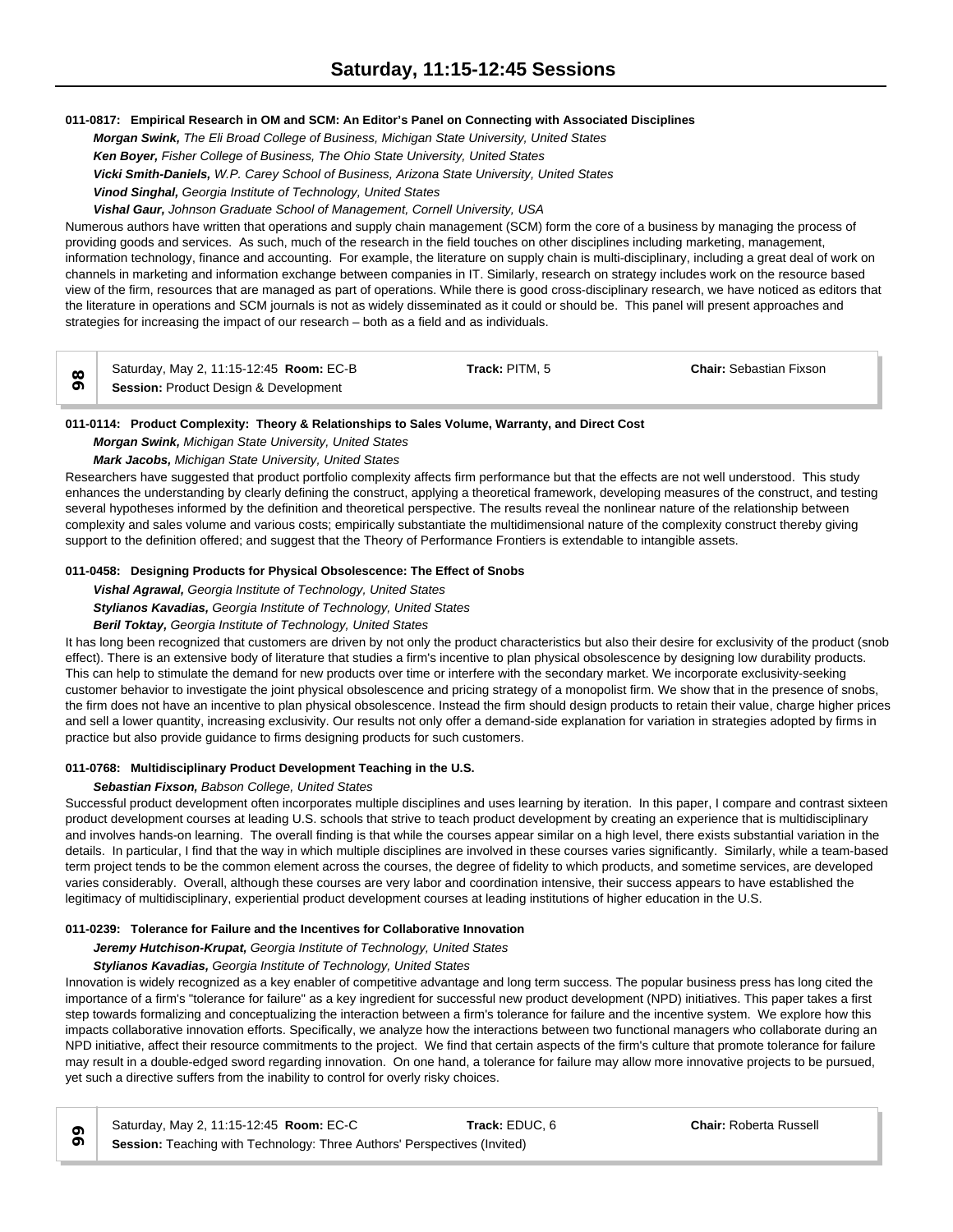# **011-0001: Incorporating Sustainability in Operations and Supply Chain Management Courses**

### *F. Robert Jacobs, Indiana University, USA*

Although sustainability is not a particularly "new" topic it has recently been gaining significant interest in the Operations and Supply Chain Management community. Many companies have embraced "green" initiatives that often significantly impact processes related to the Operations and Supply Chain knowledge domain. We will share ideas on how this might be incorporated in our courses, particularly the core operations course. Using a "scorecard" type framework key concepts and measures will be developed. Ideas for incorporating this into the "strategy", "lean", "quality" and "supply chain" modules in a course will be discussed.

### **011-0002: Teaching with Technology: an Update on Advances in Connectivity, Collaboration and Assessment**

### *Roberta Russell, Virginia Tech, USA*

The technology of teaching has taken a giant step forward in recent years with dramatic advances in connectivity, collaboration and assessment. Three years ago, we presented a technology-in-the-classroom workshop on podcasts, blogs, wikis, inking and clickers. This year we'll give an update on those technologies and introduce you to the latest teaching and learning tools -- from podcasting to lecture webcasting, from clickers to DyKnow, from blogs to twitter, from wikis to Scholar, from YouTube to Second Life. Join us for an exciting session on the possibilities of truly engaging your students in the learning process through the enlightened use of technology.

| Saturday, May 2, 11:15-12:45 Room: Gallery                             | <b>Track:</b> BDOM. 1 | <b>Chair:</b> Urban Wemmerlov |  |
|------------------------------------------------------------------------|-----------------------|-------------------------------|--|
| Session: Teaching human behavior in operations-related courses - panel |                       |                               |  |

# **011-0315: Teaching Human Behavior in Operations-Related Courses**

*Peter Ward, ,* 

### *Kevin Linderman, ,*

### *Urban Wemmerlov, University of Wisconsin, United States*

While OM scholars continue to promote the importance of behavioral considerations in research, we have another critical obligation to demonstrate this criticality in the classroom and ultimately to practice. In this session we motivate why and explain how we integrate human behavioral phenomena into operations-related courses on lean/six sigma, project management, and change management.

Saturday, May 2, 11:15-12:45 **Room:** EC-A **Track:** OAG, 2 **Chair:** Steve Brown Session: Creating operational advantage through collaboration with practitioners

# **011-0192: Achieving Sustainable Advantage in Energy Sourcing through Collaborative Research**

# *GERMAINE SAAD, WIDENER UNIVERSITY, United States*

This paper develops a conceptual approach for guiding energy sourcing decisions, and shows how sustainable operational advantages can be achieved by collaboration with practitioners in the field. Such advantages can be easily achieved at both the micro level of the firm, as well as the macro level of the national economy.

Examples on alternative energy sourcing decisions will be presented for different decision levels, and implementation scope.

# **011-0693: How Inclusive and Fragmented Operations Strategies Impact upon Operational Performance**

*Steve Brown, University of Exeter Business School, United Kingdom*

# *Brian Squire, Manchester Business School, United Kingdom*

This paper examines the relationship between the process and content of operations strategy within firms and plant performance in a range of operations parameters. Further, the paper examines the explicit links between business mainstream and operations strategies within firms by exploring the strategy formulation process and possible links between this relationship and subsequent operations performance. Although there is a substantial body of work that explores the links between operations strategy (OS) and a range of performance outcomes there is more ambiguity in establishing links between how OS is formulated and operational performance. Empirical investigations of the link between how organisations formulate operations strategy - both in terms of process and content - and subsequent operations performance represent a significant research opportunity, which we explore in this presentation.

|   | Saturday, May 2, 11:15-12:45 Room: EC-E    | <b>Track:</b> LAPS. 3 | <b>Chair:</b> Angela Lewis |  |
|---|--------------------------------------------|-----------------------|----------------------------|--|
| — | Session: Disaster Relief Logistcs Networks |                       |                            |  |

# **011-0422: Canadian Forces Logistics Needs Assessment for National Operations**

### *Bertram Simms, Royal Military College of Canada, Canada*

Needs Assessment is a process used by the Canadian Forces to establish the needs of different classes of mission. The situation being studied is the assessment of domestic or national missions, such as the historical events at Oka, Quebec, the Manitoba floods and the Toronto ice storm. In this paper, we will focus on logistics support for national missions. A macro-model of the logistics process will be introduced with the major decisions, including resource allocation, the major consequences of alternate decsions, feedback and resource reallocation included in the model. The problem of resource allocation occurs on at least two levels: a) the resources that should be available, given the annual budget cycle and time constraints and b) how these resources should be allocated and what should be kept in reserve.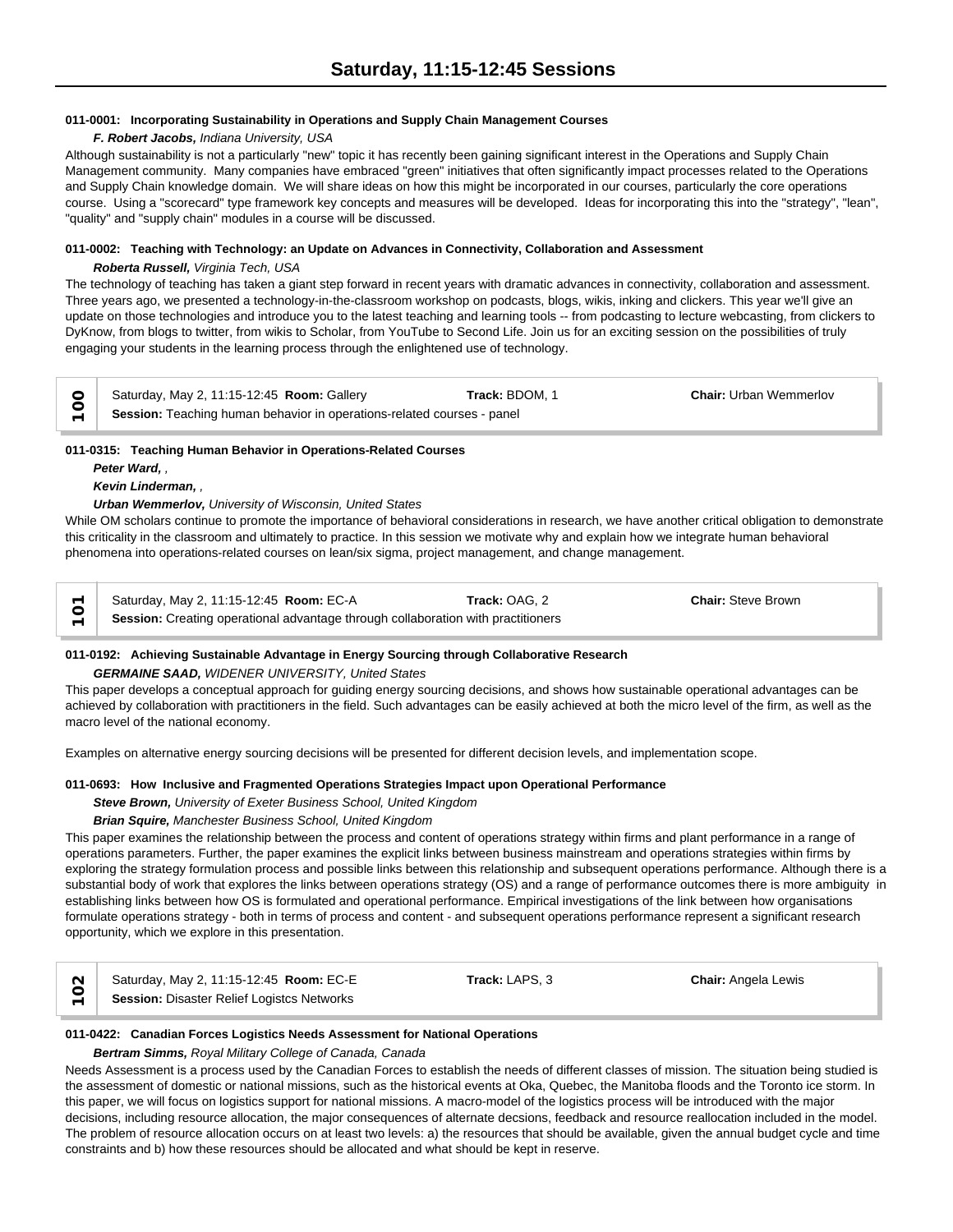### **011-0215: Designing an Efficient Emergency Logistics Network in Response to Anthrax Attacks**

*Jiaxiang Hu, Southeast University, United States*

*Amy Zeng, Worcester Polytechnic Institute, United States*

### *Lindu Zhao, Southeast University, China*

When a bioterrorism attack such as anthrax happens, it will be important to deploy the necessary medical supplies to the affected areas. How can we establish an effective emergency logistics network composed of local warehouses and points of dispensing in order to achieve the least mortality from such an anthrax attack? This paper develops a two-stage procedure to solve this problem. In the first stage, a compartmental model that formulates the progression rule of the anthrax is developed. In the second stage, a mixed integer programming model is established based on the results from the first stage, and is solved by the genetic algorithm. A practical example is finally given to illustrate the application of the solution procedure.

# **011-0353: Logistics Based Research on Supernetwork Disaster Relief Operations**

*Haifeng Zhao, School of Economics & Management, Tong Ji University, China*

### *Zhaobo Wang, Suzhou Littelfuse OVS LTD - Shanghai office, China*

The biggest problem came from the logistics area during the disaster relief processes of snow disaster and earthquake that occurred in China in 2008. The key issue is how to deliver the devices, medical and commodity, to the disaster area as fast as possible. Disaster relief logistics is kind of paroxysmal logistics. By use of the supernetwork method, this paper analyzes the appearance of redundant logistics. The key findings are as follows. The materials supply is increasing rapidly as time goes by. The logistics distribution channel is blocked by unnecessary materials, which causes the delay of necessary materials. Requirements are changing day-to-day. However, as the result of the bullwhip effect, it is enlarged due to the delay. Therefore, damage is upgraded due to the accumulation of unnecessary materials. Finally, this paper points out that the bottleneck during disaster relief is the distribution channel. And it is hurt continuously during the whole disaster period.

### **011-0242: Preparedness by International Humanitarian Aid Agencies for Responding to Natural Disasters**

*Soaleh Khan, University of Manitoba, Canada*

### *Ron McLachlin, University of Manitoba, Canada*

This paper addresses the efforts of international not-for-profit humanitarian aid agencies in preparing to respond effectively to natural disasters. The emphasis is on issues of training, the role of logistics within the organization, collaboration with various partner organizations, and learning from previous disasters. The research methodology follows a grounded, case-based approach to the systematic analysis of mainly qualitative data, aimed at theory development. Data were collected primarily through interviews with representatives of two international humanitarian aid agencies, one a large secular organization and the other a smaller faith-based organization. We advance several themes, with an emphasis on the broad theme of the development of local community capabilities by international agencies, in preparation for the onset of natural disasters. We report some preliminary results and propositions from the ongoing study.

# **011-0558: Real-Time Team Management in Logistic Systems**

*Fernando Oliveira, ESSEC Business School, France*

#### *Nalan Gulpinar, Warwick Business School, United Kingdom*

In this paper we develop a set of models in order to improve the coordination between the members of a team (or teams) in dynamic and uncertain environments, such as in humanitarian and peace keeping situations, in war scenarios, or in non-mature industries. In this paper we propose a computational platform to dynamically (re-)allocate resources and tasks to teams in order to maximize the probability of success in the mission, and in order to increase the team's ability to deal with uncertainty. We integrate a dynamic planning system taking into account resource uncertainty.

| Saturday, May 2, 11:15-12:45 <b>Room: EC-F</b> | Track: BNCH, 6 | <b>Chair:</b> Chikong Huang |  |
|------------------------------------------------|----------------|-----------------------------|--|
| <b>Session: Service</b>                        |                |                             |  |

# **011-0298: Trade-Off Occurrence at Asset Frontiers for Service Sector Industries**

# *Maria Cristina Gramani, Faculty IBMEC/SP, Brazil*

The service sector is in great expansion, having today more than 60% of the Brazilian GDP; thus, a lot has been presented about performance strategies and improvement actions in this sector. The performance objectives classification in the service sector can be varied, depending on some competitive particularities. However this classification leads, if resources are limited, to conflict of choice, such as between costs and quality. In this way, this study intends to classify the performance objectives and to verify these conflicts generated by this categorization in some service industries, like airline companies. We show some real-world data that quantifies the existent trade-offs when analyzing the performance objectives, concluding that in the existence of trade-offs, the company operates closer to their asset frontier. The results should be very useful for strategic decision-makers in improvement processes.

# **011-0629: Export Performance: A Review of the Empirical Literature**

*Alexandre Pignanelli, FGV - EAESP, Brazil Manoel Reis, FGV - EAESP, Brazil Bianca Stamato, FGV - EAESP, Brazil Juliana Santos, FGV - EAESP, Brazil*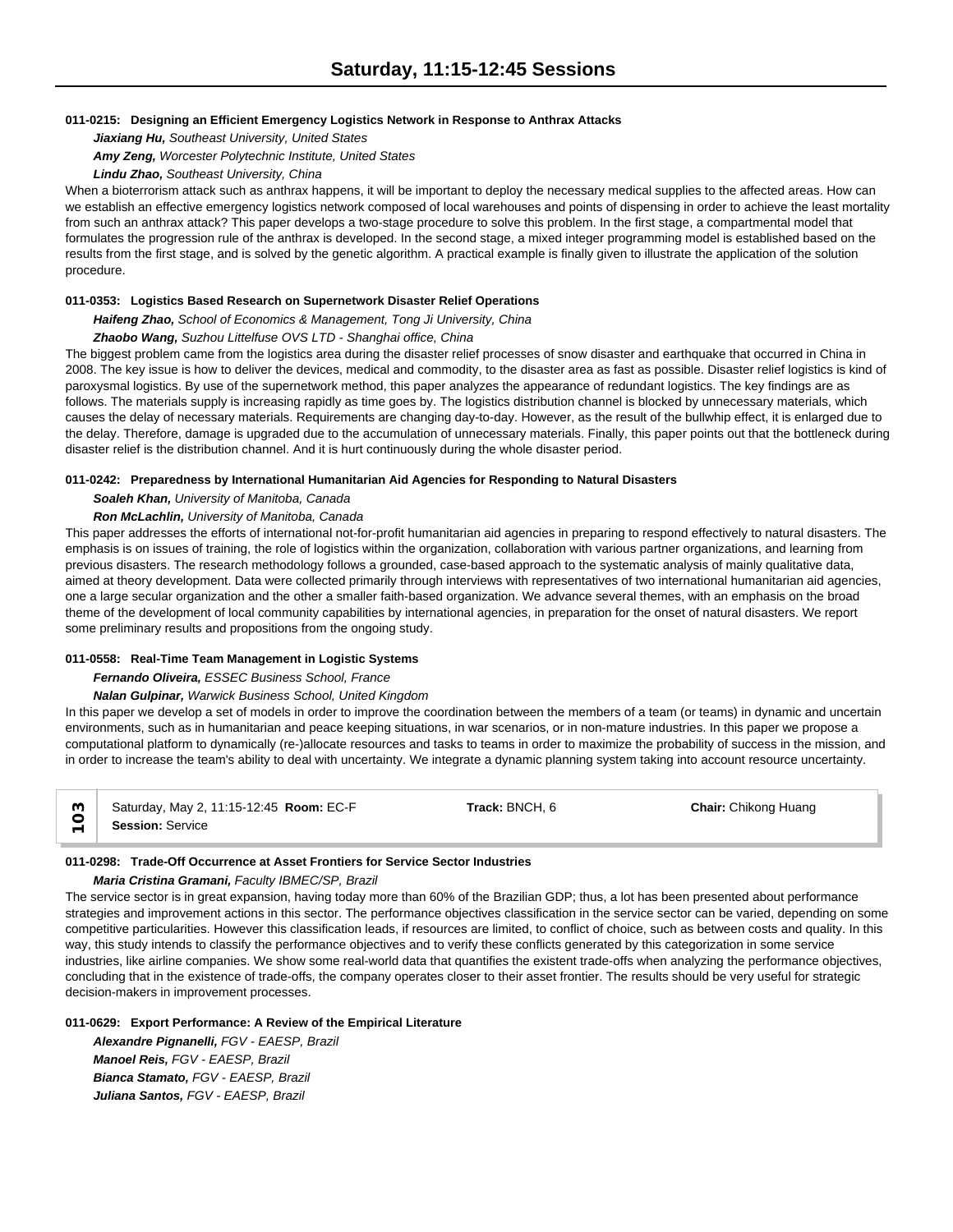The increasing globalization of trade practices and markets has put export activities as one of the key points for business success and expansion. During the last years, many empirical studies on export-related subjects have been conducted, and one of the central questions in these studies has been the utilization of export performance measures. Despite the intensification of this research interest, there is a lack of synthesis and agreement on the conceptualization and operationalization of the construct, often leading to inconsistent and conflicting findings on the determinants of export performance. This paper reviews a set of the most representative empirical studies on the measurement of export performance published in the last fifteen years (1994 – 2008). The concepts and the operational definitions of export performance employed in the literature are identified, reviewed, and synthesized. Findings and directions for future studies are discussed in the conclusions.

# **011-0533: Designing a Simulation Laboratory Environment for Service-Oriented Supply Chain Information Management**

# *Stephen Shih, Southern Illinois University, United States*

*Chikong Huang, National Yunlin University of Science & Technology, Taiwan, Republic of China*

The primary objective of this research is to propose a simulation laboratory environment to examine the interactions and information exchanges between various levels of the service-oriented supply chain network. The research involves the exploration of three areas: (1) the essential characteristics and associated requirements underlying various service-driven supply chain transactions, (2) business assumptions underlying conventional service-driven supply chain models, and (3) modeling theories adopted to redefine the new models. Furthermore, the laboratory will be used as a viable base to develop fundamental theories for improved network communications and increased operational efficiency. An important thesis of this research is to explore the synergy between service supply chain logistics and information exchange. Ultimately, this research has the potential to extend simulation techniques and information technology to an important economic sector—the service sector—that has long been overlooked in the past.

| Saturday, May 2, 11:15-12:45 Room: EC-G | Track: MKTG. 6 | <b>Chair:</b> Fugiang Zhang |  |
|-----------------------------------------|----------------|-----------------------------|--|
| Session: Multiple Marketing Strategies  |                |                             |  |

### **011-0140: Impact of Capacity Limitations on the Product Line Design under Competition**

*Muge Yayla-Kullu, RPI Lally School of Mgmt. & Tech., United States*

*Ali Parlakturk, UNC-Chapel Hill Kenan-Flagler Business School, United States*

*Jayashankar Swaminathan, UNC-Chapel Hill Kenan-Flagler Business School, United States*

We study multiproduct oligopoly competition in a vertically differentiated industry. The products are differentiated by their quality, unit cost, and resource consumption levels. The customer base is heterogeneous in their willingness to pay for quality. There are n symmetric firms engaging in a Cournot competition. The firms take capacity limitations into account at this stage. We show that capacity availability has significant impact on the firms' decisions. We also study the effects of increasing number of firms on the product line decisions of the firms with capacity limitations. As opposed to the literature, we find that under some conditions, market clearing price of a product may increase as the market concentration decreases. Moreover, under some conditions, total supply of a product may decrease as the number of firms increases in the market. We also study the effects of changing market concentration on the product variety offered in the market.

# **011-0377: Consumer Response to Stockout**

*Mauro Sampaio, Fundacao Getulio Vargas, Brazil*

*Claude Machline, Fundacao Getulio vargas, Brazil*

This paper reports the results of research concerning the short-range consumer response to stockout. In this study, the authors investigate the relationship between consumer response to stockout and several independent variables such as: purchase situation, consumer characteristics and perception of store type. The results show that it is possible to estimate the probability of a consumer leaving the store or purchasing a substitute. The authors conclude that a tool of this nature may contribute to more qualitative retail decision-making and help logistics practitioners compute the cost of stockouts.

### **011-0078: Repeated Interactions in Decentralized Assembly Systems**

### *Xuan Zhao, Wilfrid Laurier University, Canada*

This paper considers an assembly system with multiple complementary suppliers repeatedly selling to a manufacturer that faces uncertain demand. It demonstrates that the long-term interaction motivates suppliers to behave cooperatively, which benefits the suppliers, manufacturer, and the entire system. It then provides insights into how and why suppliers' cooperation on pricing during repeated interactions can be sustained. It explores the impact of various relational agreements (punishment strategies) employed by complementary suppliers, such as the grim trigger strategy commonly used in economics and recently in operations, the finite punishment period strategy, and the repentance strategy. We show that the efficiencies of the various punishment strategies are different and that the repentance strategy can sustain cooperation for a wider range of situations and it is strongly renegotiation-proof. Suppliers who are more powerful have a stronger desire for cooperation and harsher punishment is needed for less powerful suppliers to prevent deviations.

# **011-0050: Using "Last-Minute" Sales for Vertical Differentiation on the Internet**

*Ori Marom, RSM Erasmus University, Netherlands Abraham Seidmann, University of Rochester, United States*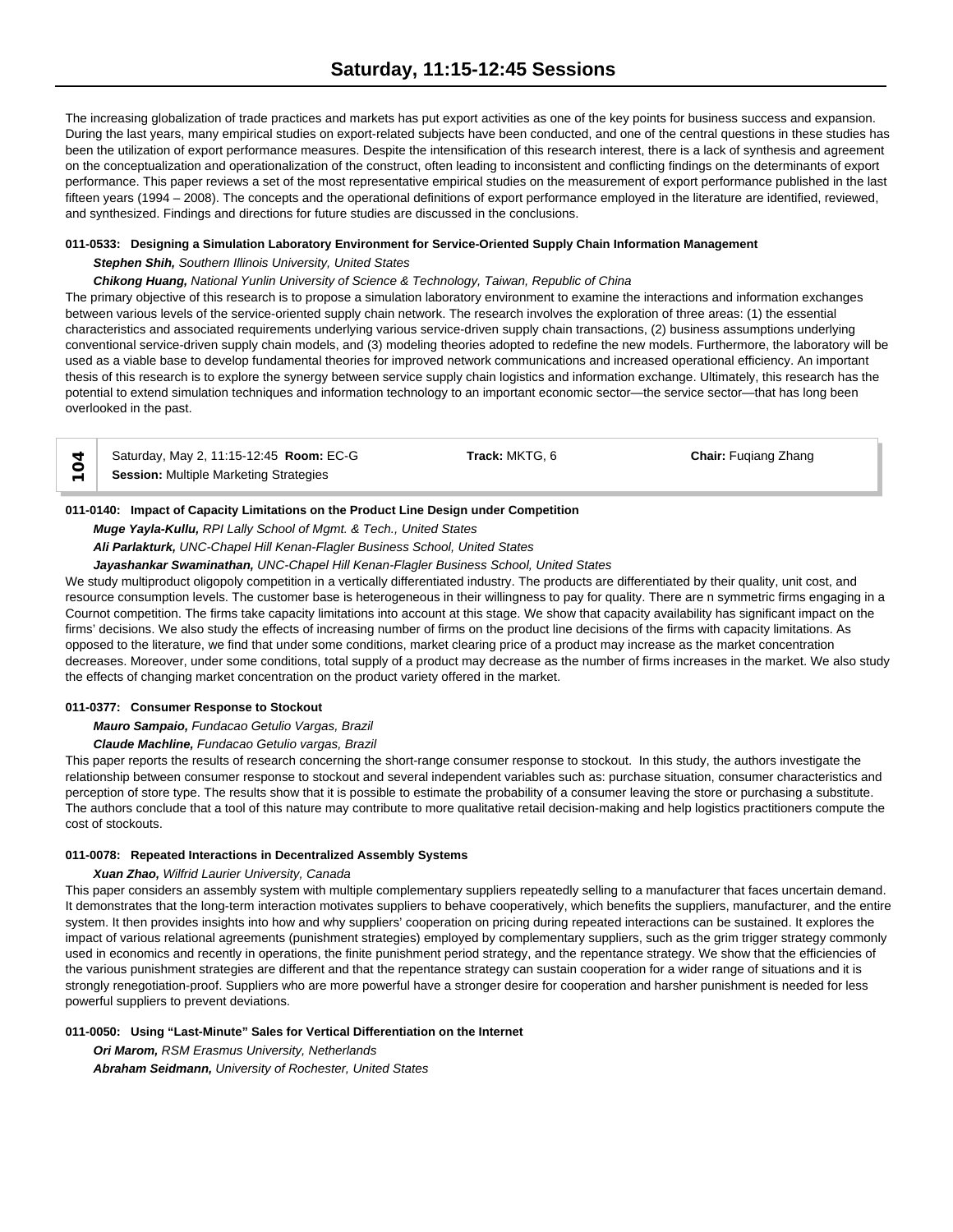In Internet based commerce, sellers often use multiple distribution channels for the sale of standard consumer goods. We study a model of second degree price discrimination in which a monopolist sells to risk-averse buyers. The seller uses two channels that differ in their risk attributes. In one channel prices and qualities are fixed and availability is assured. In the second channel, the seller offers a joint-distribution of prices and qualities and may not guarantee availability. We characterize optimal two-channel selling policies. We show that it can be optimal to offer multiple identical items in a random sale event. However, the seller cannot benefit by offering two distinct quality levels in a sale event that is held with an availability probability of less than one. We use the model to offer explanations for observed behavior of online sellers and discuss implementation issues in recent e-commerce environments.

| ഥ | Saturday, May 2, 11:15-12:45 Room: EC-H | Track: QUAL, 6 | <b>Chair: Marly Carvalho</b> |  |
|---|-----------------------------------------|----------------|------------------------------|--|
|   | Session: Six Sigma and SPC              |                |                              |  |

# **011-0254: Six Sigma: Literature Review, a Critical Analysis, and Future Research**

### *Weiyong Zhang, Virginia Commonwealth University, United States*

*Arthur Hill, University of Minnesota, United States*

### *Glenn Gilbreath, Virginia Commonwealth University, United States*

Since its inception at Motorola, Six Sigma has been widely adopted by many different types of organizations. Anecdotal evidence seems to support its effectiveness in improving performance. However, academic research on Six Sigma is still in its early stage. This paper first reviewed the current literature on Six Sigma, and then performed a critical analysis of Six Sigma in light of the management literature. The review and analysis showed that Six Sigma is a new approach to quality management and provides an interesting research context for a number of questions. Several research questions were subsequently proposed. This study laid a foundation for future research on Six Sigma.

### **011-0743: Enhancing Student Progression Using Statistical Process Control**

*Mark Hanna, Georgia Southern University, United States*

# *Nilesh Raichura, Georgia Southern University, United States*

Public interest in educational cost, efficiency and outcomes has markedly increased in the most recent decade. Indeed, many academic units now face targets for student retention, progression and graduation (RPG) that are tied directly to their funding levels. This paper utilizes data from an undergraduate degree program in business administration at Georgia Southern University to illustrate the use of the Deming Cycle in academic administration and the linkage between statistical control of instructional standards and student progression .

### **011-0681: Application of Multi-Variate Control Charts to Detect Out-of-Control Signals in Autocorrelated Processes**

*Majid Jaraiedi, West Virginia University, United States*

*Wafik Iskander, West Vriginia University, United States*

*Tao Zhao Zhao, West Virginia University, United States*

Autocorrelation results in too many out-of-control false alarms when traditional T2 control charts are used in practice. In order to improve the accuracy of identification of out-of-control signals, one common method is to remove autocorrelation at first by using autoregressive integrated moving average (ARIMA) models, and then proceed to build residual based T2 control charts. However, the ARIMA based T2 control charts are not effective when correlations between variables are strong. In this research, a vector autoregressive (VAR) based T2 control chart is built to improve the effectiveness of the traditional T2 control charts when variables are autocorrelated and cross-correlated. Datasets generated by a SAS program are used to test the performance of the proposed method. Computational results showed that the proposed method outperforms the ARIMA based residual T2 control chart with respect to identification accuracy and average run length.

| Saturday, May 2, 11:15-12:45 <b>Room: EC-D</b> | <b>Track: FCLT. 1</b> | <b>Chair: Georg Kartnig</b> |  |
|------------------------------------------------|-----------------------|-----------------------------|--|
| Session: Terminal design and operations        |                       |                             |  |

### **011-0304: Analysis of the Relationship between Control Strategy, Layout Complexity and Performance in Facility Logistics**

#### *Jan Nopper, Fraunhofer Institut für Materialfluss und Logistik, Germany*

*Michael ten Hompel, Fraunhofer Institut für Materialfluss und Logistik, Germany*

Today, companies are faced with globalized markets, shorter product life cycles, and a trend towards more individualized products. This increases both the performance requirements and the complexity of material flow systems. Thus, the development of improved control strategies seems promising. Various approaches are proposed in the literature, e.g. bio-analogous strategies like swarm intelligence or ant algorithms. Conceptually, the performance of all possible strategies is located in a space defined by a hypothetical "best possible" and a "worst reasonable" strategy. This concept is developed for facility logistics and the dependency of throughput time and capacity utilization on layout and throughput is investigated for both strategies by using a scalable generic layout. Implications for the importance of quality of the control strategy depending on complexity and performance are discussed and the outline of a methodology for the analysis of any given layout is provided.

# **011-0386: The Berth Position Problem: A Case Study**

*Maarten Hendriks, Eindhoven University of Technology, Netherlands Guido Karsemakers, Eindhoven University of Technology, Netherlands Erjen Lefeber, Eindhoven University of Technology, Netherlands Jan Tijmen Udding, Eindhoven University of Technology, Netherlands*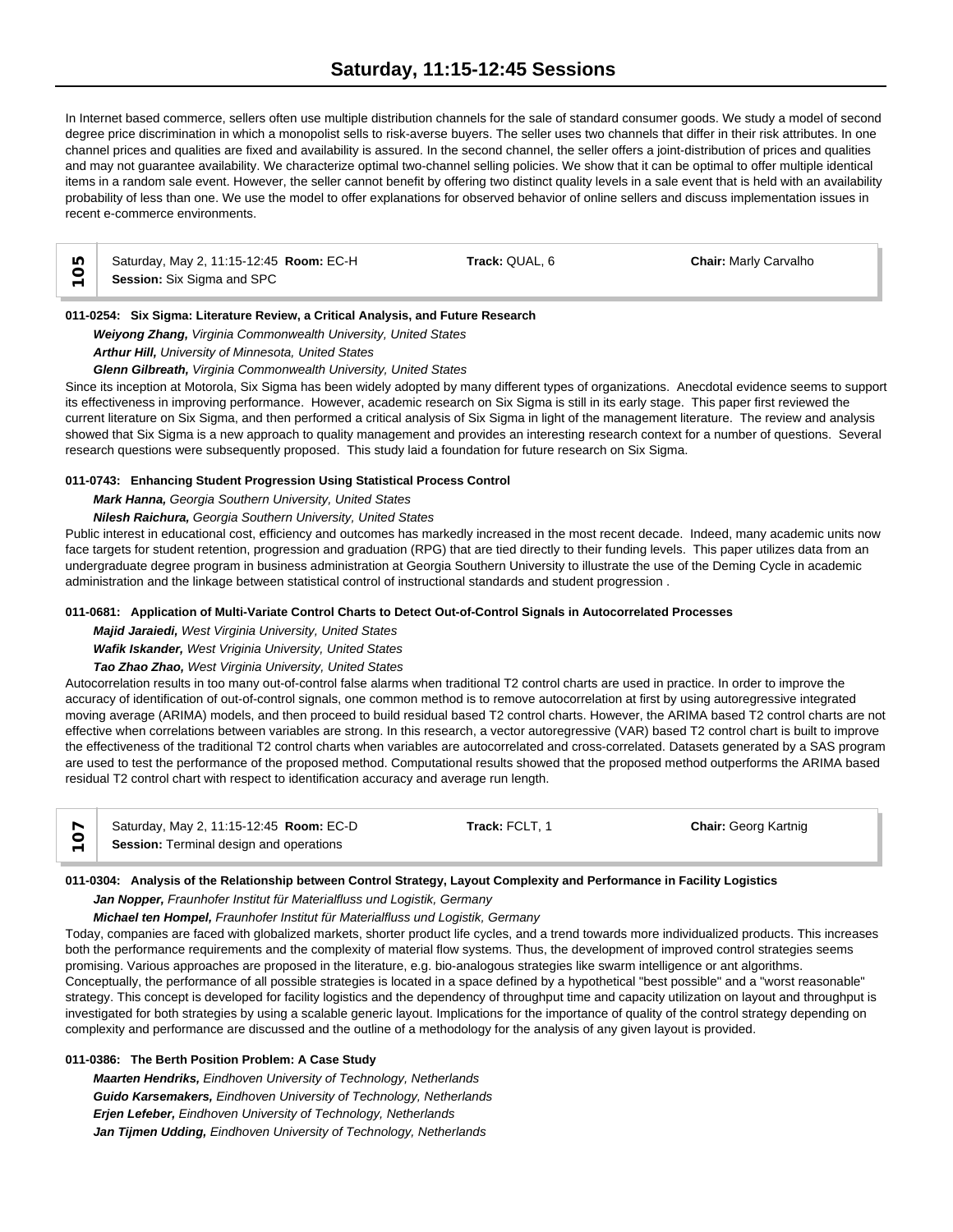A container terminal operator takes care of the container handling in a port to service a number of vessel lines. Commonly, the schedules of the vessels of one line are such that the inter arrival time is constant. Since a terminal operator aims to satisfy the vessel lines' schedules, the cyclic arrival and departure times are uncontrollable. Given the time schedule, appropriate berth positions are to be found. A terminal operator provided a representative schedule and yard lay-out depicting the designated container areas for the different container types. From this data, we construct the straddle carrier travel distance between a vessel and its container types in the yard as a function of the berth position of that vessel. An MILP is used to find berth positions such that the total carrier travel distance is minimal. Results suggest that the carrier distance in the representative allocation can be reduced by 10%.

# **011-0113: A Novel Design Approach to Optimize the Expected Revenue of Third-Party Warehouses**

*Rene de Koster, Rotterdam School of Management, Erasmus University, Netherlands*

# *Yeming Gong, Rotterdam School of Management, Erasmus University, Netherlands*

This paper proposes a new warehouse design approach based on our survey of international third-party warehouse cases in USA and Europe. This paper applies revenue management theory as a methodological foundation to facility design, and identifies a new research direction, the interface between revenue management and facility logistics. We also report a new revenue management application industry, third-party warehouses.

# **011-0359: Development of an Automated Container Terminal with Rail Guided Vehicles**

# *Georg Kartnig, Graz University of Technology, Austria*

# *Joerg Oser, Graz University of Technology, Austria*

To enable automated transshipment in a container terminal a novel rail guided system was developed including the layout, a closed loop rail system, turntables and carriers. The purpose of this container terminal is to pickup empty containers at a loading station, to transport them on the rail system to container loading stations and to move the full containers to a ship loading crane. The rail guidance enables a fully automated low cost operation as compared to conventional solutions with manned equipment like straddle carriers. After an introduction, the paper describes the operation strategies of the system. The next section deals with estimation of the number of vehicles required for satisfactory terminal operation. This question is treated with three solution approaches. An analytical estimation procedure will be compared to closed queuing network solutions. Also, simulation results are included to verify performance calculations and operational issues.

| Saturday, May 2, 11:15-12:45 Room: Senate                                           | Track: PRCH. 1 | <b>Chair: Tobias Schoenherr</b> |
|-------------------------------------------------------------------------------------|----------------|---------------------------------|
| Session: Panel Discussion: Frontiers in Procurement Research for the Global Economy |                |                                 |

# **011-0906: Frontiers in Procurement Research for the Global Economy**

*Sachin Modi, University of Toledo, United States*

# *Tobias Schoenherr, Michigan State University, United States*

This panel discussion of invited distinguished academics in the procurement field will provide new perspectives and opportunities for purchasing research in today's globalized economy. Panelists include the following individuals (in alphabetical order):

W.C. Benton (Ohio State University), Thomas Choi (Arizona State University), Lisa M. Ellram (Miami University), Paul D. Larson (University of Manitoba), Vincent A. Mabert (Indiana University), Ram Narasimhan (Michigan State University), Aleda V. Roth (Clemson University), and Stephan M. Wagner (Swiss Federal Institute of Technology Zurich).

The panel discussion will be lead by the purchasing track co-chairs, Sachin Modi (University of Toledo) and Tobias Schoenherr (Michigan State University).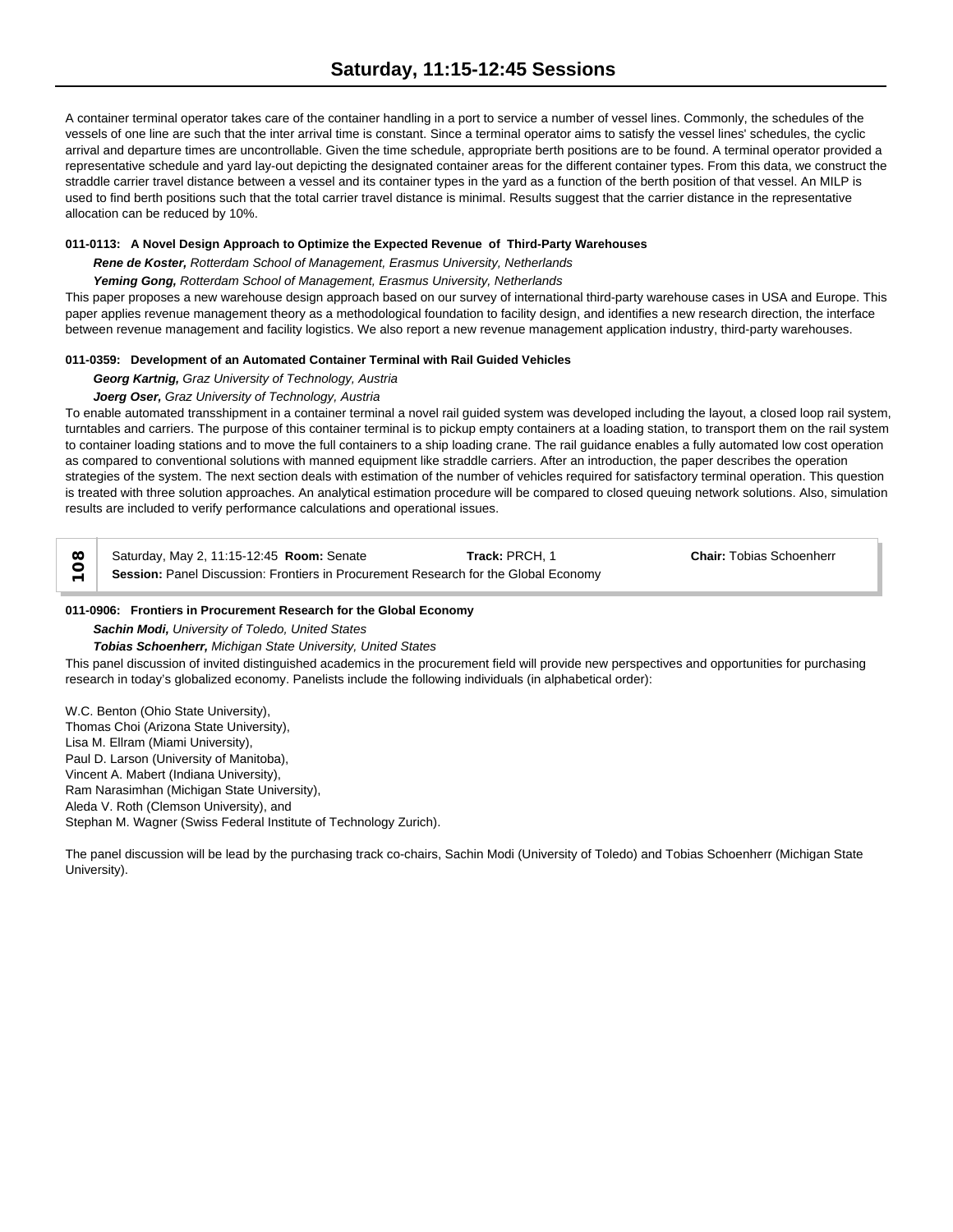**Section:** Saturday, May 2, 1:30-3:00 **Room:** Cloister North<br>
Session: Internet and Geographic Information System Uses

# **011-0013: A Structured Methodology for Developing a Service Operations Strategy: The Case of BTC-Egypt**

*Sherwat Ibrahim, American University in Cairo,* 

### *Ahmed Khodeir, Maastricht School of Management, The Netherlands*

This paper aims to present a structured methodology that can be used to assist decision-makers in developing their service operations strategy and their leading competitive priorities. In this constructive case study for BTC-Egypt; an IT service provider, we relate the previous success of the company's sales with the prioritized operational strategy for that sale using an AHP model to measure relative importance ratings given to a comprehensive set of competitive priorities derived from accumulated literature. Qualitative analysis and quantitative analysis including logistic regression and correlations are used to analyze the data. While Quality as an operation strategy was rated the highest across all sales for BTC-Egypt, Customer Focus and Service Provision were the two most differentiating variables. The methodology used in this study is unique. The simple classification of sales according to their success, while has its limitations, is also an attractive alternative compared to other more complicated performance measures.

# **011-0829: Improving Quality of Service in E-business: Resource Locking and Capacity Planning**

*John Fowler, Arizona State University, USA Antonios Pritezis, Arizona State University, USA Mohammad Alam, Arizona State University, USA Srimathy Mohan, Arizona State University, United States*

# *Mohan Gopalakrishnan, Arizona State University, United States*

Capacity planning of web-based applications that deals with determining and maintaining the balance between demand and server configuration has a direct impact on response time. In such systems a critical interaction called resource locking occurs when an upstream resource is locked until all further downstream processing is completed for an arriving request. In this research, we present an analytical model to understand the impact of resource locking on quality of service (QoS). The model studies the relationships using a continuous time Markov chain embedded in a queuing network as the basic framework. Using several structured aggregation schemes and simulation as a benchmark, we show that our model produces results within 5% accuracy at a fraction of the time, even at high traffic intensities. This knowledge would help managers decide how many servers to assign to each application and when to bring more servers online to maintain desirable levels of QoS.

# **011-0774: Customer Satisfaction and Loyalty Effects of Service Recovery in Online Environments**

*Suresh Tadisina, Southern Illinois University Carbondale, United States*

# *Michael Abebe, University of Texas-Pan American, United States*

*Daisy Wang, Southern Illinois University Carbondale, United States*

The findings in the literature are based on service recovery efforts in the "traditional" service setting, i.e. service provided with direct physical contact between the customer and service provider. Consequently, there is a limited understanding of service recovery activities in an online environment (Harris et al., 2006; Holloway and Beatty, 2003). Studying the impact of service recovery activities in online environments is particularly important given the phenomenal growth of online commerce both in the form of business to business (B2B) and business to consumers (B2C) transactions. Online service recovery is significantly different from a brick-and-mortar setting primarily due to the lack of interpersonal interaction (Forbes et al., 2005). It is also different because of customers' perceived insecurity about internet transactions (Holloway, Wang and Parish, 2005). This study empirically examines the effect of the speed and magnitude of online service recovery activities on customer satisfaction and loyalty in an online context.

| Saturday, May 2, 1:30-3:00 Room: Cloister South | Track: SCM. 7 | <b>Chair: Nicole DeHoratius</b> |  |
|-------------------------------------------------|---------------|---------------------------------|--|
| <b>Session: Retail Operations</b>               |               |                                 |  |

# **011-0080: Evaluation of Supply Chains with Inventory Record Inaccuracy and Implications on IT Investments**

*Gurhan Kok, Duke University, United States*

# *Kevin Shang, Duke University, United States*

We consider serial supply chains with cycle-counts at each location to correct inaccurate inventory records. We provide a recursion to evaluate the average supply chain cost per period. For fixed cycle-count policies, we construct an algorithm to compute the optimal local base stock levels. Based on these results, we provide guidelines on how to design effective cycle-count policies and at which locations RFID systems should be installed.

# **011-0123: Financing News Vendor Inventory**

*Qiaohai (Joice) Hu, Purdue University, United States*

*Maqbool Dada, Purdue University, United States*

If the cost of borrowing is not too high, the capital-constrained news vendor borrows funds to procure an amount that is less than would be ideal. The lender charges an interest rate that is decreasing the newsvendor's equity. Furthermore, we derive a non-linear loan schedule that coordinates the channel.

# **011-0079: Lost-Sales Inventory Models with Handling Costs and Batch Ordering**

*Jan Fransoo, Eindhoven University of Technology, Netherlands*

Saturday, May 2, 1:30-3:00 **Room:** Cloister North **Track:** SRVC, 6 **Chair:** Suresh Tadisina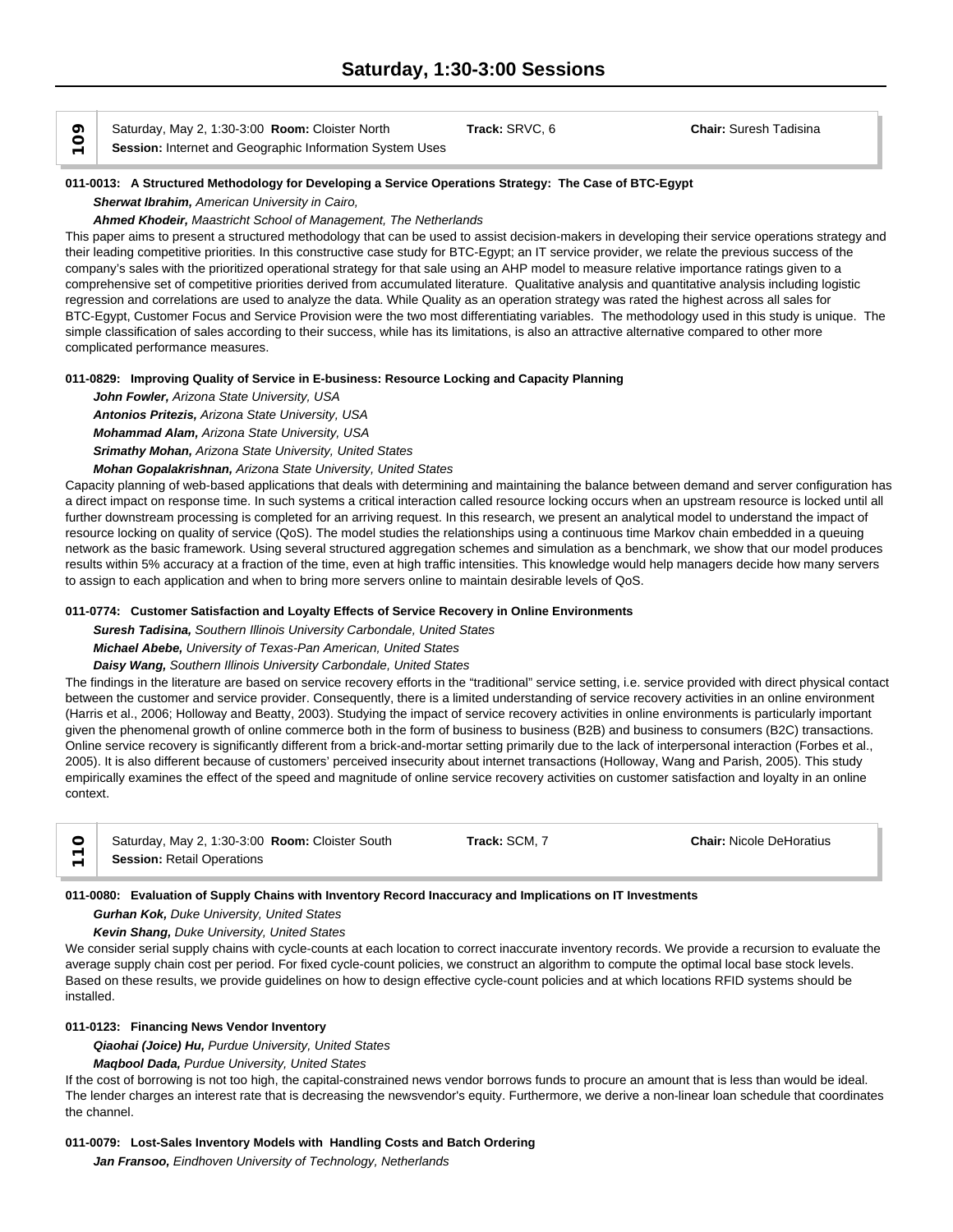# *Alina Curseu, Eindhoven University of Technology, Netherlands*

### *Tom van Woensel, Eindhoven University of technology, Netherlands*

### *Nesim Erkip, Bilkent University, Turkey*

We consider a grocery retailer who manages inventory facing stochastic demand under periodic review. The retailer may only order in multiples of a fixed batch size, while the consumer demand may be for individual units. The lead time is less than the review period length. Unmet demand is lost, which is a realistic situation for a large part of the assortment of grocery retailers. We consider a cost for holding inventory in the store, a cost associated with the demand that is lost and a replenishment cost, which includes fixed ordering and in-store shelf stacking costs. We formulate the problem as a Markov decision process and use it to characterize the structure of the optimal policy. We compare the performance of the optimal policy against a frequently used (R,s,nq) policy, and find that the latter generally performs poorly.

Saturday, May 2, 1:30-3:00 **Room:** Captain **Track:** SCM, 21 **Chair:** Dean Chatfield Session: Managing the Bullwhip Effect

# **011-0404: The Impact of Cascading Failures on the Bullwhip Effect**

*Dean Chatfield, Old Dominion University, United States*

# *Jack Hayya, Penn State University, United States*

The bullwhip effect (BWE) is a common and costly operating phenomenon in supply chains. Most investigations of the BWE have relied on decomposing the supply chain into a set of node pairs, which are examined independently. We believe that such decomposition is inappropriate, resulting in BWE estimates that are systematically low. This is due to the fact that the independent node pairings do not accurately represent the interdependencies and interactions that are a supply chain reality. We believe that decomposition-based models do not accurately reflect inventory stockout propagation, which we refer to as "cascading failures," within the supply chain. Using simulation modeling, we investigate and characterize the impact of cascading failures on the bullwhip effect, examine possible ways to mitigate, or "firewall" against the effect, and attempt to assess the value of such mitigation.

# **011-0592: Bullwhip Effect in Durable Goods Sector and the Great Moderation**

### *Shitao Yang, University of Richmond, United States*

Before the current recession, the US economy had seen a marked improvement in its stability since the early 1980s. This phenomenon, called "great moderation," is well documented in the economics literature. Three hypotheses stand out as its possible source. The first is a more credible monetary policy. A second is "good luck," a hypothesis that argues that economic shocks have been both milder and less frequent. The third is better business practices — in particular, inventory management techniques which have enabled firms to respond to shocks in a manner that dampens aggregate fluctuations. In this study, we explore the third hypothesis further. Specifically, we use the ratio of the volatility of production to the volatility of sales as a proxy to measure the bullwhip effect at the macroeconomic level and show that the bullwhip effect in the durable goods sector has been substantially reduced since the early 1980s.

### **011-0680: Rethinking RMI: Test of Competing Hypotheses**

*Byungku Lee, university of nebraska - lincoln, United States*

*Jinsung Rha, university of nebraska - lincoln, United States*

*Donghyun Choi, university of nebraska - lincoln, United States*

Generally, Vendor Managed Inventory (VMI) is known for reducing the bullwhip effect by the elimination of a decision-making process and time delays by late information flow. At the same time, the stocking level of each brand under VMI may be lower than that under Retailer Managed Inventory (RMI). Conversely, if product demand is changed, there may be situations in which no advantages can be gained in that the benefits of VMI vary in different supply chains. In addition, RMI works better than VMI in some conditions in which products are in competition, because vendors put higher inventory levels so as not to experience stock out loss. The aim of this research is to analyze the effectiveness of RMI according to product types such as functional products, innovative products, seasonal products, and market demand driven products.

# **011-0785: Volume and Time Order Variance: Two Sides of the Same Coin?**

*Rogelio Oliva, Mays Business School, Texas A&M University, United States Santiago Kraiselburd, MIT- Zaragoza Logistics Center, Spain Mario Monsreal, MIT - Zaragoza Logistics Center, Spain*

*Bjorn Claes, Instituto de Empres, Spain*

Variance in the order stream has been a traditional measure to assess the difficulties (and cost) of supplying a particular demand. Order variability, however, can have two distinct manifestations: variations in the quantities that are ordered (volume variability), and variations in the intervals between consecutive orders (time variability). We use order and shipment data from a confectionery manufacturer to compare the order patterns of distribution centers and end-point retailers for different types of products and channels. We find significant evidence that distribution centers are shifting variance from volume variance to time variance. Thus, while giving the impression of reducing order variance by tightening the order size, the distribution centers in this supply chain increase their order interval variance by a larger factor than the corresponding reduction in volume variance. We explore the cost implications of this shift of variance.

|               | $\sim$   Saturday, May 2, 1:30-3:00 <b>Room:</b> Yeoman |
|---------------|---------------------------------------------------------|
| $\frac{1}{2}$ | Session: Technology Issues                              |

**Track:** SVCN, 3 **Chair:** Ben Clegg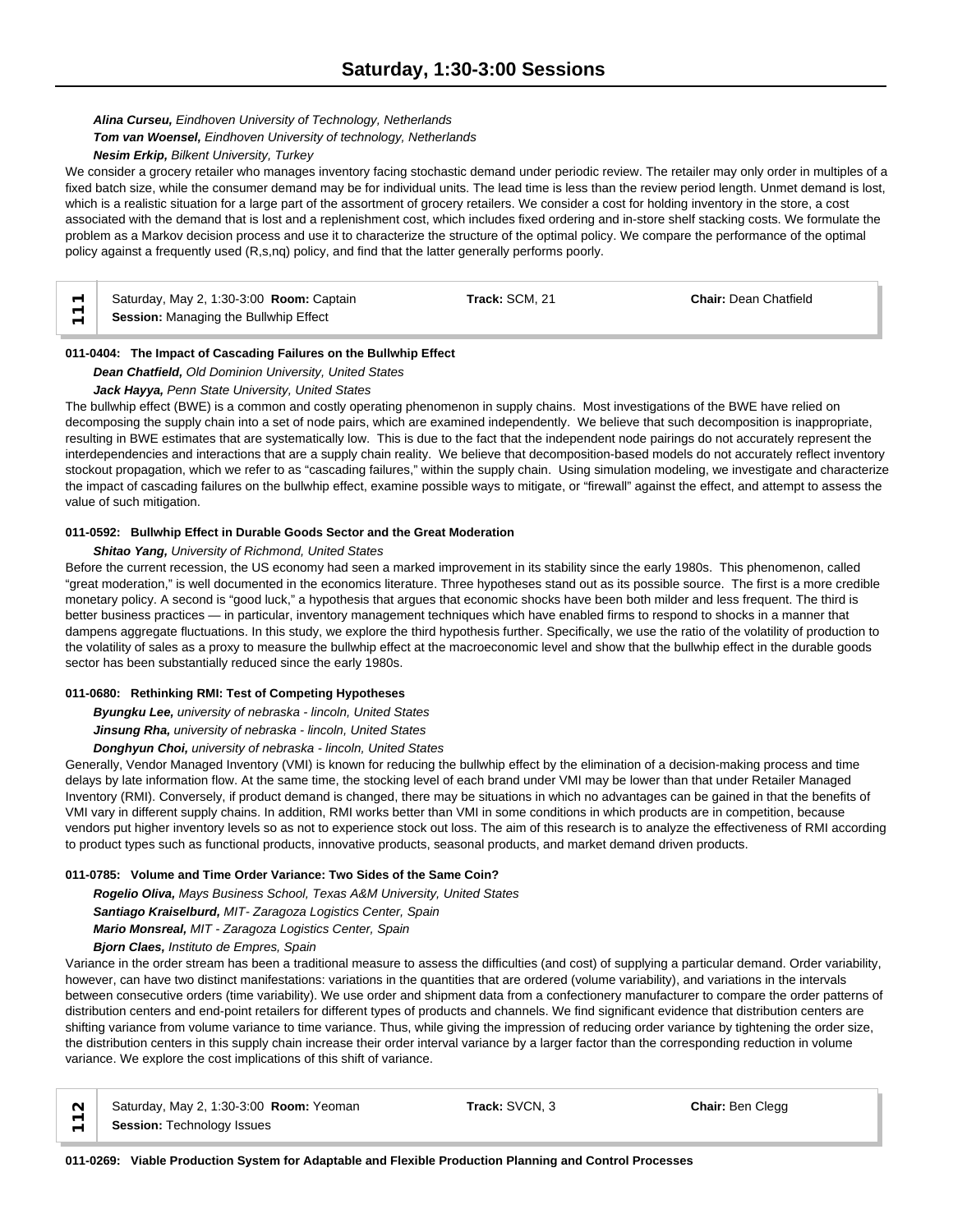*Volker Stich, RWTH Aachen University, Germany Carsten Schmidt, RWTH Aachen University, Germany Jan Meyer, RWTH Aachen University, Germany Henrik Wienholdt, RWTH Aachen University, Germany*

High Resolution Supply Chain Management (HRSCM) aims at designing adaptable and flexible production planning and control (PPC) processes according to the needs of the company's supply chain environment. To reach this goal a model for a Viable Production System (VPS) has been elaborated and is presented in this paper. Based on the Viable System Model (VSM) developed by Stafford Beer, current production systems are analyzed in terms of integrity. With the gained knowledge a complete recursive framework of a VPS is developed. The framework allows the design of a decentralized production system that meets all requirements of a dynamic environment. Flexible and adaptable PPC processes can be developed for each identified subsystem of the VPS. Hence, further research focuses on the development of process and control loops in order to assure the application of the framework. As an exemplar, the decentralised control loop for inventory management is elaborated in a case study.

# **011-0617: Differentiation through Industrial Product-Service Systems in Knowledge-Based Industries**

*Günther Schuh, RWTH Aachen University, Germany Wolfgang Boos, RWTH Aachen University, Germany Bastian Schittny, RWTH Aachen University, Germany*

*Georg Oschmann, University of St. Gallen, Switzerland*

Today's turbulent economic environment confronts the global tooling industry with serious challenges. Cost competition and the high demands of globalized value-adding chains put pressure on small- and medium-sized toolmakers. As an exclusive differentiation in price is not an option, new means for achieving sustainable competitive positions have to be found. A promising approach for differentiation is to enhance the existing range of products by offering customer-specific services. However, the lack of local presence inhibits the toolmakers' abilities to deliver these services to their global customers. To address these challenges the European R&D project TIPSS has two major objectives: based on an extensive survey, a global footprint of the existing service landscape and a portfolio of value-adding services are created. Innovative business models, enabled by so-called smart tools incorporating sophisticated sensor technology, allow toolmakers to efficiently manage their global customer and partner networks.

# **011-0728: Mobile Payment Concept and Value Creation in the Credit Card Chain**

*Guilherme Martins, Fundacao Getulio Vargas, Brazil Michele Martins, Fundacao Getulio Vargas, Brazil Joao Mario Csillag, Fundacao Getulio Vargas, Brazil*

# *Luiz Carlos Di Serio, Fundacao Getulio Vargas, Brazil*

The article's purpose is to discuss mobile payment's incorporation into the credit card chain by a technology that allows transactions to be conducted using mobile phone networks. A case study was structured in the single company that operates this different transaction in the credit card chain. The analysis identified value creation sources based on value chain framework, Schumpeter's theory of creative destruction, the resource-based view of the firm, strategic network theory, and transaction costs economics. Aspects related to competitive criteria and to operations performance are presented and results indicated that the mobile payment technology allows value creation for the various ties in the credit card chain, including the insertion of new agents that have not taken part due to the traditional system's inefficiencies. Finally, it was discussed that chain members have the potential to complement each other, in terms of resources and capabilities, as well as products and solutions.

| _ო | Saturday, May 2, 1:30-3:00 <b>Room:</b> Scribe | Track: SUST. 11 | <b>Chair: Dan Guide</b> |  |
|----|------------------------------------------------|-----------------|-------------------------|--|
|    | <b>Session: Empirical Research 2</b>           |                 |                         |  |

# **011-0009: Understanding the Evolving Supply Chain of Biofuels: The Case of Jatropha Curcas**

# *Ahu Soylu, London Business School,*

Increasing demand for energy by a growing population and higher quality of life makes it impossible to achieve the greenhouse gas reduction targets without transition to new technologies. Being subjects of excessive debate, biofuels are one of the promising renewable energy technologies. This paper examines the operational risks in the dynamic and emergent nature of an emerging biofuel's supply chain: the supply chain of biofuel from Jatropha curcas in particular. This plant is able to grow in extreme conditions and this might create an opportunity for the developing countries and possible investors. Understanding the risk involved in this opportunity enables the investor to make better informed decisions. The paper models the supply chain from plantations to refineries compares different operational models namely, managed plantations and contract farming. A structural solution has been derived suggesting a new operational model which is a combination of these models. A simulation model has been developed incorporating the greenhouse gas emissions throughout the chain and is run with different scenarios in order to observe the affects of possible operational risk factors.

# **011-0433: Empirical Research Opportunities in Sustainable Purchasing**

*Carol Prahinski, Michigan State University, United States*

# *Rajesh Srivastava, Florida Gulf Coast University, United States*

Sustainability is fast gaining a prominent role in business practice. A key area often overlooked is Sustainable Purchasing (SP). A question that largely remains unanswered is: what promotes sustainable purchasing? In this research, we present empirical research opportunities in SP along a framework of four dimensions. The first dimension focuses on sustainable development and the level of emphasis along the three aspects of the triple bottom line: environmental, social, and financial. A second dimension of SP is the purchasing process, including all aspects of sourcing, such as supplier selection and evaluation. The third dimension that impacts SP is stakeholders, e.g., customers, suppliers, NGOs, and employees. The various stakeholders exert pressure and the supply chain structure constrains alternatives. The fourth dimension that we incorporate is time, where considerations include the product life cycle and the relationship longevity between the organization and its suppliers. Research propositions are suggested.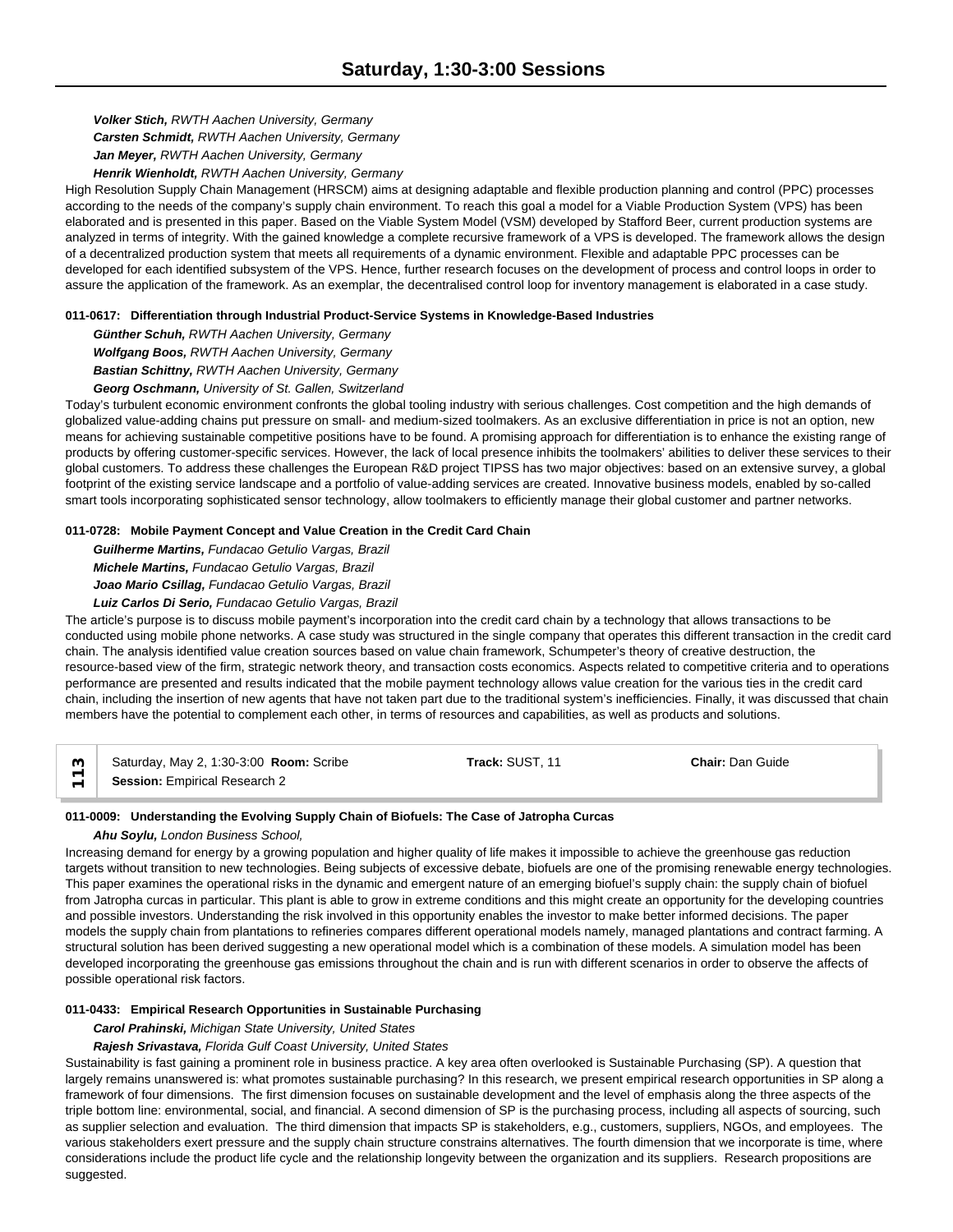### **011-0305: Towards a Process Model for Environmental Supply Chain Management**

*Iuri Gavronski, Federal University of Rio Grande do Sul, Brazil Robert Klassen, University of Western Ontario, Canada Stephan Vachon, HEC Montreal, Canada*

#### *Luis Nascimento, Federal University of Rio Grande do Sul, Brazil*

In recent years, some academic effort has been done to define and provide theory on Environmental Supply Chain Management (ESCM). The practitioners, however, lack a model for successful implementation of ESCM, empirically validated in a larger sample of manufacturing plants. This study proposes a dynamic model of ESCM, based on the concept of path-dependency of the Resource-Based View (RBV) of manufacturing strategy. In this dynamic model, the successful implementation of an ESCM program is achieved by the sequential implementation of three independent but related sets of Green Supply Chain Practices (GSCP): environmental selection of potential suppliers (stage 1), environmental monitoring of supplier base (stage 2) and environmental collaboration with suppliers (stage 3). The model was tested with survey data. The mediated model of ESCM provides a process model to manufacturing plants that want to improve the systemic environmental performance, that is, the environmental performance of their whole supply chain.

### **011-0218: Operations Strategy and Sustainability: A Discussion about their Locus and Boundaries**

*Edson Pinheiro de Lima, Pontifical Catholic University of Parana/Industrial and Systems Engineering, Brazil Sergio Gouvea da Costa, Pontifical Catholic University of Parana/Industrial and Systems Engineering, Brazil Paula da Rosa Garbuio, Pontifical Catholic University of Parana/Industrial and Systems Engineering, Brazil*

Firm theoretical concepts are being redefined in order to match new value propositions, which are being managed in a multivariable perspective. These multi aspects that define value cover economic, environmental, and social issues and they are the new design requirements for the operations systems. These new concepts result in new models for describing and explaining production processes, operations strategy and performance measurement systems. The main purpose of this paper is to discuss and position these new drivers of value creation in an operations strategic management framework. A model is constructed based on a literature review and secondary data obtained from enterprise sustainability reports. Secondary data is used to populate the proposed framework. The framework proposed in this paper was discussed previously in two research seminars that took place in Norway and Brazil. Some evidence shows how sustainability factors are related to technical system design, operations strategy, decision areas, and performance dimensions.

#### **011-0184: Managing Sustainabilty**

*Daniel Guide, The Pennsylvania State University, United States James Abbey, The Pennsylvania State University, United States Michael Galbreth, University of South Carolina, United States*

We develop a framework on how companies organize and measure their sustainability efforts from a business prespective. This framework is based on semi-structured interviews with multiple managers and site visits to a variety of companies. We also explore a series of propositions about the drivers of sustainability based on the resource-based view of the firm.

| Saturday, May 2, 1:30-3:00 Room: Knave                  | Track: HLTH. 7 | <b>Chair: Vikram Tiwari</b> |
|---------------------------------------------------------|----------------|-----------------------------|
| Session: System Level Capacity Management in Healthcare |                |                             |

# **011-0316: Increasing Access to Healthcare Services through Service Time Process Improvements**

#### *Linda LaGanga, Mental Health Center of Denver, United States*

#### *Stephen Lawrence, University of Colorado at Boulder, United States*

Increasing access to services, reducing costs, and improving patient satisfaction are challenging issues in healthcare today. System performance can be negatively impacted by high variability in service delivery times and show rates, and compliance requirements also can add significant time and cost to direct and overhead activities. Through a case study, we examine data on initial intake appointments before and after a lean process improvement project that streamlined intake appointments to reduce the average appointment duration, reduce service time variability, and increase the speed and rate of admitting new patients into outpatient treatment. We examine the impact of shorter, more consistent service times on the healthcare delivery system's performance, discuss information system requirements to implement such solutions, and propose strategies for achieving high satisfaction for patients, payers, and providers while standardizing important aspects of service delivery.

### **011-0344: Coordinating Hospital Capacity through Information Sharing**

*Vikram Tiwari, University of Houston, United States*

*Kurt Bretthauer, Kelley School of Business, Indiana University, Bloomington, United States*

*M Venkataramanan, Kelley School of Business, Indiana University, Bloomington, United States*

This research provides insights on how to use increasing levels of information sharing to coordinate capacities across the inpatient units of a hospital, and hence mitigate the ill-effects of variability. Using a simulation model and data collected from a large U.S. hospital, we show that information sharing among units leads to improvement in system performance and an overall improved patient flow, without the need to invest in additional capacity. Since the units in a service delivery network such as a hospital are interconnected, sharing information among units enables improvement in system-wide performance by addressing performance issues of the system as a whole, rather than focusing on performance improvements at each unit individually. Coordinating capacities at the system-level to improve performance is superior to managing the individual units in isolation. Also, as the results indicate, understanding the trade-offs between performance measures would help decision-makers make better informed decisions about capacity changes.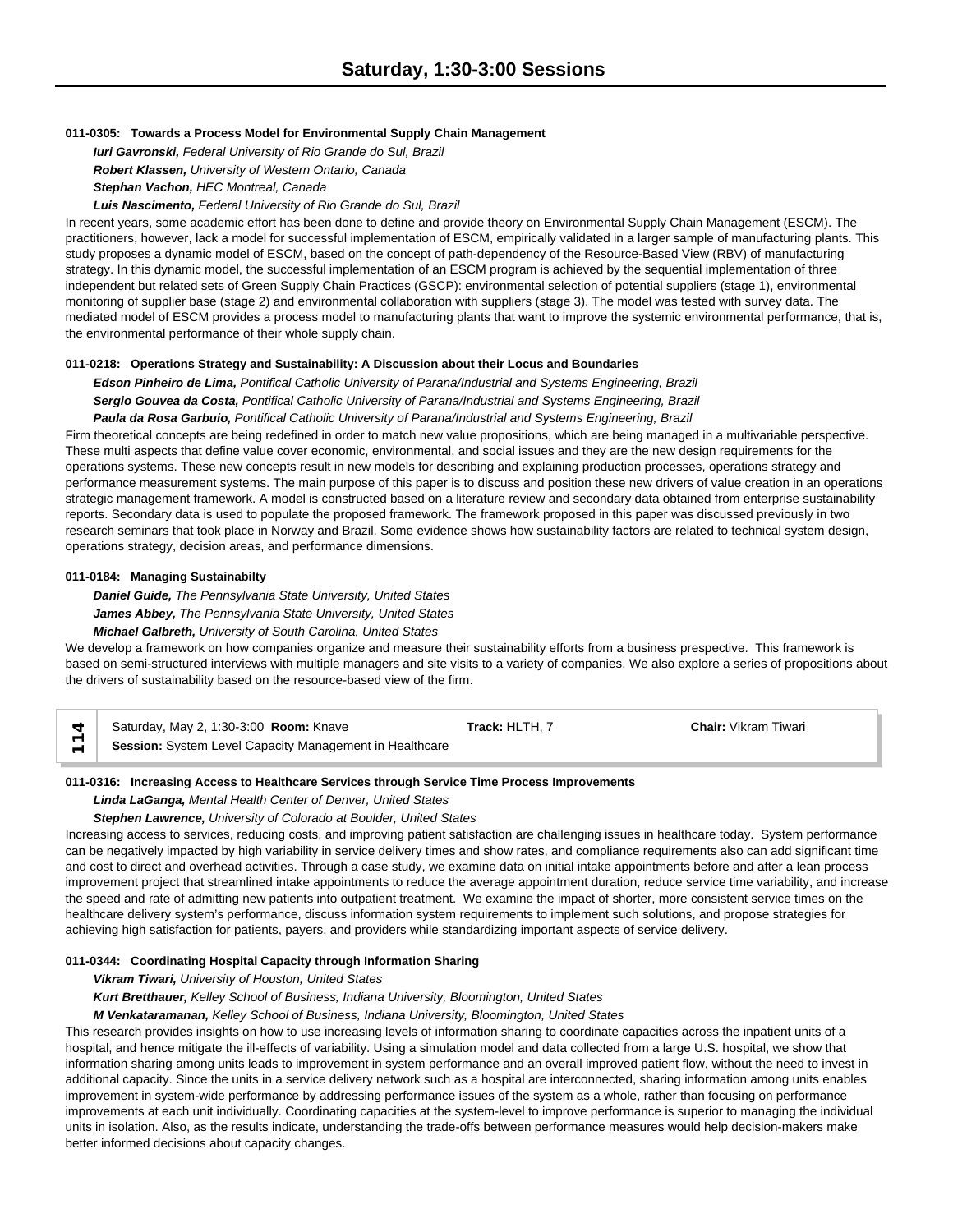Saturday, May 2, 1:30-3:00 **Room:** EC-D1 **Track:** EMPR, 7 **Chair:** Kamalini Ramdas **Saturday, May 2, 1:30-3:00 Room: EC-D1**<br>
Session: Fundamentals of the Empirical Toolkit

### **011-0888: Fundamentals of the Empirical Toolkit**

*Kamalini Ramdas, London Business School, United Kingdom Marshall Fisher, Wharton School, University of Pennsylvania, United States*

*Jonathan Williams, Department of Economics, University of Virginia, United States*

In this tutorial we will discuss the key elements of empirical research. We'll start with problem definition, data collection, sample selection and sample size issues and move on to common problems such as omitted variables and endogeneity. Using real life examples and visuals, we will highlight the basic intuition behind these problems and how to deal with them via methods such as instrumental variables and experiments. Along the way we hope to debunk some commonly held misconceptions about empirical methodology. The intended audience is any researcher who is interested in starting to do empirical work but who lacks formal training in this field. We will share from our own experience in trying to bridge the gap between the typical Operations skill set and the methods and theory of empirical research, with the intention of stimulating a conversation on how researchers in our field can effectively acquire the empirical skill set.

| Saturday, May 2, 1:30-3:00 <b>Room: EC-B</b>                | Track: PITM, 6 | <b>Chair: Edward Anderson</b> |  |
|-------------------------------------------------------------|----------------|-------------------------------|--|
| Session: Distributed Innovation and New Product Development |                |                               |  |

# **011-0223: The Impact of Product Modularity on NPD Time Performance: Moderating Effect of Interfunctional Integration and Supplier Involvement**

# *Pamela Danese, University of Padova - Department of Management and Engineering, Italy*

*Roberto Filippini, University of Padova - Department of Management and Engineering, Italy*

Product modularity is a strategic approach to product development that, according to several authors, can be used by manufacturers to speed up the new product development (NPD) process. Although the potential benefits of product modularity seem compelling, there is rarely even anecdotal evidence of these advantages. Moreover, some doubts can be expressed whether a clear relationship between NPD time performance and product modularity always exists. This paper analyzes the influence of product modularity on NPD time performance and the moderating effect on this relationship of interfunctional integration and supplier involvement in NPD. Data from a sample of 251 manufacturing firms settled in several countries around the world demonstrates that there is a positive relationship between product modularity and NPD time performance, and that interfunctional integration in NPD acts as moderator in this relationship. Differently, supplier involvement has only main effects on NPD time performance.

### **011-0626: Platform and Feature-Choice in the Videogame Industry**

*Burcu Tan, University of Texas, U.S. Minor Outlying Islands Edward Anderson, University of Texas, United States*

*Geoffrey Parker, Tulane University, United States*

We examine the development of product platforms in markets that exhibit network externalities. We focus on the trade-off firms must make between investing new product development resources to increase a platform's core functionality versus investments designed to change or leverage the platform's network externalities. Abstracting from examples drawn from multiple industries, we use a strategic model to gain intuition about how to make such trade-off decisions.

### **011-0784: Dousing the R&D Fires: Does Screening Reduce Fire-Fighting and Enhance Portfolio Value?**

*Paulo Figueiredo, Boston University, United States*

*Paulo Goncalves, University of Lugano, Switzerland*

*Nitin Joglekar, Boston University, United States*

It has been argued that when R&D projects progress through a sequence of stages that share resources, teams engage in firefighting at the end of the pipeline and are stuck in a myopic cycle of imbalance such that diverting resources towards current firefighting begets future firefighting. We investigate the impact that project screening and project complexity may have on firefighting in R&D pipelines. We define a firefighting index (FI) that tracks the degree of such imbalance, and deploy this index to assess rework, complexity and screening control strategies that regulate the introduction of new projects in order to enhance the NPD portfolio value.

### **011-0803: An Empirical Investigation of Global Footprint, Innovation, and Performance**

*Jie Zhang, Boston University, United States*

*Justin Ren, Boston University, United States*

*Anil Khurana, PRTM, United Arab Emirates*

*Nitin Joglekar, Boston University, United States*

Extant literature offers conflicting theories on the performance implication of operating in multiple geographic regions. We propose a composite measure of global footprint which takes account not only of the number of regions in which a firm operates but also the dissimilarity among these operating environments. We draw upon a survey of 60 global firms and publicly disclosed financial performance to find a positive correlation between the global footprint construct and firm profitability, after controlling for the asset size, heterogeneity in the innovation choices, home region bias, and product or service orientation.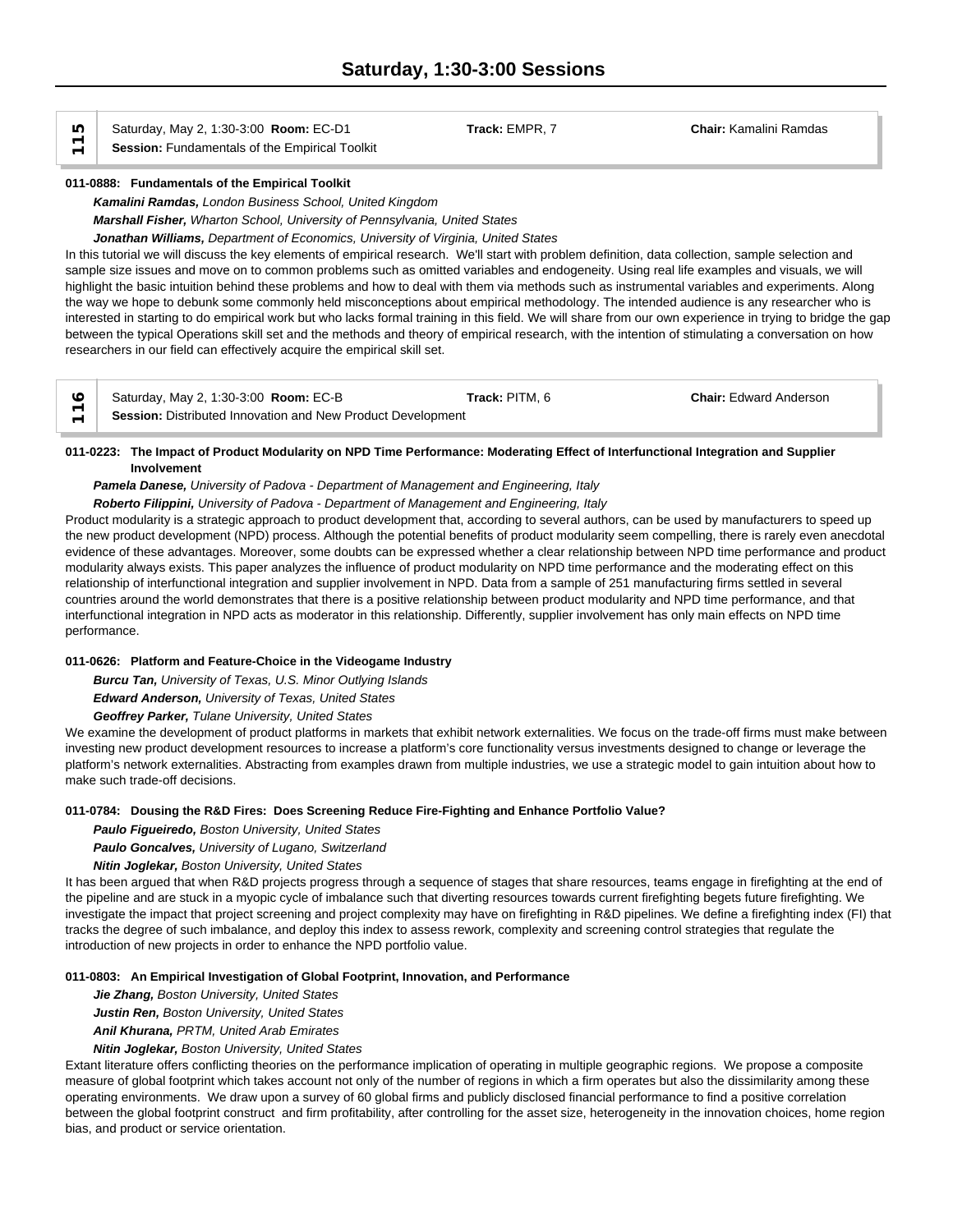Saturday, May 2, 1:30-3:00 **Room:** EC-C **Track:** EDUC, 7 **Chair:** Daniel Heiser Saturday, May 2, 1:30-3:00 **Room:** EC-C<br> **Session:** Panel Discussion: Teaching Operations Management in an International Environment (Invited)

### **011-0770: Panel Discussion on Teaching Operations Management in an International Environment**

*Daniel Heiser, DePaul University, United States*

*Rhonda Lummus, Indiana University, United States*

*Roger Schmenner, Indiana University Kelley School of Business, United States*

What is it like to teach operations management to a global audience? How culture-bound is OM? In this session, the panelists will discuss their experiences teaching operations management and related topics in Europe, Asia, and the Middle East, as well as online to an international audience. Topics of discussion will include teaching across cultures when visiting in a program outside North America and leading short-term seminars of American-based students to an international locale. The initial discussion will be followed by an open forum for discussing best practices and common problems.

| $\infty$                 | Saturday, May 2, 1:30-3:00 Room: Gallery                                | Track: BDOM. 2 | <b>Chair: Robert Prescott</b> |
|--------------------------|-------------------------------------------------------------------------|----------------|-------------------------------|
| $\overline{\phantom{0}}$ | Session: Human behavior in operations management - practitioner's panel |                |                               |

### **011-0396: Practitioner Session**

*Robert Prescott, Rollins College Crummer GSB, United States* This is a session which will have a panel of local Orlando industry leaders discussing Human Behavior issues in Operations Management. It will be led by Professor Robert Prescott of Rollins College.

Saturday, May 2, 1:30-3:00 **Room:** EC-A **Track:** EMPR, 16 **Chair:** Christer Karlsson **Secual Session: Researching Operations Management - Routledge 2009 Book**<br> **Session:** Researching Operations Management - Routledge 2009 Book

### **011-0520: Researching Operations Management - Routledge 2009 Book**

#### *Christer Karlsson, Copenhagen Business School, Denmark*

Most important empirical research approaches used in Operations Management are presented and discussed. The session is based upon and introduces the just-published book "Researching Operations Management" (Routledge 2009). A couple of the authors present key issues on what is good research. It provides a platform for choosing appropriate and complementary approaches. Subjects are: characteristics of good OM research; planning the research; surveys using questionnaires but also general issues on sampling, validity, reliability; case research both for studies with a few or multiple cases; longitudinal field studies in single or few organizations; action research where the researcher enters the organization with the combined aim of making changes in the organization while studying it; modelling and simulation with the possibilities of analysing rather holistic perspectives and trying out "what if" analyses; and a brief reflection on important basic values, combining methods, and on quality, ethics and morality of research.

|                          | Saturday, May 2, 1:30-3:00 <b>Room: EC-E</b> | Track: LAPS. 4 | <b>Chair:</b> Claudia Rebolledo |  |
|--------------------------|----------------------------------------------|----------------|---------------------------------|--|
| $\overline{\phantom{0}}$ | Session: Logistics Performance in Healthcare |                |                                 |  |

### **011-0151: Operational Performance of an Emergency Room (ER): Trade-offs in Speed, Number of Patients in the System (WIP), and Resource Utilization**

*Gyula Vastag, Corvinus University of Budapest, Hungary*

*Jacob Wijngaard, University of Groningen, Netherlands*

*Taco Vaart, University of Groningen, Netherlands*

This paper, using detailed time measurements of patients, examines three facets of an Emergency Room's (ER) operational performance: (1) effectiveness of the triage system in reducing the patient lead-time and its conformity to stated triage standards; (2) factors influencing ER's operational performance in general and the trade-offs in speed, inventory levels (that is, the number of patients waiting in the system) and resource utilization in particular; (3) the impacts of potential process and staffing changes to improve the ER's performance. Specifically, four proposals for streamlining the patient flow are discussed: establishing designated tracks ("fast track," "diagnostic track"), creating a "holding" area for certain types of patients, introducing a protocol that would reduce the load on physicians by allowing a registered nurse to order testing and treatment for some patients, and, potentially and in the longer term, moving from non-ER specialist physicians to ER specialists.

### **011-0189: Material Management at Military Healthcare Facilities**

*Christopher Estridge, Air Force Institute of Technology, United States Pamela Donovan, Air Force Institute of Technology, United States Claudia Rebolledo, HEC Montreal,*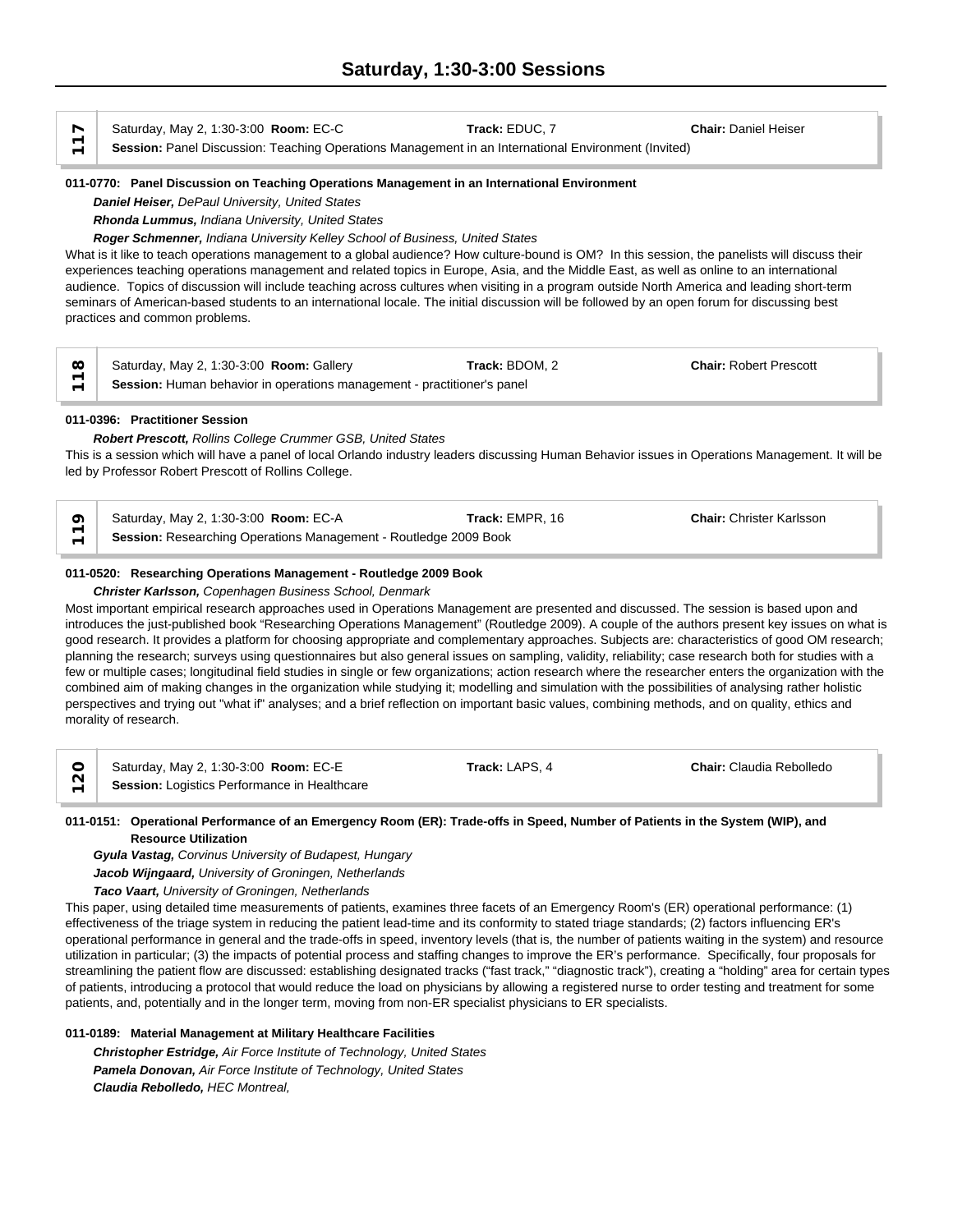This research examined whether certain military healthcare facility characteristics could be used as determinants in setting materials management policies. Costs in military healthcare are as important as they are in the civil sector, which has led to an emphasis on materials management. The Air Force Medical Service uses a Days of Stock model with defaults set for operating level and safety levels based on source of supply. The current policies are relatively static with a one-size-fits-all approach. This study examined the total relevant costs of the (Q, s), (s, S), and stockless inventory policies available in the Medical-Surgical Prime Vendor contract at Air Force facilities located within the United States. Current and past acquisition data were analyzed to draw conclusions on the best cost minimizing inventory policy based on number of personnel, beds, relative value units, and dollar value of annual medical-surgical supply purchases.

# **011-0392: A PMS for Facility Services Supply Chain: A Case in the Healthcare Sector**

*Mattia Montagner, University of Udine, Italy*

# *Alberto De Toni, University of Udine, Italy*

Supply chain (SC) performance measurement is attracting the attention of practitioners and academic researchers. Many studies report the importance of measuring and managing SC performances to improve the understanding and cooperation among partners, to raise SC integration and finally to pursue SC excellence. But, whereas literature about SC performance measurement is rich in theoretical approaches, empirical research is still poor. The work aims to increase fieldwork on this topic. This paper results from a three-year case study within a SC of facility services in the healthcare sector. The proposed performance measurement system adopts a balanced approach for performance evaluation and uses different levels of measurement and accountability: strategic, tactical and operational. The model shares measures and results among customer, prime contractor and subcontracting companies of the considered SC and supporting partners in highlighting opportunities for services improvement, getting better collaboration and coordination along SC and defining Service Level Agreements.

| $\overline{\phantom{0}}$ | Saturday, May 2, 1:30-3:00 Room: EC-F | Track: BNCH, 5 | <b>Chair: Randall Napier</b> |  |
|--------------------------|---------------------------------------|----------------|------------------------------|--|
| $\overline{\phantom{0}}$ | <b>Session: Quantitative Modeling</b> |                |                              |  |

# **011-0566: Performance Evaluation of the Main Terminal Containers in the Iberian Seaports: A Benchmarking Approach**

*Susana Azevedo, University of Beira Interior, Portugal*

*João Ferreira, University of Beira Interior, Portugal*

*João Dias, Instituto Superior de Engenharia de Lisboa, Portugal*

*Sérgio Palma, Instituto Superior de Engenharia de Lisboa, Portugal*

The efficiency of the operations of an intermodal terminal of containerised cargo has been a focus of analysis of many researchers. The most effective method to quantify the performance key indicators is DEA (Data Envelopment Analysis). Nowadays, this method used together with the Data Mining represents a more reliable diagnosis tool when comparing the ports' operational data. The present study applies this methodology to assess the ports' performance of the containerised cargo terminals in the Iberian seaports hinterland during 2007. The analysed performance indicators are fundamental to a detailed operational description of the studied ports and highlight the aspects that should be improved within the port management level. Taking into account that ports are global logistical networks junctions, the evaluation concerning the performance is essential in order to enable effective decision making with the goal of improving their efficiency, their productivity and, therefore, their competitiveness.

# **011-0124: When Supply Chain Collaboration Does Not Pay Off**

*Bo van der Rhee, Nyenrode Business Univesity, Netherlands Jack van der Veen, Nyenrode Business University, Netherlands Venkataraman Venugopal, Nyenrode Business University, Netherlands*

### *Reddy Vijayender, Nyenrode Business University, Netherlands*

Over the last decade the issue of supply chain coordination has attracted a lot of attention. One of the fundamental observations is that when a supplier and a buyer work together in the two-firm supply chain, they can achieve higher profits and serve customers better, when compared to myopic optimization. However, this observation cannot be extended to n-echelon supply chains. This paper models a simple serial n-echelon supply chain facing stochastic demand. It is demonstrated that when pricing decisions are made in a Stackelberg fashion each firm would prefer other firms to collaborate rather than collaborating themselves. Even worse, when pricing decisions are made simultaneously, all firms have an incentive to set up additional business units in the supply chain over collaborating with existing links. We develop several profit allocation rules that do lead to the supply chain optimal solution by ensuring both coordination and win-win opportunities for all echelons.

### **011-0115: Cost Not to Solve: Quantitative Modeling for Supply Chain Performance Improvement**

### *Randall Napier, University of Texas at Arlington, United States*

Change management problems often impede supply chain improvement. This presentation stems from an ongoing action research project in a mid-market manufacturer of electronic components. Project objectives include supply chain performance improvement for the manufacturer, and insight into change management phenomena for the researcher. The presentation advocates a Cost Not to Solve analysis as a useful approach to support change management initiatives for supply chain performance improvement. The presentation also details a quantitative model that was developed to meet a need identified during the project. The subject company faced long and unpredictable lead times on critical materials. The company had responded by keeping excessive safety stock, but lacked a mechanism for quantifying the economic impact of the lead time problem. The model calculates the economic benefits of alternative scenarios in terms of reduced inventory levels and carrying costs, and can be used as process alternatives are identified and negotiated.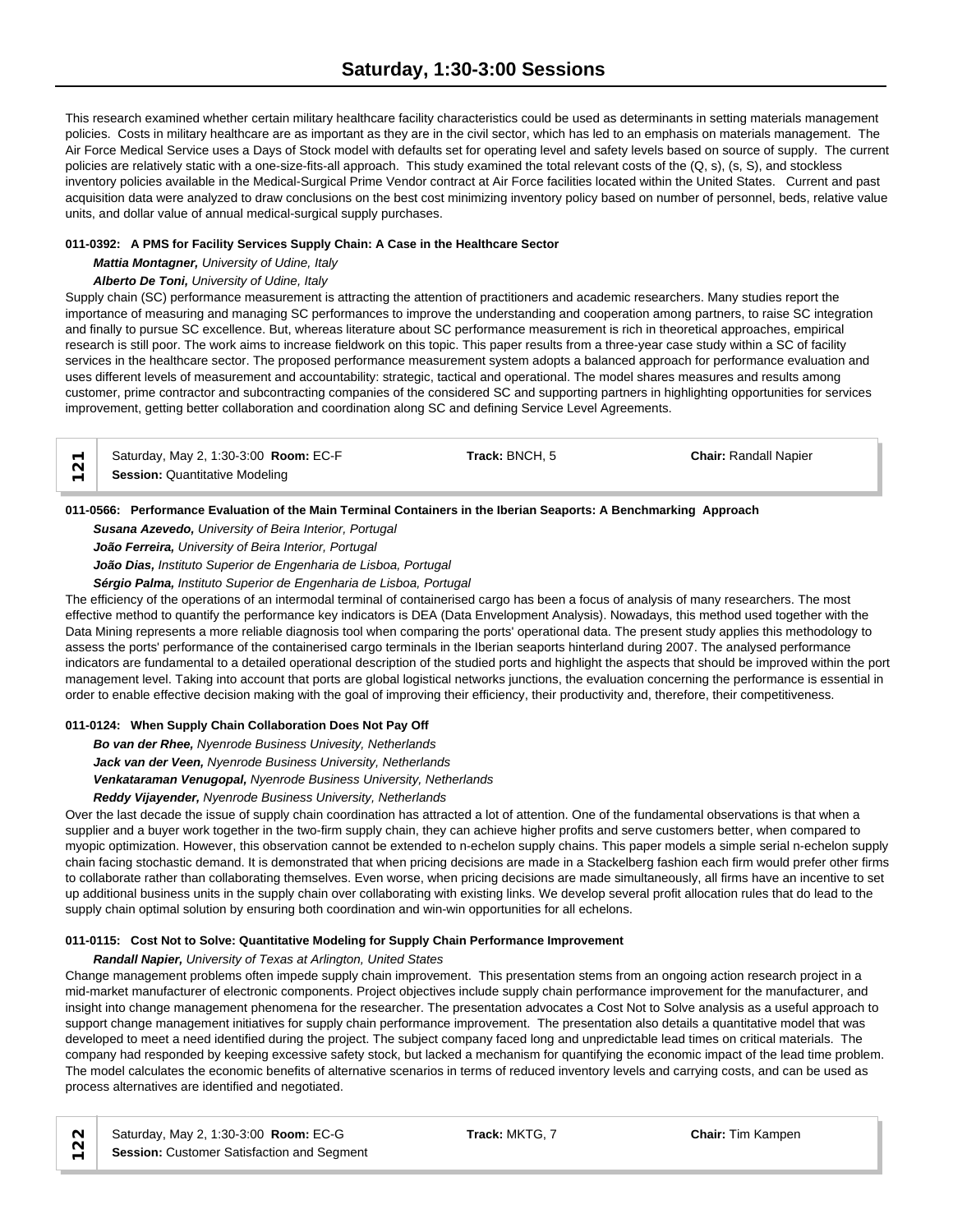## **011-0037: Social Marketing for Self Care**

*Jannis Angelis, University of Warwick, United Kingdom Claire Bourne, University of Warwick, United Kingdom Amy Grove, The University of Warwick, United Kingdom Mairi Macintyre, The University of Warwick, United Kingdom*

This concept paper aims to move away from traditional social marketing methods for preventing "risky" behaviours and work towards a campaign for promotion of self-care. In conjunction with the right to good healthcare people are also responsible for their own health; a balance between health service control and personal responsibility without ethical compromise is required. We will apply aspects of current commercial and social marketing concepts and campaigns to create a new conceptual theory for self-care marketing. The effectiveness of social marketing to deliver patient centered health care will be evaluated. In addition to incorporating marketing concepts the research will cover theories from Health Psychology and Operations Management. We will tackle matters such as immediate/long-term public gain, stakeholders required for sustainable self-care, services for the worried well versus the hard-to-reach and how the campaign would affect current community service delivery.

### **011-0081: A Real Time Customer Satisfaction Measurement: The Case of the B2B Printed Wiring Boards Industry**

*Adam Maamoun, BAE-Manufacturing Technology Incorporation, United States*

### *Ahmad Rahal, University of Arkansas-Fort Smith, United States*

Accepting its considerable value to customer retention and loyalty, marketing and customer behavior researchers are still heavily relying on surveys to determine and understand the state of customer satisfaction. Contrary to this belief, this research methodology is a lagging indicator to customer satisfaction, as customers would have already formed an opinion about their satisfaction or lack thereof with the rendered product or service, and may not allow the sponsoring supplier the chance or the opportunity to implement any corrective actions. This research proposes the use of surrogate data to develop a customer satisfaction leading indicator capable of signaling in real time probable shifts in customer satisfaction. By alerting the sponsoring organizations to such occurrences, quick responsiveness to quality gaps for performance improvement is possible, as well as the implementation of customer driven initiatives or corrective actions for the enhancement of customer satisfaction and retention.

### **011-0087: Are Tech Savvy Users More Likely to Use Technology? A Study of Service Design Planning in Online Financial Services**

*Yang Huang, University of Houston, United States Rohit Verma, Cornell University, United States*

*Xin Ding, University of Houston, United States*

This study presents an analysis of the service design planning model in the context of online financial services. Utilizing data from surveys of over 600 customers of fourteen different service providers, the model investigates how customer needs can be better linked with the service design process, meanwhile meeting the strategic intention of the organization. Specifically, we examine how individual technology beliefs affect the perception of service delivery systems, which further influence customers' actual flow experience and their further behavioral intentions. The results reveal that the revised service design planning model can help service providers to target their customer segments with customized service and product offerings. Our empirical results also clarify the important antecedents and consequence of experience clues and flow experience in online financial services and support the viability of using a dual-layer experience construct to investigate behavioral intention.

### **011-0361: Classification of Customer Demand Patterns in Production and Inventory Management**

*Tim J. Kampen, University of Groningen, Netherlands*

*Renzo Akkerman, Technical University of Denmark, Denmark*

*Dirk Pieter Donk, University of Groningen, Netherlands*

Companies struggle with the question of how to control their production and inventory systems, especially when their products have different demand characteristics. In real-life situations it is mostly seen as advantageous if a (limited) number of product classes can be distinguished based on their demand characteristics. A well-known approach is the "ABC-analysis" which classifies product groups based on turnover. Other approaches combine demand characteristics, such as volume, variability, unit cost, dollar value and criticality. There seem to be many studies that use different approaches but there is no systematic analysis of what methods are available, which characteristics are used, and under which circumstances they are useful.

This paper contributes by developing a framework for demand classification that builds on demand characteristics, and shows which techniques are used in the literature to classify demand. Further, we show case examples to illustrate these demand classification approaches and their usefulness under different circumstances.

Saturday, May 2, 1:30-3:00 **Room:** EC-H **Track:** QUAL, 7 **Chair:** Xiang Wan **Saturday, May 2, 1:30-3:00 Room: EC-H**<br> **Session:** Supply Chain and Sustainability

# **011-0008: Performance Improvement at a Color Sample Manufacturing Industry: A Case Study**

# *Bimal Nepal, Texas A & M University, USA*

### *Bharatendra Rai, University of Massachusetts- Dartmouth, USA*

Tally gallons estimation is one of the most critical operations in color sample manufacturing. It involves an estimation of paint volume to cover a given surface area of paper. Ideally, this quantity should be enough to cover a target surface area regardless of color appearance. However, the as-is process is rudimentary and largely depends upon the human experience. Currently, for the same surface area, lighter colors run out in the middle of the production run while darker color appearances have significant amount of left over paint. The amount of leftover waste is as high as 15% (by volume) in some cases. The objective this paper is to present a predictive model to better estimate the tally gallons by minimizing the waste due to leftover paint. It presents a case study of an American color sample manufacturing company. The results show that the proposed regression approach reduces the leftover paint significantly.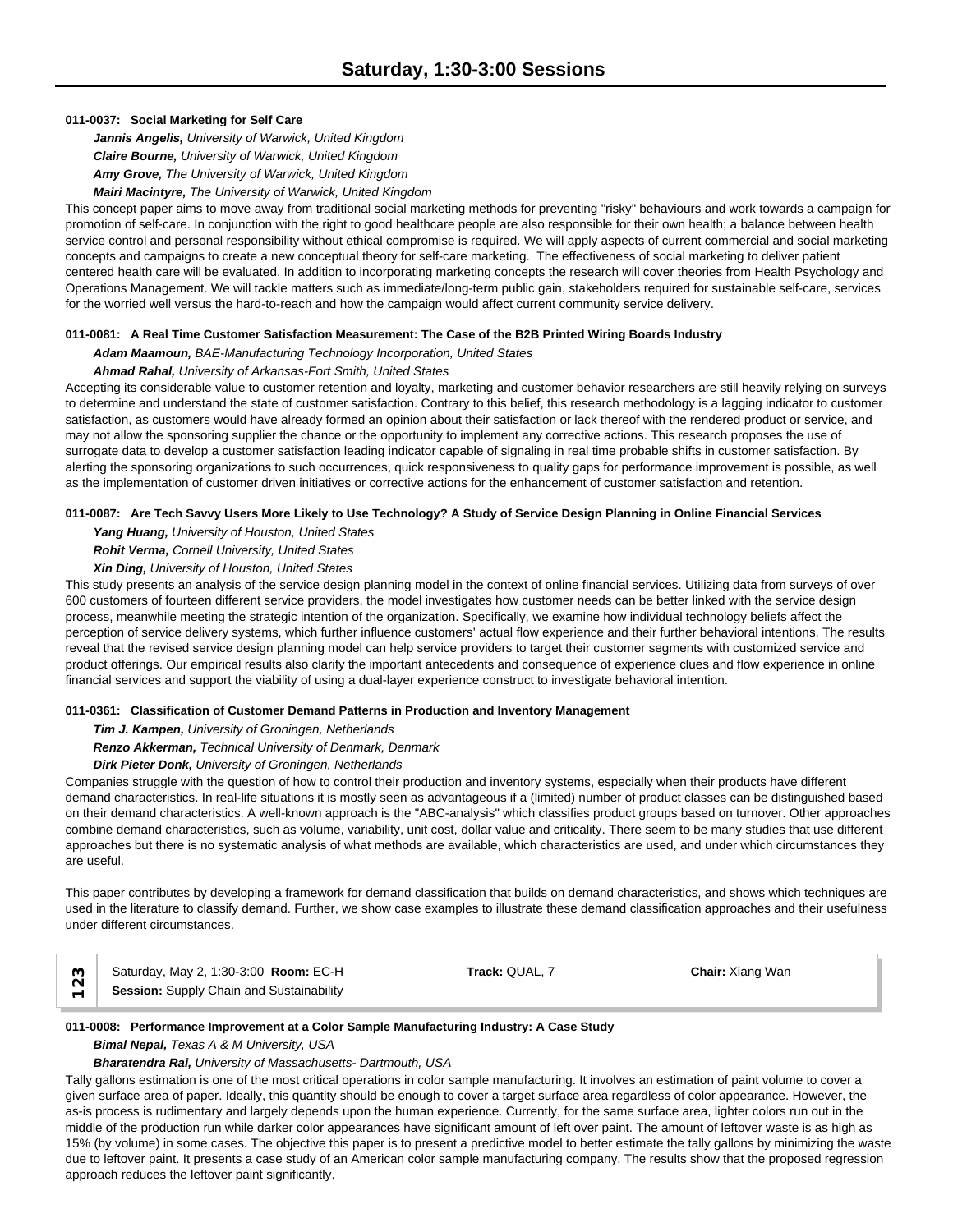### **011-0070: Contracting Quality Management along the Supply Chain**

*Xiang Wan, University of Maryland, United States*

*Yan Dong, University of Maryland, United States*

*Kefeng Xu, University of Texas at San Antonio, United States*

Managing product quality in a supply chain has become more challenging with the increasing trend of globalization and outsourcing across manufacturing sectors. The main issues are focused on aligning supply chain incentives to preempt potential quality problems before they happen and to resolve such problems afterwards. Supply chain members may choose to invest in quality control processes, quality inspection technologies, and reorganizing their relationships, but the effectiveness and efficiency of these options are unclear. This research establishes an incentive contracting framework of multi-level supply chains to study firm behavior and decisions regarding product quality. We specifically investigate contracting alternatives, supply chain relationship structures, and the effect of quality inspection at various levels of the supply chain. The results indicate that while solutions to supply chain quality problems can be complicated, firms can improve product quality by making right choices in where quality inspection is done, and what contracting structure is established.

### **011-0619: The Theory and Practice of Sustainable Reporting: Corporate Reporting Applications**

*Petros Christofi, Duquesne University, United States*

*Seleshi Sisaye, Duquesne University, United States*

### *Andreas Christofi, Monmouth University, United States*

Social and environmental responsibility reporting have become a fact of normal operating activities for publicly traded companies. While regulatory oversight keeps growing and expanding to "green" considerations, corporations are prepared to respond to this type of reporting to sustain their normal business operations. This paper will identify companies that have been proactive in these measures and show how they are currently practicing sustainability reporting.

| Saturday, May 2, 1:30-3:00 Room: EC-D | Track: FCLT. 2 | <b>Chair: Ananth Krishnamurthy</b> |  |
|---------------------------------------|----------------|------------------------------------|--|
| <b>Session:</b> Warehouse operations  |                |                                    |  |

### **011-0285: Organizing Warehouse Management**

*René De Koster, Rotterdam School of Management, Erasmus University, Netherlands Ale Smidts, Rotterdam School of Management, Erasmus University, Netherlands Nynke Faber, Royal Military Academy, Netherlands*

We study the organization of warehouse management, as determined by task complexity (internally oriented) and market dynamics (externally oriented). We define and operationalize warehouse management by its process planning and control structure and by the complexity of decision rules used. We develop hypotheses relating the drivers to warehouse management. To test our hypotheses, we survey 215 warehouses with different supply chain functions (production and distribution warehouses) and outsourcing relations. We find support for our hypotheses that task complexity and market dynamics are main drivers of warehouse management, measured by Planning Extensiveness, Control Sophistication and Decision Rules Complexity. When analyzing warehouses based on outsourcing relations and supply chain position, we find production warehouses to exhibit low task complexity, little market dynamics, and using generic information systems, in contrast to distribution warehouses. Our findings may serve as a first step in aiding managers to decide on proper software for their warehouse operations.

### **011-0282: Empty Space Management in Warehouses**

*Yugang Yu, Rotterdam School of Management, Erasmus University, Netherlands*

*René De Koster, Rotterdam School of Management, Erasmus University, Netherlands*

Warehouses need sufficient open locations to be able to store incoming loads. After some time of operation open locations spread over the storage area. Unfavorable positions of open locations negatively impact the average load retrieval times. We present a new method to manage these open locations such that the average system travel time for processing storage and retrieval jobs in an automated warehousing system is minimized. We introduce the effective storage area (ESA), a well-defined part of the locations closest to the depot; where only a part of the open locations –the effective open locations- together with all the products, are stored. We determine the optimal number of effective open locations and the ESA boundary. Using this policy, the travel time of a pair of storage and retrieval jobs can be reduced by more than 10% on average. Its performance depends hardly on the number or the sequence of retrievals.

#### **011-0318: Managing Warehouse Efficiency and Worker Discomfort Through Enhanced Storage Assignment Decisions**

*Jose Antonio Larco, Erasmus University Rotterdam, Netherlands*

*M.B.M. De Koster, Erasmus University Rotterdam, Netherlands*

*Kees Jan Roodbergen, Erasmus University Rotterdam, Netherlands*

#### *Jan Dul, Erasmus University Rotterdam, Netherlands*

Both in practice and academics, there is a tendency not to take human factors into account when searching for new ways to optimize warehouse operations. However, humans are often at the heart of crucial processes such as order picking. Besides the common economic goal of minimizing cycle time, we therefore also consider the human well-being goal of minimizing workers' discomfort in this paper. Our approach is data driven, since little of the needed information is readily available. We first build empirical models for estimating cycle times and discomfort in order picking operations. These empirical models are then used to formulate a bi-objective assignment model for product to storage location assignments. The results and subsequent trade-off analysis show moderate trade-offs and considerable alignment between both goals. We also provide practical recommendations based on these results for storage assignment decisions.

**011-0797: Effect of Cross-Aisles and Zoning on the Performance of an Autonomous Vehicle-based Storage and Retrieval System**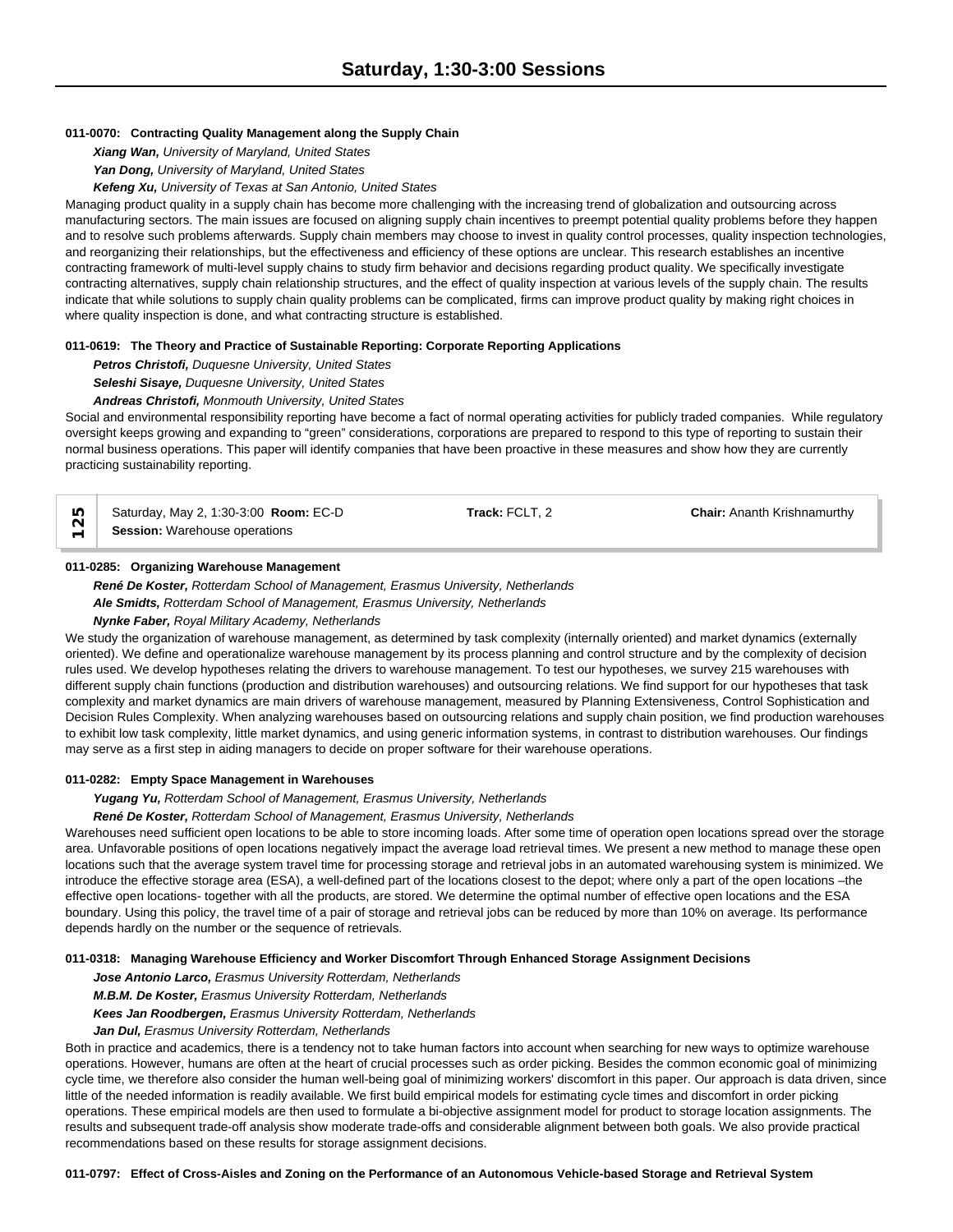# *Ananth Krishnamurthy, University of Wisconsin-Madison, United States*

### *Debjit Roy, University of Wisconsin-Madison, United States*

Autonomous Vehicle-based Storage and Retrieval (AVSR) systems are an alternative to crane-based automated storage and retrieval systems. Design decisions such as the location of cross aisles and allocation of resources to zones could have significant impact on the performance of AVSR systems. In this research, we investigate the effect of the location of the cross-aisle and the number of zones on the average cycle time to process transactions. We model the system as a multi-class semi-open queuing network model with class switching and develop a decomposition approach to evaluate system performance and obtain design insights. We validate the models using detailed simulations.

### **011-0308: A Comparative Study of the Development and Application of the Automated Guided Vehicle Systems in Global Supply Chains**

*Amy Zeng, Worcester Polytechnic Institute, United States*

### *Lindu Zhao, Southeast University, China*

The efficiency of transportation plays a valuable role in achieving the overall competitiveness of global supply chains. The automated guided vehicle systems (AGVS) are exemplary tools for providing such transportation efficiency, as they are widely applied in many points of a supply chain, which may range from assembly lines to warehouses. This research reviews and compares the developments and applications of AGVS in the US, Europe and China respectively, investigates the possible impacts of recent new technologies on AGVS, identifies the worldwide best practices, and suggests future trend and research directions from a global perspective.

| Saturday, May 2, 1:30-3:00 <b>Room:</b> Senate | Track: GENL, 6 | <b>Chair:</b> Marko Johnson |  |
|------------------------------------------------|----------------|-----------------------------|--|
| Session: OM during Economic Downturns          |                |                             |  |

### **011-0026: Use of Information Technologies in Retail Operation: Opportunities and Challenges**

# *Ying Xie, University of Greenwich, United Kingdom*

The innovation in Information Technologies (IT) and their uses in the retail operation increase the efficiency of the whole system itself. RFID, Auto-ID, Web based POS, and various data mining technologies enable retailers to radically change the way they do business within the retail supply chain and achieve increased supply chain efficiency in terms of labour cost reduction, inventory accuracy improvement, lead time reduction, and order fill rate increment. The paper aims to offer an outline of the characteristics of these technologies and identify the opportunities for adopting these technologies in helping retail sectors to improve supply chain efficiency and customer relationship as a result of refined operation systems. A deductive approach is adopted in the paper; literature is reviewed to develop an outline of characteristics and a structured survey is conducted to identify opportunities and challenges.

### **011-0060: Mobile Inventory: An Analysis of a Materials Supply Model at Ericsson Corporation**

### *Stefan Eriksson, University of Gävle, Sweden*

The study analyzes the telecom company Ericsson's supply/replenishment model, called Mobile Inventory (as named by the author). The study is focused from the customer's point of view. The concept means that specially designed carts (the size of a big refrigerator) with electronic components required for production circulate between a third-party logistics provider (3PLP) and Ericsson. The carts are transported by trucks and rolled out close to the assembly line at Ericsson, where they work as production storage sites. The supply model, which works without a traditional purchase ordering process, could be an uncomplicated materials planning method for manufacturing companies to manage some of their products with small resources and a high level of customer service. The intended contribution to academia of this study is to increase the knowledge of an alternative approach for materials supply, which could be applied to manufacturing companies other than Ericsson.

### **011-0176: Material Planning under Theory of Constraints**

*Davood Golmohammadi, University of Massachusetts Boston, United States*

### *Mahdi Ghazanfari, Iran University of Science Technology,*

This paper concerns the implementation of theory of constraints (TOC) rules for large-scale firms. Since most of the literature research has applied TOC concepts and rules for very simple process flow, realistic application with the nature of complexity of job shop systems is an interesting issue. Applying TOC concepts and its general rules for material planning in a real and complicated job shop system is investigated here. In this research, a production line of an auto parts manufacturer has been studied based on TOC and four new executive rules by using a simulation tool are developed. These rules are based on investigation of several simulation models.

### **011-0431: Managing a Secret Project**

*Edieal Pinker, Yale University, United States*

*Vera Tilson, University of Rochester, United States*

*Joseph Szmerekovsky, North Dakota State University, United States*

In traditional project planning the objective is to complete the project as quickly as possible given a resource budget. In both commercial and military domains, there are situations in which the element of surprise can be essential to a project's success. Surprise hampers the ability of one's adversaries/competitors to react to one's actions. To attain the element of surprise at least some aspects of the project must be kept secret. In such a setting, the project manager's objective changes. He must manage the project so as to minimize the time the adversaries/competitors have to react to the project. In this talk we describe an optimization model for secret project management and illustrate its implications using the example of a clandestine nuclear weapons development program.

### **011-0667: From Boom to Bust: Investigating Changes in Firms' Operations Strategy in Times of Recession**

*Mark Johnson, Cranfield School of Managment, United Kingdom Christos Tsinopoulos, Durham University Business School, United Kingdom*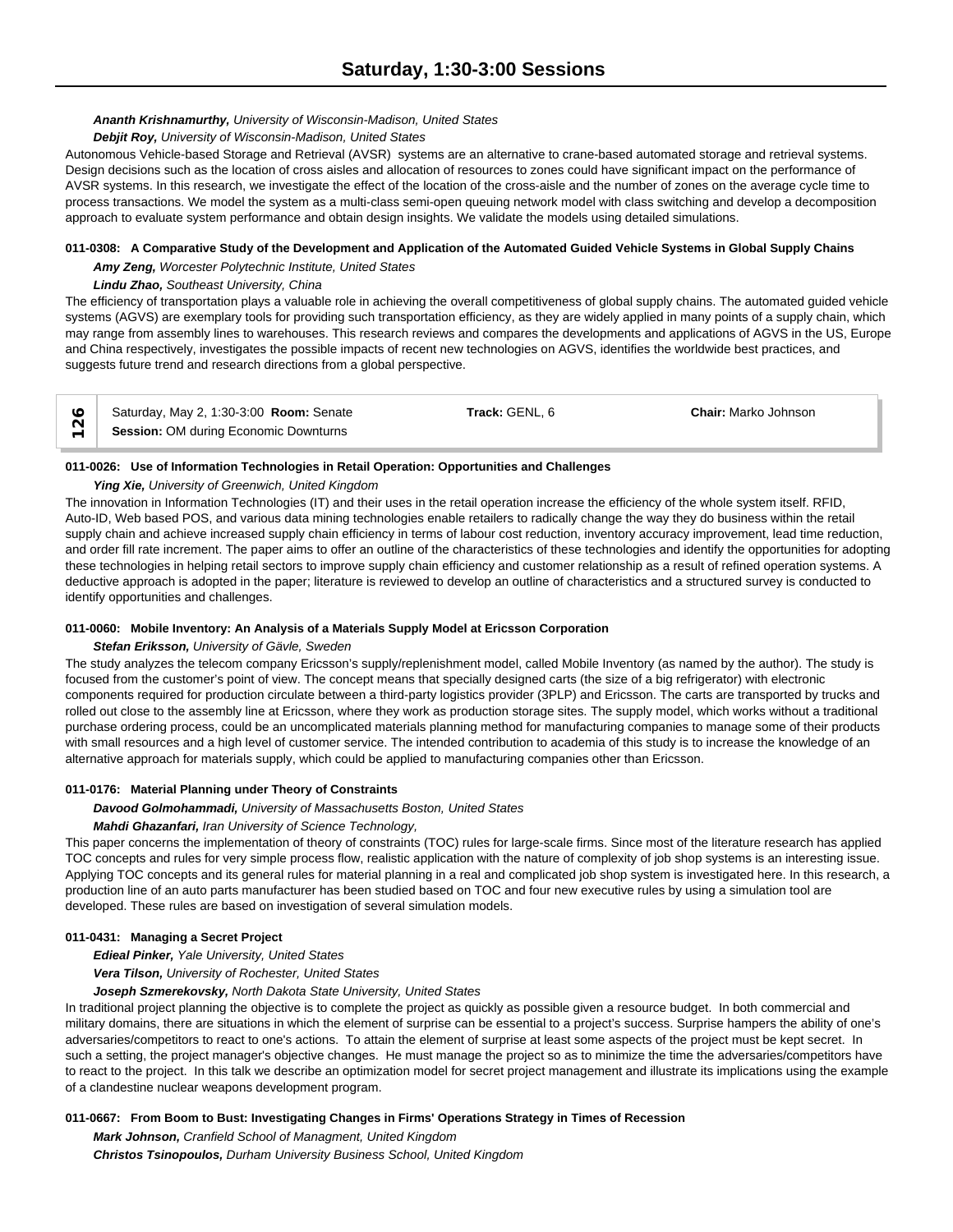The current financial crisis is well documented in the popular press and with consumer confidence low, manufacturing firms are seeing a vast decrease in sales and orders. These phenomena impact most firms, including industry bellwethers like Toyota, and often lead them to change their corporate strategy. Research in strategy has indicated that overall performance is increased when corporate and operations strategy is aligned. When external conditions change, such as a recession, corporate strategy is changed in an attempt to improve financial performance. It is therefore reasonable to expect that operations strategy will also change to be aligned with the new corporate strategy and improve performance. Our research uses qualitative and quantitative data to investigate how firms change their operations strategy in times of recession. We suggest that in times of recession firms move away from a focus on profit to that of survival.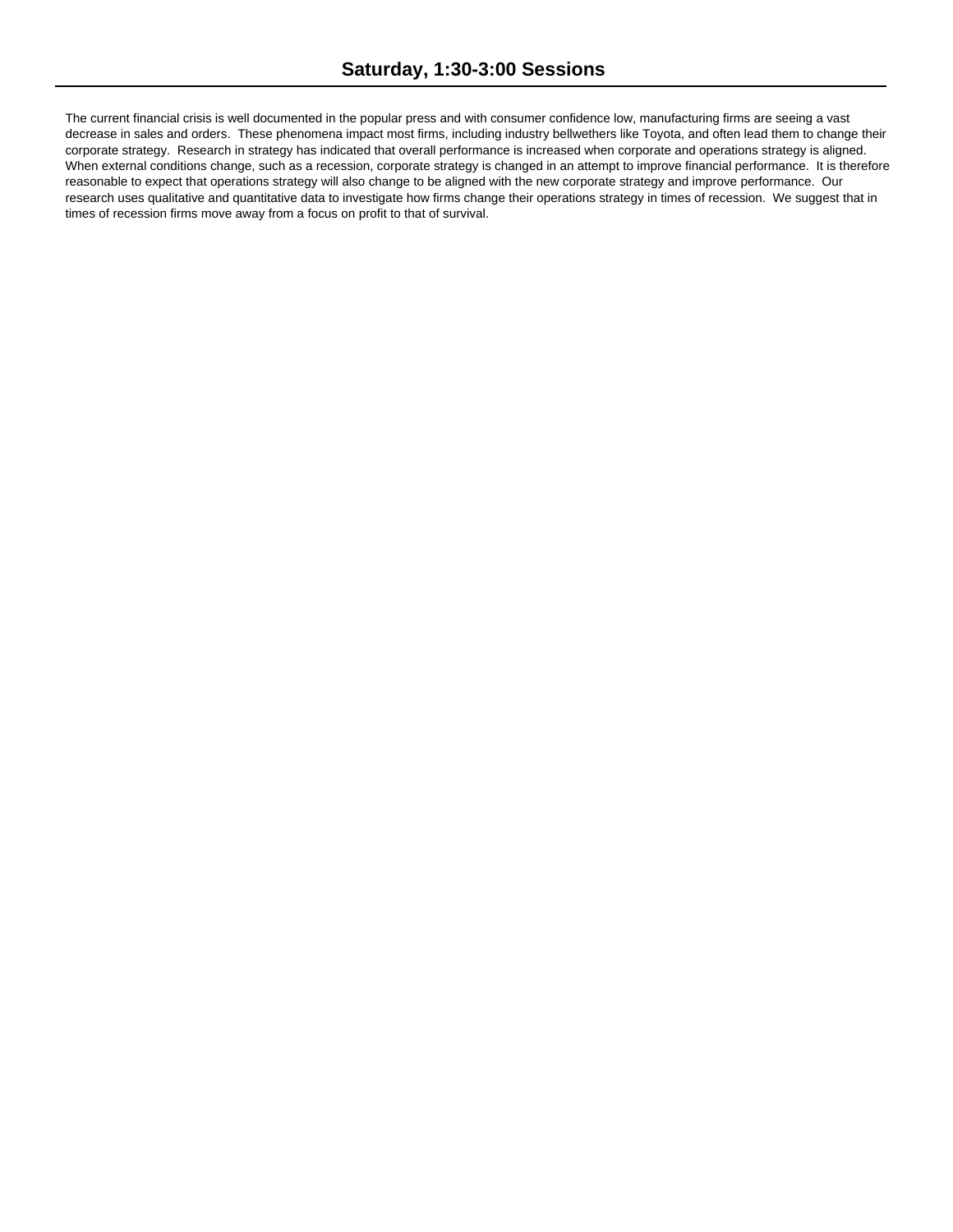Saturday, May 2, 3:30-5:00 **Room:** Cloister North **Track:** SRVC, 7 **Chair:** Rogelio Oliva **Session:** Service Resource Management

### **011-0737: Staffing Methods in Operation and Production**

#### *Claude Machline, Escola de Administração de Empresas da Fundação Getulio Vargas, Brazil*

The paper describes five methods used by operation managers to dimension the staff required for an operation, either in manufacture or in service: work measurement; legal or unions standards and byrules; benchmarking, the best practices; previous experience; heuristics, rules of thumb. A survey conducted by personal interviews with fifty executives of various economic segments showed that these five methods are equally used by the operation managers, with relative success, in spite of the many factors and constraints which influence the staffing decision.

### **011-0808: The Effect of Incentives on Employee Scheduling**

### *John Goodale, University of Oregon, United States*

We study the effects of agent productivity and control on the performance of employee schedules in front-line service environments. We introduce an economic model for employee scheduling that incorporates these effects and that is effective in allocating service capacity. Insights into the scheduling issues in this environment are provided.

### **011-0759: Managing Individual Learning Curves in High-Contact Services**

#### *Rogelio Oliva, Mays Business School, Texas A&M University, United States*

Learning-by-doing is well documented in a range of industries, including service-delivery organizations. In professional service settings, however, knowledge has proven difficult to capture and transfer and employees have to rely on their own expertise to complete the engagement. Furthermore, because of the high degree of customization, engagements are slightly different from each other, making the notion of cumulative production, the traditional way to capture learning curves, difficult to track. The fact that learning in high-contact services is being embodied as human capital in individual workers and is a function of the employees' unique accumulation of experience, has created new set of managerial challenges. In this work I propose a model to capture individual learning curves, and use it to assess the return of initiatives to accelerate the learning curve, improve the selection process or employee retention, and estimate maximum, optimal and sustainable growth rates.

#### **011-0731: Service Supply Chains - Selecting Service Providers to Manage Demand Shift with a Flexible Labor Pool**

*Roger Solano, Missouri University of Science and Technology, United States*

### *Sanchoy Das, New Jersey Institute of Technology, United States*

A Service Supply Chain (SSC) may be described as a network of service provider facilities, each of which is able to process one or more service tasks on an as-needed basis. SSCs are increasingly being developed by companies that experience a high variability of demand for their services. The primary advantage of a SSC, relative to a traditional dedicated facility, is that the processing capacity (labor) can be economically adjusted (lower hiring and firing costs) to match changes in the current demand level. In SCC a strategic problem is which candidate service providers are selected to form the SSC network, and how the service tasks are assigned within the provider network. The problem is formulated and solved as a binary program. A method to quantify cumulative demand variation per seasonal cycle is presented to derive aggregate demand parameters from the forecast.

| $\infty$                 | Saturday, May 2, 3:30-5:00 Room: Cloister South | Track: SCM, 8 | <b>Chair: Sarah Wu</b> |  |
|--------------------------|-------------------------------------------------|---------------|------------------------|--|
| $\overline{\phantom{0}}$ | Session: Collaboration                          |               |                        |  |

## **011-0815: The Moderating Role of Absorptive Capacity and Collaborative Communication in a Buyer–Supplier Learning Collaboration** *Zach Zacharia, Lehigh University, United States*

*Nancy Nix, Texas Christian University, United States*

*Robert Lusch, University of Arizona, United States*

Buyers and Suppliers collaborate for many reasons such as to pool skills and knowledge, to take advantage of a unique opportunity, to solve a complex problem or to access and deploy resources and capabilities not found in their own firms. However one ancillary benefit of collaboration is the learning that takes place between the firms throughout the collaboration. Two factors that specifically moderate the learning or knowledge gained in a collaboration are the absorptive capacity of the firm, and the collaborative communication between the firms. A research study of 285 collaborations between buyers and their suppliers found the relationship between high levels of collaboration and knowledge gained was moderated by the absorptive capacity of the buying firm and collaborative communication between the firms.

### **011-0894: A Lean Approach to the SC Operations in the Japanese Housing construction: From the Architect's Design Office to the Construction**

*Lumbidi Kupanhy, Wakayama University, Japan*

*Nsenda Lukumuena, Kwansei Gakuin University/ Jun Setomoto & Architects, Japan* 

*Eustache Ebondo Wa Manzila, Euromed Ecole de Management, France*

The house building operations seem not to attract enough attention from the academic world despite their importance to our lives and to any national economy,in addition to the fact that these are amongst the oldest production operations being performed throughout the entire existence of mankind. We contend that there is a lot to learn from house building operations in terms of customer focus and operations coordination between SC stages. Furthermore, these operations might profit from the inputs of modern SCM theories. The customer is an integral part of any SC. The core functions in the value creation for the customer include design and production. In the housing industry, these core functions usually work each as a stand-alone company making up altogether a SC that this study will analyze in the light of modern lean SCM concepts, to shed the light on their unnoticed affordance, strengths and weaknesses.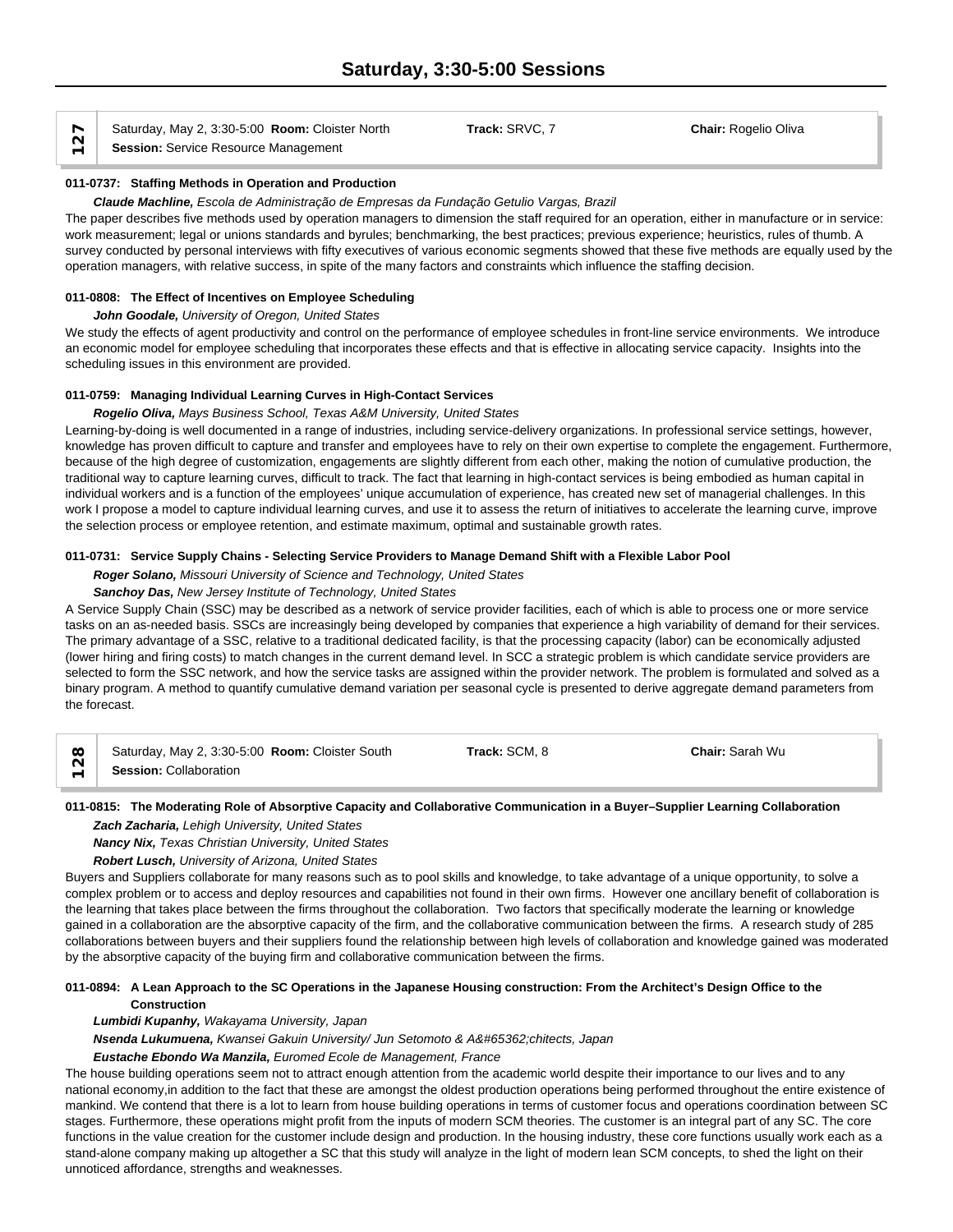# **011-0191: The Impact of Holdup Problems in Early Supplier Involvement on New Product Development Performance**

*Sarah Wu, Fordham University, United States*

### *Worawat Margsiri, Fordham University, United States*

While early supplier involvement has been adopted in many industries to facilitate product innovation, its impact on new product development performance is mixed. This study examines the dynamic relationship between the manufacturer and the supplier using cooperative investment framework. Due to the nature of the investment, post-contract holdup can lead to a longer development lead time and a reduced probability of radical innovation. It is shown that competition among suppliers reduces holdup problems but lowers their effort to collaborate. The study has policy implications on the manufacturer's optimal commitment strategies and the best timing to involve the supplier in the project. It also offers testable hypotheses for future research.

### **011-0634: The Effect of Supply Chain Integration on Supplier Switching Cost, Quality, and Fashion Turnover**

### *Arash Azadegan, New Mexico State University, United States*

# *Mahour Mellat Parast, University of North Carolina-Pembroke, United States*

The purpose of this study is to address the effect of firm integration (across the supply chain) on cost, quality, and fashion turnover. Data has been gathered from 244 firms in the Egyptian garment industry. The findings suggest that garment quality is significantly correlated with cost and fashion turnover, indicating that higher quality is achieved at the expense of increasing transactions cost and social switching cost. In addition, there is significant correlation between fashion turnover and social switching cost (before and after integration), referring to the fact that as fashion turnover increases social switching cost increases. Neither quality nor fashion turnover appears to be a significant predictor of profitability.

Saturday, May 2, 3:30-5:00 **Room:** Captain **Track:** SCM, 22 **Chair:** Tomi Solakivi **O** Saturday, May 2, 3:30-5:0<br> **Session:** International SC

# **011-0538: Finland State of Logistics 2008**

*Tomi Solakivi, Turku School of Economics, Finland Lauri Ojala, Turku School of Economics, Finland Juuso Töyli, Turku School of Economics, Finland Harri Lorentz, Turku School of Economics, Finland Hanne-Mari Hälinen, Turku School of Economics, Finland Tapio Naula, Turku School of Economics, Finland*

The 5th national logistics survey in Finland assesses the level of logistics in manufacturing, wholesale and retail and logistics firms through logistics costs, logistics performance indicators, competence, development needs, outsourcing and operating preconditions in Finland. The survey was executed in October-December 2008 and received a total number of 2705 responses from Finnish manufacturing and trading companies, as well as logistics service providers. The key areas of interest are the development of logistics costs, performance indicators and logistics outsourcing in Finland since the previous national survey in 2005, as well as the views on the future logistics development needs and the largest threats to business the Finnish companies are facing in the near future. Differences among industries, company sizes and regions within the country, as well as comparisons with international reference data are presented.

# **011-0541: State of Logistics in the Baltic Sea Region: Survey Results from Eight Countries**

*Lauri Ojala, Turku School of Economics, Finland Tomi Solakivi, Turku School of Economics, Finland Hanne-Mari Hälinen, Turku School of Economics, Finland*

*Harri Lorentz, Turku School of Economics, Finland*

# *Torsten M. Hoffmann, Turku School of Economics, Finland*

This international survey assesses the level of logistics in manufacturing, wholesale and retail and logistics firms through logistics costs, logistics performance indicators, competence, development needs, outsourcing and choice of location in the countries around the Baltic Sea Region. The survey was executed during the year 2006 in Estonia, Finland, Germany (Hamburg and Mecklenburg-Vorpommern), Latvia, Lithuania, Poland, Sweden, and NW Russia (St. Petersburg) and the analysis was performed during 2007 and 2008. A key area of interest is the cross-regional comparison of the main variables (logistics costs, performance indicators, competence, development needs, outsourcing). Also the logistics efficiency, infrastructure and other operating conditions in different parts of the Baltic Sea region are discussed.

### **011-0578: Collaborative Mechanisms and Integration Capabilities: The Strategic Role of the Purchasing Function**

### *Angel Diaz, Instituto de Empresa Business School, Spain*

### *Elena Revilla, Instituto de Empresa Business School, Spain*

This paper develops a typology of supply chains based on two collaborative mechanisms: joint decision making and strategic cooperation. It also analyzes how these mechanisms are associated with operational and managerial logistic practices. The research methodology uses a two-step approach: a cluster analysis is used to categorize supply chain integration capability according to joint operational and to strategic cooperation; then variances in logistic practices (operative versus managerial) are analyzed. The proposed hypotheses are empirically tested through the analysis of 133 Spanish supply chains, and valid and reliable measures for each variable are developed. Preliminary results suggest that supply chains with higher capabilities of integration at the strategic and operational levels are those for which purchasing is considered a strategic function and is supported by other identified logistic practices. This result supports the growing practitioner and academic literature that emphasizes the critical role of the purchasing function.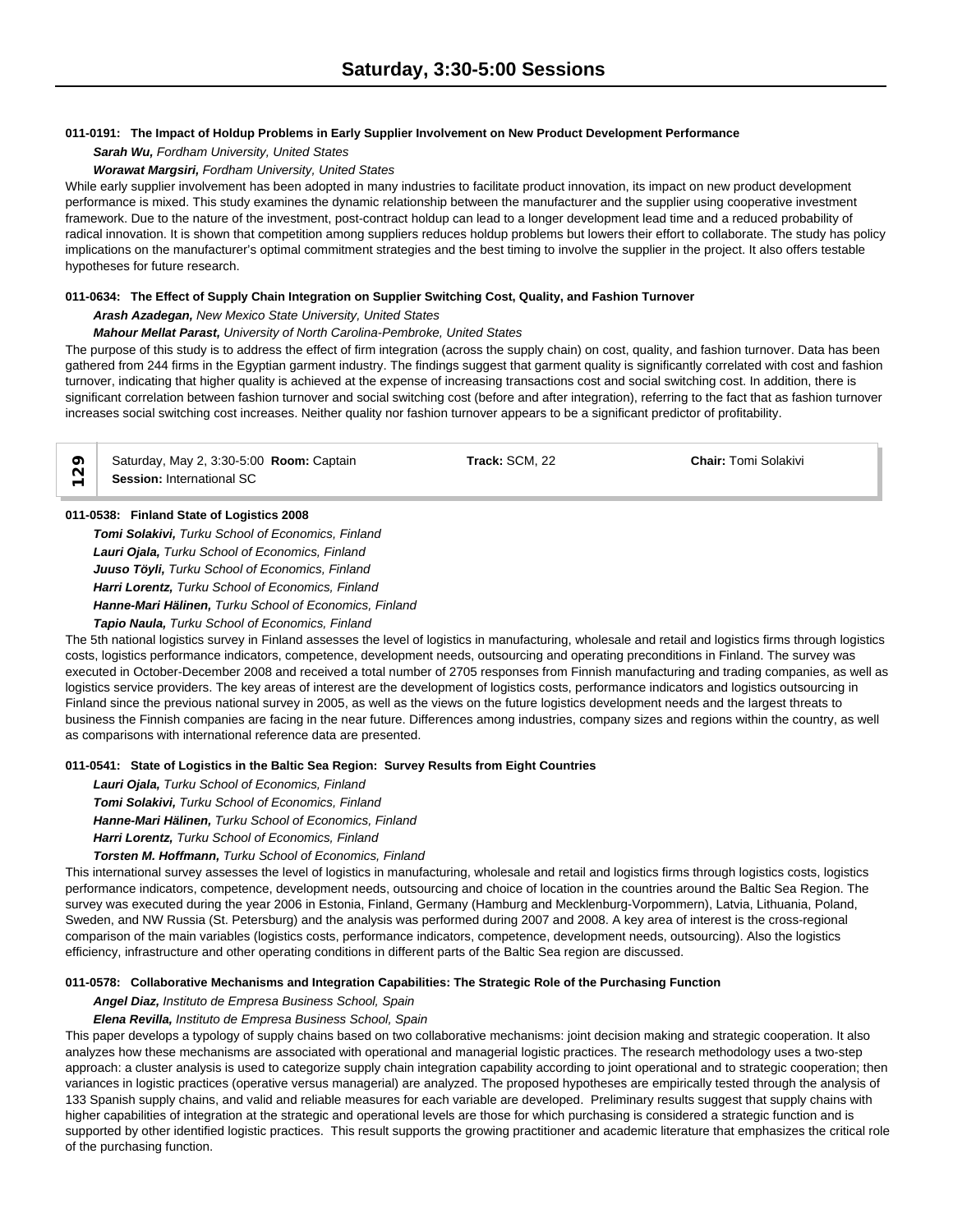### **011-0624: Building Winning Supply Chains**

### *Claire Navarra, Public Research Centre Henri Tudor, Luxembourg*

#### *Riad Aggoune, Public Research Centre Henri Tudor, Luxembourg*

Supply Chain Management is an important source of competitive edge for hard industry and services companies. It is an efficient trust-based long term partnering of geographically and legally separated organizations, always fostering win-win relationships. It is as well the synchronization of materials, information and financial flows. This paper presents the latest results of an ongoing study performed within companies and administrations in Luxembourg and the Great Region. The aim of this study is to identify the main and common problems regarding supply chain management practices. A dual objective is to show what problems are specific to the different activity sectors. Working groups involving key management persons were thus formed in each company, in order to discuss the problems they were encountering inside the company as well as with other links of their supply chains. These diagnoses allowed highlighting that most companies were not maintaining trust-based relationships with their respective partners.

| CS<br>$\overline{\phantom{0}}$ | Saturday, May 2, 3:30-5:00 Room: Yeoman<br>Session: College of SCM Sudent Paper Award Finalists | Track: SCM, 34 | <b>Chair:</b> Saif Benjaafar |
|--------------------------------|-------------------------------------------------------------------------------------------------|----------------|------------------------------|
|                                | 011-0011: College of SCM Student Paper Award Finalists<br>Saif Benjaafar,                       |                |                              |

Saturday, May 2, 3:30-5:00 **Room:** Scribe **Track:** SUST, 12 **Chair:** Matthias Vodicka

**011-0921: The Effect of Inspection Technologies on Investing in Product Remanufacturing of End of Use Products of Uncertain Quality** *Andreas Robotis, HEC Paris-OMIT Dept., France*

*Tamer Boyaci, McGill University, Canada Vedat Verter, McGill University, Canada*

**Session:** Empirical Research 3

Uncertainty in the quality condition of EOU (End Of Use) products has been identified by academics and practitioners as an obstacle for firms to invest in and undertake closed loop operations. In this paper, we consider the effects of uncertainty in the quality condition of EOU products for a firm who invests in (a) increasing the remanufacturability (reusability) level of a product and (b) in collecting and remanufacturing EOU products. We consider a 2-period setting where in Period 1 the firm makes investment decisions, while in Period 2 the firm collects, remanufactures and sells EOU products in addition to selling new ones. Taking into account cannibalization effects between new and remanufactured products, we show that the effect of uncertainty in the quality condition of EOU products to these investments is not detrimental but it depends on the inspection capabilities and technologies at the firm's disposal.

#### **011-0203: Adoption of Profitable Energy Efficiency Related Process Improvements in Small and Medium Sized Enterprises**

*Suresh Muthulingam, UCLA Anderson School of Management, United States Charles Corbett, UCLA Anderson School of Management, United States Shlomo Benartzi, UCLA Anderson School of Management, United States*

*Bohdan Oppenheim, Loyola Marymount University, United States*

We study the adoption of energy efficiency initiatives using a database of over 100,000 recommendations provided to more than 13,000 small and medium sized manufacturing firms. The recommendations run the entire gamut of operational improvements. Even though the average payback across all recommendations is just over one year, many of these profitable opportunities are not implemented. Using a probit instrumental variable model we find evidence of four biases in the adoption of these recommendations. First, managers are myopic as they miss out on many profitable opportunities. Second, managers are more influenced by upfront costs than by net benefits. Third, adoption of a recommendation depends not only on its characteristics but also on the sequence in which the recommendations are presented. Adoption rates are higher for those initiatives appearing early on in a list of recommendations. Finally, adoption is not influenced by the number of options provided to decision makers.

### **011-0778: Green Purchasing: Comparing Producer and Purchaser Perspectives**

### *Shane Schvaneveldt, Weber State University, United States*

For companies seeking to green their supply chain, green purchasing is an essential area of activity. Green purchasing depends on both the availability of environmentally preferable products from producers as well as the willingness of purchasers to incorporate environmental considerations into their purchasing decisions. However, do producers and purchasers share common perspectives regarding green products and their evaluation? This paper will explore such issues through a comparative analysis of survey data from producers and institutional purchasers in three product categories. Specific issues addressed include: perceived importance and reported use of information sources on the environmental performance of products; perceived importance and reported consideration of various environmental attributes of products; and reported concerns and issues in the implementation of green purchasing in organizations.

### **011-0460: Energy Efficient Manufacturing as Driver of Competitiveness - Consolidation of Literature Review and Interviews with Manufacturing Industry**

*Matthias Vodicka, ETH Zurich - Center for Enterprise Sciences (BWI), Switzerland Oliver Schneider, ETH Zurich - Center for Enterprise Sciences (BWI), Switzerland*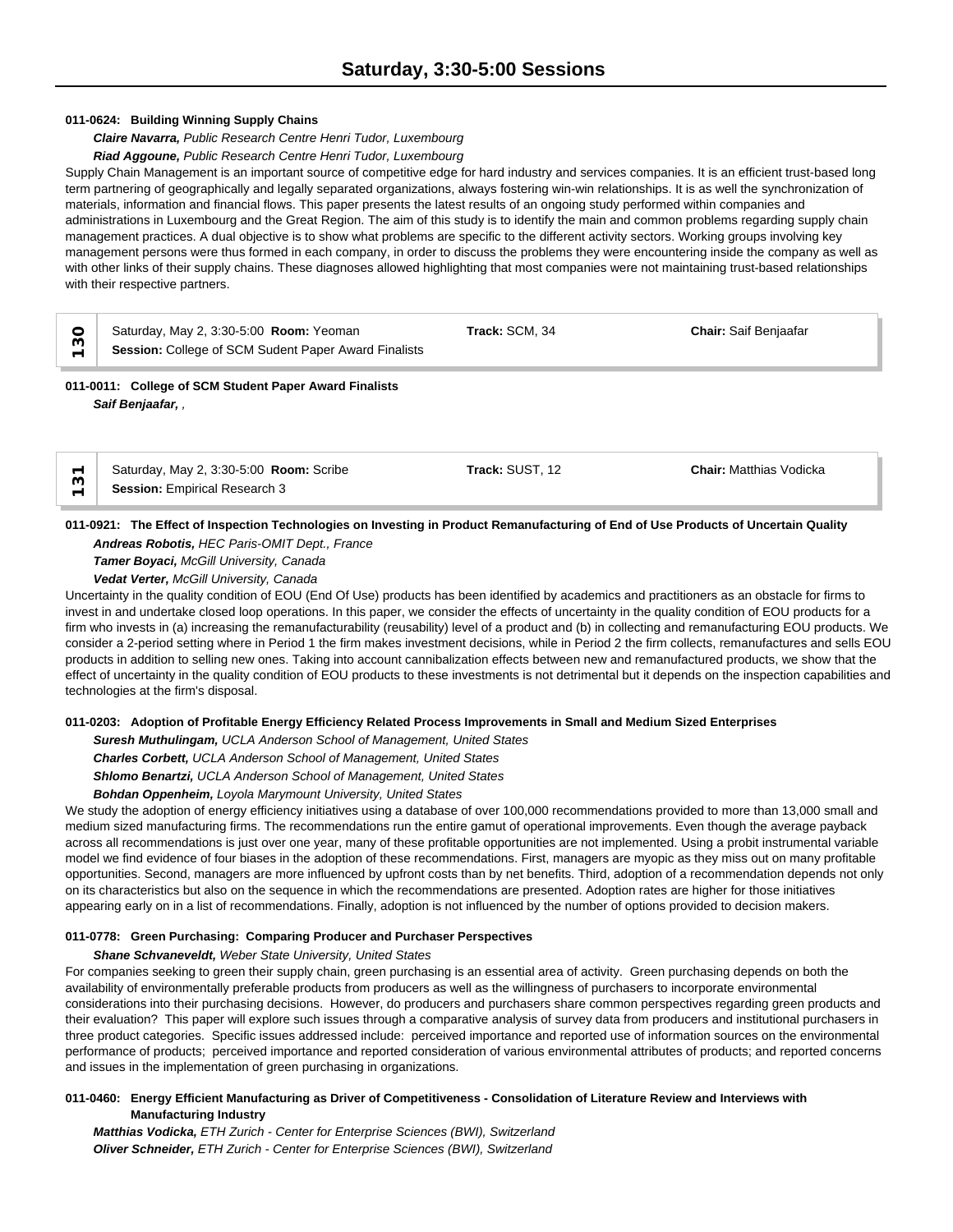Worldwide, policy makers strive for sustainable development by imposing obligations. Manufacturing companies are challenged by the seemingly opposing goals of operating both competitively and environmentally friendly. The area of energy efficient manufacturing holds the opportunity to facilitate both. In order to prepare a basis for future research in energy efficient manufacturing, a review of the state-of-the-art has to be undertaken. One aspect is the mapping of past research activities in this field. The aim of this paper is to provide a picture of activities related to manufacturing industry and an overview over the drivers and barriers for energy efficiency improvements. With this, the basis for the current project IMS2020 can be complemented, supporting the goal to establish a roadmap for future research activities within manufacturing. A qualitative analysis and content analysis of papers found is conducted. Results prove the topic to be timely and important also in the future.

### **011-0228: Value Recovery in the Built Environment: A Supply Chain Perspective**

#### *Gregory Graman, Michigan Technological University, United States*

The demolition of buildings that have reached their end-of-useful life can place enormous burdens on landfills and contain environmentally hazardous materials. This work-in-process describes the development of a foundation paper on how supply chain management concepts help to better understand the business issues that affect recovering value from buildings using a deconstruction approach instead of traditional demolition. Information to date on the topic was obtained from conference presentations and proceedings, practitioner publications, as well as academic journals. Several questions are raised that will lead to establishing hypotheses and propositions for empirical research to be undertaken to better understand the business process related to recovering value from buildings.

**Saturday, May 2, 3:30-5:00 Room: Knave**<br> **Session:** Perioperative Operational Decision Making

Saturday, May 2, 3:30-5:00 **Room:** Knave **Track:** HLTH, 8 **Chair:** Franklin Dexter

**011-0345: Predicting Anesthesia Workload for a Multi-Specialty Group Practice: Classifying Referral Patterns Using Mixed Effects Modeling**

*Liam O'Neill, University of North Texas, United States*

*Ruth Wachtel, University of Iowa, United States Franklin Dexter, University of Iowa, United States*

We use data from an ambulatory surgery center to determine the main sources of patient referrals. We test the hypothesis that primary care clinics generate a significant share of ASC referrals. High-volume outpatient procedures are examined, such as cataracts, myringotomy, and corneal transplants. For many procedures, the median number of visits was found to be small (e.g., 2), whereas the median waiting times were nearly three months. Mixed-effects models were used to predict the duration of the patient's first visit with the surgeon based on patient characteristics. Results were found to be robust regardless of whether workload was defined as surgical cases or as a percentage of ASA-RVG units. The primary care visit was found to be an unimportant source of ASC referrals. The pattern of long waits and few visits was insensitive to the patient's relative distance from the hospital. Our results have important implications for identifying bottlenecks to surgical workflow.

### **011-0346: Biting the Bullet: Investing in a New Health Information System (HIS)**

*Vera Tilson, Simon School of Business, University of Rochester, United States*

*David Tilson, Simon School of Business, University of Rochester, United States*

As regulations, best clinical practices, patient service expectations, and workflows evolve additional "fixes" to the legacy HIS systems become increasingly awkward both in terms of IT implementation and in terms of workflows. What factors should a hospital consider in deciding to "bite the bullet" and invest in a new HIS? What benefits and costs are conferred on different stakeholders by the introduction of a new HIS system? We draw on the literature of cost-benefit analysis of HIS and the wider Information Systems literature to present decision-making frameworks, and discuss the factors and the measurements that have been identified as important decision drivers behind these major investments.

### **011-0347: Reducing Tardiness from Scheduled Start Times by Making Adjustments to the Operating Room Schedule**

*Franklin Dexter, University of Iowa, Department of Anesthesia, United States*

*Ruth Wachtel, Department of Anesthesia, University of Iowa, United States*

Data from two surgical suites were used to compare the effectiveness of several interventions to reduce tardiness from scheduled start times. Moving cases when rooms were running late reduced tardiness 50-70% for those cases that were moved. However, overall tardiness in each suite was reduced by only 6-9%, because few cases were moved. Scheduling a gap between surgeons if the day was expected to end early reduced tardiness by more than 50% for those cases that were preceded by gaps. However, overall tardiness in each suite was reduced by only 4-8%, because few gaps could be scheduled. In contrast, correcting for the combination of lateness in first cases of the day and service-specific case duration bias reduced overall tardiness in each suite by 30-35%. The latter intervention does not change the official schedule or case sequencing and does not depend on changing surgeon, anesthesia provider, or nursing behavior.

### **011-0372: A Simulation Model for Determining the Optimal Size of Emergency Teams on Call in the Operating Room at Night**

*Markus Klimek, Erasmus University Medical Center, Netherlands Gerhard Wullink, Erasmus University Medical Center, Netherlands Ewout Steyerberg, Erasmus University Medical Center, Netherlands Geert Kazemier, Erasmus University Medical Center, Netherlands Erwin Hans, University of Twente, Center for Healthcare Operations Improvement and Research, Netherlands Jeroen van Oostrum, Erasmus University Medical Center, Netherlands Mark Houdenhoven, Erasmus University Medical Center, Netherlands Manon Vrielink, Erasmus Medical Center, Netherlands*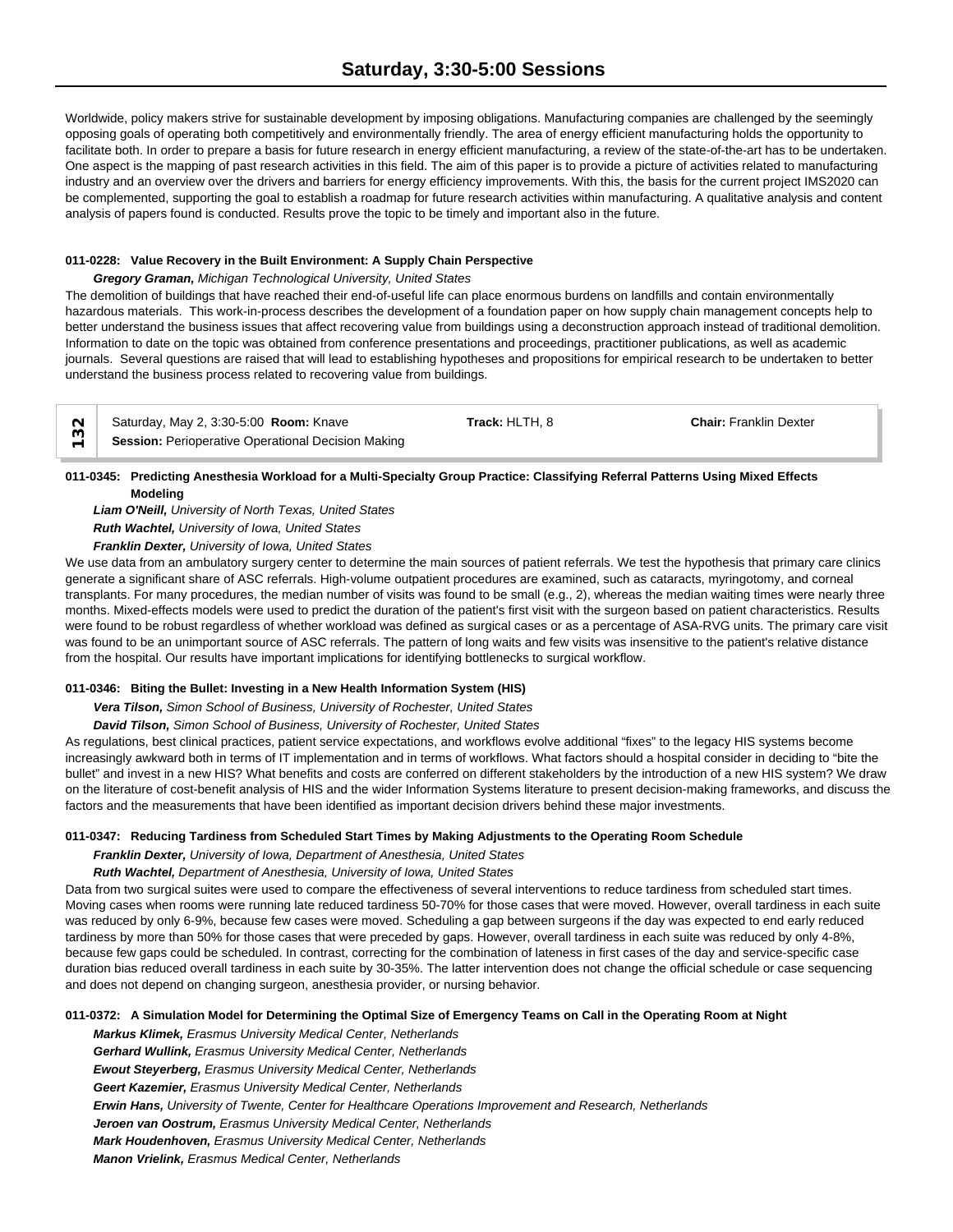### *Jan Klein, Erasmus University Medical Center, Netherlands*

Hospitals that perform emergency surgery during the night face decisions on optimal operating room staffing. Emergency patients need to be operated on within a predefined safety window to decrease morbidity and improve their chances of full recovery. We develop a process to determine the optimal OR team composition during the night, such that staffing costs are minimized, while providing adequate resources to start surgery within the safety interval. We applied a discrete event simulation in combination with modeling of safety intervals. We tested the model using data from the main operating rooms of Erasmus University Medical Center. Our case study shows that by modeling safety intervals and applying computer simulation, an operating room can reduce its staff on call without jeopardizing patient safety.

| Saturday, May 2, 3:30-5:00 Room: EC-D1               | Track: EMPR. 9 | <b>Chair: Sriram Naravanan</b> |  |
|------------------------------------------------------|----------------|--------------------------------|--|
| Session: Outsourcing, Offshoring, & Emerging Markets |                |                                |  |

### **011-0426: The Diffusion of Standardised Quality Management in the Hotel Industry in Spain**

*Marti Casadesus, UNIVERSIDAD DE GIRONA, Spain*

*Frederic Marimon, Universitat Internacional de Catalunya, Spain*

*Maria del mar Alonso-Almeida, UNIVERSIDAD AUTONOMA DE MADRID, Spain*

The implementation of quality management systems (QMSs) has become common in the tourism industry. A forerunner in this development has been the Spanish tourist sector, in which 17 specific quality-management standards have been developed over several years in various tourist sub-sectors, including hotels, rural accommodations, restaurants, spas, and travel agencies. The present study, which is exploratory in nature, analyses the diffusion of hotel standards using a model that has been well-tested in the specialised literature. The study concludes that the standardisation of quality management in hotels will increase in coming years. The worldwide diffusion of international standards in many service sectors and the findings of the present study with respect to the increasing implementation of the Spanish standards provide an indication of what is likely to happen in the service sector as a whole in most countries.

# **011-0722: Outsourcing in High Technology Industries**

*Sriram Narayanan, Michigan State University, United States*

*Nandini Lahiri, University of North Carolina at Chapel Hill, United States*

In this paper, we examine the role of outsourcing on innovation and firm performance in the semiconductor industry. We investigate the role of vertical scope in its influence on the impact of outsourcing on firm innovation and firm performance. Using panel data on 282 publicly listed firms over a thirteen year period, our results imply that in industries where innovation is critical for competitiveness, outsourcing may be a mixed blessing. Our results indicate that while outsourcing has an inverted U and positive impact on innovation and firm performance respectively, the presence of vertical integration dampens the effect of outsourcing on innovation while enhancing its effect on firm performance. Our findings have implications for both theory and practice.

### **011-0287: Revisiting the Theory of Competitive Progression: Extensions and Cross-Validations in Emerging Markets**

*Tobias Schoenherr, Michigan State University, United States*

*Damien Power, The University of Melbourne, Australia*

*Danny Samson, The University of Melbourne, Australia*

This study revisits and extends Rosenzweig and Roth's Competitive Progression Theory (CPT). The CPT suggests that the four basic manufacturing capabilities of quality, delivery, flexibility, and cost, are acquired both cumulatively and in that sequence. The present research validates this theory of competitive progression and confirms its applicability in emerging and developing markets. Evidence is also found to support the associated concept of firms being constrained in their development of competitive capability by the natural limits of their performance frontiers. As a result, the implication is drawn that ongoing competitive progression needs to be supported by continuous investment in infrastructure that is supportive of specific operational capabilities.

### **011-0588: Comparative Evaluation of Efficiency across Distributed Project Organizations: A Stochastic Frontier Analysis**

*Anant Mishra, University of Minnesota, United States*

*Kingshuk Sinha, University of Minnesota, United States*

### *Sriram Thirumalai, University of Utah, United States*

Concerns about the efficiency of project execution, such as the execution of information technology and product development projects, have been exacerbated as projects are increasingly distributed across firm and geographical boundaries. The purpose of this study is to present an econometric approach to measure project efficiency and investigate its enablers and barriers. Using stochastic frontier analysis (SFA), we measure a specific form of project efficiency called technical efficiency, which is defined as the ability of a project (or any productive entity) to obtain maximal attainable outputs from a given set of inputs. A technical efficiency model that includes structural and infrastructural factors to explain the variation in technical efficiency across projects is specified and estimated. The empirical analysis is based on primary data collected from more than 700 information technology and product development projects. Projects from 26 industries and across 65 countries are represented in the study sample.

Saturday, May 2, 3:30-5:00 **Room:** EC-B **Track:** PITM, 7 **Chair:** Nitin Joglekar **Session:** Business and Project Management Practices in New Product Innovation **134**

# **011-0775: Does IPO Foster Profitability Rather than Innovation?** *Moren Levesque, University of Waterloo, Canada*

*Nitin Joglekar, Boston University, United States*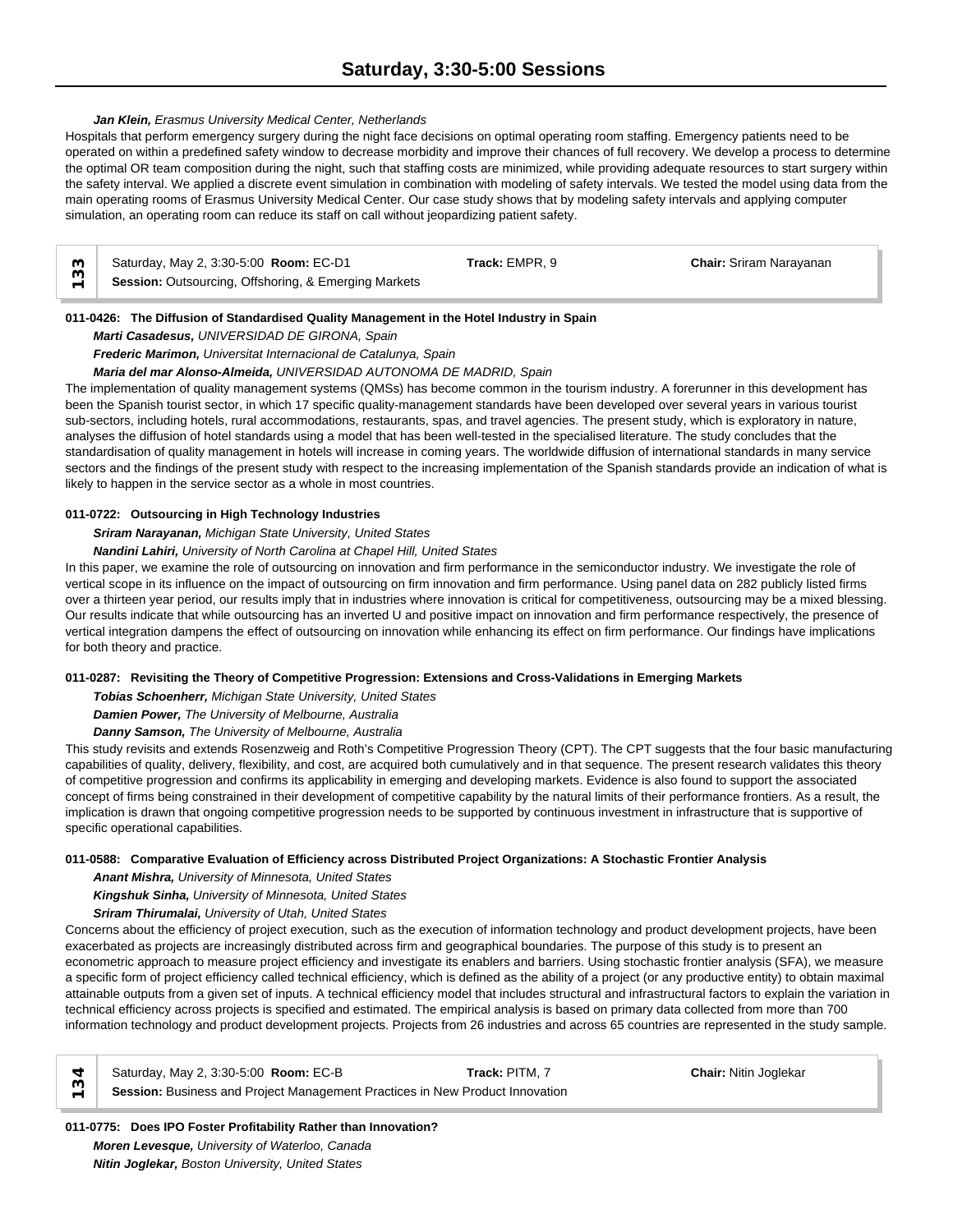We use the concept of growth equilibrium to derive prescriptions on the growth of new business enterprises, considering the law of motion of their revenues and R&D expenses. We use a sample of enterprises that went public between 1992 and 2002 to test these prescriptions 5 years after their respective initial public offering.

### **011-0630: Hedging New Product Development Contests**

*Saurabh Bansal, University of Texas, United States*

*Edward Anderson, University of Texas, United States*

In this paper, we develop an analytic model of a firm that employs a contest for a component of a new product development effort. The firm, however, may hedge this contest with a simultaneous internal NPD effort to protect against the case in which the best solution of the contest is of insufficient quality. We characterize the situations under which such hedging will occur as well as the potential benefits to be realized from a hedging strategy.

### **011-0638: Current Practices in Videogame Project Management**

*Edward Anderson, University of Texas, United States*

*John MacDuffie, Wharton School, United States*

*Geoffrey Parker, Tulane University, United States*

From qualitative data from structured interviews, we discuss current project management in the videogame industry. We focus on (1) the management of distributed innovation (outsourcing) in a creative environment, (2) the non-adoption of many software industry practices by the videogame industry, and (3) the complex interaction of modular design with virtual worlds.

| LO.                      | Saturday, May 2, 3:30-5:00 Room: EC-C  | Track: EDUC. 8 | <b>Chair: Marco Santoro</b> |  |
|--------------------------|----------------------------------------|----------------|-----------------------------|--|
| $\overline{\phantom{0}}$ | <b>Session: Educational Approaches</b> |                |                             |  |

### **011-0952: MyOMLab: A New Online System for Giving Homework and Exams**

*Barry Render, Rollins College, United States*

*Jay Heizer, Texas Lutheran University, United States*

Textbook authors Heizer and Render have developed a new approach to improving the learning process. Their MyOMLab software contains a large data base of algorithmically generated homework/exam problems that can be assigned for online work. Each student receives the same problem(s), but with different data, submits his/her answer within the time frame set by the instructor, and instantly receives a grade. Grades are directly entered into the instructor's spreadsheet grade book. If a student needs additional help, he or she may view a similar problem with a video solution worked out by Professors Render and Heizer. The presenters will provide an online demonstration of creating an assignment, and then complete the assignment from the student's perspective. We will be able to follow the whole process from start to grade book.

### **011-0252: Integrating a Multi-Disciplinary Program Using Concept Mapping**

*Dana Johnson, Michigan Technological University, United States Leonard Bohmann, Michigan Technological University, United States Kris Mattila, Michigan Technological University, United States Amlan Mukherjee, Michigan Technological University, United States Nilufer Onder, Michigan Technological University, United States*

*John Sutherland, Michigan Technological University, United States*

Concept mapping allows for the integration of any curriculum. This technique was used in the design and development of eight new courses in Service Systems Engineering. Service System Engineering spans multiple disciplines within engineering, sciences, and business so the concept mapping was a particularly useful activity. Concept mapping identified purposeful overlaps, eliminated significant redundancy, and identified building blocks between courses. This also aided in ensuring programmatic objectives were achieved throughout the entire curriculum. The next step in the concept mapping process will be to look at all the other courses in the degree program and expand the concept map so that it is more comprehensive. This paper will outline the process, discuss resultant modifications to the curriculum, and provide a sample of the concept map.

#### **011-0333: Impact of Service Learning Pedagogy on Perceived Value of Corporate Community Service**

*Gregory Frazier, University of Texas at Arlington, United States*

Corporate community service (CCS) is defined as community service sponsored by a company in some way, such as allowing employees to volunteer in the community during work time, or paying the expenses related to community service. Service Learning is a pedagogy that incorporates community service as a tool to enhance learning about specific course topics. A company's level of involvement in CCS is determined in large part by the perceived value of CCS by the company's executives. Since many graduate business students will eventually become executives, and since one can better understand the value of an activity by being involved with it, the following research question is addressed by this study: does participation in Service Learning impact the perceived value of Corporate Community Service? Results are presented of a survey given to 46 graduate students before and after a Service Learning project.

### **011-0992: Green Education Innovation Process in Higher Education Context**

*Chih-Cheng Lin, Nottingham University Business School, United Kingdom Zheng Ma, University of Southern Denmark, Denmark J. Wey Chen, Southern Taiwan University of Technology, Taiwan, Republic of China*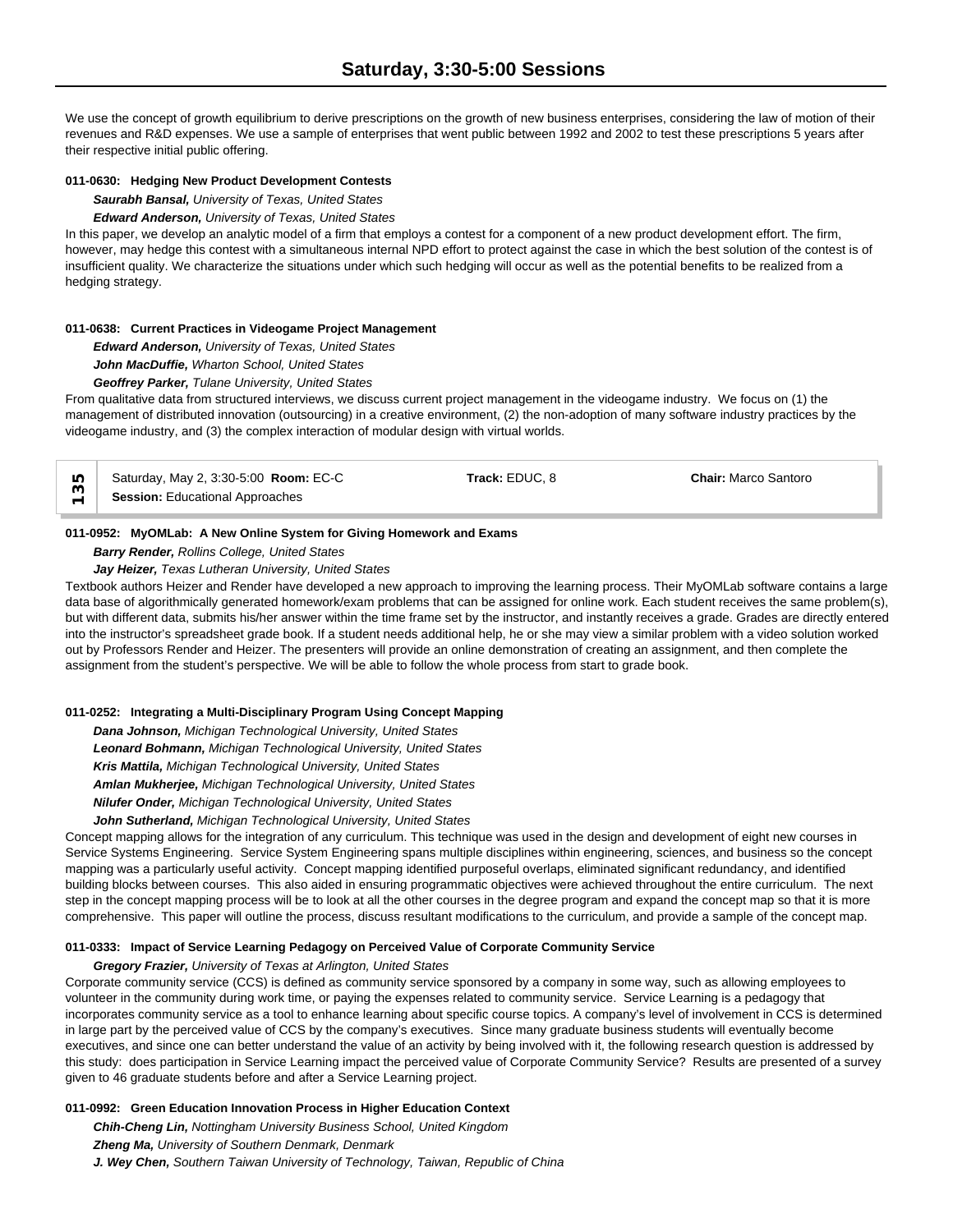# **Saturday, 3:30-5:00 Sessions**

E-learning perhaps is the hottest topic related to higher education in the current decade. Most of the e-learning vendors promoted their technology, but less attention was paid to the issues surrounding implementation or to the usage of e-learning by the end users. Included in a whole e-learning development strategy should be a detailed analysis and action plan to obtain a comprehensive overview of innovation processes: technological and services (product) innovations with their interaction. This paper tries to understand e-learning processes by providing double aspects of technological and service innovation individually, and maps the e-learning innovation processes in different aspects. A qualitative case study approach is chosen to establishing empirical evidence and describing the phenomenon of the e-learning innovation process in higher education. The series of detailed analyses indicates that technological and service (product) innovations are inseparable and show a strong link with each other.

| $\circ$ Saturday, May 2, 3:30-5:00 <b>Room:</b> Gallery | Track: BDOM. 3 | <b>Chair: Amy Grove</b> |  |
|---------------------------------------------------------|----------------|-------------------------|--|
| Session: Managing the human factor in lean production   |                |                         |  |

# **011-0719: The Application of Lean to Complex Systems**

*Mairi Macintyre, University of Warwick, United Kingdom Denise Conroy, The University of Auckland, New Zealand Amy Grove, University of Warwick, United Kingdom Claire Bourne, The University of Warwick, United Kingdom Jannis Angelis, The University of Warwick, United Kingdom*

The categorisation of systems is used to help explain how the success or failure of lean techniques can be predicted. The findings come from research undertaken in the UK's National Health Service and the New Zealand's Local Government.

### **011-0183: The Human Side of Lean Manufacturing Implementation in a Mid-Sized Manufacturer**

*Robert Prescott, Rollins College Crummer GSB, United States*

## *Henrique Correa, Rollins College Crummer GSB, United States*

Lean manufacturing is already in the bloodstream of large manufacturing firms. This is not necessarily true for small and medium-sized manufacturers, mainly those who are not part of supply chains that are at the forefront of innovative manufacturing and operations practices. Some of these manufacturers are only now starting to make the transition toward lean manufacturing. From the behavioral standpoint, sometimes, neither are they up to date on best practices nor are they proficient in people management. In this paper we try to analyze the behavioral and people management-related challenges for lean manufacturing implementation in American small and medium-sized manufacturers. We use one in-depth case study research and literature review to formulate a number of hypotheses to be tested at a later stage of our research.

#### **011-0035: Leadership Skills at Different Levels within a Lean Organization**

*Foster Fei, ,* 

#### *Desiree van Dunn, House of Performance, Netherlands*

#### *Pauline Found, University of Cardiff, United Kingdom*

Research suggests senior management commitment is essential to a successful and sustainable transition to a lean enterprise but less focus has been given to the role of middle managers in the change. This paper represents two strands of connected research that explore the behaviours and competencies of highly effective leaders at different levels of the organization and identifies the skills they require to support and sustain a lean transition. The Cardiff University (UK) SUCCESS programme discovered that there are subtle differences in top management leadership skills required to facilitate successful change from those required to sustain the change. Further, research at the University of Twente (NL) concluded that middle managers in established lean organizations display higher levels of aptitude in certain skills from those in earlier stages of transformation. Hence, both top and middle management need to adopt double-loop learning in order to improve their leadership style through time to sustain lean.

| Saturday, May 2, 3:30-5:00 Room: EC-A         | Track: INV. 1 | <b>Chair:</b> Arnab Bisi |
|-----------------------------------------------|---------------|--------------------------|
| Session: Shipment errors and censored demands |               |                          |

### **011-0847: Inventory Planning under Shipment Errors**

*Vinayak Deshpande, Purdue University, United States*

*Leroy Schwarz, Purdue University, United States*

The health-care supply chain consists of many similar, but not the same, products. As a result, a wrong product may be shipped. We analyze an inventory model for two products under shipment errors. The optimal inventory policy under shipment errors is established. We also show that increased uncertainty about supply may result in a decrease in safety stock.

### **011-0761: Integrated Contract and Market Procurement By A Risk Averse Buying Firm**

*Santosh Mahapatra, Clarkson University, United States Arnab Bisi, Purdue University, United States*

*Ram Narasimhan, Michigan State University, United States*

*Shlomo Levental, Michigan State University, United States*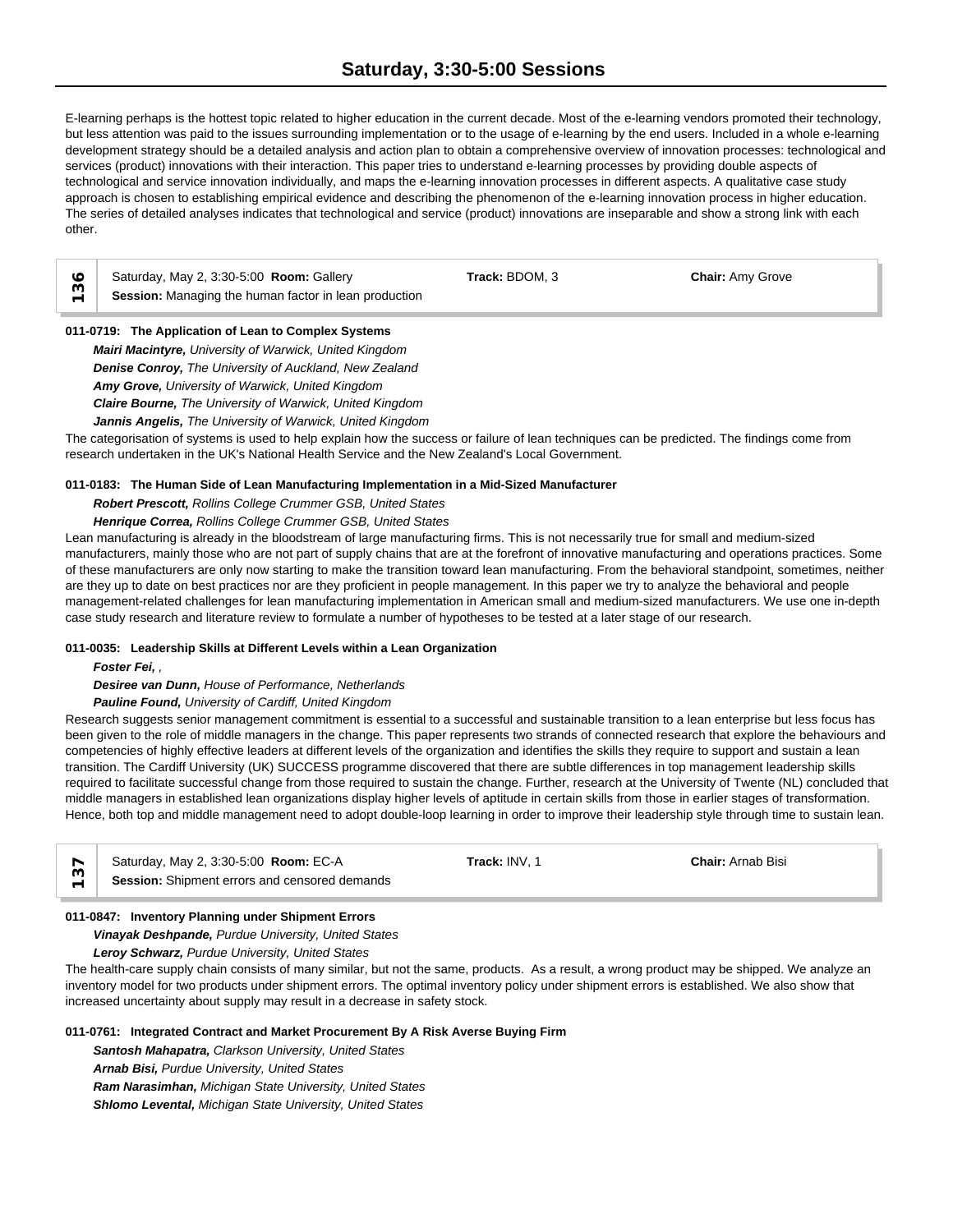We study the issue of optimally integrating "contractual" and "open market" procurement arrangements for a risk-averse buying firm. The arrangements involve deterministic and stochastic price processes respectively. The risk-averse firm is concerned about the magnitude and uncertainty of expenses. The problem is of increasing significance due to the emergence of electronic markets that facilitate procurement from the competitive open market. Models are developed to determine the optimal procurement policy across the two arrangements for specified price and risk aversion parameters. Both the cases when the contract price parameter is exogenously specified and when it is endogenously adjusted according to procurement policy are examined. We find that the optimal strategy includes simultaneous procurement from both contract and open market arrangements. The application of the model on illustrative datasets provides insights into the advantage of integrating the two modes of procurement over alternate procurement arrangements.

### **011-0337: Non-parametric Inventory Control with Censored Demand**

### *Woonghee Huh, Columbia University, United States*

We develop a non-parametric algorithm for a stochastic inventory model with lost sales and censored demand, where the demand distribution is not known a priori. In the repeated newsvendor problem, we prove the convergence of our algorithm to the optimal solution, and demonstrate it numerically.

### **011-0777: A Non-Parametric Adaptive Algorithm for the Censored Newsvendor Problem**

*Karanjit Kalsi, Purdue University, United States*

*Arnab Bisi, Purdue University, United States*

# *Golnaz Abdollahian, Purdue University, United States*

We study a periodic-review inventory problem when no information on demand distribution is available. The inventory decisions are to be made solely based on censored demand data. We develop a non-parametric algorithm that produces inventory policies based on history of stocking decisions and information on whether demands were censored or exact. We establish that T-period average expected cost of our inventory policy converges to the optimal cost at the rate of O({log T}/T). This result significantly improves upon earlier results known for this problem.

Saturday, May 2, 3:30-5:00 **Room:** EC-E **Track:** LAPS, 5 **Chair:** Francois Charvet  $\begin{array}{ll}\n\infty & \text{Saturday, May 2, 3:30-5:00} \\
\text{Res} & \text{S} \\
\leftarrow & \text{S} \\
\end{array}$  **Session:** Motor Vehicle Safety & Environment

### **011-0741: Complex Systems Modeling of the EPA SmartWay Program**

# *Kwan Tan, MIT, United States*

### *Edgar Blanco, MIT Center for Transportation & Logistics, United States*

The SmartWay Transport Partnership is an innovative collaborative voluntary program between the Environmental Protection Agency (EPA) and the freight industry designed to improve energy efficiency and lower greenhouse gas (GHG) emissions and air pollution. The MIT Center for Transportation and Logistics (CTL) initiated a collaborative study with the EPA SmartWay Program staff in May 2008. A systems dynamics model was constructed to aid understanding of the program dynamics and to conduct simulations for various scenarios. This presentation will focus on discussing the advantages of public-private partnerships in this context as well as share some of the findings from the study that could be used to leverage similar initiatives in other sectors and other areas of the world.

#### **011-0747: Perceived Value of Common Safety Improvement Practices**

*Stephen Swartz, University of North Texas, United States*

### *Matthew Douglas, University of North Texas, United States*

This research investigated how safety professionals and commercial motor vehicle operators perceived the relative value of 35 of the most commonly used safety practices. Over 600 drivers and managers from interstate and local transportation companies were surveyed on the specific practices and categories of practices. Disagreement was found on both the broad categories and individual practices within categories, between drivers and managers, and between long-haul and local drivers. This disagreement involved both most highly valued and least valued practices and categories. It is recommended that safety professionals consider the relative values placed on safety practices and the categories of safety practices by the drivers and their peers who participated in this study. The safety professional could "benchmark" their program practices against the practices identified in this report in order to achieve higher levels of safety performance with the limited resources available.

### **011-0805: A Study of Trucking Accidents and Their Time of Occurrence**

*Markham Frohlich, Indiana University / Kelley School of Business, United States*

# *Mohan Tatikonda, Indiana University / Kelley School of Business, United States*

This study investigated over 500 accidents in a 12 month period at a major trucking company and analyzed the time of day that they occurred. Circadian rhythms (commonly known as biorhythms) have been studied before in other contexts such as factory workers and pilots but to the best of our knowledge this is the first such analysis done in modern trucking. Many other variables including road conditions, driver training, and previous accidents were controlled for in the study. Evidence suggests that Circadian rhythms may play a role in trucking accidents. Implications for managers, as well as future research, are also considered.

| $\circ$ | Saturday, May 2, 3:30-5:00 <b>Room: EC-F</b> | <b>Track: JIT. 1</b> | Chair: Li Qian |  |
|---------|----------------------------------------------|----------------------|----------------|--|
|         | Session: LEAN Case Studies                   |                      |                |  |

### **011-0621: Improving SMED: A Case Study in the Automotive Industry**

*Ana Alves, Faculdade de Ciências e Tecnologia da Universidade Nova de Lisboa, Portugal Alexandra Tenera, Faculdade de Ciências e Tecnologia da Universidade Nova de Lisboa, Portugal*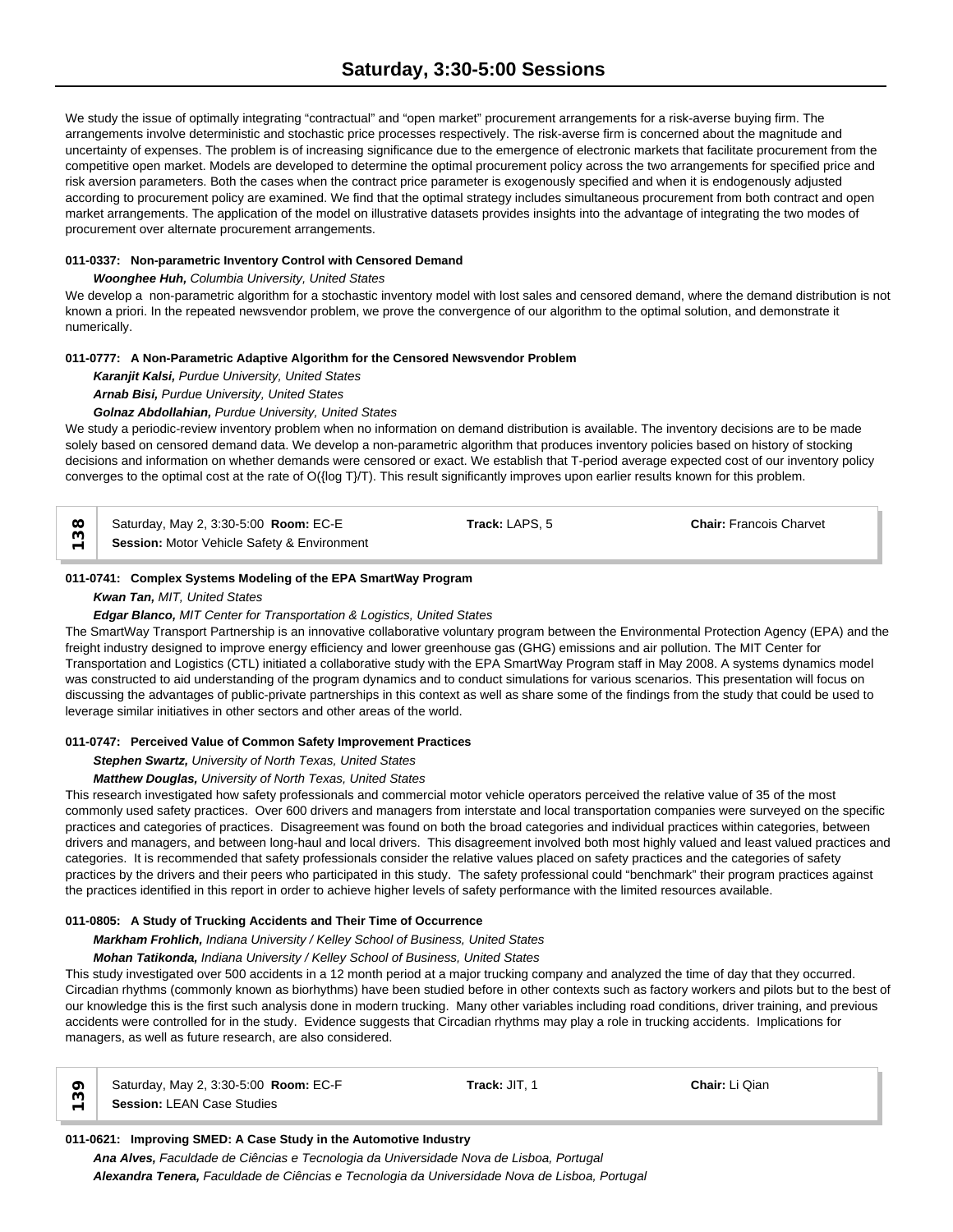The Single Minute Exchange of Die (SMED) is one important lean tool to reduce waste and improve flexibility in manufacturing processes allowing lot size reduction and manufacturing flow improvements. SMED reduces the non-productive time by streamlining and standardizing the operations for exchange tools, using simple techniques and easy applications. However the process doesn't give the specific actions to implement which can result in overlooking improvements. To overcome this, common statistical and industrial engineering tools can be integrated in the SMED approach to improve SMED implementation results. The applicability of the proposed SMED approach was tested for injection machines changeovers in the automotive industry. The implementation has enabled reduction in setup time, through company's internal resources reorganizations without the need for significant investment.

# **011-0467: Deciphering POLCA**

*Steven Harrod, University of Dayton, United States*

### *John Kanet, University of Dayton, United States*

Paired-cell Overlapping Loops of Cards with Authorization (POLCA) is a wip-limiting, "pull" manufacturing control method first introduced in 1998. POLCA has been advocated for make-to-order and quick response manufacturing environments. After a short technical illustration, the authors provide functional and statistical comparisons with other wip-limiting controls including kanban, conwip, and GPOLCA, " generic" POLCA. The presentation concludes with the presentation of a discrete time network mathematical programming model formulation.

|                          | Saturday, May 2, 3:30-5:00 <b>Room: EC-G</b> | <b>Track:</b> MKTG. 8 | <b>Chair: Dennis Yu</b> |  |
|--------------------------|----------------------------------------------|-----------------------|-------------------------|--|
| $\overline{\phantom{0}}$ | Session: Impact of Pricing Policy            |                       |                         |  |

### **011-0150: Impacts of Pricing and Demand Uncertainty on Optimal Investment Strategies for Flexible Resources**

### *Dennis Yu, Clarkson University, United States*

### *Chester Xiang, Clarkson University, United States*

We consider a two-product firm which makes resource investment in two flexible production facilities. A modeling framework is presented to evaluate the impact of pricing and demand uncertainty on optimal investment strategies for flexible resources. The demand function of each product has a downward sloping demand curve and a stochastic element, which can be represented in either additive or multiplicative format. The production capacities of the two facilities are determined before the uncertain demands realize, and can be allocated to produce both products after demand uncertainties resolve. We consider both ex ante and ex post pricing schemes. We derive the firm's optimal decisions and provide comparison study based on different scenarios by coupling pricing schemes and demand function formats.

### **011-0430: The Impact of Pricing Policy on Sales Variability with ARIMA (p,d,q) Demand**

#### *James Hamister, Wright State University, United States*

Recent work in fast-moving goods supply chains suggests that pricing behavior may influence demand volatility, with pronounced impact on upstream participants in these supply chains. This paper seeks to enhance our understanding of these phenomena by studying the effect of dynamic versus static pricing models on demand volatility when consumer demand can be characterized by an ARIMA(p,d,q) model. These models are tested using simulation methods to quantify the effect of static versus dynamic pricing approaches using supermarket scanner data to suggest appropriate model parameter estimates. The managerial impacts of this research are discussed along with proposed multi-echelon supply chain extensions of this model.

### **011-0587: A Dynamic Approach to Bid-Price-based Revenue Management in Make-to-Order Production**

*Thomas Volling, Technische Universität Braunschweig, Germany*

*Derya Eren Akyol, Dokuz Eylul University, Turkey*

*Kai Wittek, Technische Universität Braunschweig, Germany*

### *Thomas Spengler, Technische Universität Braunschweig, Germany*

Capacity control problems in make-to-order revenue management typically are solved by applying bid-prices to approximate the opportunity costs of accepting a customer order. However, in the face of stochastic demand, this approximation becomes less accurate. To address this problem, we propose a dynamic bid-price policy, which exploits the informational dynamics inherent to capacity control problems in make-to-order production. Neural networks are applied to incorporate updated demand information. Computational experiments illustrate the superior performance compared to traditional revenue management methods like randomized linear programming. In addition to that, the dynamic bid-price approach features interesting characteristics for risk adverse decision makers. It dominates traditional methods in both risk and average expected contribution margin.

| Saturday, May 2, 3:30-5:00 <b>Room: EC-H</b>                      | Track: PRCH, 2 | <b>Chair: Stephan Wagner</b> |  |
|-------------------------------------------------------------------|----------------|------------------------------|--|
| Session: Purchasing Organization and Buyer-Supplier Relationships |                |                              |  |

# **011-0655: The Consequences of Economic and Social Rewards in Buyer-Supplier Collaborations** *Stephan Wagner, Swiss Federal Institute of Technology Zurich, Switzerland Eckhard Lindemann, Swiss Federal Institute of Technology Zurich, Switzerland Christoph Bode, Swiss Federal Institute of Technology Zurich, Switzerland*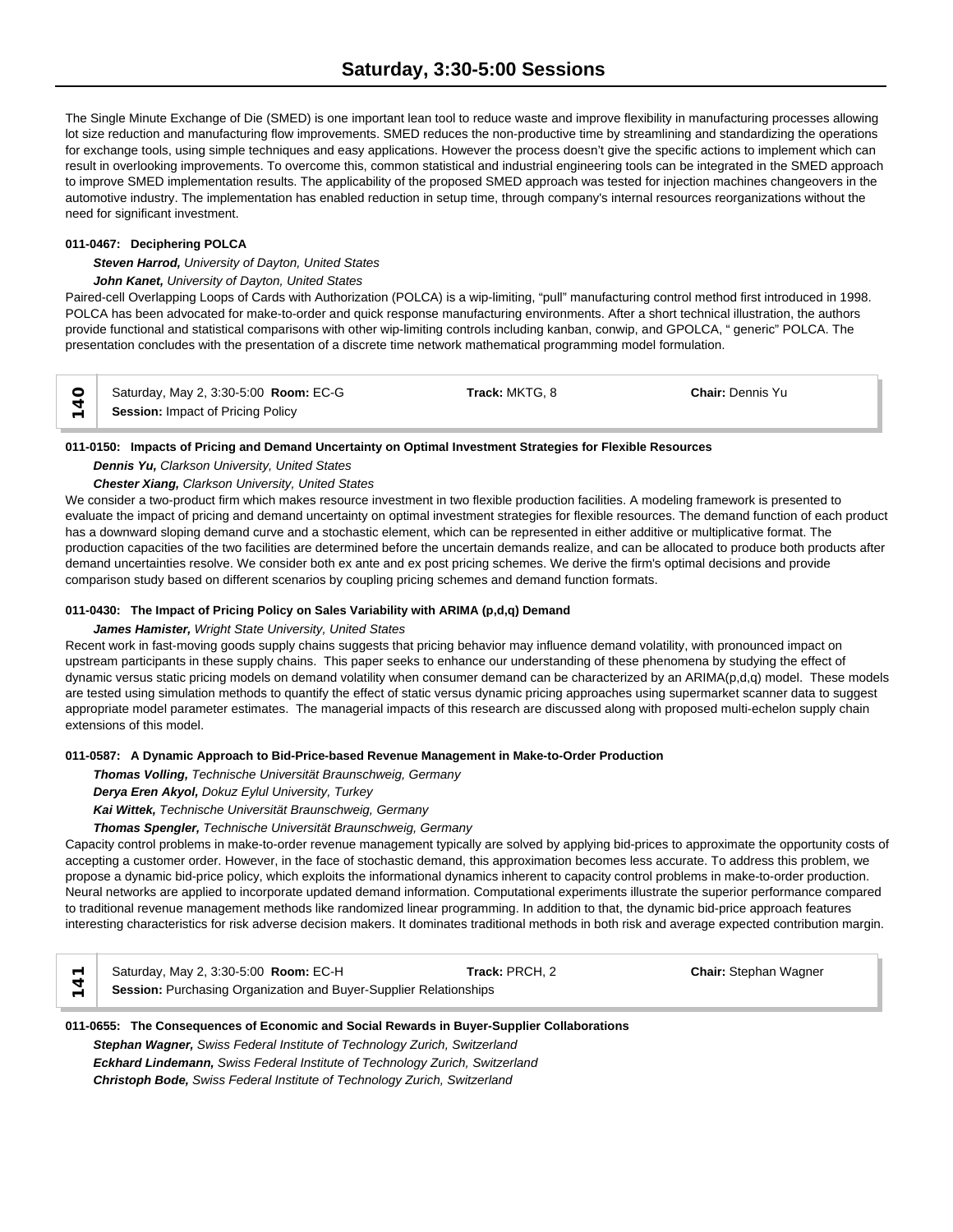To better understand collaborative buyer-supplier relationships and the embedded value creation and value sharing efforts, these relationships must be studied from both sides of the buyer-supplier dyad. The results from the dyadic (matched-pair) approach applied in this research reveal several new insights and show that both buyers and suppliers strive for fairness in the collaboration and joint supply chain projects. Perceptions of high fairness increase the companies' willingness for future collaboration and build up a fruitful basis for additional value creation. Drawing from social exchange theory, this research also shows that the direct effect of perceived fairness regarding economic rewards is moderated by the companies' perception of fairness regarding social rewards. As a consequence, companies must consider and more holistically manage the economic and social rewards they grant to suppliers or buying firms if they intend to involve the other party in future supply chain projects.

### **011-0425: A Competence Management Framework for Chief Purchasing Officers: A Stakeholder-based Perspective**

*Roger Moser, European Business School, Germany*

# *Naveen Sundaresan, IIM Bangalore, India*

Purchasing and Supply Management (PSM) has started to play a strategic role in the success of the firm. Although surplus literature has been written about required competencies and practices there is a dearth of literature that focuses on the various stakeholders involved in PSM and how to manage them. The stakeholder view has significant relevance in PSM as the Chief Purchasing Officer (CPO) manages an intricate and cross-functional environment comprised of different interest groups like suppliers, internal customers and PSM staff. In this paper we address this research gap by developing a management competence framework for CPOs based on the stakeholder perspective. The framework has been tested based on data from a survey of 148 companies across major geographies and industries using confirmatory factor analysis and validated analyzing its predictive validity. The study provides insights into strategic initiatives required by CPOs to manage the PSM function and its major stakeholders.

# **011-0689: Impact of Culture on Contracts in Buyer-Supplier Relationships**

### *Dina Ribbink, University of Maryland, United States*

In today's economy, an ever-increasing number of companies are dealing with partners from across the world. Most relationships translate into contracts between partners but very few studies have investigated the effect of different cultural backgrounds on these written agreements. Contracts are adjusted based on the needs and requirements of specific partners in the relationship. The current study takes contractual data from a global Fortune 500 company and investigates the impact of culture on buyer-supplier relationships. The main focus of this study is the variations of contracts and contract terms specifically regarding the impact of culture.

# **011-0354: Maverick Buying as an Agency Problem**

# *Katri Karjalainen, Helsinki School of Economics, Finland*

# *Erik van Raaij, Rotterdam School of Management, Netherlands*

Non-compliant purchasing behavior, also known as maverick buying (MB), is hindering organizations from attaining the benefits of centralized supplier contracts. Maverick buying can be viewed as an agency problem in which the purchasing department is the principal, and the operative buyers are the agents. We develop and test a model with maverick buying as a problem of "hidden action," and goal incongruence and information asymmetry as its antecedents, and we show that incentives and output monitoring can be used as governance mechanisms to directly reduce opportunistic behavior, while guidance and training can be used to reduce problems of honest incompetence.

| Saturday, May 2, 3:30-5:00 <b>Room: EC-I</b>             | Track: BDOM. 4 | <b>Chair:</b> Kleber Nobrega |  |
|----------------------------------------------------------|----------------|------------------------------|--|
| Session: Human behavior in service operations management |                |                              |  |

# **011-0727: Bad Behavior in Crowds and Waiting Lines**

### *Helene Caudill, St. Edward's University, United States*

When a temporary worker at a Wal-Mart store was trampled to death on Black Friday in 2008, people were horrified. How could normal human beings become, as one witness described, "savages" with no concern for others? Bad behavior in crowds and waiting lines such as this one is not a new occurrence. Similar deaths and injuries have taken place at concerts, sporting events, religious gatherings, and during riots and demonstrations. Although we as operations management academics and professionals have made great strides in our understanding of waiting line structure (such as fair versus unfair waits) and mathematical models related to queuing theory, a deeper understanding of human behavior in lines and crowds warrants additional attention. In this session, I will present crowd behavior and waiting line management theories and research results from other fields such as psychology, social psychology, organizational behavior, marketing, traffic engineering, and public safety management.

### **011-0250: Servant Supermarket: A New Approach to Increase Customer Satisfaction in Service Delivery**

# *Kleber Nobrega, Universidade Potiguar, Brazil*

### *Janaína Martins, Universidade Potiguar, Brazil*

With the increase of competition, businesses seek to adopt innovative strategies and work practices in order to maintain their businesses. Among the innovative features and tools arises the sense of serving, represented by the challenge of providing internal and external customers a sense of "being served" through comfort, responsiveness, friendly attitude, willingness to help and respect for people, with the overall objective of general welfare. This paper reports a survey carried out with 400 customers of two Brazilian supermarkets, which aimed to verify if customers perceive servant attitudes and behaviors during service delivery. The results show that customers perceive the sense of serving adopted by both companies, especially the items responsiveness, anticipating of client requests, willingness to help, problem solving and staff availability, allowing then to conclude that both supermarkets may be considered servant companies.

### **011-0264: Servant Organization: How Individual Behavior Can Be Expanded to a Business Approach**

*Kleber Nobrega, Universidade Potiguar, Brazil André Athayde, Universidade Potiguar, Brazil*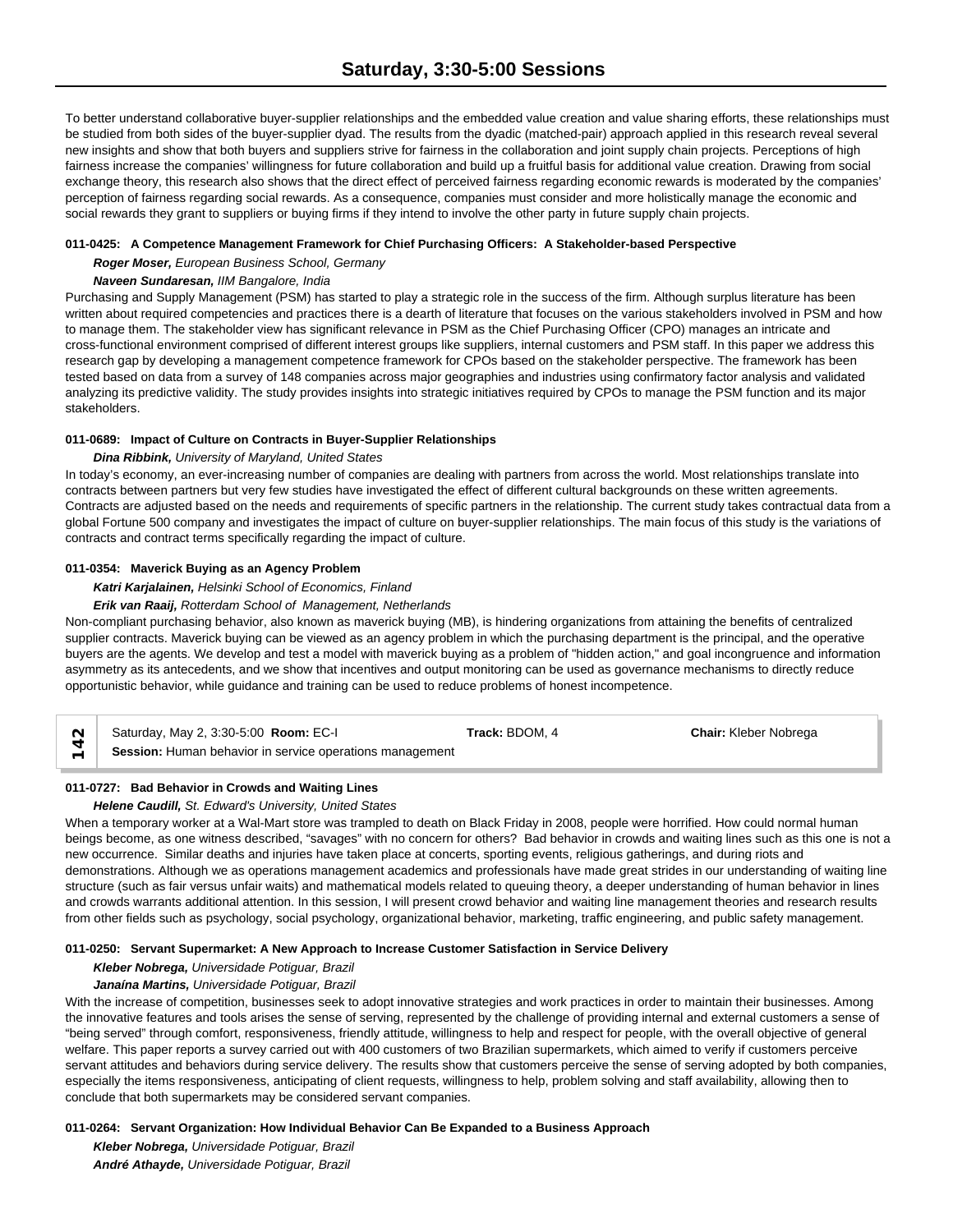Differentiation through the provision of services has been identified as a growing trend in the world of business. But are companies really prepared to serve? This article, originally of theoretical-reflective character, discusses the fundamentals of management services and shows how a simple concept can cause significant changes in the way of thinking and acting, both individually and organizationally. From the comprehension that serving is "conduct activities that provide benefits to those whom we serve," attributes for the servant behavior are listed through emprical research; they include responsibility, simplicity, renunciation, initiative, willingness to help, welfare practices and usefulness. From individual servant behavior, the concept is extended to a servant company, based on a servant strategy, which creates servant products, delivered through servant processes, in a servant cultural environment, promoted continuously by servant leadership.

# **011-0706: The Role of Information Technology in Call Centers: Help Desk Agents' Perspectives**

*Cynthia Ruppel, Nova Southeastern University, United States*

### *Mike Bendixen, Nova Southeastern Univeristy, United States*

Service operations usually involve a contact center as the primary means of communicating with customers. These centers are replete with technology for a myriad of purposes. For in-bound call centers, the technology can automatically distribute calls, monitor agents' activities and performance, provide a database of information needed to provide service to the customer and facilitate their complex work schedule. Three focus groups were conducted among helpdesk agents in a large call center. The role of available technology was questioned, allowing a wide variety of views and highlighting commonalities and differences among high performers, low performers and recent recruits. The issues of information sharing versus information hoarding, information quality, the number of different systems that need to be accessed, and their lack of integration were the main findings. This implies that the tools provided to helpdesk agents have an impact on their effectiveness as well as their efficiency.

| က $\overline{\phantom{a}}$ | Saturday, May 2, 3:30-5:00 Room: EC-D     | Track: FCLT. 3 | <b>Chair: Amy Zeng</b> |  |
|----------------------------|-------------------------------------------|----------------|------------------------|--|
|                            | Session: Terminal location and scheduling |                |                        |  |

# **011-0972: Locating Urban Logistics Terminals and Shopping Centers in a Chinese City**

*Douglas Moodie, Kennesaw State University, United States*

# *Zhong Yang, Dalian Maritime Unviersity, United States*

This paper demonstrates, through a case study of a Chinese city, a process to locate and size both logistics terminals and shopping centers, with the objective of minimizing the total costs of retail supply chains, including personal shopping trips. We modeled these supply chains from the intercity transportation nodes, through logistic terminals, through shopping centers, to the final consumers. We found a solution that approached minimizing all the operating and capital costs. We compared our solution to reality, and found our results closely mimicked real life. We concluded that this case study supports the use of our process.

### **011-0284: Maximizing Total Profit of Jobs with Stepwise Non-increasing Profit Under Multiple Common Due Dates**

### *Wen-Hua Yang, Chaoyang University of Technology, Taiwan, Republic of China*

This paper extends the single machine scheduling problem from a single common due date to multiple common due dates, accompanied by a stepwise non-increasing amount of profit. By assuming the penalty function to be job-independent, we first consider two special cases of penalties for late jobs. When the amount of penalty charged by each stage of due date is fixed, we prove that sequencing jobs in the SPT order could give an optimal solution for the maximization of total profit of jobs. With the same criterion, the other case assumes a fixed rate for each stage of due date. This case can be solved by dividing it into a series of sub-problems, each of which is equivalent to the traditional 0-1 knapsack problem. Relaxing the penalty function to be job-dependent, we develop a branch-and-bound algorithm to search optimal solutions; sub-optimal solutions are also located by our designed heuristics.

## **011-0358: An Algorithm for the Hot Rolling Mill Scheduling Problem in High-Grade Steel Production**

### *Eva Schiefer, Montanuniversity Leoben, Austria*

A steel hot rolling mill subjects steel blocks to high temperatures and pressures in order to form steel billets or bar steel. The rolling of high-grade steel is characterized as follows: (1) the production process includes multiple stages; (2) there exist linear, cyclic, converging and divergent material flows; (3) parts of the orders have to be pooled to rolling batches; (4) different setup times are required for different rolling batches to be processed; (5) product variety is frequently changed on the same equipment. The high-grade steel scheduling problem can be viewed as a Job-Shop scheduling problem with sequence dependent set-up times. The objective is to minimize the idle-time of the heating furnaces and the rolling units and to satisfy commercial objectives such as delivery on time. The algorithm presented in this paper was designed for an Austrian high-grade steel manufacturer and is based on the experience of the human planners.

# **011-0645: Solving the Location Routing Problem Based on a Simulated Annealing Heuristic**

*Shih-Wei Lin, Department of Information Management, Chang Gung University, Taiwan, Republic of China Vincent Yu, Industrial Management, National Taiwan University of Science and Technology, Taiwan, Republic of China Wenyih Lee, Department of Business Administration, Chang Gung University, Taiwan, Republic of China*

*Ching-Jung Ting, Department of Industrial Engineering and Management, Yuan Ze University, Taiwan, Republic of China* The location routing problem (LRP) is a relatively new research direction within location analysis that takes into account vehicle routing aspect. The goal of LRP is to solve a facility location problem and a vehicle routing problem simultaneously. We propose a simulated annealing (SA) based heuristic for solving the LRP. The proposed SA is tested on some well-known benchmark instances and the results are compared with other heuristics in the literature. The computational study indicates that the proposed SA heuristic is competitive with other well-known algorithms.

# **011-0161: An Integrated Inventory Control and Facility Location System with Capacity Constraints: A Multi-Objective Evolutionary Approach**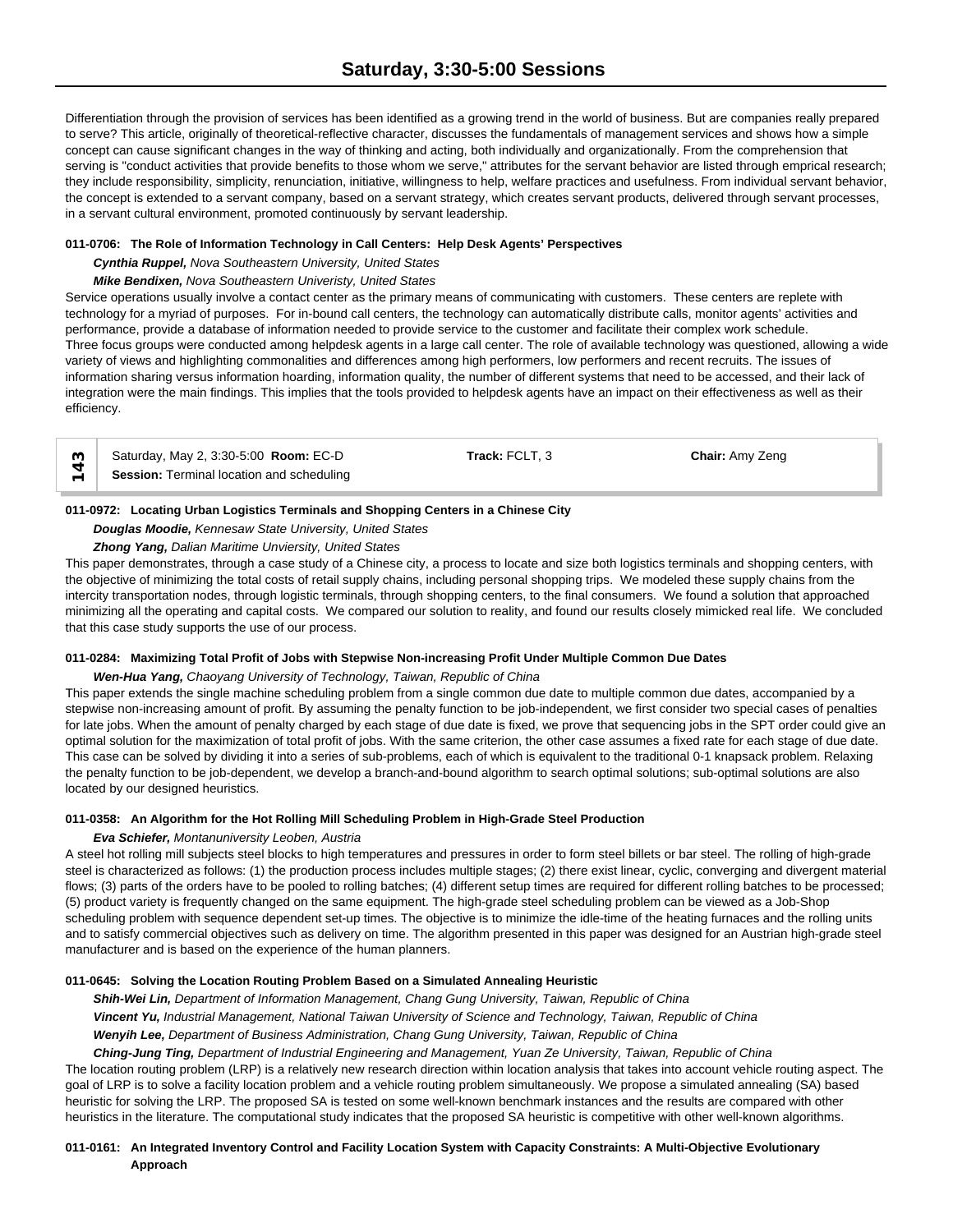*Chia-Lin Hsieh, Aletheia University/Industrial Management and Enterprise Information Department, Taiwan, Republic of China*

*Shu-Hsien Liao, Tamkang University Department of Management Sciences and Decision Making, Taiwan, Republic of China* A supply chain network system is to provide an optimal platform for efficient and effective supply chain management (SCM). SCM usually involves multiple and conflicting objectives such as cost, customer service levels (volume fill rate), and flexibility (responsiveness). In this research, a multi-objective capacitated location-inventory distribution network system is formulated which integrates the effects of facility location, distribution, and inventory issues and includes conflicting objectives such as cost, customer service level (order fill rate) and flexibility (responsiveness level). This model allows determining the optimal locations of distribution centers (DCs) and the assignment of buyers to DCs to find the set of Pareto optimal solutions. The study highlights the possibility of a hybrid evolutionary approach based on the elitist NSGA-II algorithm in understanding seemingly non-intuitive model performance. Sensitivity analysis is investigated to understand the model performance and to illustrate how parameter changes influence its output.

# **011-0049: A Dynamic Location Model with Application to the Brazilian Beef Supply Chain**

*José Vicente Caixeta-Filho, ESALQ/USP - Brazil, Brazil*

*Juliana Zucchi, Worcester Polytechnic Institute, United States*

# *Amy Zeng, Worcester Polytechnic Institute, United States*

Brazilian cut livestock has socioeconomic importance for the country, affecting not only job opportunities but also the expressive amount of foreign currency. Despite increased Brazilian beef exports, the chain suffers from poor coordination between its main links. Moreover, a spatial rearrangement of the chain is observed due to the cattle herd spatial displacement toward the Center-West region which, in turn, has influenced the slaughter industrial units' displacement toward that region. As a result, although the slaughterhouses are closer to the raw material suppliers, they are farther away from the ports of exportation. Thus, logistics efficiency is the critical instrument of integration between the chain links. In this research, a dynamic optimization model is developed to determine the best slaughterhouse locations in Brazil with the objective to minimize the transport costs and the slaughterhouses' installation costs, thereby increasing the chain competitiveness.

Saturday, May 2, 3:30-5:00 **Room:** Senate **Track:** GENL, 7 **Chair:** Joao Albino  $\uparrow$  Saturday, May 2, 3:30-5:00 **Room**:<br> **Session:** Knowledge Management

# **011-0014: Development of the Optimized Work Order Scheduling System for the Panel Welding Line of Panel Assembly Shop in Shipbuilding**

*Seung Ha, Hyundai Heavy Industries Co. Ltd., South Korea Tae Baek, Hyundai Heavy Industries Co. Ltd., South Korea Soon-Ik Hong, Hyundai Heavy Industries Co. Ltd, South Korea Ji Kim, Hyundai Heavy Industries Co, Ltd., South Korea Dae Kim, Hyundai Heavy Industries Co. Ltd., South Korea*

*Tae Choi, Hyundai Heavy Industries Co. Ltd., South Korea*

In shipbuilding, ship is divided into hundreds of blocks. Blocks are made up steel plates and sections. Among various operations to build blocks, panel assembly shop plays an important part. Therefore, it becomes an important issue deciding work order schedule in panel assembly shop. We study on optimized work order scheduling for panel welding line. For improving productivity of panel welding line, we propose heuristic algorithm deciding optimized schedule. From algorithm, we develop POS (optimized Panel work Order scheduling System). Scheduler can decide schedule not exceeding capacity of panel welding line but being even with POS. As a result of POS, it is possible making optimized schedule easily and productivity of panel welding line is improved. Also POS deals with various situations of panel welding line, such as work delay and temporary stops of work processes, and provides modified schedules immediately.

# **011-0015: Reducing the Level of the Waiting Blocks in the Shipbuilding Industry by Using the Theory of Constraints**

### *Kuy-Hoon Chung, Hyundai Heavy Industries Company, Korea*

This paper describes an application of a systems approach known as the thinking process of the theory of constraints (TOC) not only to identify root-causes and core-problems of increasing block stocks in work-in-process, but also to suggest solution plans and develop a system. To decrease waiting blocks in the shipbuilding industry, we perform the following sub-studies: (1) identifying root-causes and core-problems of increasing block stocks, (2) suggesting solution plans, (3) verifying the solution plans, and (4) suggesting development systems. We applied TOC thinking process to identify the core problems of increasing block stocks on the shipbuilding yard. The Pre-Erection and Erection Operations turned out to be the Capacity-Constraint-Resource. We developed a production system based on the Drum-Buffer-Rope of TOC. The effectiveness of the developed system was verified with computer simulations. The developed system was very effective in reducing the size of the block stocks in work-in-process.

### **011-0994: A Proposal for System Performance Evaluation for an ERP Knowledge Extraction Model**

*Joao Albino, UNESP, Brazil Alexandre Benedetti, UNESP, Brazil Vagner Cavenaghi, UNESP, Brazil*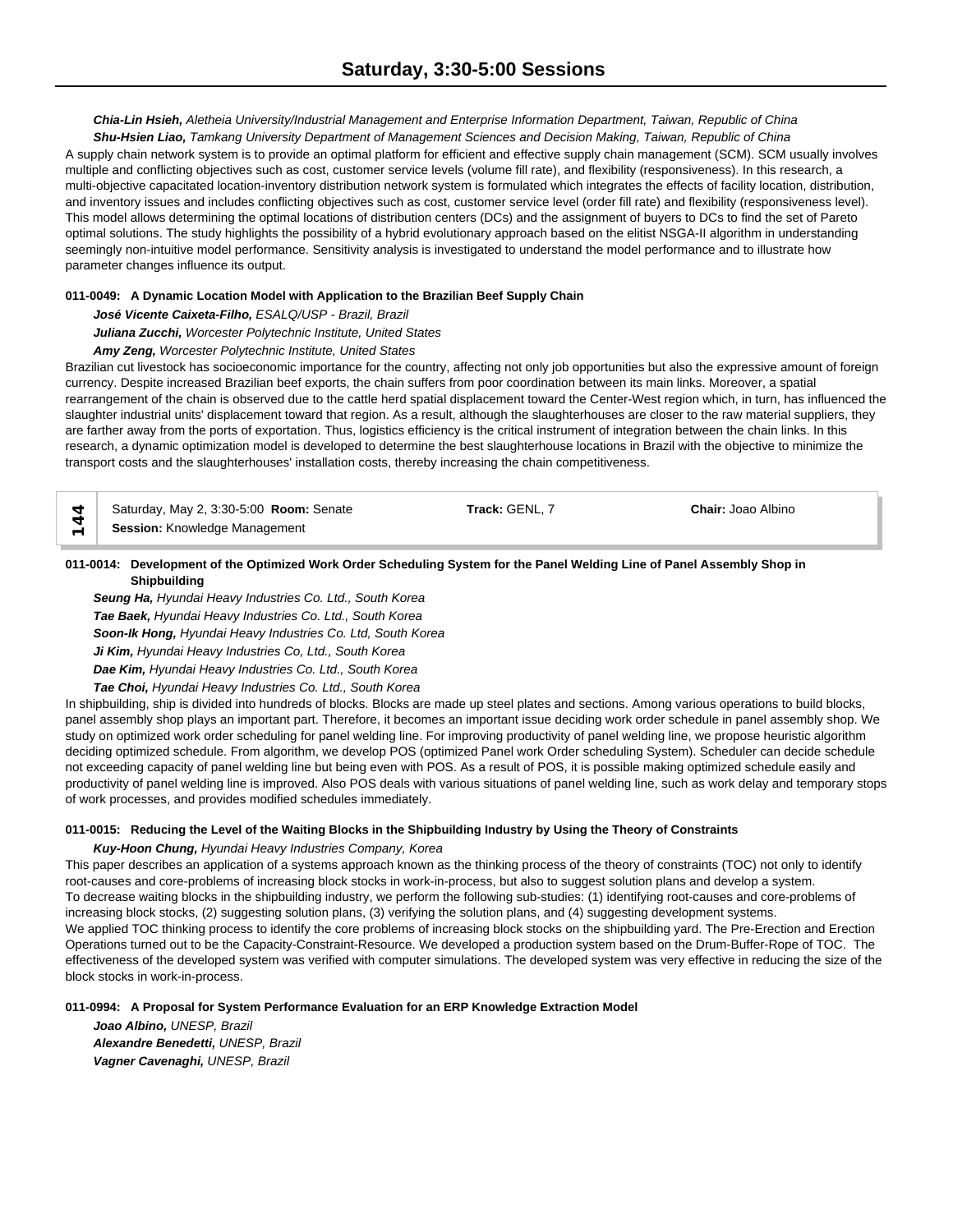Much has been researched and discussed on the importance played by knowledge in organizations. We are witnessing the establishment of the knowledge economy, but this "new economy" brings in itself a whole complex system of metrics and evaluations and cannot be dissociated from it. Due to its importance, the initiatives of knowledge management must be continually assessed on their progress in order to verify whether they are moving toward achieving the goals of success. Thus, good measurement practices should include not only how the organization quantifies its knowledge capital but also how resources are allocated to supply their growth. Thinking about the aspects listed above, this paper presents an approach to a model for knowledge extraction using an ERP system, suggesting the establishment of a set of indicators for assessing organizational performance. The objective is to evaluate the implementation of projects of knowledge management and thus observe the general development of the organization.

### **011-0750: Developing Theory in Operations Management**

### *Roy Stratton, Nottingham Trent University, United Kingdom*

Operations management theories have started to emerge in an attempt to unify different OM perspectives now typified by the lean and agile paradigms. These have taken the form of laws, conceptual models and theories, to mention more prominent examples. They all address the need to conceptualise these developments in order to provide practical means of explaining and predicting OM phenomena and means of achieving improved performance. This paper aims to contribute to this process by further exploring the underlying significance of variation, uncertainty, buffering mechanisms and trade-offs. The paper reviews evidence of best practice and prior research before reporting on a multi-case study. The theory of variation and uncertainty buffering is proposed as a means of unifying and extending existing theory at a more abstract level. The paper finally evaluates the utility and parsimony of this theoretical proposal, acknowledging the need for further work in developing its practical application.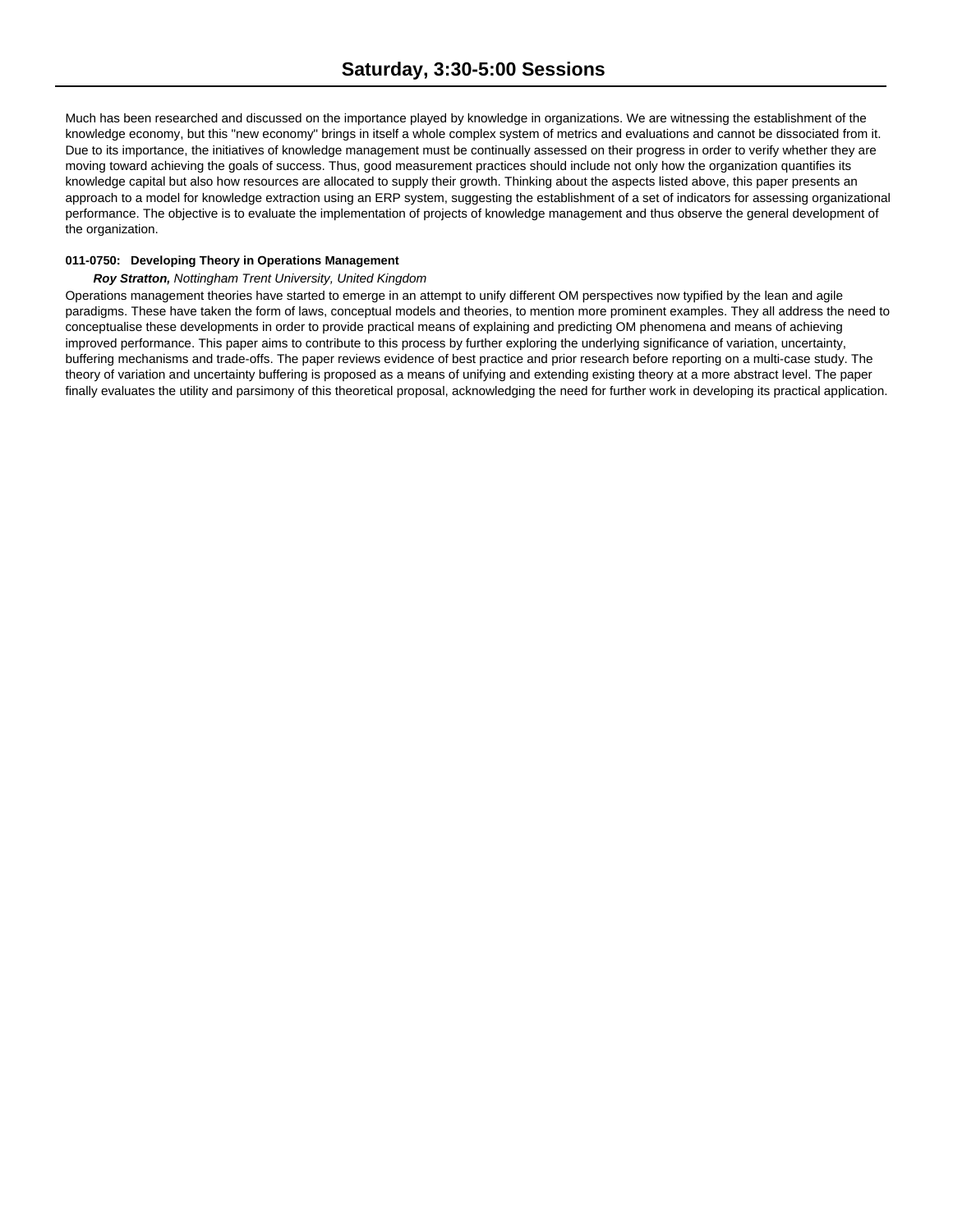**Sunday, May 3, 9:30-11:00 Room: Cloister North**  $\begin{array}{c} \n\uparrow \ \hline \ \n\downarrow \end{array}$  **Session:** Analytical Studies in Service Organizations

Sunday, May 3, 9:30-11:00 **Room:** Cloister North **Track:** SRVC, 8 **Chair:** Long Gao

#### **011-0294: Choice Based Dynamic Programming Approach for Opaque Pricing**

*Chris Anderson, Cornell University, United States*

*Kristine Xie, Cornell University, United States*

Opaque selling mechanisms like Hotwire and Priceline, where the consumer does not know the service provider until after they have purchased the service, are becoming increasingly important selling mechanisms as firm look for ways to reach price sensitive consumers while simultaneously selling to brand loyal customers at higher prices. Using data from a DC based hotel and Hotwire.com we integrate a nested multinomial logic choice model and logistic regression into a dynamic programming framework to determine optimal prices. The logistic regression model is used to determine the frequency at which the service provider is displayed at Hotwire.com. The MNL model determines the probability of being selected by the consumer given we are displayed. DP is then used to set revenue maximizing prices given these display and choice probabilities.

# **011-0402: Time Based Routing and Allocation of Resources to Tasks with Flexible Splitting of Work in Tasks between Resources**

### *Pasi Porkka, Helsinki School of Economics / Logistics, Finland*

In traditional production, production resources typically have fixed locations and tasks are brought to these resources. In other cases, resources have to be moved to tasks that have fixed locations. That kind of tasks exists in services, such as delivery, cleaning or maintenance, but also in production activities such as in construction of a building. Performing tasks, but also movements between tasks, consume time and cost money. Efficient allocation of capacity time between task performance, movements and slack becomes a critical optimization objective. In this routing and resource allocation problem traveling times between tasks and times needed to perform tasks are explicitly modeled in a way that work performed in tasks can be flexibly split between resources. A new mixed integer linear programming model is presented and savings potential of split tasks is demonstrated. Solution approaches for problems with realistic size are discussed.

### **011-0734: Optimal Load Tendering and Acceptance Policies for Intermodal Freight Transportation**

*Long Gao, UNIVERSICY OF CALIFORNIA, RIVERSIDE, United States*

### *Michael Gorman, University of Dayton, United States*

We study a load tendering and acceptance problem in freight transportation where the provider allocates limited short term inventoriable capacity to customers with different profitability levels. We consider both real time mode and batch mode cases. We formulate the problem as a Markov decision process, derive the optimal load acceptance policies for both modes, and analytically characterize the impact of the demand process. We develop an efficient algorithm capable of handling industrial applications. Based on real world data, we show that, among three drivers of the optimal policy, market segmentation and order fulfillment flexibility can significantly improve system profitability over all capacity ranges, and that intertemporal rationing is effective for supply shortages. Furthermore, we demonstrate that naive adoption of airline revenue management tactics cannot fully capitalize the profit opportunities specific in freight transportation. We also show that the optimal policy is robust relative to moderate forecast errors.

#### **011-0382: Network Relationships in Servitized Environments: An Examination with Cannon and Perreault's Framework**

### *Mark Johnson, Cranfield School of Management, United Kingdom*

### *Marko Bastl, Cranfield School of Management, United Kingdom*

Servitization, a strategy of bundling products and services in an integrated offering, is now widely recognised as a route for preserving competitive advantage on the market. The presence of a service in an integrated offering increases the complexity of exchange. In spite of suggestions that services are more easily employed through relational rather then transactional exchange, there is no empirical evidence to support this. This work adopts a case study approach to gather data from a tri-partite relationship and uses Cannon and Perreault's (1999) buyer-seller relationship framework to explore the data. The research seeks to indicate the differences in relationships between servitized and traditional manufacture. Our research indicates that servitized manufacture has increased information exchange; tighter operational linkages; a reliance on informal governance mechanisms as opposed to legal; increased co-operation; and increased levels of adaptation between customers and providers, but little difference between the two strategies for buyers and suppliers.

| $\circ$ $\circ$ | Sunday, May 3, 9:30-11:00 Room: Cloister South                  | <b>Track: SCM. 9</b> | Chair: Gurnani, Haresh Ray, |  |
|-----------------|-----------------------------------------------------------------|----------------------|-----------------------------|--|
|                 | Session: Operations-Marketing Models in Supply Chain Management |                      | Saibal AND                  |  |

#### **011-0332: Consignment Contracting: Who Should Control Inventory in the Supply Chain?**

### *Jun Ru, The University of Texas at Dallas, United States*

### *Yunzeng Wang, University of California, Riverside, United States*

Consignment is a popular form of business arrangement where supplier retains ownership of the inventory and gets paid from the retailer based on actual units sold. The popularity of such an arrangement has come with some continued debates on who should control the supply chain inventory, the supplier or retailer. This paper aims at shedding light on these debated issues. We consider a single period supply chain model where a supplier contracts with a retailer. Market demand for the product is price-sensitive and uncertain. Our results indicate that it is beneficial both to the supplier and to the retailer when delegating the inventory decision to the supplier rather than to the retailer in the channel.

# **011-0306: Capacity Reservation with Buyer Competition**

*Murat Erkoc, University of Miami, United States*

*Haresh Gurnani, University of Miami, United States*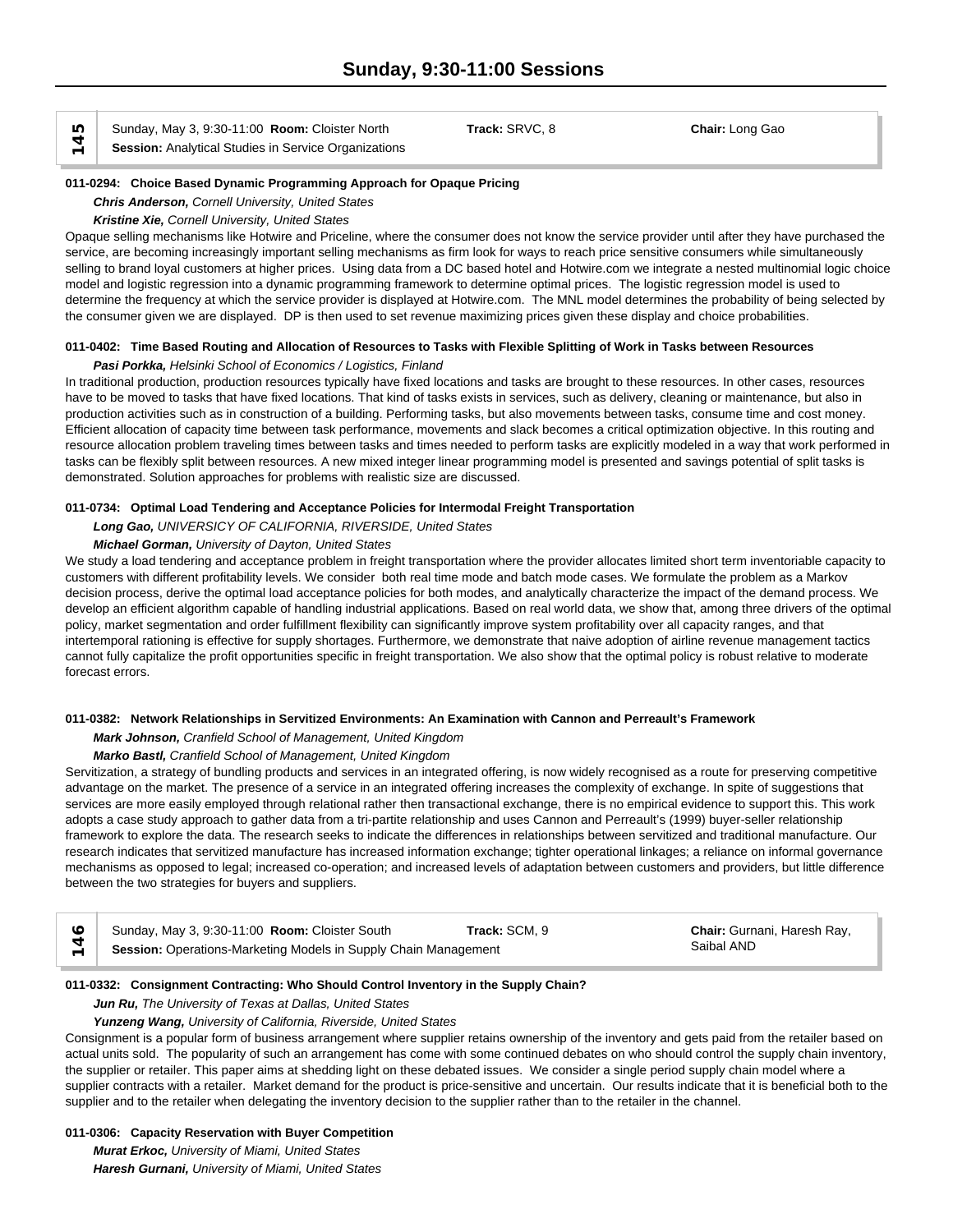### *David Wu, Lehigh University, United States*

We study capacity reservation between a manufacturer and multiple competing buyers from independent markets. We propose a three-stage sequential game: in the first stage, the supplier announces upfront a deductible fee for each unit of capacity to be reserved. In response, the buyers play a Nash game to determine their reservation quantities. Finally, the supplier decides how much capacity to build. Our analysis leads to a number of useful insights. First, we show that when the capacity reservation fee is above a threshold, the buyers play a zero-sum, fixed-capacity game. Otherwise, the buyers compete in a nonzero-sum variable-capacity game. Second, we show that reservation does not always benefit the buyers. Nevertheless, a buyer always has incentive to reserve due to horizontal competition. Third, we show that by sharing the downside risk and the upside gain with the buyers, the supplier can design contracts that fully coordinate the channel.

### **011-0338: Inter-Temporal Price Dispersion in Multi-Product Pricing Strategies**

### *Mehmet Gumus, McGill University / Desautels Faculty of Management, Canada*

Multi-product pricing has been extensively studied in the marketing literature. However, most of the models consider static pricing problems with no reference to operational decisions. In this paper, we analyze dynamic behavior of multi-product pricing strategies in a joint pricing and inventory ordering framework. For this, we explicitly model two types of interactions between products and their capacities, and analyze the effects of these interactions on both magnitude and timing of inter-temporal price dispersion. We show that when there is (no) demand interaction between products, magnitude of price dispersion is smaller (larger) for more expensive products than for less expensive ones. Next, we show that synchronization of price changes depends on capacity allocation between products as well as demand substitutions between them. Finally, we design a computational study to measure the value of accounting for interactions between products in price changes.

### **011-0482: Price Partitioning and Free Shipping in E-Commerce**

*Saibal Ray, McGill University, Canada Mehmet Gumus, McGill University, Canada Shanling Li, McGill University, Canada Wonseok Oh, McGill University, Canada*

In this paper our focus is on analyzing the strategic and tactical pricing decisions of online retailers. Specifically, we study two price partitioning strategies used by them in this context. In the first scenario, retailers present customers with a price which is partitioned into a product price and a shipping and handling charge; in the second, customers are offered free shipping through a non-partitioned price format where the product price already includes, partly or wholly, the shipping cost, and so there is no separate delivery fee. We develop a stylized game-theoretic model that captures the competitive dynamics between (and within) these two strategies, and analyze the model to establish how both firm and product level characteristics drive the equilibrium partitioning strategy choice of a retailer. Subsequently, we conduct empirical analysis to validate the results of our theoretical model.

### **011-0826: Supply Chain Integration, Supplier Commercial Relationships, and Order Fulfilment Practices in Public Hospitals**

### *Kabossa Msimangira, The Open Polytechnic of New Zealand, New Zealand*

Supply chain integration (SCI), supplier commercial relationships (SCR), and order fulfilment (OF) have been acknowledged by academics and practitioners as key areas for reducing operational costs and improving service level to meet customers' requirements. Nevertheless, little is known concerning factors influencing SCI, SCR, and OF in public hospitals. This paper reports the critical factors influencing SCI, SCR, and OF identified in a pilot study conducted in New Zealand public hospitals. A survey methodology was used to collect data. The findings and suggestions to improve SCI in public hospitals are discussed.

| Sunday, May 3, 9:30-11:00 Room: Captain | Track: SCM, 23 | <b>Chair:</b> Claudia Rebolledo |  |
|-----------------------------------------|----------------|---------------------------------|--|
| Session: SC Performance                 |                |                                 |  |

### **011-0003: New Look: Aligning Product Design with the Supply Chain for Responsiveness and Resilience**

#### *Omera Khan, University of Manchester, uk*

Research on concurrent design within the supply chain is a relatively unexplored, but a vital area for the success of global businesses. Even less visible is any empirical research to ground some of the theories that are beginning to emerge in this field. In order to bridge this gap, an in-depth longitudinal case study was undertaken to uncover the strategies adopted for aligning product design with the supply chain. The case study illustrates that successful companies will be those which seek to extend and develop the contribution of design into all aspects of their business in order to be responsive as well as resilient. Managers need to rethink both the processes of managing design, and the ways in which they communicate the strategic value of design to the success of their extended enterprise. This paper highlights the importance of the product design-supply chain interface in creating a more responsive and resilient enterprise. Furthermore the recommendations suggest ways in which managers and key decision makers can adopt a more 'design centric' approach to their supply chain, which has been shown to increase the resilience and responsiveness of a firm The findings from this paper also contribute novel ideas to the growing debate on supply chain risk management

### **011-0069: Models of Relationships between Automakers and Suppliers in the Brazilian Industry**

*Rosangela Vanalle, Universidade Nove de Julho (UNINOVE), Brazil José Antonio Salles, UNINOVE, Brazil*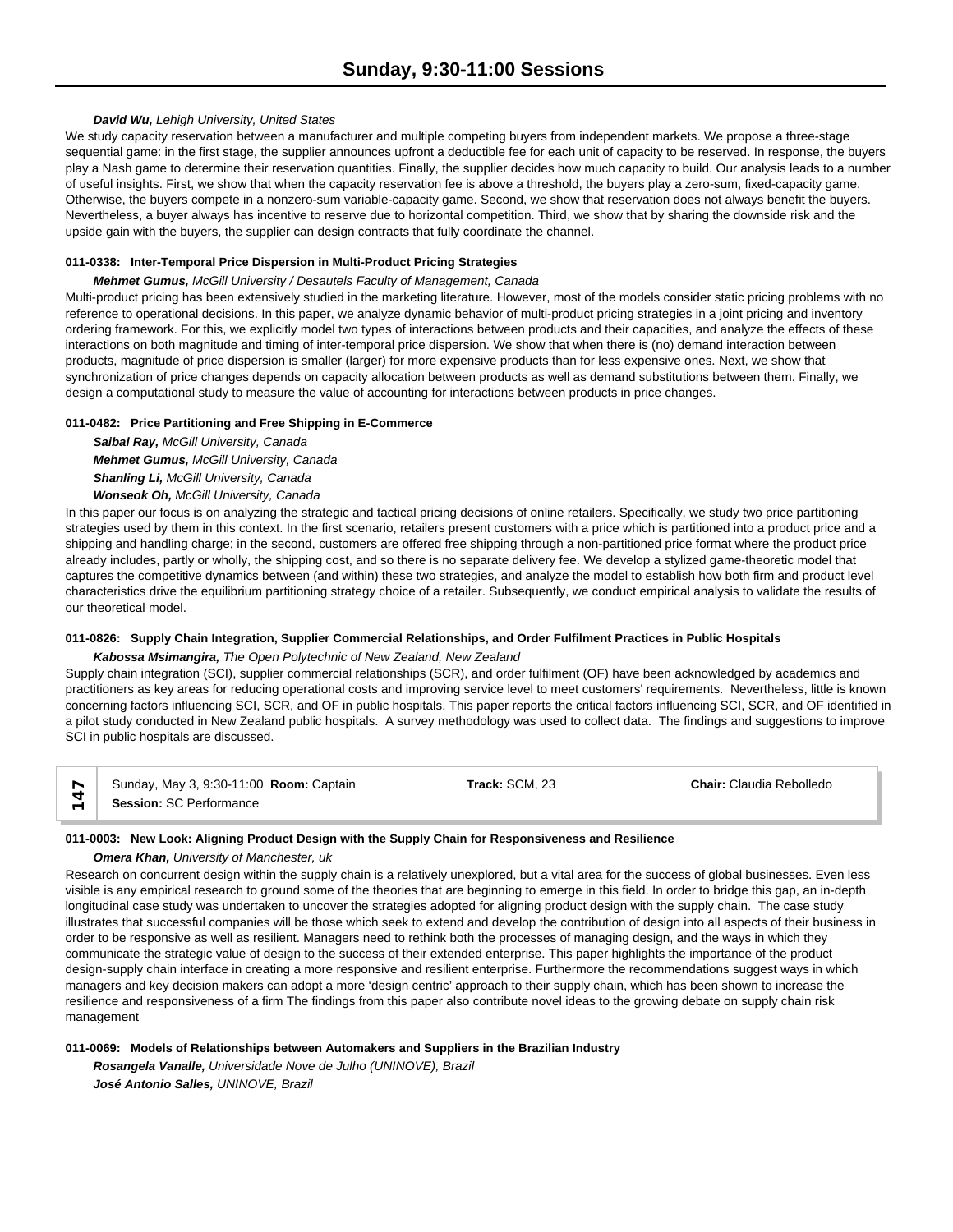This article aims to present existing models of relationships between automakers and suppliers in the Brazilian industry. Results from technical visits and interviews with automakers were illustrated with results obtained in a multi-case study of auto suppliers. The interviews were conducted with professional managers and directors in the year 2007. It was concluded that new forms of relationships between automakers and their suppliers resulted in a hierarchical structure of supply of auto parts. It is not possible to generalize, but it was observed that the relations depended on the institutional features of the supplier, the technological complexity of the component, the productive capacities and the history of relations between manufacturer and supplier. Nowadays relations are closer to the characteristics of a cooperative model, with long-term relationships and greater mutual dependence, but cost is still used as the main criterion. The relationship cannot be regarded as strictly cooperative or competitive relationships.

# **011-0824: The Paradox of Weakness: How Weak Partners in Supply Chains Contribute to Productivity Increases**

### *Daisy Wang, Southern Illinois University Carbondale, United States*

This paper shifts the traditional focus on powerful members in supply chains to the weak members. Based on resource dependence theory, an organization has to hold certain critical resources to survive. On the observation of this paper, though, the weak members in supply chains do not have critical resources, but they still survive and create value to supply chains. Through discussions, this paper will expand the resource dependence theory to explain this phenomenon of weak supply chain members. Organizations without power, without critical resources, should improve productivity first in order to survive, especially when facing external pressure from other members in supply chains. That is how weak partners add value to supply chains and how they survive. Based on this, this paper also provides possible contributions to globalization and outsourcing.

### **011-0310: Knowledge Transfer in the Aerospace Supply Chain**

# *Claudia Rebolledo, HEC Montréal, Canada Haithem Nagati, HEC Montréal, Canada*

In an increasingly complex dynamic environment, a firm's performance relies more than ever on its ability to create and use knowledge. Firms must be able to count on the knowledge acquired through relationships developed with partners in their supply chains. The literature nevertheless reveals that the exchange of knowledge between firms is complex and requires specific conditions to occur. To improve our understanding of the knowledge transfer occurring in the supply chain, we studied the case of a firm in the aerospace industry that has attempted to improve its performance working closely with one of its customers and, at the same time, has developed a program to improve the performance of its own suppliers. The core business of this firm involves the development, forming and assembly of wing panels for regional and business jet markets. The case illustrates well the challenges and opportunities of knowledge transfer in the supply chain.

| $\infty$ | Sunday, May 3, 9:30-11:00 Room: Yeoman | Track: SCM, 32 | <b>Chair: Mohammad Asif</b> |  |
|----------|----------------------------------------|----------------|-----------------------------|--|
|          | <b>Session: SC Performance</b>         |                | Salam                       |  |

### **011-0086: A Conceptual Proposal to Measure the Competitiveness Degree of a Company**

*Wagner Lucato, UNINOVE, Brazil Milton Junior, UNINOVE, Brazil Rosangela Vanalle, UNINOVE, Brazil José Antonio Salles, UNINOVE, Brazil*

This study develops a conceptual model to measure the competitiveness of companies within the same industry by adopting a definition that includes various aspects: marketing, strategies, production, finances, environment, etc. It also establishes the concepts of competitive variables and competitive profile. We propose the concept of competitive distance as a parameter that measures the degree of competitiveness of a company compared to a standard. As a consequence, it will also allow knowing, among two or more companies, which is the most competitive. A practical example, considering companies from the Brazilian automobile part supplier industry is presented to show the feasibility of using the proposed concepts.

# **011-0213: An Empirical Study on the Impact of Strategic Skills on Supply Management Performance**

### *Mohammad Salam, Mt. Allison University, Canada*

Study examines the relationship between strategic supply management skills, supplier integration, the perceived status of the supply management function, and supply management performance. Conceptual model consists of strategic supply management skills, supplier integration, the perceived status of supply management, and supply management performance. To test the model a survey interview was conducted to obtain primary data from the purchasing managers or equivalent within the highly competitive garment industry in Bangladesh. Finally, the model was tested using Structural Equation Modeling. The findings from this study indicate that there is significant evidence to support the hypothesized model in which strategic supply management skills, supplier integration and the perceived status of supply management have a direct impact on supply management performance. This implies that firms can improve their supply management performance through an increased emphasis on strategic supply management skills, supplier integration and improving the perceived status of supply management.

### **011-0241: Performance Measurement in a Supply Chain: A Study of the Automotive Industry**

*Sílvio Pires, Methodist University of Piracicba, Brazil Mario Neto, Methodist University of Piracicaba, Brazil Fernando de Souza, UNESP – São Paulo State University, Brazil*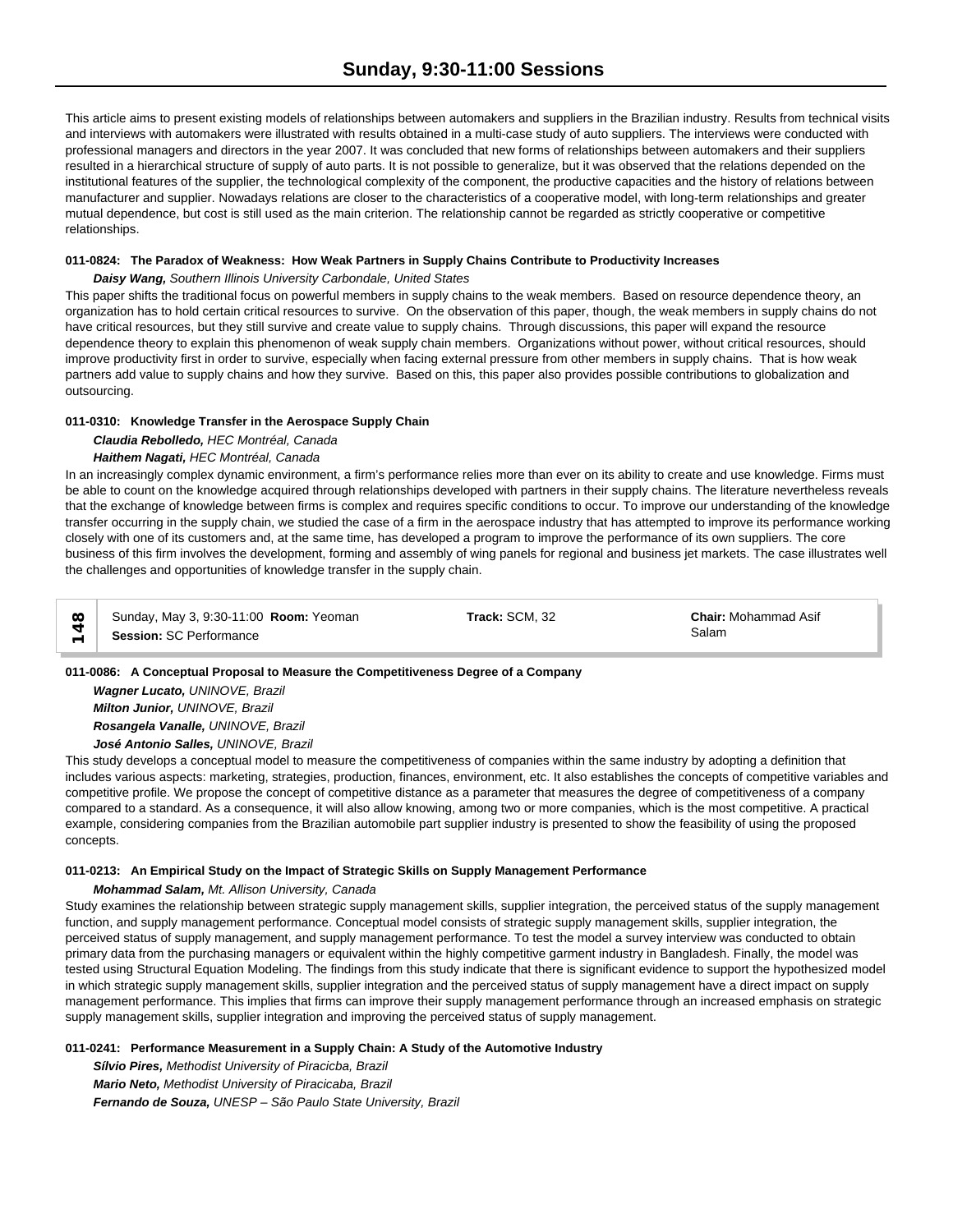Most conceptual bases concerning the companies´ performance measurement system has been constructed from an internal perspective, i.e., companies being treated individually. With the emergence of the supply chain management concept, it became imperative to review these conceptual bases from a supply chain point of view instead of isolated companies. On the other hand, the introduction of new productive configurations (such as the modular consortium and the industrial condominium) in the automotive industry has stimulated the development of a new standard of relationship, bringing new ways of controlling among the companies in the supply chain. In this context, this article presents exploratory research conducted with the main purpose of verifying the current stage of the performance measurement system within a relevant supply chain of the Brazilian automotive industry, which embraces an automaker (using an industrial condominium configuration), four suppliers, and one dealer.



Sunday, May 3, 9:30-11:00 **Room:** Scribe **Track:** SUST, 13 **Chair:** Vered Doctori-Blass **C** Sunday, May 3, 9:30-11:0<br> **Session:** Product Re-X 1

# **011-0781: Closed-Loop Supply Chains: Coordination Structures and Pricing Decisions**

*Hamid Faramarzi, Wilfrid Laurier University, Canada*

*Ignacio Castillo, Wilfrid Laurier University, Canada*

We model a closed-loop supply chain (CLSC) that includes a retailer, a manufacturer, and a remanufacturer. The retailer sells both new and remanufactured versions of the same product. We investigate the pricing decisions for these products that are made by the CLSC members. In addition, we consider several CLSC coordination structures and compare the optimal prices and quantities as well as the optimal profits across these structures. We show how the coordination structures compare with each other under different levels of quality of returns and the consumers' perceptions of the remanufactured products versus new. We expect our results to help the CLSC members decide on who to coordinate with under different circumstances.

# **011-1002: Applying Fuzzy Preference Relations to Third Party Reverse Logistics Provider Selection**

*kannan govindan, University of Southern Denmark, Denmark*

In the competitive market a growing number of firms are seeking to differentiate themselves from their competitors via the provision of superior logistical support services. Apart from a growing interest in integrated supply chain management, another topic of great interest to logistics today is the use of contract or third-party services. The selection of third-party logistics providers is an exciting practical and research question. With the development and advancement of reverse logistics concepts and practice, the selection of providers for the specific function of reverse logistics support becomes more important. In this paper, fuzzy preference relations methodology is proposed for the selection of third party reverse logistics provider and the proposed model is validated using AHP.

### **011-0500: Valuation of Assembly Equipment Reuse with Real Options**

*Timo Fleschutz, TU Berlin, Chair of Assembly Technology and Factory Management, Germany Robert Harms, TU Berlin, Chair of Assembly Technology and Factory Management, Germany*

*Günther Seliger, TU Berlin, Chair of Assembly Technology and Factory Management, Germany*

Assembly equipment, e.g. industrial robots, is often used for a shorter period than its possible life cycle. Companies could increase their cost efficiency while taking advantage of ecological benefits by reusing their equipment in closed loops.

Surveys and studies show that currently a specific financial valuation of reuse, showing this potential, is not in practice. Companies often base their investment decisions on discounted cash flow analysis, which is insufficient for the evaluation of reuse flexibility. The real option approach overcomes these deficiencies by including uncertainty and active decision making. However, the valuation with real options is more sophisticated, time consuming and requires additional information. Knowledge based systems could simplify the valuation process with inferences. An exemplary evaluation of an industrial solution, using real options and life cycle costs, will be presented and analyzed regarding its applicability. A knowledge based concept supporting the valuation with real options will be shown.

### **011-0487: Measuring the Value of Information for Sustainable Product End-of-Life Management**

*Vered Doctori-Blass, University of California, Santa Barbara, United States*

# *Roland Geyer, University of California, Santa Barbara, United States*

The economic and environmental performance of product reuse and recycling has become a very active research area in production and operations management. Lack of pertinent information frequently leads to suboptimal decision-making and thus performance, but the difference between cost and benefit of such information is not always clear. In this research, we combine the principles and methods of industrial ecology, decision sciences, and operations management to investigate the value of information for product end-of-life management. We provide a generic framework for quantifying the economic and environmental value of information for strategic decision-making in product end-of-life management and apply this framework to the case of end-of-life cell phones. We present several models for measuring the effect of information availability on the overall performance. Using our findings, we suggest a tool to prioritize information needs based on the contribution of the information to the economic and environmental performance.

### **011-0302: Leveraging Waste: Implications for Competition and Welfare**

*Deishin Lee, Harvard Business School, United States*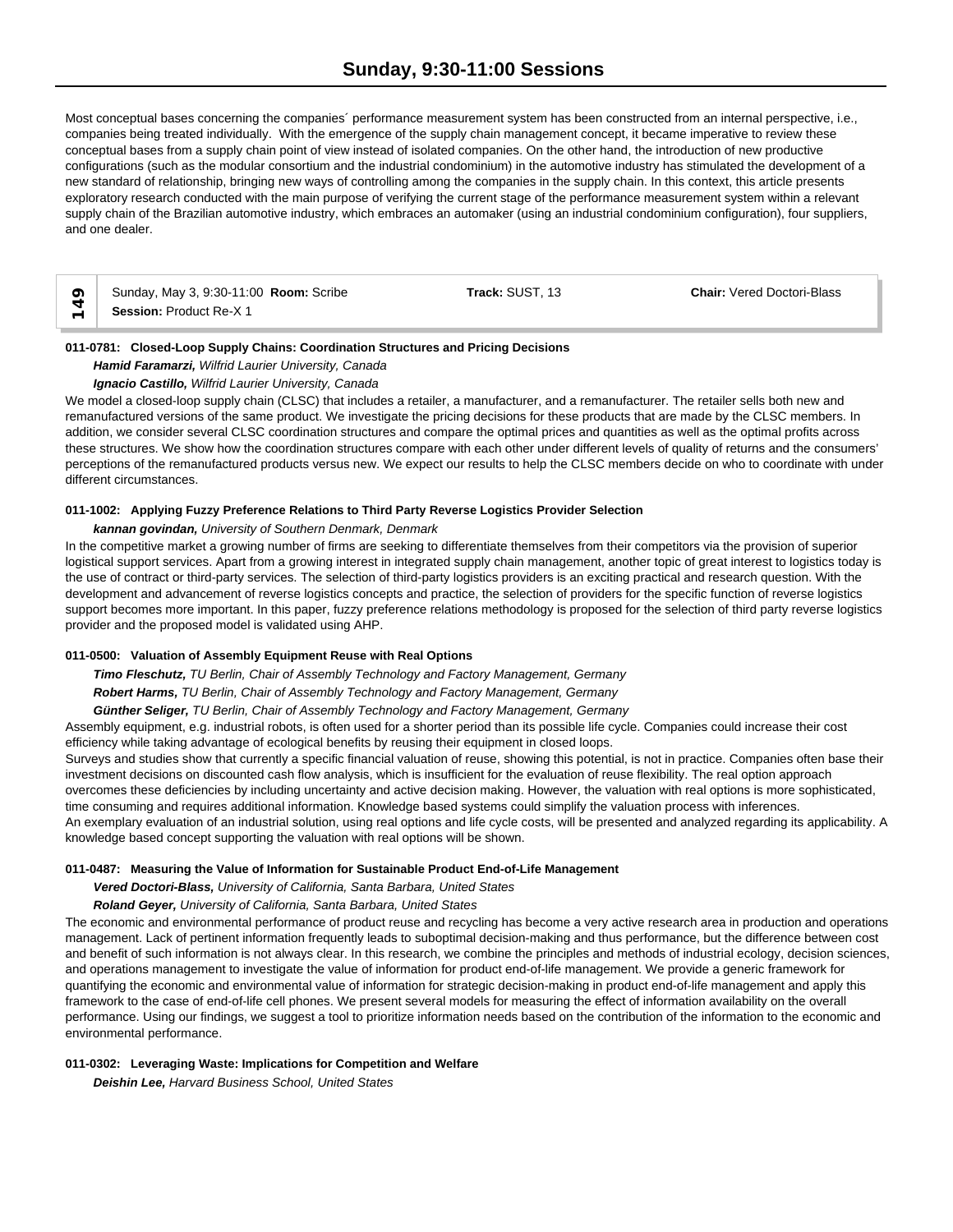# **Sunday, 9:30-11:00 Sessions**

We study the competitive and welfare implications when a manufacturer converts its waste stream into a by-product that can be used as valuable feedstock for another manufacturing process. By converting waste into by-product, the firm not only reduces its waste disposal cost, it may reduce its environmental impact by decreasing the amount of waste that is landfilled or incinerated. The distinguishing characteristic of this operation is that quantities of the primary product and by-product are linked. Conditions in the two markets determine whether the firm should increase production of the primary product in order to capture value in the by-product market ("partial conversion"). In addition to the managerial implications, this analysis can inform policy as we show how increasing disposal cost impacts welfare in the two markets.

| Sunday, May 3, 9:30-11:00 Room: Knave       | Track: HLTH. 9 | <b>Chair: Norman Faull</b> |
|---------------------------------------------|----------------|----------------------------|
| Session: Strategic Management in Healthcare |                |                            |

### **011-0357: Exploring Focus Criteria in Health Care Operations**

*Justin Drupsteen, University of Groningen, Netherlands Taco van der Vaart, University of Groningen, Netherlands Jacob Wijngaard, University of Groningen, Netherlands*

In hospitals a myriad of resources are shared by different patient groups. From the field of operations management we have learned that sharing resources presents many adverse effects (Hoekstra and Romme 1992) and that the principle of focus (Skinner 1974) helps overcome these adverse effects. Existing research on focus in health care has mainly aimed at the phenomenon "focused factory" (Hyer et al. 2008; Casalino et al. 2003), however little research has been undertaken to explore the possibilities of focus besides aiming to achieve a focused factory.

We developed a framework recognizing six different focus configurations along two dimensions (degree of focus and single or multiple resources). Based on a multiple-case study within the radiology department of a regional hospital in The Netherlands we discuss the implications of the current focus configurations on hospital service delivery and explore the conditions under which each of the focus configurations occur.

### **011-0438: A Double Dose of Process Improvement in Drug Delivery**

### *Zameer Brey, University of Cape Town, South Africa*

*Norman Faull, University of Cape Town, South Africa*

Lean is well established in healthcare contexts of many developed countries, yielding numerous success stories. The outcomes of Lean implementation in developing countries are less clear and research in this area is much needed. This paper forms part of a much broader research study aimed at understanding the effects of Lean implementation in multiple sites within a large tertiary hospital. In addition the research examines the factors that promote/inhibit the development of Process Improvement Champions. This paper focuses specifically on the results achieved in a hospital pharmacy where pilot results indicate a massive 70% reduction in waiting times. The depth of this paper explores how this was possible despite no additional resources. Research is conducted using the action research methodology yielding outcomes for both the researcher and the institution. The final part of the paper demonstrates how a single dose of Lean resulted in the cure of two possible problems.

|                               | Sunday, May 3, 9:30-11:00 Room: EC-D1          | Track: EMPR. 10 | <b>Chair: Brent Moritz</b> |  |
|-------------------------------|------------------------------------------------|-----------------|----------------------------|--|
| ᇈ<br>$\overline{\phantom{0}}$ | Session: Individual Influences on OM Decisions |                 |                            |  |

### **011-0792: The Impact of Organizational Structure on Organizational Learning: A Study of National Culture**

*Xiaowen Huang, Miami University, United States*

*Joseph Rode, Miami University, United States*

*Roger Schroeder, University of Minnesota, United States*

It is widely perceived that organic structure is conductive to the development of continuous improvement and learning within organizations. Yet whether such a relationship is universally effective across different national cultures has not been closely examined. We propose that the effectiveness of organic structure in facilitating continuous improvement and learning will differ dependent upon whether the organization is located in collectivism-dominated national cultures or individualism-dominated national cultures. We empirically examine the hypotheses using survey data collected from manufacturing plants located in multiple countries and industries. Our findings provide empirical evidence supporting the national specificity argument proposed in the international business literature.

#### **011-0449: Cognition, Anchoring and Individual Differences in the Newsvendor Problem**

*Arthur Hill, University of Minnesota, United States*

*Brent Moritz, University of Minnesota, United States*

*Karen Donohue, University of Minnesota, United States*

Previous research has shown that when faced with a newsvendor problem, individuals who make inventory planning decisions systematically and persistently deviate from the profit maximizing quantity. Dual Process Theory can explain at least some of these deviations. Using experimental results from practicing inventory professionals from several Fortune 500 firms, this research investigates the link between individual heterogeneity in cognition and inventory decision making. Specifically, this research compares overall performance, order quantity variance and anchoring heuristics relative to the dual process tendency of the individual decision maker. Implications include employee selection, training, task design and decision support systems.

### **011-0807: Does Training Matter? An Empirical Study of Trucking Accidents in the Supply Chain**

*Markham Frohlich, Indiana University / Kelley School of Business, United States Mohan Tatikonda, Indiana University / Kelley School of Business, United States*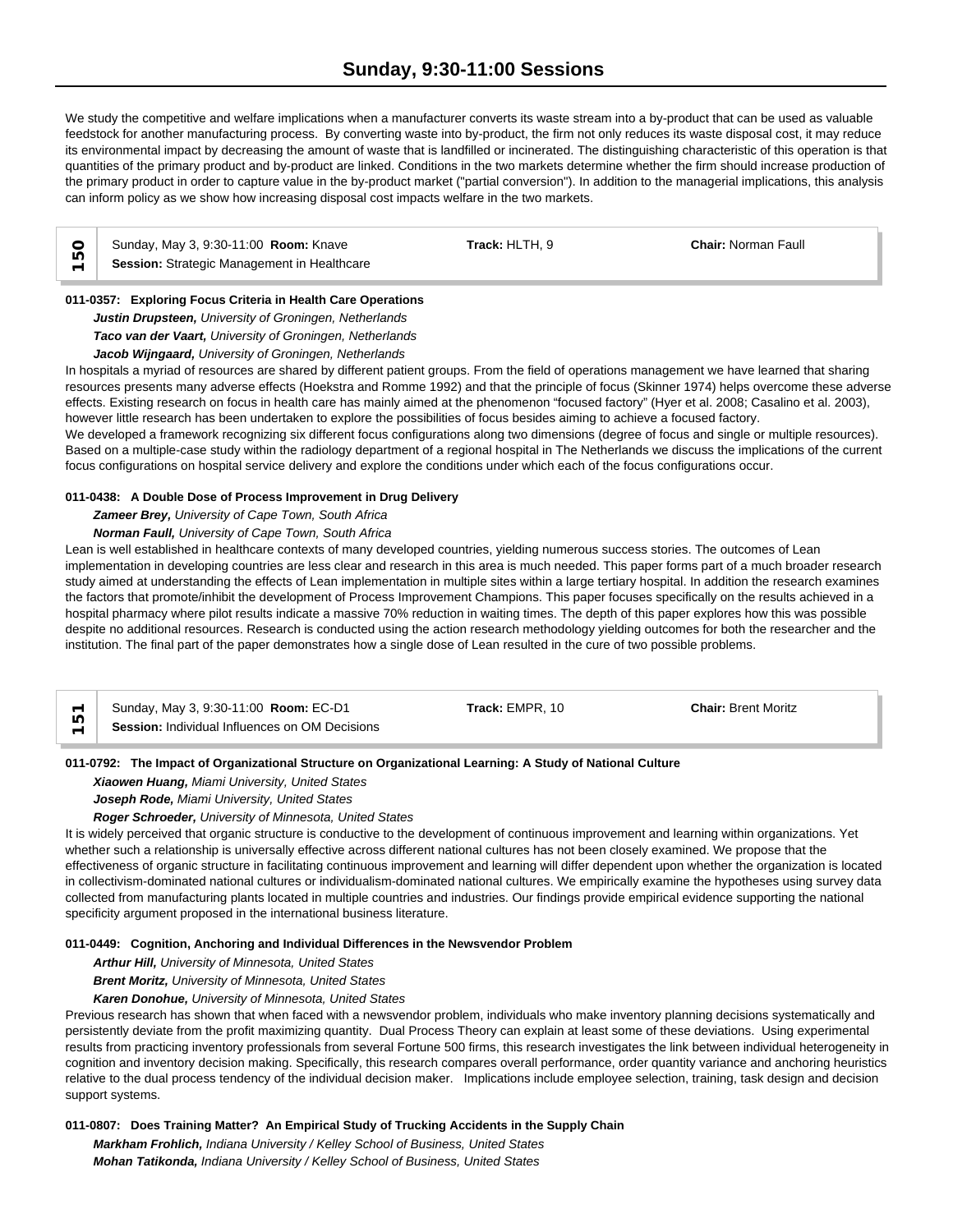Trucking accidents are financially costly, can cause bodily injury and death, and disrupt the smooth flow of contemporary supply chains. This in-depth single-company study analyzed over 500 accidents in a 12 month period at a major trucking company, and compared the training levels of drivers that had accidents to those of over 2000 drivers that did not during that same time frame. Other factors were accounted for in the study including time of day that the accident occurred, road and weather conditions, previous accident history of the driver, and other demographic factors of the drivers. This study's findings have important implications for managers regarding timing and volume of employee training and re-training investments, and also set a foundation for further academic study of cost-effective mitigation methods to reduce trucking accidents.

### **011-0767: Change Capacity and the Profile of Entrepreneurs as Middlemen in Strategic Performance**

*Lorene Roque, FUMEC, Brazil*

*Carlos Goncalves, FUMEC, Brazil*

### *Luciana Cristine Lessa, FUMEC, Brazil*

Nowadays, entrepreneurs must seek competitive advantages in order to stay ahead of their competitors and obtain higher performance. The aim of this paper is to propose a model to contribute to the understanding of the relationship between the ability to change and the profile of entrepreneurs as middlemen in the performance of strategic construction company managers and wood companies of Belo Horizonte/Brazil. The study presents data collected from 100 entrepreneurs through a survey, as well as research on the profile of entrepreneurship and enterprise in literature. It was concluded that the entrepreneurs concerned take into account only a few variables (innovation, internal capacities and analysis of competitors) and do not consider fundamental variables to reach superior performance. It is hoped that the effort of this research will contribute to the advancement of work and help entrepreneurs on the skills and knowledge they need to develop, to achieve success.

# **011-0550: The Disappearing COO - The Missing Link in Effective Execution of Business Strategy**

*Joel Goldhar, Stuart Graduate School of Business, United States*

# *Cheryl Druehl, George Mason University, United States*

Current data suggests that the Chief Operating Officer (COO) is disappearing or becoming a CEO-in-Training. We argue that the presence or absence of a "strong" COO is a major variable in effective strategy implementation and thus the sustained superior performance of an organization. We suggest a strong COO fosters functional coordination and integration, furthering operational excellence and innovation. Early analysis of a database of 200 firms suggests some support for these hypotheses. Discussions with COOs suggest that the COO role may be most appreciated in smaller organizations. Our research offers tentative suggestions for the organizational structure of the "C-Suite" and for further research.

| $\sim$ | Sunday, May 3, 9:30-11:00 Room: EC-B | Track: PITM, 8 | <b>Chair: Indranil Bardhan</b> |  |
|--------|--------------------------------------|----------------|--------------------------------|--|
|        | Session: Information Technology      |                |                                |  |

# **011-0965: Project Team Co-location and Performance: The Moderating Role of Information Technology**

*Indranil Bardhan, The University of Texas at Dallas, United States*

*Vish Krishnan, University of California, San Diego, United States*

# *Shu Lin, Fresno State University, United States*

A substantive body of research has explored the effect of project charactersitics, such as team size, process capability, and colocation, on project performance. In this research, we explore the role of information technology usage and its moderating role on the relationship between project team colocation and performance. Specifically, we explore whether IT mitigates the effect of team dispersion on different dimensions of project performance. We further explore whether the magnitude of this moderation effect differs across low and high information processing environments. Our results suggest that enterprise communication and group collaboration technologies are especially important in moderating the effect of team colocation on project success.

| က | Sunday, May 3, 9:30-11:00 Room: EC-C          | Track: EDUC. 11 | <b>Chair: Mridula Sahav</b> |  |
|---|-----------------------------------------------|-----------------|-----------------------------|--|
|   | <b>Session: Teaching Operations Mangement</b> |                 |                             |  |

# **011-0548: Operations Management Education (OME): Quality and Competitiveness in the Global Scenario**

*Mridula Sahay, Institute of Public Enterprise, India*

### *J. Venkataratnam, Institute of Public Enterprise, India*

The aim of this research paper is to present findings on enhancing quality of operations management education under the present global scenario in an Indian context. Some salient issues related to the coverage, teaching methodology and evaluation approach along with recommendations are included. Global competition, shorter product and service life-cycles, enlightened customers and technological advancement, etc., have placed more demands on the operations function than on any other managerial functions. The operations function is normally the hub of the systems wheel. Hence, this paper advocates adoption of a new focus on features and education of Operations Management (OM). Adequate inputs on contemporary manufacturing practices, manufacturing challenges and enabling technologies coupled with advancement in OM tools, techniques and strategies supported with methodologies for applying them into practice are some of the highlights of the paper. The goal is to enable OM to acquire its due importance and make OM education meaningful and purposeful.

# **011-0097: An Illustrated Introduction to Data Envelopment Analysis**

*R Sale, Lamar University, United States*

*Martha Sale, Florida Institute of Technology, United States*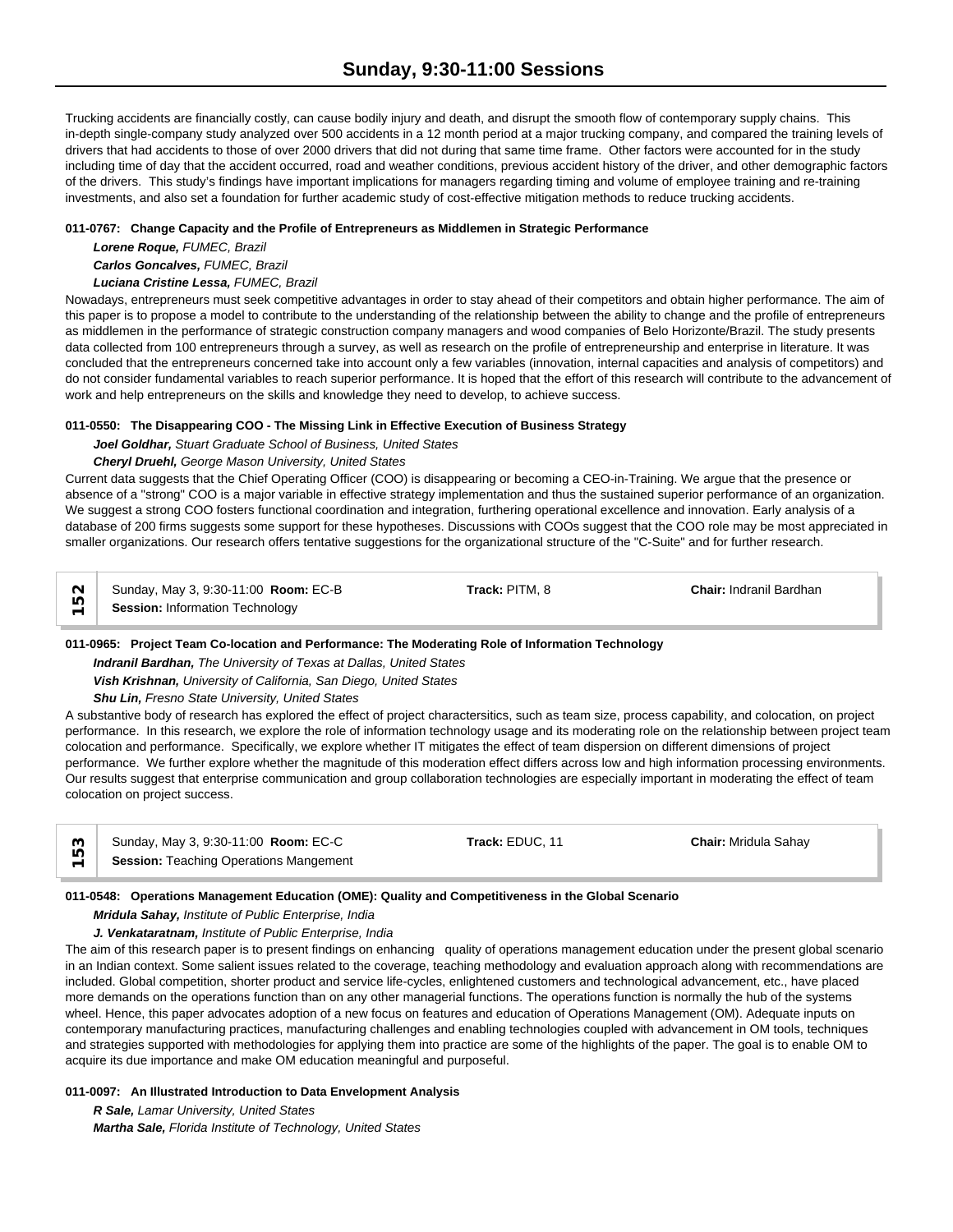# **Sunday, 9:30-11:00 Sessions**

In the three decades since the publication of Charnes, Cooper, and Rhodes' (1978) classic article on the topic, data envelopment analysis, or DEA, has become very popular. From 1978 to 2001, over 3,000 publications by over 2,000 authors have used DEA (Tavares, 2002). The purpose of this paper is to present DEA in a way that is appropriate for new users at all levels. This paper is written with a minimum of technical language and assumptions as to the readers' prior knowledge. In this way, it represents a stand-alone lesson in DEA that is appropriate for undergraduate students. On the other hand, rather than completely omitting advanced topics appropriate for more demanding users, these topics are touched on briefly and interested readers are directed to other works that address such advanced topics in more detail.

| $\overline{a}$                | Sunday, May 3, 9:30-11:00 Room: Gallery            | Track: BDOM, 5 | <b>Chair: Foster Fei</b> |
|-------------------------------|----------------------------------------------------|----------------|--------------------------|
| Ю<br>$\overline{\phantom{0}}$ | Session: Human behavior and knowledge management I |                |                          |

### **011-0175: Abstract Conceptualisation of Human Behaviour in OM Research: A Grounded Theory Perspective**

### *Foster Fei, Cardiff Business School, Cardiff University, United Kingdom*

This paper suggests, from a grounded theory perspective (Glaser & Strauss, 1967), the approach of abstract conceptualisation of human behaviour in OM research. Contrary to its descriptive counterparts, such an approach to OM research focuses on the analysis of social process (Glaser & Holton, 2005) and the management of business realities on a global-local continuum (Fei, 2007). Considering its relevance and rigour, this approach to theory building integrates existing OM theories on the basis that "all is data" (Glaser, 2001), and reflects the changing nature of OM in terms of time, place, and people (Glaser, 2003).

### **011-0812: Evolving Artisan Skills to Strategic Competencies**

*Luis Antonio Gutierrez, UNIVERSIDAD DE GUADALAJARA, Mexico Aida Lucia Montiel, UNIVERSIDAD DE GUADALAJARA, Mexico*

### *Maria Elena Silva, UNIVERSIDAD DE GUADALAJARA, Mexico*

This study shows how strategic competencies can be achieved by knowledge management from artisan skills and how it can be measured using efficiency, effectiveness, proactive talent and financial indicators. The strategic performance was implemented in an artisan organization by identifying the most important issues for the team workers as the core issues. This also helped to upgrade tasks to routines, then to functions, then to strategic competencies. This proved Knowledge Management model was developed in four stages: preparation, implantation, assimilation and growth, leading the organization to improve its performance and helping to develop strategic competencies in the work team. The conclusions of the study pointed out that the main changes that the organization needs to incorporate in its performance are: Knowledge Management, Competencies Development and Performance Evaluation. The purpose is to evolve towards new labor competencies to improved productivity and to handle its competitiveness.

#### **011-0633: Learning Doesn't Look Back – Lessons in Continuous Improvement**

### *John Hanson, University of San Diego, United States*

Firms that have successfully adopted Lean practices and reduced variance may have difficulty learning from experience in the form of mistakes or random events, yet continuous improvement remains a cornerstone of Lean production. This study goes inside a series of kaizen continuous improvement events to observe how process improvements are created. It is found that cumulative experience with the process in question has negligible effect except for the ability to weed out ideas that are infeasible for non-obvious reasons. The principal source of improvements is individuals' interpretations of events observed elsewhere. This is important for two reasons; it suggests that improvements must originate outside the system and that individuals serve as important filters. Finally, it is shown through a conceptual model that the improvement trajectory (the learning curve) can be entirely explained as a function of future business opportunities and without reference to experience.

| LO | Sunday, May 3, 9:30-11:00 <b>Room:</b> EC-A     | Frack: INV. 2 | <b>Chair: Metin Cakanvildirim</b> |  |
|----|-------------------------------------------------|---------------|-----------------------------------|--|
| ഥ  | <b>Session:</b> Lead times and customer classes |               |                                   |  |

### **011-0235: Inventory Policies for Systems with Updated Supplier Delivery Information**

*Mahesh Srinivasan, The University of Akron, United States*

*Douglas Thomas, The Pennsylvania State University, United States*

We consider a single item periodic-review inventory system with lost sales having "iid" demand and lead times. Suppliers commit to delivery times as soon as an order is placed. We use dynamic programming based optimization and simulation to investigate improved inventory policies under such a system which uses updated delivery information. It is seen that such policies perform significantly better as compared to the classical base-stock order up to inventory policies. We demonstrate conditions under which such updated delivery information could be useful and the value of such information.

### **011-0766: On Palm's Theorem and Inventory Control**

*jack hayya, penn state university, United States dean chatfield, Old dominion university, United States valery pavlov, penn state university, United States*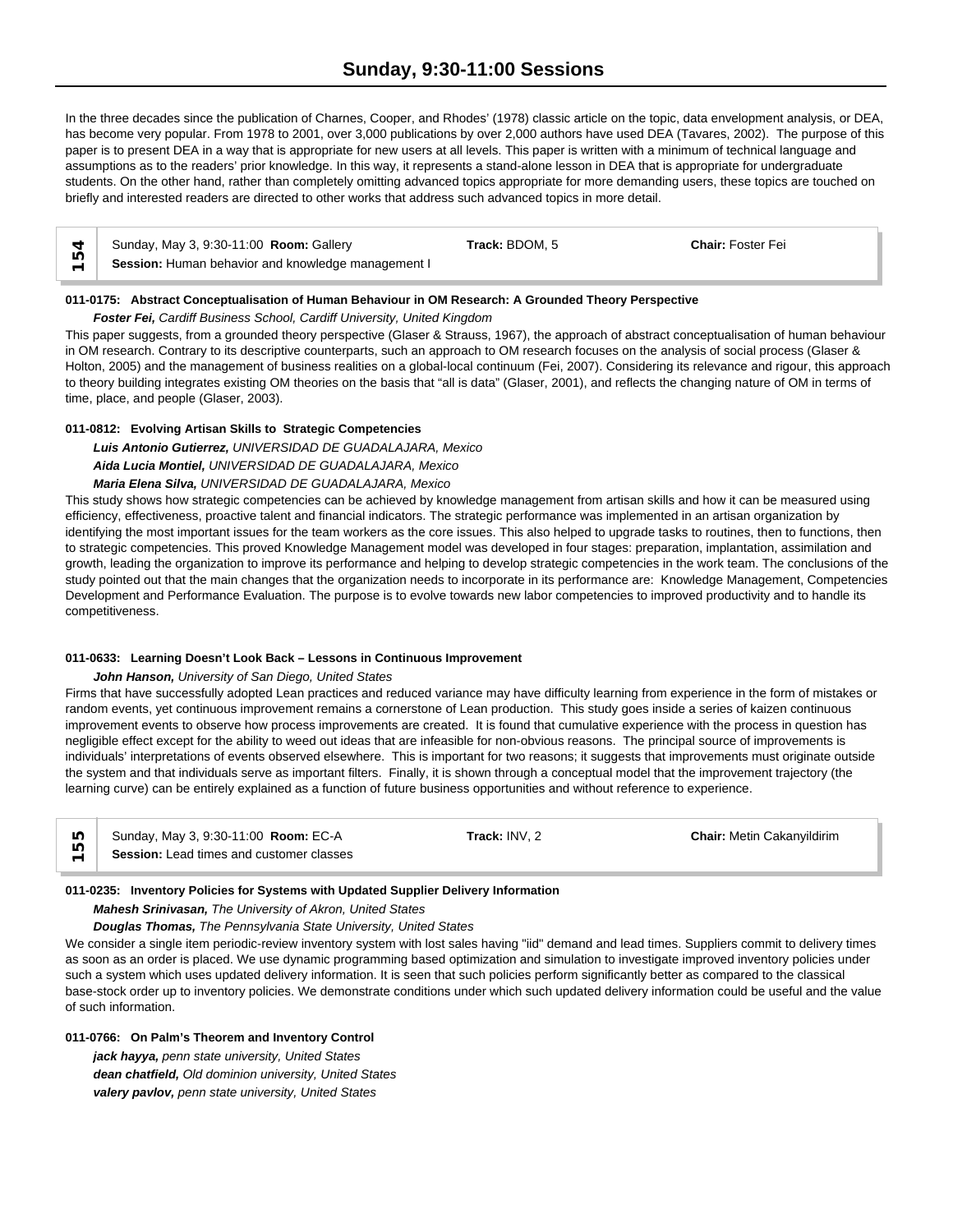Palm's theorem requires that demands be Poisson (with mean lambda) and that the lead times (with mean tau) be independent; then the number of orders outstanding, N, would be Poisson with mean lambda\*tau. This leads to a notion in the inventory literature that with unit-sized Poisson demands the effect of lead time variability is nil, because, since the N is Poisson, its variance is equal to the mean, and thus the magnitude of the lead time variance becomes irrelevant. This notion could be in error, because of the theory of stochastic dominance, which states that increasing variability leads to increasing cost, and also because the notion violates the law of conservation of energy. In addition, the number of orders outstanding is not identical to lead time demand (it approximates it for constant lead time), and it is the latter that determines the inventory policy and inventory cost.

### **011-0686: Inventory Control with an Order-Time Constraint**

*Metin Cakanyildirim, University of Texas at Dallas, United States Alain Bensoussan, University of Texas at Dallas, United States Lama Moussawi, American University of Beirut, Lebanon*

This paper analyzes a stochastic inventory problem with an order-time constraint that restricts the times at which a manufacturer places new orders to a supplier. This constraint stems from the limited upstream capacity in a supply chain, such as production capacity at a supplier or transportation capacity between a supplier and a manufacturer. Consideration of limited upstream capacity extends the classical inventory literature that unrealistically assumes infinite supplier/transporter capacity. We study the constraint under a Poisson demand process and allow for a fixed ordering cost. In the presence of the constraint, we establish the optimality of an (s,S) policy under both the discounted and average cost objectives. Under the average cost objective, we show the uniqueness of the order-up-to level S. We numerically compare our model with the classical unconstrained model.

| $\circ$ | Sunday, May 3, 9:30-11:00 Room: EC-E   | Track: LAPS. 6 | <b>Chair: William Simms</b> |  |
|---------|----------------------------------------|----------------|-----------------------------|--|
| یصا     | <b>Session: Performance Evaluation</b> |                |                             |  |

### **011-0934: Performance Based Life Cycle Cost Reduction Strategies and the Link to Supplier Investment**

*Wesley Randall, Auburn University, United States*

Over the last few years the Department of Defense has been successful in reducing the life cycle cost of their weapons systems, while at the same time improving the performance of these systems by using multi-year collaborative Performance Based Life Cycle Cost (PBL) strategies. These strategies are now also finding success in non-defense markets such as high speed rail, industrial facilities management, and maintenance, repair, and overhaul (MRO) of high cost systems. This research examines the economic foundation at the center of the PBL strategy. Using field interviews, consultation with senior DoD leaders, and an archival research into the impact PBL has had on weapon system cost and performance this research provides a financial model that predicts supplier investment and the impact that investment has on life cycle cost reduction.

### **011-0454: Assessing Performance-Based Logistics Contract Results**

*Ferit Buyukgural, Air Force Institute of Technology, United States Martha Cooper, Air Force Institute of Technology, United States Jeffrey Ogden, Air Force Institute of Technology, United States*

Performance-Based Logistics (PBL) is DoD's preferred product

support approach to satisfy vital war fighter contracted needs. The elasticity of these needs makes it impossible to build a one-size-fits-all template PBL contract. Both economic metrics such as Cost per Unit Usage and non-economic metrics such as Availability, Reliability, Logistics Foot Print, and Logistics Response Time can be defined and tailored according to each individual program. However, evaluation of the success of a PBL contract gets harder proportional to the increased number and types of metrics. This research suggests an integrated model approach to combine multiple criteria when assessing the success of a PBL contract. This approach may be used in operational-level decisions such as reward and punishment decisions within a contract or strategic-level decisions such as extending the contract with the same contractor, terminating the contract, and negotiating with other contractors.

### **011-0383: A Case Study of the Port of Virginia and Its Supply Chains**

*Hector Guerrero, College of William and Mary-Mason School of Business, United States*

*James Bradley, College of William and Mary-Mason School of Business, United States*

The Port of Virginia is comprised of four major terminal facilities located in the Hampton Roads area of Virginia and Front Royal, Virginia. The success of the Port and the associated supply chains has contributed greatly to the economic wellbeing of the community. Additionally, the transportation, warehousing, and distribution facilities that comprise the supply chains have grown dramatically. Along with the benefits of economic activity, there have also been problems throughout the metropolitan statistical area (MSA) of approximately 2 million inhabitants: debilitating traffic congestion, uncontrolled development, environmental degradation, and lack of job talent pools are a few. We are working on several grants that focus on these issues and possible solutions, as well as risk mitigation strategies that will continue to promote sustainable growth. In this study we present an in-depth analysis of area supply chains and recommendations for their future development.

### **011-0457: Pursuing Waste Vegetable Oil as an Alternative Fuel**

*Harvey Gaber, Air Force Insitutute of Technology, United States Bradley Anderson, Air Force Institute of Technology, United States*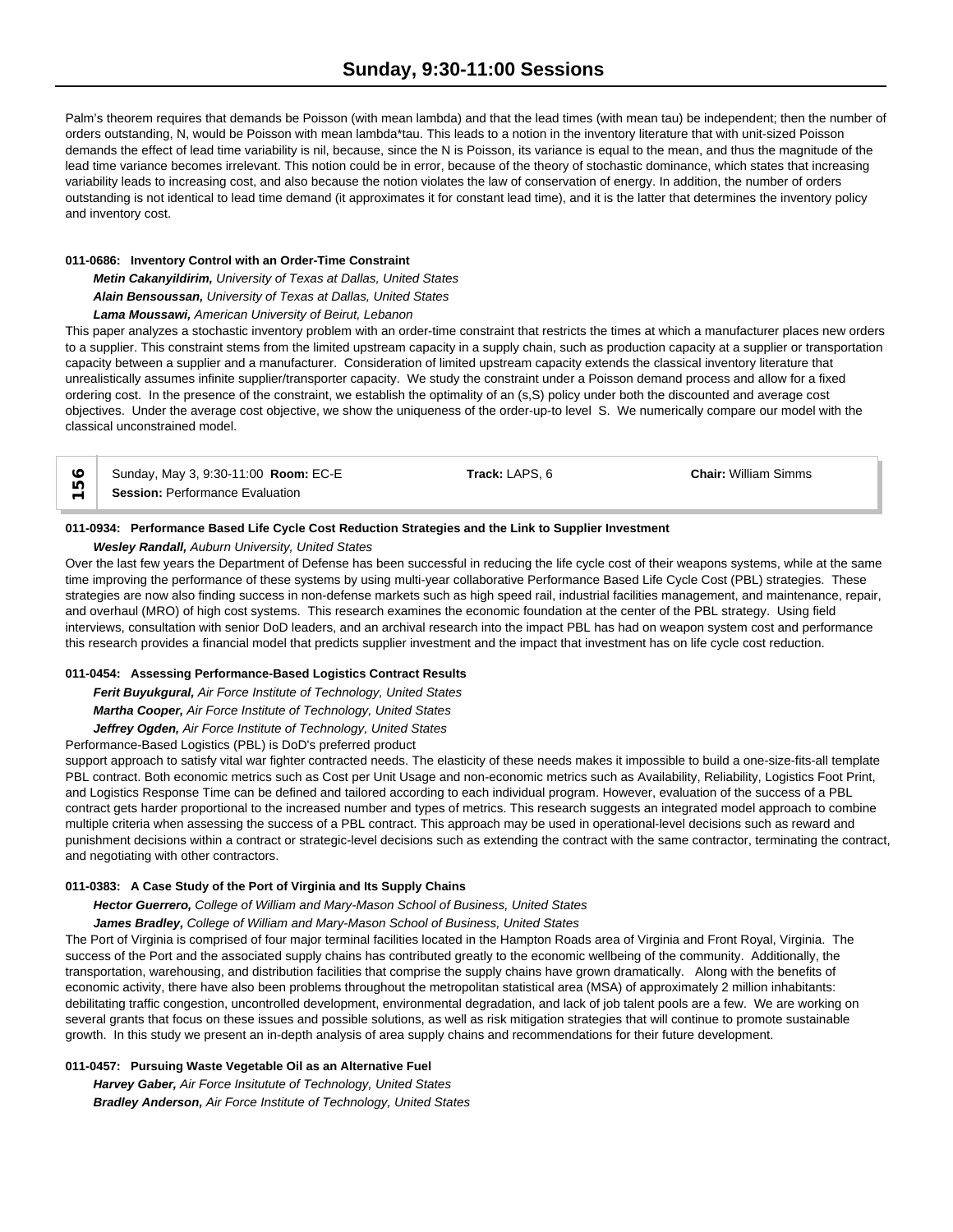Alternative fuels have become a hot topic in the news as the cost of oil remains volatile. Questions of whether acquiring alternative fuels are worth the cost, logistics, and political implications are being asked. A possible solution may be currently thrown away by Wright Patterson Air Force Base's dining establishments in the form of waste vegetable oil (WVO). This study investigated the benefits and costs of pursuing the installation of a WVO to Straight Vegetable Oil fuel processing center and using the fuel to power some of the base's diesel vehicles. A pilot program was fielded utilizing the Wright Patterson Club for WVO and the Recycling Center for processing and use. From the pilot program, data was extrapolated to determine the total cost and payback period to operate the system. The benefits of reducing spills, emissions, and applying for credit under the Environmental Protection Act of 2005 were also realized.

|                          | Sunday, May 3, 9:30-11:00 Room: EC-F           | Track: JIT. 2 | <b>Chair: Sanjay Bhasin</b> |  |
|--------------------------|------------------------------------------------|---------------|-----------------------------|--|
| $\overline{\phantom{0}}$ | Session: LEAN: Strategy, Adoption, and Results |               |                             |  |

### **011-0839: Just-In-Time Manufacturing – By Design or By Default**

### *Shellyanne Wilson, The University of Trinidad and Tobago, Trinidad and Tobago*

Just-In-Time (JIT) manufacturing implementation in small manufacturing companies is often not a sophisticated exercise, following a series of well-prescribed steps. Instead, JIT implementation can involved a series of incremental steps, and missteps, before the desired outcome is achieved. In some cases, JIT is less of a conscious design and more of a default position. This paper will examine the role of a company's resource configuration in leading to the use of JIT manufacturing. The research paper reports on a single case study of a small manufacturer that altered its resource configuration from a producer – consumer relationship separated by a buffer, to a simultaneity constraint. The results of the case study show that the removal of the buffer system increased the manufacturing system's need for mix flexibility, and the final implementation required unplanned structural and infrastructural changes to adequately meet marketing requirements.

### **011-0178: Manufacturing Processes and Management: Evaluation of Lean Manufacturing Adoption Patterns in Industrial Organizations in Emerging Countries**

*Alexandre Graeml, Positivo University/Federal Technological University for Parana - Brazil, Brazil*

### *Jurandir Peinado, Positivo University, Brazil*

# *Daniel Glaser-Segura, Tamuk San Antonio, United States*

Lean manufacturing has existed since the late 1970s. From early on, many companies in industrialized countries deployed lean manufacturing more effectively than others. Successful lean implementation is often attributed to organizational culture. But organizations may also be influenced by the culture in the countries where they are located. We believe there may be comparative advantages of locating where the national culture is suited to lean. This paper presents the results of a survey of managers in approximately 210 companies in Argentina, Brazil, and Romania, considered emerging and transition economies. We measured practices relating to quality, waste reduction, and supplier management, as well as their managerial and HR support practices. We will present patterns of lean implementation among all three countries. The results of this study illuminate the transfer of manufacturing to emerging and transition economies and these may not be reaping the organizational gains found in the industrialized countries.

#### **011-0090: Measuring the Leanness of an Organisation**

#### *Sanjay Bhasin, Aston University, United Kingdom*

Evidently, there exists a void of a comprehensive Lean audit specifically examining: 1)whether Lean has been adopted by an organisation as a philosophy, and to 2)distinctively deduce the phase of a Lean journey an organisation has reached. This extensive audit establishes the juncture of the Lean journey an organisation occupies. Twelve categories with accompanying set of indices for each cluster were used in the assessment: overall safety, cleanliness and order; production and operation flow; processes; visual management; quality design; continuous improvement; change strategy; sustainability; culture – employee oriented; organisational culture – organisational practices; Lean treated as a business; and philosophy. The audit results validate that it is possible to split an organisation's Lean journey into seven distinct phases: Planning, Developmental, Mechanical, Enhanced, Holistic, Innovative, and Ideological.

|  | ×<br>r |
|--|--------|
|  |        |

Sunday, May 3, 9:30-11:00 **Room:** EC-G **Track:** MKTG, 9 **Chair:** Jun Ru ∞ │ Sunday, May 3, 9:30-11:00 **Room:** EC-G<br><u>L</u> **Session:** Store Location and Customer Loyalty

### **011-0561: Private Label – National Brand Dynamics in Retail Channels**

*Marc Sachon, IESE Business School, University of Navarra, Spain*

#### *Victor Martinez de Albeniz, IESE Business School, University of Navarra, Spain*

The current economic environment is supporting private label penetration in the retail industry. Consumer data shows that in 2008 sales of private label products in EU15 countries increased more than 10% - experts expect this number to be even larger for 2009. Previous work analyzed channel dynamics in settings with competing national brands, ignoring private labels. In our model we analyze the non-cooperative game between a national brand manufacturer and a vertically integrated private label in a channel with a common retailer. We find that the introduction of a private label in a channel induces price reductions of the national brand. Our model shows that the price reduction is more pronounced when there is little substitutability between the products. Finally, the introduction of a private label can reduce total supply chain profits.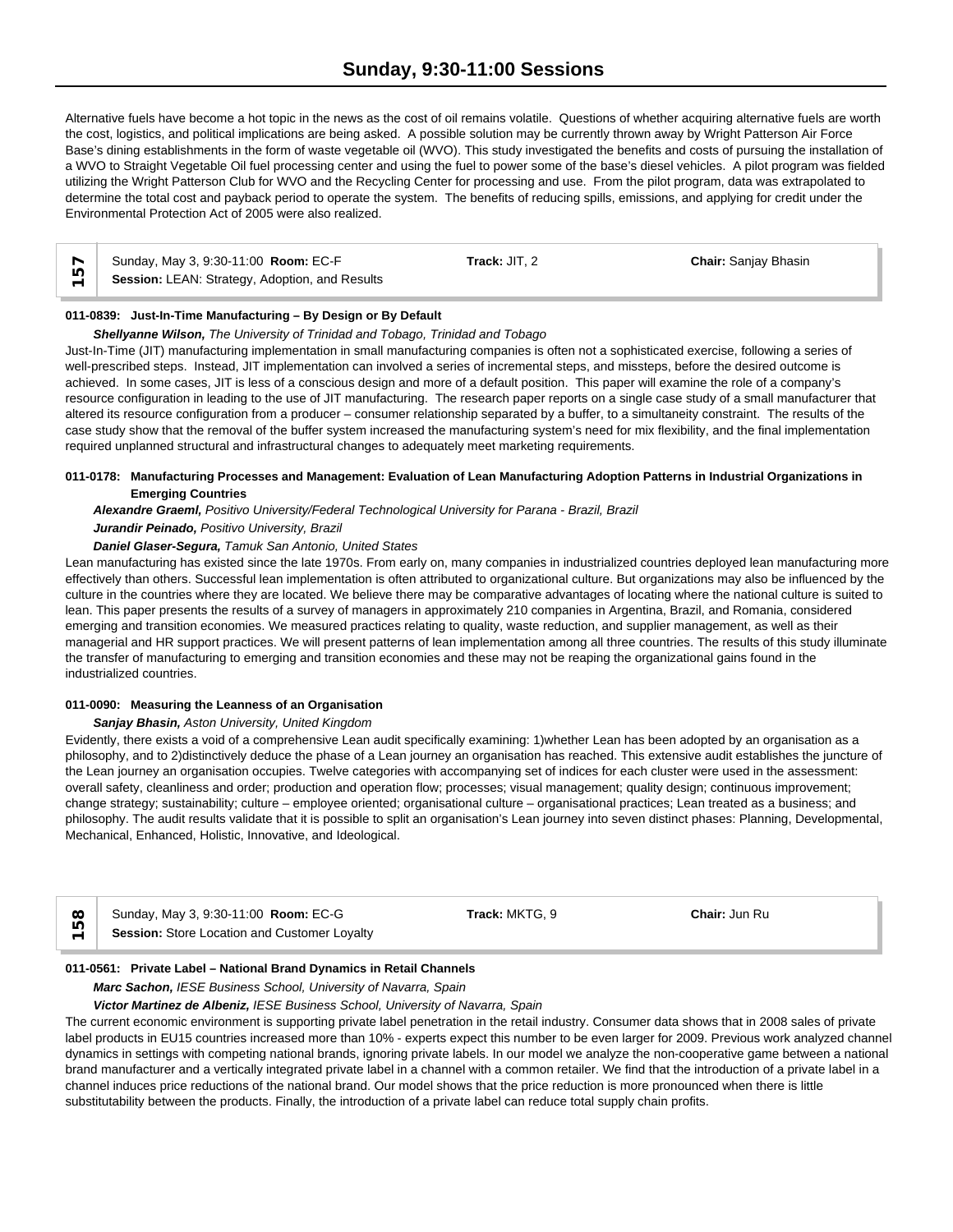Sunday, May 3, 9:30-11:00 **Room:** EC-H **Track:** PRCH, 3 **Chair:** Alistair Brandon-Jones **Sunday, May 3, 9:30-11:00 Roon**<br> **Session:** Electronic Procurement

### **011-0164: Improving e-Procurement Compliance: The Role of User Perceptions**

# *Alistair Brandon-Jones, University of Bath, United Kingdom*

Whilst the advent of e-procurement creates significant potential for reduced purchasing costs, the realisation of savings requires the commitment of internal users towards systems and contracts. In turn, levels of compliance may be influenced by user perceptions of e-procurement, though the evidence for such claims remains largely anecdotal. This study uses a mixed-methods approach, incorporating 58 interviews and a survey of 295 e-procurement users, to empirically test the relationship between user-perceived e-procurement quality and both system and contract compliance. Analysis provides strong empirical support for the view that delivering higher levels of service to e-procurement users has a positive effect on the level of both system and contract compliance. The research provides support for the view that e-procurement benefits are ultimately dependent on delivering e-procurement in a way that meets user expectations. The study also illustrates the value of triangulating data, especially when exploring social phenomena.

### **011-0700: Vertical Electronic Coordination in B2B Relationships**

*Goril Hannas, University of Agder, Norway*

*Arnt Buvik, Molde University College, Norway*

### *Otto Andersen, University of Agder, Norway*

This paper examines how relation-specific IT investments affect vertical electronic coordination between firms. Recent research has conceptualized that the levels of specificity in IT investments and adjacent business processes lead the parties to increased vertical electronic integration (Kim and Mahoney, 2006). We propose that idiosyncratic investments in general may serve as a guide for electronic integration between firms, because specific assets induce the need for coordination and information exchange. Through a cross-industrial survey of 198 Norwegian businesses, we found vertical electronic coordination between firms to be conditionally dependent on specific assets that are not related to IT. The effect of specific IT investments on electronic collaboration is contingent upon the level of other specific assets deployed in the buyer-seller relationship. This suggests that substantial specific investments increase the need for customised information systems that can facilitate efficient coordination where assets are at risk.

### **011-0258: Dual Sourcing in a Volatile Commodity Market**

#### *Mojisola Otegbeye, New Jersey Institute of Technology, United States*

### *Jian Yang, New Jersey Institute of Technology, United States*

We derive commodity procurement policies tailored towards a manufacturer's risk attitude, where the price of the input commodity fluctuates and to mitigate his exposure to price volatility, the manufacturer seeks an optimal allotment policy for a dual procurement framework. The manufacturer can source his commodity needs through a contractual arrangement with a supplier as well as directly from the spot market. A risk sharing, win-win contract mechanism is proposed for the supplier-manufacturer relationship, and we offer managerial insights as to how changes in the model's parameters ultimately affect the chain's efficiency. One of the highlights of our research's contribution to documented literature is the concept of a floating contract price, with the final price contingent on the future realization of the commodity's spot market price, in contrast to existing works where the contract price is fixed at the time of negotiation.

#### **011-0903: Attractiveness in Buyer-Supplier Relationships: An Agenda for Empirical Research**

*Kari Tanskanen, , Outi Kettunen, VTT Technical Research Centre of Finland, Finland Anna Aminoff, VTT, Finland Ketty Kortelainen, NSN, Finland*

The paper is based on an attractiveness theme of an ongoing study "Sourcing and Service Operation Concepts." There are three globally operating companies in Finland participating in the attractiveness theme. The research questions are: 1) What are the elements of attractiveness as a customer? 2) How to become and sustain an attractive business partner; and 3) How to get suppliers to participate in development/innovation. The research is conducted as a multiple in-depth case study. Based on a theoretical framework from Hald et al (2008), an interview concept has been created. The interviews are performed both at the customer and the supplier levels. They include statements of different elements of attractiveness, and the interviewees are asked to evaluate them and their importance concerning each company's partner and the company itself. The results will be obtained in February 2009 and analyzed to draw preliminary conclusions for the research questions.

Sunday, May 3, 9:30-11:00 **Room:** EC-I **Track:** INTL, 1 **Chair:** Marco Sartor Sunday, May 3, 9:30-11:00 **1**<br>
Session: International Trade

# **011-0369: Countertrade: Literature Review and an OM Research Agenda** *Marco Sartor, UNIVERSITY OF UDINE, Italy Guido Nassimbeni, UNIVERSITY OF UDINE, Italy*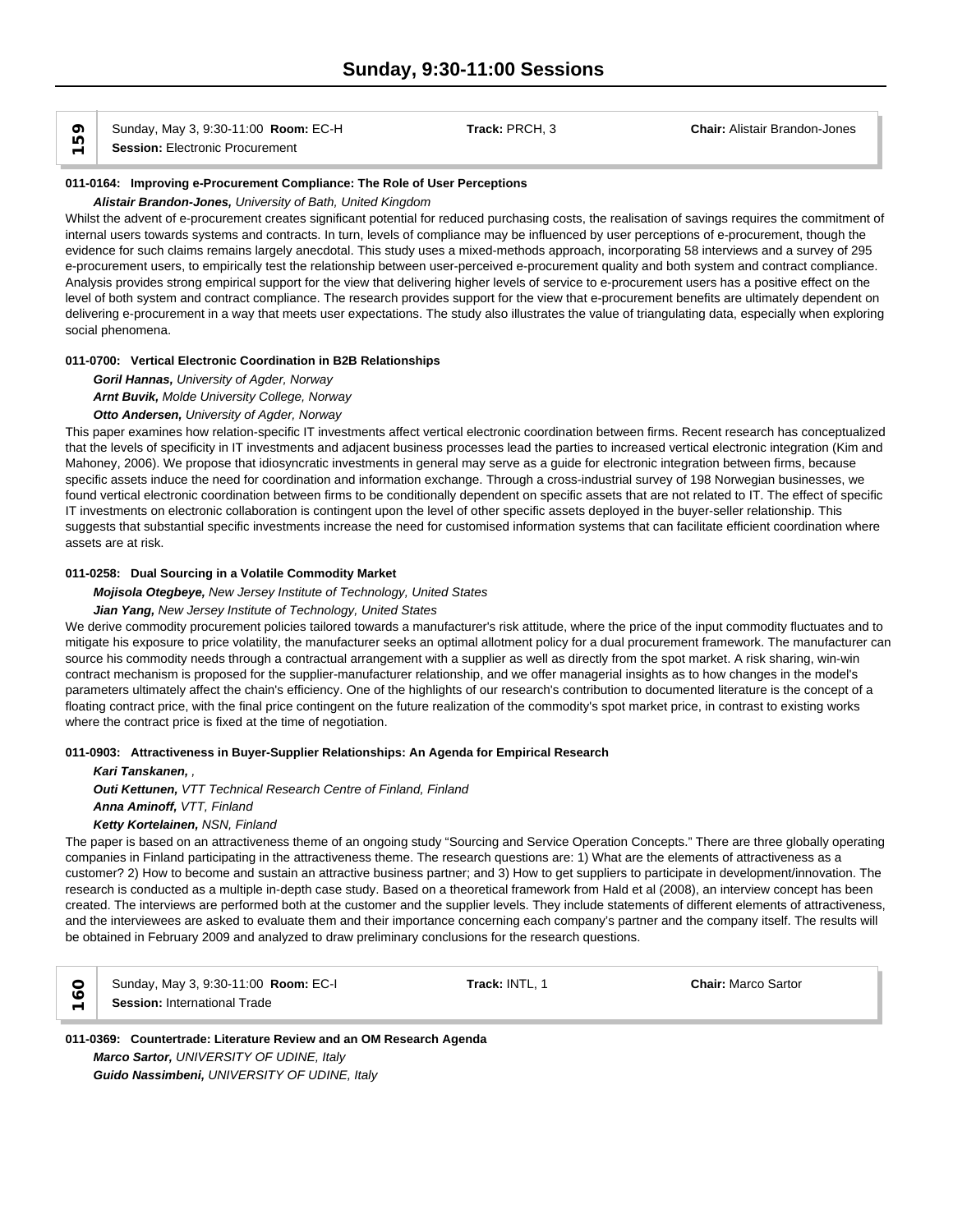The term "countertrade" refers to a set of (commercial) agreements between a buyer and a seller in which the primary transaction is accompanied by a variety of additional conditions (Banks, 1986). The relevance of this phenomenon can hardly be assessed; the estimates (Ammiond, 1990, Hennart, Anderson, 1993; Forker, 1996), although heterogeneous (ranging from 5% to 30% of the total value of international transactions), demonstrate its importance. In the last three decades, many authors developed studies on this topic mainly focusing on legal or macroeconomic aspects; on the contrary in-depth analyses that investigated OM implications are rare. Through a literature analysis in the most known databases, we have identified 45 journals that have hosted articles on countertrade. The purpose of this work is to develop the first literature review on this topic, identifying a research agenda that could be useful for scholars to study OM aspects of these agreements.

# **011-0196: Impact of International Trade on Domestic Inventory Levels**

*Chaodong Han, Robert H. Smith School of Business, University of Maryland, United States*

*Yan Dong, Robert H. Smith School of Business, University of Maryland, United States*

*Martin Dresner, Robert H. Smith School of Business, University of Maryland, United States*

This research argues that global sourcing and exports have offsetting effects on domestic inventory levels: an increasing impact due to risk considerations and a decreasing impact due to cost pressure from rising inventory costs. According to location theory, rooted in geographic economics, firms may be able to efficiently allocate inventory to low cost regions along their global supply chains. To the extent that allocative efficiency may only be realized once a certain level of global activity is reached, we hypothesize that the impact of international trade on domestic inventory is inverted-U shaped. Our hypotheses are tested using inventory at all three stages and industry operating data from U.S. manufacturers over 1997-2005. We find strong invert-U shaped relationships existing between import intensity and raw materials inventory level, and between export intensity and finished goods inventory level. The research is the first effort to connect international trade with domestic inventory performance.

# **011-0122: Comparative Research of Overseas Main Advanced Production Modes**

*Ji Li, Business School, Nankai University, P.R. China, China*

With development of the global economy and information technology, international enterprises' production modes are profoundly varied. At present, because the concepts of production mode are complicated, we researched some production modes which were summarized in Japan and America in the last century, and summarized these advanced manufacturing production modes. We can sum up five modes: Cell Production, Lean Production, Computer-Integrated Manufacturing System, Agile Manufacturing, and Business Process Reengineering. In point of international manufacturing, they are top-drawer. This paper analyses these modes in order to enlighten Chinese manufacturing.

# **011-0970: Socially Responsible Outsourcing: A Fair Trade Label for Services**

### *Leila Chirayath Janah, Stanford University, Samasource, United States*

Currently, a growing number of organizations are working to utilize technology-based services as a means for economic and social value creation in developing countries, yet there is no common label for these activities. Socially responsible outsourcing is a new term to describe business process and information technology outsourcing that promotes sustainable economic development in poor parts of the world. The authors propose a definition for socially responsible outsourcing that considers the provider firm's size, location, employee base, and impact on job creation in economically distressed locations.

|          | Sunday, May 3, 9:30-11:00 <b>Room:</b> EC-D | Track: GENL, 15 | <b>Chair: Jerry Flatto</b> |  |
|----------|---------------------------------------------|-----------------|----------------------------|--|
| $\equiv$ | Session: Supply Chain                       |                 |                            |  |

# **011-0981: Modeling the Bullwhip Effect**

*Jerry Flatto, University of Indianapolis, United States*

*Leslie Gardner, University of Indianapolis, United States*

The bullwhip effected has been modeled a number of different ways. This research looks at whether the type of modeling – discrete versus continuous – impacts the results of the model. This research also examines whether the damping of the bull whip is affected by stock adjustment and orders in the pipeline.

### **011-0088: Postponement Strategy in Competitive Manufacturing of Clothing Fashion - Jeanswear**

*Francisca Mendes, UNIP -, Brazil José Fusco, UNIP, Brazil*

# *José Sacomano, UNIP, Brazil*

This study presents the competitive aspects of the jeanswear segment of clothing belonging to the Manufacturing of Fashion - MVM. Criteria have been established for an analytical framework based on the principles of analysis of competitive strategy, in addition to the Production Planning and Control (PPC) described by several authors. It is perceived that the segment of fashion jeanswear uses is the mechanism for postponement in the last stages of production, when they make the process of differentiation of the product, which adds a high value in a short space of time and increases the number lots of different forms. Jeanswear, one of the segments of MVM, is the most affected by new visual effects, causing the development of a large number of new products. The time between creation of the product and its placement in retail is getting shorter and designers need to create new ways of adding more value to the treatment product.

| $\sim$        | Sunday, May 3, 9:30-11:00 Room: Senate          | Track: TE |
|---------------|-------------------------------------------------|-----------|
| $\frac{6}{1}$ | Session: Technologies in Global Supply Chains I |           |

Sunday, May 3, 9:30-11:00 **Room:** Senate **Track:** TECH, 1 **Chair:** Ying Xie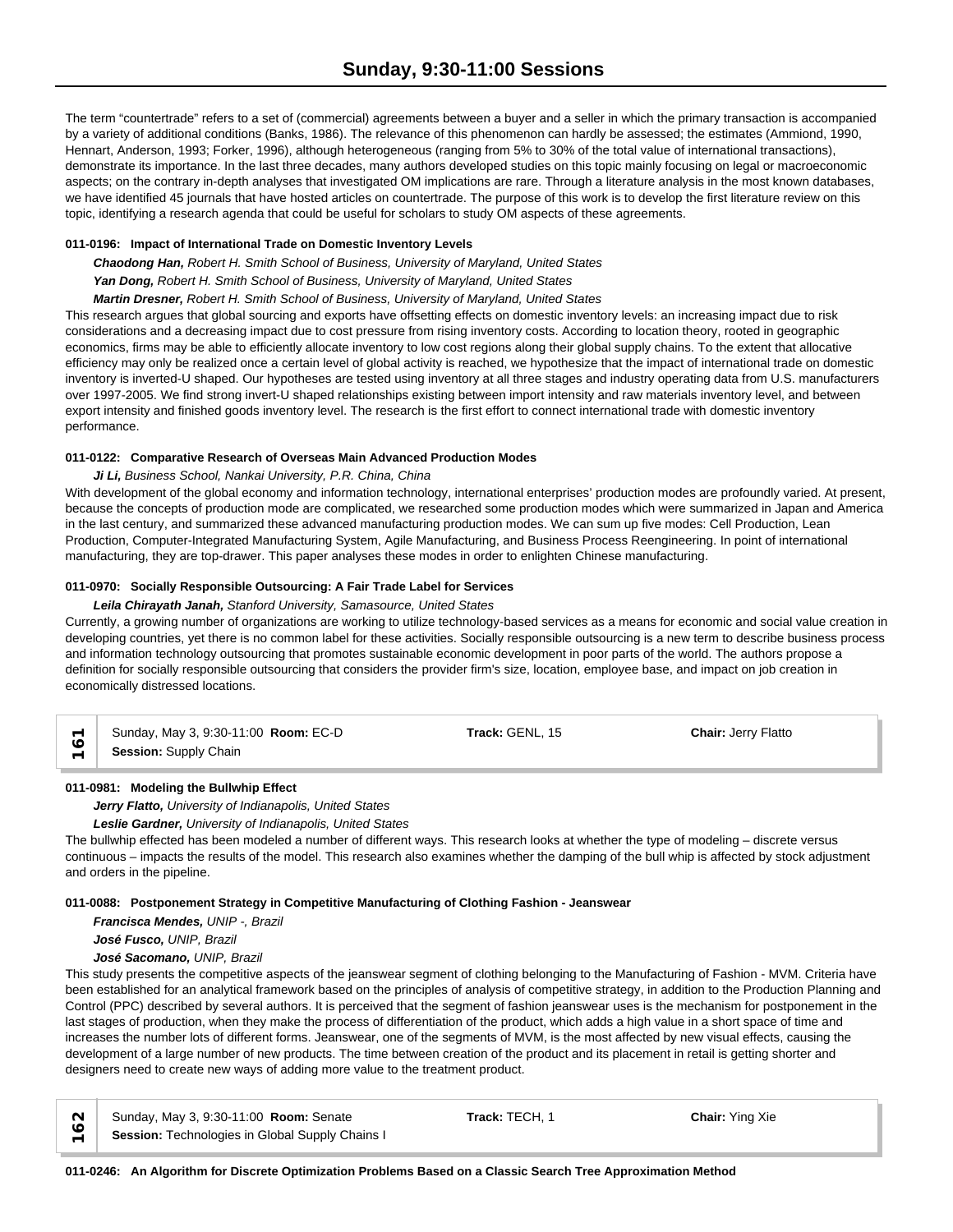### *Rodolfo Teixeira Junior, Unesp, Brazil*

This study proposes a general application algorithm for discrete optimization that is based on a classic search tree approximation method and also proposes a method for modeling optimization problems according to the proposed algorithm. The algorithm is presented in detail as is its solution table for a hypothetical problem. This is aimed at creating greater understanding of the logic involved in its operation. The algorithm was formulated with the objective of maintaining application generality for several types of discrete optimization problems without making any distinction in terms of linearity or the type of problem. The proposed algorithm was implemented computationally and it has been successfully applied to discrete optimization problems in the industrial production programming area, representing a viable and efficient alternative in terms of cost/benefit for solving discrete optimization problems in production engineering.

## **011-0247: Analysis of the Main Functionalities of an Advanced Planning and Scheduling System (APS) Geared Towards Small Companies** *Rodolfo Teixeira Junior, Unesp, Brazil*

Advanced planning and scheduling systems (APS) have provided significant improvements in industrial production management by employing sophisticated mathematical and scheduling methods, considering the production environment's real characteristics and restrictions, contributing with reductions in stock levels, lead times, reliable delivery dates and improved production quality These systems make it possible to effectively reply to the variability that may occur in the production environment, confirming their application in several business segments. However, the costs involved with the acquisition and implementation of these systems restrict their application in small companies. Nevertheless, systems geared towards small companies are already available for evaluation. This study thus aims at analyzing the main functionalities of an APS system geared towards small companies with the intent of proposing viable and effective technological alternatives to this type of business segment.

### **011-0248: An Example of an Advanced Planning and Scheduling System (APS) Implementation and Operationalization**

### *Rodolfo Teixeira Junior, Unesp, Brazil*

The objective of this study is to provide an overview of an advanced planning and scheduling system's (APS) implementation and operationalization process for elaborating a production schedule in a production environment similar to what is found in reality. The main characteristics and restrictions of a real production environment were thus considered, such as multi-level structure products, production routes with sequential, parallel and alternative operations, more than one resource per operation and alternative resources. In order to ensure the proposed objective's applicability, use of commercial APS systems available for industries was considered. A Brazilian APS system was chosen because it had an interesting alternative for application in developing countries. In terms of results, this study provides an overview of the main steps involved in the implementation and operationalization process of an APS system in an industry, providing an important indicator for choosing and using this sort of system.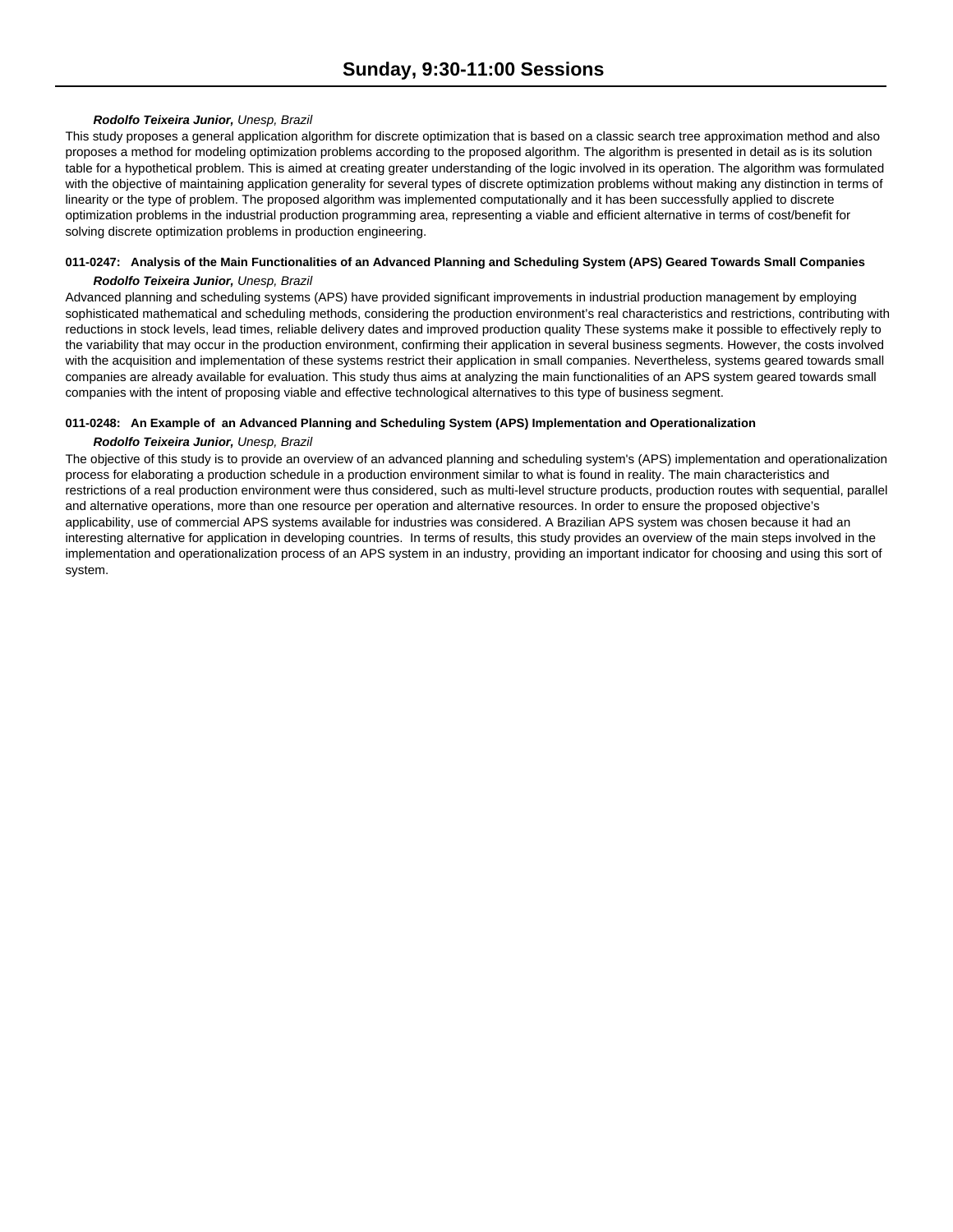Sunday, May 3, 11:15-12:45 **Room:** Cloister North **Track:** SRVC, 9 **Chair:** Joy Field **COLLANS** Sunday, May 3, 11:15-12:45 **Relationships** 

#### **011-0746: Dynamics of Relations on Service Operations Scientific Production: A Social Network Analysis Approach**

*Michele Martins, Fundacao Getulio Vargas, Brazil*

*Guilherme Martins, Fundacao Getulio Vargas, Brazil*

# *Joao Mario Csillag, Fundacao Getulio Vargas, Brazil*

The research has the purpose of describing the structure of relationships (co-authorships) between researchers and institutions in service operations management from 1995 up to and including 2008. Data were collected from the top three relevant operations journals identified by Barman et al. (2001). A search of the ABI/Inform Global (Proquest) database with the word "service" in the titles, abstracts or subjects, revealed a total of 341 documents: 128 in IJOPM, 115 in JOM and 98 in POM. Social Network Analysis was used and the unit of analysis was an entity that consisted of a collection of authors that published papers, a total of 1,295 actors. It was possible to identify the centrality and prestige of actors and groups in the network, using measures such as degree centrality and betweenness centrality. In addition, the relationship between those measures and service operations scientific production was analyzed.

#### **011-0537: A Theoretical Framework for Developing Product-Services Strategies**

*Filippo Visintin, Florence University, Italy*

### *Mario Rapaccini, University of Florence, Italy*

The aim of this paper is to present a framework to help companies develop an effective after-sales service strategy. The paper is organized as follow: firstly, we identify the benefits that customers expect to receive from the after-sales support. Secondly, we identify the factors that influence such expectations (end-user characteristics, product's costs, product's working lifetime, product's lifecycle stage, technologies embedded in the product, etc.). Thirdly , we define four customers, each characterized by different expectations in terms of after-sales service. Fourthly, we identify and define four after-sales service strategies and we illustrate the strategies that fit better with each customer's profile. Such a framework can help service managers identify the profile that best describes their company's customers and devise an after-sales service strategy accordingly.

#### **011-0036: Learning by Customers as Co-Producers in Financial Services: An Empirical Study**

*Joy Field, Boston College, United States*

### *Mei Xue, Boston College, United States*

Research on organizational learning and knowledge management has a long and rich tradition. However, despite increasing customer participation in creating service products (e.g. self-service), this literature has yet to address learning by customers in their role as co-producers. Recognizing that customers and employees differ in ways that are relevant to co-producer learning, we derive a number of hypotheses involving factors that are expected to affect the customer co-producer learning rate. Using a data set of 1,638 customers of a large, national U.S. bank, we find that the factors that impact customer co-producer learning are different from those that are usually associated with employee and organizational learning. The managerial implications of our findings with respect to the design of the co-production process are discussed.

#### **011-0501: Dynamic Cruise Ship Revenue Management**

*Bacel Maddah, American University of Beirut, Lebanon*

*Lama Moussawi, American University of Beirut, Lebanon*

#### *Hussein Rida, American Univ of Beirut, Lebanon*

Cruise ship revenue management is different from that of airlines and hotels. Among the main differences is that cruise ships are characterized by multiple capacity constraints, the number of cabins in different cabin categories and the number of lifeboat seats. In this paper, we develop a discrete-time dynamic capacity control model for a cruise ship characterized by multiple constraints on cabin and lifeboat capacities. Customers arrive sequentially according to a stochastic process and request one cabin of a certain category and one or more life boat seats. The cruise ship revenue manager decides which requests to accept based on the cabin and lifeboat capacities at the time of an arrival as well as the type of the arrival. We formulate this problem as a Markov decision process. Exact solution is impractical. Therefore, we propose several heuristics. We numerically test the heuristics and compare their performance.

|                          | Sunday, May 3, 11:15-12:45 Room: Cloister South | Track: SCM, 10 | <b>Chair: Pinar Keskinocak</b> |  |
|--------------------------|-------------------------------------------------|----------------|--------------------------------|--|
| $\overline{\phantom{0}}$ | Session: Humanitarian Supply Chain Issues       |                |                                |  |

#### **011-0488: Exploring Equivocality in Buyer-Supplier Joint New Product Development Projects**

*Sunil Hwang, Yonsei University School of Business, Korea, Republic of (South Korea)*

*Daesik Hur, Yonsei University School of Business, Korea, Republic of (South Korea)*

*Kyungho Jeong, Yonsei University School of Business, Korea, Republic of (South Korea)*

Buying firms often involve suppliers in their new product development projects to reduce development cost and lead time and improve manufacturability of the new product. To be successful, a supplier organization needs to understand clearly its roles and responsibilities expected by the buyer organization. We conceptualize project equivocality as perceived uncertainty arising from insufficient information, unclear definitions, conflicting interpretations, and misunderstandings of facts in carrying out relevant tasks. Although both organizations may face project equivocality, this study focuses on the supplier side. Underpinned in the knowledge based view of the firm, we suggest the following four antecedents to supplier perceived equivocality: product newness, buyer's protectiveness of core knowledge, supplier absorptive capacity, and degree of buyer-supplier routine communication. 103 joint new product development projects are sampled from the automotive, electronics, and machinery industries in Korea. A structural equation modeling methodology is employed to test the hypotheses.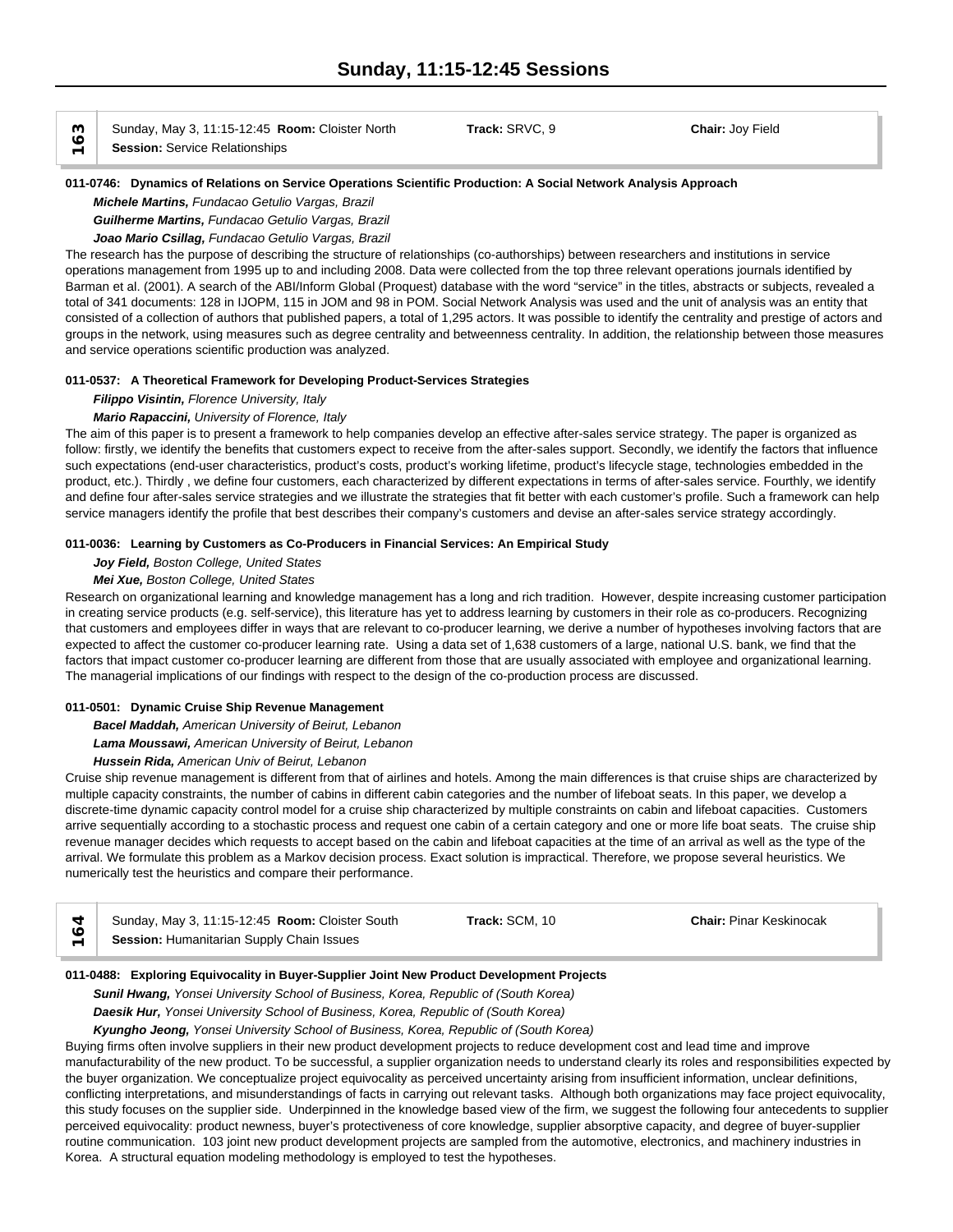### **011-0990: The Effect of Unplanned Donations on Humanitarian Logistics Coordination**

*Lauren Davis, North Carolina Agricultural and Technical State University, U.S. Minor Outlying Islands*

*Daniel de Oliveira Mota, North Carolina Agricultural and Technical State University, U.S. Minor Outlying Islands*

*Nolan Applewhaite, North Carolina Agricultural and Technical State University, U.S. Minor Outlying Islands*

The management of unplanned donations stemming from the public's response to a disaster event is a challenging process within humanitarian logistics. Unplanned donations represent a source of supply that is unpredictable in timing, quantity, and condition. In order to characterize the flow of unplanned donations, a discrete-event simulation model for a humanitarian supply chain is developed. We assume unplanned donations are received by a central agency and then pushed to the local relief organization. Three coordination mechanisms associated with the level of information visibility and the level of cooperation are considered. The impact of these strategies on the distribution process of the local disaster relief agency is discussed.

### **011-0984: Debris Management Operations**

*Ozlem Ergun, Georgia Institute of Technology, United States Pinar Keskinocak, Georgia Institute of Technology, Georgia Monica Villarreal, Georgia Institute of Technology, United States*

#### *Jose Carbajal, Georgia Institute of Technology, United States*

Debris is the waste resulting from a disaster. According to FEMA (Federal Emergency Management Agency), debris removal operations account for approximately 27% of the disaster recovery costs; therefore, such operations require to be performed as efficiently as possible. Up to now, most of the literature devoted to disaster debris cleanup is mainly descriptive and of strategic character, and there is a need of developing analytical methods to improve the execution of a debris management plan. We have identified the main activities to perform during each stage of such a plan, developed a mathematical model for the debris collection problem right after a disaster strikes, and tested it on cases generated based on real-world instances.

### **011-0662: Heuristics for Disaster Response Supply Chains**

*Erica Gralla, MIT, United States Jarrod Goentzel, MIT, United States Charles Fine, MIT, United States*

Disaster relief supply chains are particularly challenging to build and manage because it is difficult to gather reliable information on the situation, and it evolves rapidly in an unplanned manner. Nevertheless, these supply chains must be built extremely fast, and must adapt as the situation changes. Traditional operations management methods of modeling and optimization depend on available data and time. This paper suggests, as an alternative, the notion of "heuristics" for rapid supply chain design: useful yet approximate decision rules for guiding emergency response. They allow quick decisions based on little information, and provide a reasonable (if suboptimal) response. Such heuristics are identified and evaluated within current disaster response practice, based on field work with humanitarian aid organizations. More broadly, heuristics are discussed as part of a flexible planning strategy for disaster relief organizations.

#### **011-0980: Modeling Influenza Pandemic, Intervention Strategies, and Food Distribution**

*Julie Swann, Georgia Institute of Technology, United States*

*Pinar Keskinocak, Georgia Institute of Technology, United States*

*Pengyi Shi, Georgia Institute of Technology, United States*

*Ali Ekici, Georgia Institute of Technology, United States*

Experts report that a future pandemic influenza is inevitable and likely imminent. Evidence suggests that an efficient and rapid response will be crucial for mitigating morbidity, mortality, and costs to society. To aid with planning, we model the spread of pandemic influenza, both geographically and over time, using an agent-based simulation approach. We use the spread model to evaluate intervention strategies and the effect of influenza seasonality or mutations on planning and response. We integrate the spread model with optimization of the supply chain response (e.g., locating facilities for a food distribution network). We use the state of Georgia as a test case and present the infections incurred and meals needed for one year along with the design of the supply chain network. In addition, we study the effect of timing and length of the quarantine or school closings on the disease spread and food distribution logistics.

| U)         | Sunday, May 3, 11:15-12:45 Room: Captain | Track: SCM, 24 | <b>Chair: Donghyun Choi</b> |
|------------|------------------------------------------|----------------|-----------------------------|
| $\equiv$ 1 | <b>Session: Networking</b>               |                |                             |

### **011-0764: Supply Chain Sourcing Under Asymmetric Information**

*gal raz, Darden Graduate School of Business, University of Virginia, United States*

### *Ozalp Ozer, Columbia University, United States*

We study a supply chain with two suppliers competing over a contract to supply components to a manufacturer. One of the suppliers is a big company for whom the manufacturer's business constitutes a small part of his business. The other supplier is a small company for whom the manufacturer's business constitutes a large portion, if not all, of his business. We analyze the problem from the perspective of the big supplier and address the following questions: What is the optimal contracting strategy that the big supplier should follow to win the manufacturer's business? How does the information about the small supplier's production cost and the manufacturer's processing cost affect the parties' profits and the big supplier's contracting decision? We show that under certain conditions, the total supply chain profits are independent of the information regarding the small supplier's costs, although the division of profits depends on that information.

**011-1003: Providing Optimal Management of Disruptions in Complex Supply Chains**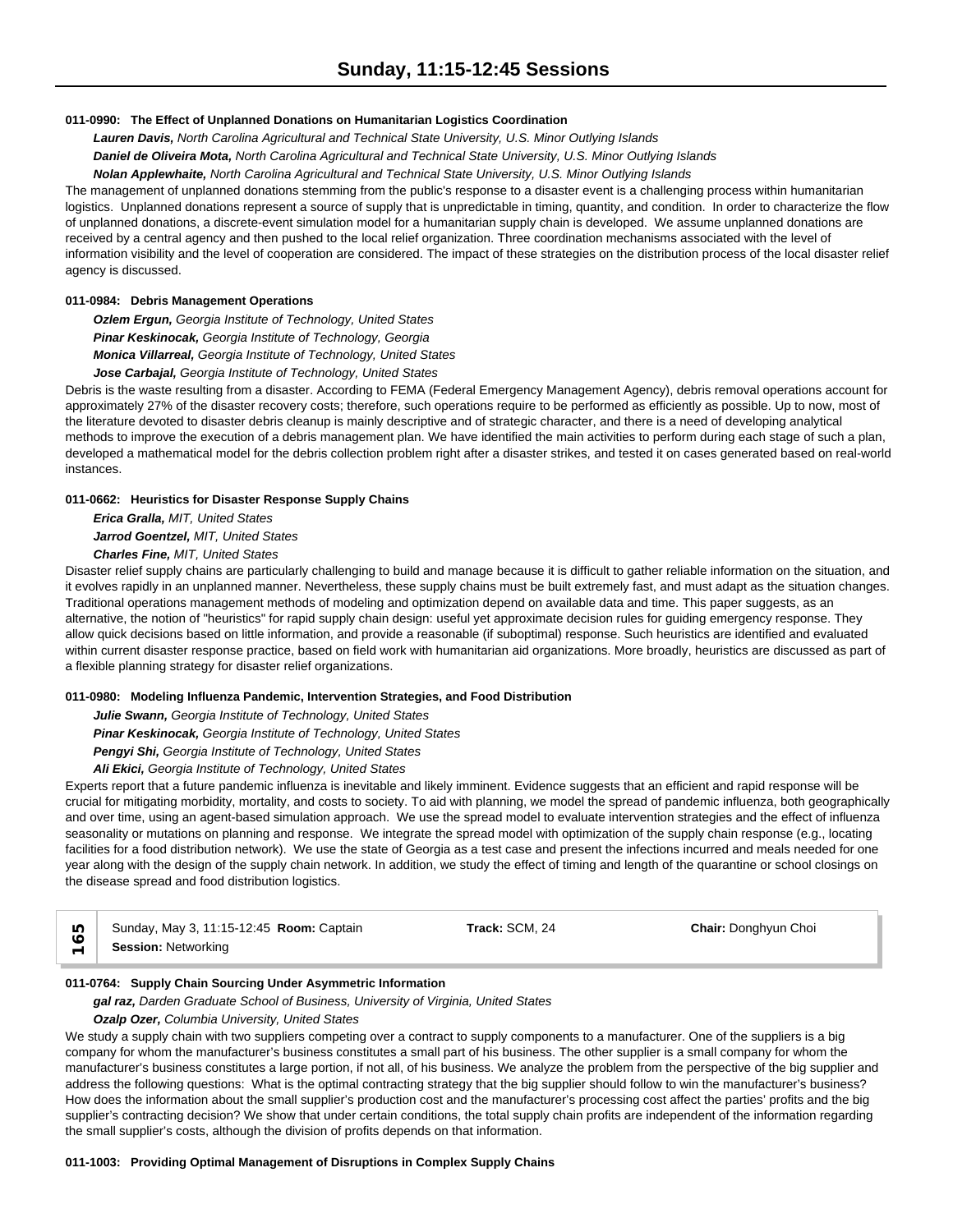### *Frenck Waage, University of Massachusetts Boston, United States*

The literature on supply chain management frequently argues that the principles of "demand – pull" should guide decision makers when they make the operating decisions for supply chains. Satisfying "demand – pull" principles is a necessary condition for creating profitable growth. It is never stated, however, in the literature just how such decisions can in practice be developed. Nor is it stated anywhere just how a supply chain manager may optimally react to disruptions in the supply chain. This paper solves both of these problems. It shows how a supply chain manager can use linear programs to model the supply chain, and how to extract the optimal management decisions from the model in practice. It shows further how to react optimally to disturbances, changes and interruptions in the Supply Chain.

### **011-0475: The Manufacturer and Supplier Relationship in After Sale Supply Chain:The Influence of Network Structure Change**

*Hyun-Mok Jeong, Yonsei University, Republic of South Korea*

*Sang Lee, University of Nebraska, Lincoln, United States*

# *Donghyun Choi, Univerity of Nebraska, Lincoln, United States*

Researchers have long studied relationships between suppliers and manufacturers. Many researchers have suggested that reducing the supply base and investing in relation-specific assets would encourage suppliers and buyers to maintain long term relationships. However, these studies dealt with relationships between suppliers and manufacturers for final goods only. Compared to final goods supply chain (FGSC), the after sale supply chain (ASSC) is more complex to deal with than FGSC. Specifically, in ASSC, manufacturers must be aware that suppliers can sell their products directly to retailers such as repair shops. In this case, suppliers can become competitors of manufacturers and make inroads into manufacturers' profit from selling parts. In this study, I aim to explain how structural changes in the supply chain can create "dark side" effects in ASSC.

# **011-0838: Information in Supply Chains and the Importance of Networks**

*Simon Veronneau, Chaîne Research Group, HEC Montreal, Canada*

### *Yan Cimon, CIRRELT, Université Laval, Canada*

As supply chains cross continents and lengthen substantially, their network architecture and management become more complex. Communication networks, both formal and informal, play an important part in the management of these chains. The purpose of this paper is to shed light on the social aspects of processes in global supply chains. First, supply chains are presented as technology supported social processes. Second, it shows that supply chain networks are incubators of knowledge creation where leakages, capture, and exchange represent important challenges. Third, an emphasis is placed on how such environments lead to sustained value-creation. As such, this paper reports on some findings of previous studies on networks within supply chains, their place, importance, and management as well as some empirical evidence from the authors' field work.

| Sunday, May 3, 11:15-12:45 Room: Yeoman | Track: SCM, 33 | <b>Chair:</b> Veronica H. Villena |
|-----------------------------------------|----------------|-----------------------------------|
| <b>Session: SC Performance</b>          |                | Martinez                          |

#### **011-0435: Value of Quick Response under Competition**

*Yenting Lin, University of North Carolina at Chapel Hill, United States*

*Ali Parlakturk, University of North Carolina at Chapel Hill, United States*

Quick response (QR) reduces order lead times and enables in-season replenishment for retailers. By studying a supply chain with a supplier serving two competing retailers, we investigate the value of QR when the supplier sets the price for this in-season replenishment endogenously. We also study the effect of the retailers' competition, demand uncertainty, and the supplier's availability to market information on the firms' profitability. We show that QR can benefit the retailers by reducing the intensity of competition. Furthermore, the supplier may not always benefit from knowing the market demand information.

### **011-0649: The Role of the Supply Chain Executive in Supply Chain Integration: A Behavioral Approach**

*Veronica Villena Martinez, Instituto de Empresa Business School, Spain*

*Luis Gomez-Mejia, Arizona State University, United States*

# *Elena Revilla, Instituto de Empresa Business School, Spain*

Applying the behavioral agency model, this paper analyzes human resource factors that induce supply chain executives (SCEs) to foster or hinder supply chain integration. We examine two internal sources -compensation and employment risk- and one external source -environmental volatilityof risk bearing that can make SCEs more reluctant to promote supply chain integration. We argue and empirically confirm the notion that an employment and compensation system that increases SCE risk bearing reduces risk taking and thus discourages supply chain integration. We also reveal that this negative relationship becomes stronger under conditions of high environmental volatility. In addressing the "so what?" question, we find empirical support for the hypothesis that supply chain integration positively influences operational performance. Using a sample of 133 Spanish firms, the results reported here enhance our knowledge about the antecedents and consequences of SCE risk bearing.

#### **011-0198: Supply Chain Management in Volatile Times**

### *Yossi Sheffi, MIT, United States*

Most of the work on supply chain volatility had been focus on demand variability. Some studies have looked at supply chain disruptions. Recent economic upheaval suggests that factor prices such as the price of energy and the cost of money have been exhibiting large fluctuations which are changing the way supply chain managers look at strategy. This work explores the related questions and some suggested approaches.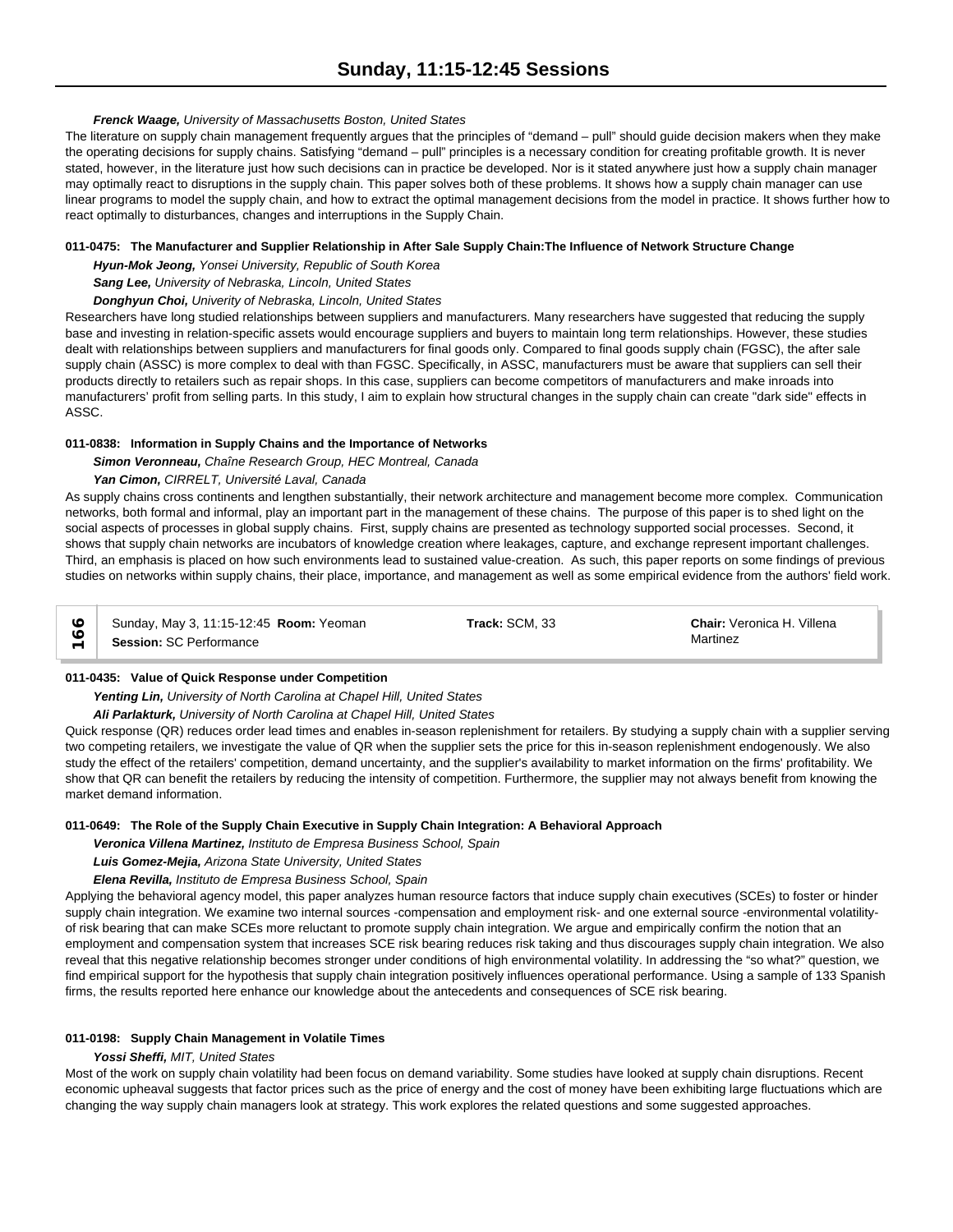Sunday, May 3, 11:15-12:45 **Room:** Scribe **Track:** SUST, 14 **Chair:** S Viswanathan **Session:** Product Re-X 2

**011-0900: Forecasting Product Returns for Production Planning and Control in Remanufacturing**

#### *Rajesh Srivastava, Florida Gulf Coast University, United States*

*Toyin Clottey, The Ohio State University, United States*

There is a growing focus on sustainability in corporate objectives. Among the business processes used for sustainability is reuse. A key subset of reuse is remanufacturing. In this study, we consider a manufacturer that also acts as a remanufacturer, and develop a generalized forecasting approach to determine the returns of used products, as well as integrate it with an inventory model to enable production planning and control. An auto-regressive distributed lag model is developed for forecasting product returns given previous sales volumes. Forecasts are used as inputs to a newsvendor type inventory model. Accurate predictions of the proportions of returns are important for procurement decisions, capacity planning, production planning, and disposal management. An insight of the study is that the interpretation of the model's rate parameter indicates how long a sales spike or dip is expected to affect the magnitude and timing of the return volumes.

### **011-0615: Inventory Planning for Spare Parts with Long Inter-Demand Intervals**

*S. Viswanathan, Nanyang Business School, Nanyang Technological University, Singapore*

### *Chenxi Zhou, Nanyang Business School, Nanyang Technological University, Singapore*

We consider the problem of controlling the inventory of spare parts in reverse logistics networks. Typically, demand for spare parts and components is intermittent in nature; that is, many periods of zero demands followed by a sporadic demand of random size in a particular period. We consider the situation when the time interval between positive demands is larger than the lead time for manufacturing or procurement. We first consider the situation where the size of the positive demand is deterministic. We develop structural properties of the optimal policy for the problem in special cases. We then consider the case where the size of the positive demands is random. This problem involves determining the optimal timing as well as the size of each order. We develop the optimal policy for the problem. A comprehensive computational study is then carried out to develop insights into the structure of the optimal policy.

### **011-0117: Optimal Ordering Policy for New/Reused Parts in a Closed-Loop Supply Chain**

#### *Yasutaka Kainuma, Tokyo Metropolitan University, Japan*

Japan has undergone a long period of economic growth based on mass production, mass consumption, and mass disposal. But as a result, the country is facing environmental constraints today, such as shortages of landfill sites for waste, and resource constraints, such as the threat of future depletion of mineral resources. These constraining factors could become a burden on economic growth. A lot of Japanese companies tend to carry out remanufacturing systems due to these issues. As a result, manufacturing with reused-products or reused-parts becomes an important business strategy for many Japanese manufacturers. In this paper, we proposed an optimal ordering policy for new/reused parts in a Closed-Loop Supply Chain. The manufacturer in the supply chain decides the order quantity of new and reused parts minimizing their total cost. In conducting the study, we confirm the efficiency of the proposal.

#### **011-1001: A Single Period Multi-Echelon Reverse Logistics Network Design for Product Recovery**

#### *Kannan Govindan, University of Southern Denmark,, Denmark*

Due to the increasing environmental deterioration, government regulations, social responsibilities, resource reduction and economic factors, many companies are engaged in the product recovery business. This paper proposes an alternative way to recover the value from the used tire. The implementation of such remanufacturing system usually requires an appropriate reverse logistics network for choosing the physical locations, facilities, and transportation links to convey the used products from customers to the remanufacturing facility and from there to secondary markets. The main objective of this work is to develop a single period mixed integer non-linear programming model for maximizing the profit of a multi-echelon reverse logistics network. The proposed model provides the decisions relate to the number of facilities to open, their locations and also the allocation of the corresponding product flows. Genetic algorithm is used as a problem solving approach in this study for optimizing the reverse logistics network.

| Sunday, May 3, 11:15-12:45 Room: Knave                | Track: HLTH. 10 | <b>Chair: Diwas KC</b> |  |
|-------------------------------------------------------|-----------------|------------------------|--|
| Session: Resource Planning and Modeling in Healthcare |                 |                        |  |

#### **011-0657: An Econometric Analysis of Patient Flows in the Cardiac ICU**

*Diwas KC, Emory University, United States*

#### *Christian Terwiesch, University of Pennsylvania, United States*

This paper explores the rationing of bed capacity in a cardiac intensive care unit (ICU). We find that a patient is likely to be discharged early when the occupancy in the ICU is high. This in turn leads to an increased likelihood of the patient having to be readmitted to the ICU at a later time. We analyze the capacity implications of revisits, shedding light on the question of whether an ICU should apply an aggressive discharge strategy.

### **011-0660: The Impact of Size And Occupancy of Hospital on the Extent of Ambulance Diversion: Theory and Evidence**

*Sarang Deo, Northwestern University, United States Gad Allon, Northwestern University, United States*

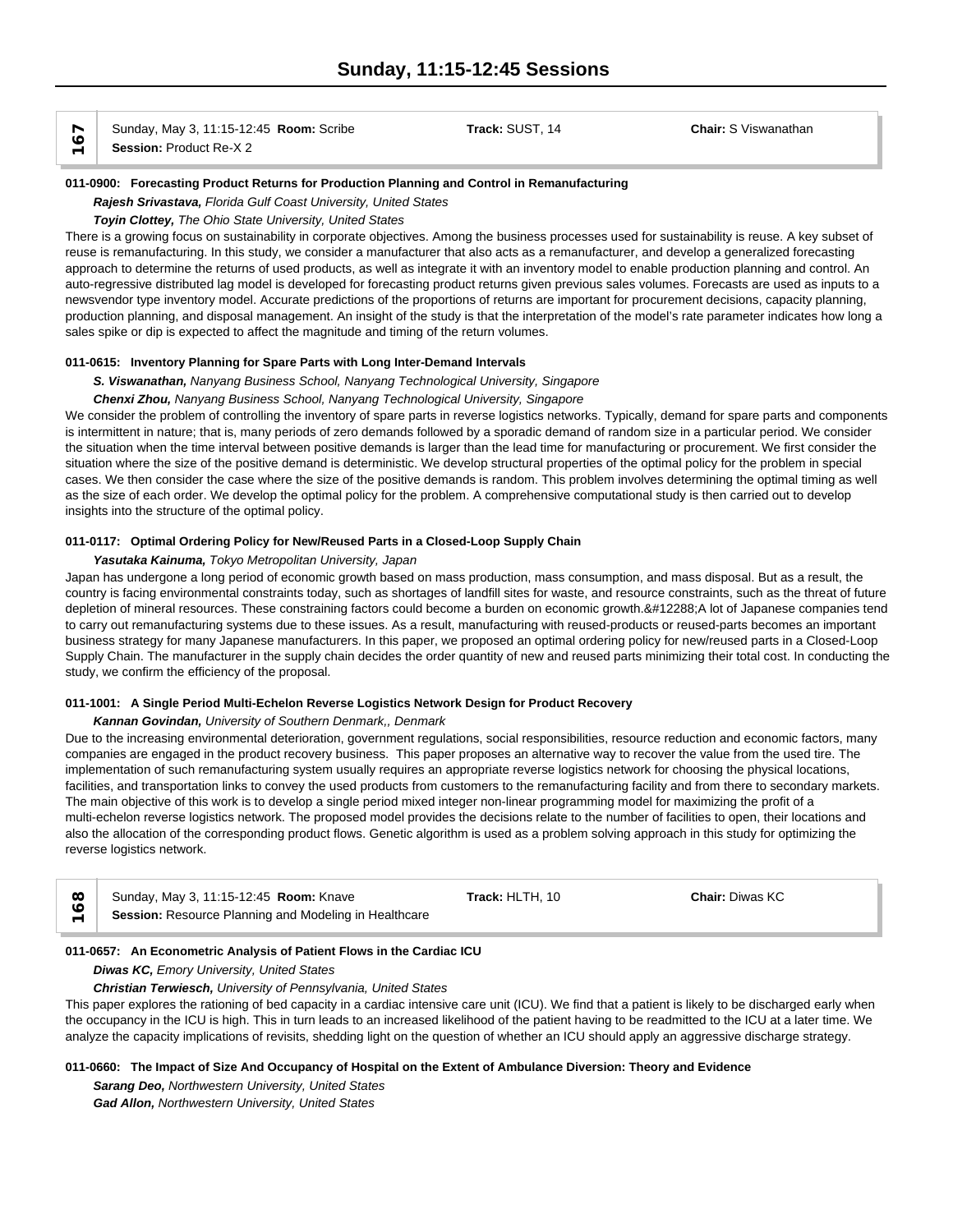Many emergency departments (EDs) frequently report periods of overcrowding during which they are forced to divert incoming ambulances to neighboring hospitals, a phenomenon known as "ambulance diversion." We first develop a queuing network model to study the impact of key structural characteristics of the hospitals such as the number of ED and inpatient beds and the utilization of inpatient beds on the extent to which hospitals go on diversion. We then test the qualitative findings of our analytical model by estimating a selection model using cross-sectional data on California hospitals and find moderate support for our results. We also find that certain hospitals, owing to their location and ownership structure, are more likely to employ ambulance diversion than others.

## **011-0663: A Partially Observable Model for the Liver Transplant Waiting List**

*Burhaneddin Sandikci, University of Chicago, United States Lisa Maillart, University of Pittsburgh, United States*

*Andrew Schaefer, University of Pittsburgh, United States*

*Mark Roberts, University of Pittsburgh, United States*

The end-stage liver disease patients in the United States join a waiting list for cadaveric liver transplantation. The liver transplantation system publishes incomplete information about the composition of this waiting list. Patients on the waiting list are faced with the problem of accepting or rejecting an offered liver. We model and analyze this accept/reject decision problem from an individual patient's perspective, where we use a partially observed Markov decision process (POMDP) description to model the incomplete information in the system. In a previous study, we have formulated a Markov decision process (MDP) model for this system and introduced the concept of a patient's price of privacy, namely the value of accessing more precise waiting list information. We compare this POMDP model to the previous MDP model to obtain more precise estimates of the patient's price of privacy. We present the results of clinically driven numerical experiments.

## **011-0733: Ice-Breaker vs. Stand-Alone Service Provider: How Best to Use Physician Extenders?**

*Denise White, University of Cincinnati, United States*

*Craig Froehle, University of Cincinnati, United States*

Justifications for the use of physician extenders, such as Physician Assistants and Nurse Practitioners, in outpatient clinics include enabling the physician to serve more patients, increasing access to care, improving clinic financial performance, and providing a low-cost alternative for follow-up visits. A physician extender can be deployed in two ways: (1) as an "ice-breaker" physician's assistant, visiting the patient in advance and passing along critical information or (2) as a stand-alone service provider able to see a certain subset of patients. We examine the influence of several decision criteria, including efficiency gains, revenue and salary differentials, and others on the decision of how best to deploy a physician extender. Results from discrete event simulations across multiple performance measures inform clinical and staffing policy decisions.

Sunday, May 3, 11:15-12:45 **Room:** EC-D1 **Track:** EMPR, 11 **Chair:** John Gray **Sunday, May 3, 11:15-12:45 Room: EC-D1**<br>← **Session:** Panel on Empirical Research in OM

## **011-0816: Panel on Empirical Research in Operations Management**

*Aleda Roth, Clemson University, United States Enno Siemsen, University of Minnesota, United States John Gray, Ohio State University, United States*

This panel will cover a variety of special issues in conducting empirical research, including common methods bias, secondary data applications, and approaches to measurement and scale development. Once critical methodological concern that frequently arises in empirical studies pertains to how common methods variance (CMV) influences the evaluation of parameter estimates. We will show how statistical theory can provide insights pertaining to the conditions under which CMV may influence empirical results in regression models. Another emerging area of interest is the use of secondary data in operations management. We will discuss data sources and issues that must be considered when using data from other sources. Other areas of measurement and scale development will be evaluated.

| $\circ$                  | Sunday, May 3, 11:15-12:45 <b>Room: EC-B</b>       | Track: PITM, 9 | <b>Chair:</b> Sid Rupani |
|--------------------------|----------------------------------------------------|----------------|--------------------------|
| $\overline{\phantom{0}}$ | Session: Product, Process, and Organization Issues |                |                          |

## **011-0502: Rethinking the Platform Approach in the Automotive Industry**

*Mike Danilovic, Jönköping International Business School, Sweden*

*Mats Winroth, Chalmers University of Technology, Sweden*

In many industrial areas, such as in the automotive industry, the development of joint technology platforms is seen as an enabler for improving efficiency, facilitating frequent and rapid new product and technology introductions, as well as transfer of production between units. During the present financial recession, especially in the automotive industry, it has become obvious that there might be extensive drawbacks to using integrated platforms for several brands if different companies within large industrial groups are extremely integrated in terms of organization, technology, and know-how. In integrated product structures, major product changes, however, become more difficult and more expensive to carry out. If companies have products based on very different technologies, integration is also not easily achieved and it may be almost impossible to merge several brands into one group and one platform. In this paper we identify implications of widely implemented integrated technology platform thinking in the automotive industry.

## **011-0648: Commonality in Enterprise Product Development Processes**

*Sidharth Rupani, Massachusetts Institute of Technology, United States Warren Seering, Massachusetts Institute of Technology, United States*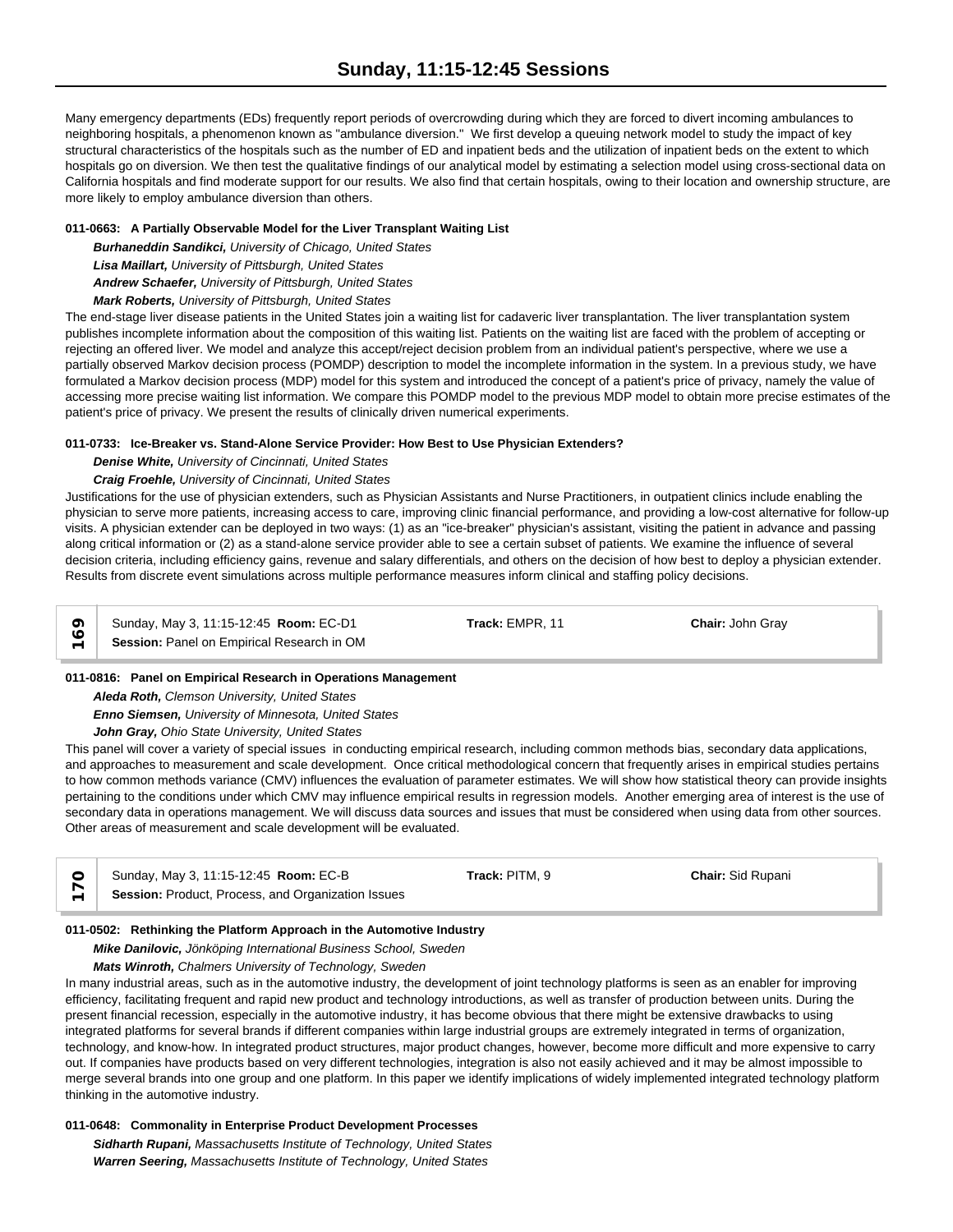This paper deals with the issue of standardization versus diversity in enterprise product development processes. The overarching question is "what is the right level of variation across product development processes in a multi-project organization?" Process standardization offers several benefits in terms of efficiency and learning, but process diversity can allow projects that vary widely in characteristics like scale, complexity, technological novelty, etc. to execute the process that fits their needs and thus more effectively meet project targets of cost, schedule, and quality. This paper builds on a broad survey of the literature as well as interviews with practicing process owners and project managers to lay out a framework to manage this tradeoff. Three specific questions are addressed: a) how do product development processes differ across projects in an organization, b) what factors drive these differences, and c) how do these differences impact performance on both project-level and organization-level outcomes?

## **011-0525: A Multinational Study of Factors Influencing Crossfunctional Conflict**

*Hamieda Parker, University of Cape Town, South Africa Anthony Ross, Michigan State University, United States*

*Tino Mueller, University of Cape Town, South Africa*

The automotive industry faces a challenging pace of change which demands a high level of adaptability. Change within an organization generally involves multiple functions with the potential to cause crossfunctional conflict. Conflict in return can result in frictional losses that directly affect the bottom line as time and money are wasted. Drawing on relevant previous studies, five factors were identified which hold the potential to influence crossfunctional conflict. This study aims to contribute to understanding crossfunctional conflict in situations when teamwork is required to implement a process improvement or a strategic change. A sample from the automotive industry in three countries (Germany, Mexico, and South Africa) was used to statistically test the hypotheses developed in this study. Qualitative as well as quantitative data were used to evaluate the influence of five proposed factors on crossfunctional conflict.

| $\leftarrow$ Sunday, May 3, 11:15-12:45 <b>Room:</b> EC-C | Track: DSTR. 1 | <b>Chair: Fetter Fetter</b> |
|-----------------------------------------------------------|----------------|-----------------------------|
| <b>Session: Recovery Operations</b>                       |                |                             |

## **011-0253: Improving Debris Disposal Operations using Prospective Spatial-Temporal Analysis**

## *Gary Fetter, Virginia Tech, United States*

*Terry Rakes, Virginia Tech, United States*

As shown by Hurricane Katrina and other recent disasters, disposing of disaster-generated debris can be quite challenging. Extraordinary amounts of debris far exceeding typical annual amounts of solid waste are almost instantaneously deposited across a widespread area. Although the locations and amounts of debris can be easily summarized looking back after recovery activities have been completed, they are uncertain and difficult to estimate in real-time. Inaccurate estimates can result in inefficient resource allocation, increased costs, prolonged recovery, and increased social, political, and economic unrest. This paper compares the use of two common prospective spatial-temporal analysis methods to prioritize regions for allocating resources by detecting emerging patterns in real-time as debris information becomes available during disposal operations. Kuldorff's Scan Statistic and Cumulative Sum (CUSUM) Statistical Process Control methods—both successfully used in prospective detection of disease outbreaks—are adapted and evaluated using debris disposal data from a 2003 hurricane.

## **011-0712: Architectures for Disaster Response Platforms**

## *Geoffrey Parker, Tulane University, United States*

During times of emergency local, state, and federal authorities may be called upon to react. Effective response requires close collaboration among organizations that is often absent, resulting in failures such as those seen during the 2003 invasion of Grenada, in New York on September 11, 2001, and in August/September 2005 in the Gulf South after Hurricane Katrina. We argue that these failures are unsurprising partly because responding organizations normally operate independently and their systems naturally evolve at different rates. As a result, the rapid systems integration required during a disaster is difficult to achieve. We describe some possible architectural solutions with examples drawn from communications and logistics.

## **011-0791: Incorporating Recycling into Post-Disaster Debris Disposal**

*Gary Fetter, Virginia Tech, United States*

*Terry Rakes, Virginia Tech, United States*

## *Christopher Zobel, Virginia Tech, United States*

Although large amounts of disaster-generated debris significantly strain landfill capacities, until recently existing policy provided no financial incentive to consider other disposal alternatives such as recycling. Last year, FEMA released a new pilot program that provides incentives for communities to recycle by allowing them to retain revenue from the sale of disaster debris for recycling. This first-ever policy offers significant financial benefits for communities seeking to clean up in an environmentally responsible way but requires reexamining existing assumptions and decision processes that are based on prior reimbursement programs. This paper presents a decision model with recycling incentives for assigning debris recovery teams and locating temporary disposal and storage reduction (TDSR) facilities in support of disaster debris cleanup operations. Extensions to the hierarchical facility location model are proposed to incorporate the unique assumptions, objectives, and constraints of debris disposal in light of FEMA's new policy.

| $\sim$ | Sunday, May 3, 11:15-12:45 <b>Room:</b> Gallery     | Track: BDOM. 6 | <b>Chair:</b> Marcelo Gallardo |  |
|--------|-----------------------------------------------------|----------------|--------------------------------|--|
| _      | Session: Human behavior and knowledge management II |                |                                |  |

**011-0042: Competencies to Improve Productivity: A Structural Model** *Marcelo Saravia Gallardo, UNIVERSIDAD CATÓLICA BOLIVIANA, Bolivia*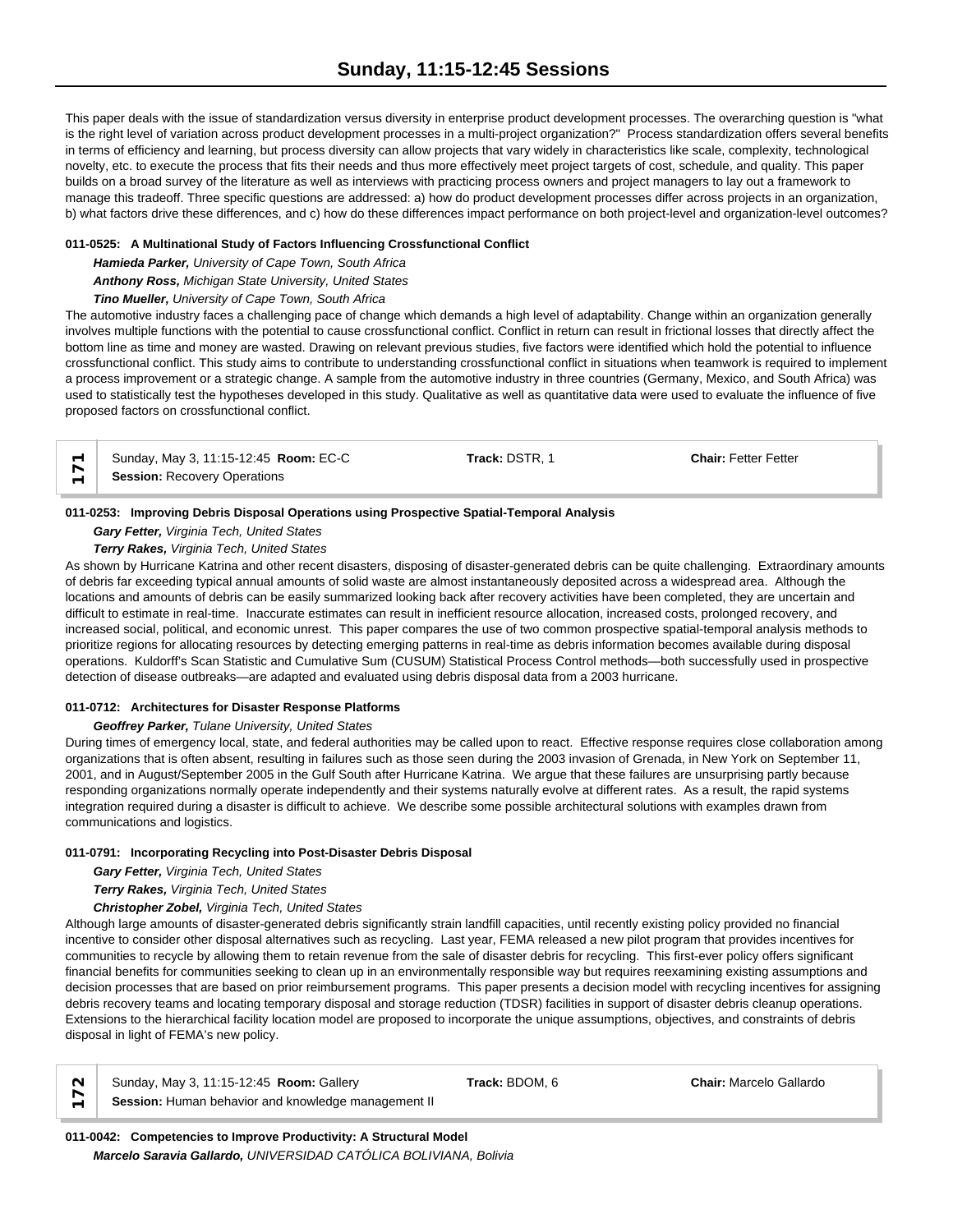The world of employment has radically changed in the last 10 years, and due to that, a new paradigm recently has been developed to improve human resources inside organizations: "Workplace Competencies for Professional Excellence." To get on board with this major challenge, some relevant employment experts have produced models of application in Europe and United States: Bunk (1994), Mertens (1996; 1999; 2000), Echeverría (2001; 2002), SCANS (1992; 1993). Nevertheless these efforts have severe conceptual and application deficiencies. In the last four years we have developed a model that addresses these limitations. A "Structural Model of Competencies for Productivity" has theoretical and scientific rigor and shows a General Workplace Competence including four main competencies: Scientific, Practical, Personal and Social, all which are clearly applicable throughout eleven dimensions and more than 130 indicators with wide orientations for organizations and managers to really improve institutional quality.

## **011-0688: Solidary Economy in Brazil: Surplus Distribution in an Autogestionary Cooperative**

*Juliana Cibele, Coopercaixa, Brazil Reinaldo Costa, University of São Paulo, Brazil Abraão Júnior, University of São Paulo, Brazil*

The internationalization of the 1990s economy and its effects has led many Brazilian industries into bankruptcy, causing structural unemployment. This stimulated a social movement called Solidary Economy that creates autogestionary productive associations as an alternative to unemployment, and today, more than 20 thousand units and 1.6 million people are working cooperatively with internal democracy and egalitarian surplus distribution. This work addresses this movement as an alternative to unemployment and social exclusion in Brazil, taking as an example the case of a bankrupted industry transformed into an autogestionary production cooperative - Coopercaixa. The study aims to analyse the new production management mode and the participation of each worker in the economic surplus. The work also discusses the reasons and ways to promote the solidary economy: producers associations, cooperatives, autogestionary companies, production groups, purchases and sales units and communitarian banks.

Sunday, May 3, 11:15-12:45 **Room:** EC-A **Track:** INV, 3 **Chair:** Qi Feng  $\begin{array}{c} \n\infty \ \n\leftarrow \end{array}$  Sunday, May 3, 11:15-12:45 **R**<br>  $\begin{array}{c} \n\leftarrow \end{array}$  **Session:** Pricing and variability

## **011-0105: Price Alteration of Inventories as an Emergency Action**

*Kathryn Stecke, The University of Texas at Dallas, United States*

## *Nagihan Comez, Bilkent University, Turkey*

We study the dynamic pricing strategy as a hedge to demand-supply mismatch. Dynamic pricing may lead to better supply-demand match by approaching from the demand side in a price dependent demand market. While a regular competitive market price is charged under regular inventory levels, during the long lead time of orders, a retailer may apply a temporary price change to handle any imbalance in inventory levels to optimize his expected profit. Our interest is to gain insight about the benefits of dynamic pricing policy and its effects on regular replenishment policy.

# **011-0319: Impact of Inventory Allocation Policies on Downstream Supply Variability in a Multi-echelon System**

*Suman Niranjan, State Univ of NY at Binghamton, United States*

# *Frank Ciarallo, Wright State University, United States*

In this paper we study the impact of inventory allocation policy on the downstream supply variance in a two-echelon system with multiple sources of demand in the upper echelon. Allocation policies play a crucial role in deciding the amount of inventory assigned to every source of demand. We find that inventory allocation policy has a direct impact on the downstream supply variance, in turn affecting the optimal safety stock cost and total cost in a supply chain. We introduce a new metric that will aid managers in the selection process of inventory allocation policies in the presence of multiple sources of demand, and further determine the relation between the inventory allocation policy and the new metric. A Simulation based Inventory Optimization (SIO) algorithm is developed to obtain the best base-stock levels for a two-echelon system based on derivative estimates from an Infinitesimal Perturbation Analysis (IPA) framework.

# **011-0210: Sourcing from Multiple Unreliable Suppliers for Price-Dependent Demands**

*Ruixia Shi, The University of Texas at Dallas, United States*

# *Qi (Annabelle) Feng, The University of Texas at Austin, United States*

We consider a firm that replenishes a product from multiple unreliable suppliers for price-dependent demands over multiple periods. In each period, the firm decides the amount of orders from each supplier, and product's price. The difficulty with this problem is the profit function is not concave in the orders to each supplier. We prove the concavity of the optimal profit function in the inventory level. For deterministic capacities, we derive the optimality of the modified base-stock list-price policy. In general, the presence of capacity uncertainty leads to a nonlinear inventory-dependent pricing and replenishment policy. On the other hand, the price-dependent demand uncertainty results in non-monotone ordering quantities in the inventory level. We characterize the conditions under which both the optimal number of suppliers to be retained and the optimal price are nonincreasing in the inventory level. Under the same conditions, there is a unique re-order point for each supplier.

| Sunday, May 3, 11:15-12:45 <b>Room: EC-E</b>          | <b>Track:</b> LAPS. $\lambda$ | <b>Chair:</b> Juliana Hsuan |  |
|-------------------------------------------------------|-------------------------------|-----------------------------|--|
| Session: Demand and Satisfaction in the Public Sector |                               |                             |  |

# **011-0496: Modularity in Care and Service Provision: An Exploratory Case Study**

*Jos Schols, Tilburg University / Tranzo, Netherlands Carolien de Blok, Tilburg University / Tranzo, Netherlands Bert Meijboom, Tilburg University / Tranzo, Netherlands*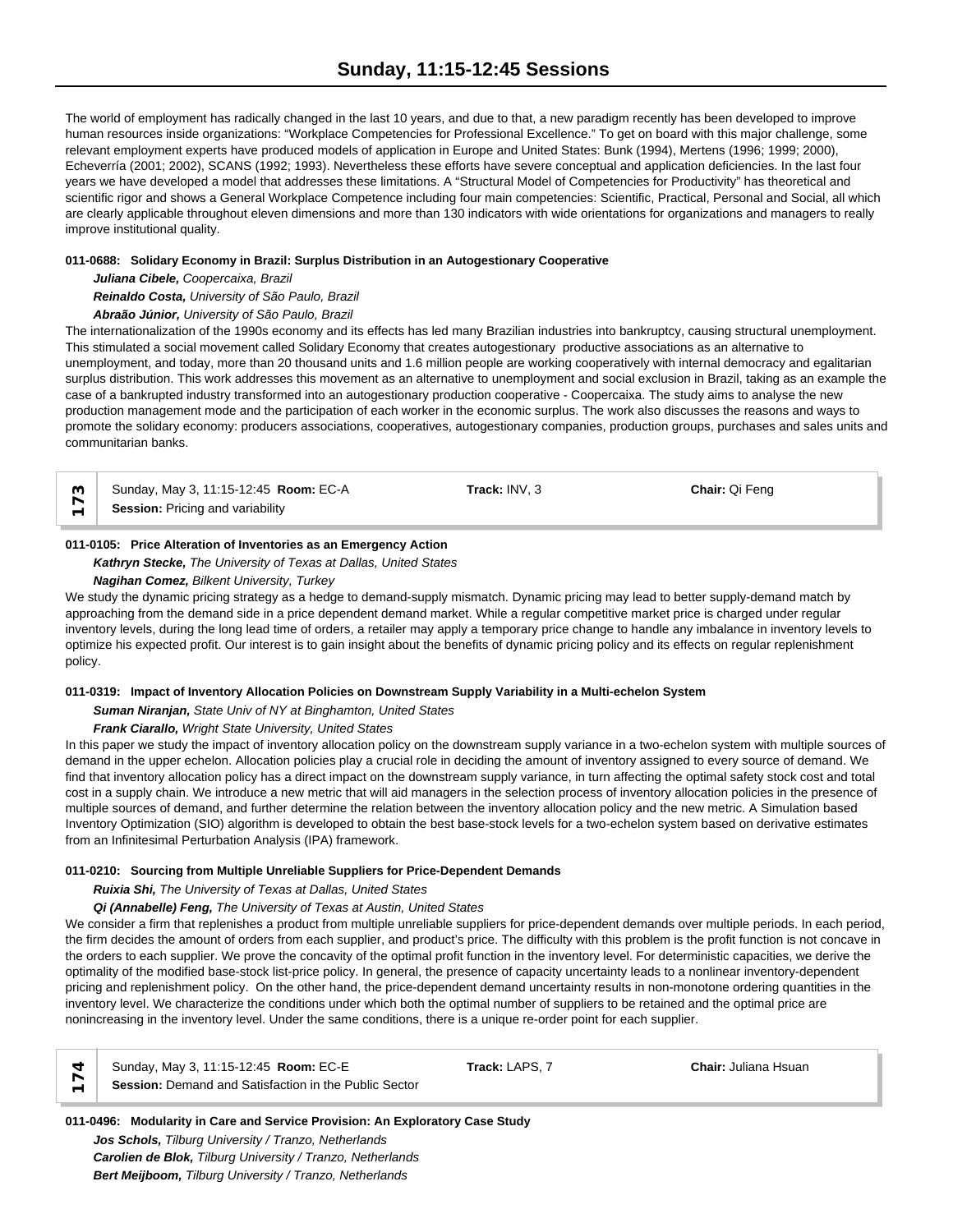## *Katrien Luijkx, Tilburg University / Tranzo, Netherlands*

In most Western countries, public service providers are operating in a mass-customization like environment in which they have to align customization and efficiency goals. While the advantages modularity can offer to private mass-customization environments are well-known, its characteristics and implications have hardly been researched in public services. By means of exploratory case research, packages of care and related services of four providers in the Dutch elderly care sector were investigated against product and service modularity features as identified in literature. Among others, results show that, strikingly, the aim of modularity, i.e. customization of content elements, is perceived as less far-reaching as personalization of delivery-related elements. The output of our study are propositions for new theory that capture the characteristics and essentials of modularity in public service provision to the elderly, to be tested and refined in subsequent research.

## **011-0576: An Empirical Investigation of High-Frequency Electricity Market Data**

## *Eric Bentzen, Copenhagen Business School, Denmark*

Electricity consumption is very important to predict. Among other things, just think of the investment in transformers and other equipment to meet demands. In this paper, high-frequency data showing consumption and clearing prices are analyzed. Short- and long-term effects in electricity consumption can very often be hard to identify. The reasons behind the missing identification are several, but in order to find the causes, it is very important to find the main effects of the time series under investigation. In this paper the main effects, short and long term, and the random variations will be investigated. And

we identify dynamic elasticities during the selected period.

#### **011-0307: Improving Demand Pattern Analysis with Zero-inflated Count Models**

## *Hubert Setzler III, Francis Marion University, United States*

## *Cem Saydam, UNCC, United States*

Demand pattern analysis describes how Emergency Medical Services supervisors determine ambulance resource allocation. These factors include number and location. The purpose of these deployment models is to maximize coverage while minimizing resources. These models are not effective without accurate forecasts. The finer the granularity of time and space in which these predictions are to be made, the greater the chance that the count values are zero. This phenomenon renders traditional forecasting techniques impotent. When the huge majority of observations are zero, a forecast of zero every time will have an extremely low error. However, this eliminates the utility of the forecast because we deploy ambulance based on the possibility of an emergency, not the possibility of not having one. Therefore, zero-inflated count models will be applied in an attempt to increase the accuracy and also the utility of the forecasts.

#### **011-0325: Reducing Uncertainty and Equivocality in the Supply Chain**

*Dianne Hall, Auburn University, United States Joseph Skipper, Air Force Institiute of Technology, United States Joe Hanna, Auburn University, United States*

#### *Joseph Huscroft, Auburn University, United States*

Today's business environment is increasingly volatile and unpredictable. As a result, the environment is difficult to predict, making disruption-reduction positioning difficult. Disruptions are not merely an inconvenience to an organization or the organization's clients, but may result in major economic impact. Nearly all businesses that experience a disruption suffer a reduction in profitability and experience two years at a lower level of productivity, irrespective of industry or cause of disruption (Hendricks and Singhal, 2005). Higher levels of risk are evident as interdependency among organizations increases(Christopher, 2002). Inherent in risk are uncertainty and equivocality. In this study, we propose that contingency planning is an effective means of uncertainty reduction, and that organizational flexibility is an effective way for organizations to reduce equivocality. Thus, we examine the relationships between information sharing, collaboration, information technology, and organizational flexibility during the contingency planning process.

| ທ່ | Sunday, May 3, 11:15-12:45 <b>Room: EC-F</b> | Track: JIT. 3 | <b>Chair:</b> Christian Rossetti |
|----|----------------------------------------------|---------------|----------------------------------|
|    | Session: Performance of LEAN Systems         |               |                                  |

## **011-0477: Measuring Performance and Lean Production: A Review of Literature and a Proposal for a Performance Measurement System**

*Vagner Cavenaghi, São Paulo State University, Brazil*

*Kleber Gama, São Paulo State University, Brazil*

The purpose of this study is to revise literature identifying Lean Production's main characteristics and a Performance Measurement System that has adherence to this management model. It is our aim to provide organizations with conditions to understand that this management model needs appropriate performance indicators where the focus is not only directed towards production volume, but rather on producing only what is needed, eliminating waste throughout the production process. The paper explores literature and reviews studies carried out in the performance measurement area and Lean Production, thus finding critical factors for developing an appropriate PMS for this management philosophy. We conclude that it is necessary to evolve in this knowledge area that involves production management and operations with the support of a PMS and indicators that adhere to the principles of Lean Production, avoiding distortions in the information obtained by performance indicators that are inappropriate for this model.

**011-0583: What is the Relationship between Lean Practices, Supply Chain Complexity, and Manufacturing Plant Performance?**

*Cecil Bozarth, North Carolina State University, United States Christian Rossetti, North Carolina State University, United States Don Warsing, North Carolina State University, United States Barb Flynn, Indiana University, United States*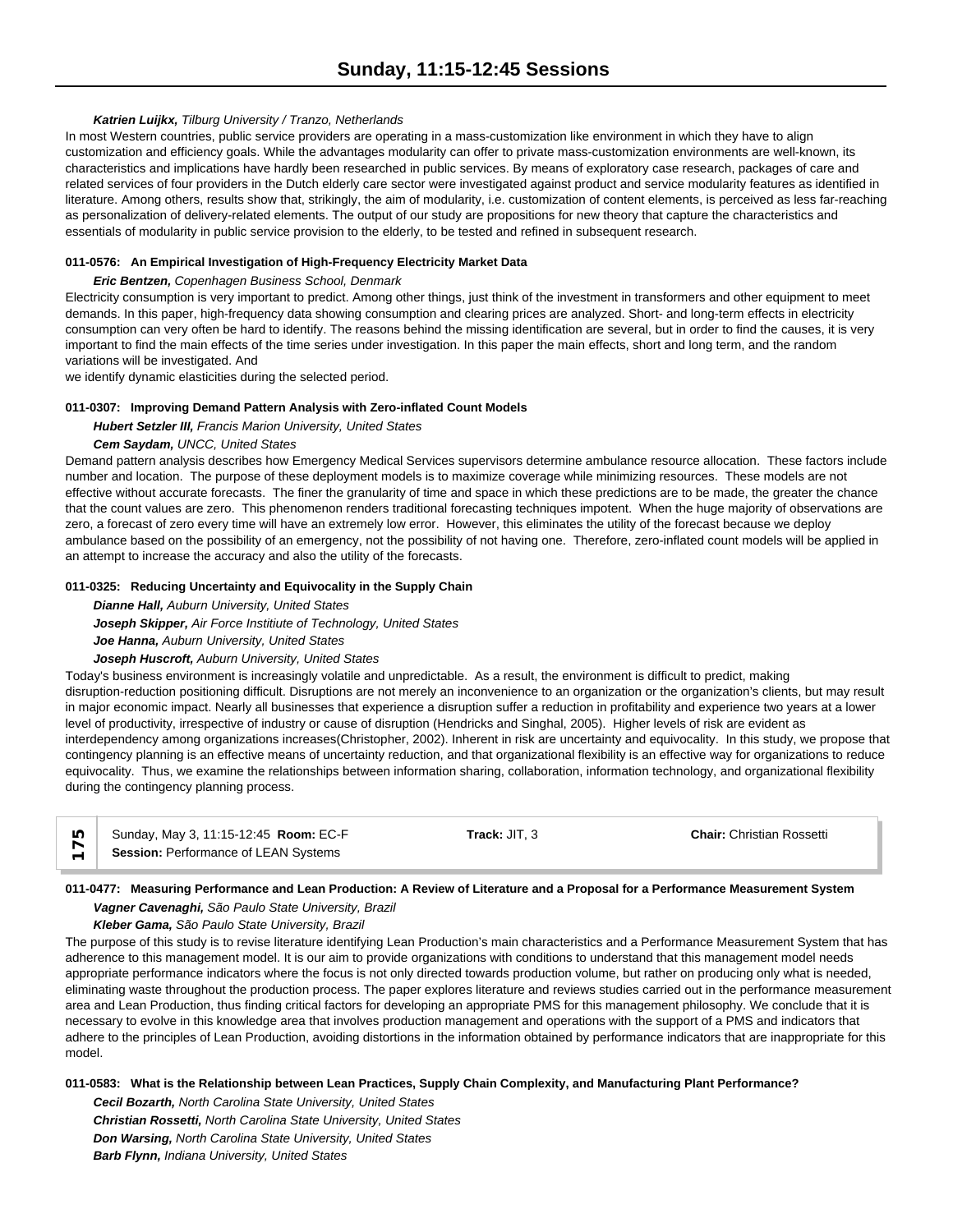In this research project, we empirically examine alternative proposed relationships between lean practices, supply chain complexity, and manufacturing plant performance, using a sample of data from 209 plants. This research builds on works by Shah and Ward (JOM 25, 2007, pp. 785-805) and Bozarth et al. (JOM 27, pp. 78-93).

#### **011-0909: Lean Production, Market Share, and Value Creation in the Agricultural Machinery Sector in Brazil**

*Ullisses Shimizu, Mackenzie university, Brazil*

#### *Leonardo Basso, Mackenzie University, Brazil*

By adopting Lean Manufacturing firms wants to see the value created in its results at the bottom line. The agricultural machinery and implements sector in Brazil had experience in Lean and saw its results affected by the program. Using an established analytical model, the paper tests three hypotheses: H1: firms with a high degree of management commitment to the program simultaneously support this commitment with investments in support of the plant infrastructure and problem-solving groups; H2: firms that adopt lean principles have made changes in the direction of these principles; H3: firms that made continuous investments in plant infrastructure to support lean principles have better performances. All hypotheses H1, H2 and H3 were fully accepted and corroborated.

## **011-0931: Manufacturing Complexity: Common Attributes of Manufacturing System Design and their Effects on System Performance**

*T. J. Gabriel, N. Georgia College and State University, United States*

Manufacturing operations are complex. Some of the complexity arises from decisions regarding the design attributes of a system, e.g. number of products, breadth of product structure, and number of operations in the routing. Because of the differences from one operation to another, it is difficult to make comparisons or account for the relative complexity among manufacturers in research. To study the impact of eight system design attributes that are common among most manufacturing systems, a large scale simulation of a generic batch-type manufacturing system was conducted. The result of the study will identify the effects of these system attributes and discuss how these effects should be given consideration as managers make decisions that alter a system's design.

|                          | Sunday, May 3, 11:15-12:45 Room: EC-G | Track: MKTG. 10 | <b>Chair: Dilip Chhajed</b> |  |
|--------------------------|---------------------------------------|-----------------|-----------------------------|--|
| $\overline{\phantom{0}}$ | Session: Marketing Effects on Success |                 |                             |  |

## **011-0262: Satisfaction on the Adoption of the Balanced Scorecard - Drivers of Success**

*Frederico Barbosa, Universidade Potiguar - UnP, Brazil*

*Kleber Nobrega, Universidade Potiguar - UnP, Brazil*

## *Rodrigo Leone, Universidade Potiguar - UnP, Brazil*

Balanced Scorecard (BSC) appears among the recently most used management models for deployment and implementation of strategies. In order to improve managerial communication processes, this model was implemented by a major industry of elevators, operating worldwide. This work is a case study in its Brazilian operation, which aimed to evaluate, after two years of implementation, the satisfaction of employees on how to comprehend and run matrix strategies. The results demonstrate the success of the communication in the form of implementing the model. It was possible to verify the contribution of the model adopted for the dissemination and implementation of organizational strategies.

## **011-0071: How Marketing Affects SME Firm Profitability, Growth, and Success**

*Jukka Hemilä, VTT Technical Research Centre of Finland, Finland*

## *Mika Oinas, Chiller Oy, Finland*

From the manufacturing industries could be found many well-known small and medium-sized enterprises with established brand status in their home markets. When such a company has plans for growth through exporting, it needs a huge marketing effort. The marketing effort is useless if a company is not believable from the international customers' points of view. For ensuring profitable growth in international markets, a company should be managed well in all operation levels: purchasing, manufacturing, delivering and marketing. It is a challenge for operation management to update all business functions to fulfil the needs coming from international markets. Marketing is the tool for a company to visualise own capabilities, offerings and the brand for the exporting markets. This paper is a story of one company from Finland with great products, willingness for growth, and the effort they have made for operations management to support their growth in international markets.

## **011-0263: A Negotiation-Based Capacity Planning Model**

## *Kung-Jeng Wang, National Taiwan University of Science and Technology, Taiwan, Republic of China*

*Shih-Min Wang, National Taiwan University of Science and Technology, Taiwan, Republic of China*

In a multiple-factories environment, finite budgets for capacity planning and allocation have become an incentive to improve system performances. We develop a model to negotiate and resolve the budget conflicts among factories. Motivated by potential benefits, factories are modeled as intelligent agents that exchange negotiable budget plans with each other under asymmetric information. All factories are self-interested business units and seek to fully utilize allocated budgets so as to maximize their own profits. A negotiation-decision-function mechanism is designed to mimic the attitude of a factory. Intrinsic and budget utility functions are used as performance indices to examine the behaviors of negotiation trajectories. Once the compromised budget allocation plan is obtained after a negotiation process, each factory develops its resource investment portfolio and capacity plan. Experimental outcomes have empirically justified that the proposed model provides an efficient tool to examine the influences of different negotiation attitudes.

## **011-0933: Commonality in Product Line Design under Horizontal Preference Structure**

*Dilip Chhajed, University of Illinois, United States Kilsu Kim, Sogang University, Korea, Republic of (South Korea)*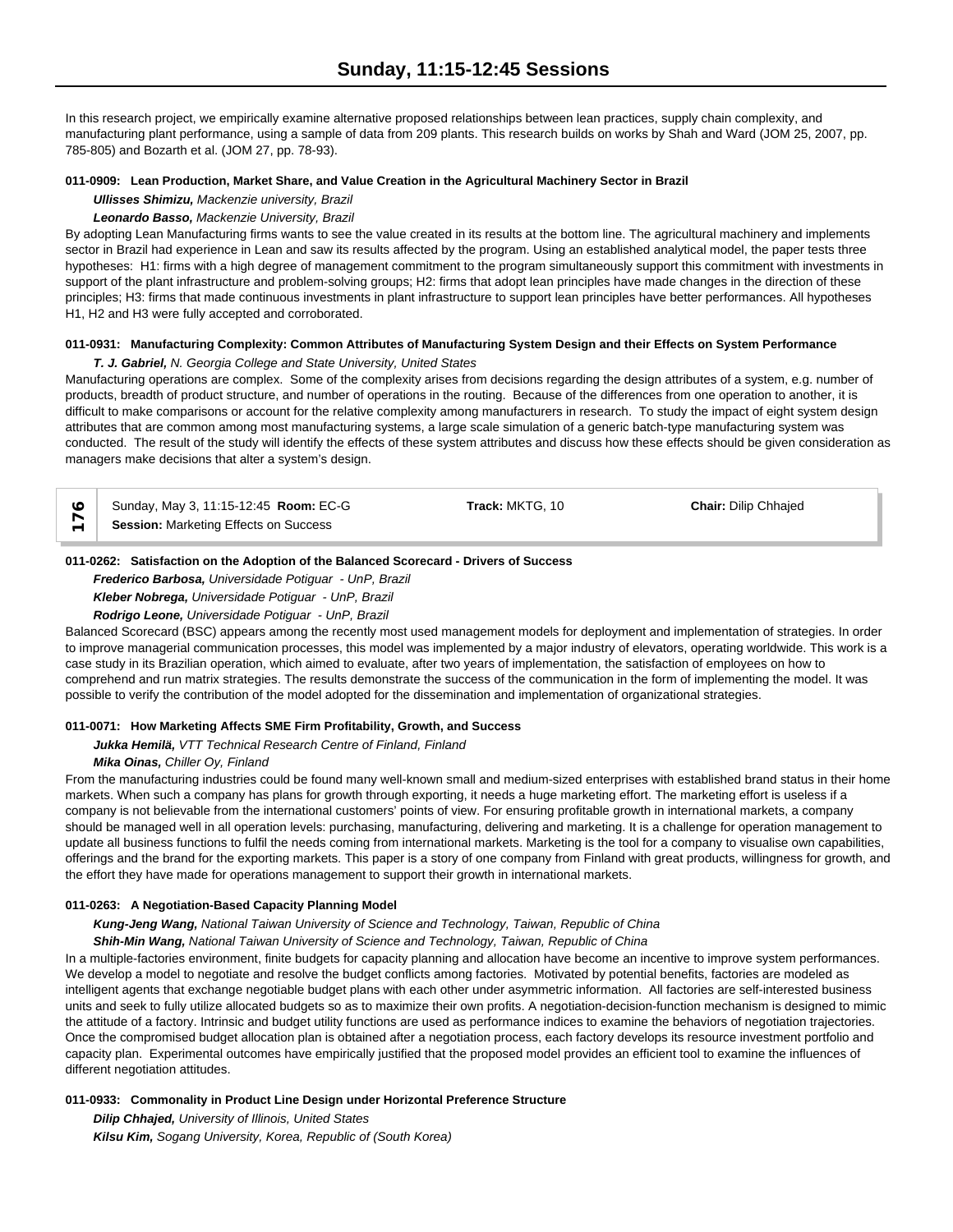We present an analytic model of product line design with two attributes for which consumer segments exhibit opposite preference ordering. Our focus is on studying the implications of making an attribute common. Our results show that commonality strategy, when it saves cost, can intensify or relieve a cannibalization problem within a product line under certain conditions, can make a first best solution implementable even when it is not under non-commonality strategy, and results in smaller amount of differentiation along the attribute that is not common.

| Sunday, May 3, 11:15-12:45 Room: EC-H  | Track: LA&C. 1 | <b>Chair: Rebecca Arkader</b> |  |
|----------------------------------------|----------------|-------------------------------|--|
| Session: Operations Management in LA&C |                |                               |  |

## **011-0902: Implementation of a Computer Application for Production Planning and Scheduling for a Colombian Company** *Gonzalo Mejia, UNIVERSIDAD DE LOS ANDES, Colombia*

*Andrea Hernandez, MDO Consultores S.A., Colombia*

This paper describes the development and implementation of a computer application for production planning and scheduling in a Colombian auto part company. The paper illustrates the functionality of an application which uses a Closed-loop MRP (Materials Requirement Planning) logic. The Master Production Schedule (MPS) is validated through a detailed shop floor scheduling plan. The application also provides features such as stock verification and real time schedule updates. A comparison of the current practices vs. the application outputs is fully analyzed. A case study illustrates the issues of the implementation and provides insights for future improvements.

## **011-0776: Impacts of the Adoption of Electronic Reverse Auctions on the Relationship Between Large Buyers and their Service Suppliers** *Gustavo Klein, Petroleo Brasileiro S.A. - Petrobras, Brazil*

## *Rebecca Arkader, The Coppead Graduate School of Business, Federal University of Rio de Janeiro, Brazil*

Over the last few years the use of e-procurement tools has increased among Brazilian companies, in particular with the adoption of electronic reverse auctions not only for the purchase of goods but also of services. However, there have been concerns about their adverse effects on buyer-supplier relationships. In order to explore such effects in the case of service acquisitions a qualitative study was conducted with three dyads of large Brazilian buyer companies and their service suppliers. Results indicate that the impacts of reverse e-auctions on buyer-supplier relationships tend to be negative or neutral depending basically on the power relationships in the dyad and on the way competitive advantages of suppliers are perceived by buyers. As a consequence, differentiating aspects of purchased services may be lost during the process and may negatively affect performance and compliance.

## **011-0639: Retail Distribution Strategies in Emerging Markets**

*Luz Torres, Center for Latin-American Logistics Innovation, Colombia*

*Edgar Blanco, MIT Center for Transportation & Logistics, United States*

In Latin America, as well as many other emerging markets, the retail sector includes a large number of small, independent, owner-operated and usually very low-technology convenience stores. This channel represents a significant share of trade sales and varies across the region. It is estimated to be upwards of 50% in Colombia, 60% in Argentina and close to 70% in Brazil. Thus, distribution operations in urban and rural environments in Latin America are very complex and costly. Through case studies, this presentation will highlight and classify successful distribution strategies implemented in Latin America that have successfully integrated this unique retail channel. We will also discuss recent technological innovations and their implications for the future of Latin-American supply chains.

| $\infty$ | Sunday, May 3, 11:15-12:45 Room: EC-I  | Track: INTL. 2 | <b>Chair: Afonso Fleury</b> |  |
|----------|----------------------------------------|----------------|-----------------------------|--|
|          | <b>Session: International Networks</b> |                |                             |  |

## **011-0915: The Reconfiguration of Global Production Networks and Emergence of New Manufacturers**

*Afonso Fleury, University of Sao Paulo, Brazil*

## *Maria Fleury, Fundacao Getulio Vargas Sao Paulo Business School, Brazil*

Developed Country Multinationals are restructuring international operations, focusing on knowledge intensive activities and seeking the command of Global Production Networks. New multinationals from Emerging Economies are becoming Global Players. It is our thesis that both movements are related to changes in corporate competences. Typologies that illustrate the relationship between the core competence of the corporation and strategic positioning identified three categories: Manufacturing as core competence leading to Operational Excellence, R&D as core leading to Product Innovation, and Marketing as core leading to Customer Orientation. Our research based on case studies and surveys leads us to infer that the most important Multinationals from Emerging Countries are engaged in Global Production Networks due to distinctive competences in Manufacturing. Multinationals from Emerging Countries whose core competence is R&D or Marketing play the regional game because they are not able to compete at a global level.

## **011-0314: Global Facility Network Design in the Presence of Competition**

*Ping Su, SUNY at New Paltz, United States Lingxiu Dong, Washington University in St. Louis, United States Panos Kouvelis, Washington University in St. Louis, United States*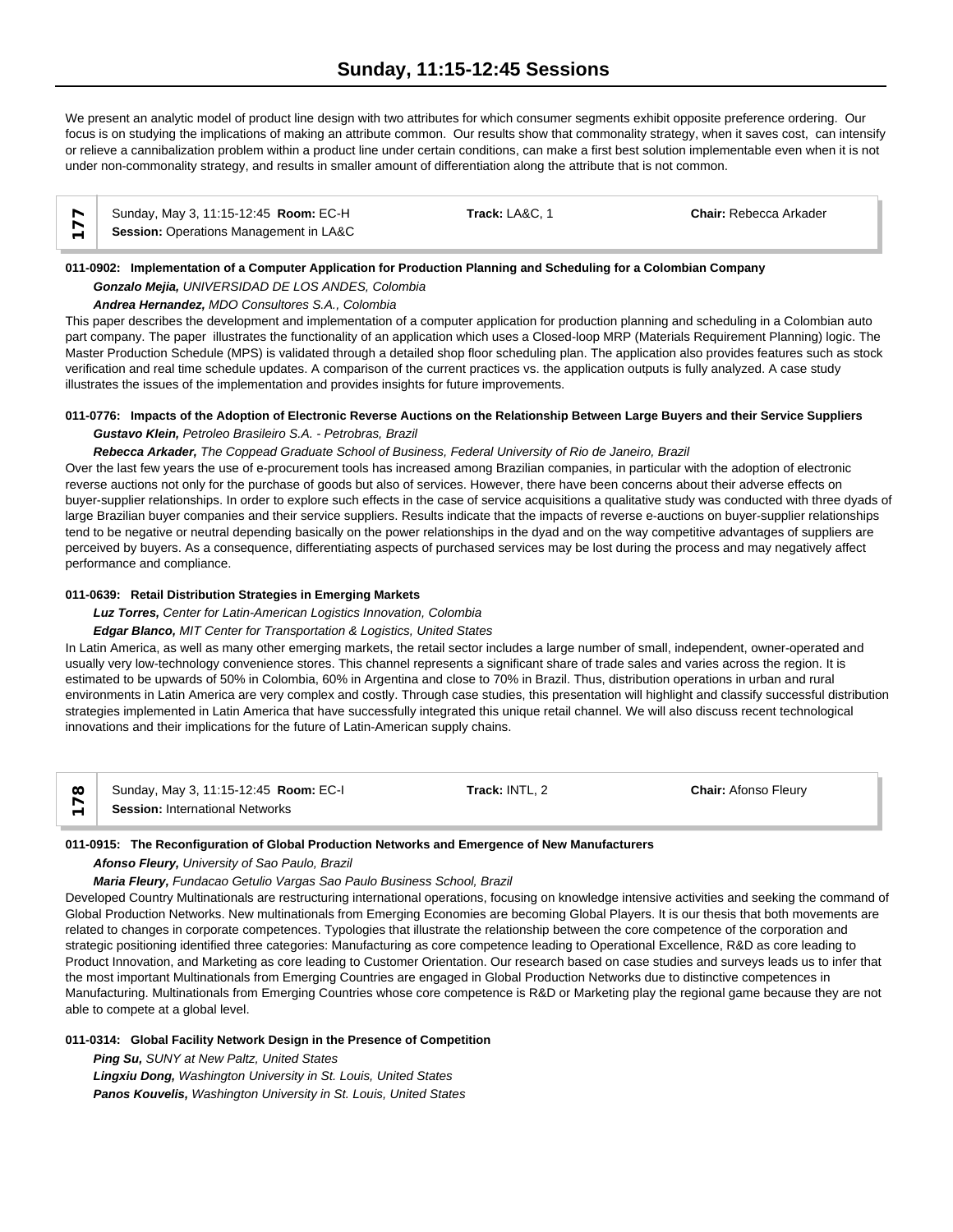We study the facility network design problem for a global firm who is a monopolist seller in its domestic market but faces local competition in its foreign market. The global firm performs its core production under demand and exchange rate uncertainties, and postpones localization and distribution activities after uncertainties are resolved. The competitor in the foreign market postpones all production activities after uncertainties are resolved. The two firms engage in an ex-post Cournot competition. The global firm's network design question is in which market(s) to locate the core production facilities and the production output level(s). We consider four potential network configurations: natural hedge, complete network, domestic and foreign centralization. We provide the optimality conditions for those four networks and conduct sensitivity analysis with respect to key parameters. We find that the presence of competition significantly increases the attractiveness of domestic centralization but only slightly decreases the attractiveness of foreign centralization.

## **011-0418: Innovation in a Chinese Food Manufacturer: A Case Study**

## *Hong Woo, Middlesex University, United Kingdom*

The food industry is a major industry in China consisting of both local Chinese owned and managed firms, and foreign ventures, often operating in competitive environments. It is, however, slow in innovating its processes and products. This paper examines the case of a family-owned Chinese food manufacturer in Beijing. Innovation was considered by the firm because of the challenges faced externally but internal challenges, especially resistance to innovation and change, have held the firm back. To move forward, the firm had to make drastic changes to its management style and structure; implement a forward looking human resources strategy; and formalize research and development. The findings show that innovation is necessary, and can happen, if there is willingness and support to overcome internal obstacles.

## **011-0584: The Logistics Performance Indexes 2007 and 2009 and Their Use**

*Lauri Ojala, Turku School of Economics, Finland Jean-Francois Arvis, World Bank, United States*

## *Monica Mustra, World Bank, United States*

The Logistics Performance Index (LPI) 2007 was based on a survey of over 800 global freight forwarders worldwide, providing feedback on the logistics "friendliness" of the countries in which they operate and those with which they trade. LPI is expected to be released in spring 2009. LPI combines in-depth knowledge of the countries in which they operate with informed perceptions of other countries with which they trade, and experience of global logistics environment. Feedback from operators is supplemented with objective data on the performance of key components of the logistics chain in the home country; data are collected for 100 countries. Singapore ranked 1 in the LPI 2007 with data for 150 countries (See: www.worldbank.org\lpi).

**C** Sunday, May 3, 11:15-12:45<br> **Session:** Demand Planning

Sunday, May 3, 11:15-12:45 **Room:** EC-D **Track:** GENL, 16 **Chair:** Jair Souza

**011-0434: Use of Sensitivity Analysis for Measuring Value of Flexibility**

## *Sanjeev Bordoloi, University of St. Thomas, United States*

Today's firms are entering the era of flexibility, if they are not already in it. With product life cycles becoming shorter and profit margins becoming narrower, flexibility has become a necessary strategic weapon for firms. Therefore, economic justification of investments in flexibility and subsequently, costing for flexibility, has become of utmost importance to today's firms. This paper develops a simple mixed integer programming formulation for production planning, with the help of a simple numerical example. Then, this paper discusses how some of the parameters of the sensitivity analysis can provide possible measures for flexibility. In particular, this paper suggests a way to take "hiring cost" or "layoff cost" as a surrogate for flexibility and it is shown that there may exist an optimum level of hiring/layoff cost that would minimize the total production cost.

## **011-0534: Econometric Model to Forecast Demand for Agricultural Machinery Automotive**

## *Jair Manfrinato, Universidade Estadual Paulista - Unesp Bauru, Brazil*

## *Marcelo Dutra, Universidade Estadual Paulista - Unesp Bauru, Brazil*

Companies that make their forecasts of demand based solely on GDP or in simple projections of the dependent variable in trying to guess the future can achieve unsatisfactory results such as excess or shortage of production capacity. These deterministic methods are based on average values of a single variable that hardly capture all variations of the historical series. One option with greater success confidence is the definition of econometric models to predict where, based on economic theories or hypotheses, with defined regression models to estimate, with some significance, the demand of the product. Thus, the estimates will contain probabilistic values that may occur possible with the measurement of risk involved. Seeking to estimate the demand for agricultural machinery automotive a multiple regression model using economic and agricultural variables was developed which explains approximately 94% of the behavior of historical demand, allowing projections hold a confidence interval of 95%.

| $\infty$                 | Sunday, May 3, 11:15-12:45 Room: Senate          | Track: TECH. 2 | <b>Chair:</b> Yi Wu |  |
|--------------------------|--------------------------------------------------|----------------|---------------------|--|
| $\overline{\phantom{0}}$ | Session: Technologies in Global Supply Chains II |                |                     |  |

**011-0421: Online Reverse Auction Design and its Effect on the Buyer-Supplier Relationship** *Thomas Parker, Southern Illinois University Carbondale, United States*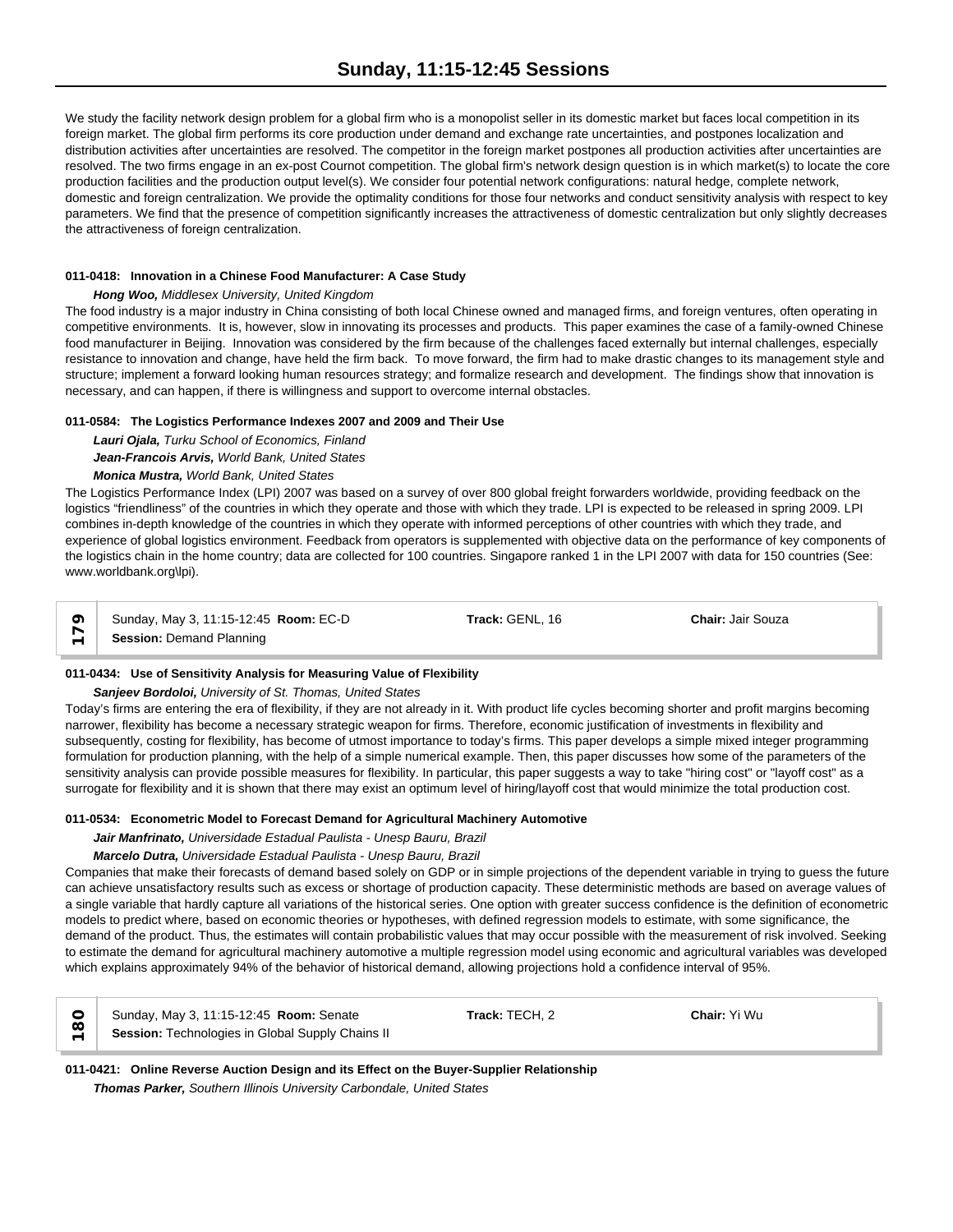Online reverse auctions have become a popular tool for the sourcing of goods and services for industrial buyers around the world. The advantages of online reverse auctions include significant price reductions, increased purchasing and selling efficiencies, and access to new supply and purchasing markets. Despite these benefits, there are significant concerns with respect to the impact of online reverse auctions on buyer-supplier relationships. Previous research suggests that the design of an online reverse auction can influence perceptions of the buyer-supplier relationship. This study examines how the choices and decisions buyers make with regard to the design of online reverse auction affect supplier perceptions of commitment and trust in the buying organization. Utilizing auction and relational exchange theory, the study presents and tests hypotheses related to online reverse auction design and its effect on supplier perceptions of the buyer-supplier relationship.

## **011-0033: Digital Supply Chain Integration**

*Yi Wu, Warwick Business School, United Kingdom*

## *Jannis Angelis, WBS, United Kingdom*

Agility is a vital factor for business success in complex industrial landscapes as it enables firms to successfully compete in a competitive market. Firms are increasingly relying on information systems in achieving such agility throughout the supply chain. However, limited research has been carried out in identifying the mechanisms by which information systems and their implementation enable supply chain agility. The study is based on data gathered in three supply chains in the Chinese automotive industry, covering firms ranging from distributors through to 2nd tier parts suppliers. Factors constraining the achievement of supply chain agility and performance implications have been identified, while the integration of information systems reveals an unexpected implementation.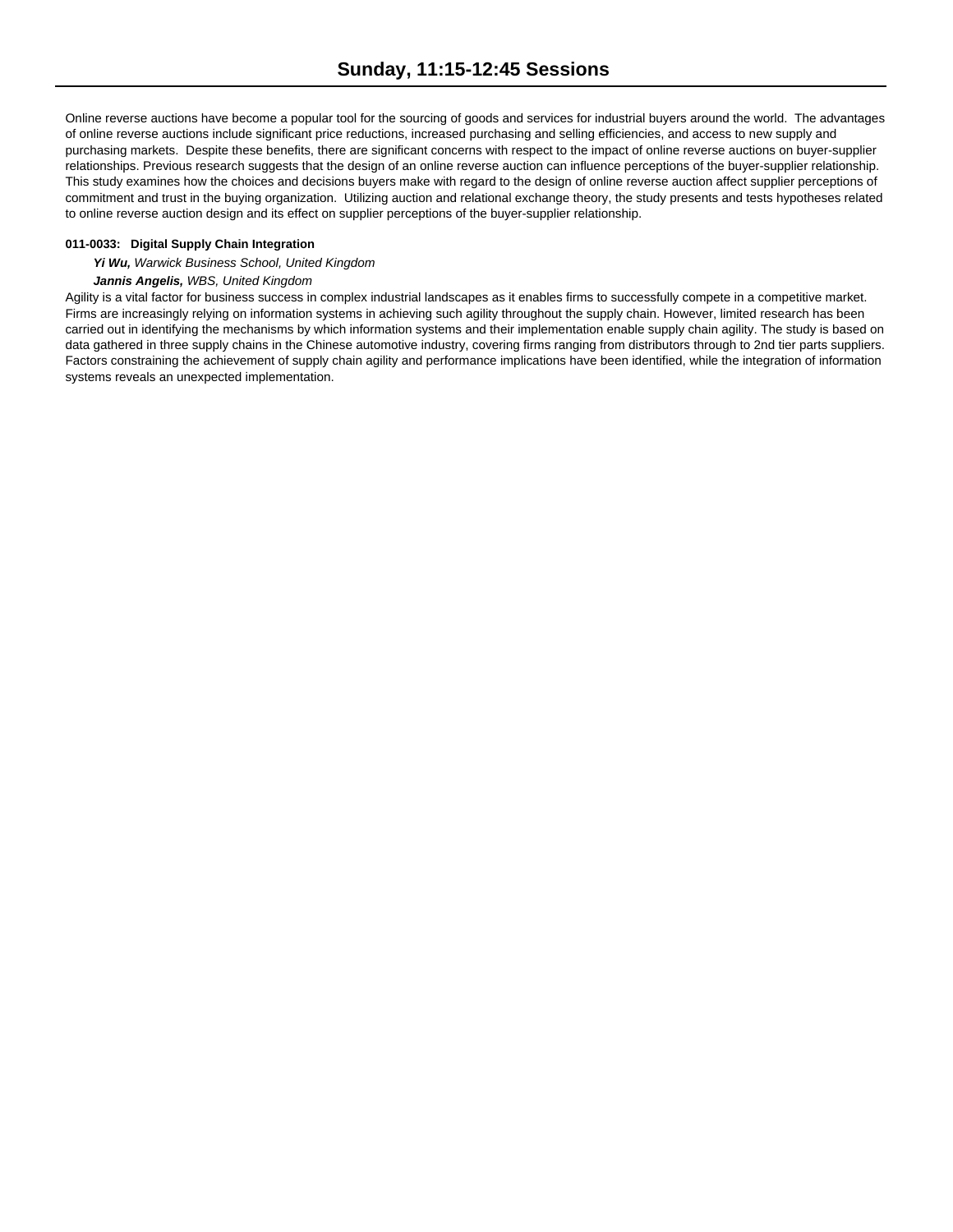Sunday, May 3, 1:30-3:00 **Room:** Cloister North **Track:** SRVC, 10 **Chair:** Ryan Buell **Session:** Service Failure, Recovery, and Retention

#### **011-0790: Service Quality Cascades: Designing High-Quality Service Supply Chains**

*Paulo Goncalves, University of Lugano, Switzerland*

*Willem van Oppen, LPM, Netherlands*

## *Henk Akkermans, Tilburg University, Netherlands*

High quality and customer satisfaction are essential for the profitability of service companies from telecommunication firms to electric utilities. However, the unique nature of services, characterized by their intangibility, inseparability, heterogeneity and perishability, poses a significant challenge to meet desired quality and customer satisfaction levels. Our research suggests four additional dimensions that make services even more challenging: (a) the size of the quality impact on primary processes, (b) the unpredictability of quality impact on secondary processes, (c) the cascading impact of quality in the service supply chain, and (d) the multiplicative impact of quality on installed base. Through a model-based field study of a leading European provider of IT services and telecommunications, we develop a formal dynamic model describing the poor performance of service operations. Our work highlights the importance of designing service operations properly, to prevent them from generating the detrimental behaviours observed in practice.

#### **011-0573: The Impact of Locus Attribution and Recovery Gap on Recovery Satisfaction**

*DongKyoon Kim, Graduate Student, School of Business, Yonsei University, Korea, Republic of (South Korea) Sunmee Choi, Associate Professor, School of Business, Yonsei University, Korea, Republic of (South Korea)*

Due to high involvement of human factors in production and delivery, service processes are subject to failures. Understanding factors influential in successful recovery from such failures can help service practitioners better manage such recovery processes. This research investigates the role of locus attribution and the impact of recovery gap (gap between expected level of recovery and delivered level of recovery) on recovery satisfaction. Results of ANOVA and regression analyses of data collected using quasi-experimental scenario-based survey show the following. Locus attribution affects customer recovery expectation. Recovery gap influences recovery satisfaction. The effect of recovery gap on recovery satisfaction depends on locus attribution. Findings of this study emphasize the importance of managing service failures relative to the level of expected recovery and locus attribution.

## **011-0202: Are Self-Service Customers Satisfied or Stuck?**

*Ryan Buell, Harvard Business School, United States*

*Dennis Campbell, Harvard Business School, United States*

#### *Frances Frei, Harvard Business School, United States*

This paper investigates the impact of self-service technology on customer satisfaction and retention. Specifically, we disentangle the distinct effects of satisfaction and switching costs as drivers of retention among self-service customers. Our empirical analysis examines 26,924 multi-channel customers of a nationwide retail bank. For each customer, we track channel usage, overall satisfaction and actual retention over a one-year period. We find that relative to face-to-face service, customers who use self-service channels for a greater proportion of their transactions are no more or less satisfied with the service they receive. However, we also find that these same customers are predictably less likely to defect to a competitor if they are heavily reliant on self-service channels characterized by high switching costs. Through a mediation model, we demonstrate that when self-service promotes retention, it does so in a way that is consistent with switching costs rather than via increased satisfaction.

## **011-0679: An Empirical Investigation of Successful Service Recovery Practices: A Cross-cultural Comparison between the US and Taiwan**

*Hua-Hung (Robin) Weng, Clemson University, United States*

*Janis Miller, Clemson University, United States*

#### *Aleda Roth, Clemson University, United States*

When growing globally, service companies must consider how departures from their home country norms may affect customers in different regions. This study addresses the question: To what extent do customers from Taiwan, versus their U.S. counterparts, differ in their perceptions of service recovery and loyalty behaviors? We draw upon and extend Miller, Craighead, and Karwan's (2000) service recovery framework and Hofstede's (2005) cultural dimensions in order to subject to rigorous empirical scrutiny how service recovery influences loyalty behaviors, using samples of 131 and 161 students in the U.S. and Taiwan, respectively. After controlling for demographic and other factors, we find that customers in the two countries differ in their perceptions of what constitutes good recovery. In the U.S. loyalty is influenced by the service recovery process and in Taiwan by the service recovery outcome. Managerial insights and future research directions are given.

#### **011-0964: A New Look at Service Quality Failure: Some Case Study Evidence**

#### *Ebrahim Soltani, University of Kent, United Kingdom*

#### *Ying-Ying Liao, University of Kent, United Kingdom*

This paper aims to examine the linkage between management's approach and attitude and (in)effectiveness of quality of service operations. In doing so, three primary issues of service operations management, namely, the control of service quality, service recovery, and service processes were chosen to be probed as part of a case study research in a sample of three UK-based service-oriented organisations. Drawing upon 71 semi-structured interviews with managers at top, middle and first levels, the findings suggest that the type of approach and attitude adopted by senior management in managing service quality operations has a strong prescriptive overtone. The findings highlight that the impact of quality management (QM) practices on service quality is indirect through the senior management's approach and attitude toward QM. Specifically, the findings offer an alternative and complementary path to more nuanced account of service quality failure - as opposed to identifying the frequently cited service quality gaps.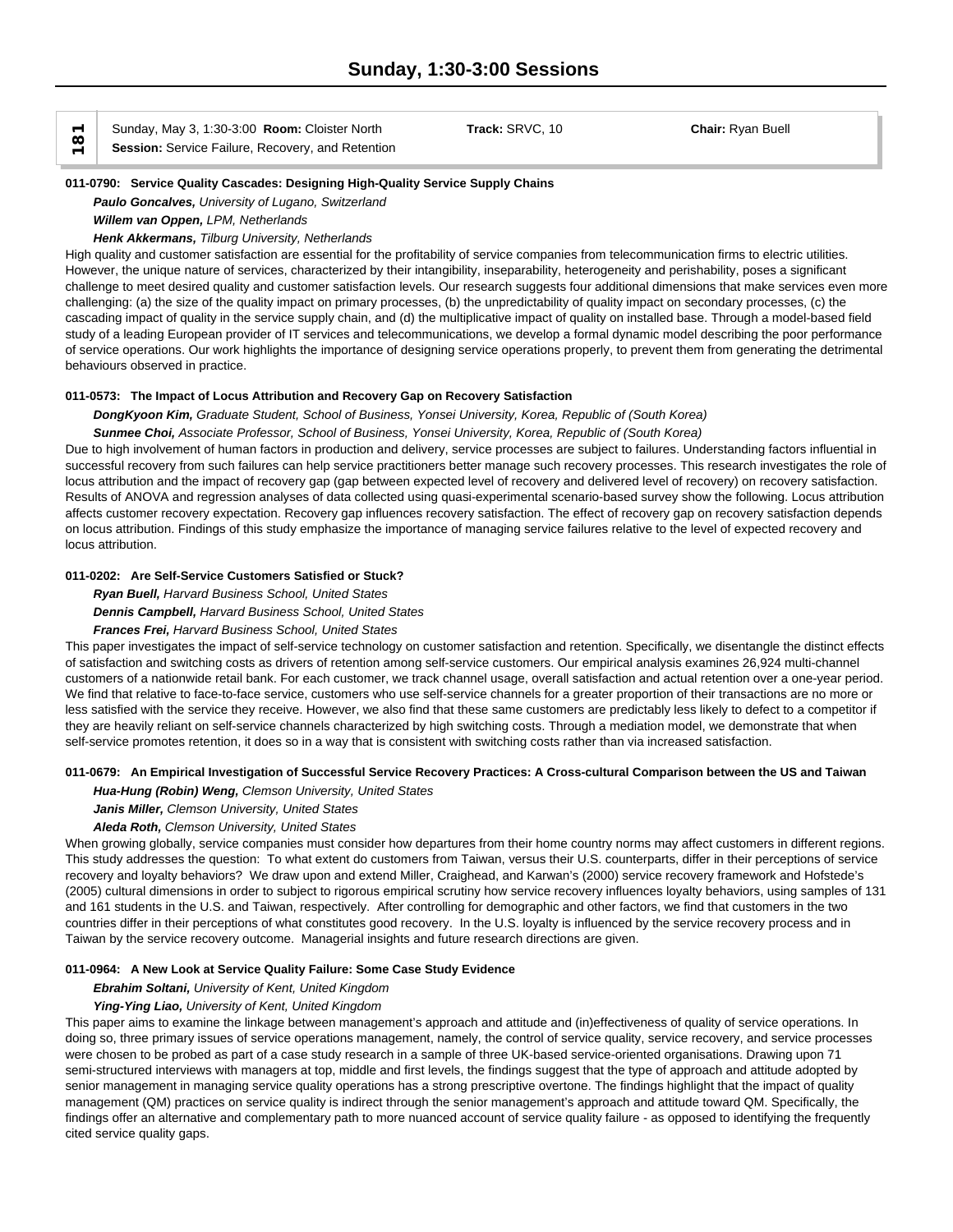N Sunday, May 3, 1:30-3:00 **Room:** Cloister South ( $\Omega$ )<br> **Session:** Product Variety and Assortment Models

**011-0830: Product Line Design with Vertically Differentiated Products**

## *Dorothee Honhon, University of Texas at Austin, United States*

We consider the problem of a retailer choosing the optimal assortment of vertically differentiated products from a set of potential products offered by a group of manufacturers (e.g, MP3 players of different brands). The quality levels (e.g., memory size for an MP3 player) are determined exogenously by the manufacturers. We assume that customers differ in their willingness to pay for quality. First, we assume that the prices of the products are determined by the manufacturers as well, and that the retailer's decision is to find the subset of products that maximizes her expected profit. We show that the optimal subset can be obtained efficiently using dynamic programming. Second, we extend the result to the case where the retailer can also choose the price of the products in her assortment.

## **011-0834: Competing Manufacturers in a Retail Supply Chain: On Contractual Form and Coordination**

## *Gurhan Kok, Duker University, United States*

## *Gerard Cachon, University of Pennsylvania, United States*

Retailers commonly sell products from competing manufacturers. How then should firms manage their contract negotiations? The supply chain coordination literature focuses either on a single manufacturer selling to a single retailer or one manufacturer selling to many (possibly competing) retailers. We find that some key conclusions from those market structures do not apply in our setting - manufacturers may prefer wholesale-price contracts over sophisticated coordinating contracts.

## **011-0871: Don't Ask Don't Tell: An Analysis of Revenue Sharing Contracts when Retailers Cheat**

*H. Sebastian Heese, Indiana University, United States*

## *Eda Kemahlioglu-Ziya, UNC Chapel Hill, United States*

Revenue sharing contracts are widely used to align the incentives of different channel members. Under a typical revenue sharing contract, if it is impossible or prohibitively expensive for the manufacturer to verify the retailer's sales reports, the retailer has incentive to underreport sales and cheat the manufacturer out of part of its profit. We develop a simple analytical model to investigate the impact of cheating on the different supply chain constituents, and we show that cheating can increase manufacturer profit.

## **011-0831: Retailing Customized Products: Pricing, Inventory and Refund Policies**

*Alex Grasas, University Pompeu Fabra, Spain*

*Elif Akcali, University of Florida, United States*

## *Aydin Alptekinoglu, SMU, United States*

Advances in information and manufacturing technologies are changing the retailing industry, allowing firms to offer highly customized products through online retail channels. Such extreme product variety also brings changes in consumer return policies. Leaving generous 100%-money-back guarantees behind, many online retailers of customized products restrict their product return policies, and do not even allow returns in some cases. In this paper, we study optimal pricing, inventory, and refund policies of a customizing firm. We find that partial refunds are generally optimal. In a single-period setting, partial refunds allow the firm to charge a higher price (compared to the case with no returns allowed). In a multiple-period setting, where a salvage-down-to inventory policy is optimal, the firm passes some of the expected savings from being able to carry inventory from one period to another onto the customers, surprisingly, not in the form of higher refunds but of lower prices.

## **011-0837: Air-Cargo Capacity Contracts**

*Kannapha Amaruchkul, National Institute of Development Administration, Thailand William Cooper, University of Minnesota, United States*

## *Diwakar Gupta, University of Minnesota, United States*

Carriers (airlines) use medium-term contracts to allot bulk cargo capacity to forwarders who deliver consolidated loads for each flight in the contractual period (season). Carriers also sell capacity to direct-ship customers on each flight. We study capacity contracts between a carrier and a forwarder when certain parameters such as the forwarder's demand, freight charges, and operating costs are its private information. We propose contracts in which the forwarder pays a lump sum in exchange for a guaranteed capacity allotment and receives a refund for each unit of unused capacity according to a pre-announced refund rate. We obtain an upper bound on the informational rent paid by the carrier for a menu of arbitrary allotments and identify conditions under which it can eliminate the informational rent and induce the forwarder to choose the overall optimal capacity allotment (i.e. one that maximizes the combined profits of the carrier and the forwarder).

|   | Sunday, May 3, 1:30-3:00 Room: Captain | Track: SCM, 25 | Chair: Gal Raz |  |
|---|----------------------------------------|----------------|----------------|--|
| ⋍ | <b>Session: Supplier Management</b>    |                |                |  |

## **011-0832: International Supply Chain Practices in Developing Countries: A Study in Tanzania** *Kabossa Msimangira, The Open Polytechnic of New Zealand, New Zealand Clemence Tesha, National Board for Materials Management, Tanzania*

Sunday, May 3, 1:30-3:00 **Room:** Cloister South **Track:** SCM, 11 **Chair:** Aydin Alptekinoglu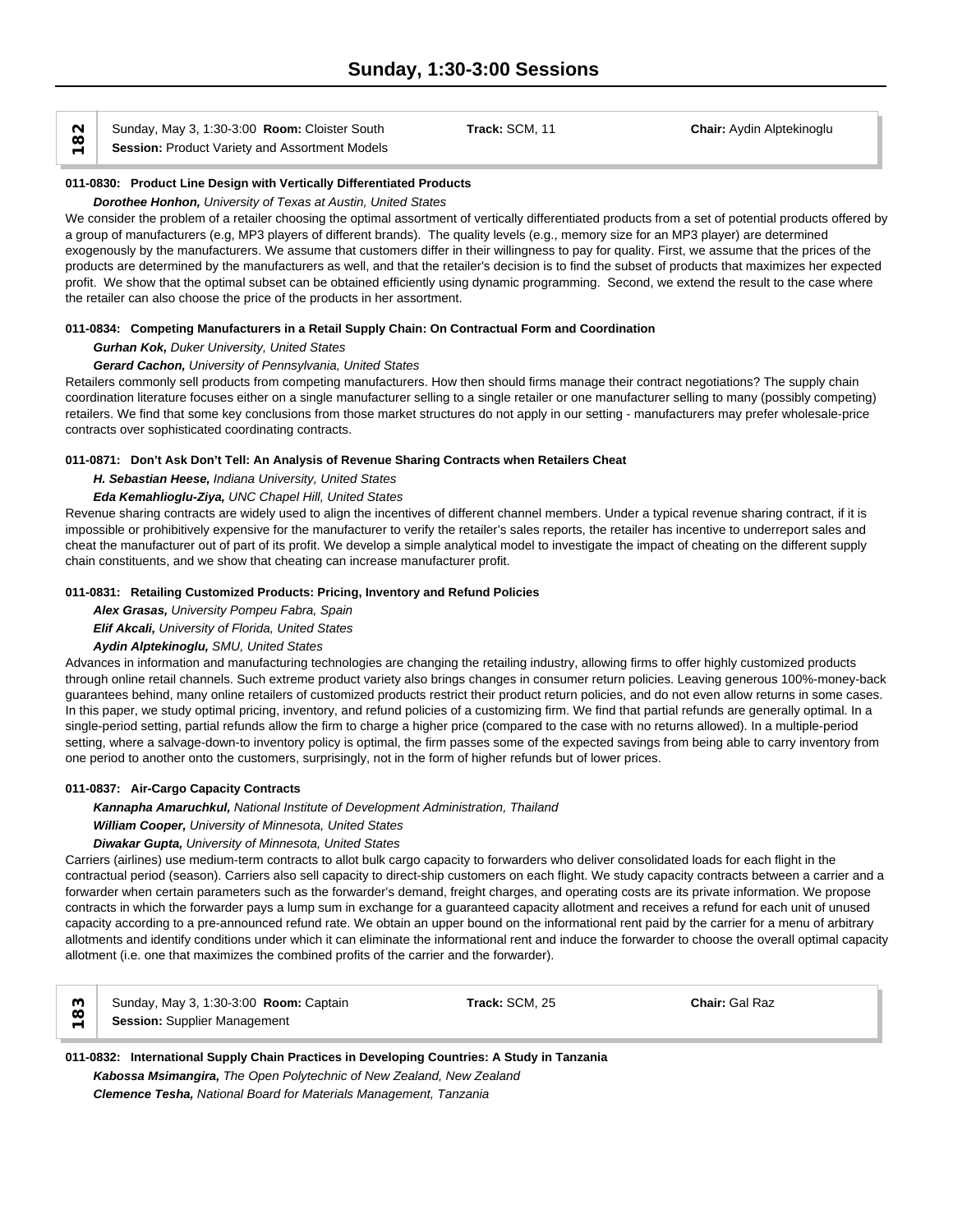This paper reports the results of a study on international supply chain practices in developing countries, with particular reference to the public transport sector in Tanzania. It discusses factors/problems affecting international sourcing processes. The case study methodology and semi-structured interview questionnaire were used to collect data. The study reveals that the international supply chain in developing countries like Tanzania faces many problems compared to that of developed countries, for example, the use of outdated technology in the domestic market, lack of trust, documentation problems, lack of integrated computerised system to link with overseas suppliers, and so on. The insights on problems provide valuable information on global challenges and opportunities in international sourcing processes. Recommendations to solve some of the problems are discussed.

## **011-0194: An Exploratory Study of the Item Importance Construct**

## *Jillian Davis, Clemson University / Department of Management, United States*

## *Scott Ellis, Clemson University / Department of Management, United States*

Drawing from marketing, supply chain, and operations management literature, we develop and empirically assess a causal model of purchased item importance. We define item importance as the overall value that a buyer places on a particular direct material and examine how the purchased item's functional contribution to end-product performance, customer involvement in the purchasing decision, end-product importance, financial impact of the purchased item, and item customization affect buyer's perception of purchased item importance. To assess our causal model, we collected primary survey data from 34 ISM purchasing professionals from the Northeast U.S. Using bivariate correlation analysis, we find that purchased item's functional contribution to end-product performance and financial impact positively influence perceptions of item importance. However, customer involvement, end-product importance, and item customization have no effect on item importance. These findings lend new insights into supplier segmentation practices and inform supplier portfolio management approaches.

## **011-0574: Manufacturer Incentives for Supplier Investments in Process and Product Innovations**

*Cheryl Druehl, George Mason University School of Management, United States*

*Gal Raz, Darden Graduate School of Business, University of Virginia, United States*

*Raul Chao, Darden Graduate School of Business, University of Virginia, United States*

We examine a supply chain that sells a product to end consumers in a newsvendor setting. The supply chain consists of a manufacturer and a supplier, where the supplier must determine whether to implement a process improvement (in the form of a unit cost reduction) or a product improvement (in the form of increased value to consumers) or both. We consider the centralized case as a benchmark and then analyze the decentralized supply chain. We address the following questions: What is the supply chain loss due to the decentralization? How can the manufacturer incentivize the supplier to optimally invest in either or both types of innovation? Our results show how process and product innovation affect the supply chain outcomes.

## **011-0508: Toward Theories of Managing Indirect Suppliers: A Trilateral Perspective of Buyer Indirect-Supplier Relationships**

*Ping Wang, School of Economics and Management, Southwest Jiaotong University, China*

One thing in common in the literature of buyer-supplier relationship management is that the unit of study is a dyadic relationship with a direct supplier. However, in complex societies, buyer-supplier relationships should not be limited to the dyadic and direct ones. From a triadic or trilateral standpoint, this research sheds light on the characteristics of relationships between a buying company and its indirect suppliers (i.e., second-tier or tertiary suppliers). In this research, seven cases that actively manage indirect suppliers are presented, and the dynamics of buyer-indirect–supplier relationship are described. Relationships among a buyer, direct-suppliers, and indirect-suppliers are explored from two dimensions: relationalism and power-dependence. Using theory building through case studies, this research identifies six archetypes of buyer indirect–supplier relationships. Each type of relationship is a unique configuration of the trilateral relationship characteristics. Propositions are presented, and finally, the findings and the directions of future research are discussed.

**COLOGY BUNDAY, May 3, 1:30-3:00**<br> **Session: Product Re-X 3** 

Sunday, May 3, 1:30-3:00 **Room:** Scribe **Track:** SUST, 15 **Chair:** Michael Galbreth

# **011-0229: Modeling External Transport Costs in Distribution Networks**

*Chiara Ortolani, University of Padova, Italy*

*Fabio Sgarbossa, University of Padova, Italy*

*Alessandro Persona, University of Padova, Italy*

This work investigates the "Green Impact" concern in the transport sector. Generally, companies which work to reduce their environmental impact act on three subsequent levels: optimising the existent networks and flows; optimising modes of transport; and increasing efficiency of routes and journeys. Similarly, some of the most widespread actions meant to decrease transport pollution costs consist in minimizing empty running of the trucks, encouraging co-operative retailer distribution, and running more efficient vehicles: all measures that, before abating pollution and congestion costs, have the substantial benefit of pulling down the transport operative costs directly paid by companies. This article will review many of the main contributions on the theme in literature, showing how dispersed data regarding full transport costs appears to be. An analytical aggregation of the different results is offered in order to obtain a homogeneous transport cost function, and a numerical example is proposed to show its application.

## **011-0428: True Green: Aligning Economic and Environmental Concerns in Equipment Replacement Decisions under Technological Change**

*Thomas Sloan, University of Massachusetts Lowell, United States*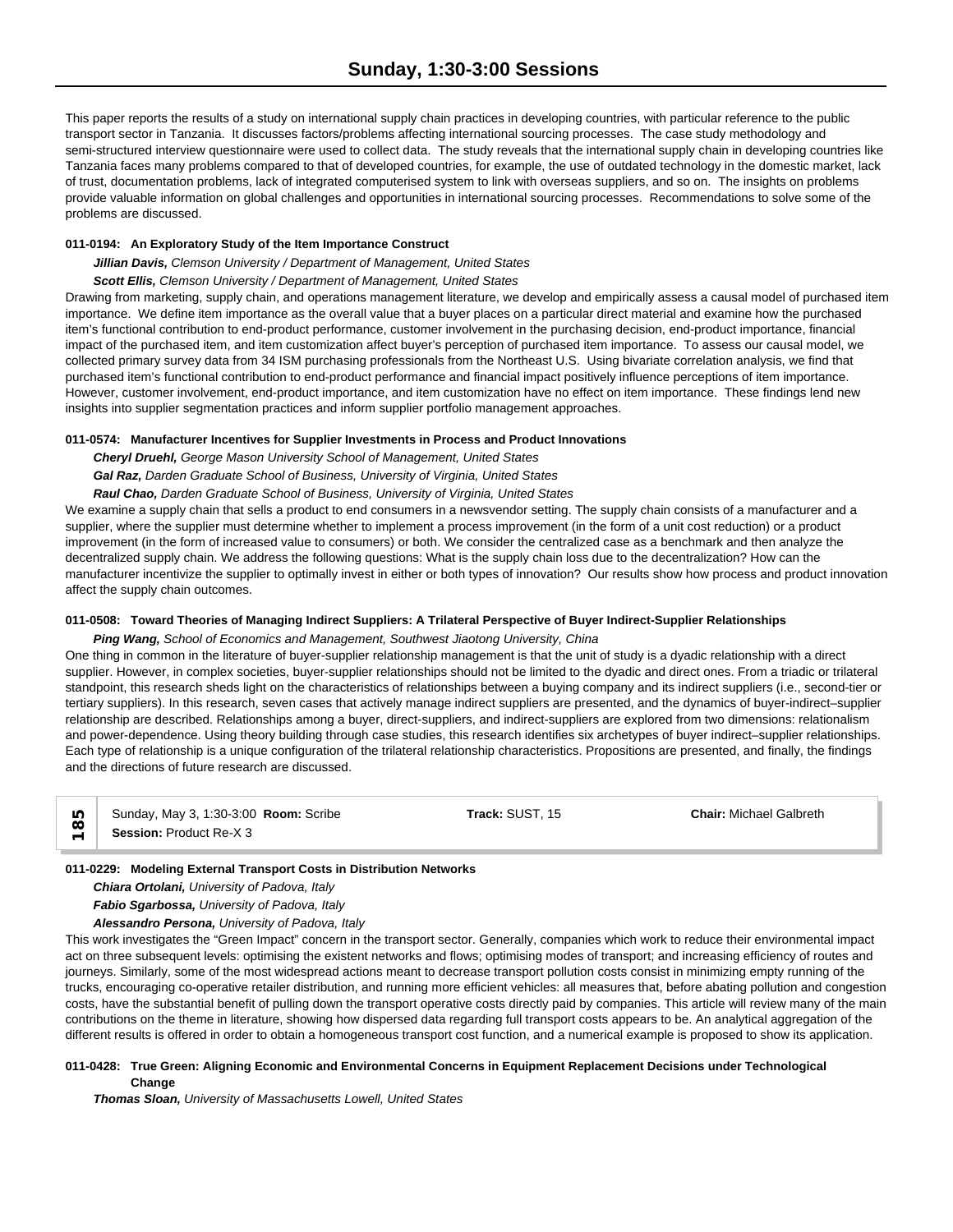This paper presents a Markov decision process model of a single-machine production system with deteriorating process condition. As the state degrades, the system produces more waste, pollution, and other environmental burdens. The firm can choose to keep the current equipment or to reset the system state by replacing the equipment with the same technology. In addition, there is a newer, cleaner technology that is expected to be introduced; however, the exact timing of its debut is uncertain. The model is solved using two separate minimization criteria: economic costs and environmental burden. Three sets of questions are explored. First, how do the replacement policies derived from the two criteria differ and why? Second, how does the expectation of a new technology affect the optimal policies? Finally, how can penalties and/or incentives be used to bring the two policies into alignment?

## **011-0225: Multi-Generation Product Design with Remanufacturing**

*Michael Galbreth, University of South Carolina, United States*

## *Raul Chao, University of Virginia, United States*

When consumers replace a product with an updated version, the old product is often returned to the original manufacturer. This is particularly true if the product was leased or if trade-in rebates are used. The manufacturer has several options regarding the processing of these returned items, including disposal, recycling, or remanufacturing. In this paper, we consider the possibility that components from returned items can be reused in subsequent generations of the product. Component reuse can lower production costs, but it may also reduce pricing power if the updated product is perceived to be a minor innovation relative to previous generations. We examine the fundamental tradeoff between component reuse and innovation in new product design with used product returns.

## **011-0100: Component Commonality in Closed-Loop Supply Chain**

*Jack C. P. Su, National Tsing Hua University, Taiwan, Republic of China*

## *Victor Lee, National Tsing Hua University, Taiwan, Republic of China*

Many literatures in forward supply chain management point out the importance of product design. In this research, we follow the same concept and apply it to closed-loop supply chain. We consider two closed-loop supply chain structures, Parallel and Mix. In the Parallel structure, the assembly and disassembly lines are separated while in Mix structure they are performed by the same production line. We study how component commonality, operational variables, and their interactions impact the cycle time of forward supply chain under these two structures.

## **011-0098: The Impact of Product Proliferation in Closed-Loop Supply Chain**

## *Jack C. P. Su, National Tsing Hua University, Taiwan, Republic of China*

*Vincent Huang, National Tsing Hua University, Taiwan, Republic of China*

In a highly competitive market, product variety is one of the most important competitive advantages. However, excessive product proliferation will hurt firm's profit. Hence, how to manage for maximal profit becomes an important question. In a closed-loop supply chain, product proliferation not only impacts the forward supply chain, but also the reverse one. Although increasing number of product types will satisfy customers' diverse needs better, complexity of product recycle, remanufacturing, and resale process may erode firm's profit as well. In this research, we develop a mathematic model to analyze a capacitated reverse supply chain, consisting of single manufacturer and multiple retailers, in order to understand how product proliferation impacts reverse supply chain.

| Sunday, May 3, 1:30-3:00 <b>Room:</b> Knave       | Track: HLTH. 11 | <b>Chair:</b> Kenneth J Klassen |  |
|---------------------------------------------------|-----------------|---------------------------------|--|
| <b>Session: Outpatient Appointment Scheduling</b> |                 |                                 |  |

## **011-0673: Urgent and Emergency Care Service Location and Capacity Planning**

## *Elif Akcali, University of Florida, United States*

*Ching-I Lin, University of Florida, United States*

Ensuring patient access to medically appropriate health care services is an important concern in the health care industry. In the absence of easily accessible urgent care clinics, urgent care patients go to emergency rooms. As a result, expensive emergency care resources are utilized to deliver urgent care services. Moreover, urgent care patients typically experience long service times in emergency rooms, since they are pre-empted by emergency care patients. Therefore, hospitals that operate a number of emergency care locations in a given geographical region are interested in establishing a network of urgent care clinics to improve patient access to medically appropriate health care services. In this paper, we develop an optimization model to determine the optimal number of urgent care clinics as well as their respective locations and capacity levels to minimize the total cost of operating the network of urgent care clinics and emergency rooms while maximizing patient access.

## **011-0413: Comparing Walk-In, Open Access, and Traditional Appointment Scheduling in Outpatient Health Care Clinics**

## *Linda LaGanga, Mental Health Center of Denver, United States*

## *Stephen Lawrence, University of Colorado at Boulder, United States*

Outpatient health care clinics have been experimenting with innovative means to provide better service for patients. Among these are open access and walk-in access for patients where patients either make same-day appointments or simply walk in without an appointment. In this paper we compare and contrast open access and walk-in scheduling with traditional scheduling policies. We allow different proportions of open access or walk-in traffic to mix with traditionally scheduled appointments, and show how clinic utility varies with different policies and different mixes. We study a variety of problems using a heuristic scheduling procedure that provides near-optimal schedules for our problem set. The results of our study inform clinic administrators regarding the trade-offs among these three scheduling policies and assists them in selecting that scheduling policy which best meets both clinic constraints, practitioner preferences, and the needs of patients.

## **011-0416: Outpatient Scheduling in the Presence of Interruptions and Server/Client Unpunctuality**

*Reena Yoogalingam, Brock University, Canada Kenneth Klassen, Brock University, Canada*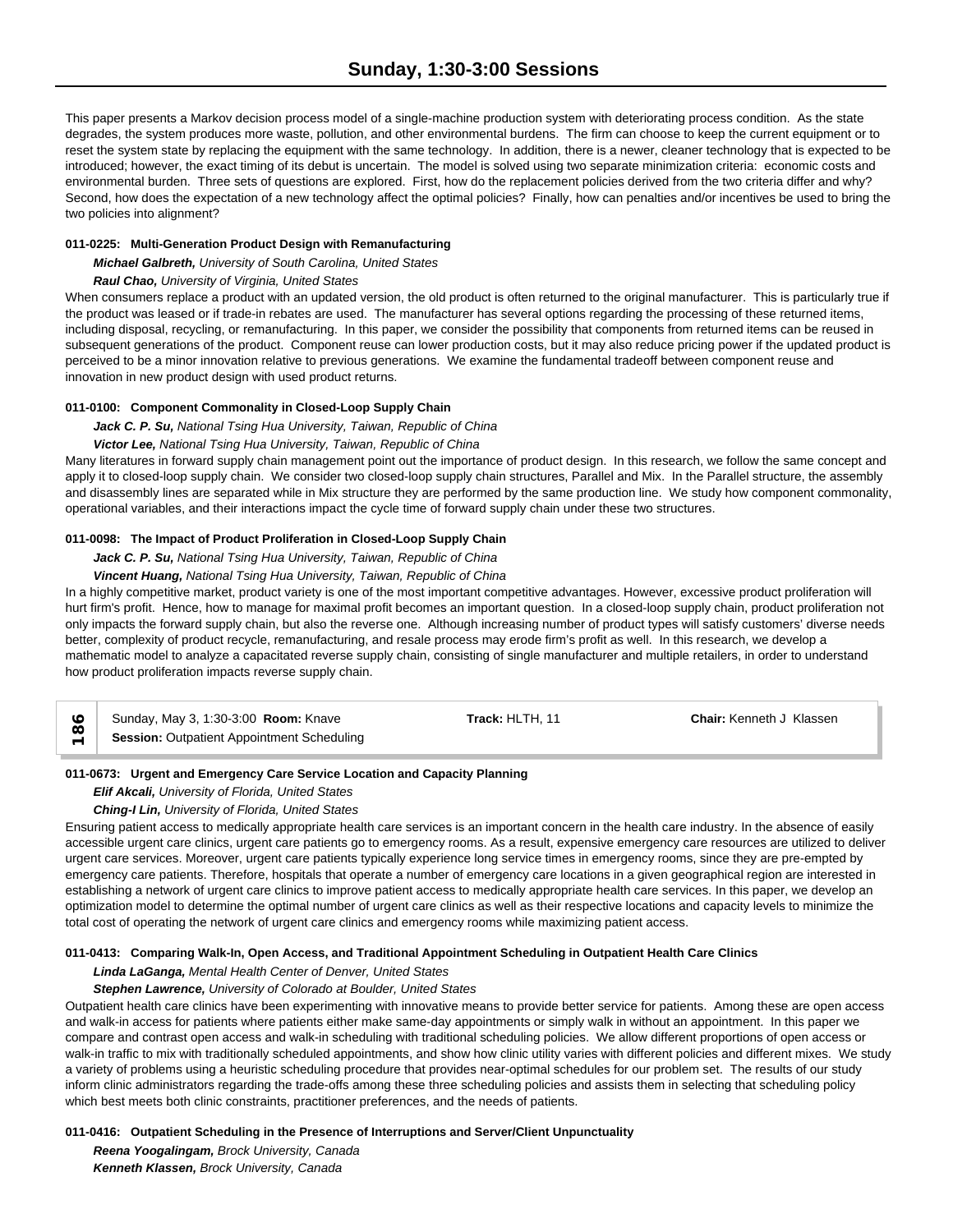There has been limited research on the combined effect of interruptions and server/client unpunctuality on appointment system design. The presence of these factors has been shown to reduce clinic efficiency and increase costs of the health care system. Furthermore, appointment system design is complicated by patients who compensate by arriving earlier or later than their scheduled appointments in an effort to reduce their expected waiting times. This study uses a simulation optimization approach based on empirical data and interviews from a number of outpatient clinics. The goal is to determine optimal appointment schedules given interruptions and server/client unpunctuality and develop practical insights for appointment system design.

## **011-0739: Flexible Shift Scheduling of Physicians at Hospitals**

*Jens Brunner, Technische Universitaet Muenchen, Germany Rainer Kolisch, Technische Universitaet Muenchen, Germany Jonathan Bard, The University of Texas, United States*

We address a flexible shift scheduling problem in which physicians are scheduled to meet varying demand. We propose a new modeling approach where shifts are generated implicitly rather than starting with a predefined set of shifts like three 8-hour shifts or two 12-hour shifts. The objective is to minimize the paid out hours under the restrictions given by the labor agreement. Our problem is formulated as a mixed-integer program and solved with a customized Branch-and-Price algorithm. The new approach is tested with data from the anesthesia department of a German university hospital. Computational results indicate that high quality schedules up to several weeks can be obtained quickly. In comparison to rosters obtained by the current procedure considerable cost savings are possible.

| $\sim$ | Sunday, May 3, 1:30-3:00 Room: EC-D1 | Track: EMPR. 12 | <b>Chair: Christer Karlsson</b> |  |
|--------|--------------------------------------|-----------------|---------------------------------|--|
| w      | <b>Session: Empirical Methods</b>    |                 |                                 |  |

## **011-0672: The Impact of Institutions on Operations of Multinational Logistics Service Providers - The Case of Russia**

*Inga-Lena Darkow, European Business School, Germany*

*Markus Weidmann, European Business School, Germany*

*Roger Moser, European Business School, Germany*

Emerging markets are challenging established business theories in many aspects. In this paper, we expand existing approaches using institutional theory and resource-based view in order to analyze how formal and informal institutions impact management decisions of

multinational companies in an emerging market context. The conceptual framework is applied to foreign third party logistics service providers in the Russian transition economy. In 24 case interviews with local executives of four multinational third party logistics service providers,

we explore how formal and informal institutions in Russia affect operations and competitiveness. The study results suggest that institutions are an important element for

management research and practice when analyzing emerging markets.

## **011-0451: Combining Archival Data and Experimental Choice Analysis: New Opportunities for Enhancing Empirical Research in Operations Management**

## *Rohit Verma, Cornell University, United States*

During the recent years, archival, survey-based and experimental approaches have become prominent empirical research techniques in operations management. During this presentation, the author will present the benefits of, and examples of, service operations-focused research studies based on the combination of empirical techniques.

## **011-0489: Toolism: Generation of Mode 2 Knowledge in Research**

## *Choy Yee, Universiti Putra Malaysia, Malaysia*

Business research is always criticised for lack of industrial relevance. Many researchers are inclined to use more established methods such as survey, econometric, or modelling. A survey maximizes generalizability but lacks precision and realism. Companies have real needs to improve their performance, but the survey method would hardly contribute greatly in these areas. This paper proposes a new research methodology, toolism, which can be used for generating Mode 2 knowledge. It aims to bridge the gap between academic and practicing communities by improving the industrial relevance of business research. This paper illustrates the research protocols of toolism, its epistemological position as well as how it could be used for theory development. An industrial case is presented to demonstrate how toolism is used to generate Mode 2 knowledge. I have no intention to substitute, but rather complement other research methods and to encourage other researchers to adopt similar approaches in future.

| ∞                             | Sunday, May 3, 1:30-3:00 <b>Room: EC-B</b>        | Track: PITM, 10 | <b>Chair: Janice Carrillo</b> |  |
|-------------------------------|---------------------------------------------------|-----------------|-------------------------------|--|
| ∞<br>$\overline{\phantom{0}}$ | <b>Session: NPD Competencies and Capabilities</b> |                 |                               |  |

## **011-0872: Management of Product Platforms – A Portfolio Approach**

## *Juliana Hsuan, Copenhagen Business School, Denmark*

The objective of this paper is to present a method to assess the complexity of product platform modularity with respect to its alignment with the supply chain and production platforms. A theoretical framework called Product Platform Matrix (PPM) is introduced to assess such complexity. The theoretical foundation for PPM is drawn from the following theoretical backgrounds: product architecture modularity, supply chain management, operations management, and portfolio management. Hypothetical systems are simulated in order to illustrate how PPM can be applied. More specifically, the degree of product platform modularity is measured by a mathematical model called the Modularization Function. The degree of platform alignment is measured with qualitative methods. The simulation graphically illustrates the weaknesses and strengths of the product platform modularity and how a firm can plan its resources for long-term survival.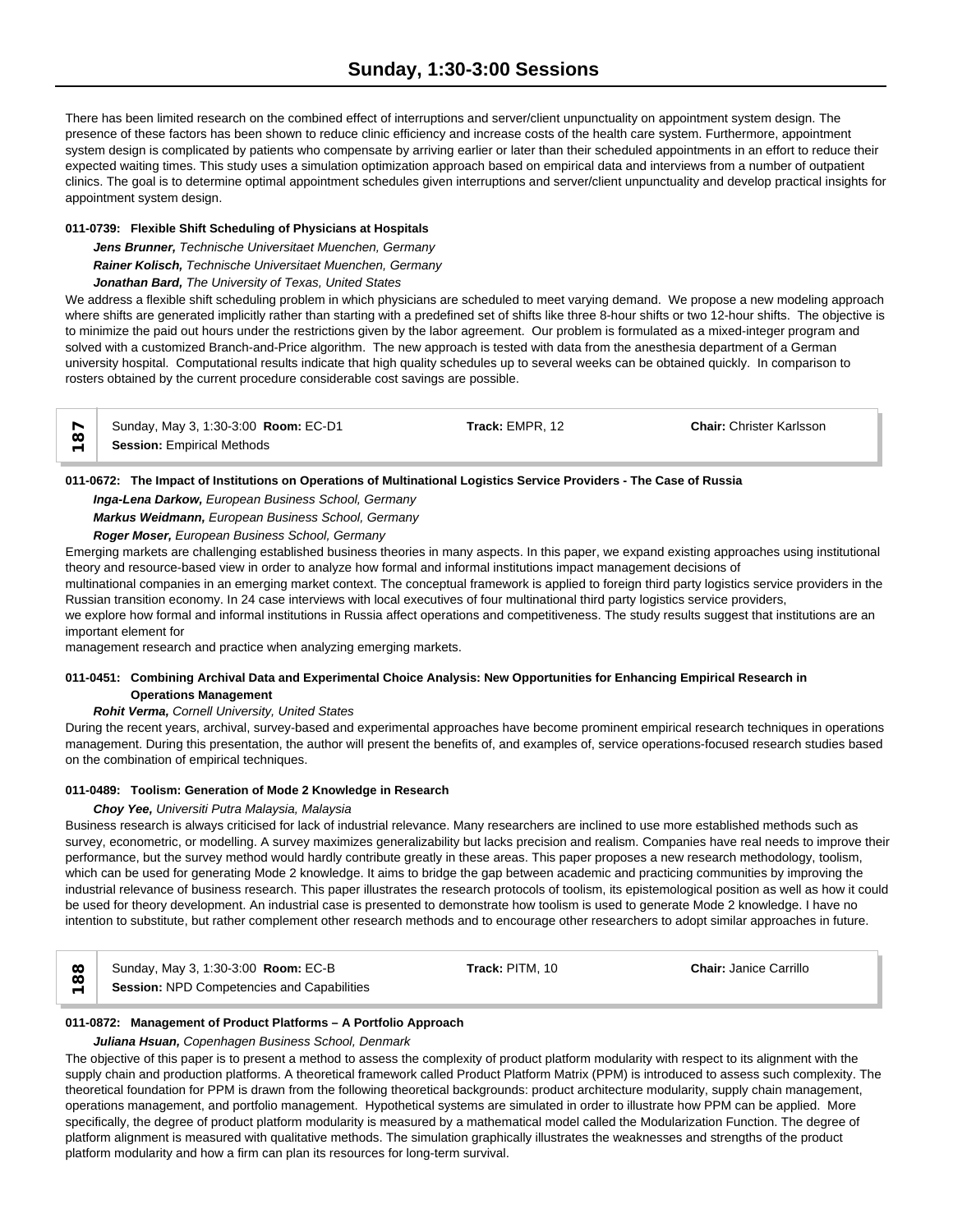#### **011-0328: Managing New Product Development Knowledge Between Competing Firms**

## *Gulru Ozkan, Clemson University, United States*

#### *Cheryl Gaimon, Georgia Institute of Technology, United States*

We introduce a two period stochastic Stackelberg game on knowledge management (KM) strategies that drive NPD activities of two competing firms. In period one, the leader determines the price to charge for knowledge transfer (KT) (patents, employee transfers) to the follower. The follower determines the amount of knowledge to acquire. In period two, each firm invests in knowledge development (KD) (problem solving, experimentation, training). Each firm maximizes net revenue from the product it releases at the end of second period whose value is driven by the relative levels of knowledge of both firms; minus the cost of KD and the revenue or cost for KT. Two sources of uncertainty are considered: customer's valuation of the knowledge embedded in the new product and the follower's ability to integrate the KT from the leader. Optimal solutions are obtained from which we analyze the impact of firm and market characteristics on KM decisions.

#### **011-0710: Multi-Generation NPD with Dynamic Pricing**

*Janice Carrillo, University of Florida, United States*

#### *Michelle Seref, University of Florida, United States*

When planning for the introduction of a stream of new products into the marketplace, managers must consider both the timing and dynamic pricing decisions to determine an appropriate entry strategy into the marketplace. Literature in the new product development (NPD) area has addressed optimal timing of multiple generations of products and the dynamic pricing decisions independently. However, no analytic results have been developed when these decisions are considered simultaneously. We present an analytic model of coordinated product introduction and pricing decisions when there are two generations of a new product under consideration. In addition, we identify an optimal threshold value for the length of the planning horizon which dictates the new product introduction strategy. Further insights are obtained for a special case of the model where the two generations of products have similar sales and pricing characteristics.

## **011-0857: Value Chain Dynamics: From Scope to Profit Evolution Given Modular and Architectural Innovation**

*Claudio Wolter, Carnegie Mellon University, United States*

## *Michael Jacobides, London Business School, United Kingdom*

## *Francisco Veloso, Carnegie Mellon University, United States*

Recent research shows that to understand vertical scope we need to combine transaction cost and capabilities to look at all firm's choices in terms of expanding vertically or continuing focused. The main implication is that industry competition dynamics, evolution, and vertical scope should be jointly considered. Yet existing research has not adequately studied the interplay between a sector's evolution and firm vertical scope, and how these shape profitability. Previous models of endogenous scope have considered how profitability drives firms' particular integration choices; yet little is said about profitability evolution as industry changes. This paper aspires to cover this gap, focusing on the profitability implications of scope changes, and how these relate to changes in firm's underlying capability distributions. In particular, it sheds light into a sector's evolution dynamics, by looking at how modular and architectural innovations affect specialists and integrated firms and shape both the sector's scope and profit distribution.

## **011-0716: Sustainability: Use of Sugarcane Bagasse and Bamboo Leaves to Produce Sealing Boards**

*Rosane Battistelle, UNESP - campus Bauru, Brazil*

## *Camila Catosse, UNESP - campus Bauru, Brazil*

The environmental impact caused by the uncontrolled production of solid waste has led the government and society to promote studies for alternatives that aim at minimizing the degradation of nature and increasing society's well-being as a whole, thus becoming a part of Sustainable Architecture. The purpose of this study is tied to the production of a new material, on a laboratory scale, that can be used as an option for sealing boards (ceilings and walls) in homes. Particle boards were produced using waste: sugarcane bagasse and bamboo stalk leaves at proportions of 100%, 75%, 50%, 40%, 25% and 0%, and then evaluated as to physical and mechanical characteristics. Since Brazil is the world's largest producer of sugarcane and consequently its residue (bagasse), this study links concepts of plausible and sustainable disposal and proposes solutions to mitigate the housing deficit.

| $\frac{8}{10}$ | Sunday, May 3, 1:30-3:00 Room: EC-C                        | Track: DSTR. 2 | <b>Chair: Cristobal</b> |
|----------------|------------------------------------------------------------|----------------|-------------------------|
| $\overline{a}$ | Session: Supply Chain Issues in Disaster Relief Operations |                | Sanchez-Rodriguez       |

## **011-0974: Tracking of Disaster Warning Signals**

*Martin Starr, Rollins College, United States*

#### *Sushil Gupta, Florida International University, United States*

Advances in technology while guaranteeing more security also generate more sophisticated threats. Security challenges will continue to become more critical and dynamic with these advances. Detection of anomalies (such as quality deviations from the normal order and odd events) becomes an important part of the security efforts. Appropriate warning signals pointing to impending catastrophes have to be tracked and monitored. POM techniques can be used to design warning systems for diverse applications including seaport/airport security, violent acts of nature, and industrial catastrophes.

## **011-0589: Risk of Supply Chain Disruptions in Businesses in the Greater Toronto Area: An Empirical Study**

*Cristobal Sanchez-Rodriguez, York University/ School of Administrative Studies, Canada Ali Asgary, York University/ School of Administrative Studies, Canada*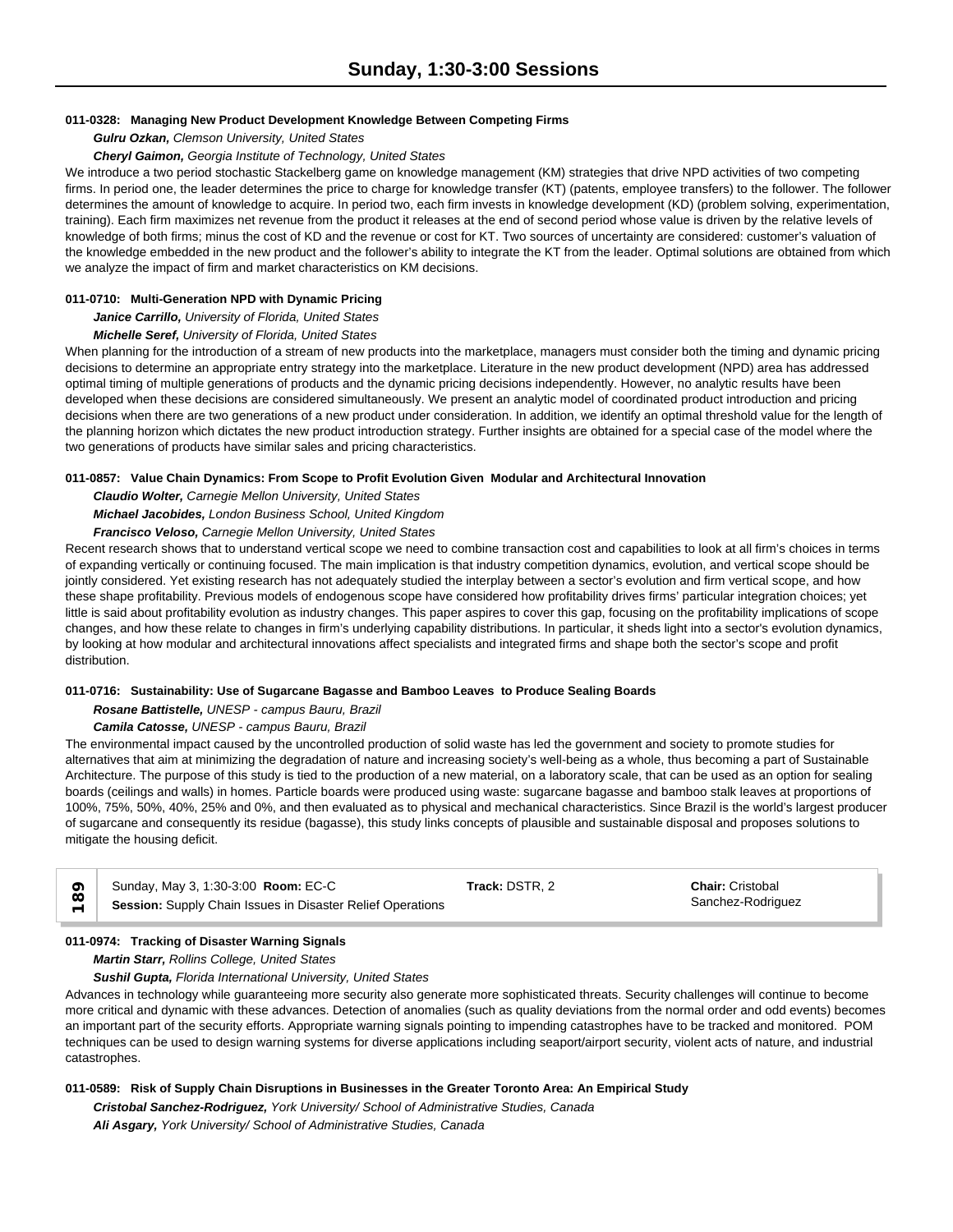Supply chain disruptions pose a serious threat to most of today's organizations. It is for this reason that creating a resilient supply chain is becoming an important issue for supply managers. This study presents the results of a survey analyzing the importance of supply chain disruptions, risk exposure to disasters in first-tier suppliers and related disaster management measures in a sample of 346 Canadian businesses in the Greater Toronto Area.

#### **011-0659: Disaster Relief Supply Chains -- Insights into Supply Chain Design**

*Steven Melnyk, Michigan State University, United States*

*Debbie Persell, Arkansas State University, United States*

*Omar Helferich, Central Michigan University, United States*

This presentation focuses on the disaster relief supply chains (DRSC). By drawing on two detailed case studies, we show that this type of supply chain must deal with a set of challenges not frequently encountered in the demand driven supply chain. Consequently, many of the practices and approaches found in the demand-driven supply chain may not be applicable to the DRSC. In differentiating these two systems, we introduce several critical dimensions of supply chain design that should be considered when assessing supply chains. More importantly, we view the DRSC as a subset of a broader category – the responsive supply chain. The responsive supply chain is very attractive in new product introduction, rapid response to demand, and military organizations engaged in large scale deployments. The properties and unresolved questions surrounding such supply chains are discussed.

## **011-0752: Fostering Community Resilience: Disaster Relief as a Complex Adaptive Supply Network**

## *Jamison Day, University of Houston, United States*

Adequate response and recovery performance following large-scale and catastrophic disasters has remained elusive despite considerable efforts to coordinate the many government agencies, non-profit organizations, for-profit businesses, and individuals that participate. When these diverse entities interact with each other, they form a large supply chain network and the resultant collective performance emerges, often with unanticipated results. We integrate knowledge from supply chain management and complexity science to discuss how the behaviors of entities, their interactions, and their environmental context determine the level of resilience that communities have following disasters. Based on this framing, we set forth propositions regarding several properties, both of entities and of their interactions, that could give rise to improved community resilience. Finally, we suggest some future work on fostering inter-entity coordination that could give rise to previously unseen levels of community resilience.

Sunday, May 3, 1:30-3:00 **Room:** Gallery **Track:** BDOM, 7 **Chair:** Anand Nair Sunday, May 3, 1:30-3:00 **Room:** Gallery **Track: BDOM, 7**<br>
Session: Human behavior and behavioral dynamics in supply chain management I

## **011-0751: Co-opetitive Buyer-Supplier Relationship**

*Anand Nair, Moore School of Business, University of South Carolina, United States Ram Narasimhan, Eli Broad School of Business, Michigan State University, United States*

## *Elliot Bendoly, Goizueta Business School, Emory University, United States*

This study proposes an analytical approach combined with behavioral experiments for a joint examination of competitive and cooperative (i.e., co-opetitive) relationship between a buyer and a supplier. A dynamic game model is considered to examine the evolution of investment strategies in critical resources and to investigate the issues of channel power in a buyer-supplier dyad. Specifically, we consider the scenario in which the buyer and the supplier invest in strategic capabilities to increase their relative channel power. The Nash equilibrium expressions for the investment strategies of the buyer and supplier firms are presented and the underlying implications for the buyer-supplier relationship are examined. We complement the analytical study with a behavioral experiment that examines the level of correspondence between "optimal" behavior as suggested by the analytical model and the bounded rational behavior of decision makers in an experimental context.

## **011-0745: Managing Operational Autonomy in Joint Ventures**

## *Paul Myers, Simmons College, United States*

One criticism of studies of joint ventures is the narrow focus on links between initial conditions and venture performance, rather than on post-formation behaviors and processes within the ventures themselves. In response, this paper examines how joint venture managers adjust the scope and magnitude of their operational autonomy. Interviews with venture managers and partners provide data for a comparative case study analysis of the evolution of two successful multiparty ventures whose autonomy developed on opposing trajectories – one ascending, the other descending. Analysis suggests that effective venture managers actively shape the degree of operational autonomy they attain in order to increase the venture's survival chances; that they do so by exploiting the two distinguishing features of joint ventures, their multilateral structure and the varied status set of the partners; and that adjusting their degree of autonomy helps venture managers mediate partner goal incongruity and mitigate the effects of partner dependence.

#### **011-0717: The Buyer-Supplier Social Contract: Information Sharing as a Deterrent to Unethical Behaviors**

#### *James Hill, The Ohio State University, United States*

## *Stephanie Eckerd, The Ohio State University, United States*

In this research, we focus on information sharing as a fundamental building block to effective social contracts between buyers and suppliers. A social contract defines the acceptable norms governing a relationship; one manner in which the social contract between parties may be perceived as violated is when one partner acts unethically towards the other. A greater degree of information sharing, an activity intended to build and nurture the social contract, is hypothesized to decrease the potential for violation of the social contract. We test our hypothesis using survey data collected from supplier firms from a wide range of industries and that have been involved long-term in the provision of goods and/or services with a particular buyer. We demonstrate the critical nature of frequent and valuable information sharing, both as an obstruction to unethical behaviors, as well as a vital factor increasing buyer commitment and supplier satisfaction in the relationship.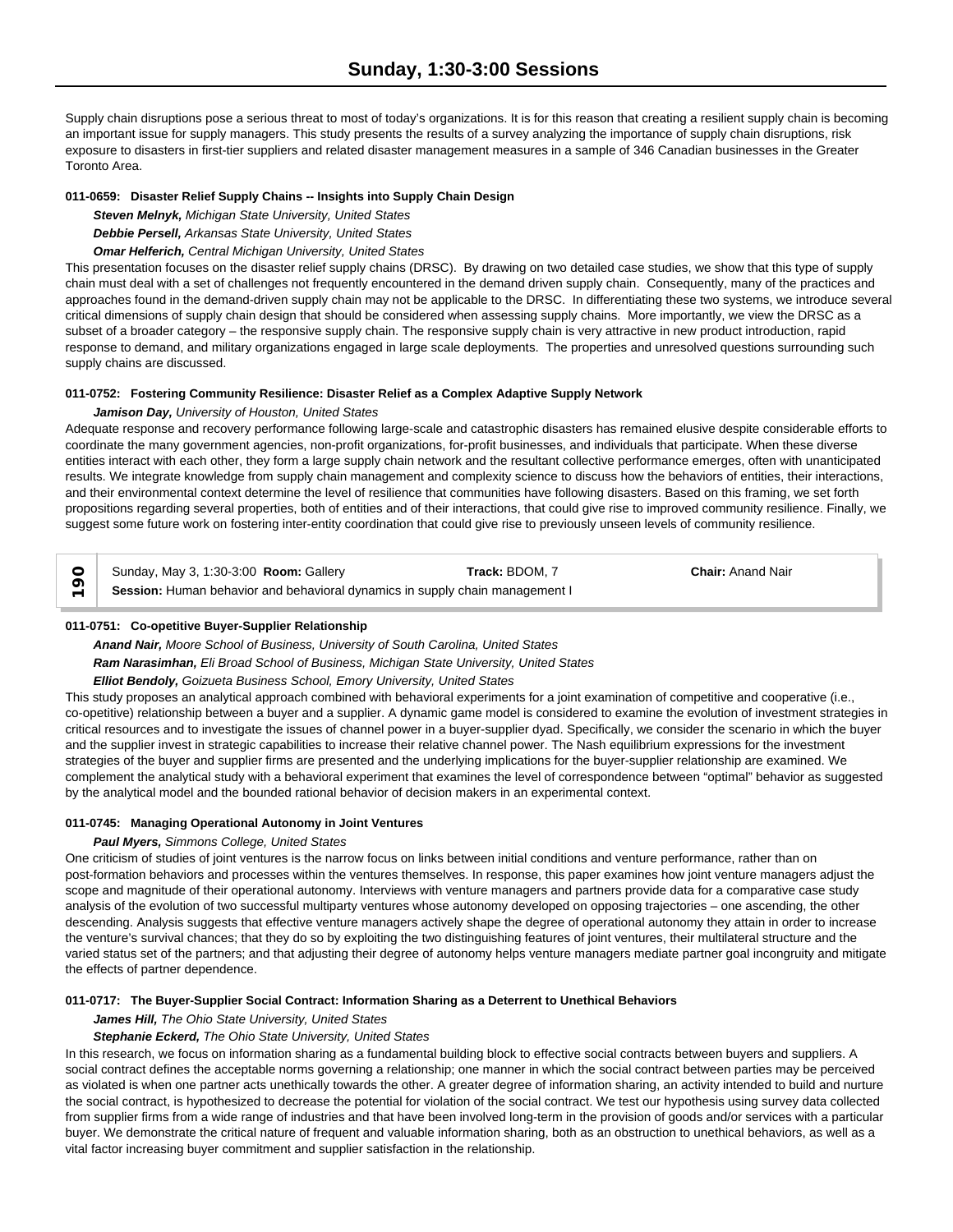## **011-0031: Implementation of Material Handling Systems: Improving Distribution Operations**

## *Satya Chakravorty, Kennesaw State University, United States*

## *Richard Franza, Kennesaw State University, United States*

Academic research has primarily focused on the technical factors of material handling systems, with little or no discussion of human factors. In order to improve the performance of distribution operations, we found that the implementation of material handling systems involves both human and technical factors. These human and technical factors interact over time and go through three somewhat overlapping transitional stages. In the first stage, both human and technical problems exist; however, human problems dominate, and require conflict management skills to resolve. In the second stage, human problems improve, but technical problems persist, requiring formal problem-solving methods to resolve. In the third stage, both human and technical problems improve. These transitional stages must be effectively managed in order for the material handling system to perform at the optimal level. Implications of this research, including directions for future research, are also provided.

| $\overline{\phantom{0}}$ | Sunday, May 3, 1:30-3:00 Room: EC-A                  | Track: INV. 4 | <b>Chair: Selcuk Karabati</b> |
|--------------------------|------------------------------------------------------|---------------|-------------------------------|
| $\overline{\phantom{0}}$ | Session: Procurement, profit targets and performance |               |                               |

## **011-0238: Reliability, Procurement Cost, and Lead Time**

## *Burcu Tan, University of Texas at Austin, United States*

#### *Qi (Annabelle) Feng, University of Texas at Austin, United States*

We consider an inventory manager who can source from two unreliable suppliers that have different lead times. The capacity of each supplier is uncertain upon ordering, which leads to a nonconvex cost evaluation of the ordering strategy. We use dynamic programming to explore the optimal procurement strategy for different levels of net inventory, cost parameters, and supplier reliability. We analyze the tradeoffs between lead time, reliability and procurement cost in determining the optimal supplier base. We evaluate the value of flexibility under different scenarios and discuss the role of flexibility as a means to mitigate the supply risk.

#### **011-0556: Performance Evaluation and Optimization of a Multi-Item Inventory System with Stock-Out-Based Substitution**

## *Selcuk Karabati, Koc University, Turkey*

## *Baris Tan, Koc University, Turkey*

We consider an inventory management problem in a retail setting with multiple items, Poisson arrival processes, stock-out based substitutions, and lost sales. The retailer uses a fixed-review period, order-up-to level system to control the inventory levels of items in a product category. We present a Continuous Time Markov Chain model to compute the expected sales, average inventory levels, and number of substitutions between all product pairs for given demand and substitution rates, and order-up-to levels. We then develop a more tractable approach to approximately compute the same performance measures. The approximate approach is then used in a profit maximization setting-with profit margins, inventory holding and substitution costs, and service level constraints-to find the optimal order-up-to-levels. In a computational study, we analyze the performance of the approximation and optimization approaches.

|                          | Sunday, May 3, 1:30-3:00 <b>Room: EC-E</b>       | Track: LAPS, 8 | <b>Chair:</b> Joseph Huscroft |
|--------------------------|--------------------------------------------------|----------------|-------------------------------|
| $\overline{\phantom{0}}$ | Session: Implications of Public/Private Policies |                |                               |

## **011-0162: Justifying Location Incentives: Seeking Win-Win**

*Willard Price, Eberhardt School of Business, University of the Pacific, United States*

Facility location decisions are a critical choice for supply chain/logistics design. Most interestingly, both public agencies and private companies seek to benefit, yet too often Win-Win does not occur. This research defines the nature of location inducements/incentives offered by the regional community, suggests the components of agreements/partnerships and examines past and future behavior through interviews with public and private actors in the author's home county. The model is tested using local data, but surely can be applied to other regions across the globe. It is important to separate economic cycles, location agreement design and strategies/operations which may place either party at higher risk. Uncertainty is often under-evaluated in location choices and, setting current economies aside, the design of an agreement may not protect the community or company. Win-Lose is more likely, who loses? Agreement changes are coming, can or will Win-Win follow?

## **011-0661: A Simulation-Based Genetic Algorithm for the HSR Timetabling Problem**

*Vincent Yu, Industrial Management, National Taiwan University of Science and Technology, Taiwan, Republic of China* Good high speed rail (HSR) timetables yield more profit and increase customer satisfaction for the HSR company. In this study, we developed a simulation-based genetic algorithm for the HSR timetabling problem and compared our algorithm with those in prior studies using data from the Taiwan High Speed Rail Company. Computational results indicate that our algorithm yields better HSR timetables. On average, northbound trains generate 66.1% more profit than those in prior studies, while southbound trains yield 37.2% more profit.

## **011-0919: Public Policies as a Factor for Innovations in Customs Procedures: A Case Study by Itri - Rodoferrovia e Serviços Ltda**

*Rafael Barreto, Universidade Católica de Santos, Brazil Washington Soares, UNISANTOS - Universidade Católica de Santos, Brazil Camila Lopes, Universidade Católica de Santos, Brazil Getulio Akabane, Universidade Católica de Santos, Brazil*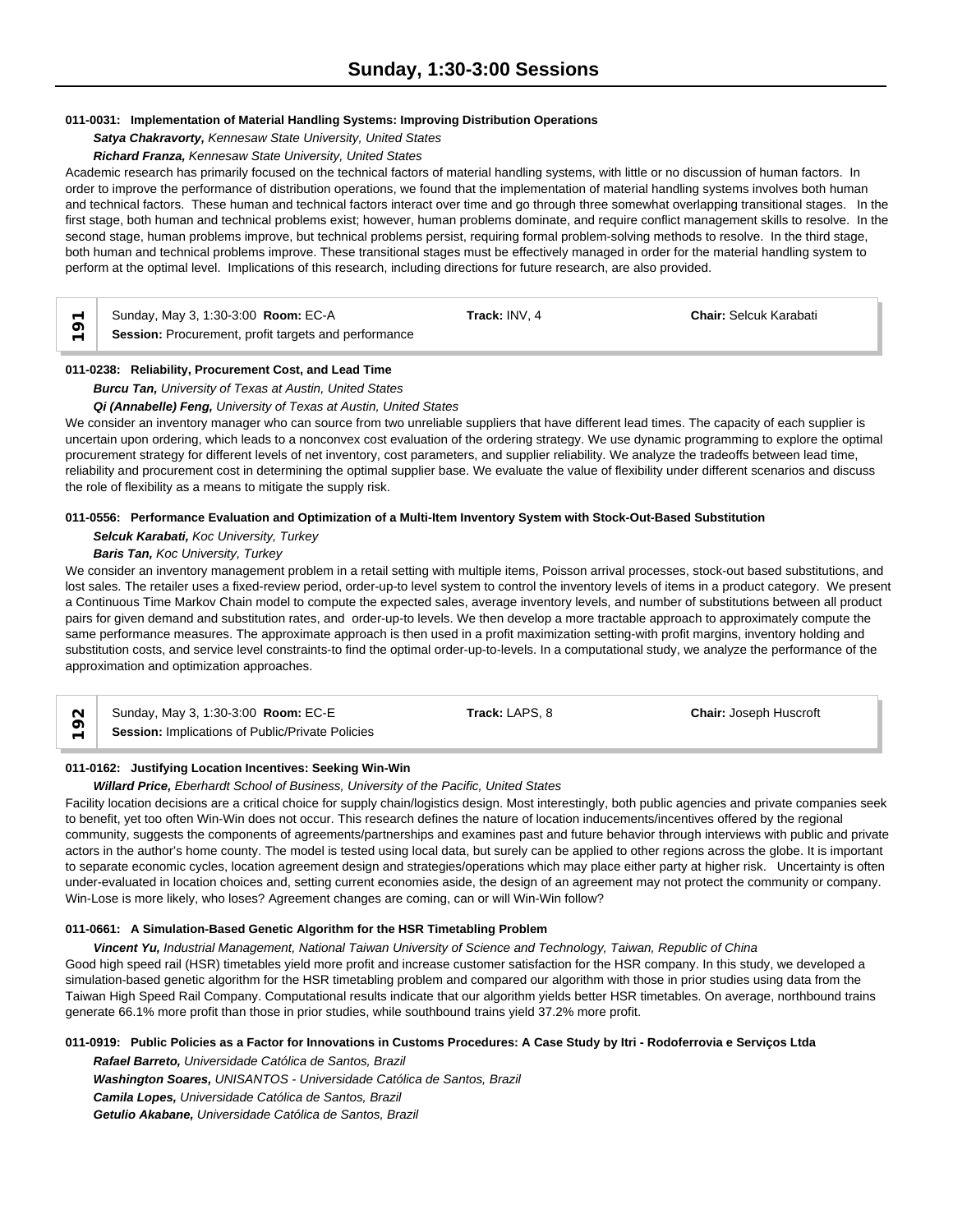The present study identifies the public policies that allowed the extension of bonded warehouses which, associated with organizational innovations applied to a company in the transportation logistics sector, have brought benefits and improvements to rail modal performance by the utilization of the Customs Transit Declaration (CTD) called DTA - CARGA PÁTIO. This kind of customs procedure has been developed as an essential third-party logistics service. Customs procedures are analyzed under the aspect of intermodality in the case study of a road-rail freight carrier operating between the City of Suzano-SP and Greater ABC-SP region. This study's findings show that rail modal performance is influenced by public administration, which can limit competitiveness of modal and freight transporting systems by the Port of Santos.

## **011-0089: Managing For Transformation: A Case Study**

## *Kedarnath Panigrahi, ABIT GROUP OF INSTITUTES, India*

A plant engaged in extraction of minerals from beach sand and located in the eastern coast of India commercially began production in the year 1986. The plant had manpower of 1300 and a fair-weather port to facilitate export of minerals. Since then the plant was plagued with various industrial relations issues as well as technical problems; as a result the plant could never achieve rated capacity. The trade unions supported by vested political interests made it impossible for management to enforce discipline. The management oftenly succumbed to pressure tactics of trade unions. The plant accumulated huge losses. Then there came a change of management for transformation with new vision. With the introduction of innovative techniques of management, reforms, and rehabilitation measures, production could be achieved more than the rated capacity, thus wiping out the losses and bringing a new lease on life to the plant. This paper discusses the various measures/managerial techniques adopted for the turnaround.

Sunday, May 3, 1:30-3:00 **Room:** EC-F **Track:** JIT, 4 **Chair:** Brad C Meyer  $\sum_{n=1}^{\infty}$  **Session:** LEAN Transformation and Improvement

## **011-0755: Musings on a Theory of Continuous Improvement**

## *Brad Meyer, Drake University, United States*

In a search for a theoretical underpinning of lean, common practices such as 5S, TPM, and Kaizen events are compared to regimens prescribed by doctors for sick or overweight persons. Trying to determine whether or not lean works is found to be similar to trying to determine the efficacy of a given diet plan. This analogy also points out the difference between a theory of a diet plan and the science of the human body that allows practitioners to create diet plans. It is concluded that we need a science of process performance that will allow us to develop continuous improvement programs and to evaluate lean, Six Sigma, and TOC. Some suggestions are given for the necessary elements of a theory of process performance that will support the study of continuous improvement.

## **011-0976: Improving Bone Screw Manufacturing Process: A Case Study**

## *Bimal Nepal, Texas A & M University, United States*

## *Krishna Balla, Indiana University Purdue University Fort Wayne, United States*

While lean manufacturing literature is very rich in terms of its application in high volume and commoditized products in traditional manufacturing industries, there are not as many examples representing innovative and custom designed parts such as biomedical products. These products pose unique challenges to the process optimization efforts because of their stringent government and industry requirements. This paper presents a real-world case study on implementation of LM in bone screw manufacturing process at a multinational orthopedic company. Through value stream mapping (VSM) and quality study, it has been found that existing electro-polishing (EP) operation did not add any value to the customer. Therefore, the paper suggests a new lean process for bone screw manufacturing without EP. In addition to improvements in manufacturing process, we present the several test results that are used to demonstrate the safety of the final products as required by the industry standards.

| Sunday, May 3, 1:30-3:00 <b>Room: EC-G</b> | Track: MKTG, 11 | <b>Chair: Robert Sellani</b> |
|--------------------------------------------|-----------------|------------------------------|
| <b>Session: Performance Measurement</b>    |                 |                              |

## **011-0427: Models, Features, and Options Product Definition: An ERP Supported Marketing Approach**

## *Robert Sellani, Nova Southeastern University, United States*

This paper examines the thought process and systems support necessary to use models, features and options as an integral part of Marketing. How a company defines its products can have sales and marketing implications and also can define how customers order the product. Feature-rich products cannot be defined by specific part numbers, due to the multitude of possible combinations. In a marketing context, the term "model" can mean a type or design of a product such as a computer, car or chair. The term "feature" can be used to describe physical attributes associated with a "model," and an "option" can describe the various alternatives available for a given "feature". Using Bill of Material logic, a hypothetical product will be developed using models, features, and options, to illustrate the process and ease of use from both the customer and marketing perspectives.

## **011-0510: Beyond the Functional Silos: A Performance Analysis Based on the Cumulative Capabilities Perspective**

*Ely Paiva, UNISINOS, Brazil*

## *Iuri Gavronski, Federal University of Rio Grande do Sul, Brazil*

Cross-functional integration and its influence on business strategy is a relevant topic in operations management since the classic articles of Skinner and Wheelwright decades ago. At the same time competitive priorities identification is a relevant issue in order to link operations decisions to business strategy. We consider competitive priorities from a cumulative capabilities perspective. Thus, this study aims to evaluate the relationship between cross-functional integration, competitive priorities and business performance. We used a survey methodology to collect the data. The sample includes ninety and nine (99) companies from food and machinery industries. We used structural equation modeling to analyze the proposed model. The results suggest that cross-functional integration and competitive priorities influence positively business performance.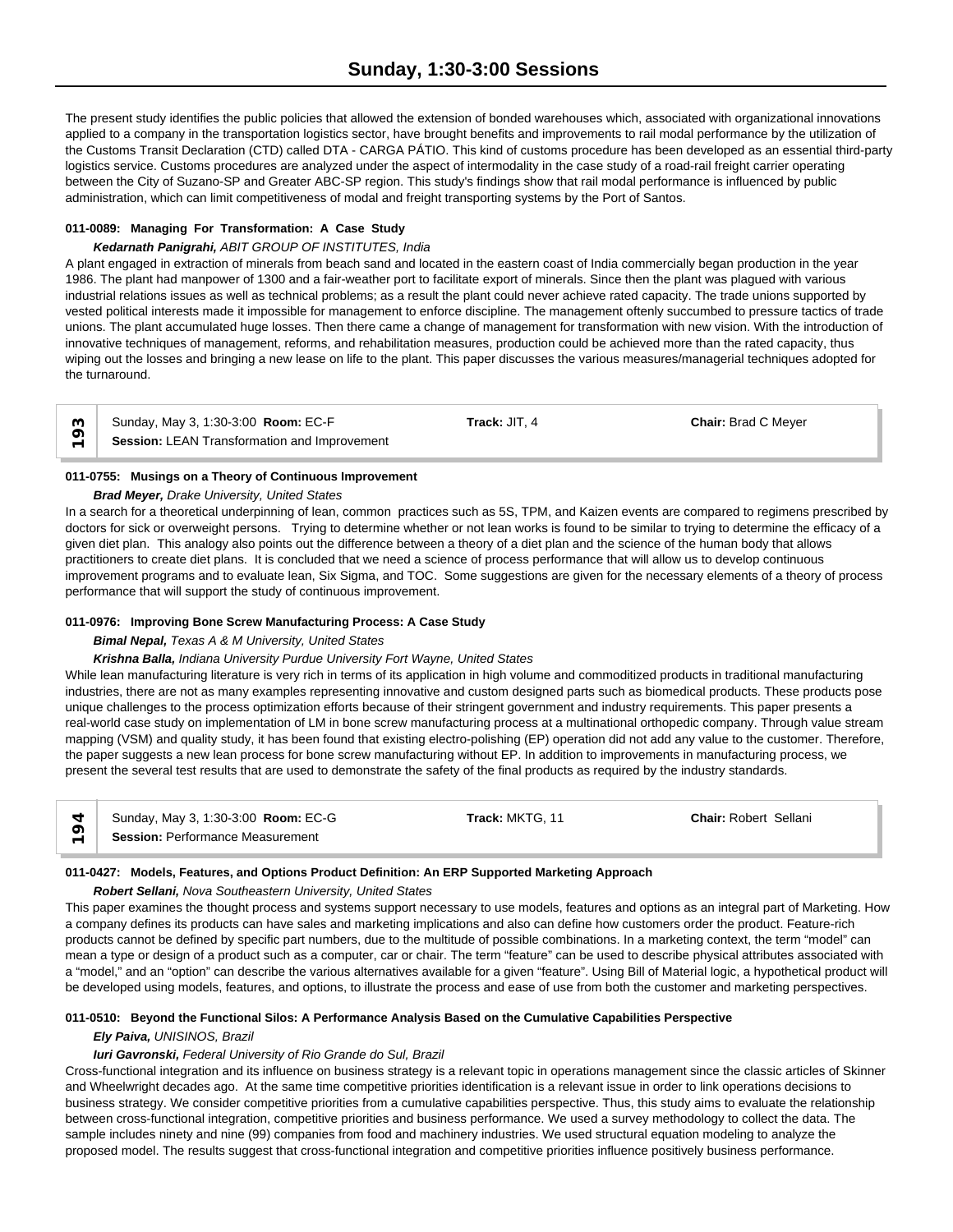## **011-0515: Impact of Performance Measurement on Goal Interdependence and Relationship Effectiveness at the Operations-Distribution Interface**

## *Carl Marcus Wallenburg, WHU - Otto Beisheim School of Management, Germany Martin Springinklee, WHU - Otto Beisheim School of Management, Germany*

In order to best serve customers, marketing and sales rely on integrating both operations and distribution. In this context, goal incongruity across different departments of a firm is a serious impediment for effective cooperation. Current research in operations management suggests that performance measurement and evaluation systems should be aligned between departments (Ellinger, Keller, Hansen, 2006; Pagell, 2004) and that there should be further research on the structural determinants of cross-functional cooperation (van Hoek, Ellinger, Johnson, 2008). Based on Deutsch´s (1949) Theory of Co-operation and Competition, we analyze how performance measurement and evaluation of distribution and manufacturing departments impact goal alignment and, consequently, relationship effectiveness. Survey-data from manufacturing companies serves as the empirical basis for this study.

## **011-0602: Developing Operations Services for B-to-B Marketing Business**

*Jukka Kallio, Helsinki School of Economics, Finland Claudio Nava, Helsinki School of Economics, Finland Mika Raulas, Helsinki School of Economics, Finland*

## *Ari Vepsäläinen, Helsinki School of Economics, Finland*

The marketing function in b-to-b business usually means persuading two or more parties to engage in mutual projects, such as developing information systems. We investigate the business models of companies offering marketing event services, such as professional meetings, congresses, training seminars and summits. Comparing examples from traditional exhibitions and trade fairs, focused workshops and personal meetings we demonstrate the special operational and organizing skills and processes behind successful persuasion leading to new business relationships. The examples illustrate the pivotal role of specialized operations services in running productive persuasion activities for technology providers and potential clients. The facilitator can introduce novel marketing practices such as role reversals, intensive workshops and selective face-to-face meetings, all with industrial efficiency, by managing a dynamic portfolio of specialized roles, learning routines, and the entire knowledge base on the community of delegates and partners.

#### **011-0481: Air Passenger Demand Forecasting and Passenger Terminal Capacity Expansion: A System Dynamics Framework**

#### *Shuo-Yan Chou, National Taiwan University of Science and Technology, Taiwan, Republic of China*

#### *Erma Suryani, National Taiwan University of Science and Technology, Taiwan, Republic of China*

This paper deals with how to develop a model to forecast air passenger demand and to evaluate some policy scenarios related to runway and passenger terminal capacity expansion to meet future demand. System dynamics frameworks can be used to model, to analyze and to generate scenarios to increase system performance because of its capability of representing physical and information flows, based on information feedback control that is continuously converted into decisions and actions. We found that airfare impact, level of service impact, GDP, population, number of flights per day and dwell time play important roles in determining the air passenger volume, runway utilization and total additional area needed for passenger terminal capacity expansion.

| Sunday, May 3, 1:30-3:00 Room: EC-H                                          | Track: LA&C. 2 | <b>Chair:</b> Susana Pereira |  |
|------------------------------------------------------------------------------|----------------|------------------------------|--|
| Session: Manufacturing strategy and internationalization of LA&C enterprises |                |                              |  |

#### **011-0032: A Study of Manufacturing Strategy in the Southern Caribbean**

#### *Harvey Millar, Saint Mary's University, Canada*

## *Suzana Russell, University of Trinidad and Tobago, Trinidad and Tobago*

This work presents the first of a number of studies aimed at understanding the manufacturing sector in the Caribbean and its ability to compete in a global environment. Noting that a critical success factor for competitiveness is the effective alignment between manufacturing operations and competitive strategy, firms must 1) ensure effective alignment of operational capabilities, and 2) recognize manufacturing capability as a source of competitive advantage. Our study of 60 companies in Saint Lucia, Barbados, Trinidad and Tobago, and Guyana show that there is a need for a regional strategic agenda for manufacturing if the Caribbean is to have a fighting chance in a highly competitive and globalized world.

#### **011-0891: Outsourcing Level and Performance: An Empirical Analysis of Brasilian Manufacturing Companies**

## *André Duarte, Ibmec São Paulo, Brazil*

## *Luiz Carlos DiSerio, Fundação Getúlio Vargas, Brazil*

Lei and Hitt (1995) define outsourcing as reliance on a certain outside source of value-added activities. Gilley and Rasheed (2000) define it as the purchase of a good or service that was originally produced internally, or might have been produced internally, but was in fact produced by a supplier. This paper worked with 1,200 manufacturing companies, located in São Paulo state, active in 14 different industries, to test the relationship between outsourcing level and organizations' performance. The study used a multiple regression technique and performance was measured in terms of Profitability and Revenue Growth Rate. The research found that outsourcing level has a negative relationship with both profitability and growth. This finding leads to a reflection on the fad of outsourcing, which may not be producing the expected results and endure constant criticism.

#### **011-0946: Can We Innovate?**

*Shellyanne Wilson, The University of Trinidad and Tobago, Trinidad and Tobago*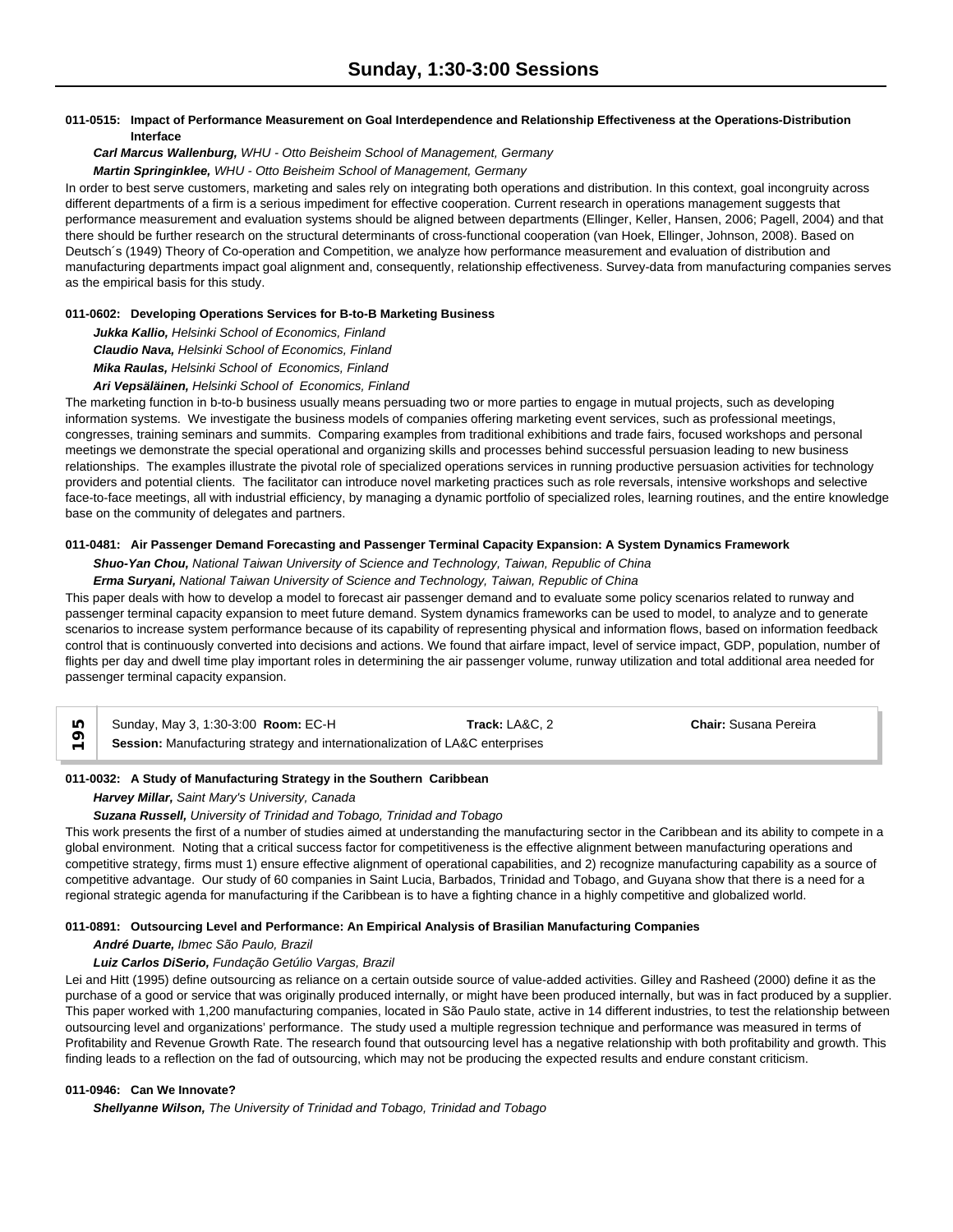The ability to innovate has been linked to the success or failure of small and medium sized manufacturing enterprises (SMMEs). For many Caribbean countries, the vast majority of their manufacturing sector falls within this SMME classification. Therefore, innovation should, theoretically, play a vital role in the formulation and implementation of the manufacturing strategies of these SMMEs. But what qualifies as "innovation," especially in manufacturing sectors predominately composed of low to medium technology firms? This research paper explores the literature to determine the meaning of innovation and its implication for Caribbean manufacturers. Further, the literature is reviewed for an understanding of the stimulus for innovation and the factors which enable innovation. The findings of the literature review are captured in a framework that can be used in future research to investigate the role that innovation can play in the future of Caribbean SMMEs.

## **011-0721: International NPD – A Preliminary Analysis of Cooperation between the Headquarters and a Subsidiary of an Automotive Company in Brazil**

*Paulo Cauchick-Miguel, Universidade de São Paulo - USP, Brazil*

## *Andre Segismundo, Universidade de São paulo - USP, Brazil*

The current literature in new product development (NPD) has identified cases that indicate a strong trend of product development internationalization. In this sense, this paper aims at performing a preliminary analysis of NPD between the headquarters and its Brazilian subsidiary of a commercial vehicle automotive company. The paper highlights some aspects of the work organization and management, the decision-making process, and the criteria used to evaluate the results and possible co-work success factors. In addition, preliminary results show that the headquarter decisions are mostly based on financial criteria for project approval and evaluation, present a light managerial structure and have a method of project portfolio management in place.

## **011-0536: Internationalization Strategies of the Brazilian Beef Industry**

*Luis Henrique Pereira, FGV-EAESP, Brazil Daniela Pozzobon, USP-FEA, Brazil Susana Pereira, FGV-EAESP, Brazil*

The world market for beef is increasingly competitive. To advance towards new markets, Brazilian companies in the industry need to invest in the improvement of their internationalization strategies. This study examines the approaches pursued by the Brazilian Beef Industry, with the following objectives: (i) review the modes of entry abroad, the economic motives for internationalization; the degree of diversification or specialization adopted, how the coordination of the firm is organized abroad (ii) monitor the adherence of the processes of internationalization of Brazilian Beef Industry with the economic theories of internationalization. The preliminary analysis indicates that the process of internationalization of the Brazilian Beef Industry supports the economic theory of Dunning (1993),which suggests the search for markets, assets, resources and efficiency, and the eclectic paradigm (Dunning, 1980), which refers to the search for three types of advantages: ownership, location and internalization.

Sunday, May 3, 1:30-3:00 **Room:** EC-I **Track:** INTL, 3 **Chair:** Flavia Scherer **Sunday, May 3, 1:30-3:00 Roo**<br>
F Session: International Strategy

## **011-0725: Quality and Productivity in a Transition Economy: The Case of Romania**

*Daniel Glaser-Segura, Texas A&M University at Kingsville- San Antonio, United States*

In the early 1990s, Romania began the transition away from central planning to a market economy requiring the newly privatized firms to develop strategies and managerial skills to compete with global peers in the emerging globalized industrial market. Primary among the new strategies was an emphasis on quality and productivity improvement. This study is based on structured interviews of top managers of twenty-two Romanian firms representing a cross-section of former state-owned enterprises in the steel and metal, transportation equipment suppliers, chemical, food, and wood furniture industries, regarding past and future plans to improve quality and productivity performance. Findings of this study show that Romanian managers considered new equipment as the primary approach to improve performance and did not consider employees as a competitive advantage. Employee attitudes and work habits were considered weaknesses. There was little evidence to show that lean manufacturing or similar strategies were used to improve performance.

## **011-0312: Relations Between Company Profile, Strategy and Performance in International Markets**

*Flavia Scherer, Universidade Federal de Santa Maria, Brazil*

*Clandia Gomes, Universidade Federal de Santa Maria, Brazil*

*Isak Kruglianskas, Universidade de São Paulo, Brazil*

Studies have evaluated if different performance is associated with different strategic behavior (Mata and Portugal, 2002, 2004; Yip et al., 2000; Li, 1995; Venkatraman and Ramanujam, 1986). This article aims to describe and to analyze the relations between company profile, strategy and performance in international markets, in Brazilian companies. The analysis of the company profiles identified the prevalence of medium and large companies, which are mature in the industry, perform planning to guide their actions, and are concerned about monitoring environmental changes. On the relationship between company profile, strategy and performance, correspondence analysis showed that the main variables that discriminate the group are the strategic profile, planning and environmental monitoring. It was found that companies with higher gross operating revenue are smaller, perform planning activities only where appropriate, don't perform environmental monitoring and take a defensive strategic posture.

## **011-0783: Strategic Agility, Operational Responsiveness and Firm Performance**

*Hojung Shin, Korea University, Korea, Republic of (South Korea) Jae-Nam Lee, Korea University, Korea, Republic of (South Korea) DaeSoo Kim, Korea University Business School, Korea, Republic of (South Korea) Hosun Rhim, Korea University, Korea, Republic of (South Korea)*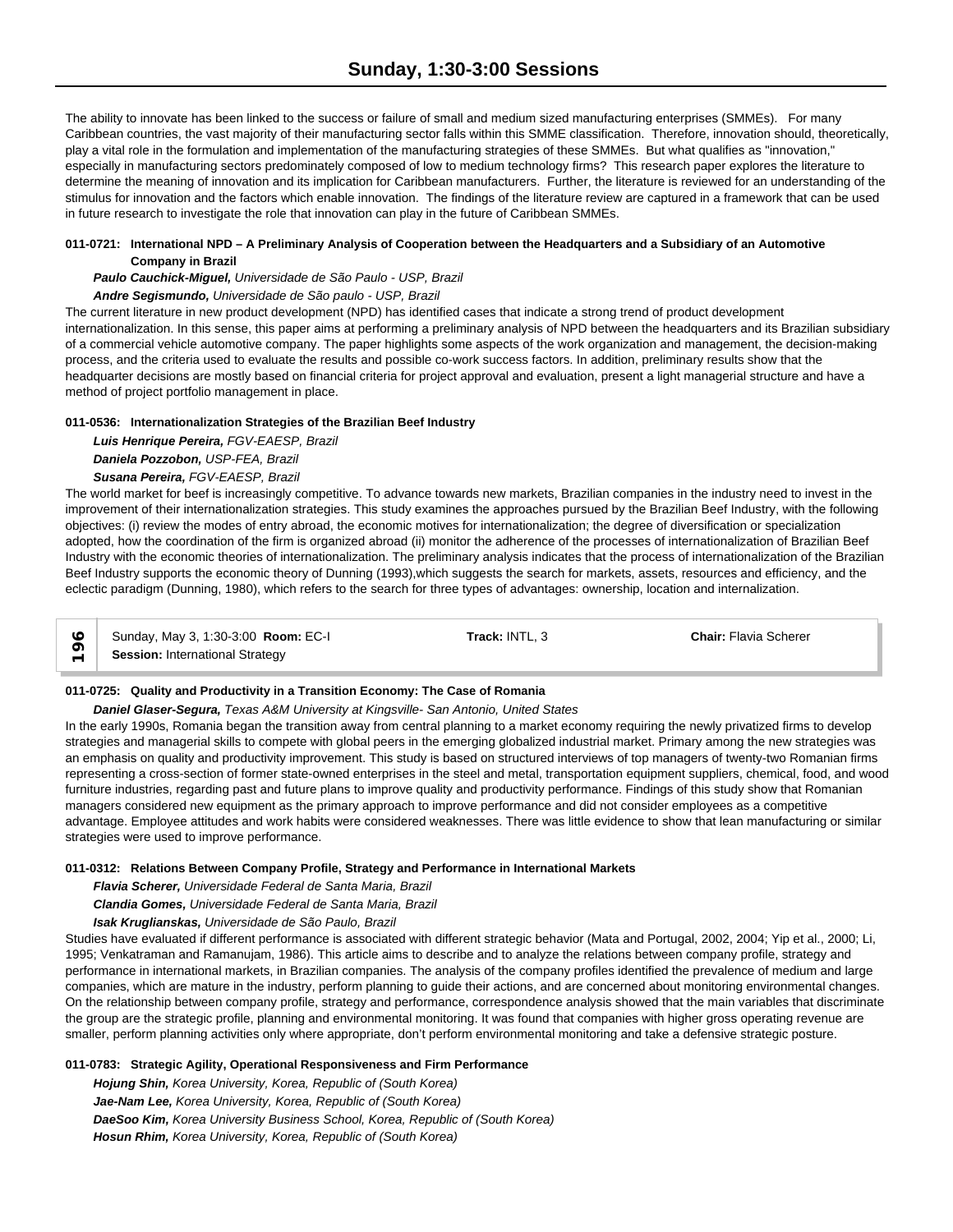Using the grounded theory with the literature review in various disciplines, we develop theoretical linkages between strategic agility and its underlying dimensions (technology capability, process orientation, knowledge management, and strategic alignment). Then, based on the conventional theory of industrial organization paradigm and the process model, we propose a conceptual model of investigating the nomological network of influences among strategic agility, operational performance(responsiveness), and firm performance (customer retention and financial performance). Using structural equation modeling, we conduct the confirmatory analysis of the hypothesized relations in the alternative structural models.

## **011-0844: Strategy, Innovation, and Social Networks: A New Perspective on Operations Strategy**

*Yan Cimon, CIRRELT, Université Laval, Canada*

## *Simon Veronneau, Chaîne Research Group, Canada*

In an increasingly globalized world where the costs of inputs suffer increased variance, operations strategy formulation and its implementation have never been so critical. The purpose of this paper is to outline some trends that are affecting operations strategy and practice. First, it shows various processes of firm internationalization. Second, it examines the consequences on the innovation dynamics that are involved in creating and implementing world class strategic processes. Third, it points to implications in product design and reengineering as well as for value creation through boundary spanning routines. An integrative model is developed that serves as a roadmap for managers and as an ongoing research agenda for academics. Finally, it concludes by showing possible advances and outlining opportunities for future research.

## **011-0993: Examining the Influence of Culture and Team Type on the Global New Product Development Team Interaction**

*Zheng Ma, University of Southern Denmark, Denmark Chih-Cheng Lin, University of Nottingham, United Kingdom Kul Pawar, University of Nottingham, United Kingdom*

## *Johann Riedel, University of Nottingham, United Kingdom*

When managing a physically dispersed team or multi-cultural team, the most important issue is interaction across the cultural differences. A hypothesis of a successful physically dispersed or multi-cultural team is understanding the communication issues according to cultural differences, but to date, there have been relatively few previous studies that seek to unveil and theorise the underlying processes of NPD team interaction with cultural diversity. Therefore, it is necessary to explore how the culture and team type influences the process of NPD team interaction. This paper compares the processes of NPD team interaction within two cultural contexts – China and the UK – and two team types – collocated and virtual – in order to present the NPD team interaction process. A framework for conceptualising and analysing the team interaction process for different team types and in different cultural contexts was developed.

Sunday, May 3, 1:30-3:00 **Room:** EC-D **Track:** GENL, 17 **Chair:** Jair Souza **Session:** Risk Management

## **011-0016: Financial Crisis and Forty Year Mortgage: A Critical Examination**

## *Chun-Hao Chang, Florida International University, USA*

*Krishnan Dandapani, Florida International University, USA*

One of the proposals aimed currently under consideration to address the enveloping global financial crisis is the introduction and adoption of the forty year mortgages by financial institutions. But, is the forty year mortgage a cure or a curse for the homeowner? In this study we examine the role of the forty year mortgage from the perspectives of the homeowner and institutions and compare and contrast it with other conventional mortgages. We develop a theoretical model and test it using institutional factors. We conclude, and detail how the forty year mortgage should be structured to ensure its successful adoption by financial institutions.

## **011-0219: Analysis of the Gauss Method as a Substitute for Anatocism as Types of Amortization Systems**

*Matheus Goncalves, UNESP, Brazil*

*Manoel Salgado, UNESP, Brazil*

# *Jair Manfrinato, UNESP, Brazil*

In view of the critical situation the global financial market is currently facing, now is the time to rethink those topics related to the business models being practiced and the analysis methods involved. The case of the American subprime is an example. In Brazil, we see a growing number of legal questions regarding the illegal practice of charging compound interest, called Anatocism. Therefore, we need to know the mathematical models applied to real estate loans and analyze the advantages and disadvantages. The proposal of this paper is to discuss the occurrence of Anatocism in the main amortization systems and to assess the weighted linear method, known as the Gauss Method, as an alternative to existing systems. Examples based on real market practices are used. The results expose arguments regarding the practice of Anatocism and show the technical difficulties that exist to define an appropriate model of collection of interest.

## **011-0709: And If the Operations Fairy Doesn't Show Up? Operations Management in New Ventures**

*Suzanne de Treville, University of Lausanne, Switzerland*

## *Jeffrey Petty, University of Lausanne, Switzerland*

Do entrepreneurs give sufficient consideration to operations management in designing their company and supply chain, or do they assume that operations will take care of themselves? Do venture capital firms weigh operations expertise appropriately? There is an almost complete neglect of operations in the entrepreneurship literature. From a longitudinal data set of investment decisions over an 11-year period collected from the archival records of a European venture capital firm we examined 1,365 CVs from 340 companies submitting projects. There did not appear to be a relationship between operations experience on the team and the project being accepted into the portfolio. We then present four case studies that illustrate how a lack of consideration of operations issues led to problems that could have been easily avoided, and lower startup performance. This preliminary research suggests a systematic underinvestment in operations planning in the new venture environment.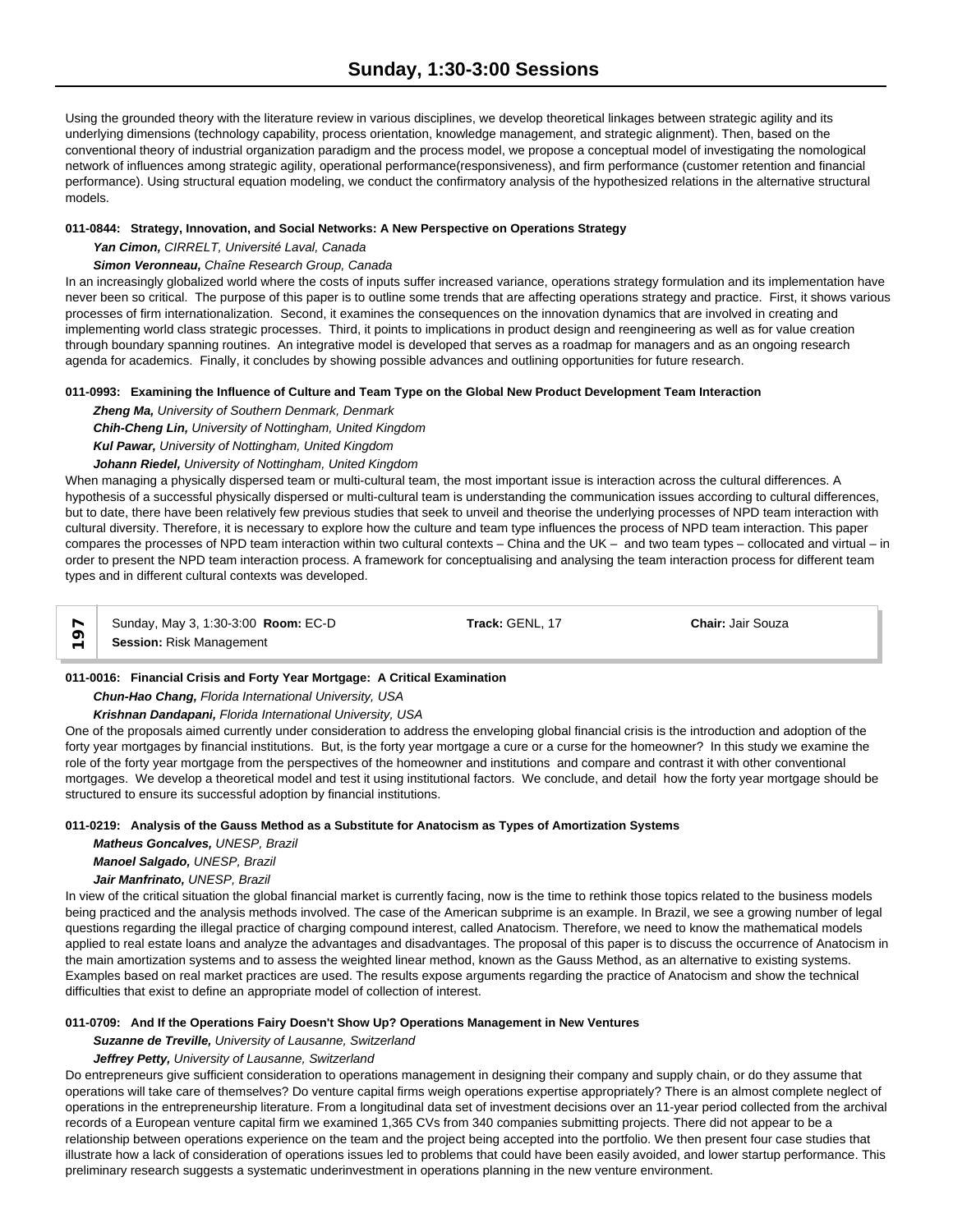Sunday, May 3, 1:30-3:00 **Room:** Senate **Track:** GENL, 8 **Chair:** Samuel Wood **Sunday, May 3, 1:30-3:00 Room: Senate**<br>
Fassion: Responsive Learning Technologies

#### **011-0004: Play an Award-Winning Online Game Used to Teach Operations Management**

## *Samuel Wood, Responsive Learning Technologies, USA*

In 2004 POMS awarded the Wickham Skinner Award for Teaching Innovation for the development of a competitive online simulation-based assignment named Littlefield Technologies. Last year the game was used in introductory operations courses at the undergraduate, graduate, and executive level in hundreds institutions around the world. In this highly interactive session, participants will play an actual game compressed to 45 minutes. The session will also include discussion of how online games can be used effectively. Although not required, attendees are encouraged to bring a laptop to the session.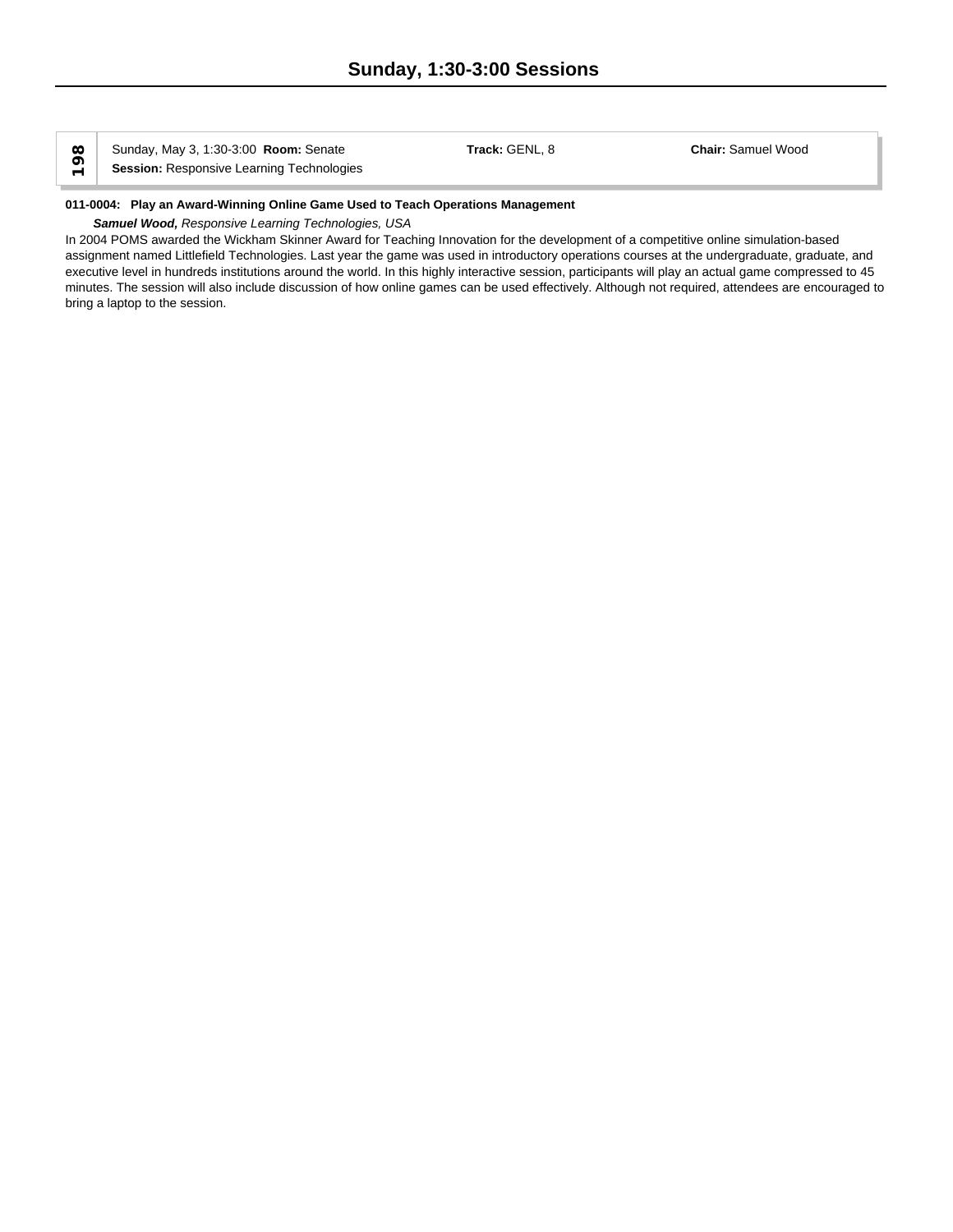$\circ$  Sunday, May 3, 3:30-5:00 **Room:** Cloiste<br> **Session:** Non-U.S. Service Management

Sunday, May 3, 3:30-5:00 **Room:** Cloister North **Track:** SRVC, 11 **Chair:** Richard Clayton

## **011-0101: A Feasibility Study for Joint Services of Vehicle Routing and Patrol**

*Chikong Huang, Dept. of Ind. Management, National Yunlin University of Science & Technology, Taiwan, Republic of China Poshun Wang, National Yunlin University of Science & Technology, Taiwan, Republic of China*

The patrol and security companies in Taiwan have developed a new way of operation using their patrol capability. A preliminary study in this paper is to combine the traditional service of vehicle routing delivery with regular patrol and security routings. A mathematical model is first developed for these joint routing services. The objective of this model is to minimize the number of vehicles as well as the traveling cost. A heuristic algorithm using the simulated annealing algorithm is also developed for solving the problem. The effectiveness of this proposed model and the profitability of the proposed solutions are tested through several numerical examples.

## **011-0676: Entry Strategies in Business Process Offshoring Service Operations: Timing, Location and Diversification**

*Vaidy Jayaraman, University of Miami, United States*

## *Yadong Luo, University of Miami, United States*

Business process offshoring (BPO) service operations has recently emerged as an important strategy and a prevalent landscape in global service operations. As one of the first attempts to analyze this issue in an emerging market, this study examines how firms develop a set of global expansion strategies, including where (location), when (timing), and what (diversification), that are unique to BPO services. Our analysis of 424 BPO service providers in India demonstrates that providers with greater knowledge specialization tend to operate in more developed cities, and that information connectivity, government support and human resources competitiveness are critical locational determinants. While BPO investment is less path dependent than traditional FDI, behavioral variables including assertiveness and pre-BPO experience in the host locations are important factors behind the timing decision. Finally, BPO units involving lower knowledge specialization or higher process measurability are more diversified in terms of the number of business processes outsourced.

## **011-0437: Administrative Process Improvement in the Brazilian Public Sector**

*Monica Biazzi, University of São Paulo / Production Engineering Department, Brazil*

*Antonio Muscat, University of São Paulo / Production Engineering Department, Brazil*

During the past two decades, the public sector has been under pressure for improving its performance and showing more transparency and assessment of results. Historically, the Brazilian public sector has developed a departmental and bureaucratic structure, which makes difficult activity coordination and service efficiency and efficacy. Process approach provides an alternative to this static and fragmented structure through a systemic vision, focused on the customer or citizen. In this context, the objective of this work is to present a multiple case study of administrative process improvement, with scope on Brazilian Public Institutions of Undergraduate Education, and propose a Process Improvement Model. The research methodology used was multiple case study. Data were collected through direct observation, documental analysis and semi-structured interviews. The results obtained contribute to theory, since they enclose specific aspects of the public sector and their influence in improvement programs, and present practical application, providing a base for future work.

## **011-0563: Generating Value from Whole-Life Solutions – A New Opportunity for the UK Rail Industry**

*Richard Clayton, Loughborough University, United Kingdom Chris Backhouse, Loughborough University, United Kingdom Samir Dani, Loughborough University, United Kingdom*

## *Jeremy Lovell, Bombardier Transportation, United Kingdom*

The UK government has started to demand a "whole-life, whole-system" view of new contracts within the UK rail industry, requiring the industry to transform the way it does business in order to deliver this new paradigm. This paper describes the work of a collaborative academic-industry research project based in one railway vehicle manufacturing company. The aim of the project is to maximise benefit across the value chain throughout the whole-life of a fleet of railway vehicles. This paper presents preliminary results and a review of the relevant literature to discuss how the traditional approach to value generation must change in order to deliver whole-life solutions. The discussion describes how an organisation's structure, approach to contracting and spares provisioning, supplier and customer relationships and people issues (behaviours and cultures) significantly impact upon the ability to deliver value to the manufacturer, their customers and suppliers in whole-life service contracts.

| Sunday, May 3, 3:30-5:00 Room: Cloister South | Track: SCM. 12 | <b>Chair: Ricardo Reolon Jorge</b> |  |
|-----------------------------------------------|----------------|------------------------------------|--|
| <b>Session: Risk Management</b>               |                |                                    |  |

## **011-0892: Quantity Flexibility Contract under Advance Purchase Discount and Partial Refund Policy**

*Mahdi Zanddizari, The University of Maryland (UMD), United States*

*Sanjay Jain, The George Washington University, United States*

In a decentralized supply chain when speculative production of manufacturer is coupled with demand uncertainty of retailer, the result could be supply chain inefficiency. Yet efficient risk sharing cannot be achieved unless it accomplishes both channel coordination and win-win outcome. A generally proposed remedy is to get the retailer committed to a fraction of inventory risk prior to the selling season seen in Quantity Flexibility (QF) contract; however, by itself QF contract can not assure efficient risk sharing. Thus, we study dual production while combining QF and Advance Purchase Discount (APD) models to coordinate the channel and increase retailer's commitment. To address the win-win outcome, both updated demand and Partial Refund Policy (PRP) models are studied. Our findings show that the combined model has a superior performance to APD and QF alone while addition of PRP into QF contract can ensure win-win outcomes for both parties.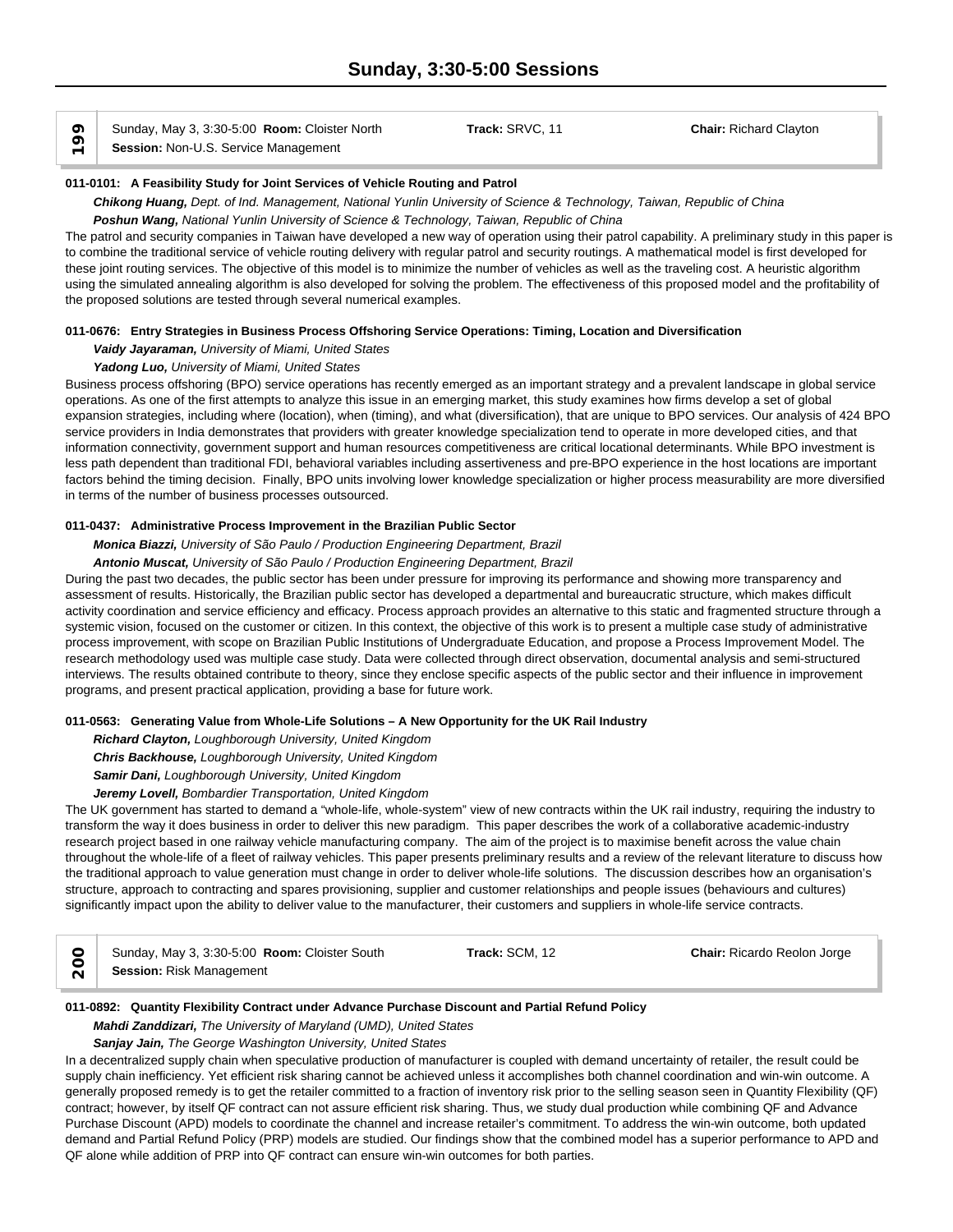## **011-0290: A Comparison of Supply Chain Risk Perceptions in Original Equipment Manufacturers and Tier One Suppliers: An Aerospace Industry Case Study**

*Naomi Brookes, Aston Business School, United Kingdom*

*Amrik Singh, Aston Business School, United Kingdom*

Whilst supply chain risk has become a topic of great interest to supply chain researchers, few studies have used the supply chain as a "unit-of-analysis" to track how perceptions of risk of the same component streams vary at different tiers along that chain. Understanding differences in risk perceptions is crucial in devising effective approaches to militate against risk. This paper presents an exploration of these issues using a multi-component case study undertaken in the aerospace sector. The results of the case study indicated that perceptions of risk were very different between tiers. Disparities in perceptions could be partly attributed to complex supply chain interactions both within and across sectors and partly attributed to informational inequalities at different tiers. The paper concludes by delineating the potential implications of the case study investigation for practitioners and researchers interested in supply chain risk and outlines further empirical work that could be undertaken.

## **011-0342: Risk, Incentive and Optimum Delivery in Supply Chains**

## *Jiamin Wang, Long Island University - C. W. Post Campus, United States*

We consider a supply chain with a buyer and a single make-to-order supplier. The supplier may incur a high inventory holding cost if production is started too early. However, the supplier's conservatism in commencing the production process undermines the effectiveness of the supply chain due to long and uncertain material flow times. In response, the buyer sets a delivery date and an incentive in the contract for on-time delivery. In this study, a mathematical model is developed to analyze the role of incentives and to structure incentives in supply chain contracts.

| Sunday, May 3, 3:30-5:00 Room: Captain | Track: SCM, 26 | <b>Chair: Paulo Cesar Chagas</b> |  |
|----------------------------------------|----------------|----------------------------------|--|
| <b>Session: Demand Management</b>      |                | Rodrigues                        |  |

## **011-0043: Analysis of the Influence of Strategic Management of ETO Demand on Management of Stock in a Printing Industry**

## *Paulo Rodrigues, Universidade do Sagrado Coração, Brazil*

## *Otávio Oliveira, São Paulo State University, Brazil*

Organizations are adopting industrial production models with priority given to reducing costs and increasing the quality of their processes and products. Optimizing and rationalizing inventory management is a great opportunity for these companies to achieve these goals. The case study method was employed in this research. Data were collected through the intersection of the following tools: semi-structure, document analysis and observation in loco. Revisions are made in theoretical work on the following topics: management of materials and management system demand. These themes guided the search, allowing for greatest insight about the collected data and information generated. The case study was presented with a characterization of some aspects of the influence of demand management strategy on the management of inventories.

## **011-0684: Real Time Order Management with Penalty Costs in an Integrated Supply Chain**

## *Rajesh Srivastava, Florida Gulf Coast University, United States*

## *Elias Kirche, Florida Gulf Coast University, United States*

Order management in a build-to-order environment requires synchronization of customer specifications with corresponding production processes upstream the supply chain. Consequently, the firm should understand its system constraints, and those of its suppliers, in terms of the stated criteria to accurately quote prices and delivery dates. We develop a decision support system in an integrated supply chain with suppliers facing cost, capacity, quality, and lead time constraints. We consider the case where the firm is able to renegotiate due dates if the customer-supplied due date cannot be met, however, with a customer-imposed penalty for the inability of the firm to meet the original due date. The characteristics of the penalty cost function are examined in this study to determine whether the firm should renegotiate, given the size of the penalty. The problem is solved through a multi-criteria mixed-integer program module from a major ERP vendor.

## **011-0670: Service Level Differentiation in Make-to-Order Supply Chain Design for Segmented Markets**

## *Navneet Vidyarthi, Concordia University, Canada*

Make-to-order (MTO) systems are emerging business strategies in managing responsive supply chains, characterized by high product variety, highly variable customer demand, short product life cycle, and multiple customer classes. Motivated by the strategic importance of response time, we study the problem of demand allocation and capacity selection in the design of MTO supply chains for segmented markets with service-level differentiated customers. We examine the impact of different parameters on the design of supply chains for segmented markets and provide some managerial insights.

| Sunday, May 3, 3:30-5:00 Room: Yeoman | Track: SCM, 29 | <b>Chair: Günther Schuh</b> |  |
|---------------------------------------|----------------|-----------------------------|--|
| <b>Session: Material Management</b>   |                |                             |  |

## **011-0075: Optimal Design of Supply Chain for Production and Distribution of Synthesized Natural Gas (Syngas)**

## *P Raman, The Energy and Resources Institute, India*

*Nambirajan Thangasamy, Pondicherry University, India*

Increasing cost and scarcity of conventional fuel (petrol as an example) has lead to the search for an alternative fuel. Synthesized Natural Gas (Syngas) is an alternative fuel that can substitute for diesel, petrol, furnace oil, LPG, etc. at lower cost and also on a sustainable basis. Syngas is produced from biomass wastes like wheat straw, groundnut shell, coconut shell, cotton stalk and mustard stalk. Biomass wastes are converted into Syngas using a device known as Advanced Biomass Gasifier System. Since Syngas is a new and innovative product to the market, it does not have a suitable supply chain design. Authors are addressing the complete activities involved in the process of manufacturing, distribution and an optimal supply chain design for Syngas so that the right quantity of Syngas is delivered to customers at the right time with the right quality.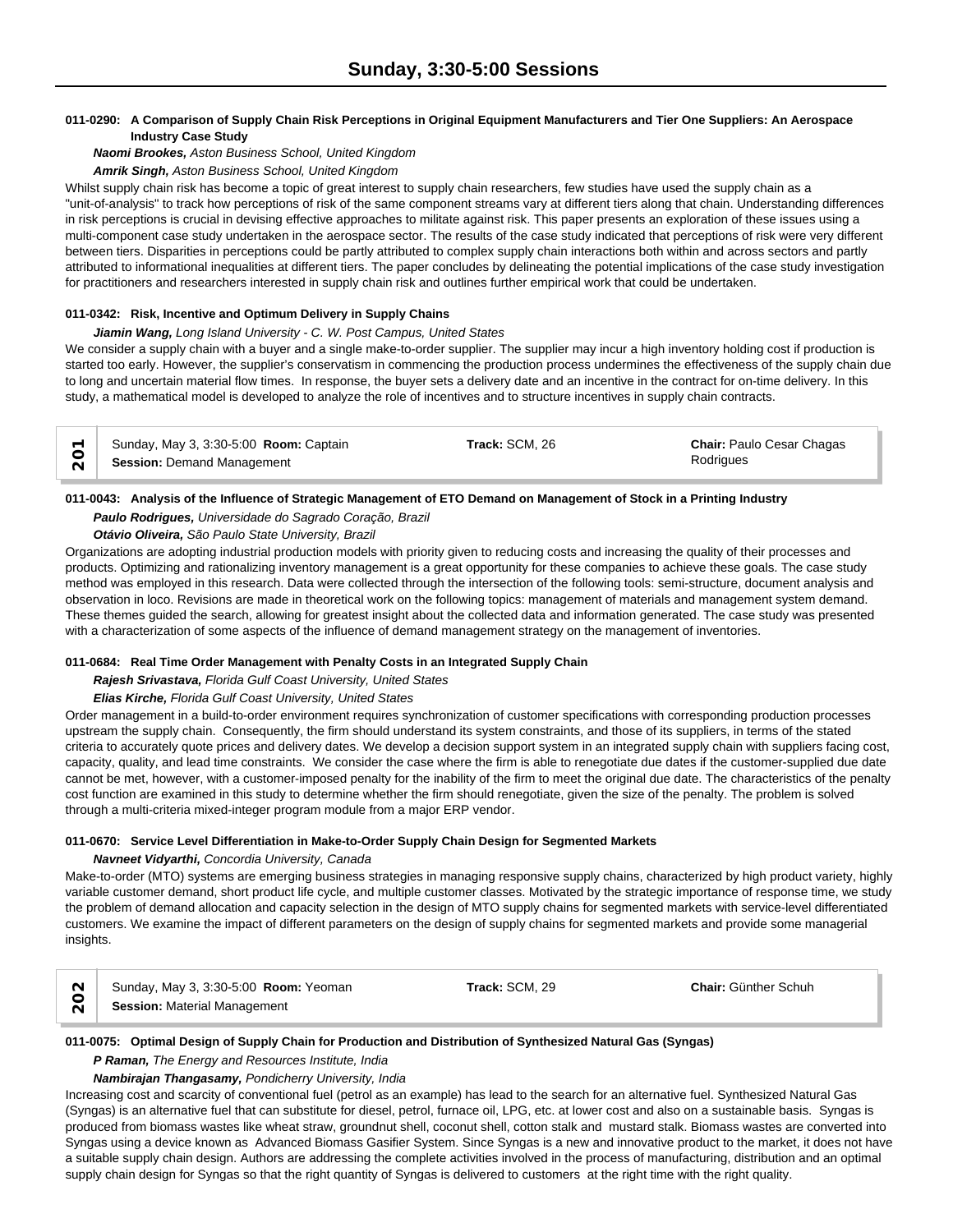#### **011-0268: Applying Hybrid System Theory to Supply Chain Design**

*Günther Schuh, , Volker Stich, RWTH Aachen University, Germany*

*Jan Meyer, RWTH Aachen University, Germany*

Supply Chain Management delivers a considerable number of ideas and methods to design the value stream. Each of these concepts may lead to significant cost reduction and higher service levels. But the same concept does not work for different customers and their diverse needs. Thus, a "one size fits it all" supply chain cannot lead to success. The key to overcome this obstacle is the hybrid supply chain. This paper outlines the application of hybrid system theory to supply chains. After a comprehensive overview of existing methods for the design of supply chains is given, a methodology for a customer-to-customer oriented supply chain design is presented. This approach adopts the hybrid system theory to supply chains which is in a nutshell that hybrid systems use the advantages of their subsystems to reach a superior result to one system alone. A case study illustrates the application of the methodology.

#### **011-0535: Flexible Configuration Logic for a Complexity Oriented Design of Production Systems**

*Günther Schuh, Research Institute for Operations Management (FIR) at RWTH Aachen University, Germany*

#### *Henrik Wienholdt, Research Institute for Operations Management (FIR) at RWTH Aachen University, Germany*

To keep work and production sites in high-wage countries like Germany, companies have to focus on the production of complex and customer individualised products. This results in the necessity of flexible and efficient production systems. In a subproject of the cluster of excellence "Integrative Production Technology for high-wage countries" at RWTH Aachen University a configuration logic is developed that enables companies to configure their production systems in a way that customer-specific products can be produced at the costs of mass production. In the project a holistic description model for production systems has been defined. With numerous attributes in the sub models (e.g., Supply Chain) a detailed characterization of the production system is possible. Case studies helped to identify the interdependencies among all attributes. Finally, external and internal complexity drivers have been identified to allow a configuration of a production system that is able to deal with dynamic influences.

| Sunday, May 3, 3:30-5:00 <b>Room:</b> Scribe      | <b>Track:</b> SUST. 16 | <b>Chair:</b> Wassila Mtalaa |  |
|---------------------------------------------------|------------------------|------------------------------|--|
| Session: LCA and Environmental Impact Assessments |                        |                              |  |

## **011-0735: Life Cycle Assessment as a Tool for Analyzing "Sustainable" Construction Materials**

*Maria Fernanda dos Santos, Universidade Estadual Paulista - Unesp Bauru, Brazil*

#### *Rosane Battistelle, Universidade Estadual Paulista - Unesp Bauru, Brazil*

Much has been discussed lately about reusing waste in new construction materials and countless studies have been carried out based on this objective. However, before these products can be called "sustainable" and a recycling system can be implemented, it is fundamental to understand all aspects involved in this action, and most especially, what would be the true gains for the environment. Within this context, Life Cycle Assessment (LCA) seems to be an important Environmental Management tool in the search for products that can lead to increasingly smaller impacts, without leaving aside the economic aspects. In the face of the above, this study objective to evaluate the application of LCA in construction materials compounds of residues, conducting bibliographic surveys and raising the true environmental impacts associated with these products, and also to contribute towards the disclosure of using this tool in relation to specific products of the civil construction sector.

#### **011-0473: Use of Life Cycle Assessment in Sustainable Manufacturing: Review of Literature, Analysis and Trends**

## *Carla Machado, São Paulo State University, Brazil*

#### *Vagner Cavenaghi, São Paulo State University, Brazil*

The implementation of the management model with a Sustainable Manufacturing (SM) approach means thinking of processes that use natural resources in a responsible manner, promote the health and safety of all those involved and the integration of production cycle processes (production - distribution - consumption - recovery). One of the possible methods to map this process is to produce the Inventories in the Life Cycle Analysis (LCA), which makes an environmental balance of the processes and creates indicators for monitoring and decision making. Through a review of literature, this paper proposes underscoring the importance of LCA in implementing SM, seeking to be an incentive for more in-depth research and for the creation of proposals that can make LCA accessible to the entire production sector in the country as soon as possible. The paper shows it is not possible to establish truly sustainable production processes without carrying out an LCA.

#### **011-0066: Environmental Labeling: The Importance of the Life Cycle Approach to Define the Criteria for the Leather Category**

*Bruna Barra, UNIVERSIDADE ESTADUAL PAULISTA JULIO DE MESQUITA FILHO - UNESP, Brazil*

#### *Adilson Renofio, UNESP, Brazil*

## *Rosane Battistelle, UNESP, Brazil*

A product's life cycle begins the moment the natural resources needed for its manufacturing are extracted, followed by the manufacturing, transport, user and appropriate management of waste phases. From an assessment of the life cycle, environmental labeling programs define criteria to be complied with by manufacturers aimed at obtaining the green seal for their products. The purpose of this seal is to inform consumers of its good production practices. However, environmental labeling programs that consider leather have faults since they do not consider its entire life cycle. In this context, the objective of this study, by means of exploratory research, is to present how imprecision in defining these criteria, a consequence of a partial life cycle assessment, results in distorted information to consumers about the real environmental impacts related to cow leather production. It encourages indiscriminate and wasteful actions in the Brazilian Amazon.

#### **011-0863: Economic and Carbon Impacts of Utility Smart Grid Systems**

*Rebecca Johnson, University of Colorado, United States Subhamoy Ganguly, University of Colorado, United States*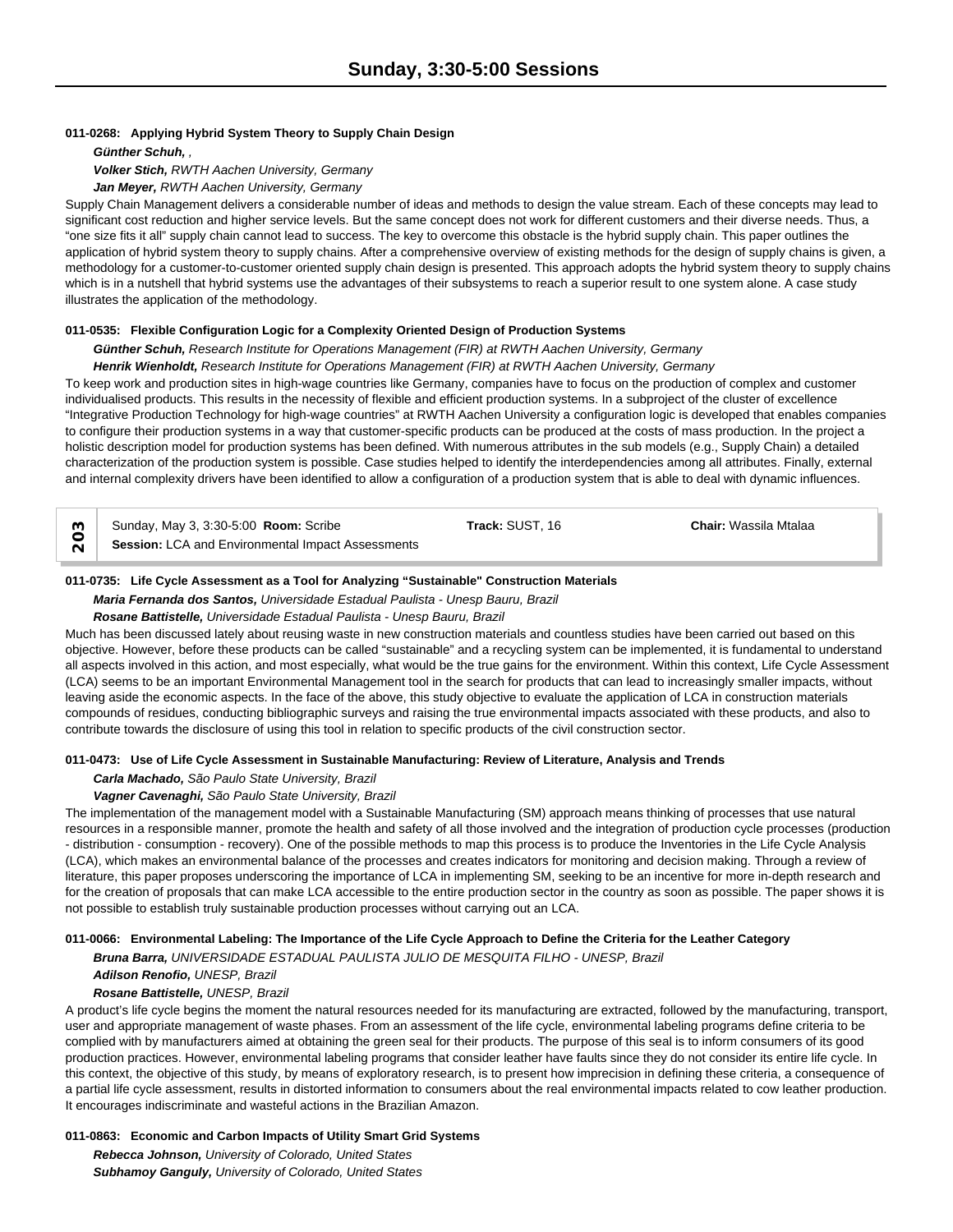## *Paul Komor, University of Colorado, United States*

#### *Stephen Lawrence, University of Colorado, United States*

Convergence of high fuel prices, environmental consciousness, and increasing energy demand are creating pressure for electric utilities to enact holistic reform to their systems. Smart Grids, a mechanism to provide bi-directional communication and control between electricity providers and consumers, are a leading option being considered for the evolution to a more efficient and renewably powered electric-grid infrastructure. In this paper we develop an MILP emissions and decision support model which will assist electric utilities, regulators, and interested parties in the evaluation of the economic and carbon trade-offs inherent in Smart Grid programs.

#### **011-0590: CO2 Emissions Calculation Models for Green Supply Chain Management**

*Riad Aggoune, Public Research Centre Henri Tudor, Luxembourg*

*Jos Schaefers, Public Research Centre Henri Tudor, Luxembourg*

*Wassila Mtalaa, Public Research Centre Henri Tudor, Luxembourg*

Green logistics is a new concept launched by several logistics companies. It means reducing carbon emissions caused by transport. Particular attention is to be paid to trucks, which play an important role in transport logistics. The quantification of CO2 emissions linked to transport is a complex exercise due to the high number of parameters that influence these emissions. Still, at the moment, existing measurement and calculation methods do not take account of all these parameters.

The aim of this paper is to give an overview of the current measurement and calculation models that compute CO2 emissions due to truck transportation. In this respect, journal articles and reports mainly published the last decade are reviewed and analyzed. This work aims at being able to calculate for a given route and a given heavy duty vehicle the overall amount of CO2 of a given shipment.

| ↽           | Sunday, May 3, 3:30-5:00 Room: Knave                   | Track: HLTH, 12 | <b>Chair:</b> Geneviève Desbiens |  |
|-------------|--------------------------------------------------------|-----------------|----------------------------------|--|
| ◡<br>$\sim$ | Session: Successful Applications of Lean in Healthcare |                 |                                  |  |

## **011-0459: Panacea or Trend? The Role of Rapid Improvement Events in the Deployment of Lean Thinking in Healthcare using a Case of the UK NHS**

*Thanos Papadopoulos, School of Management, University of Southampton, United Kingdom*

## *Spyros Angelopoulos, Technical University of Crete, Greece*

This paper focuses on the role of Rapid Improvement Events (RIE) during the deployment of Lean Thinking (Lean) in healthcare. It explores the diverse and evolving actor associations (dynamics) in shaping RIEs during Lean implementation in the Day-case and Pre-operative assessment Units of a UK NHS hospital. Echoing dynamic translation, this research describes how actors associated and constructed Lean through RIEs. It demonstrates that the use of RIE as the focal tool may be futile, since Lean is constantly translated by actor dynamics during and after the RIE. These translations influence the RIE and the subsequent implementation of Lean. Ultimately, the paper suggests that RIEs during the implementation of Lean in healthcare do not constitute a panacea, and are used more as a trend. However, the use of RIEs as tools is not enough; it is their use as part of the Lean philosophy that render Lean implementation successful.

## **011-0519: Lean in a Core Clinical Area – Lessons Learned**

*Norman Faull, University of Cape Town, South Africa*

*Cephas Chikanda, University of Cape Town, South Africa*

Our programme of action research began in 2003 and has tested lean in healthcare. The programme is background to a new trial in a core clinical area experiencing a perplexing and distressing problem: a neonatal ward with a rising incidence of Hypoxic Ischemic Encephalopathy (HIE) babies. The ward is part of a large, tertiary hospital. The field researcher, a young MD, himself identified the problem. Prior to the field work he met with representatives of the clinical directorate, the neonatal unit nursing staff and the head of neonatology. Initial approval led to direct observation in the labour and neonatal wards, and a review of 51 HIE patient folders. Preliminary findings were presented to a meeting comprising the heads of neonatology and obstetrics, the maternity unit manager, and a representative of the clinical directorate. Controversy erupted and the research was discontinued. The paper reports the lessons learned.

## **011-0762: Lean and BPR in Healthcare: A Surgeon's Look at Potential Pitfalls and Key Success Factors**

*Geneviève Desbiens, HEC Montréal, Canada*

## *Sylvain Landry, HEC Montréal, Canada*

Successful implementations of lean and BPR in the manufacturing industry have convinced many healthcare managers to pursue a similar path. However, in a highly political and complex context, the challenges faced are numerous. The BPR experience at Leicester Hospital analysed by David Buchanan (1997, 1998, 2003) suggested that politics between actors may impede process transformation. This presentation will survey POM approaches that have been implemented in the healthcare sector, identify KSF and pitfalls taking into account a surgeon's point of view on politics, to ensure their continued implementation and prevent any unjustified adverse reactions. Based on published data and our experience in the field, we will suggest future areas of research of significant value for POM researchers.

## **011-0214: Value Creation through Lean Healthcare**

## *Mohammad Salam, Mt. Allison University, Canada*

This paper reports a study that applied the concept "lean" to the analysis of a health care system. This study used lean methodology to identify the problem areas as well as identify value for the patient. The existing process was analyzed based on the layout of the check-up area in the Health Promotion Center of Bangkok Hospital. The process and layout were then redesigned to optimize the lead time of the system. There are 3 main stages in the analysis: data collection, data analysis and data comparison.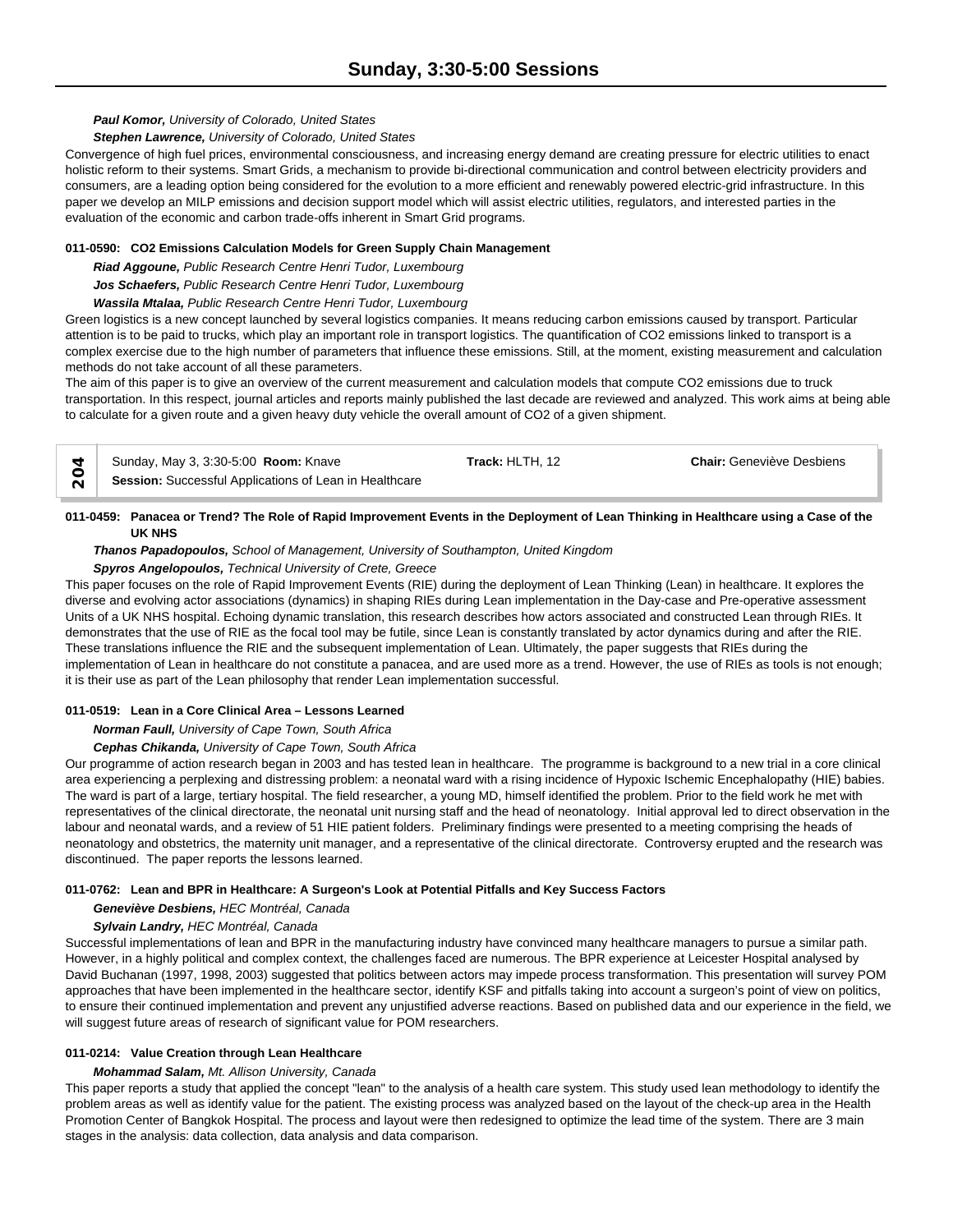Sunday, May 3, 3:30-5:00 **Room:** EC-D1 **Track:** EMPR, 13 **Chair:** Dong Yan **IO** Sunday, May 3, 3:30-5:00 **Roo**<br> **Session:** Service Management

## **011-0439: Survival Analysis of e-Business Start-ups: Implications of Product-Process Alignment for Electronic Food Retailers** *Gregory Heim, Texas A&M University, United States*

*Kingshuk Sinha, University of Minnesota, United States*

In this paper, we investigate the relationship between product-process alignment and the survival of e-business start-ups. Specifically, we empirically analyze product-process alignment of a large sample of electronic food retailers, a class of e-businesses that has witnessed both successes and failures, and continues to be a vibrant sector even after the dot.com fallout. The contribution of the paper is in conceptualizing and empirically illustrating that product-process alignment is associated with the survival of e-business start-ups over time, an indicator of the sustainability of competitive advantage.

## **011-0760: An Empirical Estimation of the Impact of Airline Flight Schedules on Flight Delays**

*Vinayak Deshpande, Purdue University, United States*

## *Mazhar Arikan, Purdue University, United States*

Airline flight delays have come under increased scrutiny lately in the popular press, with FAA data revealing that airline on-time performance was at its worst level in 13 years in 2007. The goal of this paper is to examine the impact of the scheduled time block allocated for a flight on on-time arrival performance. We combine empirical flight data published by the Bureau of Transportation Statistics (BTS), with the Newsvendor framework from the Operations literature to conduct this analysis. Our results show that airlines systematically under-schedule flights. Our results also indicate that airlines do not maintain consistent service levels by adjusting their schedules based on the time of the day, origin airport congestion, and destination airport congestion.

## **011-0714: Service Failures, Competition, and the Sources to Blame: An Empirical Study of Airline On-Time Performance**

#### *Yan Dong, University of Maryland, United States*

## *Kefeng Xu, University of Texas at San Antonio, United States*

Sources to blame for failures in service operations have been found to affect the degree of customer satisfaction at the consumer level. Taking into account the behavior of its customers, a service provider may design its operations strategies to compete more effectively. Using data collected in the airline industry, we investigate how characteristics of airline customers and variance in the sources of service failures (e.g., whether they are internal or external sources) affect airline schedule time and related service on-time performance. We also examine these effects with airline competition to highlight the interactions between them. Our study contributes to the service failure and recovery literature in both service management and marketing literature, and provides managerial insights regarding service operations strategies.

## **011-0220: Price Volatility in the Airline Markets: Wait or Buy?**

## *Benny Mantin, Univeristy of Waterloo, Canada*

## *David Gillen, University of British Columbia, Canada*

In this work we illustrate how consumers could reach inferences about future price movements of airfare tickets by carefully observing previous price swings. We quantify the price volatility on 1000 US domestic routes and its progression as time to departure approaches. Price volatility could represent the implied demand volatility or reflect the sensitivity level of the dynamic pricing and revenue management systems employed by the different airlines. Price volatility could also be intentionally adopted by airlines to induce demand. We empirically investigate the impact of price volatility on the behavior of future prices. We find that price-pertinent variables, such as price volatility, bear predictive power about the probability of a price drop/increase in the immediate future and the relative magnitude of this price movement. Strategic consumers could be aware of these dynamic pricing mechanisms and react accordingly.

| Sunday, May 3, 3:30-5:00 <b>Room:</b> EC-B | <b>Track:</b> PITM. 11 | <b>Chair: Debasish Mallick</b> |  |
|--------------------------------------------|------------------------|--------------------------------|--|
| Session: Collaborative Innovation          |                        |                                |  |

## **011-0240: Collaborative Product Development (CPD): Exploring Contingencies in Supplier and Customer Involvement**

*Debasish Mallick, University of St. Thomas, United States*

*Changyue Luo, Governors State University, United States*

*Roger Schroeder, University of Minnesota, United States*

Inter-firm collaboration in new product development is becoming one of the major sources of competitive advantage for companies in almost every industrial sector. Using a cross-industry survey of 266 new product development projects, we explore the factors affecting the relationship between customer and supplier involvement and new product development performance.

## **011-0612: Drivers of Collaboration in Innovation-driven Horizontal Networks**

*Adegoke Oke, W.P. Carey School of Business, Arizona State University, United States*

*Moronke Idiagbon-Oke, Ken Blanchard College of Business, Grand Canyon University, United States*

It is generally assumed and perhaps accepted in the literature that innovation-driven inter-organizational collaborations exist due to the common need to share risks and resources, obtain access to external resources and technologies, and the like. Based on an in-depth longitudinal case study of a network of firms, we find a significant discord between organizational expectations and organizational realizations with a subsequent negative impact on network performance outcome.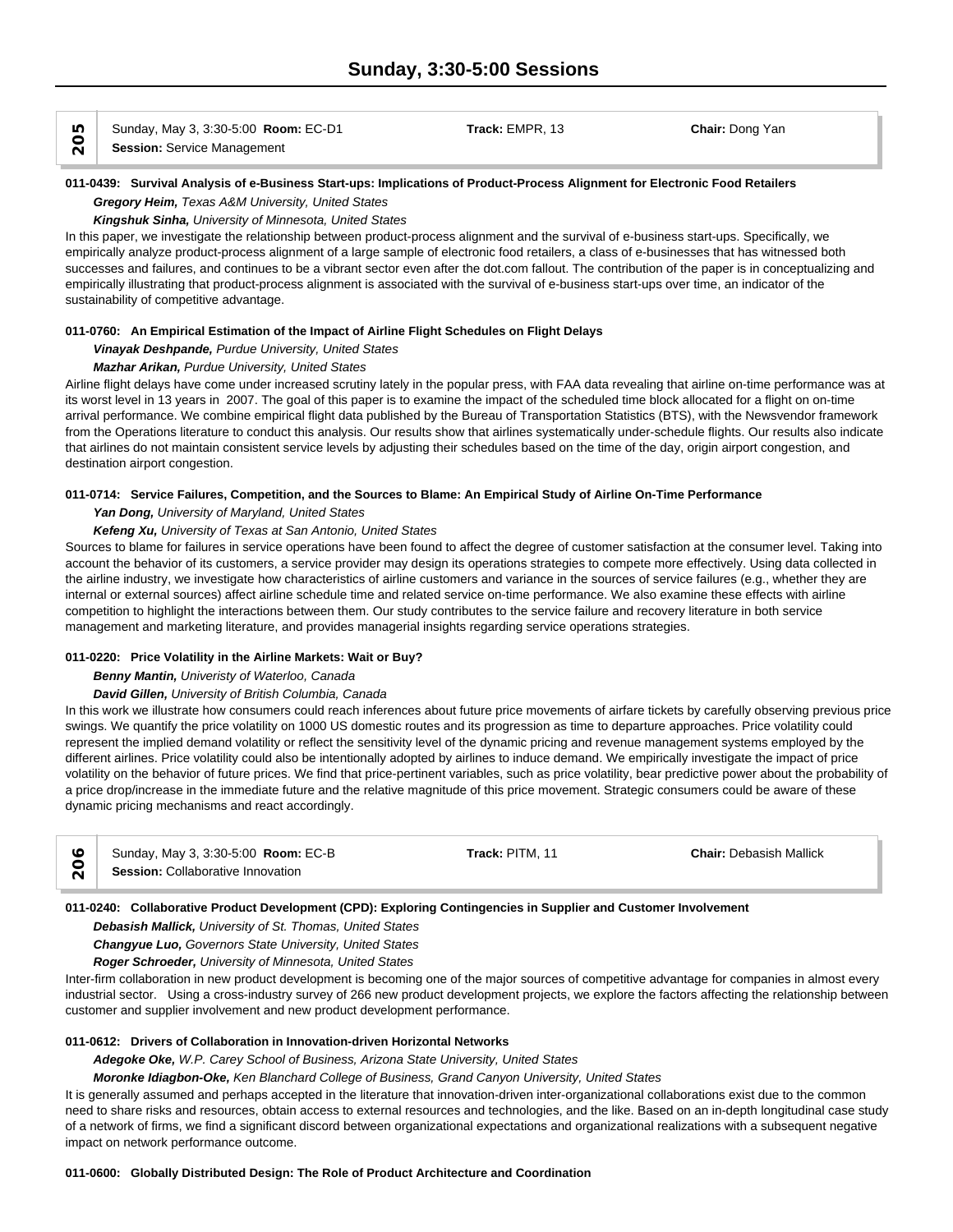*Bilal Gokpinar, University College London, United Kingdom*

*Wallace Hopp, University of Michigan, United States*

*Seyed Iravani, Northwestern University, United States*

Changes in the global economy and technological advances are enabling and motivating an increasing geographic distribution of new product design and development efforts. This brings new operational challenges to product development organizations. For a large organization which designs and develops a complex product, the geographic distribution of product architecture (e.g., parts designed for a new vehicle) and the geographic distribution of workers (e.g., design engineers working in different sites globally) adds a new layer of complexity to product development efforts. In this empirical study, using an extensive dataset of global engineering design efforts from a large auto manufacturer, we have developed a framework for examining the impact of geographic distribution of product architecture and design teams on NPD performance. Our results also provide insights on which architectural interfaces can be managed across large geographic distances and which cannot.

#### **011-0272: Matching Needs and Providers: An Empirical Study of Innovation Outsourcing**

*Zhijian Cui, INSEAD, Technology and Operations Management Department, France*

*Christoph Loch, INSEAD, Technology and Operations Management Department, France*

Based on detailed case studies of 31 innovation outsourcing projects at Siemens, we examine the link between the reasons for innovation outsourcing and the providers of the outsourced work. Six outsourcing motivations (including cost driver, market driver, technology driver, strategic driver, production driver, organizational driver) discussed in the literature are confirmed in our sample. In most cases, the outsourcing decision is driven by several motivations simultaneously (cost savings are usually not the main rationale). We then compare five types of outside knowledge providers. We find that certain provider types tend to be chosen for specific outsourcing motivations. The success of the outsourced project is explained by the project management of the collaboration, but also by the match between the outsourcing motivation and the provider's competence on this dimension.

Sunday, May 3, 3:30-5:00 **Room:** EC-C **Track:** DSTR, 3 **Chair:** Doglas J Morrice **Session:** Modeling for Disaster Management

#### **011-0682: A Simulation Model to Measure the Effectiveness of Evacuation Warning Message Dissemination**

*Magesh Nagarajan, Aston University, United Kingdom Pavel Albores, Aston University, United Kingdom*

*Duncan Shaw, Aston University, United Kingdom*

Effective communication during the large-scale emergency is essential for saving lives. This study proposes an agent-based simulation model to simulate the warning message dissemination among the public, through unofficial channels (people-to-people communication among friends and neighbours), and also official channels (e.g., TV, radio and sirens). The proposed model was developed in NetLogo for a hypothetical area, and requires input parameters such as effectiveness of each official source (%), estimated time to begin informing others (min), estimated time to inform others and estimated percentage of defaulters (who do not relay the message). This model would help the decision makers to estimate the maximum possible coverage under given conditions. The time series results of the model would help in estimating the time required to inform the desired proportion of the public. The sensitiveness of the input parameters on the time required to inform the desired proportion of the public was also studied.

## **011-0866: Applying Service Theory to Disaster Management**

*Richard Chase, Marshall School of Business, University of Southern California, United States*

*Thomas Housel, Naval Post Graduate School, United States*

*Yaara Bergin, Naval Post Graduate School, United States*

*Laurie Van Leuven, Seattle Public Utilities, USA*

We propose that viewing disaster response through the lens of private sector service management provides a new and more effective way of responding to them. We show how the service delivery paradigm (Chase and Haynes, 2001) can be recast as a disaster response framework and discuss how service companies can use their service capacity during disaster situations to benefit both citizens and the companies themselves.

## **011-0955: An Empirical Analysis of Hurricane Sales and Weather Data**

*Douglas Morrice, The University of Texas at Austin, United States*

*John Butler, The University of Texas at Austin, United States*

*Eva Regnier, Naval Postgraduate School, United States*

In this study, we conduct an exploratory data analysis on hurricane sales data from a retailer and weather forecast data. The intent is to develop a sales forecasting model that the retailer can use to better manage and distribute inventories prior to a hurricane.



**011-0494: How Cognitive Biases and Managerial Experience Impact Supply Chain Management Performance: An Empirical Approach with the Bullwhip Effect**

*Candido Perez, IESA, Venezuela*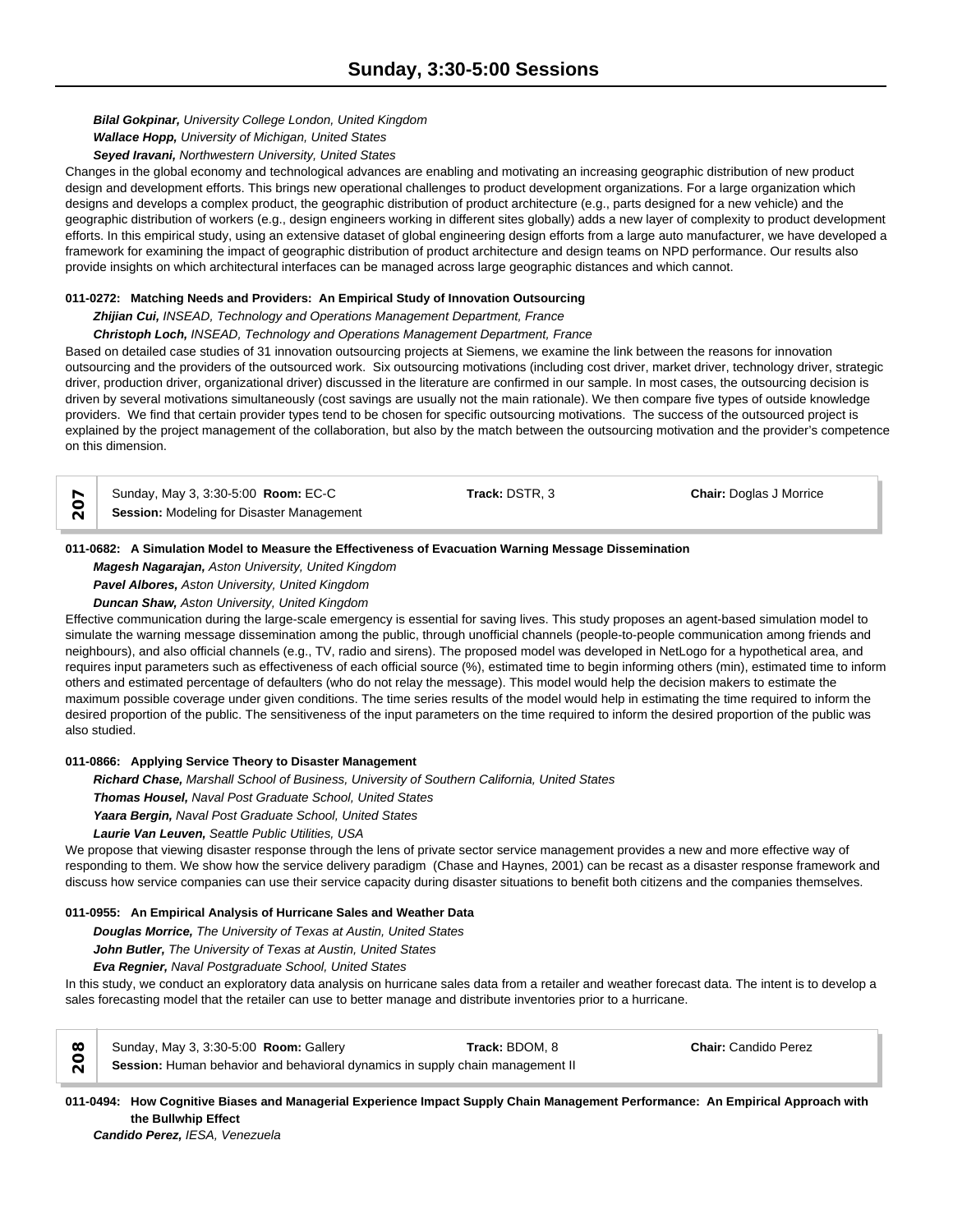This paper looks to see how cognitive biases explain the bullwhip effect and the results show statistical support for such biases in decision-making, as a form of conservatism (managerial experience) when testing managers against undergraduate students. Before using the traditional Beer Game with 360 individuals, subjects complete a questionnaire to measure their degree of representativeness (via memory recency) and overconfidence; my results show that no player--independent of gender-- performs better than the copycat strategy (pass-orders). A time-series analysis suggests overconfidence from subjects because the inventory availability becomes an order deterrent, more intense than customer's demand, and the diminishing impact along time of previous orders indicates a small representativeness effect.

#### **011-0580: The Effects of the Size and the Change Direction of Initial Wealth in Inventory Ordering**

*Tae Hyun Kim, Yonsei University, Korea, Republic of (South Korea)*

*Seong Am Moon, Korea National Defense University, Korea, Republic of (South Korea)*

## *Wonso Kim, Yonsei University, Korea, Republic of (South Korea)*

The main theories of Behavioral Operations Management(BOM) are grounded in the Prospect Theory developed by Kahneman and Tversky(1979). According to the theory, benefit is evaluated not by the absolute amount of wealth, but by the change of wealth. That is called "reference dependence" and is considered as a highly important argument of the Prospect Theory. However, it is interesting that there is little BOM research which covers the reference dependence. In this research, we study the effects of 1)the size of initial wealth (reference) and 2)the changing direction of the wealth during inventory ordering decision-making. We develop hypotheses about the effects of those two factors on risk attitude and the time passed before order stabilization. To validate our hypotheses, we design 2x2 factorial design and carry out the experiment. The subjects are undergraduate students attending OM classes.

## **011-0091: Shadow Price in Supply Chain Relationships**

## *Darko Tipuric, University of Zagreb, Faculty of Business and Economics, Croatia*

*Jasna Prester, University of Zagreb, Faculty of Business and Economics, Croatia*

Supply chain interactions can partly be described by Agency Theory. Yet according to Salanié (2003), Agency Theory has still not received enough empirical validation. We propose a validation in supply chain context. Although we do not enter into psychological or social reasons for partnering, we included subjective probability introduced by Kahnneman and Tversky in their seminal paper in Econometrica (1979), which led to the evolution of Prospect Theory. Using Prospect theory's Value functions in classical derivation of the optimal contract, we derive the analytical form of the Lagrange multiplier (shadow price) which we then test and empirically derive the value of this multiplier in a large scale supply chain survey.

## **011-0169: Newsvendor Order Distribution under Contracts with Threshold**

## *Diana Wu, University of Kansas, United States*

## *Kay-Yut Chen, HP Research Lab, United States*

We use a series of experiments to study the behavior of a newsvendor retailer under supply chain contracts that involve threshold, for example, quantity discounts and sales target rebates. Previous studies show that decision makers tend to anchor orders on the mean customer demand, which can lead to suboptimal performance of the channel. All earlier newsvendor experiments focus on the analysis of the average of ordering decisions. In this study, we look at the overall order distributions under different contracts and find that by constructing the threshold effectively, the anchoring behaviors can be largely reduced. We propose a behavioral model based on quantal response to describe the observed behavioral changes in order distributions.

|                   | Sunday, May 3, 3:30-5:00 Room: EC-A             | Track: INV. 5 | <b>Chair: Atipol</b> |
|-------------------|-------------------------------------------------|---------------|----------------------|
| $\overline{\sim}$ | Session: Supply Policies and Government Sectors |               | Kanchanapiboon       |

## **011-0012: Joint Pricing and Inventory Decision in an Inventory System with General Demand Function**

*Hong Chen, University of British Columbia, V6T OA7*

*Zhan Zhang, University of British Columbia, V6T OA7*

We consider a joint optimal pricing and inventory control problem that has been studied by Federgruen and Heching (1999) among others. In the earlier work, the optimal policy is shown to be a base-stock list-price policy under the assumption that the demand is concave in price. However, substantial empirical evidence does not support the concavity assumption. In this paper, we explore to what extend the base-stock list-price policy is still optimal without assuming the demand function to be concave.

## **011-0608: The Newsvendor Problem: Review and Directions for Future Research**

*Yan Qin, University of Florida, United States*

*Ruaxuan Wang, University of Florida, United States*

*Asoo Vakharia, University of Florida, United States*

*Yuwen Chen, University of Rhode Island, United States*

*Michelle Seref, University of Florida, United States*

In this paper, we review the contributions to date for analyzing the newsvendor problem. Our focus is on examining the specific extensions for analyzing this problem in the context of modeling customer demand, supplier costs, the buyer risk profile, and the selective newsvendor setting. Over and above summarizing the current literature, we also provide directions for future research in each area.

## **011-0380: Synchronizing the Supply Chain: A Practical Application of Multi-Echelon Stock Theory**

*Erlend Alfnes, SINTEF Industrial management, Logistics dept., Norway Erik Gran, SINTEF Industrial management, Logistics dept., Norway*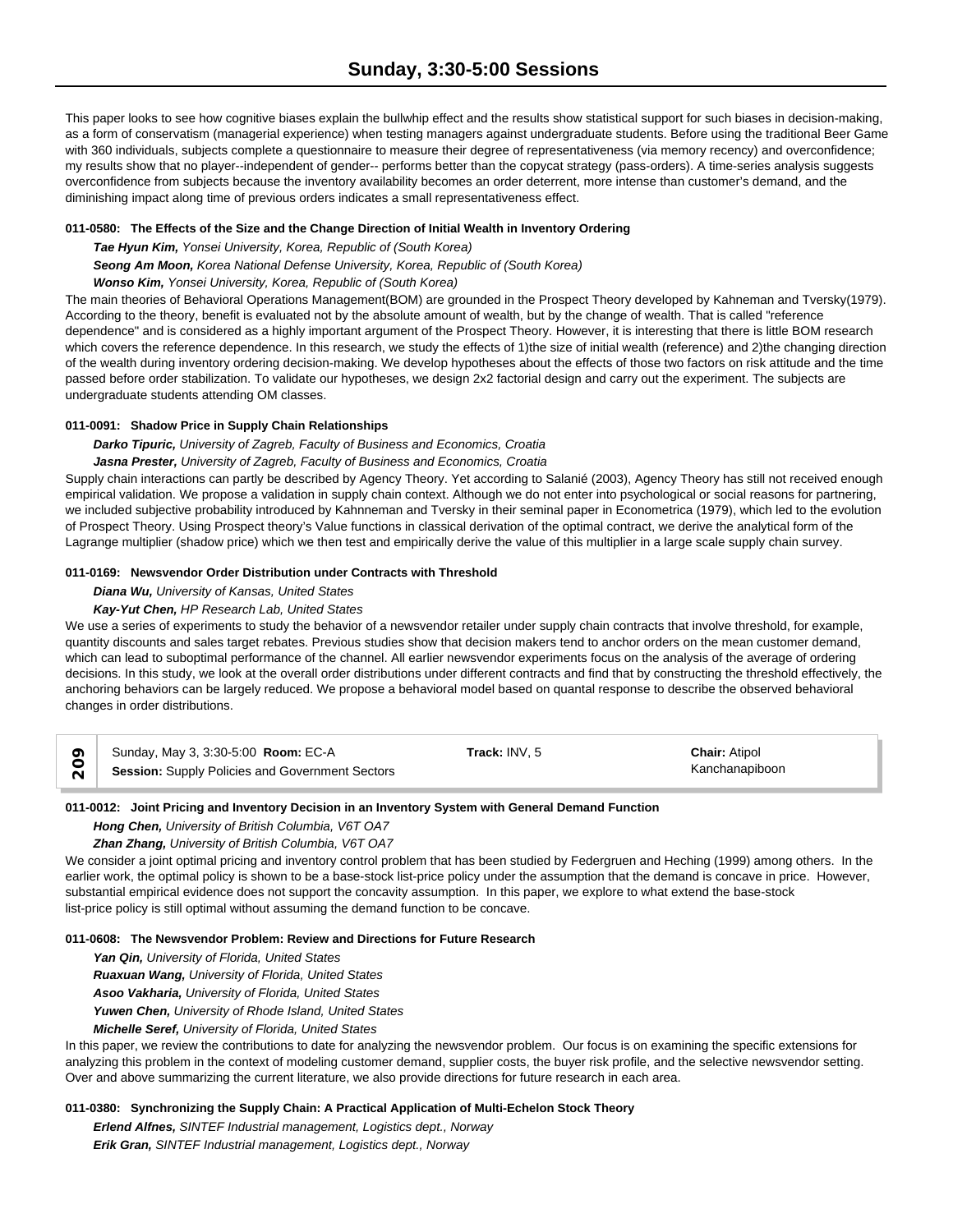This paper describes a practical application of theory for multi-echelon stock management in a manufacturing supply chain. The case company, O. Mustad AS, is the largest manufacturer of fishhooks in the world and has plants in China, Dominican Republic, and Norway in order to serve the global market. The proposed control model for this distribution system is based on periodic review, order-up-to inventory control (R S s). The paper describes the various considerations that led to this proposal as well as some special adaptations we have proposed. The main point is that the use of deterministic intervals between replenishment orders implicit in order-up-to inventory control, may be used to synchronize orders for end products that are made from the same raw material or intermediate product. Utilizing this coordinated flow makes it in our view possible to almost eliminate cycle stock at the earlier (echelon) stages.

#### **011-0323: Robustness of a Joint Supply Policy between Two Manufacturers under Shifting Demand**

*Atipol Kanchanapiboon, New Jersey Institute of Technology, United States*

#### *Sanchoy Das, New Jersey Institute of Technology, United States*

We consider a pair of manufacturers, in which the first produces and supplies a single item to the second, where it is assembled into the final product. The supply item is stocked at both locations. The joint supply policy is defined by order batch sizes, reorder levels, and production rates. Here we study the robustness of a stationary supply policy when demand is shifting. Theoretically, in order to minimize the total cost, the delivery batch size needs to be continuously updated whenever there is a shift in the demand level. This is not feasible in practice because of limitations in production and logistic planning. In this research, two supply policies are proposed: (i) fixed delivery batch and (ii) fixed production period. Given a stochastic demand shift pattern, each selects the batch size that minimizes the expected total cost of both manufacturers. A combined strategy that integrates both policies is developed.

| ○ Sunday, May 3, 3:30-5:00 <b>Room:</b> EC-E                      | <b>Track:</b> PITM. 12 | <b>Chair:</b> Tyson Browning |  |
|-------------------------------------------------------------------|------------------------|------------------------------|--|
| $\sqrt{\ }$ Session: Drivers of Innovation Performance and Policy |                        |                              |  |

#### **011-0195: Community Integration in a State Program of Innovation**

# *Carlos Jung, Federal University of Rio Grande do Sul - UFRGS, Brazil*

## *Carla ten Caten, Federal University of Rio Grande do Sul - UFRGS, Brazil*

This paper describes the results of exploratory research into the Research and Development (R&D) model employed in the Program for the Creation of Technological Innovation Nuclei in the State of Rio Grande do Sul, Brazil. Implemented in 1989 by the Secretariat of Science and Technology of Rio Grande do Sul (RS), to promote sustainable regional development, this program has stimulated the formation of public and private sector partnerships to generate new technology, products and processes adapted to the specific conditions found in the different regions in the State. The results described herein were obtained by a process of exploratory research designed to investigate the conceptual principles and practical operation of the R&D activities of the RS Program for the Creation of Nuclei of Technological Innovation, and the lateral development of this program so as to identify the principal actions effectively contributing to regional development.

## **011-0408: The Company Size Effect in Innovative Performance**

## *Isak Kruglianskas, São Paulo University, Brazil*

## *Clandia Gomes, Santa Maria Federal University, Brazil*

The study aims to evaluate the influence of the size of the company in the process of management of external sources of technological information. The survey was carried out in Brazilian industrial companies. These innovators having aimed to contribute to the inferences in the form of technology management and innovative performance. The analysis of the relationship between the management of external sources of technological information and performance, according the size of the companies disclosed that significant differences exist in the relative aspects to the management structure. This is especially evident with chances of access to the technology, the external sources of technological information, and to the indicators of innovative performance. The effected analyses highlight the contribution of the partnership and the external relationship in the choice of the modality of access to the technology and in the source of technological independent information of the size of the companies.

| Sunday, May 3, 3:30-5:00 Room: EC-F             | Track: JIT. 5 | <b>Chair: Jos A.C. Bokhorst</b> |
|-------------------------------------------------|---------------|---------------------------------|
| Session: Organizational Issues in LEAN Adoption |               |                                 |

## **011-0696: The Impact of the Amount of Work in Process on the Use of Cross-Training**

#### *Jos Bokhorst, University of Groningen, Netherlands*

Cross-training is becoming increasingly important to firms in order to cope with the more stringent performance requirements they are faced with in today's market. However, many firms put considerable effort into cross-training their workers only to find out that their workers favor the familiar tasks and hardly use and maintain the newly acquired skills. In this paper we explore the hypothesis that reducing the fixed level of work in process (WIP) forces workers to make a more balanced use of all their skills. We test this hypothesis by means of a simulation study with cross-training configuration and worker assignment policy as moderating variables. Simulation has been performed for different settings of manufacturing parameters. Based on this study, it can be concluded that the control and limitation of the amount of WIP is a simple but effective instrument to enforce using and maintaining worker skills.

## **011-0718: Human and Organizational Factors in Lead Time Reduction**

*Francesco Gallmann, University of Lausanne, Switzerland Suzanne de Treville, University of Lausanne, Switzerland Michael Bornoz, University of Lausanne, Switzerland Gerald Reiner, University of Neuchatel, Switzerland*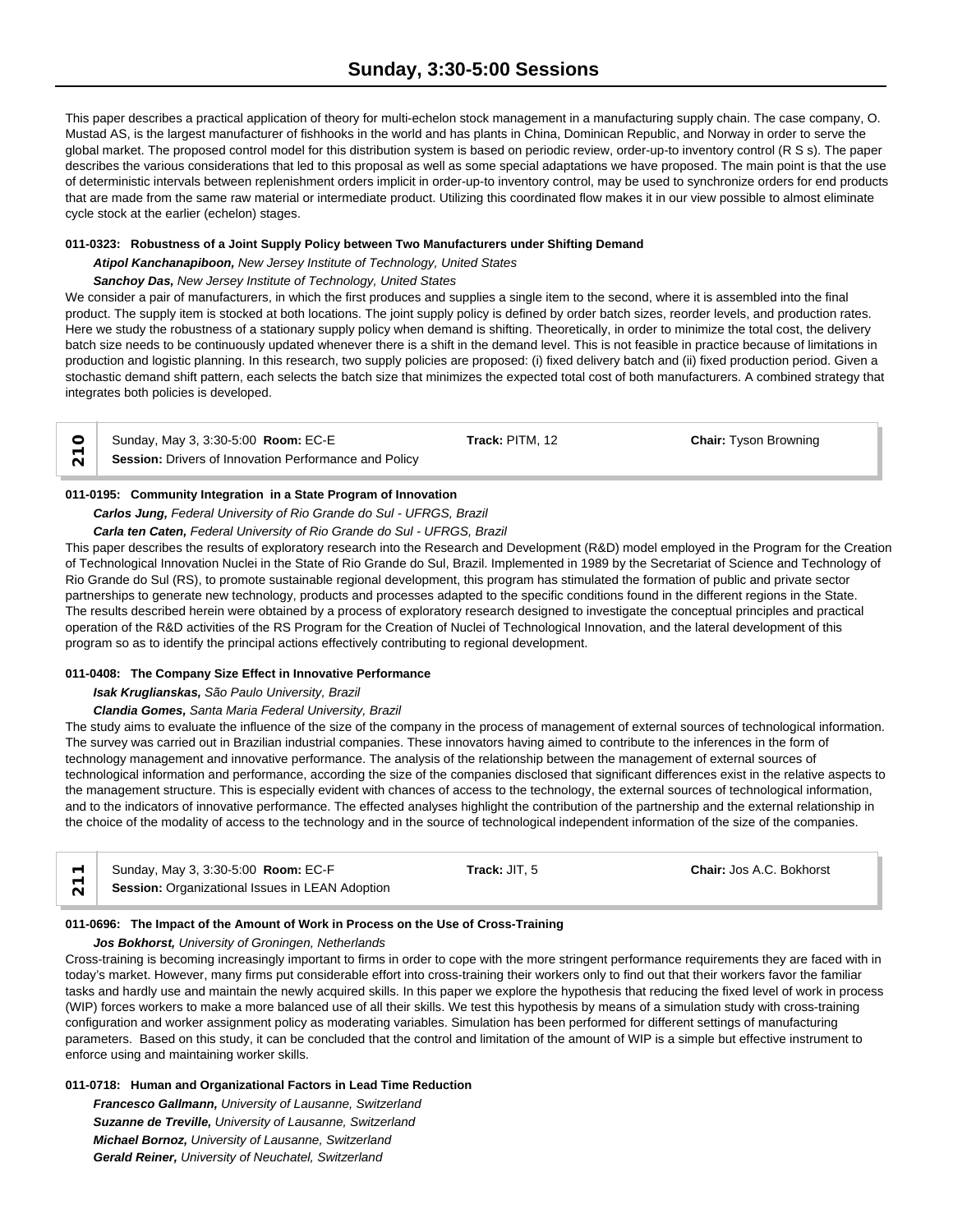How does competitive need for short lead times translate into lead-time-reduction behavior? The system dynamics of lead time reduction have been well understood for decades, and it is clear that short lead times can result in competitive gains. Why, then, is so little lead-time-reduction behavior observed? We present a theoretical model that emerges from case-based research to address this paradox, arguing that the relationship between competitive need for short lead times and lead-time-reduction behavior is moderated by both organizational and human factors. Organizational factors include use of accounting or performance measurement systems based on utilization and investment to improve flow on the factory floor. Human factors include understanding of the system dynamics of lead time and a time-based mindset. The model, if shown to be generalizable in the next round of testing, permits better integration of the mathematical relationships that drive lead time with operations management theory.

| $\sim$ | Sunday, May 3, 3:30-5:00 Room: EC-G | <b>Track:</b> MKTG. 12 | <b>Chair: Usha Ramanathan</b> |  |
|--------|-------------------------------------|------------------------|-------------------------------|--|
| $\sim$ | <b>Session: Demand Forecasting</b>  |                        |                               |  |

#### **011-0276: Forecasting Strategies, Causes of Inaccuracy, and Future Challenges**

*Patrik Jonsson, Chalmers University of Technology, Sweden*

A forecasting process and its possibility of efficiently developing accurate forecasts depends on several issues. One is to simplify the conditions for carrying out forecasting, another is to shape the forecasting process, a third to design an organisation with trust and commitment, and a fourth to use accurate software support. Based on survey data, this paper identifies three distinct and equally sized forecast strategy clusters of companies working with forecasting simplification, processes, organisation and software support in distinct ways. The analysis compares the forecasting status, reasons for forecast inaccuracies, and perceived important forecast improvement areas in the three forecast strategy clusters.

## **011-0995: Grocery Sales Forecasting with SVR Feature Selection**

#### *Ozden Gur Ali, Koc University, Turkey*

Our objective is to develop an accurate method to forecast stock keeping unit sales in the presence of promotions. From a managerial point of view, transparency of the method, as well as consistency in handling similar situations, is desirable. To this end, we leverage the marketing literature to develop variables that reflect the hypotheses about the effect of price and promotions on sales. The potentially useful variables include the stimuli variables such as prices and promotions for the products in the choice set, and seasonality; as well as variables that describe the SKUs, stores, and categories in terms of their past sales and promotion behavior, and their interactions. We use support vector regression with L1 norm to select the relevant features among the hundreds, and to estimate parameters that depend on the type of product and store. We use data from a grocery store chain in Turkey.

|        | Sunday, May 3, 3:30-5:00 Room: EC-H                           | Track: LA&C. 3 | <b>Chair: Luiz Brito</b> |  |
|--------|---------------------------------------------------------------|----------------|--------------------------|--|
| $\sim$ | Session: New approaches for POM decisions in LA&C enterprises |                |                          |  |

## **011-0666: Culture, Knowledge and Competitiveness: A KBV Approach to Manufacturing Firms in Brazil**

*Flavio Macau, EAESP - FGV, Brazil*

*Luiz Brito, EAESP - FGV, Brazil*

Competitive advantage is more than ever an important topic during crisis. Thus better understanding about how to achieve superior financial results, growth and performance becomes central to the strategic management process. Drawing on the knowledge-based view (KBV) of the firm and theory on manufacturing performance, and following studies such as Hult et al (2007), this research explores the influence of a culture of competitiveness and knowledge development on firm competitiveness. We reexamine previous links between a culture of competitiveness, knowledge development and cycle time in three ways: adding manufacturing capabilities (cost, dependability, quality, flexibility) as a proxy to superior manufacturing performance; adding components and immersing knowledge development into a comprehensive KBV context; and adding growth and financial performance as possible dependent variables of the former. Thus we extend the existing scale, applying a survey to HR and Manufacturing & Industrial directors of Brazilian firms to empirically test our propositions.

## **011-0720: CABASnet EPCIS: A Collaboration Platform for Multistakeholder RFID Deployments**

*Edgar Blanco, MIT Center for Transportation & Logistics, United States*

## *Juan Ochoa, Center for Latin-American Logistics Innovation, Colombia*

RFID has been widely studied as an enabling technology to decision making, operational efficiency and real-time based operation control among others. Besides the traditional barriers for deploying RFID technology, emerging markets bring some additional complexity: lower access to capital, less operational efficiency and cultural barriers. Therefore, there is little incentive for a single corporation to drive innovation and invest in RFID regardless of its value proposition. LOGyCA, through a common EPCIS platform in Colombia was able to increase RFID adoption and realize operational benefits. In this presentation we will describe how by bringing together multiple stakeholders it is possible to catalyze RFID deployments through collaboration and common technological platforms. Examples of cost savings initiatives and enhanced efficiency in logistics and supply chain will be discussed.

## **011-0697: Prospective Methodology for the Comprehensive Analysis of Manufacturing Site Location Decisions**

*Michael Johnson, Texas A&M University, United States William Sawaya, Texas A&M University, United States*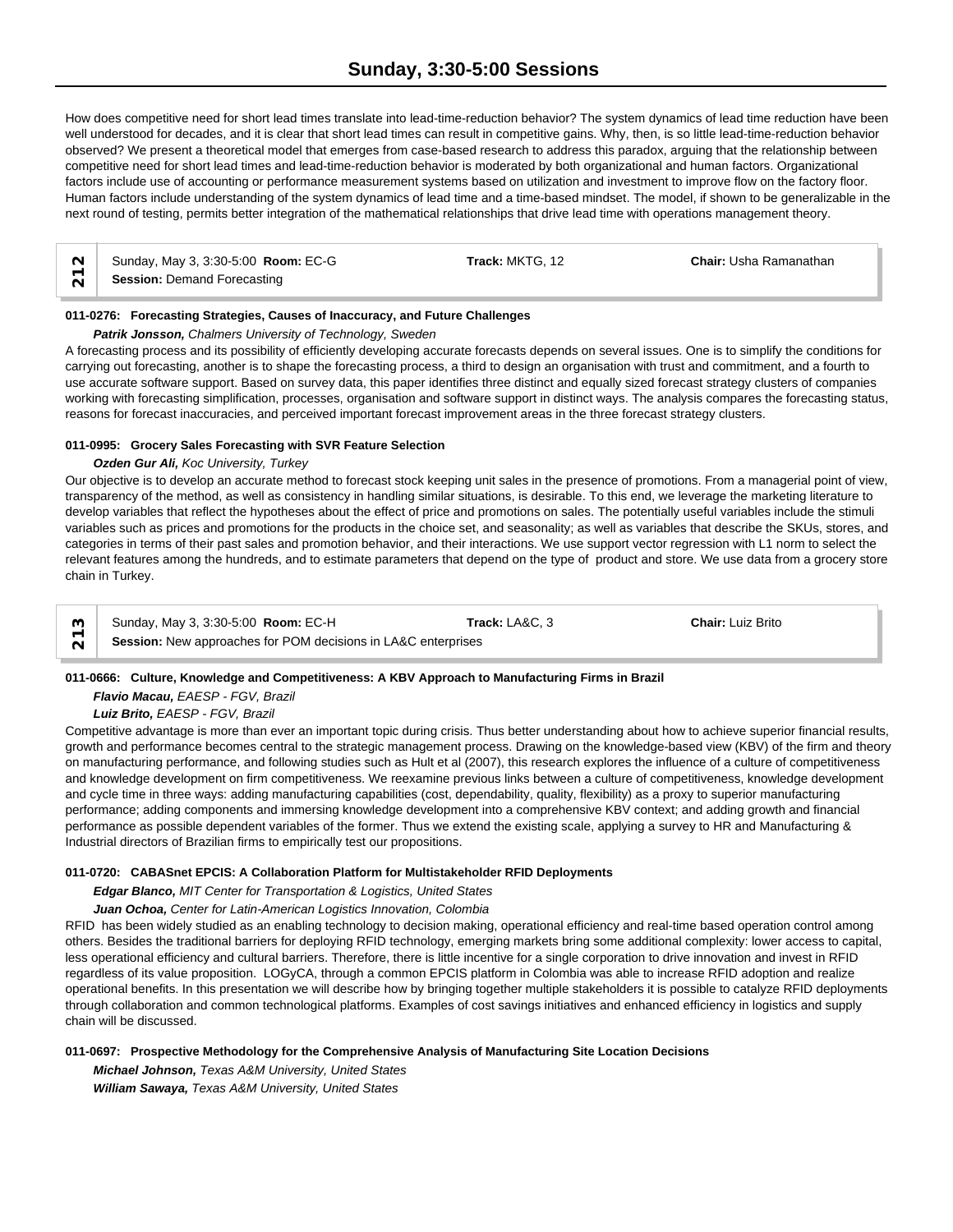In the globalized economy, manufacturing is frequently situated in countries with low labor costs. In some cases these countries are geographically and culturally remote from the locations where the products were designed or used. Often the decision to locate in these countries is based on the putative cost benefits, mostly attributed to decreased labor costs (and occasionally increased distribution costs are also considered). It is likely that other variables could be included to properly capture the implications of manufacturing in low cost countries. These variables may include: transportation time and cost; inventory costs; oversight and quality assurance costs; currency and political risk; and labor supply and wage dynamics. This presentation will discuss ways of examining and monetizing some of these variables. It is proposed that the inclusion of these additional variables will allow for informed manufacturing site location decisions. Manufacturing in northern Mexico is the primary setting for this presentation.

## **011-0620: The Contribution of Infrastructural Technologies (IfT) to Technological Capability (TC)**

*Renato Gallina, Centro Universitário da FEI, Brazil*

## *Afonso Fleury, University of São Paulo, Brazil*

The survival of firms is related to the possibility of offering products and/or services in conformity to international standards. Mastery of Infrastructural Technologies - IfT (metrology, standardization and conformity assessment) is fundamental for accumulation of Technological Capabilities (TC) needed for innovation and improvement. This study develops a model to assess the interplay between three of IfT's basic functions and distinct TC levels. The model is most suitable for emergent economies. It was applied to 103 Brazilian firms. Insightful results showed associations between: (i) firms certified ISO 9001/TS 16949 with reversal engineering activities; (ii) firms certified ISO 17025 with incremental innovations; (iii) firms certified by social and environmental standards with radical innovations in products/processes; and (iv) firms that participate with International Standardization Committees with P&D practices and relationships with C&T Institutions.

| $\forall$ Sunday, May 3, 3:30-5:00 <b>Room:</b> EC-I | Track: PROJ. 1 | <b>Chair: Rov Stratton</b> |
|------------------------------------------------------|----------------|----------------------------|
| Session: Project Management Methods and Applications |                |                            |

## **011-0010: Implications for Concurrent Engineering in a Stochastic Environment**

## *Nagesh Murthy, University of Oregon, USA*

Product development speed and timeliness of product development are key determinants of success in managing timing and frequency of new product introductions. Overlapping stochastic activities in a project wherein succeeding tasks are initiated prior to even the expected completion times of the immediately preceding tasks can lead to significant degradation in task times for the succeeding tasks, thus eroding the benefits of overlapping activities. We develop a model to understand the implications of degree of concurrency for development speed and timeliness and derive results that are independent of the distribution of tasks.

## **011-0059: Projects and Processes in Strategic and Operational Management for Sustainable Growth of an Enterprise**

## *Timothy Kloppenborg, Xavier University, United States*

## *Ravi Chinta, Xavier University, United States*

Projects and processes are mutually-reinforcing parts of value creation. The authors present an integrative knowledge management framework that links projects and processes, thereby bridging the gulf between strategy and operations. They suggest strategy and operations should be treated as two distinct but connected realms with projects emphasized in strategy and processes emphasized in operations. When 3M introduced Six Sigma with a strong focus on process improvements, several innovation projects were adversely impacted. In contrast, during the early years of Amazon, an emphasis on projects led to neglecting processes, resulting in significant losses. The authors argue that value creation is a knowledge management process in which projects and processes work in concert to produce knowledge that is transformed into value for the organization. They discuss how companies in crisis (e.g., GM, Ford and Chrysler) would benefit from the proposed integrated knowledge management framework.

## **011-0754: Critical Chain Project Management Theory and Practice**

## *Roy Stratton, Nottingham Trent University, United Kingdom*

It is now over 10 years since the first publications on Critical Chain Project Management (CCPM) and this paper aims to view its impact from a practical and a conceptual perspective. Firstly, the paper reviews prior publications in establishing the conceptual claims together with reporting the extent of its practical adoption by industry, with particular reference to government funded construction projects in Japan. Secondly, the paper identifies and critically evaluates the latest best practice developments associated with CCPM and how they relate to conventional and more recent PM developments as in the case of earned value project management. Thirdly, the work reviews the practical implementation process, issues and results with specific reference to case research in the UK construction industry. Finally, the paper seeks to evaluate claims that the approach is consistent with a unified view of operations management exhibiting the flow management principles associated with lean production.

**CO** Sunday, May 3, 3:30-5:00 **Room: EC-D <b>Track: GENL**, 12 **Chair:** Monica Johar **215**<br> **Session:** OM/IS 2015

**011-0691: Coordinating Supply Chain with a Manufacturer-Owned Online Channel: Dual Channel Model under Price Competition** *Jennifer Ryan, Rensselaer Polytechnic Institute, United States*

*Daewon Sun, University of Notre Dame, United States*

*Xuying Zhao, University of Notre Dame, United States*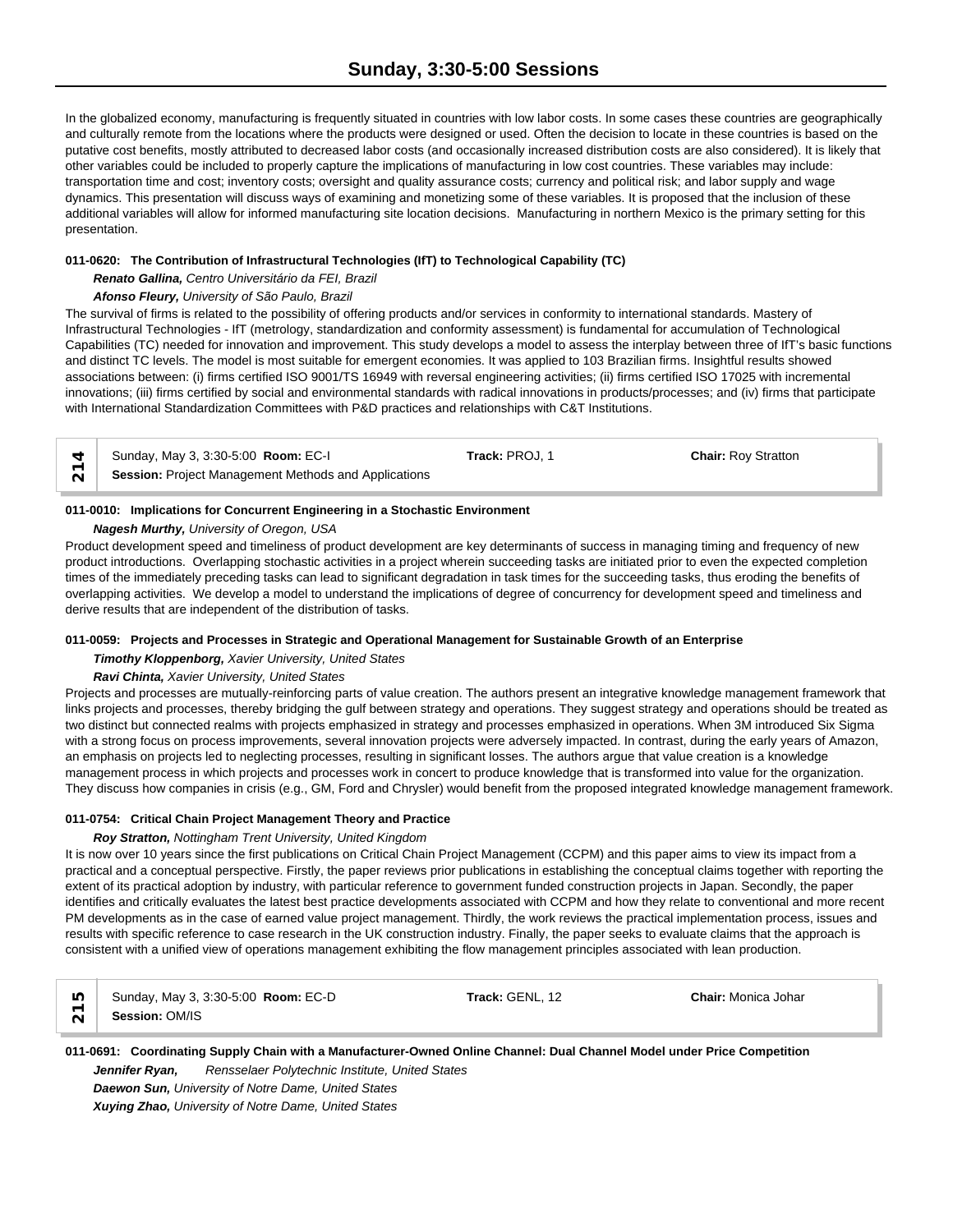We consider a dual channel supply chain in which a manufacturer sells a single product to end-users through both a traditional retail channel and a manufacturer-owned direct online channel. We analyze the optimal pricing and inventory decisions for each channel and prove the existence of a unique equilibrium for the system. We compare this equilibrium solution to the solution for an integrated system. To enable supply chain coordination, we then propose two contract schemes: a modified revenue sharing contract and gain/loss sharing contract. We show that such contracts enable the manufacturer to maintain price discrimination, selling the products in different channels at different prices.

## **011-0954: Optimal Local and Global Software Reuse Policies: A Control Theoretic Approach**

*Vijay Mookerjee, University of Texas at Dallas, United States*

*Monica Johar, University of North Carolina at Charlotte, United States*

## *Suresh Sethi, University of Texas at Dallas, United States*

We study optimal policies for local and global reuse in a software project using a control theoretic approach. A project needs to be developed in minimum time where the control r(t) is the proportion of effort allocated to reuse activities and 1−r(t) is the proportion allocated to direct development activities. We first consider a local reuse policy where the benefits of reuse activities are restricted within the project. Here the optimal policy follows a bang-bang structure: full reuse followed by full development. Next we consider two sequentially linked projects where local reuse in the first project has global effects: some or all of the reuse capital accumulated in the first project benefits the downstream project. While the bang-bang nature of the policy is still optimal for the two project case, the reuse investment in the upstream project first increases and then decreases with the ability to utilize reuse capital accumulated in the first project for the second project.

## **011-0957: Role of IT Systems in Auction Design for Optimal Supplier Behavior in Reverse Auctions**

## *Pankaj Setia, University of Arkansas, United States*

## *Cheri Speier, Michigan State University, United States*

Online reverse auctions are an important mechanism for dynamic price determination in organizational procurement processes. While buyer related issues have gained considerable attention in previous research studying reverse auctions, this research addresses the issues that impact supplier bidding behavior in these auctions. With the growing use of reverse auctions in B2B markets, behavior of participating suppliers has become an important factor for sustainable success of these auctions. We examine how the type of IT system used for conducting a reverse auction influences the bidding behavior for suppliers under varied conditions. Results contribute to an understanding of optimal auction design, and also offer insights for IT business value researchers. Complementarities are explored between the type of IT system and participating suppliers' conditions. Three ratios are developed to do a more in-depth examination of these interactive effects that have important implications for academics and practitioners alike.

## **011-0973: A Two-Sided Market Analysis of the Role of Online PHR systems in Digitizing Healthcare Records**

*Zafer Ozdemir, Miami University, United States*

## *Subhajyoti Bandyopadhyay, University of Florida, United States*

## *John Barron, Purdue University, United States*

We discuss the implications of the introduction of online PHR systems by companies like Google and Microsoft in the debate of digitizing health care records by looking at the incentives of the various players involved in the debate in a two-sided market framework. Our analysis finds evidence that health care providers do not have an incentive to implement interoperable EHR systems, and further, though their introduction will definitely increase consumer surplus, the health care providers will be worse off. We also find that by inserting themselves into the debate, the PHR providers can fundamentally alter the incentives of the other players, leading to increased EHR adoption in some scenarios. In a pluralistic health care system like that which exists in the US, where health care providers do not have an incentive to implement interoperable health information systems, the online PHR platform can become a proxy 'national health information network'.

| Sunday, May 3, 3:30-5:00 <b>Room:</b> Senate | Track: GENL. ఒ | <b>Chair: Timo Fleschutz</b> |  |
|----------------------------------------------|----------------|------------------------------|--|
| <b>Session: Knowledge Management</b>         |                |                              |  |

## **011-0593: Evaluation and Planning of Assembly Equipment Applying Knowledge Based Systems**

*Timo Fleschutz, TU Berlin, Chair of Assembly Technology and Factory Management, Germany Robert Harms, TU Berlin, Chair of Assembly Technology and Factory Management, Germany*

*Günther Seliger, TU Berlin, Chair of Assembly Technology and Factory Management, Germany*

The planning and application of assembly equipment for a broader range of products and product generations is essential for meeting the changeability requirements resulting from shortening product life cycles and higher product variances in dynamic global markets. Effective decisions are based on information resulting from a collaborative engineering environment involving various actors, e.g. component producers, system integrators and system operators. In such a complex environment, information and knowledge exchange plays a crucial role, requiring information exchange throughout all life cycle phases.

In order to meet these challenges, a framework consisting of methods, tools and business process reference models for assembly equipment closed loop management is proposed. The core element is a computer aided reuse planning application that allows planners to generate reuse options and provides decision support during the planning process. The knowledge based approach, including its structure and core inference processes, is explained.

## **011-0480: Impacts of Information Visibility with the Adoption of RFID for Public Transportation**

*Shuo-Yan Chou, National Taiwan University of Science and Technology, Taiwan, Republic of China Yulia Ekawati, National Taiwan University of Science and Technology, Taiwan, Republic of China*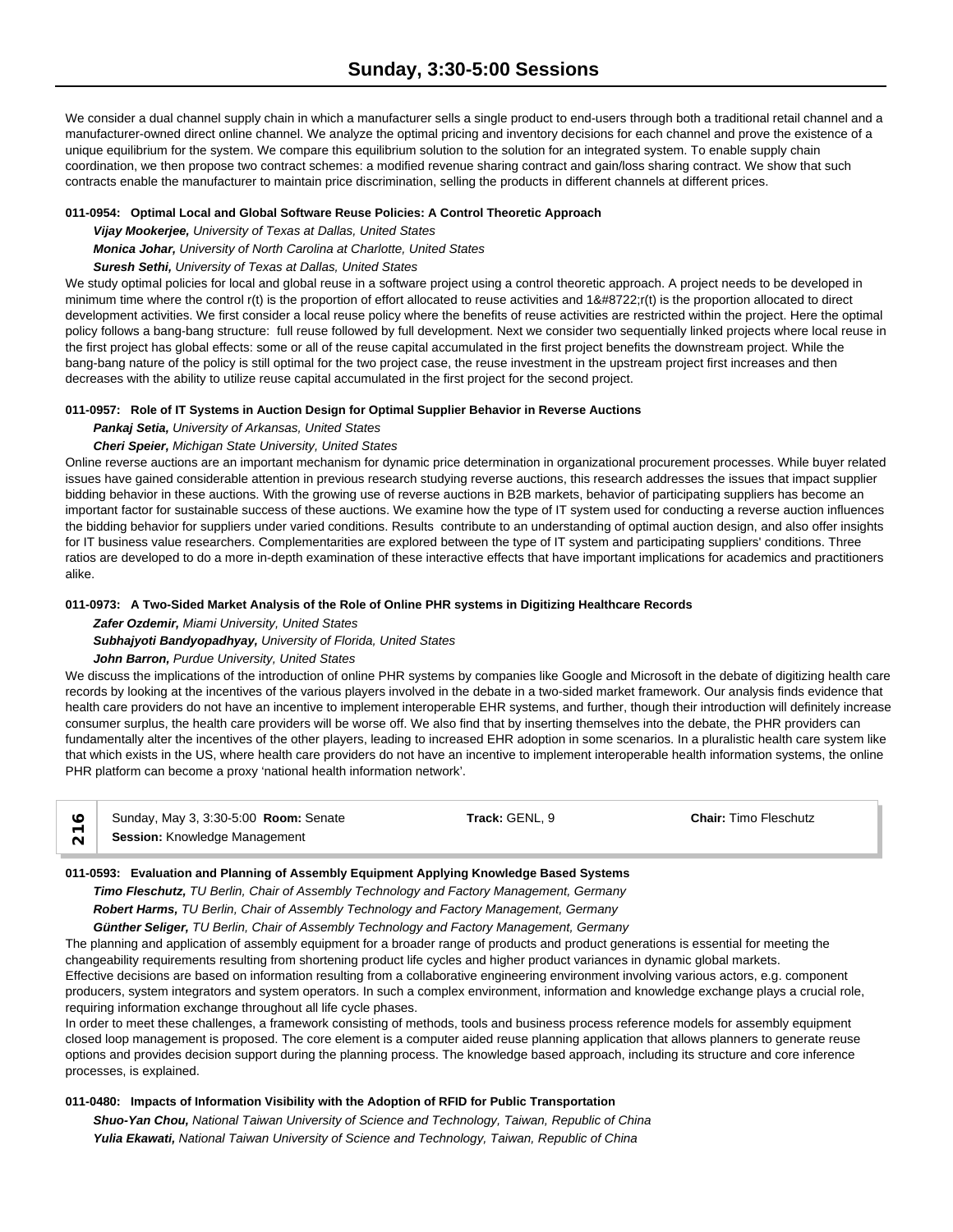Radio Frequency Identification (RFID) has been heralded as one of the technologies that will fundamentally transform industries. After years of hype, the adoption of RFID remains weak. This is due in part to the technology itself but also to the economy and the overall implementation strategy. In this research, the conditions in which RFID adoption is applicable are first synthesized. The merit of RFID is then further exploited for public transportation applications. By employing RFID along with other communication technologies, public transportation vehicles can be identified and tracked during their service. With the ability to "calibrate" where exactly such vehicles are along their routes, the arrival time for the vehicles to the stops can be estimated more accurately. Customers can then keep shorter lead time to meet the vehicle schedule, service providers may on the other hand provide the same level of customer service with less frequent vehicle services.

#### **011-0623: Applications of the Technology Acceptance Model to Industry by Industry Adoption of the Metric System (SI)**

#### *A. Sherman, Loyola College in Maryland, United States*

The metric system (SI for Systeme International d'Unites) is moving at greater or lesser speeds into industrial usage in the United States. This paper cites industries where the rate of adoption of the metric system in the United States can best be predicted and/or encouraged according to the Technology Acceptance Model (TAM) developed in Information Technology literature by Fred Davis and Richard Bagozzi. Factors tested include perceived usefulness and ease of use as well as social influence and cognitive instrumental processes. The home improvement and home furnishing industries are studied for their similarity with regard to industrial sector and their difference with regard to legacy interference. The study is part of a greater inquiry into the global competitive effect of U.S. adoption of SI and the ability of the metric system to create leaner operations everywhere from supply chains to K-12 education.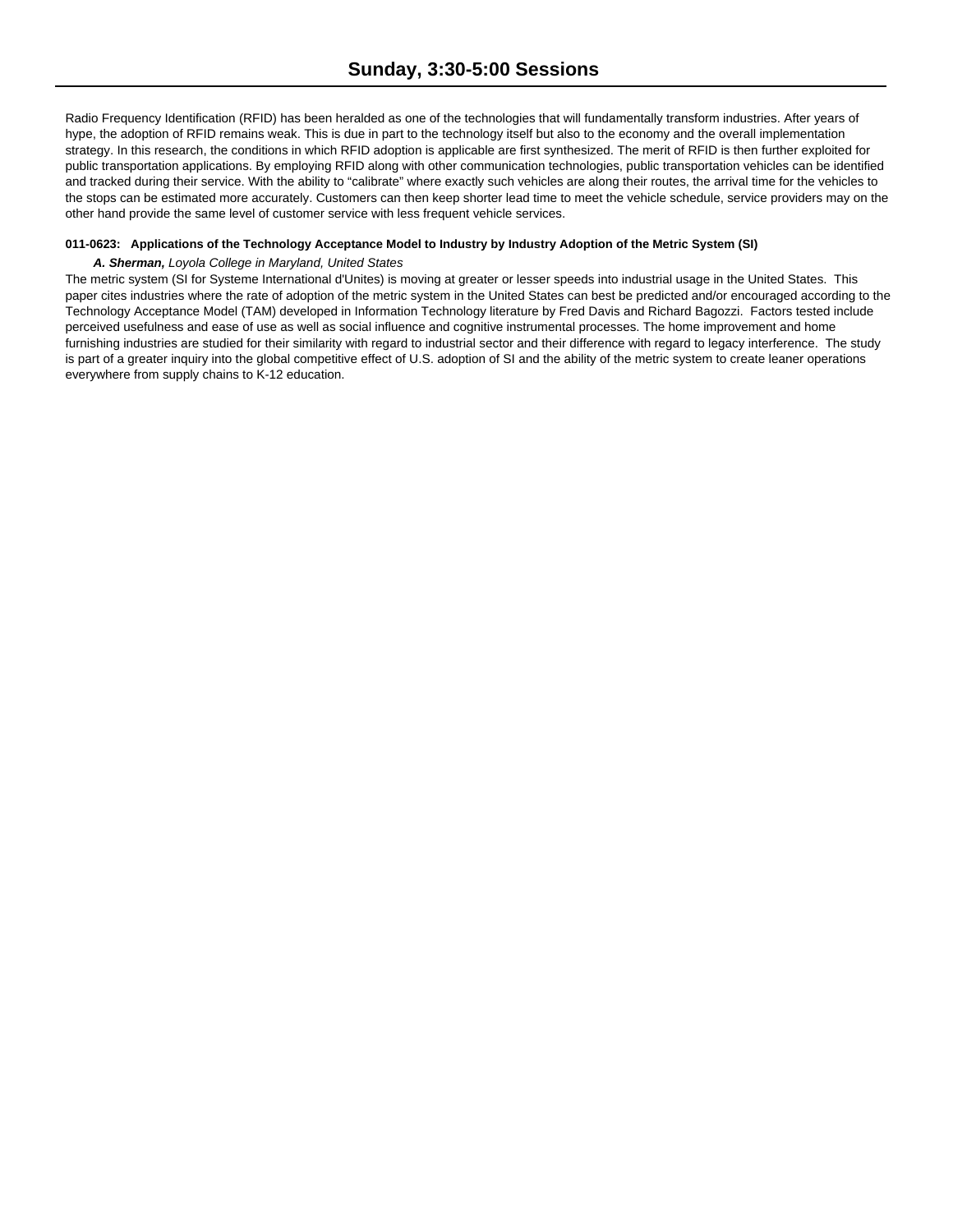$\overline{\wedge}$  **Session:** Service Management Challenges

Monday, May 4, 8:00-9:30 **Room:** Cloister North **Track:** SRVC, 12 **Chair:** Susan Goldstein

#### **011-0843: Entrepreneurship and Process Renewal in Service Firms: Effect of the Internet**

*Sidhartha Das, George Mason University, United States*

*Ravi Kathuria, Chapman University, United States*

## *Maheshkumar Joshi, George Mason University, United States*

In a context of widespread diffusion of the Internet, this study examines the relationship between a service firm's entrepreneurial orientation (EO) and renewal of its internal processes. External and internal factors such as the supply chain environment and human talent management systems (HTMS) are also considered. The results of our empirical investigation suggest that changes in the supply chain environment and HTMS due to the growth of the Internet, leads to an increase in a firm's entrepreneurial orientation. Further, an increase in the firm's EO is associated with changes in its internal processes. In addition, there are differences among high and low technology service firms. In high-technology firms, the relationship between changes in the supply chain environment and EO, and that between EO and process renewal, is considerably stronger than for low-technology firms. In contrast, the relationship between HTMS and EO is stronger in low-technology than in high-technology firms.

## **011-0738: Operations Strategy for COMO: The Role of Service-Focused Business Models**

*Martin Spring, Lancaster University Management School, United Kingdom*

## *Luis Araujo, Lancaster University Management School, United Kingdom*

Hayes (2008) proposes that P/OM could be re-energised by studying the Coordination of Operations across Multiple Organizations (COMO). This paper uses the framework of Business Models to integrate a variety of insights from OM, marketing, and other fields, and suggests that the Business Model concept could provide a way to re-think operations strategy for the world of COMO. It proposes a break from contingency-based, firm-centric view of operations strategy and proposes one that is inherently inter-organizational. Drawing on several empirical illustrations, four elements of the framework are identified and discussed: the structure of inter-organizational networks; the technologies and institutional mechanisms used to make transactions between firms; the form and role of revenue models and incentives between firms; and the way in which firms go about accessing, developing and complementing one another's capabilities.

#### **011-0261: Studying the Service Profit Chain in the Technical Assistance Environment**

*Frederico Barbosa, Universidade Potiguar - Unp, Brazil*

*Kleber Nobrega, Universidade Potiguar - UnP, Brazil*

*Rodrigo Leone, Universidade Potiguar - UnP, Brazil*

*Tereza Souza, Universidade Potiguar - UnP, Brazil*

One of the strongest relationships between the elements of Heskett, Sasser and Schlessinger's service profit chain is verified between employee satisfaction and client satisfaction. This paper reports the results of an exploratory study on the Brazilian operation of a world-wide leader of elevator technical assistance, in which the relationship between these two elements and their influence on the client retention rate was evaluated. The research data were treated with statistical discriminant and cluster analysis. The findings identified the relationship between employee and client satisfaction in 25 of the 27 business units studied. On the other hand, the factor that largely influences the client retention rate in this business environment is client satisfaction, while employee satisfaction is almost null. The results have important academic and managerial implications, given the limited amount of studies in this area, and draw conclusions for business success.

## **011-0205: Blurring the Boundaries: The Convergence of Industrialization and the Service Economy**

*Joel Goldhar, Illinois Institute of Technology/Stuart Schoool of Business, United States*

Current OM thinking differentiates between "factory" and "service" operations, but in reality these are the end-points of a single continuium. Analysis of the history and the literature of both factory and service operations shows that traditional manufacturing has moved to JIT and mass customization in order to become more customer responsive; while services have continually sought to standardize and become more predictable in order to realize economy of scale, all made possible by advances in digital electronics technology. This presentation will review that history and offer a set of models for operating systems design that allows for choosing a combination of factory and service variables that best creates sustainable competitive advantage.

|        | Monday, May 4, 8:00-9:30 Room: Cloister South   | Track: SCM, 13 | <b>Chair: Joe Guenes</b> |  |
|--------|-------------------------------------------------|----------------|--------------------------|--|
| $\sim$ | <b>Session: Production and Inventory Models</b> |                |                          |  |

## **011-0301: A Decision Rule for Coordination of Inventory and Transportation in a Two-Stage Supply Chain with Alternative Supply Sources** *Burak Eksioglu, Mississippi State University, United States*

*Ismail Capar, Texas A&M University, United States*

## *Joe Geunes, University of Florida, United States*

We study a two-stage supply chain that consists of two distribution centers (DCs) and two retailers. Each member of the supply chain uses a (Q, R) inventory policy, and incurs standard inventory holding, backlog, ordering, and transportation costs. The DCs replenish their inventory from an outside supplier. The retailers replenish inventory from one of the two DCs. When a retailer is ready to replenish its inventory, that retailer must decide whether it should replenish from the first or second DC. We develop a decision rule that minimizes the total expected cost associated with all outstanding orders at the time of order placement; the retailers then repeatedly use this decision rule as a heuristic. A simulation study, which compares the proposed policy to three traditional ordering policies, illustrates how the proposed policy performs under different conditions. The numerical analysis shows that the proposed policy outperforms the other three policies on average.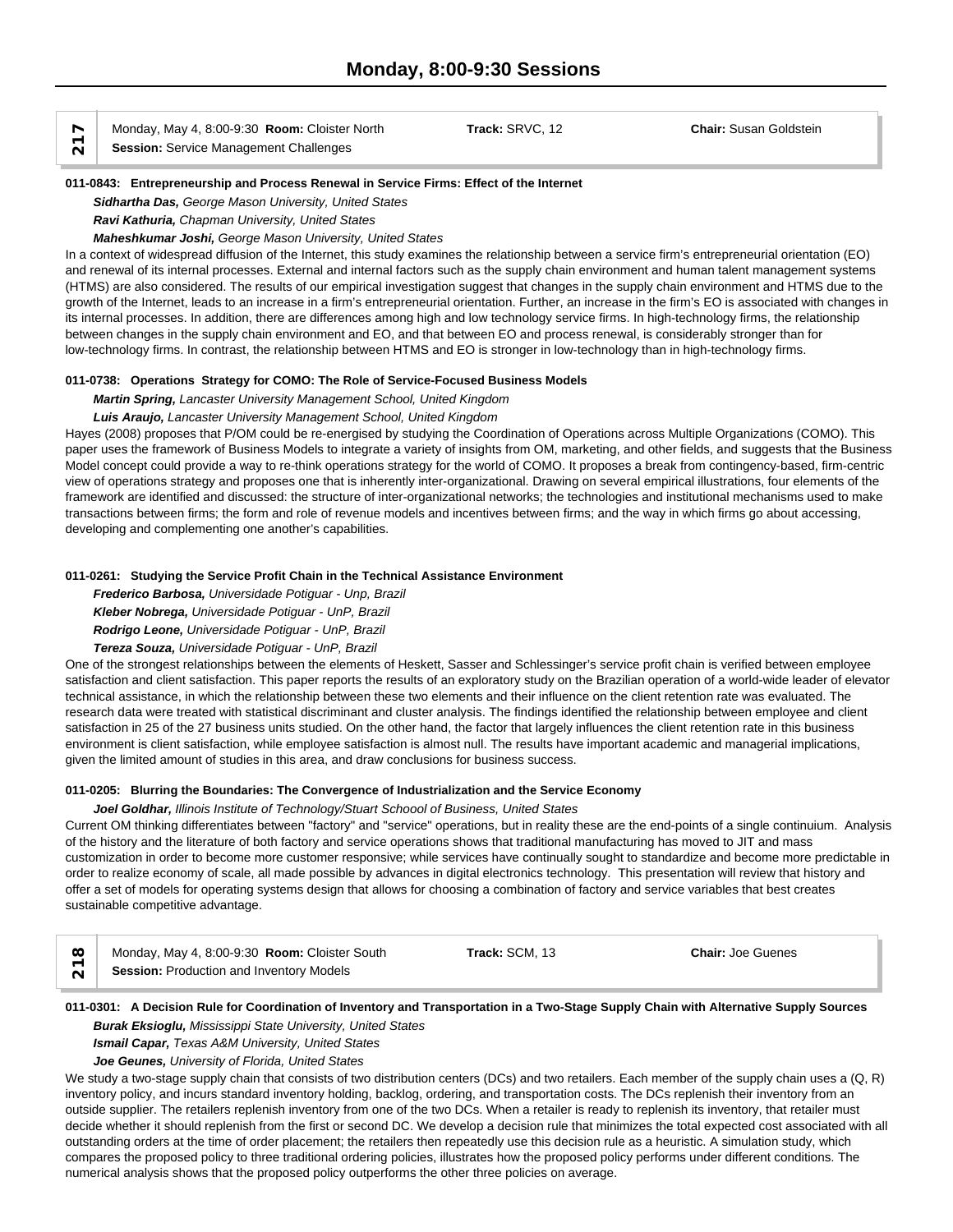## **011-0403: A Class of Generalized Assignment Problems with Flexible Demand and Shared Resource Consumption**

*Chase Rainwater, University of Florida, United States*

*Joseph Geunes, University of Florida, United States*

*Edwin Romeijn, University of Michigan, United States*

We study a class of resource constrained assignment problems that is broadly applicable to various production planning scenarios. As in the generalized assignment problem, each job must be assigned to a single resource. However, we classify each job as belonging to one of several job types, each of which corresponds to certain common production characteristics. In particular, a specified amount of capacity is consumed if any one of the jobs from a particular set is assigned to a given resource. That is, a fixed capacity consumption is shared among jobs of the same type. In addition, the demand requirements associated with each job contain a form of flexibility. That is, customers will accept jobs produced within a specified range. We consider alternative formulations of this model and propose an exact solution methodology. We conclude with a computational study of our approach.

## **011-0405: Optimal Allocation of Stock Levels and Stochastic Customer Demands to a Capacitated Resource**

*Shuang Chen, University of Florida, United States*

## *Joseph Geunes, University of Florida, United States*

We study a class of stochastic resource allocation problems that requires simultaneously determining the stock levels of multiple items in a single capacitated resource and allocating customer demands for the items to the resource. Our model considers a cost for carrying items, a shortage cost for each unit of unsatisfied customer demand, and a salvage value for each unused item in a single-period context. We seek to minimize the expected cost resulting from the assignment of customers and items to the resource while obeying the capacity constraint. We provide an exact solution method for this mixed integer nonlinear optimization problem using a Generalized Bender's Decomposition approach, and compare our method with GAMS/BARON to benchmark its efficiency and quality.

## **011-0406: Production Planning and Product Portfolio Design with Product Substitutions in an Assemble-to-Order System**

## *Semra Agrali, University of Florida, United States*

## *Joseph Geunes, University of Florida, United States*

We consider a component production-planning and product-line design problem with product substitutions and multiple customer segments. Each customer segment has a preferred product and a set of alternative products. If a customer's preferred product is not made available, demand can be satisfied using an alternative product at a substitution cost. Each product has a profit margin that is customer-segment dependent. Moreover, each product is assembled-to-order from a set of components, and inventory is held at the component level. Component procurement costs contain a fixed plus variable cost structure. Our aim is to determine a product portfolio, substitution plan, and procurement plan in order to maximize profit. We develop a large-scale mixed-integer linear programming formulation, and propose an exact decomposition algorithm.

| ⌒ | Monday, May 4, 8:00-9:30 <b>Room:</b> Captain | Frack: SCM, 27 | <b>Chair: Fernando Bernstein</b> |  |
|---|-----------------------------------------------|----------------|----------------------------------|--|
|   | <b>Session: Product mix</b>                   |                |                                  |  |

## **011-0904: A Methodology for Optimal Selection of Product/Customer Mix in Manufacturing Industries**

*João Figueiredo, Saint Joseph's University, United States*

*Felipe Donato, Axia Consulting, Brazil*

*Sérgio Mayerle, Universidade Federal de Santa Catarina, Brazil*

A two-stage multi-period methodology for aggregate production planning encompassing component supply management and final assembly is developed. A linear programming model uses cost and profit contribution data to select the optimal product and customer mix. An illustrative application improving the medium-term operations strategy of a Brazilian mechanical manufacturer is presented.

## **011-0605: A New Approach to Cope with Product Variety in the Steel Industry**

*Matthias Wichmann, Technische Universität Braunschweig, Germany*

*Thomas Volling, Technische Universität Baunschweig, Germany*

*Thomas Spengler, Technische Universität Braunschweig, Germany*

Due to the huge variety of final products, production as well as supply chain planning in the steel industry is order driven. To handle the complexity, which results from the high number of alternative modes of production, orders are encoded in the preface of planning. Accordingly, production orders are specified that determine intermediate goods for each stage of production. The downside of this approach is that degrees of freedom in planning are systematically ignored. To this end, we propose the method of implicit order encoding. Here, the whole range of intermediate products and transformation processes is incorporated into planning. In our contribution implicit order encoding is applied to the melt design problem, which regards the combination of customer orders to melts. Based on the case study of a large German steel company, advantages in terms or productivity and machine setups are shown.

**011-0167: The Role of Component Commonality in Product Assortment Decisions**

*Fernando Bernstein, Duke University, United States Gurhan Kok, Duke University, United States Lei Xie, Duke University, United States*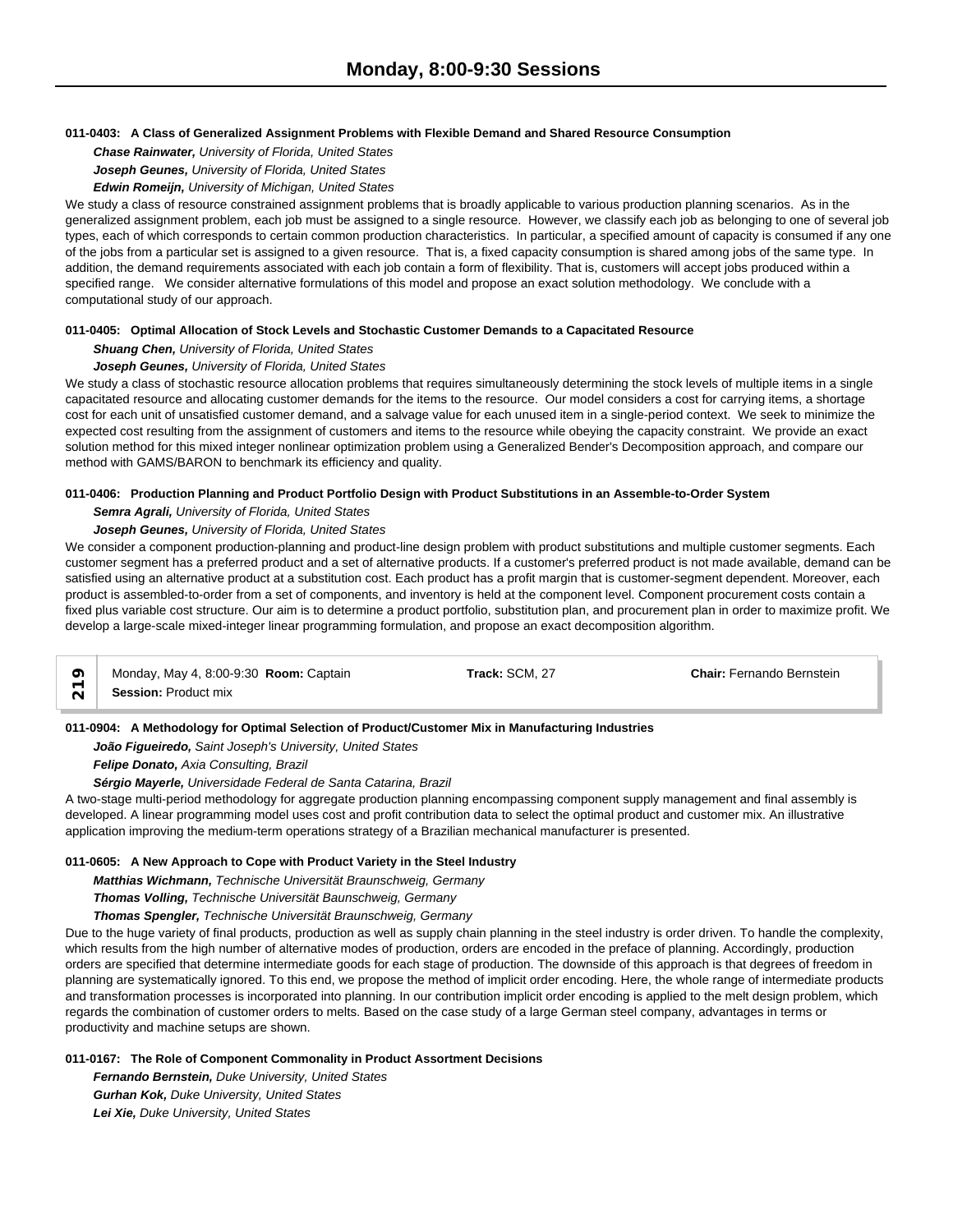We consider a manufacturing setting in which a firm decides the number of variants to offer in the market. Each variant is produced according to a bill-of-materials that dictates the components used in its fabrication. There are product-specific (or dedicated) components and components that are common to a subset (or all) of the variants. Each product variant may represent, for example, a color/size/design combination of a garment or a specific configuration of a personal computer. Customers choose a product variant according to a choice model. We characterize the structure of the optimal assortment and derive the optimal inventory levels for the common and dedicated components. We investigate the effect of component commonality on product assortment decisions and compare its benefits under different demand characteristics. We show that, depending on the structure of the production system, commonality may not lead to increased assortment offerings (relative to a system without commonality).

| Monday, May |  |
|-------------|--|

Monday, May 4, 8:00-9:30 **Room:** Yeoman **Track:** SCM, 30 **Chair:** Charles Lee Munson  $\begin{array}{c|c}\n\bigcirc \\
\bigcirc \\
\bigcirc \\
\bigcirc\n\end{array}$  **Session:** SC Strategy

**011-0182: How Transfer Prices Can Affect a Supply Chain Strategic Decision**

*Ralph Drtina, Rollins College Crummer GSB, United States*

*Henrique Correa, Rollins College Crummer GSB, United States*

One important decision in global supply chain management is whether to outsource production. Various theories and concepts such as transaction cost economics and the resource based view of strategy formation have recently been used to support this decision. Once this decision is made and the decision is to keep an activity performed in house, a subsequent decision has to be made by multi-national companies (MNCs): in what subsidiary to perform the activity? Again, various concepts have been used to inform that decision such as the comparative advantages of countries and the location theory. One aspect of this decision, however, has frequently been overlooked by the literature: possible tax advantages/disadvantages that can result from alternative ways MNCs deal with their internal transfer prices. This paper is an attempt to contribute with the MNC managers when they make the decision whether (and where to) to send offshore production to their subsidiaries abroad.

## **011-0436: Scenario-based Planning for Supply Chain Design**

*Shardul Phadnis, MIT, United States Yossi Sheffi, MIT, United States*

*Mahender Singh, MIT, United States*

In this paper, we demonstrate the use of scenario-based planning for designing supply chains. A supply chain design defines its architecture to accomplish the company's supply chain strategy in a given business environment. The typical supply chain design decisions are strategic and hence have long planning horizons. Over long periods, the business environment may undergo structural, discontinuous step changes which cannot be forecasted using statistical methods based on past data. A supply chain designed for one business environment may not perform satisfactorily in another. Hence, the design exercise needs to envision various future environments in which the supply chain may operate, and develop a flexible design that can be modified as needed in the future. Scenario-based planning has been used by companies like Shell to envision such step changes and their effects on their strategic decisions. In this paper, we discuss the application of scenario-based planning for designing supply chains.

## **011-0763: Selecting the Appropriate Quantity Discount for the Right Reason**

*Charles Munson, Washington State University, United States*

*Susan He, Washington State University, United States*

Sellers offer quantity discounts for a variety of reasons, including both cost and marketing purposes. We develop a set of models to help sellers determine the best types of discounts to offer to obtain the optimal buyer order sizes and associated seller lot sizes under a variety of circumstances. In particular, we examine the use of quantity discounts to increase order sizes when the seller (1) faces various versions of economies of scale, (2) expects price increases in its own inputs, or (3) has specific short-term or long-term marketing goals.

## **011-0256: Pool-Point Distribution of Zero-Inventory Products**

*Neil Geismar, Texas A&M University, United States*

*Milind Dawande, University of Texas at Dallas, United States*

*Chelliah Sriskandarajah, University of Texas at Dallas, United States*

A production facility with a finite production rate distributes its single product, which (because of its short shelf life) cannot be inventoried, to several pool points. The advantages of pool-point (or hub-and-spoke) distribution include the efficient use of transportation resources and effective day-to-day management of operations. Each pool point may require multiple truckloads to satisfy its customers' demand. A third-party logistics provider transports the product to individual customers surrounding each pool point. The production rate can be increased up to a certain limit by incurring additional cost. The delivery of the product is done by identical trucks, each having limited capacity and non-negligible traveling time between the plant and the pool points. Our objective is to coordinate the production and transportation operations so that the total cost of production and distribution is minimized, while respecting the product lifetime and the delivery capacity constraints.

|  | Monday, May 4, 8:00-9:30 Room: Scribe<br>Session: Auction/Distribution Networks | Track: GEN |
|--|---------------------------------------------------------------------------------|------------|
|  |                                                                                 |            |

*Berit Helgheim, Molde University College, Norway Svein Braathen, Molde University College, Norway*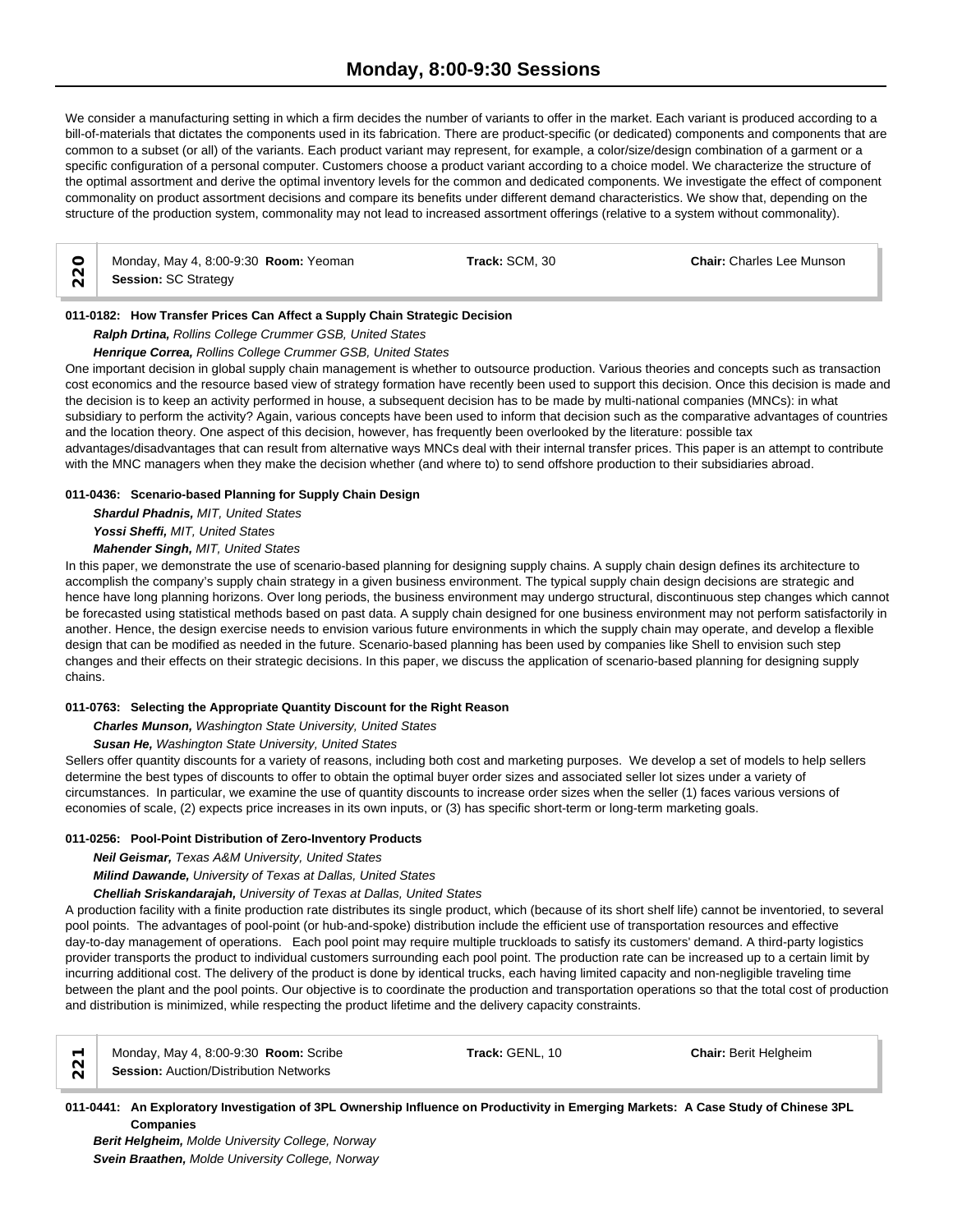# *Xin Shen, Molde University College, Norway*

3PL companies is a growing industry. Research has mainly focused on 3PL services, B2B relationships and the development of this industry in general. Firstly, we discuss how 3PLs may attract foreign direct investments to emerging market economies. A simple model derived from modern economic growth theory indicates that 3PLs may contribute to self-sustaining regional economic growth. The second part is an exploratory case study of how ownership affects logistics operations in China. There are four ownership structures: state-owned enterprises, Chinese private-owned companies, joint venture companies, and wholly-foreign owned companies. Findings indicate that wholly-foreign companies are more competitive as compared to Chinese providers. Chinese private companies appear to have a cost minimizing strategy, and they gain benefits from sharing large investments in logistics infrastructure. The shortage of capital is a major problem for Chinese private companies. The foreign companies tend to apply horizontal alliances to penetrate new geographical markets in China.

#### **011-0962: Multiplant Production Planning**

#### *Bharatendu Srivastava, Marquette University, United States*

In today's global supply chains, it is essential that firms fully exploit their production capabilities. We address production planning in a multiplant environment where schedules are subject to disruptions due to unexpected events. We discuss factors contributing to this problem, a mathematical model and an effective heuristic to solve it.

#### **011-0848: Ascending Price Auctions with Deadlines**

#### *Farooq Sheikh, SUNY Geneseo, United States*

This article examines ascending price auctions when the auctioneer also imposes a deadline as in Internet auctions like Ebay. We study equilibrium bidding strategies and seller revenue outcome.

#### **011-0853: Sequential Auction of Identical Objects with Random Selection of Winners**

#### *Farooq Sheikh, SUNY Geneseo, United States*

We study a novel auction where n identical objects are auctioned in two sequential auctions. The auctions are analogous to Vickrey's auction except for the novelty that the number of winners selected in the first round of the auction is more than the number of objects assigned to that auction. Actual recipients are randomly selected from the winners' set and pay a price equal to the highest losing bid. We show that this leads to higher expected revenue for the seller with increasing expected prices for sufficiently low discount rates.

|                | Monday, May 4, 8:00-9:30 Room: Knave | Track: HLTH, 13 | <b>Chair: Emily Kohnke</b> |  |
|----------------|--------------------------------------|-----------------|----------------------------|--|
| $\overline{N}$ | Session: Healthcare Supply Chains II |                 |                            |  |

# **011-0400: Impact of Imperfect Demand Recording Compliance on Service Levels: The Case of Hospital Supplies**

*David Opolon, Massachusetts Institute of Technology, Engineering Systems Division, United States*

*Kathryn Schumacher, Massachusetts Institute of Technology, United States*

#### *Yossi Sheffi, Massachusetts Institute of Technology, Engineering Systems Division, USA, 02139*

Inventory record inaccuracy occurs whenever there is a mismatch between the recorded inventory and the physical inventory. For medical and surgical supplies in hospitals, an important source of inventory inaccuracy is the imperfect recording of demand transactions by clinicians. This paper investigates the impact of imperfect recording compliance on service levels under different inventory counting policies using a discrete-event simulation model. Consistent with the literature on inventory record inaccuracy, a statistically and practically significant negative effect of imperfect recording compliance on customer service levels is identified. However, its magnitude is higher than previously reported, suggesting that managerial attention to this problem is warranted. Furthermore, under many realistic scenarios, imperfect recording compliance leads to severely overstated observed service level metrics, giving managers a false sense of security.

#### **011-0231: Healthcare Supply Chain Modeling: A Conceptual Framework**

*Daria Battini, University of Padova, Italy*

# *Alessandro Persona, University of Padova, Italy*

*Fabio Sgarbossa, University of Padova, Italy*

This work describes and illustrates aspects of healthcare operations management and provides advances in theory about patient and materials flow modeling according to System Dynamics paradigm, investigating internal feedback loops and decision-making delays that affect the behavior of the entire system. The conceptual discussion is empirically-derived by the authors and investigates relevant methods and technologies for the design and development of effective and efficient drug distribution in healthcare supply chains with the help of IT/IS (such as RFID).

First, the study presents an extensive literature review on RFID technology innovation and diffusion in healthcare, representing it as an important tools for decision making. Then it develops a Drugs Administration Process dynamic model and analysis.

One aspect addressed is that RFID technology implementation and a right coupling of different IT/IS technologies should be considered in healthcare practices to permit a correct decision making process and decrease drastically adverse drugs events.

#### **011-0562: Pediatric Cardiac Care Delivery in China: A Case Study on Health Care Supply Chain Design for Emerging Economies**

*Emily Kohnke, University of Minnesota, United States Kingshuk Sinha, University of Minnesota, United States*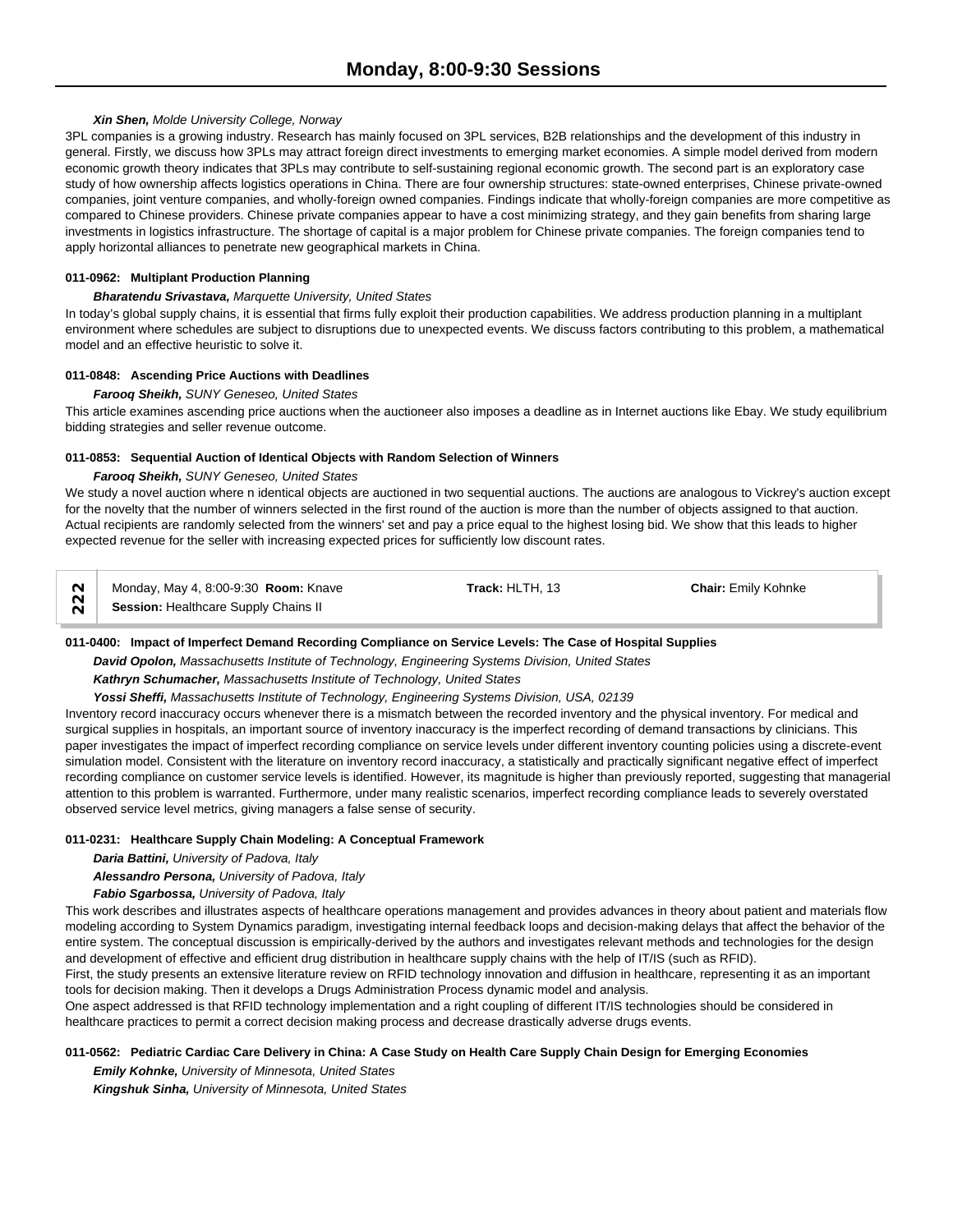The case study is an inductive inquiry into main constructs involved in the medical device supply chain in emerging economies. It examines the coordination elements of the health care supply chain through the functioning of a hospital in Lanzhou, China. The hospital was chosen because of an existing relationship with an NGO called Children's Heartlink. This relationship allows us to examine, in-depth, care delivery in China over a 10-year period and document significant changes in supply chain constructs. A framework is proposed that outlines the appropriate supply chain design requirements for the development of care in emerging markets that will lead to the effective delivery of care. In particular, we find that the development of care must be characterized by innovations in financial services systems, logistics management systems and knowledge sharing systems.

|        | Monday, May 4, 8:00-9:30 <b>Room:</b> EC-D1     | Track: EMPR, 14 | <b>Chair:</b> Valeriana Cunha. |  |
|--------|-------------------------------------------------|-----------------|--------------------------------|--|
| $\sim$ | Session: Practical Implications of OM Decisions |                 |                                |  |

#### **011-0330: Integrating Production-Inventory-Distribution Decisions: An Information-Processing View**

*Martin Springinklee, WHU - Otto Beisheim School of Management, Germany*

# *Francois Charvet, Northeastern University, United States*

*Carl Wallenburg, WHU - Otto Beisheim School of Management, Germany*

A holistic view on production, inventory and distribution decisions has been identified as a prerequisite for minimizing total cost while satisfying customer demand. The impact of integrated decisions has been frequently examined using analytical and mathematical approaches (Arshinder, Kanda, Deshmukh, 2008). Yet, empirical research on the management of cross-functional dependencies in operations remains relatively scarce. The current research, therefore, investigates how different coordination mechanisms may be used for the effective integration of production, inventory and distribution activities between separate operations departments (here production and logistics). Based on information-processing theory, a model is developed to examine the effect of different coordination mechanisms on operational performance (main performance effects). Contingency effects of the internal and external dimensions of the contextual setting will also be analyzed, thereby building on existing theories and current research (e.g. Germain, Claycomb, Dröge, 2008). The model is tested using survey-based data collected from a sample of German manufacturing firms.

# **011-0595: The Antecedents and Consequences of Plant Closing Announcements**

*Amit Raturi, University of Cincinnati, United States*

*Yann Ferrand, University of cincinnati, United States*

*Rati Apana, University of Cincinnati, United States*

*Bogdan Bichescu, University of Tennessee,* 

Import competition, restructuring, manufacturing phase-out, technological obsolescence, declining orders (loss of contracts), cost cuts, bankruptcy, or selling of a firm often trigger unhappy and demoralizing stories of plant closings. This paper attempts to classify, benchmark and assess the key antecedent conditions that lead to plant closing announcements and the consequential financial impact of these announcements. We use Dow Jones, Reuters or a similar news wire to collects announcements of plant closings over a 5-year period. We use cluster analysis to develop a typology of plant closing announcements. Then we use Compustat to test hypotheses related to key financial antecedent conditions and consequences of these announcements.

# **011-0885: Executive Remuneration and Financial Performance in Brazilian Companies**

*Elizabeth Krauter, University of Sao Paulo, Brazil*

# *Almir Sousa, University of Sao Paulo, Brazil*

The objective of this study is to investigate the existence of a relationship between executive remuneration and financial performance in 28 Brazilian companies from the industrial sector. These companies have been selected from among those companies elected as The Best Companies to Work For in Brazil. In order to operationalize the remuneration variable, we use the monthly salary, the variable salary and three indexes - of benefits, career and professional development - which have been created especially for this survey. To measure financial performance, we use three accounting measures: sales growth, return on equity (ROE) and return on sales (ROS). The results point to the existence of a relationship between executive remuneration and financial performance.

# **011-0910: Correlation Between the Use of Information Technology Systems and Performance**

# *Valeriana Cunha, Federal University of Uberlandia-MG-Brazil, Brazil*

The purpose of this study was to identify latent correlations between the level of use of information technology (IT) systems and company performance. The IT systems evaluated here were divided into transational systems, decision support systems and collaborative systems. Performance was evaluated from the standpoint of rapid and timely deliveries, payment prices and terms practiced by the companies, quality of the main products, and complete fulfillment of orders. One hundred and three companies participated in this study. The technique of canonical correlation analysis was applied and the results indicated that, in this group of companies, there was no significant correlation between the use of any of the IT systems analyzed and the performance of the companies.

# **011-0869: To What Extent Does e-Government System Acceptance Improve Financial Report Quality?**

*Soud Almahamid, Al Hussein Bin Talal University, Jordan Khaled Abu Resheh, Al Balqa Applied Science University, Jordan Mo'taz Alsa'eed, Petra University, Jordan*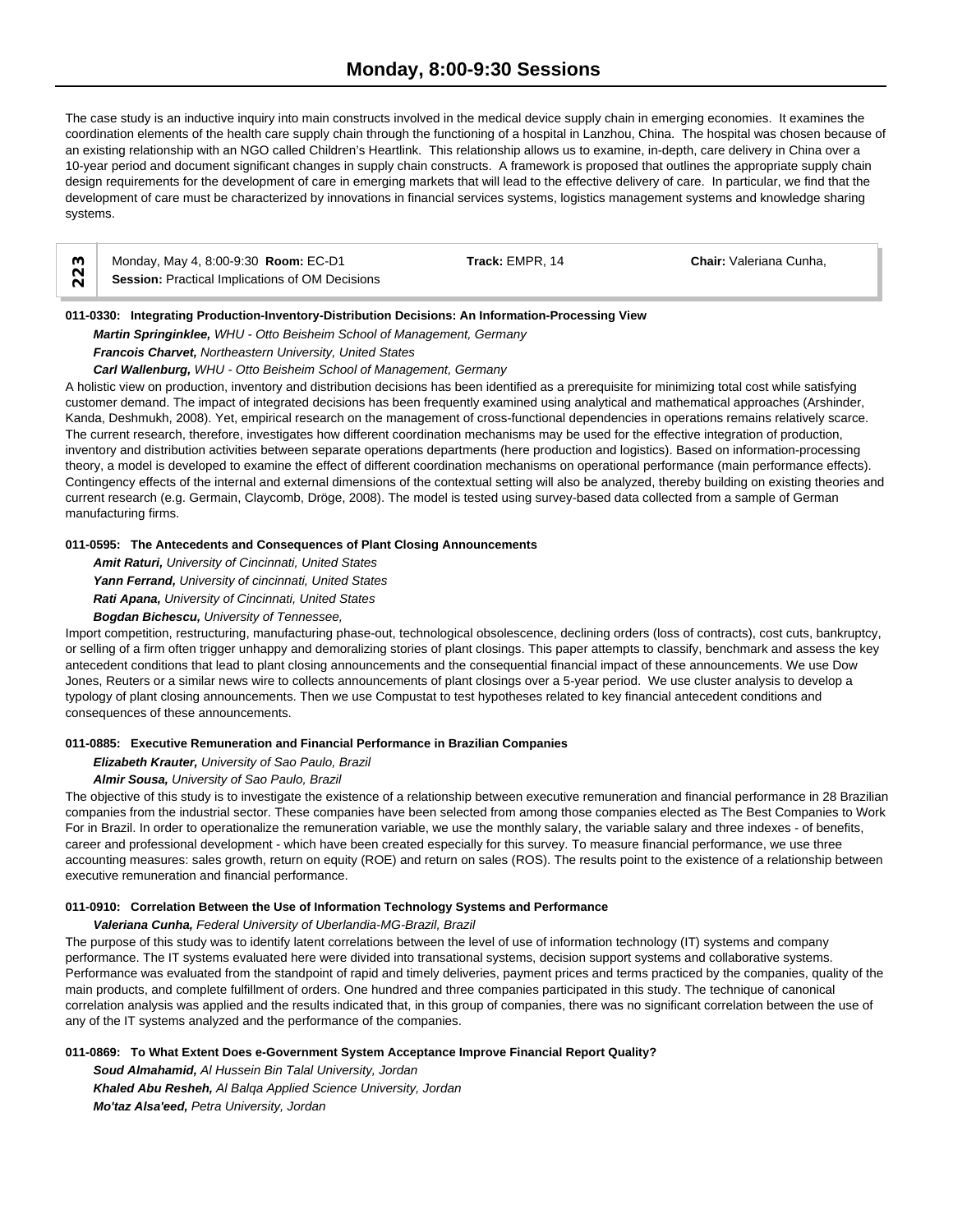# **Monday, 8:00-9:30 Sessions**

The purpose of this study is to empirically explore to what extent e-government system acceptance improves the quality of financial reports. The motivation for conducting this study is the fact that this work has never been done in the audit bureau of Jordan; in addition, it is an empirical research where important findings will emerge and as a result, relevant recommendations will be considered. It is expected that this study will contribute to the knowledge of both academics and practitioners. A questionnaire is developed based on the e-government system accptance and financial reports quality literature. The results revealed that the e-government systems acceptance improves financial report quality. By focusing on e-government system acceptance, it gives policy makers and decision makers an idea how e-government system acceptance can improve financial reports' quality. This paper represents the first attempt to link e-government system acceptance with financial report quality.

|        | Monday, May 4, 8:00-9:30 Room: EC-B | Track: PITM, 13 | <b>Chair: Sanjiv Erat</b> |
|--------|-------------------------------------|-----------------|---------------------------|
| $\sim$ | Session: Value of Innovation        |                 |                           |

#### **011-0455: Value Creation & Appropriation: The Role of Competition and Technology Characteristics**

*Sanjiv Erat, University of California San Diego, Rady School of Management, U.S. Minor Outlying Islands*

Does an innovator always appropriate value when her innovation creates value for multiple competing users, and if so how much? The answer to this question is a key demand-side consideration when a firm undertakes development of a new technology. In this article, we examine the technology firm's development decision given the constraints posed by the value appropriation potential of her innovation. We offer a partition-function based framework of a firm which develops and offers an innovation to a downstream market of customer firms. The main result indicates that the value appropriated for an innovation depends on the performance enhancement AND the type of benefit it offers. Specifically, value created by innovations that are sustaining in nature (i.e., enhance the status-quo performance dimensions), may be easier to appropriate compared to value created by innovations that are disruptive in nature (i.e., enhance secondary performance dimensions not valued by the primary market).

#### **011-0267: Technological Innovation and Operating Performance: A Comparison of Two Industries**

*Ying Xin, The Hong Kong Polytechnic University, Hong Kong*

*Andy Yeung, The Hong Kong Polytechnic University, Hong Kong*

*Edwin Cheng, The Hong Kong Polytechnic University, Hong Kong*

Does technological innovation lead to higher operating performance? Based on an event study of announcements of radical technological innovation in products in the United States in the past ten years and objective financial data collected from COMPUSTAT, we analyzed the impact of technological innovation on firm performance. To our surprise, our preliminary results show that technological innovations as a whole have negative and insignificant impact on firm performance. Our further analysis suggested that technological innovations lead to higher operating performance in Medical and Pharmaceutical related industries (mainly SIC 28 and SIC 38), but negative or insignificant effects in general Electronics, Electrical and Machinery industries (mainly SICs 35-36). We argue that industrial context is an important factor. In particular, technological innovations lead to higher operating performance only in a demand-driven market like medical and pharmaceutical industries, but not in technology-push sectors like general electronics consumer products.

Monday, May 4, 8:00-9:30 **Room:** EC-C **Track:** DSTR, 4 **Chair:** Peter Tatham **ID** Monday, May 4, 8:00-9:30 **Room: EC-C**<br> **Session:** Disaster Management - Case Study

# **011-0029: Cyclones in Bangladesh - A Case Study of a Whole Country Response to Rapid Onset Disasters**

# *Peter Tatham, Cranfield University, United Kingdom*

#### *Karen Spens, Hanken School of Economics, Finland*

Bangladesh is a small but densely populated country that is frequently beset by natural disasters. In particular, three cyclones of magnitude 3 or 4 have struck in the past 38 years – but the resultant loss of life has diminished 100-fold (from some 300,000 in 1970 to around 4,000 in 2007). From this bald statistic alone, it is clear that the Government of Bangladesh together with a broad range of UN agencies and other NGOs has developed a highly effective strategy that encompasses activity both prior to, and in the immediate aftermath of, such a disaster. This paper will use the UK military "Lines of Development" model to analyse this strategy, and extract the key lessons that can be learned and applied in reducing the effect of similar disasters such as the 2008 cyclone in nearby Burma that is estimated to have killed up to 1,000,000 people.

#### **011-0524: Disaster Management in the Context of Xenophobia**

*Norman Faull, University of Cape Town, South Africa*

*Anél Du Toit, University of Cape Town, South Africa*

May 2008 saw a wave of systematic violence against foreign nationals in South Africa. The violence started on 11 May close to Johannesburg, and spread across the country over the following two weeks. Thousands of people fled their homes and places of work to seek safety at police stations, churches, community centres and private residences whilst others crowded train and bus stations in an attempt to flee a particular area or indeed the country. This paper is based on a case study describing how disaster management officials at one major city responded between May and July 2008. The case has "Hank Kolb"-like features: problems of a long-term policy and systemic nature tangle with situational and immediate issues. The paper identifies these problems and shows how lean tools could be used to bring about improvements.

#### **011-0555: Disaster Management for Attractions**

*Joni Newkirk, , United States Scott Sander, Integrated Insight, In, USA*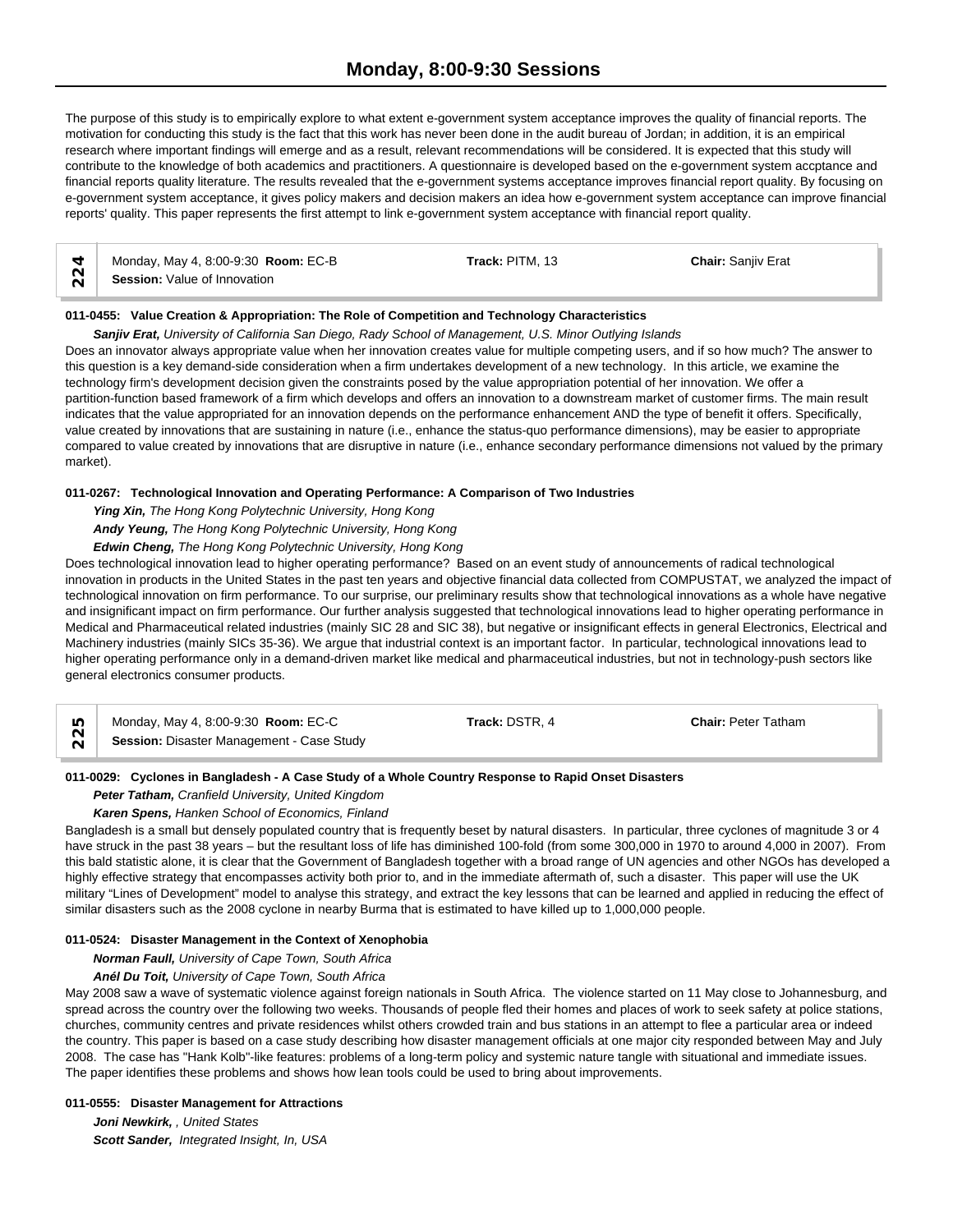Attractions such as theme parks, zoos, museums, and parks have a vested interest in planning for and minimizing the impact of human and natural disasters. Though a structured crisis management program, organizations can prepare in advance to reduce potential impacts, ready the team in the face of crisis, respond quickly and recovery rapidly. Scott Sanders, EVP and Partner at Integrated Insight, Inc, a management consulting and training firm, and former VP of Business Insight and Improvement for Walt Disney Parks & Resort worldwide, will speak to the need for disaster management in organizations of any size and share examples of how great planning has led to efficient and effective crisis management.

| Monday, May 4, 8:00-9:30 Room: Gallery            | Track: BDOM, 9 | <b>Chair: Carrie Queenan</b> |  |
|---------------------------------------------------|----------------|------------------------------|--|
| Session: Socio-technical systems and ergonomics I |                |                              |  |

# **011-0257: Social Technical Systems Theory: A Review and Application**

*Tom Kull, Arizona State University, United States*

#### *Carrie Queenan, University of Notre Dame, United States*

Behavioral factors, such as resistance to change or biases in decision making, often cause problems in operations. OM researchers have recognized the need to better understand such behavioral issues, but research has been limited. One theory that can tie together technical and behavioral aspects of operations is Social Technical Systems (STS) theory. The use of STS concepts has been demonstrated in OM-related literatures, but mostly with respect to STS design principles. Application of the theoretical basis for the design principles is less common, likely because a comprehensive presentation for the OM community is not readily accessible. Because STS theory provides explanations for behavioral dynamics and is a useful basis for behavior-based hypothesis development in OM research, this paper gives a needed STS theory presentation. Moreover, we demonstrate STS theory can be applied to the OM field through example propositions relating to supplier integration.

#### **011-0226: STS is Dead – Live STS! Emphasising the Need for a Modern Sociotechnical System Approach on High-Tech Production Systems**

*Torbjorn Netland, SINTEF Industrial management, Norway*

*Gaute Knutstad, SINTEF Industrial management, Norway*

*Lars Skjelstad, Norwegian University of Science and Technology, Norway*

*Marte Buvik, SINTEF Industrial management, Norway*

*Johan Ravn, SINTEF Industrial management, Norway*

Sociotechnical systems (STS) research has not received much attention in the latest decade, at least not in terms of its original foundation in a production system context. The main challenge in modern sociotechnical thinking is that STS has left the origin in technology, and nowadays focuses more at a general social perspective on work. The "S"-view overshadows the "T"-view, and the fruitful link between the technical system and the social system is thereby lost. In this sense, STS is dead. Now, due to recent and future developments in technology, strong awareness is called for in regard to a common interplay between the social- and technical system. A combined social- and technological perspective is needed if implementation of further technology shall pay off. This conceptual paper argues that sociotechnical systems research, if reborn, could be a promising path when preparing for the future in high-tech manufacturing industries.

# **011-0387: Including Sociotechnical Aspects in Value Stream Mapping - Launching the STS VSM**

*Lars Skjelstad, SINTEF, Norway Torbjorn Netland, SINTEF, Norway Gaute Knutstad, SINTEF, Norway Marte Buvik, Sintef, Norway*

This paper explores the possibilities of extending Value Stream Mapping (Womack and Jones, 1996) into the dimension of work satisfaction. Value Stream Mapping (VSM) is a well-proven improvement technique for achieving the goals of lean production. Amongst the advantages of VSM is the visualisation and common understanding of the value creation process, the participation of workers in the development of both the current and future states, and the quick mapping. However VSM is clearly biased towards technical facts/figures of the value stream such as inventory levels, tact times, up-times etc. Extending Value Stream Mapping with socio-technical aspects is needed if the tool is to remain useful for the high-tech industry of the future. Human factors such as job satisfaction, team work, management, and people dependencies need to be examined. This research applies work design criteria from socio-technical system research to extend the value stream map of two case studies.

# **011-0701: Play it Again, Sam: Contextual Communication in Virtual Teams**

*Leslie Tworoger, Nova Southeastern University, United States*

*Baiyun Gong, Nova Southeastern University, United States*

*Cynthia Ruppel, Nova Southeastern University, United States Mike Bendixen, Nova Southeastern University, United States*

Findings of in-depth interviews with managers of a very large multinational organization and a focus group of their virtually managed, non-colocated

subordinates are presented. Despite a rich selection of communication media available to both parties, primarily a very narrow selection is used. It is striking that while managers tend to prefer leaner and asynchronous media, those being virtually managed strongly prefer richer and synchronous media. This difference in preferred modes of communication results in a misinterpretation of actual leadership style. Further analysis reveals that this is caused by a lack of context when leaner, asynchronous communication is used. This can apparently be remedied by face-to-face meetings prior to the management relationship. These findings do not conform to extant theory or the rationale underlying current practice. Possible explanations of these phenomena may lie in cultural differences, lifestyle choices, and the complexity of working across time zones.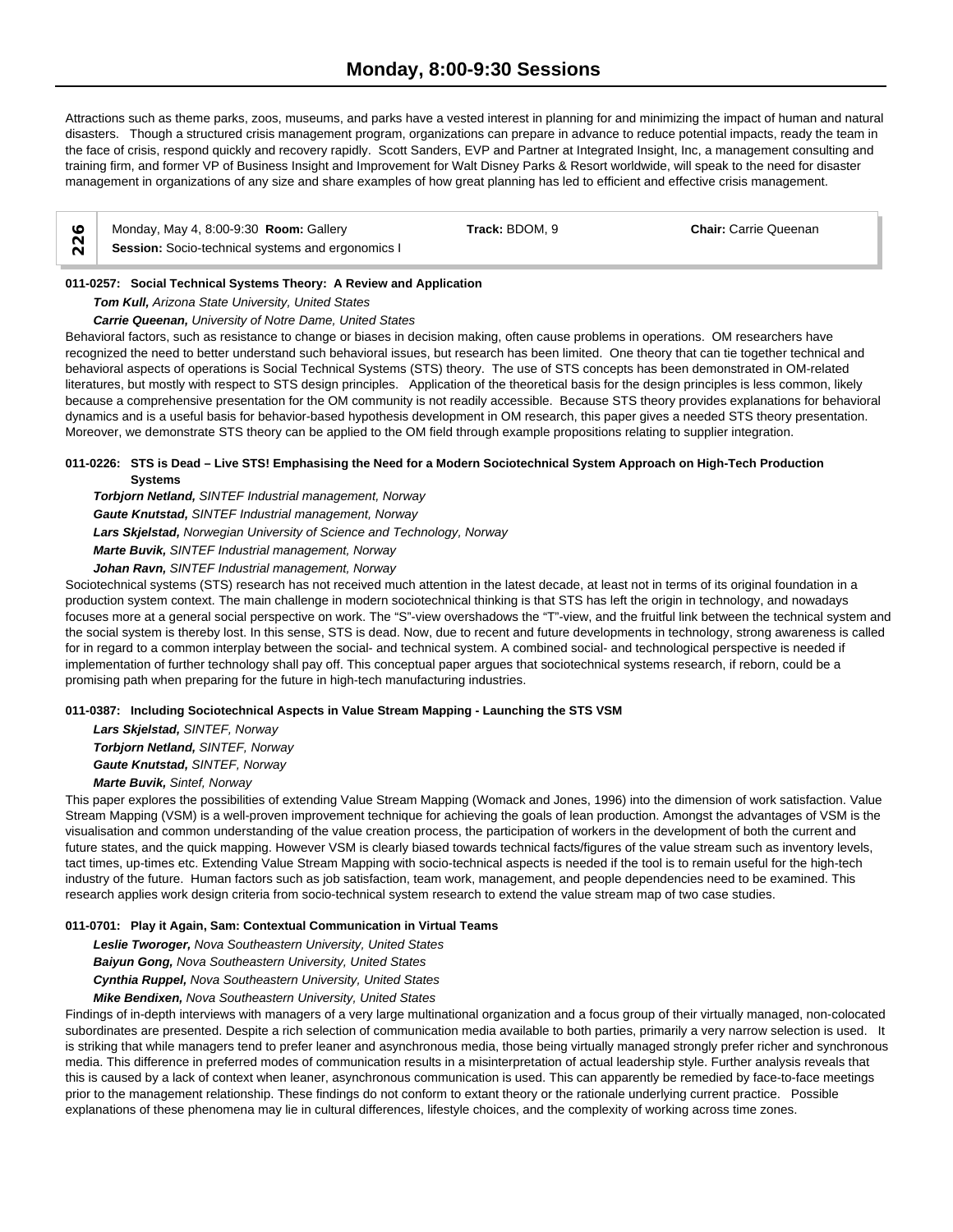| Monday, May 4, 8:00-9:30 <b>Room: EC-A</b> | Track: INV. 6 | <b>Chair:</b> Kung-Jeng Wang |  |
|--------------------------------------------|---------------|------------------------------|--|
| Session: Inventory Solution Methodologies  |               |                              |  |

#### **011-0273: Optimizing Retailer Replenishment Policy with Price Manipulation in a Demand-Declining Market for Deteriorating Items**

*Kung-Jeng Wang, National Taiwan University of Science and Technology (Taiwan Tech), Taiwan, Republic of China*

*Jonas C.P. Yu, Takming University of Science and Technology, Taiwan, Republic of China*

*Yu-Siang Lin, National Taiwan University of Science and Technology (Taiwan Tech), Taiwan, Republic of China*

Due to rapid technological innovation and global competitiveness, the demand of many fashion-typed products usually decline significantly with time. A retailer facing such a market can employ appropriate pricing and replenishment strategies to increase its profit. This study examines such a situation from the perspective of the retailer in a two echelon supply chain and develops the optimal replenishment strategy for products experiencing continuous decrease in market demand. In order to solve highly complex rationality constraints, a genetic algorithm is developed to compute the optimal product lifecycle and replenishment lot size. Numerical examples from industry are conducted to verify the performance of the proposed model.

#### **011-0507: A Flexible Decision Region of Dynamic Lot Size: A Phenomenon Resembling EOQ Zone**

*Dong-Shang Chang, National Central University, Taiwan, Republic of China Fu-Chiang Yang, National Central University, Taiwan, Republic of China*

# *Fu-Chiao Chyr, Chang Jung Christian University, Taiwan, Republic of China*

The well-known Economic Order Quantity (EOQ) zone is beneficial for giving some latitude in picking the lot sizes in a continuous time inventory problem, but it is not suitable in a discrete time inventory problem, i.e. the material requirement planning (MRP) problem. Within this study, numerical experiments are conducted for exploring whether a flexible decision region (such as the EOQ zone) also exists in the dynamic lot size (DLS) problem with a single- or multi-stage version. The experimental results indicate that a region around the optimal solution comprises several alternative solutions with a small penalty cost from the optimal solution. This region is named as "DLS zone", which is useful to enhance the flexibility in decision making in the discrete time inventory problem and to respond to the situation of quality discount and capacity constraints.

#### **011-0744: Monte Carlo Simulation Applied to Order Economic Analysis**

*Abraão Júnior, University of São Paulo, Brazil Cristiane Tabosa, Federal University of Ceará, Brazil Reinaldo Costa, University of São Paulo, Brazil*

The use of mathematical and statistical methods can help managers to deal with decision-making difficulties in the business environment. Some of these decisions are related to productive capacity optimization in order to obtain greater economic gains for the company. Within this perspective, this study aims to present the use of the Monte Carlo simulation method to define metrics to support economic decisions related to process or not a new order in a company whose products have great variability in direct costs per unit. To achieve this objective a five-step model is proposed, built from the integration of Management Accounting and Operations Research techniques. The model is empirically tested in a plastic products industry. Finally, it is concluded that the Monte Carlo simulation method is effective in treatment of direct costs per unit variability and that the proposed model is useful to support decision-making related to order acceptance.

#### **011-0985: Semi-Finished Steel Products Inventory Management Using a Mixed Optimization-Simulation Approach**

#### *Eguinaldo Souza, Federal University of Minas Gerais, Brazil*

#### *Samuel Conceição, UFMG - Federal University of Minas Gerais, Brazil*

The purpose of this paper is to develop a model to manage the strategic semi-finished inventories. The research is based on a multi-item approach for three different groups of costumers. Due to the strong differentiation between the three groups (demand pattern, delivery lead time, etc.) a mixed simulation-optimization model was used. The model is composed by three modules: An order generation, a lot size and scheduling calculator and a shop floor analyzer. Three points of inventory were defined: raw material stage, for this product the strategy is purely make-to-order. The second point is located between the annealing and picking line and the cold strip mill. The third point is located before the finishing line. Each point can be denoted as the Order Penetration Point for the specific product. The results shows consistent costs reductions and loyalty improvement.

| $\sim$ | Monday, May 4, 8:00-9:30 <b>Room:</b> EC-F | Track: JIT. | <b>Chair: Steven Harrod</b> |  |
|--------|--------------------------------------------|-------------|-----------------------------|--|
|        | <b>Session: LEAN Production Control</b>    |             |                             |  |

# **011-0654: A TOC/Lean Approach for Levelling the Production on a Potting System**

*Maria Ramos, Faculdade de Ciências e Tecnologia / Universidade Nova de Lisboa, Portugal*

*Alexandra Tenera, Faculdade de Ciências e Tecnologia / Universidade Nova de Lisboa, Portugal*

On a value stream where several products have dedicated and common equipment it is important to understand the capacity of each process and identify the main constraint of the value stream in order to obtain the best performance of the system. Incorporating Theory of Constraints (TOC) and Lean approaches a synchronizing method was developed to improve value stream results. The proposed method was applied to level the production on a potting system making it possible to synchronize the flow with reduced inventory, increased productivity, schedule attainment and improved stability of levelling production but at the same time maintaining enough flexibility to incorporate changes when and if needed. This paper will present how TOC and lean principles were integrated to create a production sequence on equipment with nine hours of lead time and how the right parts in the right quantity for different customers were achieved.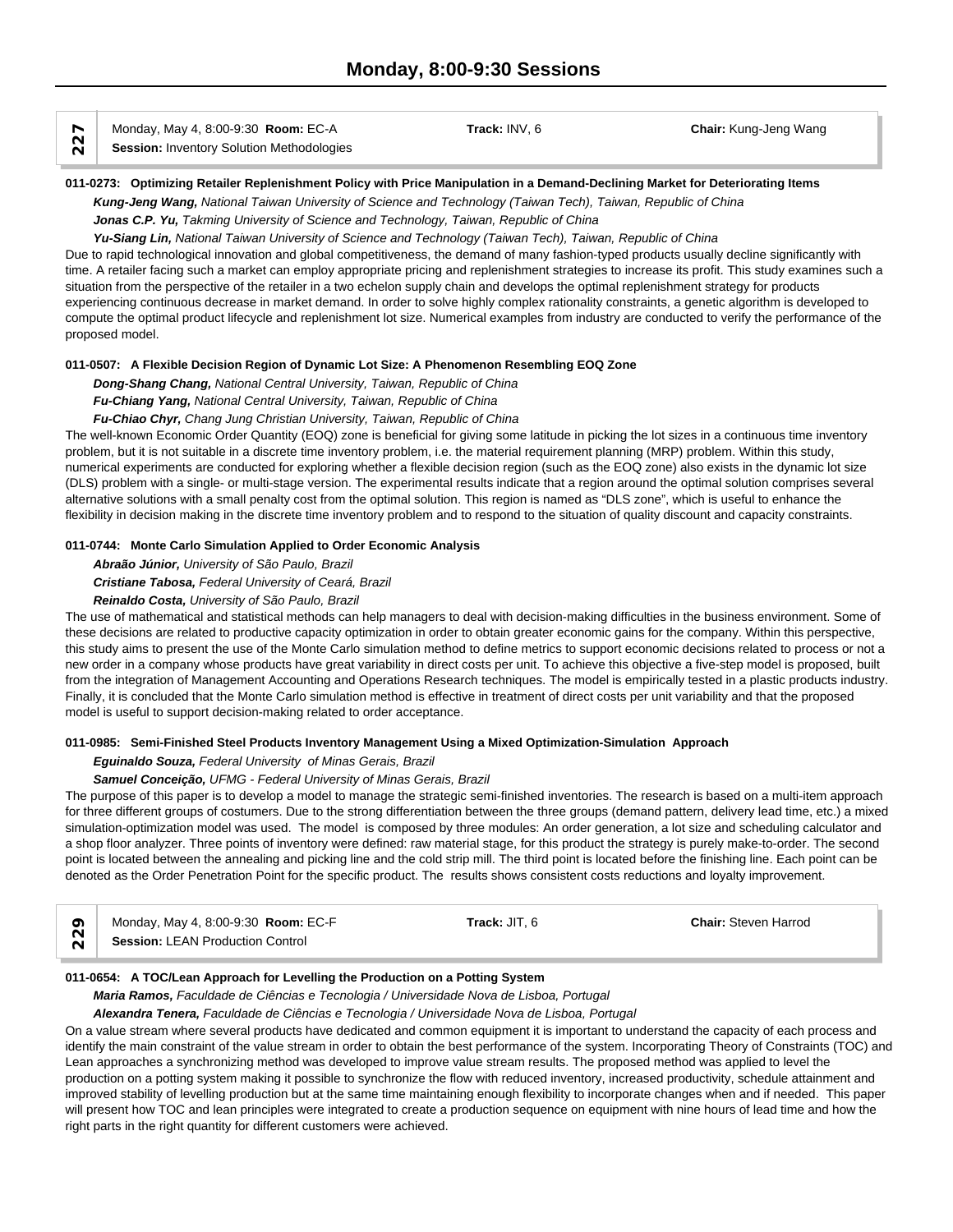$\begin{array}{c|c|c|c} \hline \text{O} & \text{Monday, May 4, 8:00-9:30 }\textbf{Room: EC-G} & \textbf{Track: GENL, 13} & \textbf{Chain: Jerry Wei} \ \hline \text{N} & \textbf{Session: OM/IS} & \textbf{Normal: } \hline \end{array}$ 

#### **011-0787: Differentiating Consistency from Intensity in Supply Chain Production Integration**

*Lee Krajewski, University of Notre Dame, United States*

*Jerry Wei, University of Notre Dame, United States*

# *Sarv Devaraj, University of Notre Dame, United States*

This paper explores production integration up-stream and down-stream in supply chains. We seek to find out when uniformity of production integration up-stream and down-stream, called consistency, pays off. "Consistency" is different from the concept "intensity" because a firm can be consistent while engaging in minimal information sharing and collaborative activities so long as the practice is uniform between customers and suppliers. However, whether a firm is better off with consistency in supply chain production integration remains an unanswered question. We propose and test a statistical measure for consistency. Based on survey data from 119 manufacturing firms, we find strong support for the proposition that on top of intensity, the consistency of production integration also positively relates to a firm's operational performance. We also investigate the moderating effects of some contextual variables and their interactions on performance. These findings have important implications for the relationships between supply chain partners.

#### **011-0864: An Integrated Model of Computerized Physician Order Entry (CPOE) System Implementation: Antecedents and Performance Implications**

*Asoke Dey, The University of Akron, United States*

*Kingshuk Sinha, University of Minnesota, United States*

*Sriram Thirumalai, University of Utah, United States*

Computerized Physician Order Entry (CPOE) systems are computer-based systems that enable physicians to directly enter medical orders for patient treatment and/or diagnostic tests and provide real-time information to physicians, nurses, pharmacists and patients. Despite the potential benefits of CPOE systems i.e., decreased human error; reduced time to care; better clinical decision support at the point of care and enhanced communication, studies show that only 10 to 15 percent of U.S. hospitals have currently implemented CPOE systems. In this study we explore the key antecedents and performance implications of CPOE implementation. The empirical analysis in the study is based on data from 188 acute care hospitals in the U.S. The findings highlight the significance of organizational and user readiness and technology integration in motivating the usage and subsequently realizing the performance benefits of CPOE systems. Theoretical contributions and implications for practice are discussed.

#### **011-0956: Information Systems Enablement of Supply Chain Processes in Turbulent Environments**

*Anand Jeyaraj, Wright State University, United States*

# *Dwight Smith-Daniels, Wright State University, United States*

Information systems are now recognized as important enablers of supply chain processes in organizations. A variety of supply chain processes including procurement, distribution, and fulfillment are enabled by information systems, which include a combination of enterprise resource planning and inter-organizational systems for internal and external activities respectively. Such enablement has generally been accomplished by organizations over an extended period of time through acquisition, customization, implementation, assimilation, and routinization of relevant information systems. Despite considerable research, understanding of information systems enablement of supply chain processes is somewhat constrained due to the lack of attention to the effects of "turbulent environments" experienced by organizations. The turbulent environments are an amalgam of different aspects including changes to technologies, business practices, supply chain processes, partner relationships, and broader environment. Our discussion highlights the ways in which the effects of turbulent environments may be accommodated when enabling supply chain processes using information systems.

#### **011-0855: Integrating Quality Management and Supply Chain**

# *Fariborz Partovi, Drexel University, United States*

This paper presents a prescriptive methodology for strategic quality planning in a manufacturing environment. Specifically the methodology is used to prioritize various activities in supply chain with respect to the wants of the customers and then to suggest improvements as needed in aforementioned activities. We will demonstrate the applicability of our proposed methodology in a manufacturing organization.

Monday, May 4, 8:00-9:30 **Room:** EC-H **Track:** LA&C, 4 **Chair:** Candido Perez **Session:** Social Issues and Health Systems in LA&C

# **011-0889: Industrial Consolidation: Case Study of a Diagnostic Medicine Business Based on a Real Options Model**

#### *Ricardo Rochman, FGV-EESP, Brazil*

# *Eber Silva, FGv-EESP, Brazil*

This paper develops a model of decision making based on the Real Options theory for firms in consolidating markets. The model aims to identify the most suitable time for the beginning of a process of mergers and acquisitions in particular economic segments. The developed model has the perspective of increasing power and market participation only. Procurement opportunities may be seen as real options. Purchases are always associated with substantial costs. By exercising an option an acquisition becomes profitable when its surplus exceeds its investment so as to offset the reward of the option. From the model van den Berg and Smit have developed was adapted the presented model to an application for the selected case, the Support Services Segment of the Diagnostic Medicine, whose consolidation of markets in Brasilia and Goiania was initiated from 2006. The results show the model validity as well as conditions for its use.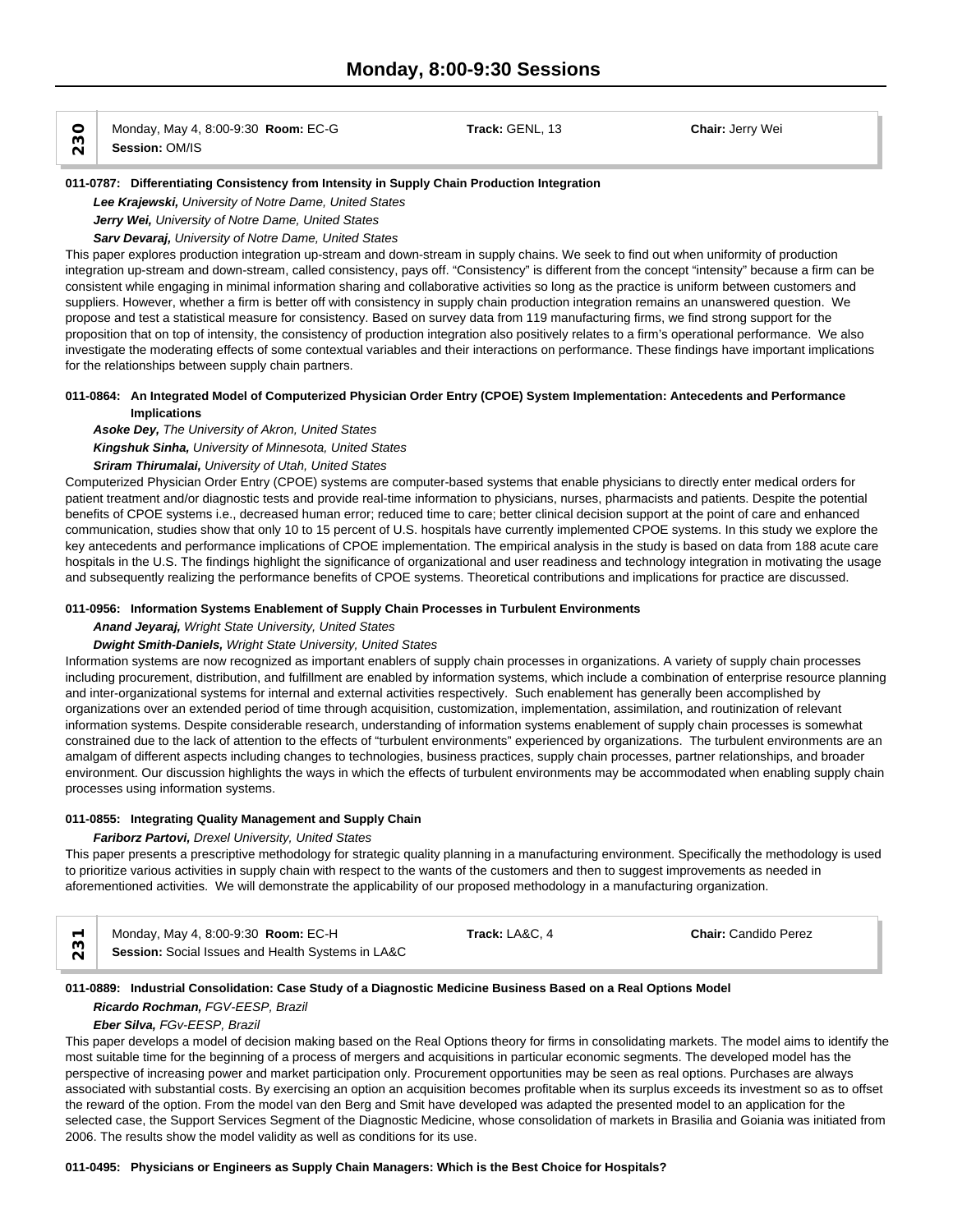#### *Candido Perez, IESA, Venezuela*

This paper empirically analyzes the usual practice of relying on physicians as hospital supply chain managers (SCM), comparing their performance against other SCM managers through a well-known individual-group task (Beer Game). This sample includes 104 physicians engaged in hospitals' director roles and 368 business executives from other economic sectors. I found evidence against the hypothesis of relying on specialized professional managers--mainly industrial engineers--to manage supply chains. In addition, time-series studies show a memory recency effect among participants.

#### **011-0484: Corporate Social Responsibility: Peruvian Business Cases**

#### *Patricia Quiroz, Pontificia Universidad Catolica del Peru, Peru*

The paper shows the best practices in Corporate Social Responsibility (CSR) of Peruvian companies in agribusiness, mining and services (hotels). These practices are focused in environmental management (mainly water and energy consumption), labour (gender, age, level of education, career opportunities in the company) and community (projects). The common issue of these selected companies is that they create sustained value, work in harmony with the environment through best practices in all their processes and therefore they have the respect of their different stakeholders: clients, workers, providers, and community. The paper shows selected companies with a sustainable development approach which is inherent to their organization culture; it reflects in the strategic and operational plans, covering the economic balance, social balance, and environmental balance.

#### **011-0652: The Structure of the Production and Operations Management Field: A Social Network Analysis in Brazil**

*Guilherme Martins, Fundacao Getulio Vargas, Brazil Michele Martins, Fundacao Getulio Vargas, Brazil Joao Mario Csillag, Fundacao Getulio Vargas, Brazil*

This study investigates how the construction of scientific knowledge in the Production and Operations Management field was structured in Brazil in the period from 1997 to 2008. By using data from 2,329 articles, networks were constructed in which the nodes are researches, and two researches are connected if they have coauthored a paper. The study assumes that the construction of scientific knowledge is a social process understood by a recursive dynamic between social and intellectual dimensions. The results illustrate the dynamics between competition and cooperation in the field along the construction of scientific knowledge. The findings point out a fragmented network surrounding clusters of scientific collaboration that concentrates the most part of the scientific production and researchers in the field. The study shows that when well positioned in the network, the author has higher probability of having higher productivity.

Monday, May 4, 8:00-9:30 **Room:** EC-I **Track:** PROJ, 2 **Chair:** Gary Mitchell **Solut Monday, May 4, 8:00-9:30 Room: EC-I**<br> **Session:** Risk and Uncertainty in Project Management

# **011-0083: An Empirical Study of the Impact of Risk Management on Project Performance**

*Marly Carvalho, University of São Paulo, Brazil*

# *Roque Rabechini Jr, UNINOVE, Brazil*

This study aims to identify the relationship between risk management and project performance. The key issues in risk management were adopted from the literature review performed. The construct project performance encompasses both the process performance and the product performance aspects. The hypotheses were tested based on a field study that involved 257 projects. The results indicated that the activities associated with risk management related positively to project performance measures.

# **011-0084: The Contingent Effect of Complexity on Risk Management Profile**

#### *Roque Rabechini Jr, UNINOVE, Brazil*

# *Marly Carvalho, University of São Paulo, Brazil*

This paper aims to understand the contingent effect of project complexity on the practice of risk management. An empirical research study in 4 Brazilian States that involved 415 project managers was performed. Different risk management profiles, with different practices according to the type of project were included, and levels of complexity were considered. The theoretical review was performed and the main issues and conceptual gaps were identified and addressed in a questionnaire. The results show that even though the risk management practices were performed in a non-standardized base the variable is positively related to project performance. Moreover, there is a very small incidence of cases where there was risk management without reaching the project expected results. Besides, it was possible to observe that in more than 95% of cases there was not the participation of a risk manager or a professional equivalent.

# **011-0723: The Sensitivity of Project Schedules to Disruption: Project Characteristics and Environmental Factors**

# *Stephen Swartz, University of North Texas, United States*

This research investigated project scheduling techniques under variability and disruption. Seven traditionally "high performing" scheduling algorithms were used to build project schedules. The schedules were then executed under varying conditions in discrete event simulations. Activity variability and disruption length were experimentally manipulated at two and three levels. Project characteristics were manipulated through the use of a designed problem set of project networks. Performance outcome variables included traditional measures (Duration, Net Present Value) and the ability of the project to absorb a disruption and regain the schedule. Results indicate that schedules are sensitive to environmental factors, which interact with the characteristics of the project itself. No single algorithm performed best on all measures under all conditions; but some algorithms did consistently perform better under certain contexts. The findings suggest a "fit" model approach to project scheduling, and a fit model is presented.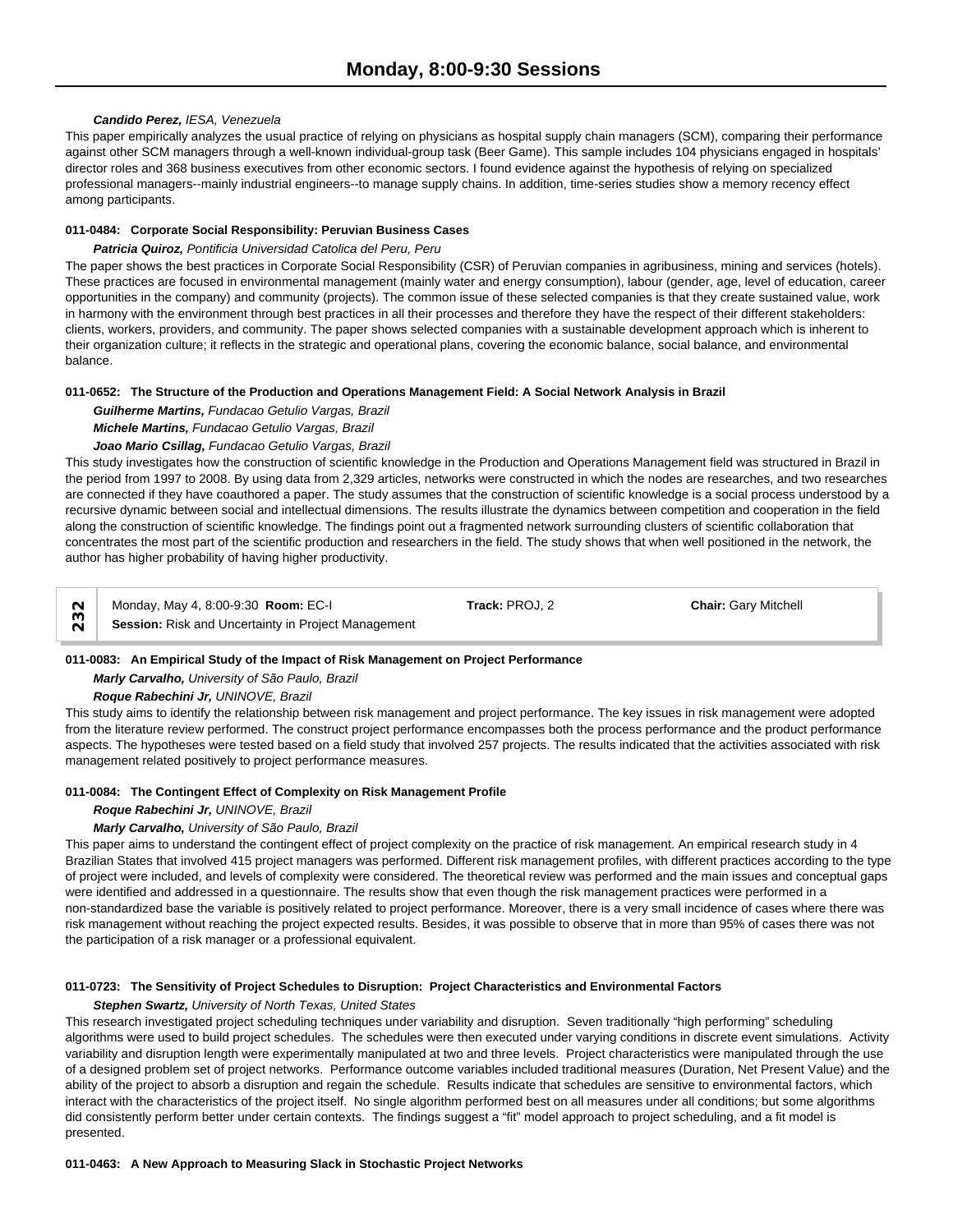# *Gary Mitchell, University of Portland, United States*

# *Ted Klastorin, University of Washington, United States*

The concept of slack in deterministic activity networks is well developed in the project management literature. However, there has been little discussion of slack measures in stochastic activity networks. How should stochastic slack measures be calculated? How can practitioners use stochastic slack and related concepts to better manage projects? In this paper, we propose a new definition for stochastic slack that addresses these questions.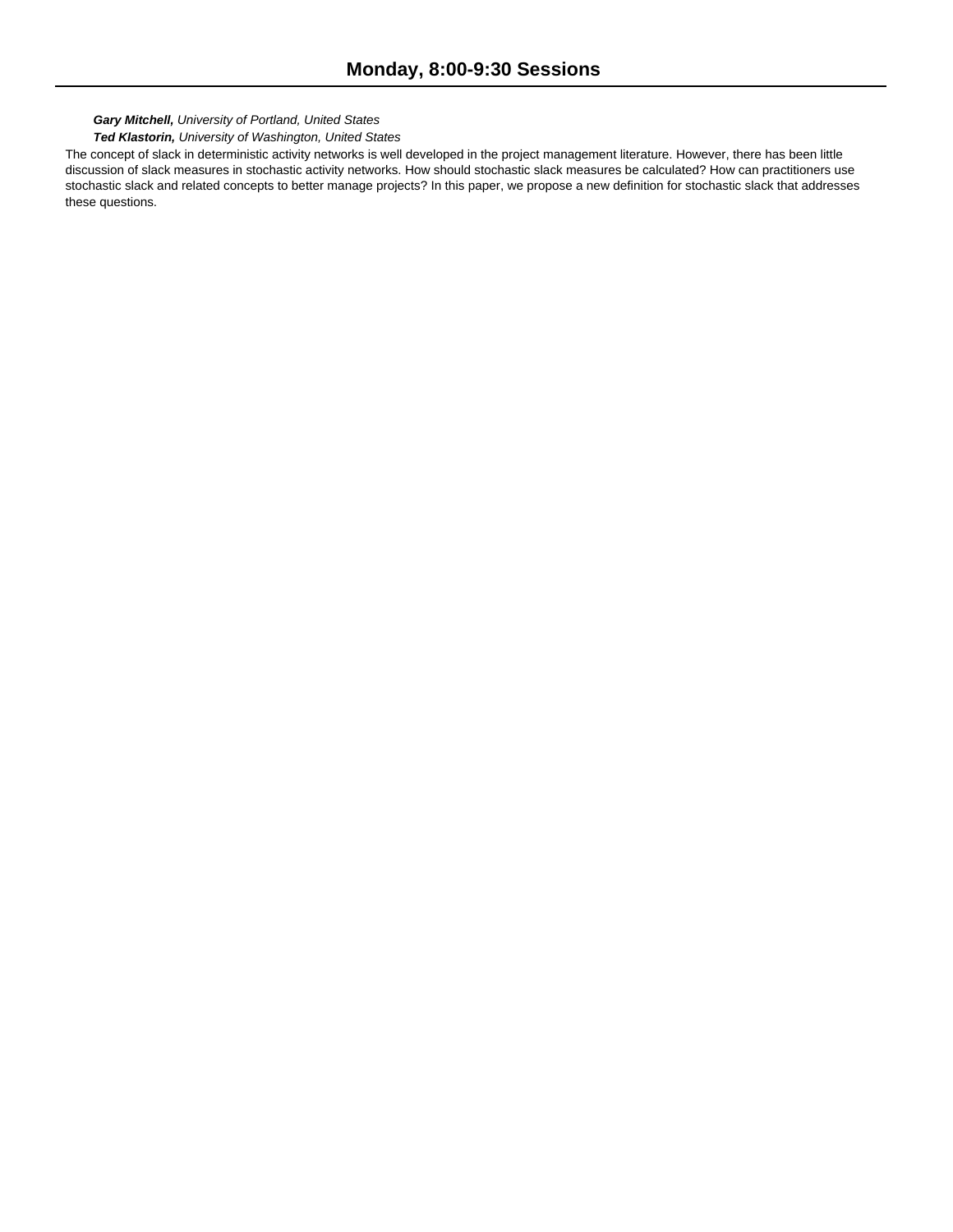Monday, May 4, 9:45-11:15 **Room:** Cloister North **Track:** SRVC, 13 **Chair:** Marko Bastl **IO** Monday, May 4, 9:45-11:15 **Roo**<br> **Session:** Managing Servitization

#### **011-0327: Measurement in Service-Service Scorecard** *Rajesh Tyagi, HEC Montreal, Canada*

We review the use of measurement, key performance indicators, KPI, and measurement models in services. After identifying gaps in existing frameworks and discussing challenges associated with the understanding of service firms' performance, a newly developed framework is presented. Service Scorecard complements other initiatives such as ISO 9000, Lean Six Sigma, Maturity Models and process improvement methodologies. A research agenda to tackle the challenges related to the validation of Service Scorecard is also provided.

#### **011-0730: Manufacturing Firms Diversifying into Services: A Conceptual and Empirical Assessment**

*Ivanka Visnjic, Catholic University Leuven, Belgium*

#### *Bart Van Looy, Catholic University Leuven, Belgium*

Manufacturing firms often diversify into related service activities due to expected leverage effects of existing technological expertise, customer relationships and brand identity. Previous research has conceived this process as one-directional, whereby the installed product base in the end defines the boundaries of service diversification. Within this contribution, based on concepts forwarded by economical theories of multiproduct firms, we argue that the presence of both product and service activities within one and the same firm can be conceived as bi-directional. When testing our propositions on product and service performance data of 48 national subsidiaries of a large international equipment manufacturing company by means of fixed effect panel data models, the presence of positive, strategic, complementarities becomes apparent. Moreover, adopting more sophisticated service models generates additional beneficial effects. Managerial implications on the level of business model choice and directions for further research will be discussed.

#### **011-0601: The Servitization of Manufacturing: A Longitudinal Analysis**

# *Andy Neely, University of Cambridge, United Kingdom*

The nature of manufacturing is changing. Globally, increasing numbers of manufacturers are supplementing their product offerings with services. Known as the servitization of manufacturing, many argue that this strategy will enable manufacturers in developed economies to compete with low cost producers. However recent research has called into question the financial consequences of servitization. Studies presented at previous POMS conferences have illustrated that, under certain circumstances, pure manufacturing firms generate higher profits as a percent of sales revenues than servitized firms. This paper extends these debates by presenting for the first time longitudinal data on the servitization of manufacturing. Using comparable data sets created at different points in time - 2007 and 2009 – the paper presents an analysis of global trends in servitization.

# **011-0324: Challenges in Transforming Manufacturing Organisations into Product-Service Providers**

*Veronica Martinez, Cranfield School of Management, United Kingdom*

*Stephen Evans, Cranfield University, United Kingdom*

*Jennifer Kingston, Cranfield University, United Kingdom*

*Marko Bastl, Cranfield School of Management, United Kingdom*

This paper aims to present the challenges experienced by UK manufacturing companies undergoing a servitization journey to becoming product-service providers. It will emphasise real life complexity and the most common and problematic challenges experienced by practitioners. The paper uses an exploratory multiple-case study approach based on semi-structured interviews, questionnaires and documentation. Twenty senior managers were interviewed from four product-service organisations resulting more than 400 pages of interview data. Data were analysed by researchers from eight different disciplines. This research identified the critical and frequent challenges experienced by UK manufacturing companies undergoing a servitization journey to becoming product-service system providers. They are condensed into five pillars which constitute the architecture of challenges in servitization. This paper contributes to knowledge with a new model; it explains the importance of the strategic, operational and social tests that organisations confront when adopting servitization strategies. The research may be limited by its qualitative nature.

|                | Monday, May 4, 9:45-11:15 Room: Cloister South | Track: SCM, 14 | <b>Chair: Sezer Ulku</b> |  |
|----------------|------------------------------------------------|----------------|--------------------------|--|
| $\overline{N}$ | Session: Powerful Partners in SC               |                |                          |  |

# **011-0628: Demand Management in Pharmaceutical Supply Chains: A Multi-Case Study**

*Priscila Miguel, FGV-EAESP GVcelog, Brazil*

*Manoel Reis, FGV-EAESP GVcelog, Brazil*

# *Alexandre Pignanelli, FGV-EAESP GVcelog, Brazil*

Despite being one of the key business processes in supply chain management due to the great opportunities of process improvement it brings, demand management, in practice, is still inefficient, resulting in operational problems in many supply chains. Comparing quantitative data of three different pharmaceuticals chains in Brazil and based on interviews, this study evaluated the synchronization level between supply and demand and identified the main differences among the cases. Although the theme is relevant in the industry, evidenced by strategic departments responsible for the process, key concepts like information sharing, cooperation and process integration are not implemented, resulting in high demand variability and distortions between supply and demand. Another conclusion is that Brazilian tax policy and industry regulation are strong barriers for companies to improve their operational supply chain performance. Finally, it became clear that the excessive power of pharmaceutical distributors in Brazil is also a negative factor.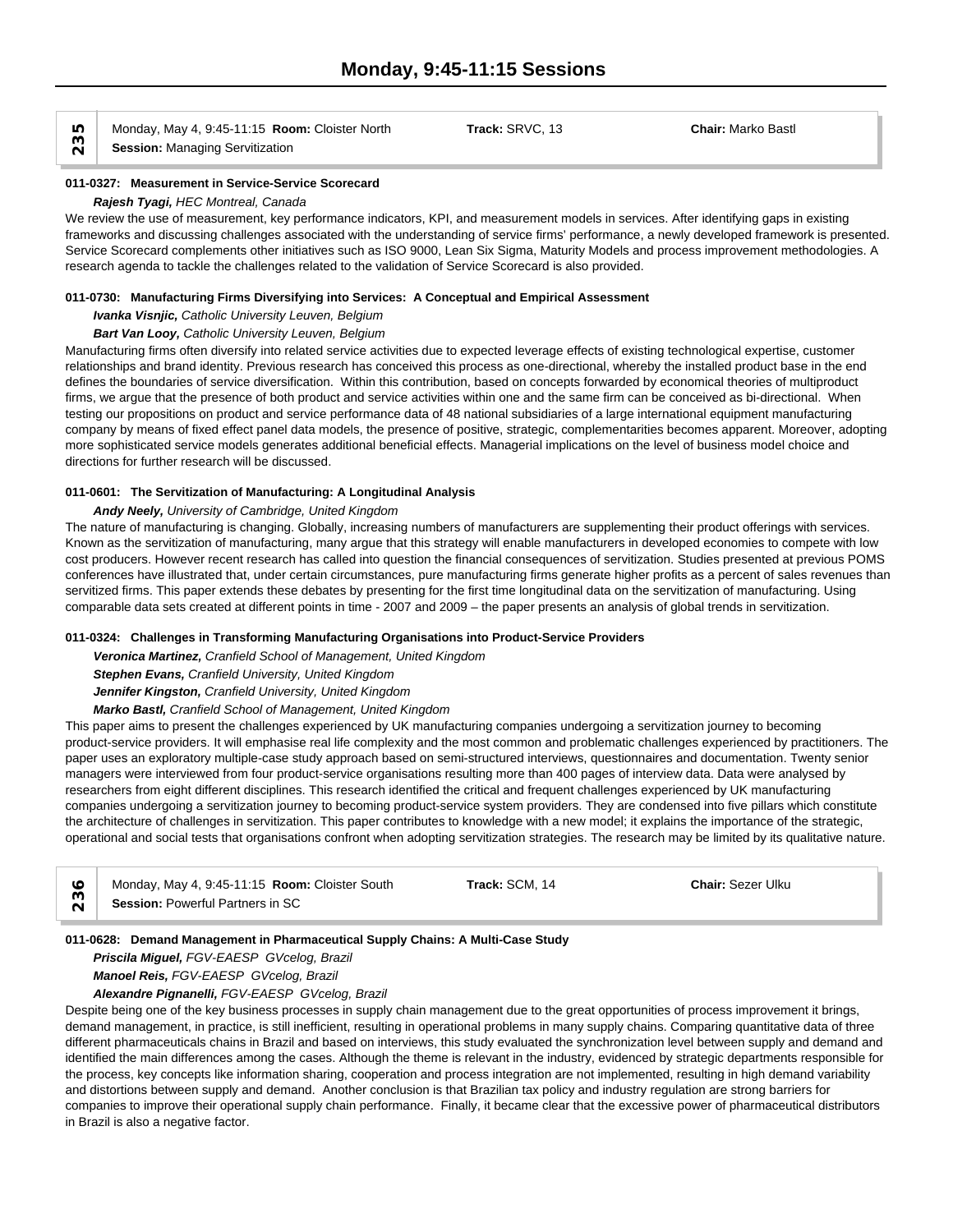Monday, May 4, 9:45-11:15 **Room:** Captain **Track:** SCM, 28 **Chair:** Mahdi Zanddizari **Session:** Channel Coordination

**011-0740: Visual Real-Time Integrated Supply Chain Operations**

# *Jan Ola Strandhagen, SINTEF, Norway*

*Heidi Dreyer, NTNU, Norway*

Today, planning and control of supply chains is performed in batch mode. Although a decreasing batch period is a dominant trend, we still have not seen the real time control application for the entire supply chain. Enabling ICT as RFID technology and fast visualisation facilitates integrated supply chain operation. These enablers will allow real-time track and trace of the supply chain, and the information collected and visualised will enable a new level of real-time decision making. Mathematical programming modules are integrated in the visual control studio, allowing automation of rerouting and rescheduling. A particular research challenge is connected to handling incomplete data sets, as the technology is still not 100% reliable. A second research challenge is creating a unified model describing the control principles and rules applied in the semi-automated control. Methods and solutions to meet these challenges will be presented in this paper.

# **011-0932: Channel Coordination under Random Selling Season: Quantity Buy-Back and Price Protection**

*Mahdi Zanddizari, The University of Maryland, United States*

# *Philip Evers, University of Maryland, United States*

Technological innovation and fierce market competition make both the time between and the demand during two successive product introductions random, while extant work in price protection assumes a deterministic selling season. That is, under a random selling season, the manufacturer (she) is pro-early introduction, whereas the retailer (he) is pro-extended selling season. Any efficient trade-off should consider both a random selling season and a variable demand. Thus, a problem wherein she gives a target date for the introduction of the subsequent product to the retailer, and he places an order based on this date as his selling season, besides pertinent incentives for both early and tardy introduction, is considered here. Specifically, the performance of "No left-over sale" channel versus a "Left-over sale" one are compared when a quantity buy-back policy and rebate policy are used. Findings show both channels ensure coordination, yet only the latter channel can assure a win-win outcome.

# **011-0849: Repeat Procurement Auctions**

*Christopher Held, Georgia Institute of Technology, United States Atalay Atasu, Georgia Institute of Technology, United States*

# *Mark Ferguson, Georgia Institute of Technology, United States*

We explore the impact of entrant bidder defection on the outcome of repeat procurement auctions. In practice, many buyers repeatedly award to incumbents and use the procurement auction solely as a means to apply pricing pressure on the incumbent. We propose a model that includes entrant bidding pool defection based on awarding. Based on whether a contract is awarded to an incumbent, bidders subsequently update their beliefs about the probability of winning and act strategically in future bidding rounds. As a result, bidders can become less aggressive or even opt out of future rounds as repeat incumbent awarding occurs. We explore the optimal policies of the incumbent given this bidder behavior.

# **011-0423: Flexibility and Price Discount: An Incentivized Quantity Flexibility (QFi) Contract**

*Wenming Chung, University of Texas at El Paso, United States*

*Srinivas Talluri, Michigan State University, United States*

# *Ram Narasimhan, Michigan State University, United States*

This research designs a new contract that combines the quantity flexibility (QF) mechanism and the price discount incentive. It seeks to balance the inventory risk between the traditional QF contract and the price discount contract for the buyer and the supplier in a supply chain. The supplier decides whether to offer the discount incentive and the buyer determines the ordering and forecasting quantities. We found that the QFi contract is able to achieve supply chain coordination. It also allows firms to identify areas where the QFi contract is able to Pareto-improve from the traditional QF contract under certain circumstances. We address discussions, managerial implications, and provide directions for future research opportunities.

# **011-0960: The Role of Complementary Resources in the Development of E-Supply Chains and Financial Performance**

*Yoo-Taek Lee, Babson College / TOIM Division, United States*

# *Kathleen McKone-Sweet, Babson College / TOIM Division, United States*

# *Sung-Yong Ryu, Soonchunhyang University, Korea, Republic of (South Korea)*

Supply chain research recognizes Internet technology as an important medium for improving the efficiency of supply chain management and resulting in competitive advantage. However, according to IT strategy literature drawn on resource-based theory information technology per se is not a source of competitive advantage - while IT can contribute to achieving competitive advantage only when it creates resource complementarities. This paper explores the role of complementary resources in the development of Internet-enabled supply chains (called "e-supply chain" in this paper) using secondary data collected from a survey of 500 firms spread across 11 industries in one country. The result of analysis enhances our understanding of how Internet applications and complementary resources can work together to create competitive advantage in supply chains.

W Monday, May 4, 9:45-11:15 **Room:** Yeoman **Billiam State: Some Souza** 231 **Chair:**<br> **Session:** Product Movement **Comment** Souza

Monday, May 4, 9:45-11:15 **Room:** Yeoman **Track:** SCM, 31 **Chair:** Fernando Bernardi de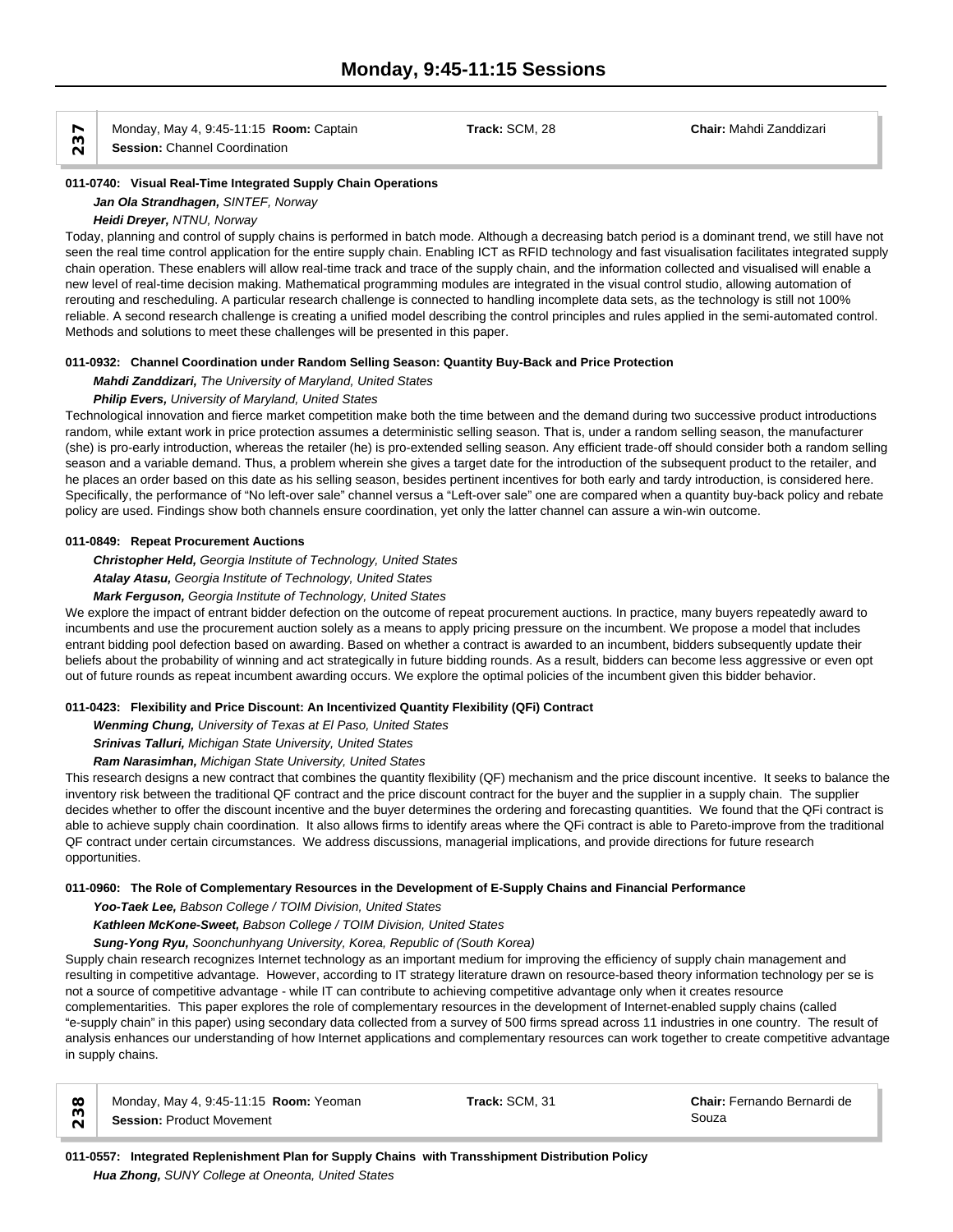# *Miguel Lejeune, George Washington University, United States*

We consider the problem of constructing an integrated inventory-production-distribution plan for a multi-stage (suppliers, manufacturers, distributors) supply chain operating in an environment in which the customers' demand is deterministic. The replenishment plan is such that it minimizes the costs of the supply chain while satisfying service level requirements over a multi-period planning horizon. The supply chain uses a maritime transportation fleet and can coordinate transshipments among its distributors. The transshipment feature permits significant savings, but increases the combinatorial complexity of the problem. The problem is formulated as a integer optimization problem. A new solution method is proposed. Its tractability will be discussed with respect to its implementation on an industrial problem.

# **011-0201: Evaluation of Logistics Provider as Integrator Agent in Supply Chains**

*Mauro Vivaldini, Methodist University of Piracicaba, Brazil Sílvio Pires, Methodist University of Piracicaba, Brazil*

# *Fernando de Souza, São Paulo State University, Brazil*

This article presents the Logistics Provider (LP) as an integrator in supply chains, as well as a set of basic requirements necessary for this model of management. It is assumed that the operational processes in the supply chain, when integrated by the LP, promote the management and contribute positively to the results. Initially, based on a review of literature, the text discusses the role of the LP as an integrator agent in supply chains. This helps to analyze the integration process, and to establish the basic conditions required for the LP performing this role. After, by a study whose methodology is a multi-case conducted with five LPs operating in Brazil, the set of requirements is applied for assessing the ability of integration of the LP. The study establishes a minimum level of performance required for the LP to act as an agent for integration in supply chains.

#### **011-0094: Transshipment of Inventories: Dual Allocations vs. Transshipment Prices**

*Xiao Huang, University of Southern California, United States*

# *Greys Sosic, University of Southern California, United States*

We study a newsvendor game with transshipments, in which n retailers facing stochastic demands for an identical product are allowed to transship their inventories after meeting their local demands. In a setting with two retailers, we compare two allocation methods for residual profit transshipment prices and dual allocations - that were previously analyzed in literature, and compare their performance. Our analysis suggests that dual allocations may yield higher efficiency among "more asymmetric" retailers, while transshipment prices work better with the retailers who are "more alike". We then extend our analysis to a repeated setting and develop conditions for achieving system-optimal solution. Within this framework, we also study dual prices in expectations. This enables us to establish a link between transshipment prices and dual prices, and to develop heuristic transshipment prices for settings with more than two retailers.

#### **011-0742: Lot-Sizing and Synchronization in the Mean for Supply Chain Networks**

*George Polak, Wright State University, United States*

*Gregory Kellar, Wright State University, United States*

*Xinhui Zhang, Wright State University, United States*

It is common to represent a supply chain as a network with flows, but this conventional model is inadequate for capturing the aspect of timing. In most cases, flows consist of discrete batches or lots, and a crucial part of supply chain integration is synchronization of these lots in some sense at every transshipment node. Ideally, incoming and outgoing shipments would be perfectly matched in time and size. Relaxing this ideal, we say that a node is synchronized in the mean when the average number of incoming turns of a material equals the average number of outgoing turns. We propose a nonlinear integer program that determines lot-sizing decisions to minimize the sum of all ordering, holding, and transportation and handling costs subject to goal constraints on synchronization in the mean at transshipment nodes.

# **011-0106: Integrating The Operations & Logistics Functions to Improve Port Competitiveness**

# *Nik Dholakia, The University of Rhode Island, United States*

# *Douglas Hales, The University of Rhode Island, United States*

The classical approach to Supply Chain Management has involved the integration of the Operations, Logistics, and Purchasing functions. While newer models (i.e. the Lambert model of the Global Supply Chain Forum) integrate as many as eight functions, the importance of the Logistics and Operations functions remain high. This is especially important in a global environment where most of the world's logistics functions rely on seaports to transport goods. While much of the literature discusses Supply Chain Integration models in general, none has examined using the interaction between Operations and Port Logistics as a competitive weapon in Supply Chain Management. Traditionally treated separately, this study finds that many of the Logistics activities that define Port Competitiveness can be enhanced though greater interaction with Operations. This is important for countries such as China, Korea, and the U.S. whose economies rely so heavily on Port Competitiveness.

| Monday, May 4, 9:45-11:15 <b>Room:</b> Scribe<br><b>Track:</b> GENL. 11<br><b>Chair:</b> Joao Albino<br>Session: Small to Medium-sized Enterprises (SME) |  |
|----------------------------------------------------------------------------------------------------------------------------------------------------------|--|
|----------------------------------------------------------------------------------------------------------------------------------------------------------|--|

# **011-0988: João Monlevade's Business Incubator – Startup Company's Perceptions**

*Renato Moraes, Universidade de São Paulo, Brazil*

*Rodrigo Lima, Univ Federal de Ouro Preto, Brazil*

This paper presents a study about graduated companies from the business incubator of João Monlevade. Its intent is evaluating the company's perception about business incubator contributions in its trajectory. João Monlevade is a Brazilian city with 71 thousand citizens and its economy is strongly based on siderurgy. Since its foundation, 22 companies have passed by the João Monlevade's Business Incubator, 10 of these were contacted in this research and 6 participated and were interviewed. The instrument for collecting the data employed was a semi-structured interview script, with open questions. The total start up companies throughout business incubator is almost 22, and ten of they are still in market. This means a mortality tax of 55%. In Brazil, enterprises younger than five years old have a mortality tax of 80%, as traditional as technological sectors.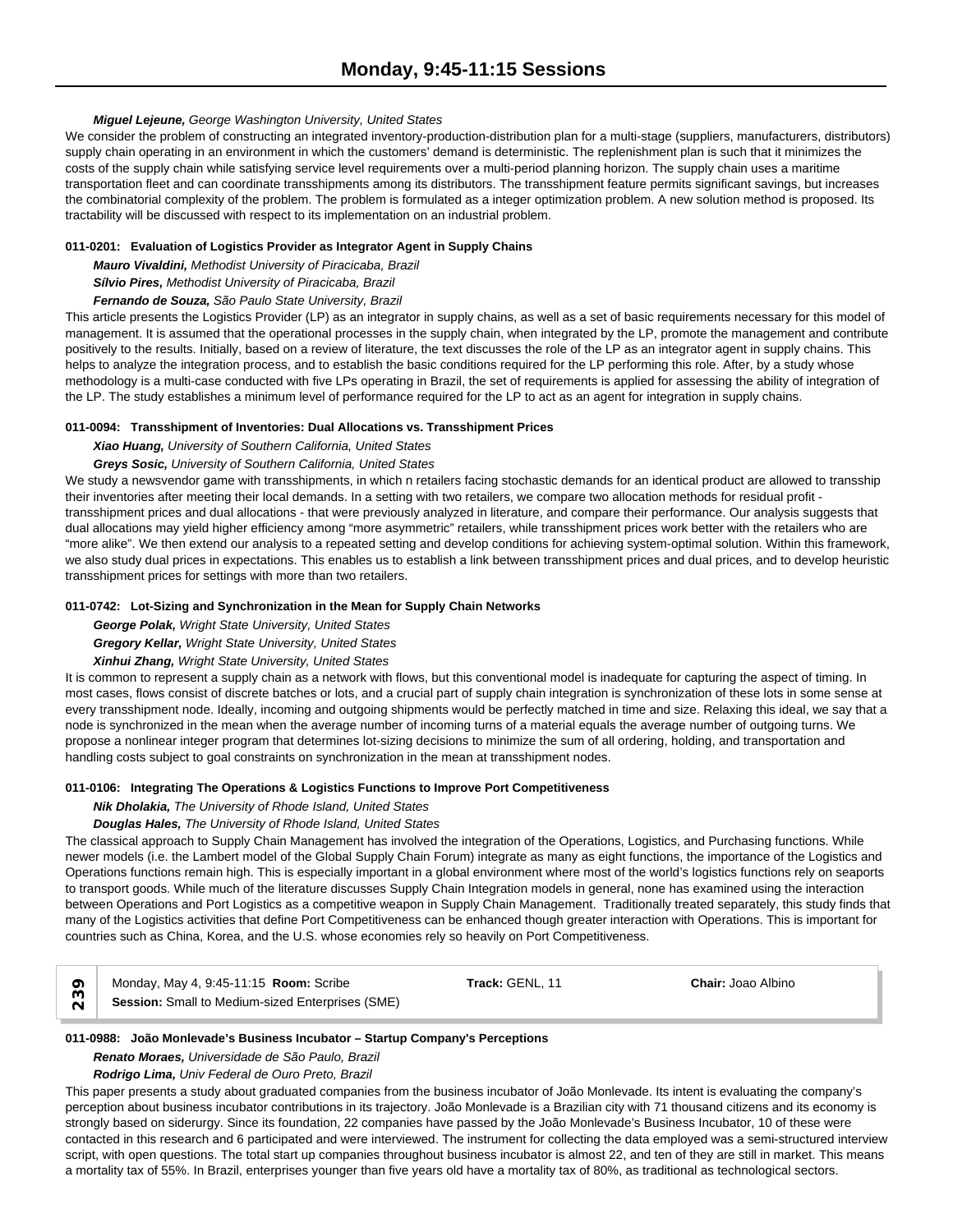#### **011-0148: Model for Knowledge Management in Small Companies: Case Study**

*Ana Carolina Pimentel, UNESP, Brazil*

# *João Pedro Albino, UNESP, Brazil*

The search for competitive advantage in a global environment must consider the use of tacit and explicit knowledge circulating inside companies. Differential factors can be easily replicated nowadays. Due to the great volume of knowledge and information, it is necessary to create a system that allows the management of important knowledge. Existing models for Knowledge Management are based in large companies' reality. In Brazil, most of the companies are smaller ones. This work presents a simplified model to implement Knowledge Management in Brazilian small and medium companies, based in a unique case study with limited scope. Despite some human and financial restrictions, Knowledge Management can help smaller companies, preserving organizational memory and increasing processes efficiency. To observe a unique case prevented the generalization of the model. But the recommendations can be references to other companies, because projects like this must approach particular issues of each organization.

| Monday, May 4, 9:45-11:15 <b>Room:</b> Knave                        | Track: HLTH, 14 | <b>Chair:</b> Justin Drupsteen |
|---------------------------------------------------------------------|-----------------|--------------------------------|
| <b>Session:</b> Cost Control and Process Improvements in Healthcare |                 |                                |

**011-0360: How Can The Employer Reduce Its Pharmacy Benefit Costs?**

*Ozden Gur Ali, Koc University, Turkey*

*Murali Mantrala, University of Missouri at Columbia, United States*

*Burak Cavdaroglu, Rensselaer Polytechnic Institute, United States*

Pharmacy Benefit Managers (PBMs) play a very important role in managing prescription drug benefits in the U.S., and are viewed as an important tool in reducing employers' spending on the health care of their employees. However, there is currently a limited understanding of how PBMs work and how employers should contract with them so as to ensure profit-maximizing PBMs actually achieve the outcomes desired by employers. This paper strives to shed more light on how PBM actions driven by employer-PBM contract elements (incentive compensation and formulary enforcement) and market competition in the drugs' quality, price and pull marketing efforts, affect outcomes for employers and their employees. We also provide guidelines for a cost minimizing, health benefit maximizing employer contracting with PBMs. The authors develop and numerically analyze a model of pharmaceutical sales in a category with two branded and a generic drug of different molecules managed by a PBM.

# **011-0531: Determining the Strategic Focus and the Efficiency of the Service Process in Dutch Community Pharmacies**

*Timothy Broesamle, University of Groningen, Netherlands*

*Jos van der Werf, University of Groningen, Netherlands*

# *Han de Gier, University of Groningen, Netherlands*

Dutch community pharmacists want to expand their patient services to include medication management; this service requires significant patient interaction. In order to understand the potential effects of the medication management service on the design of the current service process, the authors assessed the strategic focus and efficiency of the current service process. Through a series of semi-structured interviews and observations, we found that Dutch pharmacies' service process is designed so that most activities occur without patient interaction. Patient contact only regularly occurs at the end of the process when the pharmacy assistant provides drug safety information. By applying data collected from a previous study to Chase's model of facility efficiency, we also show that the patient contact time to service creation time is low. We are currently using these initial findings to study the operational and organizational effects of introducing a high-contact service into a system focused on service efficiency.

# **011-0581: Integral Planning and Control of Shared Resources in Health Care Operations**

*Taco van der Vaart, University of Groningen, Netherlands*

*Justin Drupsteen, University of Groningen, Netherlands*

*Jacob Wijngaard, University of Groningen, Netherlands*

Finding balance between service level and resource utilization in hospitals is a reoccurring problem in modern health care, particularly in hospital units shared by many different patient groups, as for example diagnostic radiology. Hoekstra and Romme (1992) propose an integral approach towards shared resources, however little research has been conducted into this subject.

The aim of this research is to understand the planning and control of shared resources in hospitals. More specifically we examine the role of contextual conditions and the impact of planning and control approaches on four dimensions of service delivery performance.

The analysis is based on a multiple-case study within a diagnostic radiology department of a hospital in The Netherlands.

In our results the adverse effects of non-integral planning become apparent in the positive outcomes for specific patient groups or on specific performance dimensions at the expense of other patient groups or other performance dimensions.

# **011-0854: A Synthesis on Adoption and Implementation of logistics Process Innovations in Healthcare**

*Sarah Bourque, HEC Montreal, Canada*

*Marie-Helene Jobin, HEC Montreal, Canada*

# *Guy Pare, HEC Montreal, Canada*

Operations can be a source of competitive advantage. Healthcare managers have realized the potential benefits that can be gained through logistic process innovations. Many jump on the "best practice bandwagon" in the pursuit of operational efficiency; however, results vary, one size does not fit all. Each organisation is distinct and should be mindful in its innovation adoption and implementation process to increase probability of success. Past research in this field has for the most part focused on clinical innovations. Using Rogers' Innovation Diffusion Theory and the Resource Based Theory this research paper will seek to synthesize literature linked to innovation diffusion and healthcare logistics. Considering the fundamental differences in the context of clinical and support activities we aim to understand the similarities and differences of the innovation diffusion processes. We conclude by suggesting future research that might be conducted to validate and further elaborate our findings.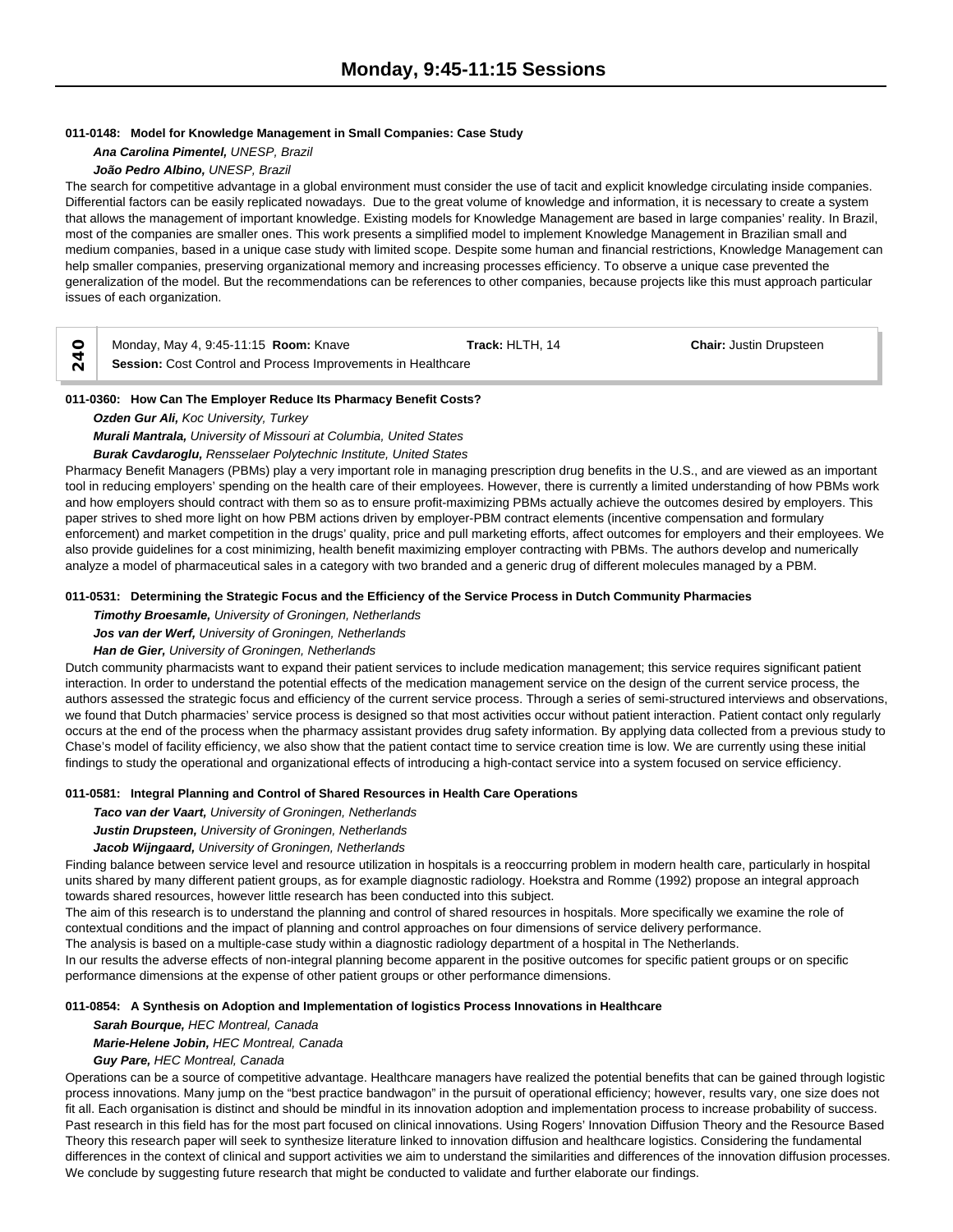# **011-0856: Improving Process Quality in Healthcare: A French Executive Education Initiative**

*Cyril Foropon, I.H. Asper School of Business, University of Manitoba, Canada Laoucine Kerbache, HEC Paris, France*

Healthcare systems across the globe are plagued by spiraling costs, quality concerns, shortages of doctors, nurses, staff, space, and other resources (Umble and Umble, 2006). The healthcare systems of industrialized countries are under the pressure to manage the growing healthcare costs better (Karvonen et al, 2004). Healthcare provider organizations are frustated with their inability to show measurable improvements in the areas of quality, safety, service, and satisfaction. The purpose of this article is to illustrate some issues related to operations management initiatives in the healthcare industry. The discussion begins with a description of the root causes of operating issues identified in the specialized literature. Then, the article highlights challenges encountered with healthcare administrators registered in an executive education program recently launched in a European business school. The conclusion deals with our case-study research that will focus on the operations management practices both in the French and Canadian healthcare systems.

| Monday, May 4, 9:45-11:15 <b>Room:</b> EC-D1        | <b>Track: EMPR. 15</b> | <b>Chair:</b> Steven Kramer |  |
|-----------------------------------------------------|------------------------|-----------------------------|--|
| Session: Multiple Methods for Empirical OM Research |                        |                             |  |

#### **011-0868: To What Extent Does e-Government System Acceptance Improve Organisation Agility?**

#### *Soud Almahamid, Al Hussein Bin Talal University, Jordan*

The purpose of this study is to empirically explore to what extent e-government system acceptance improves organisation agility. The motivation for conducting this study is the fact that this work has never been done in a Jordanian context; in addition, it is an empirical research where important findings will emerge and as a result, relevant recommendations will be considered. It is expected that this study will contribute to the knowledge of both academics and practitioners. A cross-sectional survey questionnaire method of data collection was adopted. The results suggested that e-government systems acceptance improves organisation agility. Also, it shows that there are positive relationships between e-government system acceptance and organisation agility dimensions(responsiveness, competency, quickness, and flexibility). By focusing on e-government system acceptance, it gives policy makers an idea how e-government system acceptance can positively increase organisation agility. This paper represents the first attempt to link e-government system acceptance with organisation agility.

#### **011-0453: Operations Management Keywords And Employer Online Job Postings**

*Steven Kramer, Loyola College in Maryland, United States*

#### *Christy DeVader, Loyola College in Maryland, United States*

#### *George Wright, Loyola College in Maryland, United States*

Operations Management (OM) terms are characterized in a number of specialty dictionary sources compiled by OM experts. Similarly, there are specific OM skills identified as key by expert OM practitioners for OM practitioners. Here we look to validate what is proposed as "key skills" to the OM community by reviewing online job postings for citations of such skills. We evaluate not only traditional OM jobs but ALL job types to appreciate where these skills are desired.

| $\sim$ | Monday, May 4, 9:45-11:15 <b>Room:</b> EC-B            | Track: PITM, 14 | Chair: Kalinga Jagoda |  |
|--------|--------------------------------------------------------|-----------------|-----------------------|--|
| $\sim$ | <b>Session:</b> Topics in the Management of Innovation |                 |                       |  |

#### **011-0504: Impact of Management Systems Performances on Technological Changes**

*Ivan Janicijevic, Faculty of Organizational Science, Serbia and Montenegro*

*Nedeljko Zivkovic, Faculty of Organizational Science, Serbia and Montenegro*

Management systems performances are one of the more present problems in management field research today. Performances of various management systems and their impact on technological changes are analyzed in this paper. Quality, environmental, health and safety and social corporate responsibility management systems performances are separately analyzed as potential drivers for technological changes in organizational systems.

#### **011-0208: Evaluation Criteria of New Product Development Process**

*Kung-Jeng Wang, National Taiwan University of Science and Technology, Taiwan, Republic of China*

*Yun-Huei Lee, Tamkang University, Taiwan, Republic of China*

New product development is one of the most importance processes for firms to increase their profit and competitiveness. This study presents the results of a comparison study between Taiwan and Indonesia in the employment of evaluation criteria for NPD process. This study is guided by a stage-gate process to derive a structured NPD performance evaluation framework. We use 20 evaluation criteria that are grouped into five dimensions: market, financial, product, process, and intuition-based measures. The findings reveal that evaluation criteria under market-based dimensions are more stressed during the later phases of NPD gates. Financial-based criteria are appearing importantly during the business-analysis gate and product-based criteria are strongly higher than other evaluation dimensions in the product-testing gate. The results also show some significant differences in the evaluation dimensions from both countries across the firms with different level-factors, with different NPD drivers and innovation strategies, and with different types of developing new products.

#### **011-0951: Efficacious Management of Technology Transfer Projects: Lessons from a Canadian Case Study**

*Kalinga Jagoda, Mount Royal College, Canada Robert Lonseth, Mount Royal College, Canada*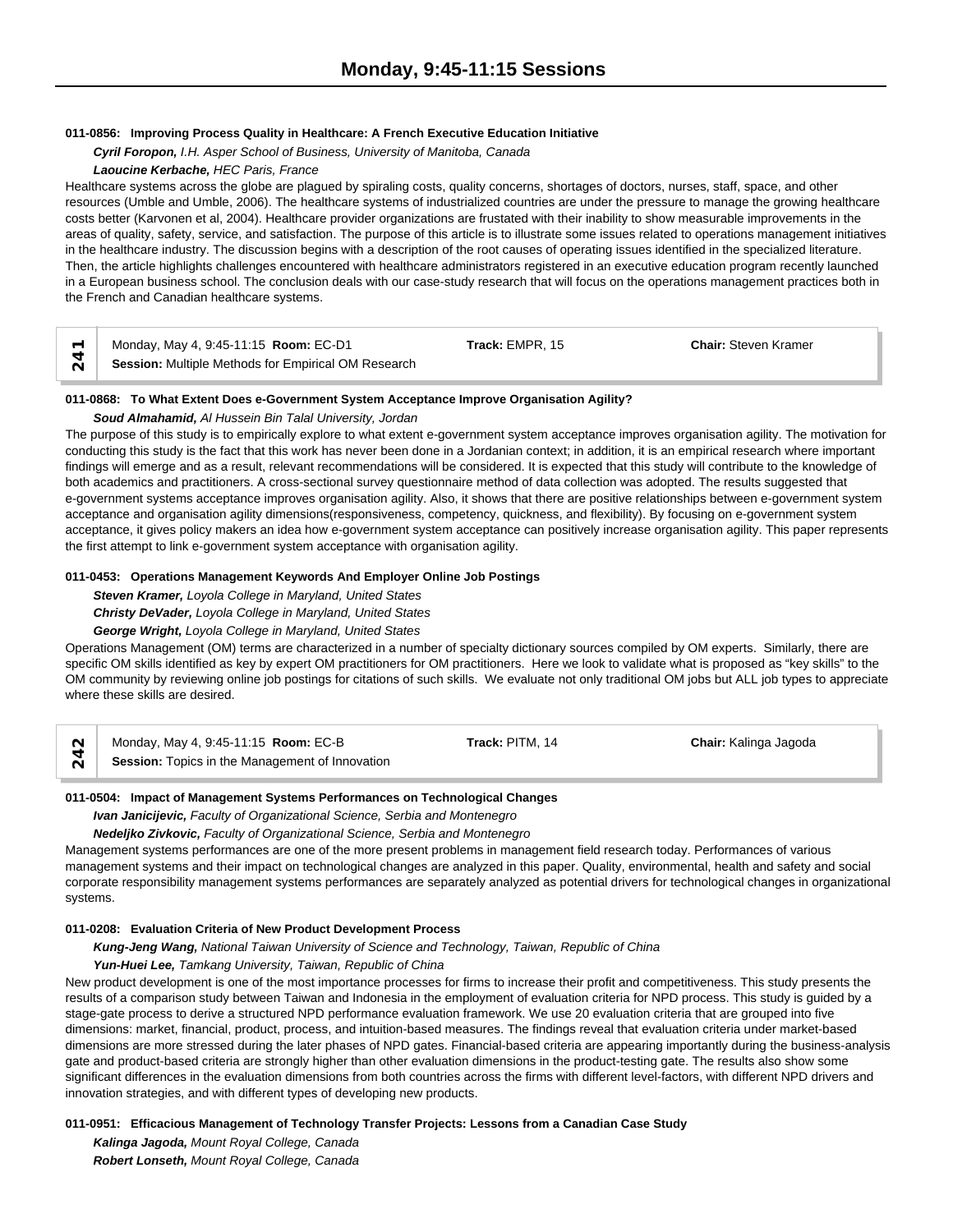# *Adam Lonseth, Mount Royal College, Canada*

Technology transfer has become an essential feature of today's business setting. Firms that own technology have many ways of exploiting their technological assets for profitability and growth. While internal exploitation of technological assets, through designing, developing, manufacturing, and selling products and processes continues to be important, interest in external exploitation through technology transfer has intensified in recent years. However, evidence exists to show that technology transfer projects are often confronted with many complexities and problems. Careful planning and good implementation of such projects are thus seen as important prerequisites. This paper examines a case of technology transfer from the packaging industry in Canada. The stage-gate model for planning and implementing technology transfer is used to analyze the case and the authors identify critical success and failure factors with respect to technology transfer. The value of the stage-gate model for planning and implementing technology transfer is also highlighted.

#### **011-0698: Effective Training and Education Processes for Large Scale IT Implementations**

*Jeffrey Ogden, Air Force Institute of Technology (AFIT), United States*

#### *Thomas Sprague, Air Force Institute of Technology (AFIT), United States*

Effective education and training programs are vital to the success of large scale IT implementations, such as ERP systems, but are often the most overlooked or underfunded parts of these implementations. While the literature supports the importance of education and training programs to ERP implementations, little has been done to identify what qualities within these programs are important to implementation success. This study was initiated to support the upcoming United States Air Force ERP implementation, the largest single instance implementation ever attempted. To support this implementation and begin to close the gaps in the literature, this study first examined the reoccurring education and training factors within the literature, and then conducted case studies to see which of these factors that companies implementing ERP systems felt were important. The findings from these studies will be presented at the conference.

| Monday, May 4, 9:45-11:15 <b>Room:</b> Gallery            | <b>Track: BDOM, 10</b> | <b>Chair: Matthew Douglas</b> |  |
|-----------------------------------------------------------|------------------------|-------------------------------|--|
| <b>Session:</b> Socio-technical systems and ergonomics II |                        |                               |  |

#### **011-0599: Commercial Motor Vehicle Driver Safety: An Application of Ethics Theory**

# *Matthew Douglas, University of North Texas, United States*

Safety is important in ethical, socially responsible operations management (OM; Brown, 1996). Safety research in OM is ripe for extension (Brown et al., 2000) and commercial motor vehicle (CMV) operations provide an interesting context in which to study operations safety. Little research has focused on operational factors that influence CMV drivers' safety-related decisions and behaviors. Hunt and Vitell's (2006) theory of ethical decision-making provides a foundation for better understanding drivers' safety-related decisions. The current study addresses the broad question: "How do CMV drivers make safety-related decisions, and how do various organizational influences affect drivers' safety decision-making processes?" Experimental design and multivariate statistical analysis are used to address the research question. This area of inquiry has the potential to demonstrate the importance of operational influences on CMV driver safety and provide the OM field with theory-driven empirical evidence to guide future research (re: Schroeder, 2008).

#### **011-0048: Goals and Deadlines: An Operational Perspective**

*José Antonio Larco, Erasmus University Rotterdam, Netherlands*

*Kees Jan Roodbergen, Erasmus University Rotterdam, Netherlands*

*M.B.M. René De Koster, Erasmus University Rotterdam, Netherlands*

# *Jan Dul, Erasmus University Rotterdam, Netherlands*

Setting challenging goals for improving performance has been widely reported in industrial psychology. We present an operational perspective of goal setting and show its potential use for enhancing production efficiency and capacity flexibility. To achieve this, we build a behavioral operational model that is consistent with the current empirical results of goal-setting and that uses recognized behavioral and ergonomic theories currently available to explain these results. The operational model is capable of making testable predictions of the workers' workpace under the influence of goals. These predictions are tested in a laboratory study. Based on these results, we provide some insights for setting goals to achieve enhanced productivity and cope with fluctuating demand.

| $\sim$ | Monday, May 4, 9:45-11:15 Room: EC-A | Track: INV. 7 | <b>Chair:</b> Annalisa Cesaro |  |
|--------|--------------------------------------|---------------|-------------------------------|--|
|        | Session: Spare Parts and Warehousing |               |                               |  |

#### **011-0137: Optimal Stock Allocation in Single Echelon Inventory Systems Subject to a Service Constraint**

#### *Annalisa Cesaro, Università Roma Tre, Italy*

#### *Dario Pacciarelli, Università Roma Tre, Italy*

This paper deals with spare optimization in multi-location inventory systems with single item and repairable spare parts. Lateral and emergency shipments occur in response to stockouts. A continuous review basestock policy is assumed for the inventory control of the spare parts. The resulting model is a queueing network with blocking, which

can be studied using a Markov chain modeling approach. The objective is to minimize the total costs for inventory holding, lateral transshipments, and emergency shipments subject to a target level of operational availability of the whole system. We model the stock allocation problem as a non-linear integer program and exploit its special structure to design a primal-based and dual-based algorithm.

Our solution procedure is based on a convergent Lagrangian and objective level cut method. Computational experiments, carried out on practical data from an airport equipment maintenance context, show that this method finds an optimal allocation for all practical instances for which the optimum is known.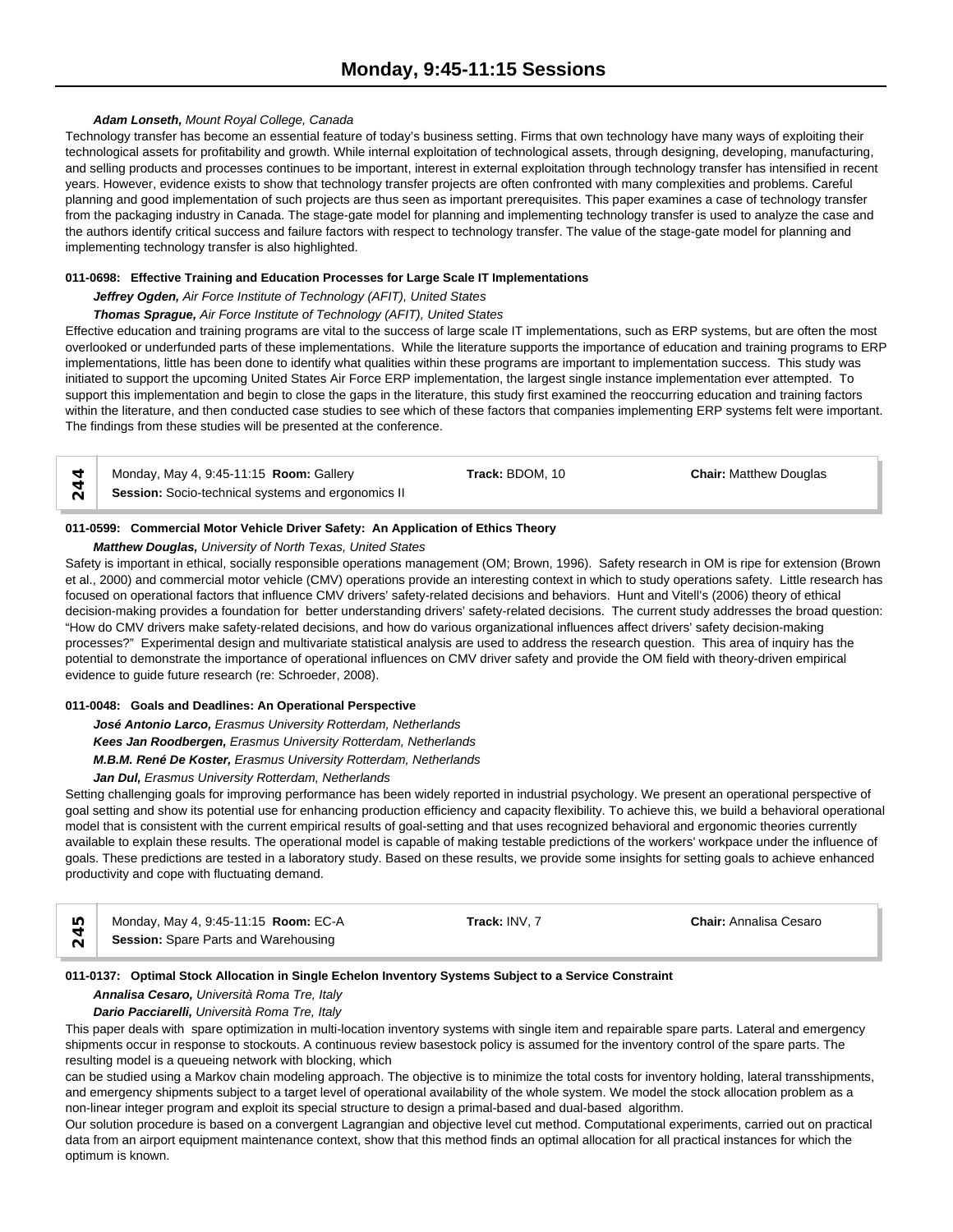# **011-0309: The Convergence in Workers' Skill Levels Under Learning and Forgetting: The Fixed-Point-Property Approach**

*Sunantha Teyarachakul, ESSEC Business School, France*

*Doğan Çömez, North Dakota State University, United States*

#### *Hakan Tarakci, Melbourne Business School, Australia*

This paper presents a study on the convergence of workers' skill levels under learning and forgetting in processing time in a batch-manufacturing environment. The convergence properties are examined under assumptions of an infinite horizon, a constant demand rate, and a fixed lot size. Our work extends the convergence results of Teyarachakul, Chand, and Ward (2008) beyond Globerson and Levin's (1987) exponential forgetting function and Wright's (1936) learning curve to more general classes of learning and forgetting functions. We also discuss why early papers other than Teyarachakul, Chand, and Ward (2008) did not find other types of long-term behaviors beyond convergence to a fixed point, and illustrate how our model could be modified and applied to other circumstances.

# **011-0394: The WIP Storage Policy Study under the Insufficient Rack Condition**

# *Hsi-Chuan Chen, Chienkuo Technology University, Taiwan, Republic of China*

This paper focused on the WIP storage location assignment of the warehouse under the constraints of insufficient rack storage space. This paper first calculated the relative importance index for each storage item according to the transportation frequency and the transportation distances to each rack. All storage items are classified into three categories: Class A, B, and C. Class A items are first assigned to their storage location by the transportation problem. Class B and C are then followed the same procedure. The storage location should be reconsidered when a new storage keeping unit (SKU) is coming or when finished goods are delivered. In addition, this study applied a web-based database allowing users to query the information of storage items through 2D bar code (QR code) to encode the item ID and the URL of a web database.

# **011-0873: An Inventory Model for Spare Parts Subject to Stochastic Demand and Lead-Time**

*Samuel Conceição, Federal University of Minas Gerais, Brazil*

# *Gerson Da Silva, Federal University of Minas Gerais, Brazil*

The main objective of this paper is to develop an inventory model to control spare parts in a steel company, considering stochastic demand and lead time, slow-moving and intermittent demand. We use a methodology to classify them and develop several models for lead time demand (LTD) based on statistical distributions to determine safety stock, reorder point and order quantity. The consumption of more than 20,000 spare parts was evaluated. The models were based on statistical distributions: Poisson, Laplace, Gamma and Normal. As forecasting model we use the Willemain's Bootstrap Model. We compare the results of each model and use the concept of Service Level, Fill Rate and Total Costs. In terms of global results, the Gamma distribution model presented the lowest total cost, and the Normal distribution presented the best fill rate and service level. Laplace model also achieved good results with respect to the total costs.

Monday, May 4, 9:45-11:15 **Room:** EC-F **Track:** JIT, 7 **Chair:** Divesh Ojha **Session:** LEAN Implementation

**011-0216: World Class Manufacturing Practices and Their Adherence to the Manufacturing Strategy Model**

*Marcelo Silva, Pontifical Catholic University of Parana, Brazil*

*Sergio Gouvea da Costa, Pontifical Catholic University of Parana, Brazil*

*Edson Pinheiro de Lima, Pontifical Catholic University of Parana, Brazil*

The objective of this paper is to verify the adherence of World Class Manufacturing (WCM) practices to the model of manufacturing strategy. After a bibliographical review focused on defining World Class Manufacturing and the model of Manufacturing Strategy theories, four case studies are presented. They were carried out in companies of the automotive parts industry. The case studies sought to identify the adopted practices and the extent of their utilization. The study results show to what extent each practice is adherent and whether it is possible to state that World Class Manufacturing represents a model of the content of manufacturing strategy.

# **011-0447: Sequential Implementation of JIT Practices**

*Richard White, University of North Texas, United States*

*Divesh Ojha, University of North Texas, United States*

*Ching-Chung Kuo, University of North Texas, United States*

This study investigates the holistic implementation of JIT. We contend that the most important elements of holistic JIT systems--focused factory, reduced set-up times, group technology, total productive maintenance, multi-function employees, uniform workload, just-in-time purchasing, Kanban, total quality control and quality circles—should be implemented in a sequential manner for a firm to reap sustainable operational gains from JIT implementation. Data collected in a cross-sectional field study about implementation of JIT in U.S. manufacturers are used to test the suggested sequence of JIT implementation and the impact of the JIT practice bundles on non-value added work. The results indicate that implementations of JIT management practices should be in this order: first, conformance quality related practices; second, delivery reliability related practices; third, volume flexibility related practices; and finally, low cost related practices.

| $\infty$      | Monday, May 4, 9:45-11:15 Room: EC-G | Track: GENL, 14 | <b>Chair: Sarv Devaraj</b> |
|---------------|--------------------------------------|-----------------|----------------------------|
| $\frac{5}{4}$ | Session: OM/IS                       |                 |                            |

**011-0168: An Empirical Examination of the Effects of Business Environments and Information Technology on Value Chain Integration** *David Peng, Texas A&M University, United States*

*Gregory Heim, Texas A&M University, United States*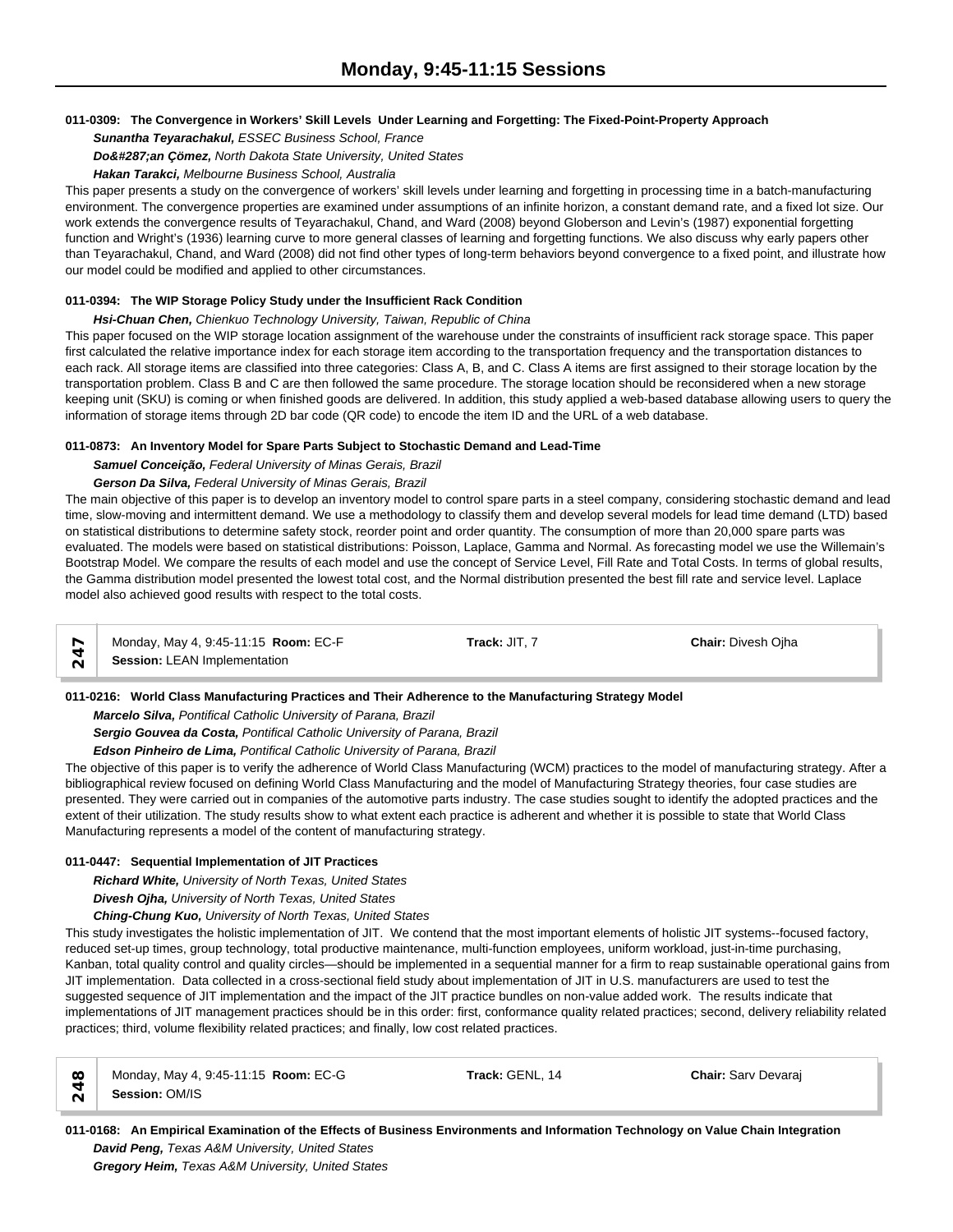# *Rogelio Oliva, Texas A&M University, United States*

This paper investigates the individual and joint effects of business environments and information technology on value chain integration. It examines three environment dimensions including complexity, dynamism, and munificence. It captures information technology (IT) supporting manufacturing shop floor operations, enterprise integration, and inter-firm collaboration. The effects of business environments and IT on value chain integration activities are empirically examined using a study sample of manufacturing plants in electronics, machinery, and transportation industries. The paper contributes to the operations management literature by empirically investigating the environment-IT-integration links at a more fine grained level than the existing literature. The results provide useful insights on aligning value chain integration and information technology investments with environment characteristics.

#### **011-0875: Knowledge Spillover across Process Innovation Implementations**

*Shekhar Jayanthi, Texas A&M University, United States*

*Sarv Devaraj, University of Notre Dame, United States*

#### *Kingshuk Sinha, University of Minnesota, United States*

Knowledge spillover from one innovation implementation to the next is essential to realizing the potential of innovations effectively. Using a servomechanism, we capture the dynamics of innovation implementation to examine knowledge spillover across successive implementations. We present the theoretical rationale to specify three components of the servomechanism related to realization of successive innovation implementations over time. Using a wafer fabrication plant of a semiconductor manufacturing firm as the research setting, our empirical analyses based on yield – realization of innovation implementations – during a two-and-a-half-year period revealed that load and feedback components of the servomechanism are the primary modes of knowledge spillovers during the transition from NMOS to CMOS process technology. The paper integrates theories and approaches in communication, management of innovation, and process change. Further, the paper addresses scalability by integrating the industry-level group phenomenon with individual-level innovation implementation phenomenon.

#### **011-0966: A Metaphor for the Interface between OM and IS**

*Tiru Arthanari, University of Auckland, New Zealand*

*David Sundaram, University of Auckland, New Zealand*

Organizations are systems that carry out requisite processes to convert inputs to certain outputs, with the intention of adding value. For this to happen, operations management, information and decision processes need to be fused together synergistically. We highlight this with the following metaphor: though notes are played by different performers in an orchestra to produce music, the music is really experienced in the perception of the whole composition and this is made possible by the information of the notes already played, the expectation of the notes that might follow and the deviations around these kept within bounds that embellish the experience. In a similar manner, organizational performance is music, and notes or information alone do not make the music; operations and information flows fuse together, to produce the synergy in a seamless manner. In this paper we illustrate this metaphor with case examples.

|  | Monday, May 4, 9:45-11:15 <b>Room: EC-H</b>         | Track: LA&C. 5 | <b>Chair:</b> Joao Amato Neto |  |
|--|-----------------------------------------------------|----------------|-------------------------------|--|
|  | Session: Agricultural issues and clustering in LA&C |                |                               |  |

# **011-0104: Regional Clusters and Technological Spillover : A Brazilian Case Study**

*João Neto, University of São Paulo, Brazil*

The debate concerning the regional clusters of companies and local productive arrangements has gained special prominence in the literature due to the growing importance of this phenomenon relating to the experience of socioeconomic development of several countries in the last decades. Besides, the largest interest regarding this theme is due to the intensification of inter-regional competition and its implications, in particular for the situation of emergent economies. The present study aims to analyse the phenomenon of technological spillover concerning the specific Brazilian high technological cluster in São Carlos, a medium-sized city located in the center of the state of São Paulo, Brazil. Lately this region has been home to around 100 high technology enterprises, all of them involved in strategic areas: computer, robotics, automation, fine chemicals, electronics, genetics, and new materials. The methodological approach is based on a simple case study.

# **011-0917: The Development Experience of Two Viticulturist Clusters: Petrolina (Brazil) and Tierra Amarilla (Chile)**

*Suzana Souza Santos, Universidade Paulista - UNIP, Brazil João Chang Junior, Centro Universitario da FEI, Brazil Mateus Chang, ESALQ - USP, Brazil*

This paper studies the problem of the development in arid and semiarid regions, by means of the construction of a comparative methodology using two agribusiness cases of successful viticulture: Petrolina/Brazil and Tierra Amarilla/Chile. Taking into account the existing theoretical bases of cluster's development, the historical aspects, geographic, and institutional characteristics of each region, the analysis of the results of a field research that was accomplished in both sites is developed with the construction of one typology of these viticulturist groupings that allow an evaluation of the competitive advantage, the interrelationships among actors, agents, and local public power; and the questions related to credit access and incentive. The result indicates that none of the groupings has all the necessary requisites for the consolidation of competitive advantages in their respective territory.

# **011-0895: Brazilian Agricultural Risk Management in the Cooperative Context**

*Edmilson Moraes, Centro Universitário da FEI, Brazil Vilmar Moreira, Pontifícia Universidade Católica do Paraná, Brazil*